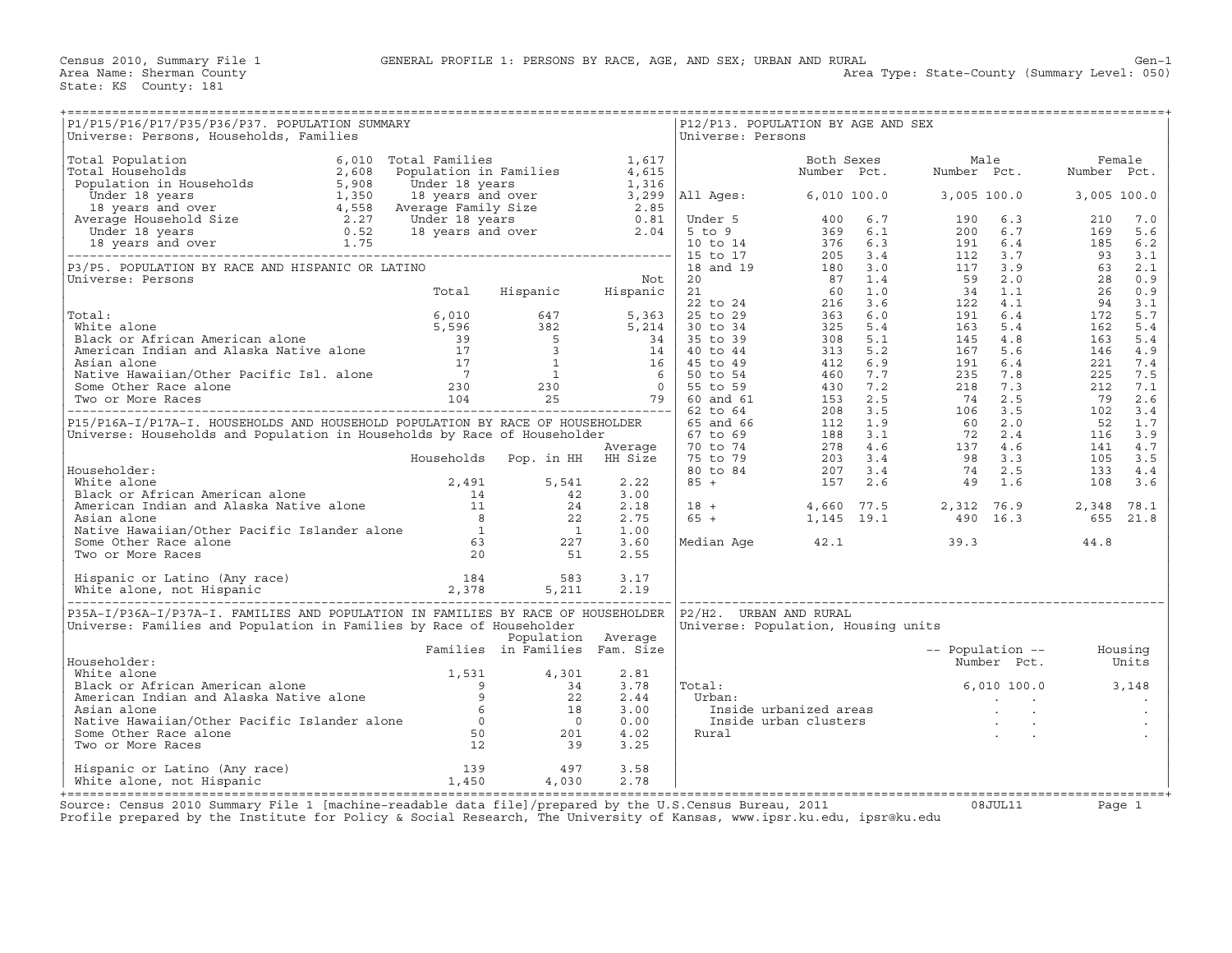Area Type: State-County (Summary Level: 050)

| P38/P39. FAMILY TYPE BY PRESENCE AND AGE OF OWN<br>AND RELATED CHILDREN (*)                                                                                                    |          |            | P20. HOUSEHOLDS BY PRESENCE OF PEOPLE UNDER 18 BY<br>HOUSEHOLD TYPE BY AGE OF PEOPLE UNDER 18 (*)                                                                                                                                                            |                       | P31. RELATIONSHIP BY HOUSEHOLD TYPE                   | FOR THE POPULATION UNDER 18 (*)        |                  |                            |
|--------------------------------------------------------------------------------------------------------------------------------------------------------------------------------|----------|------------|--------------------------------------------------------------------------------------------------------------------------------------------------------------------------------------------------------------------------------------------------------------|-----------------------|-------------------------------------------------------|----------------------------------------|------------------|----------------------------|
| Universe: Families                                                                                                                                                             |          |            | Universe: Households                                                                                                                                                                                                                                         |                       | Universe: Persons under 18                            |                                        |                  |                            |
|                                                                                                                                                                                | Presence | Presence   |                                                                                                                                                                                                                                                              |                       |                                                       |                                        |                  |                            |
|                                                                                                                                                                                | of Own   | of Related | Total:                                                                                                                                                                                                                                                       | 2,608                 | Total:                                                |                                        |                  | 1,350                      |
|                                                                                                                                                                                | Children | Children   | Households with one or more people                                                                                                                                                                                                                           |                       | In households:                                        |                                        |                  | 1,350                      |
|                                                                                                                                                                                |          |            | under 18:                                                                                                                                                                                                                                                    | 709                   | Householder or spouse<br>Related child:<br>Own child: |                                        |                  | $\sim$ 0                   |
| Total Families:                                                                                                                                                                |          |            |                                                                                                                                                                                                                                                              |                       |                                                       |                                        |                  | 1,316                      |
|                                                                                                                                                                                |          |            |                                                                                                                                                                                                                                                              |                       |                                                       |                                        |                  | 1,237                      |
|                                                                                                                                                                                |          |            |                                                                                                                                                                                                                                                              |                       |                                                       | In husband-wife families               |                  | 913                        |
|                                                                                                                                                                                |          |            |                                                                                                                                                                                                                                                              |                       | In other families,                                    |                                        |                  |                            |
|                                                                                                                                                                                |          |            |                                                                                                                                                                                                                                                              |                       | no spouse present:                                    |                                        |                  | 324                        |
| Total Families: $1,617$<br>Husband-wife families: $1,290$<br>Children under 18: $455$<br>Under 6 and 6 to 17<br>6 to 17 years only $241$<br>No children under 18<br>835<br>808 |          |            |                                                                                                                                                                                                                                                              |                       |                                                       | no spouse present:<br>Male householder |                  | 79                         |
|                                                                                                                                                                                |          |            |                                                                                                                                                                                                                                                              |                       |                                                       | Female householder                     |                  | 245                        |
|                                                                                                                                                                                |          |            |                                                                                                                                                                                                                                                              |                       | Other relatives:                                      |                                        |                  | 79                         |
| Other families,                                                                                                                                                                |          |            | 994<br>Humband-wife families:<br>Humband-wife families:<br>Under 6 years only<br>Under 6 years and 6 to 17 years<br>114<br>114<br>114<br>119<br>6 to 17 years only<br>119<br>Male householder:<br>211<br>Male householder:<br>18<br>Under 6 years and 6 to 1 |                       | Grandchild                                            |                                        |                  | 53                         |
|                                                                                                                                                                                |          |            |                                                                                                                                                                                                                                                              |                       | Other relatives                                       |                                        |                  | 26                         |
|                                                                                                                                                                                |          |            |                                                                                                                                                                                                                                                              |                       | Nonrelatives                                          |                                        |                  | 34                         |
|                                                                                                                                                                                |          |            |                                                                                                                                                                                                                                                              |                       |                                                       |                                        |                  |                            |
|                                                                                                                                                                                |          |            | Under 6 years and 6 to 17 years<br>6 to 17 years only                                                                                                                                                                                                        | $\frac{38}{22}$<br>79 | In group quarters<br>Institutional                    |                                        |                  | $\mathbb O$<br>$\mathbf 0$ |
|                                                                                                                                                                                |          |            | Nonfamily households:                                                                                                                                                                                                                                        | 15                    | Noninstitutional                                      |                                        |                  | $\Omega$                   |
|                                                                                                                                                                                |          |            | Male householder:                                                                                                                                                                                                                                            | 14                    |                                                       |                                        |                  |                            |
|                                                                                                                                                                                |          |            | Under 6 years only                                                                                                                                                                                                                                           | 6                     |                                                       |                                        |                  |                            |
|                                                                                                                                                                                |          |            | Under 6 years and 6 to 17 years                                                                                                                                                                                                                              | 2                     |                                                       |                                        |                  |                            |
|                                                                                                                                                                                |          |            | 6 to 17 years only                                                                                                                                                                                                                                           | 6                     | * Responses of "same-sex spouse" were                 |                                        |                  |                            |
|                                                                                                                                                                                |          |            | Female householder:                                                                                                                                                                                                                                          | 1                     | edited during processing to "unmarried                |                                        |                  |                            |
|                                                                                                                                                                                |          |            | Under 6 years only                                                                                                                                                                                                                                           | $\Omega$              | partner".                                             |                                        |                  |                            |
|                                                                                                                                                                                |          |            | Under $6 \text{ years}$ and $6 \text{ to } 17$ years                                                                                                                                                                                                         | $\Omega$              |                                                       |                                        |                  |                            |
|                                                                                                                                                                                |          |            | 6 to 17 years only                                                                                                                                                                                                                                           | <sup>1</sup>          |                                                       |                                        |                  |                            |
|                                                                                                                                                                                |          |            |                                                                                                                                                                                                                                                              |                       | P41. AGE OF GRANDCHILDREN UNDER 18 YEARS              |                                        |                  |                            |
| P19. HOUSEHOLD SIZE, HOUSEHOLD TYPE, AND PRESENCE                                                                                                                              |          |            | Households with no people under 18: 1,899                                                                                                                                                                                                                    |                       |                                                       | LIVING WITH A GRANDPARENT HOUSEHOLDER  |                  |                            |
| OF OWN CHILDREN (*)                                                                                                                                                            |          |            | Family households:                                                                                                                                                                                                                                           |                       | 923   Universe: Grandchildren under 18 living         |                                        |                  |                            |
| Universe: Households                                                                                                                                                           |          |            | Husband-wife families:                                                                                                                                                                                                                                       | 807                   |                                                       | with a grandparent householder         |                  |                            |
|                                                                                                                                                                                |          |            | Other families, no spouse present:                                                                                                                                                                                                                           | 116                   |                                                       |                                        |                  |                            |
| Total:                                                                                                                                                                         |          | 2,608      | Male householder                                                                                                                                                                                                                                             |                       | 51   Total:                                           |                                        |                  | 53                         |
| 1-person households:                                                                                                                                                           |          | 864        | A chiane industribution<br>Nonfamily households: 976<br>Male householder                                                                                                                                                                                     |                       | Under 3 years                                         |                                        |                  | 13                         |
| Male householder                                                                                                                                                               |          | 410        |                                                                                                                                                                                                                                                              |                       | $3$ and $4$ years                                     |                                        |                  | $\overline{7}$             |
| Female householder                                                                                                                                                             |          | 454        |                                                                                                                                                                                                                                                              |                       | 5 years                                               |                                        |                  | $\overline{\mathbf{3}}$    |
|                                                                                                                                                                                |          |            | Female householder                                                                                                                                                                                                                                           | 489                   | 6 to 11 years<br>12 to 17 years                       |                                        |                  | 13<br>17                   |
| 2-or-more-person households: 1,744<br>Family households:                                                                                                                       |          |            |                                                                                                                                                                                                                                                              |                       |                                                       |                                        |                  |                            |
|                                                                                                                                                                                |          |            |                                                                                                                                                                                                                                                              |                       |                                                       |                                        |                  |                            |
|                                                                                                                                                                                |          |            |                                                                                                                                                                                                                                                              |                       |                                                       |                                        |                  |                            |
|                                                                                                                                                                                |          |            | Family households:<br>Family households:<br>With own children under 18<br>With own children under 18<br>No own children under 18<br>The Universe: Own Children Under 18 Years<br>Mo own children under 18<br>Other families, no spouse prese                 |                       |                                                       |                                        |                  |                            |
|                                                                                                                                                                                |          |            |                                                                                                                                                                                                                                                              |                       | In Male                                               |                                        | In Female        |                            |
| Male householder:                                                                                                                                                              |          | 109        |                                                                                                                                                                                                                                                              |                       | In Husband Pct. Householder Pct.                      |                                        | Householder Pct. |                            |
|                                                                                                                                                                                |          |            |                                                                                                                                                                                                                                                              |                       |                                                       |                                        |                  |                            |
|                                                                                                                                                                                |          |            |                                                                                                                                                                                                                                                              |                       |                                                       |                                        |                  |                            |
|                                                                                                                                                                                |          |            |                                                                                                                                                                                                                                                              |                       |                                                       |                                        |                  |                            |
|                                                                                                                                                                                |          |            |                                                                                                                                                                                                                                                              |                       |                                                       |                                        |                  |                            |
|                                                                                                                                                                                |          |            |                                                                                                                                                                                                                                                              |                       |                                                       |                                        |                  |                            |
| Nonfamily households:                                                                                                                                                          |          |            |                                                                                                                                                                                                                                                              |                       |                                                       |                                        |                  |                            |
|                                                                                                                                                                                |          |            |                                                                                                                                                                                                                                                              |                       |                                                       |                                        |                  |                            |
|                                                                                                                                                                                |          |            |                                                                                                                                                                                                                                                              |                       |                                                       |                                        |                  |                            |
|                                                                                                                                                                                |          |            |                                                                                                                                                                                                                                                              |                       |                                                       |                                        |                  |                            |
|                                                                                                                                                                                |          |            |                                                                                                                                                                                                                                                              |                       |                                                       |                                        |                  |                            |

+===================================================================================================================================================+Source: Census 2010 Summary File 1 [machine−readable data file]/prepared by the U.S.Census Bureau, 2011 08JUL11 Page 2 Profile prepared by the Institute for Policy & Social Research, The University of Kansas, www.ipsr.ku.edu, ipsr@ku.edu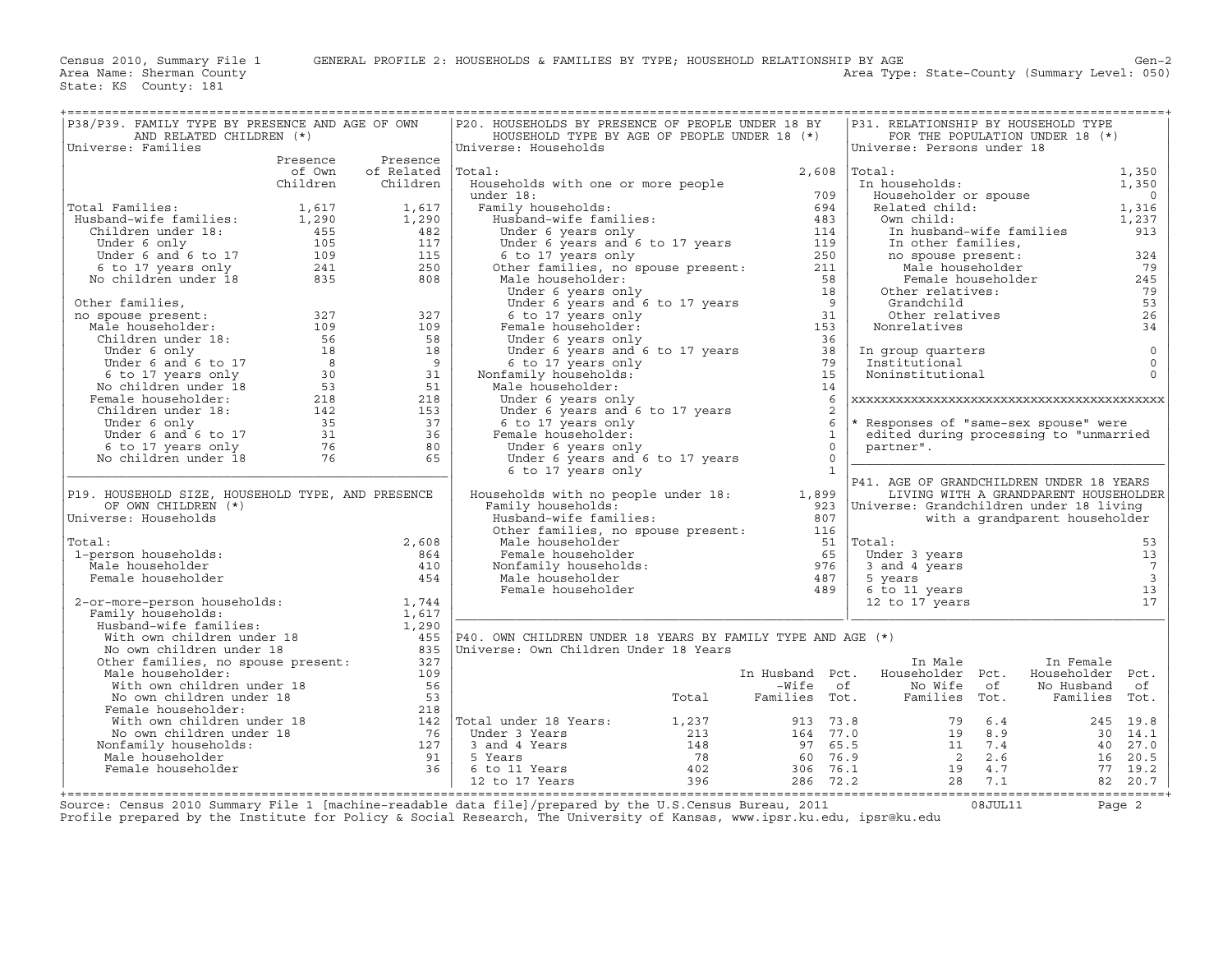| P14. SEX BY AGE FOR THE POPULATION UNDER 20 YEARS                                                                                                                                                                                                                                                     |             |                    |               |                                                                                                                                                                                                                                                                   |                  |                                                   | P21. HOUSEHOLDS BY AGE OF HOUSEHOLDER BY HOUSEHOLD TYPE BY PRESENCE OF                                                                                                                                                                                                                                                 |                                                            |                                                                         |                      |
|-------------------------------------------------------------------------------------------------------------------------------------------------------------------------------------------------------------------------------------------------------------------------------------------------------|-------------|--------------------|---------------|-------------------------------------------------------------------------------------------------------------------------------------------------------------------------------------------------------------------------------------------------------------------|------------------|---------------------------------------------------|------------------------------------------------------------------------------------------------------------------------------------------------------------------------------------------------------------------------------------------------------------------------------------------------------------------------|------------------------------------------------------------|-------------------------------------------------------------------------|----------------------|
| Universe: Population Under 20 Years                                                                                                                                                                                                                                                                   |             |                    |               |                                                                                                                                                                                                                                                                   |                  | RELATED CHILDREN (*)                              |                                                                                                                                                                                                                                                                                                                        |                                                            |                                                                         |                      |
|                                                                                                                                                                                                                                                                                                       |             |                    |               |                                                                                                                                                                                                                                                                   |                  | Universe: Households                              |                                                                                                                                                                                                                                                                                                                        |                                                            |                                                                         |                      |
|                                                                                                                                                                                                                                                                                                       | Total Pct.  |                    |               | Male Pct. Female Pct.                                                                                                                                                                                                                                             |                  |                                                   |                                                                                                                                                                                                                                                                                                                        |                                                            | Total Householder Householder                                           |                      |
|                                                                                                                                                                                                                                                                                                       |             |                    |               | 810 100.0<br>31 3.8 39 5.4<br>47 5.8 39 5.4<br>37 4.6 44 6.1<br>38 4.7 54 6.1<br>37 4.6 37 5.1<br>49 6.0 37 5.1<br>45 5.6 30 4.2<br>45 5.6 30 4.2<br>46 5.7 31 4.3<br>41 5.1 36 5.0<br>37 4.6<br>44 5.4 31 4.3<br>41 5.1 36 5.0<br>37 4.6<br>44 4.2<br>44 4.2<br> |                  |                                                   |                                                                                                                                                                                                                                                                                                                        | Households                                                 |                                                                         | 15 to 64 65 and Over |
| Total:                                                                                                                                                                                                                                                                                                | 1,530 100.0 |                    |               |                                                                                                                                                                                                                                                                   |                  |                                                   |                                                                                                                                                                                                                                                                                                                        |                                                            |                                                                         |                      |
| Under 1                                                                                                                                                                                                                                                                                               |             |                    |               |                                                                                                                                                                                                                                                                   | Total:           |                                                   |                                                                                                                                                                                                                                                                                                                        | 2,608                                                      | 1,826                                                                   | 782<br>383           |
| 1 year<br>2 years                                                                                                                                                                                                                                                                                     |             |                    |               |                                                                                                                                                                                                                                                                   |                  |                                                   |                                                                                                                                                                                                                                                                                                                        |                                                            |                                                                         | 334                  |
| 3 years                                                                                                                                                                                                                                                                                               |             |                    |               |                                                                                                                                                                                                                                                                   |                  |                                                   |                                                                                                                                                                                                                                                                                                                        |                                                            |                                                                         | 11                   |
| 4 years                                                                                                                                                                                                                                                                                               |             |                    |               |                                                                                                                                                                                                                                                                   |                  |                                                   |                                                                                                                                                                                                                                                                                                                        |                                                            |                                                                         | 323                  |
| 5 years                                                                                                                                                                                                                                                                                               |             |                    |               |                                                                                                                                                                                                                                                                   |                  |                                                   |                                                                                                                                                                                                                                                                                                                        |                                                            |                                                                         | 49                   |
| 6 years                                                                                                                                                                                                                                                                                               |             |                    |               |                                                                                                                                                                                                                                                                   |                  |                                                   |                                                                                                                                                                                                                                                                                                                        |                                                            |                                                                         | 14                   |
| 7 years                                                                                                                                                                                                                                                                                               |             |                    |               |                                                                                                                                                                                                                                                                   |                  |                                                   |                                                                                                                                                                                                                                                                                                                        |                                                            |                                                                         | $\circ$              |
| 8 years                                                                                                                                                                                                                                                                                               |             |                    |               |                                                                                                                                                                                                                                                                   |                  |                                                   |                                                                                                                                                                                                                                                                                                                        |                                                            |                                                                         | 14                   |
| 9 years                                                                                                                                                                                                                                                                                               |             |                    |               |                                                                                                                                                                                                                                                                   |                  |                                                   |                                                                                                                                                                                                                                                                                                                        |                                                            |                                                                         | 35                   |
| 10 years                                                                                                                                                                                                                                                                                              |             |                    |               |                                                                                                                                                                                                                                                                   |                  |                                                   |                                                                                                                                                                                                                                                                                                                        |                                                            |                                                                         | $\overline{4}$       |
| 11 years                                                                                                                                                                                                                                                                                              |             |                    |               |                                                                                                                                                                                                                                                                   |                  |                                                   |                                                                                                                                                                                                                                                                                                                        |                                                            |                                                                         | 31                   |
| 12 years                                                                                                                                                                                                                                                                                              |             |                    |               |                                                                                                                                                                                                                                                                   |                  |                                                   |                                                                                                                                                                                                                                                                                                                        |                                                            |                                                                         |                      |
| 13 years                                                                                                                                                                                                                                                                                              |             |                    |               |                                                                                                                                                                                                                                                                   |                  | Nonfamily households:                             | onfamily households: 991<br>Householder living alone 864                                                                                                                                                                                                                                                               |                                                            | 592                                                                     | 399                  |
| 14 years                                                                                                                                                                                                                                                                                              |             |                    |               |                                                                                                                                                                                                                                                                   |                  |                                                   |                                                                                                                                                                                                                                                                                                                        |                                                            | 479                                                                     | 385                  |
| 15 years                                                                                                                                                                                                                                                                                              |             |                    |               |                                                                                                                                                                                                                                                                   |                  |                                                   | Householder not living alone 127                                                                                                                                                                                                                                                                                       |                                                            | 113                                                                     | 14                   |
| 16 years                                                                                                                                                                                                                                                                                              |             |                    |               |                                                                                                                                                                                                                                                                   |                  |                                                   | * Same-sex couple households are included in the family households category                                                                                                                                                                                                                                            |                                                            |                                                                         |                      |
| 17 years<br>18 years                                                                                                                                                                                                                                                                                  |             |                    |               |                                                                                                                                                                                                                                                                   |                  |                                                   | if there is at least one additional person related to the householder                                                                                                                                                                                                                                                  |                                                            |                                                                         |                      |
| 19 years                                                                                                                                                                                                                                                                                              |             |                    |               |                                                                                                                                                                                                                                                                   |                  |                                                   | by birth or adoption. Same-sex couple households with no relatives of the                                                                                                                                                                                                                                              |                                                            |                                                                         |                      |
|                                                                                                                                                                                                                                                                                                       |             |                    |               |                                                                                                                                                                                                                                                                   |                  |                                                   | householder present are tabulated in nonfamily households. Responses of                                                                                                                                                                                                                                                |                                                            |                                                                         |                      |
|                                                                                                                                                                                                                                                                                                       |             |                    |               |                                                                                                                                                                                                                                                                   |                  |                                                   |                                                                                                                                                                                                                                                                                                                        |                                                            |                                                                         |                      |
|                                                                                                                                                                                                                                                                                                       |             |                    |               |                                                                                                                                                                                                                                                                   |                  |                                                   |                                                                                                                                                                                                                                                                                                                        |                                                            |                                                                         |                      |
|                                                                                                                                                                                                                                                                                                       |             |                    |               |                                                                                                                                                                                                                                                                   |                  |                                                   |                                                                                                                                                                                                                                                                                                                        |                                                            | "same-sex spouse" were edited during processing to "unmarried partner." |                      |
|                                                                                                                                                                                                                                                                                                       |             |                    |               |                                                                                                                                                                                                                                                                   |                  |                                                   |                                                                                                                                                                                                                                                                                                                        |                                                            |                                                                         |                      |
| P32. RELATIONSHIP BY AGE FOR THE POPULATION UNDER 18 YEARS (**)                                                                                                                                                                                                                                       |             |                    |               |                                                                                                                                                                                                                                                                   |                  |                                                   |                                                                                                                                                                                                                                                                                                                        |                                                            |                                                                         |                      |
| Universe: Population Under 18 Years                                                                                                                                                                                                                                                                   |             |                    |               |                                                                                                                                                                                                                                                                   |                  |                                                   |                                                                                                                                                                                                                                                                                                                        |                                                            |                                                                         |                      |
|                                                                                                                                                                                                                                                                                                       |             |                    |               |                                                                                                                                                                                                                                                                   |                  |                                                   | -----------------In Households----------------------------------Group Quarters---------                                                                                                                                                                                                                                |                                                            |                                                                         |                      |
|                                                                                                                                                                                                                                                                                                       |             |                    |               |                                                                                                                                                                                                                                                                   |                  |                                                   |                                                                                                                                                                                                                                                                                                                        |                                                            |                                                                         |                      |
|                                                                                                                                                                                                                                                                                                       |             |                    |               | Excluding Householder/Spouse Householder                                                                                                                                                                                                                          |                  | ------ In now<br>-----Related Child-----<br>Other |                                                                                                                                                                                                                                                                                                                        |                                                            | Institution- Noninstitution-                                            |                      |
|                                                                                                                                                                                                                                                                                                       |             |                    |               |                                                                                                                                                                                                                                                                   |                  |                                                   |                                                                                                                                                                                                                                                                                                                        |                                                            |                                                                         |                      |
| Under 18:                                                                                                                                                                                                                                                                                             |             |                    | 1,350         |                                                                                                                                                                                                                                                                   |                  |                                                   |                                                                                                                                                                                                                                                                                                                        |                                                            | $\Omega$                                                                | $\circ$              |
|                                                                                                                                                                                                                                                                                                       |             | 1,350              |               |                                                                                                                                                                                                                                                                   |                  |                                                   |                                                                                                                                                                                                                                                                                                                        |                                                            | $\circ$                                                                 | 0                    |
|                                                                                                                                                                                                                                                                                                       |             |                    |               |                                                                                                                                                                                                                                                                   |                  |                                                   |                                                                                                                                                                                                                                                                                                                        |                                                            | $\circ$                                                                 | 0                    |
|                                                                                                                                                                                                                                                                                                       |             |                    |               |                                                                                                                                                                                                                                                                   |                  |                                                   |                                                                                                                                                                                                                                                                                                                        |                                                            | $\circ$                                                                 | $\circ$              |
|                                                                                                                                                                                                                                                                                                       |             |                    |               |                                                                                                                                                                                                                                                                   |                  |                                                   |                                                                                                                                                                                                                                                                                                                        |                                                            | $\circ$                                                                 | $\mathsf{O}\xspace$  |
|                                                                                                                                                                                                                                                                                                       |             |                    |               |                                                                                                                                                                                                                                                                   |                  |                                                   |                                                                                                                                                                                                                                                                                                                        |                                                            | $\circ$                                                                 | $\mathbf 0$          |
|                                                                                                                                                                                                                                                                                                       |             |                    |               |                                                                                                                                                                                                                                                                   |                  |                                                   |                                                                                                                                                                                                                                                                                                                        |                                                            | $\circ$                                                                 | $\mathbf 0$          |
|                                                                                                                                                                                                                                                                                                       |             |                    |               |                                                                                                                                                                                                                                                                   |                  |                                                   | $\begin{array}{cccccc} 0 & & & 1,237 & & & 79 & & & 34 & & & 0 \\ & & & 213 & & & 17 & & & 4 & & & 0 \\ & & 148 & & & 12 & & & 6 & & & 0 \\ & & 78 & & & 5 & & 3 & & & 0 \\ & & 402 & & & 24 & & 8 & & & 0 \\ & 138 & & & 7 & & 1 & & 0 \\ & & 74 & & & 2 & & 3 & & 0 \\ & & 184 & & & 12 & & & 9 & & & 0 \end{array}$ | $\begin{bmatrix} 0 \\ 0 \\ 0 \\ 0 \\ 0 \\ 0 \end{bmatrix}$ | $\Omega$                                                                | $\mathbf 0$          |
| 1, 334<br>1, 334<br>3 and 4 years<br>5 years<br>6 to 11 years<br>434<br>6 to 11 years<br>12 and 13 years<br>12 and 13 years<br>15 to 17 years<br>205<br>205<br>205                                                                                                                                    |             |                    |               |                                                                                                                                                                                                                                                                   |                  |                                                   |                                                                                                                                                                                                                                                                                                                        |                                                            |                                                                         |                      |
| % Under 3                                                                                                                                                                                                                                                                                             |             |                    | 17.3%         |                                                                                                                                                                                                                                                                   | 17.2%            | 21.5%                                             |                                                                                                                                                                                                                                                                                                                        |                                                            |                                                                         | . 응                  |
| % 3 and 4 years                                                                                                                                                                                                                                                                                       |             | $17.3%$<br>$12.3%$ | 12.3%         |                                                                                                                                                                                                                                                                   | 12.0%            | 15.2%                                             |                                                                                                                                                                                                                                                                                                                        |                                                            |                                                                         |                      |
|                                                                                                                                                                                                                                                                                                       |             | 6.4%               |               |                                                                                                                                                                                                                                                                   | 6.3%             | 6.3%                                              |                                                                                                                                                                                                                                                                                                                        |                                                            |                                                                         | . %                  |
|                                                                                                                                                                                                                                                                                                       |             |                    |               |                                                                                                                                                                                                                                                                   | 32.5%            |                                                   |                                                                                                                                                                                                                                                                                                                        |                                                            |                                                                         | $\frac{6}{3}$        |
| % 5 years<br>% 6.4% 6.4%<br>% 12 and 13 years<br>% 12 and 10.8% 10.8%<br>% 14 years 5.9% 5.9%                                                                                                                                                                                                         |             |                    |               |                                                                                                                                                                                                                                                                   | 11.2%            | $6.3\%$<br>30.4\\ $8.9\%$                         | $8.8\%$<br>$23.5\%$<br>$2.9\%$                                                                                                                                                                                                                                                                                         |                                                            |                                                                         |                      |
| % 14 years                                                                                                                                                                                                                                                                                            |             | 5.9%               | 5.9%<br>15.2% |                                                                                                                                                                                                                                                                   | $6.0\%$<br>14.9% | 2.5%<br>15.2%                                     | 26.5%                                                                                                                                                                                                                                                                                                                  | $\frac{8}{3}$<br>. $\frac{6}{6}$                           | $. \circ$                                                               | $. \circ$            |
| % 15 to 17 years 15.2%                                                                                                                                                                                                                                                                                |             |                    |               |                                                                                                                                                                                                                                                                   |                  |                                                   |                                                                                                                                                                                                                                                                                                                        |                                                            |                                                                         |                      |
| ** "Spouse" represents spouse of the householder. It does not reflect all spouses in a household. Responses of "same-sex spouse" were edited during<br>processing to "unmarried partner." Nonrelatives include any household member not related to the householder. This includes unmarried partners. |             |                    |               |                                                                                                                                                                                                                                                                   |                  |                                                   |                                                                                                                                                                                                                                                                                                                        |                                                            |                                                                         |                      |

+===================================================================================================================================================+ Source: Census 2010 Summary File 1 [machine−readable data file]/prepared by the U.S.Census Bureau, 2011 08JUL11 Page 3 Profile prepared by the Institute for Policy & Social Research, The University of Kansas, www.ipsr.ku.edu, ipsr@ku.edu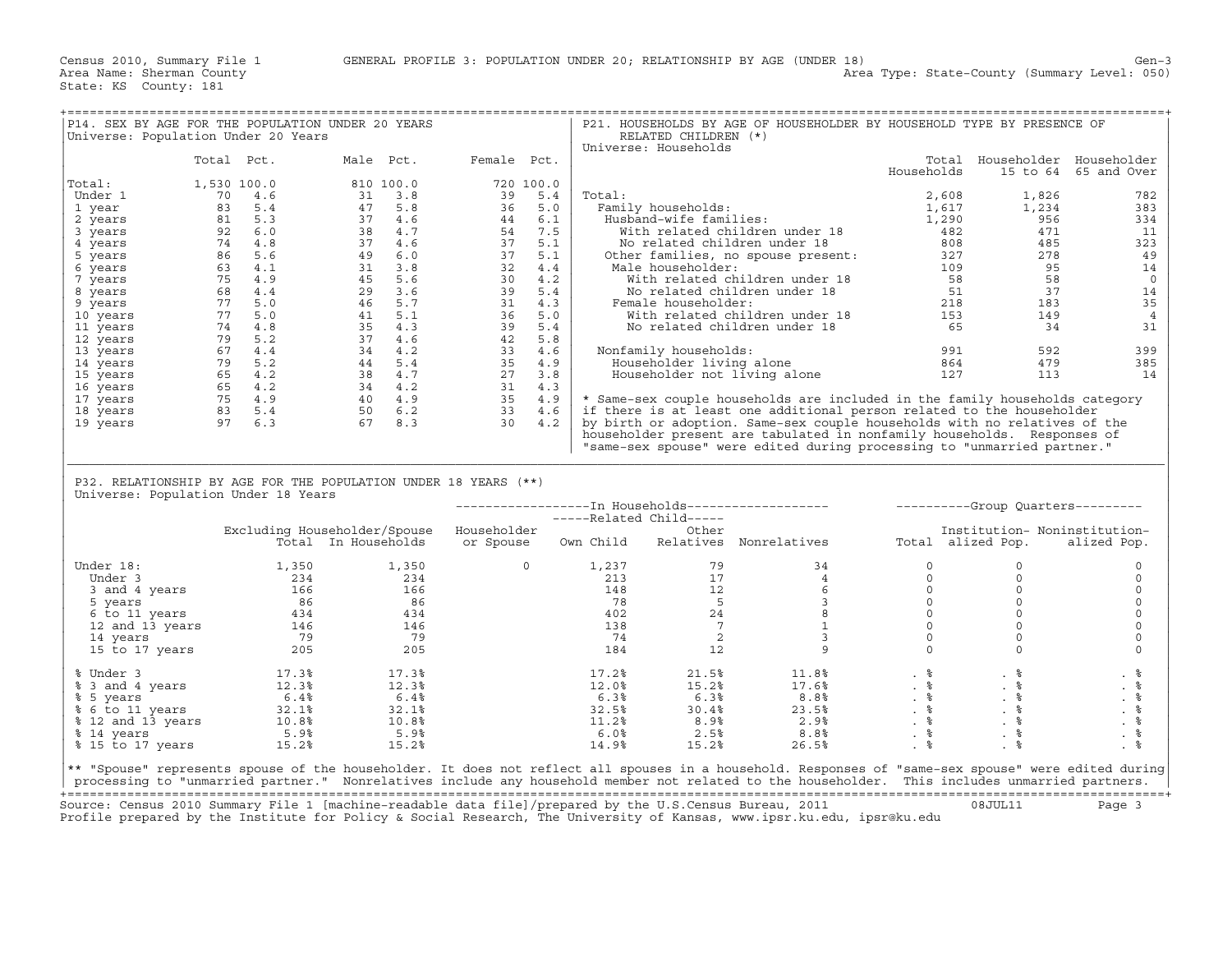| P29/P34. RELATIONSHIP BY HOUSEHOLD TYPE (*)<br>Universe: Persons                                                                                                                                                                                                                                                                                                                                                                                       |                                               |                          | P28/H13. HOUSEHOLD SIZE BY HOUSEHOLD TYPE (*)<br>Universe: Households                                                                                                                                                          |                     |         |                                                             |      |                         |           |
|--------------------------------------------------------------------------------------------------------------------------------------------------------------------------------------------------------------------------------------------------------------------------------------------------------------------------------------------------------------------------------------------------------------------------------------------------------|-----------------------------------------------|--------------------------|--------------------------------------------------------------------------------------------------------------------------------------------------------------------------------------------------------------------------------|---------------------|---------|-------------------------------------------------------------|------|-------------------------|-----------|
|                                                                                                                                                                                                                                                                                                                                                                                                                                                        | Total                                         | 65 and Over              |                                                                                                                                                                                                                                | Total<br>Households | Pct.    | Family<br>Households                                        | Pct. | Nonfamily<br>Households | Pct.      |
| $\begin{tabular}{ l l } \hline \texttt{Population in households:} & \texttt{5,908} \\ \hline \texttt{In family households:} & \texttt{4,725} \\ \texttt{Householder:} & \texttt{1,617} \\ \texttt{Male} & \texttt{1,284} \\ \texttt{Female} & \texttt{333} \\ \texttt{Spouse} & \texttt{1,290} \\ \texttt{Parent-in-law} & \texttt{29} \\ \texttt{Bicological child} & \texttt{1,385} \\ \texttt{Adopted child} & \texttt{34} \\ \hline \end{tabular}$ |                                               | 1,097<br>686             | Total:<br>31 1 2,000 100.0<br>1-person 864 33.1 N/A<br>3-person 958 33.7 867 53.6 91<br>3-person 253 9.7 241 14.9 12<br>5-person 253 9.7 241 14.9 12<br>5-person 51 2.0 50 3.1 1<br>7-or-more person 26 1.0 25 1.5 1           | 2,608 100.0         |         | 1,617 100.0                                                 |      |                         | 991 100.0 |
|                                                                                                                                                                                                                                                                                                                                                                                                                                                        |                                               | 383                      |                                                                                                                                                                                                                                |                     |         |                                                             |      |                         | 87.2      |
|                                                                                                                                                                                                                                                                                                                                                                                                                                                        |                                               | 333                      |                                                                                                                                                                                                                                |                     |         |                                                             |      |                         | 9.2       |
|                                                                                                                                                                                                                                                                                                                                                                                                                                                        |                                               | 50                       |                                                                                                                                                                                                                                |                     |         |                                                             |      |                         | 1.7       |
|                                                                                                                                                                                                                                                                                                                                                                                                                                                        |                                               | 274                      |                                                                                                                                                                                                                                |                     |         |                                                             |      |                         | 1.2       |
|                                                                                                                                                                                                                                                                                                                                                                                                                                                        |                                               | 18                       |                                                                                                                                                                                                                                |                     |         |                                                             |      |                         | 0.5       |
|                                                                                                                                                                                                                                                                                                                                                                                                                                                        |                                               | $\overline{\phantom{a}}$ |                                                                                                                                                                                                                                |                     |         |                                                             |      |                         | 0.1       |
|                                                                                                                                                                                                                                                                                                                                                                                                                                                        |                                               |                          |                                                                                                                                                                                                                                |                     |         |                                                             |      |                         | 0.1       |
| Adopted child                                                                                                                                                                                                                                                                                                                                                                                                                                          | $\begin{array}{r} 34 \\ 89 \\ 69 \end{array}$ |                          |                                                                                                                                                                                                                                |                     |         |                                                             |      |                         |           |
| Stepchild                                                                                                                                                                                                                                                                                                                                                                                                                                              |                                               |                          |                                                                                                                                                                                                                                |                     |         |                                                             |      |                         |           |
|                                                                                                                                                                                                                                                                                                                                                                                                                                                        |                                               |                          | P24/P25/P26. HOUSEHOLDS BY PRESENCE OF PEOPLE (60/65/75) YEARS AND OVER, HOUSEHOLD SIZE                                                                                                                                        |                     |         |                                                             |      |                         |           |
|                                                                                                                                                                                                                                                                                                                                                                                                                                                        |                                               |                          | AND HOUSEHOLD TYPE (*)                                                                                                                                                                                                         |                     |         |                                                             |      |                         |           |
|                                                                                                                                                                                                                                                                                                                                                                                                                                                        |                                               |                          | Universe: Households (Total: 2,608)                                                                                                                                                                                            |                     |         |                                                             |      |                         |           |
| Grandchild<br>Brother or sister 33<br>Son-in-law/daughter-in-law 8<br>Constitution 60                                                                                                                                                                                                                                                                                                                                                                  |                                               | 8                        |                                                                                                                                                                                                                                |                     | Pct.    |                                                             | Pct. |                         | Pct.      |
| Nonrelatives                                                                                                                                                                                                                                                                                                                                                                                                                                           | 110                                           | 2                        |                                                                                                                                                                                                                                |                     | of      |                                                             | of   |                         | оf        |
|                                                                                                                                                                                                                                                                                                                                                                                                                                                        |                                               |                          |                                                                                                                                                                                                                                |                     |         | 60+ Years Total 65+ Years Total                             |      | 75+ Years Total         |           |
| In nonfamily households: 1,183                                                                                                                                                                                                                                                                                                                                                                                                                         |                                               | 411                      | Households with one or more                                                                                                                                                                                                    |                     |         |                                                             |      |                         |           |
|                                                                                                                                                                                                                                                                                                                                                                                                                                                        |                                               | 116                      |                                                                                                                                                                                                                                |                     |         |                                                             |      | 439                     | 16.8      |
|                                                                                                                                                                                                                                                                                                                                                                                                                                                        |                                               | 108                      |                                                                                                                                                                                                                                |                     |         |                                                             |      | 242                     |           |
|                                                                                                                                                                                                                                                                                                                                                                                                                                                        |                                               | 8                        |                                                                                                                                                                                                                                |                     |         |                                                             |      | 197                     |           |
| Male householder: 1,103<br>Male householder: 501<br>Living alone 501<br>Temale householder: 410<br>Female householder: 490<br>Female 103<br>Living alone 454<br>Not living alone 36<br>Nonrelatives 192                                                                                                                                                                                                                                                |                                               | 283                      | Propertival with the change of the change of the change of the change of the change of the change of the change of the change of the change of the change of the change of the change of the change of the change of the chang |                     |         |                                                             |      | 190                     |           |
|                                                                                                                                                                                                                                                                                                                                                                                                                                                        |                                               | 277                      |                                                                                                                                                                                                                                |                     |         |                                                             |      | $\overline{7}$          |           |
|                                                                                                                                                                                                                                                                                                                                                                                                                                                        |                                               | - 6                      |                                                                                                                                                                                                                                |                     |         |                                                             |      |                         |           |
|                                                                                                                                                                                                                                                                                                                                                                                                                                                        |                                               | 12                       | Households with no people                                                                                                                                                                                                      |                     |         |                                                             |      |                         |           |
|                                                                                                                                                                                                                                                                                                                                                                                                                                                        |                                               |                          |                                                                                                                                                                                                                                |                     |         |                                                             |      | 2,169                   | 83.2      |
|                                                                                                                                                                                                                                                                                                                                                                                                                                                        |                                               | 48                       |                                                                                                                                                                                                                                |                     |         |                                                             |      | 622                     |           |
| Pop. in group quarters: 102<br>Institutional                                                                                                                                                                                                                                                                                                                                                                                                           |                                               | 48                       |                                                                                                                                                                                                                                |                     |         |                                                             |      | 1,547                   |           |
| $\frac{49}{53}$<br>Noninstitutional                                                                                                                                                                                                                                                                                                                                                                                                                    |                                               | $\overline{0}$           |                                                                                                                                                                                                                                |                     |         |                                                             |      | 1,427                   |           |
|                                                                                                                                                                                                                                                                                                                                                                                                                                                        |                                               |                          | Households with no people<br>60/65/75 years & over:<br>1,568 60.1 1,795 68.8<br>1-person households<br>2-or-more person households:<br>Family households<br>1,050 1,206<br>107 100                                             |                     |         | $\begin{array}{c} 479 \\ 1,316 \\ 1,206 \\ 110 \end{array}$ |      | 120                     |           |
|                                                                                                                                                                                                                                                                                                                                                                                                                                                        |                                               |                          |                                                                                                                                                                                                                                |                     |         |                                                             |      |                         |           |
| P22. HOUSEHOLD TYPE BY AGE OF HOUSEHOLDER (*)<br>Universe: Households                                                                                                                                                                                                                                                                                                                                                                                  |                                               |                          | P23. HOUSEHOLDS BY PRESENCE OF PEOPLE 60 YEARS<br>AND OVER BY HOUSEHOLD TYPE (*)                                                                                                                                               |                     |         | P27. PRESENCE OF NONRELATIVES (*)<br>Universe: Households   |      |                         |           |
|                                                                                                                                                                                                                                                                                                                                                                                                                                                        |                                               |                          | Universe: Households                                                                                                                                                                                                           |                     |         |                                                             |      |                         |           |
|                                                                                                                                                                                                                                                                                                                                                                                                                                                        | Family                                        | Nonfamily                | With One or                                                                                                                                                                                                                    |                     | With No | Total:                                                      |      |                         | 2,608     |
| Householder Age: Households                                                                                                                                                                                                                                                                                                                                                                                                                            |                                               | Households               | More People                                                                                                                                                                                                                    |                     | People  | Households with one or                                      |      |                         |           |
|                                                                                                                                                                                                                                                                                                                                                                                                                                                        |                                               |                          | 60+ Years                                                                                                                                                                                                                      | 60+ Years           |         | more nonrelatives                                           |      |                         | 221       |
| 15 to 24                                                                                                                                                                                                                                                                                                                                                                                                                                               |                                               | 118                      |                                                                                                                                                                                                                                |                     |         | Households with no                                          |      |                         |           |
| 25 to 34                                                                                                                                                                                                                                                                                                                                                                                                                                               |                                               | 108                      | Total:                                                                                                                                                                                                                         |                     | 1,568   | nonrelatives                                                |      |                         | 2,387     |
| 35 to 44                                                                                                                                                                                                                                                                                                                                                                                                                                               |                                               | 75                       |                                                                                                                                                                                                                                |                     | 1,050   |                                                             |      |                         |           |
| 45 to 54                                                                                                                                                                                                                                                                                                                                                                                                                                               |                                               | 144                      |                                                                                                                                                                                                                                |                     | 801     |                                                             |      |                         |           |
| 55 to 59                                                                                                                                                                                                                                                                                                                                                                                                                                               |                                               | 77                       | Other families,                                                                                                                                                                                                                |                     |         |                                                             |      |                         |           |
| 60 to 64                                                                                                                                                                                                                                                                                                                                                                                                                                               |                                               | 70                       |                                                                                                                                                                                                                                |                     | 249     | PCT14. PRESENCE OF MULTIGENERATIONAL                        |      |                         |           |
| 65 to 74                                                                                                                                                                                                                                                                                                                                                                                                                                               |                                               | 153                      |                                                                                                                                                                                                                                |                     | 83      | HOUSEHOLDS                                                  |      |                         |           |
| 75 to 84                                                                                                                                                                                                                                                                                                                                                                                                                                               |                                               | 154                      |                                                                                                                                                                                                                                |                     | 166     | Universe: Households                                        |      |                         |           |
| $85 +$                                                                                                                                                                                                                                                                                                                                                                                                                                                 |                                               | 92                       |                                                                                                                                                                                                                                |                     | 518     |                                                             |      |                         |           |
|                                                                                                                                                                                                                                                                                                                                                                                                                                                        |                                               |                          |                                                                                                                                                                                                                                |                     |         | Total:                                                      |      |                         | 2,608     |
|                                                                                                                                                                                                                                                                                                                                                                                                                                                        |                                               |                          | Same-sex couple households are included in the family households category if there is at least one                                                                                                                             |                     |         | Household has three                                         |      |                         |           |
|                                                                                                                                                                                                                                                                                                                                                                                                                                                        |                                               |                          | additional person related to the householder by birth or adoption. Same-sex couple couple households                                                                                                                           |                     |         |                                                             |      |                         | 35        |
|                                                                                                                                                                                                                                                                                                                                                                                                                                                        |                                               |                          | with no relatives of the householder present are tabulated in nonfamily households. Responses of                                                                                                                               |                     |         | or more generations<br>Household does not have              |      |                         |           |
|                                                                                                                                                                                                                                                                                                                                                                                                                                                        |                                               |                          |                                                                                                                                                                                                                                |                     |         |                                                             |      |                         |           |
|                                                                                                                                                                                                                                                                                                                                                                                                                                                        |                                               |                          |                                                                                                                                                                                                                                |                     |         |                                                             |      |                         |           |
| Cource: Census 2010 Summary File 1 [machine_readable data file]/prepared by the U.S Census Bureau 2011 (18.III.11                                                                                                                                                                                                                                                                                                                                      |                                               |                          |                                                                                                                                                                                                                                |                     |         |                                                             |      |                         |           |

Source: Census 2010 Summary File 1 [machine-readable data file]/prepared by the U.S.Census Bureau, 2011 Page 4<br>Profile prepared by the Institute for Policy & Social Research, The University of Kansas, www.ip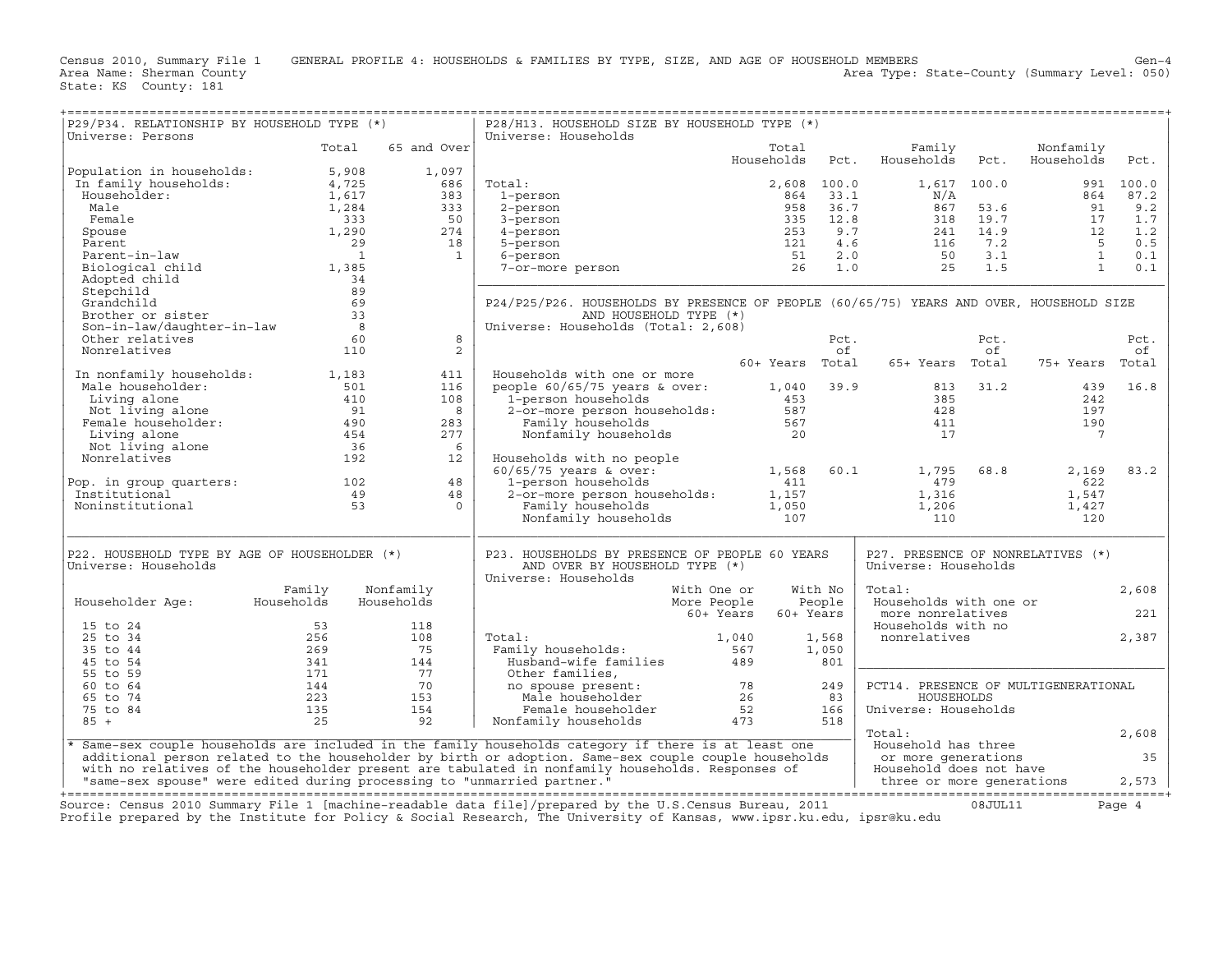| PCT15. HUSBAND-WIFE AND UNMARRIED-PARTNER HOUSEHOLDS BY SEX<br>OF PARTNERS BY PRESENCE OF RELATED AND OWN CHILDREN                                                                                                                                                            |             |     | PCT17. PRESENCE OF UNMARRIED PARTNER OF HOUSEHOLDER BY HOUSEHOLD TYPE<br>FOR THE POPULATION UNDER 18 YEARS IN HOUSEHOLDS                                                                                                                                                                                                                                                                                                                          |                                            |        |                              |
|-------------------------------------------------------------------------------------------------------------------------------------------------------------------------------------------------------------------------------------------------------------------------------|-------------|-----|---------------------------------------------------------------------------------------------------------------------------------------------------------------------------------------------------------------------------------------------------------------------------------------------------------------------------------------------------------------------------------------------------------------------------------------------------|--------------------------------------------|--------|------------------------------|
| UNDER 18 YEARS $(**)$<br>Universe: Households                                                                                                                                                                                                                                 |             |     | Universe: Population under 18 years in households (excluding householders,<br>spouses, and unmarried partners) (**)                                                                                                                                                                                                                                                                                                                               |                                            |        |                              |
| Total:                                                                                                                                                                                                                                                                        | 2,608 100.0 |     | dial:<br>Unmarried partner of householder present:<br>In family households:<br>Male householder and male partner<br>Male householder and female partner<br>Male householder and female partner<br>Female householder and male partner<br>In                                                                                                                                                                                                       | 1,349 100.0                                |        |                              |
| % : and wife households:<br>iale householder:<br>iale householder:<br>with related children under 18 years<br>$1,290$ 49.5<br>with own children under 18 years<br>No own children under 18 years<br>No related children under 18 years<br>"To<br>Husband-wife households:     |             |     |                                                                                                                                                                                                                                                                                                                                                                                                                                                   |                                            | 7.2    |                              |
| Male householder:                                                                                                                                                                                                                                                             |             |     |                                                                                                                                                                                                                                                                                                                                                                                                                                                   |                                            | 6.2    |                              |
|                                                                                                                                                                                                                                                                               |             |     |                                                                                                                                                                                                                                                                                                                                                                                                                                                   |                                            | 0.1    |                              |
|                                                                                                                                                                                                                                                                               |             |     |                                                                                                                                                                                                                                                                                                                                                                                                                                                   |                                            | 3.0    |                              |
|                                                                                                                                                                                                                                                                               |             |     |                                                                                                                                                                                                                                                                                                                                                                                                                                                   |                                            | 0.1    |                              |
|                                                                                                                                                                                                                                                                               |             |     |                                                                                                                                                                                                                                                                                                                                                                                                                                                   |                                            | 3.0    |                              |
| Female householder:                                                                                                                                                                                                                                                           |             |     |                                                                                                                                                                                                                                                                                                                                                                                                                                                   |                                            | 1.0    |                              |
|                                                                                                                                                                                                                                                                               |             |     |                                                                                                                                                                                                                                                                                                                                                                                                                                                   |                                            | 0.0    |                              |
|                                                                                                                                                                                                                                                                               |             |     |                                                                                                                                                                                                                                                                                                                                                                                                                                                   |                                            | 1.0    |                              |
|                                                                                                                                                                                                                                                                               |             |     |                                                                                                                                                                                                                                                                                                                                                                                                                                                   |                                            | 0.0    |                              |
|                                                                                                                                                                                                                                                                               |             |     |                                                                                                                                                                                                                                                                                                                                                                                                                                                   |                                            | 0.0    |                              |
|                                                                                                                                                                                                                                                                               |             |     |                                                                                                                                                                                                                                                                                                                                                                                                                                                   |                                            |        |                              |
| No related children under 18 years<br>30<br>Mamarried-partner households:<br>Mich householder and male partner:<br>With related children under 18 years<br>1 No own children under 18 years<br>No related children under 18 years<br>No rela<br>Unmarried-partner households: |             | 4.9 | No unmarried partner of householder present: $1,252$ 92.8<br>In family households: $1,243$ 92.1<br>Husband-wife families 969 71.8<br>Male householder, no wife present 42 3.1<br>Female householder, no husband present 232 17.2<br>In n                                                                                                                                                                                                          |                                            |        |                              |
|                                                                                                                                                                                                                                                                               |             |     |                                                                                                                                                                                                                                                                                                                                                                                                                                                   |                                            |        |                              |
|                                                                                                                                                                                                                                                                               |             |     |                                                                                                                                                                                                                                                                                                                                                                                                                                                   |                                            |        |                              |
|                                                                                                                                                                                                                                                                               |             |     |                                                                                                                                                                                                                                                                                                                                                                                                                                                   |                                            |        |                              |
|                                                                                                                                                                                                                                                                               |             |     |                                                                                                                                                                                                                                                                                                                                                                                                                                                   |                                            |        |                              |
|                                                                                                                                                                                                                                                                               |             |     |                                                                                                                                                                                                                                                                                                                                                                                                                                                   |                                            |        |                              |
|                                                                                                                                                                                                                                                                               |             |     |                                                                                                                                                                                                                                                                                                                                                                                                                                                   |                                            |        |                              |
|                                                                                                                                                                                                                                                                               |             |     |                                                                                                                                                                                                                                                                                                                                                                                                                                                   |                                            |        |                              |
|                                                                                                                                                                                                                                                                               |             |     |                                                                                                                                                                                                                                                                                                                                                                                                                                                   |                                            |        |                              |
|                                                                                                                                                                                                                                                                               |             |     | PCT16. HOUSEHOLD TYPE BY NUMBER OF PEOPLE UNDER 18 YEARS (EXCLUDING HOUSEHOLDERS,                                                                                                                                                                                                                                                                                                                                                                 |                                            |        |                              |
|                                                                                                                                                                                                                                                                               |             |     | SPOUSES, AND UNMARRIED PARTNERS $(*)$ (**)                                                                                                                                                                                                                                                                                                                                                                                                        |                                            |        |                              |
|                                                                                                                                                                                                                                                                               |             |     | Universe: Households (Total: 2,608)                                                                                                                                                                                                                                                                                                                                                                                                               |                                            |        |                              |
|                                                                                                                                                                                                                                                                               |             |     |                                                                                                                                                                                                                                                                                                                                                                                                                                                   |                                            |        |                              |
|                                                                                                                                                                                                                                                                               |             |     |                                                                                                                                                                                                                                                                                                                                                                                                                                                   | -------- Family Households --------        |        |                              |
|                                                                                                                                                                                                                                                                               |             |     |                                                                                                                                                                                                                                                                                                                                                                                                                                                   | Male                                       | Female |                              |
|                                                                                                                                                                                                                                                                               |             |     |                                                                                                                                                                                                                                                                                                                                                                                                                                                   | Householder Householder Nonfamily          |        |                              |
|                                                                                                                                                                                                                                                                               |             |     |                                                                                                                                                                                                                                                                                                                                                                                                                                                   | Husband/Wife No Wife No Husband Households |        |                              |
|                                                                                                                                                                                                                                                                               |             |     |                                                                                                                                                                                                                                                                                                                                                                                                                                                   |                                            |        |                              |
|                                                                                                                                                                                                                                                                               |             |     | Total:                                                                                                                                                                                                                                                                                                                                                                                                                                            |                                            |        | 991                          |
|                                                                                                                                                                                                                                                                               |             |     |                                                                                                                                                                                                                                                                                                                                                                                                                                                   |                                            |        | 977                          |
|                                                                                                                                                                                                                                                                               |             |     |                                                                                                                                                                                                                                                                                                                                                                                                                                                   |                                            |        | 8<br>$\overline{\mathbf{3}}$ |
|                                                                                                                                                                                                                                                                               | 1,191 45.7  |     |                                                                                                                                                                                                                                                                                                                                                                                                                                                   |                                            |        | $\overline{3}$               |
| All other households:                                                                                                                                                                                                                                                         |             |     | $\begin{tabular}{lllllllllll} \multicolumn{3}{l} \textbf{Total:} & & & & 1,290 & & 109 & & 218 \\ \textbf{With no children under 18} & & & 807 & & 51 & & 65 \\ \textbf{With two children under 18} & & & 188 & & 42 & & 71 \\ \textbf{With three children under 18} & & & 169 & & 9 & & 54 \\ \textbf{With three children under 18} & & & 81 & & 5 & & 23 \\ \textbf{With four or more children under 18} & & & 45 & & 2 & & 5 \\ \end{tabular}$ |                                            |        | $\Omega$                     |
|                                                                                                                                                                                                                                                                               |             |     |                                                                                                                                                                                                                                                                                                                                                                                                                                                   |                                            |        |                              |
| P33. HOUSEHOLD TYPE FOR THE POPULATION UNDER 18 YEARS IN                                                                                                                                                                                                                      |             |     | * "Families" do not include same-sex married couples even if the marriage was                                                                                                                                                                                                                                                                                                                                                                     |                                            |        |                              |
| HOUSEHOLDS (**)                                                                                                                                                                                                                                                               |             |     | performed in a state issuing marriage certificates for same-sex couples.                                                                                                                                                                                                                                                                                                                                                                          |                                            |        |                              |
| Universe: Population under 18 years in households excluding                                                                                                                                                                                                                   |             |     |                                                                                                                                                                                                                                                                                                                                                                                                                                                   |                                            |        |                              |
| householders, spouses, and unmarried partners                                                                                                                                                                                                                                 |             |     |                                                                                                                                                                                                                                                                                                                                                                                                                                                   |                                            |        |                              |
|                                                                                                                                                                                                                                                                               |             |     |                                                                                                                                                                                                                                                                                                                                                                                                                                                   |                                            |        |                              |
| al:<br>1,349 100.0<br>1,326 98.3<br>In husband-wife families<br>In other families<br>The other families<br>Total:                                                                                                                                                             |             |     | ** Same-sex couple households are included in the family households category                                                                                                                                                                                                                                                                                                                                                                      |                                            |        |                              |
| In family households:                                                                                                                                                                                                                                                         |             |     | if there is at least one additional person related to the householder by                                                                                                                                                                                                                                                                                                                                                                          |                                            |        |                              |
|                                                                                                                                                                                                                                                                               |             |     | birth or adoption. Same-sex couple households with no relatives of the                                                                                                                                                                                                                                                                                                                                                                            |                                            |        |                              |
| In other families:                                                                                                                                                                                                                                                            |             |     | householder present are tabulated in nonfamily households. Responses of                                                                                                                                                                                                                                                                                                                                                                           |                                            |        |                              |
|                                                                                                                                                                                                                                                                               |             |     | "same-sex spouse" were edited during processing to "unmarried partner."                                                                                                                                                                                                                                                                                                                                                                           |                                            |        |                              |
|                                                                                                                                                                                                                                                                               |             |     |                                                                                                                                                                                                                                                                                                                                                                                                                                                   |                                            |        |                              |
| 23 1.7<br>In nonfamily households                                                                                                                                                                                                                                             |             |     |                                                                                                                                                                                                                                                                                                                                                                                                                                                   |                                            |        |                              |
|                                                                                                                                                                                                                                                                               |             |     |                                                                                                                                                                                                                                                                                                                                                                                                                                                   |                                            |        |                              |
| Source: Census 2010 Summary File 1 [machine-readable data file]/prepared by the U.S.Census Bureau, 2011                                                                                                                                                                       |             |     |                                                                                                                                                                                                                                                                                                                                                                                                                                                   | 08JUL11                                    |        | Page 5                       |
| Profile prepared by the Institute for Policy & Social Research, The University of Kansas, www.ipsr.ku.edu, ipsr@ku.edu                                                                                                                                                        |             |     |                                                                                                                                                                                                                                                                                                                                                                                                                                                   |                                            |        |                              |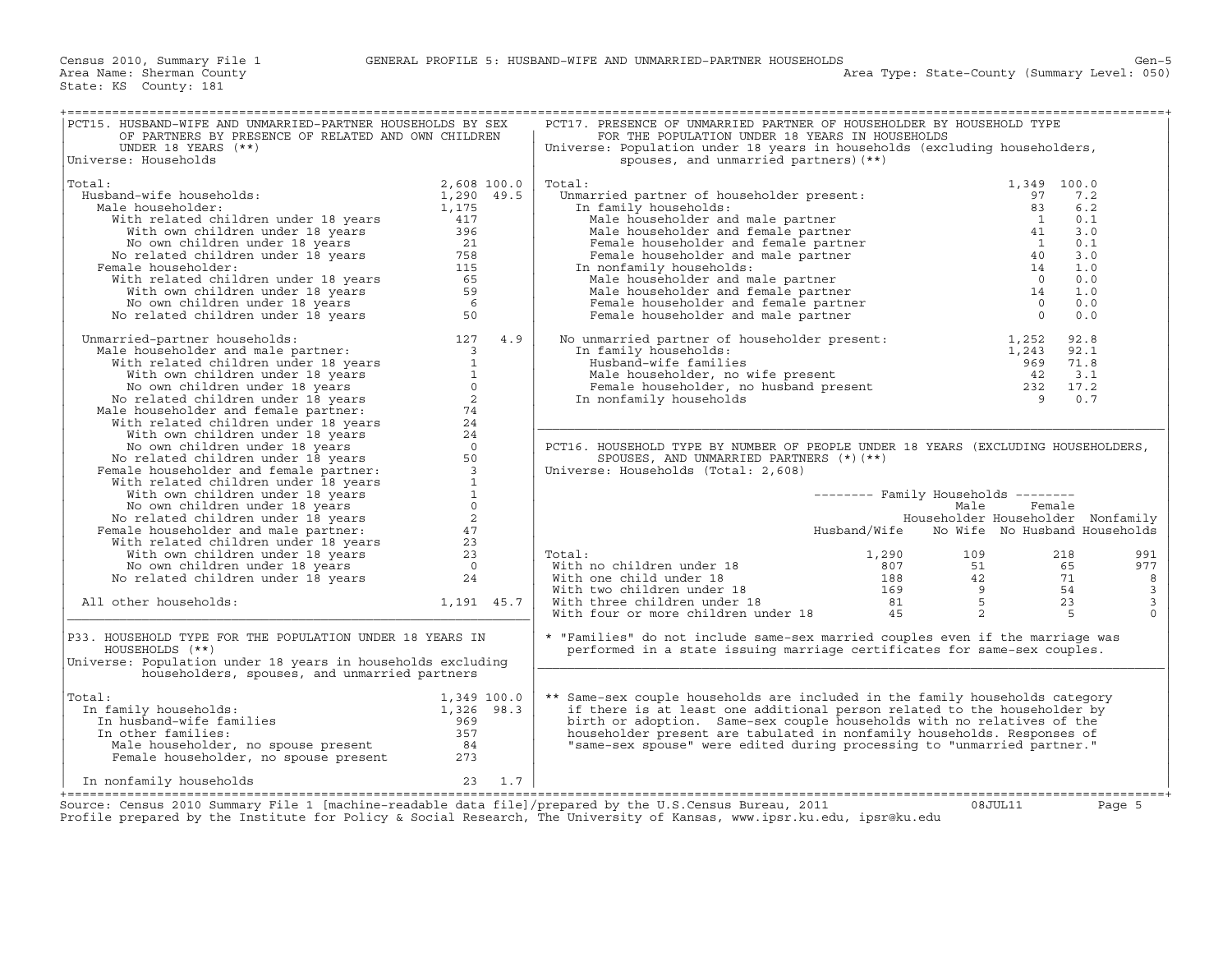Census 2010, Summary File 1 GENERAL PROFILE 6: HOUSING UNIT, TENURE, VACANCY TYPE, HOUSEHOLD SIZE, HOUSEHOLDER RACE/AGE Gen−6<br>Area Name: Sherman County (summary Level: 050) Area Type: State-County (Summary Level: 050) State: KS County: 181

| H1/H3/H4/H5/H10/H11/H12. HOUSING UNITS AND HOUSEHOLD POPULATION                                                                                                                                               | BY TENURE; VACANCY STATUS BY TYPE                                                       |                                          |                                           |                                                                                                          |                                                                                                                                                                 |                                             | H13/H16. TENURE BY HOUSEHOLD SIZE<br>Universe: Occupied Housing Units                        |                                                              |                                                           |                                                  |                                                                |
|---------------------------------------------------------------------------------------------------------------------------------------------------------------------------------------------------------------|-----------------------------------------------------------------------------------------|------------------------------------------|-------------------------------------------|----------------------------------------------------------------------------------------------------------|-----------------------------------------------------------------------------------------------------------------------------------------------------------------|---------------------------------------------|----------------------------------------------------------------------------------------------|--------------------------------------------------------------|-----------------------------------------------------------|--------------------------------------------------|----------------------------------------------------------------|
| Universe: Housing Units and Population                                                                                                                                                                        |                                                                                         |                                          |                                           |                                                                                                          |                                                                                                                                                                 |                                             |                                                                                              |                                                              |                                                           |                                                  |                                                                |
|                                                                                                                                                                                                               | Pct.<br>Units                                                                           |                                          | Population HH Size                        | Average                                                                                                  |                                                                                                                                                                 |                                             | Total                                                                                        | Owner Occupied<br>Number Pct.                                |                                                           | Renter Occupied<br>Number Pct.                   |                                                                |
| Total:<br>Occupied:<br>Owner occupied:<br>Owned with a mortgage/loan<br>Owned free and clear<br>Renter occupied                                                                                               | 3,148 100.0<br>82.8<br>2,608<br>1,766<br>56.1<br>977 31.0<br>25.1<br>789<br>842<br>26.7 |                                          | 5,908<br>4,141<br>2,613<br>1,528<br>1,767 | 2.27<br>2.34<br>2.10                                                                                     | Total Occupied Units:<br>1-person households<br>2-person households<br>3-person households<br>4-person households<br>5-person households<br>6-person households |                                             | 2,608<br>864<br>958                                                                          | 335<br>253<br>253<br>121 80 66.1<br>51 33 64.7<br>26 20 76.9 | 1,766 67.7<br>461 53.4<br>758 79.1                        | 842<br>200<br>90<br>18                           | 32.3<br>403 46.6<br>20.9<br>26.9<br>84 33.2<br>41 33.9<br>35.3 |
| Vacant:<br>For rent<br>Rented, not occupied<br>For sale only<br>Sold, not occupied<br>For seasonal, recreational,<br>or occasional use<br>For migrant workers<br>Other                                        | 540 17.2<br>167<br>5.3<br>8 <sup>8</sup><br>47<br>13<br>38<br>$\overline{0}$<br>267     | 0.3<br>1.5<br>0.4<br>1.2<br>0.0<br>8.5   |                                           |                                                                                                          | 7+ person households                                                                                                                                            |                                             |                                                                                              |                                                              |                                                           | 6                                                | 23.1                                                           |
| H6/H7/H14/HCT1. TENURE BY HISPANIC OR LATINO ORIGIN OF HOUSEHOLDER BY RACE OF HOUSEHOLDER<br>Universe: Occupied Housing Units                                                                                 |                                                                                         |                                          |                                           |                                                                                                          |                                                                                                                                                                 |                                             | H19. TENURE BY PRESENCE OF CHILDREN<br>Universe: Occupied Housing Units                      |                                                              |                                                           |                                                  |                                                                |
| Race of Householder                                                                                                                                                                                           |                                                                                         | Total<br>Number Pct.<br>of<br>Total      |                                           | Owner Occupied<br>Number Pct.<br>∩f<br>Race<br>Group                                                     | Renter Occupied<br>Number                                                                                                                                       | Pct.<br>of<br>Race<br>Group                 | Total:                                                                                       |                                                              | Occupied                                                  | Owner<br>1,766                                   | Renter<br>Occupied<br>842                                      |
| Total:<br>White alone<br>Black/African American alone<br>American Ind./Alaska Native alone<br>Asian alone                                                                                                     | 2,491<br>14<br>$\overline{11}$<br>8                                                     | 2,608 100.0<br>95.5<br>0.5<br>0.4<br>0.3 | 1,766<br>1,703                            | 67.7<br>68.4<br>$5^{\circ}$<br>35.7<br>27.3<br>3 <sup>7</sup><br>50.0<br>$\overline{4}$                  | 842<br>788<br>$\overline{9}$<br>8<br>$\overline{4}$                                                                                                             | 32.3<br>31.6<br>64.3<br>72.7<br>50.0        | With children under 18<br>No children under 18                                               |                                                              |                                                           | 475<br>1,291                                     | 233<br>609                                                     |
| Native Hawaiian/Other<br>Pacific Islander alone<br>Some Other Race alone<br>Two or More Races                                                                                                                 | 1<br>63<br>20                                                                           | 0.0<br>2.4<br>0.8                        |                                           | 1 100.0<br>60.3<br>38<br>12<br>60.0                                                                      | $\overline{0}$<br>25<br>8                                                                                                                                       | 0.0<br>39.7<br>40.0                         | H17. TENURE BY AGE OF HOUSEHOLDER<br>Universe: Occupied Housing Units                        |                                                              |                                                           |                                                  |                                                                |
|                                                                                                                                                                                                               |                                                                                         |                                          |                                           |                                                                                                          |                                                                                                                                                                 |                                             | Age of<br>Householder                                                                        | Owner Occupied<br>Number                                     | Pct.                                                      | Renter Occupied<br>Number                        | Pct.                                                           |
| Hispanic or Latino                                                                                                                                                                                            | 184                                                                                     | 7.1                                      |                                           | 53.8<br>99                                                                                               | 85                                                                                                                                                              | 46.2                                        | Total:                                                                                       | 1,766 100.0                                                  |                                                           | 842                                              | 100.0                                                          |
| Not Hispanic or Latino:<br>Vot Hispanic or Latino: 2,424<br>White alone 2,378<br>Black/African American alone 2,378<br>American Ind./Alaska Native alone 8<br>Native Hawaiian/Other<br>Pacific Islander alone | $\begin{array}{c} 1 \\ 0 \end{array}$                                                   | 92.9<br>91.2<br>0.5<br>0.3<br>0.3<br>0.0 | 1,667                                     | 68.8<br>$1.645$ 69.2<br>30.8<br>$4\phantom{0}$<br>$\overline{a}$<br>25.0<br>57.1<br>$4 \quad$<br>1 100.0 | 757<br>733<br>$\overline{9}$<br>6<br>$\overline{\phantom{a}}$<br>$\circ$                                                                                        | 31.2<br>30.8<br>69.2<br>75.0<br>42.9<br>0.0 | 15 to 24<br>25 to 34<br>35 to 44<br>45 to 54<br>55 to 59<br>60 to 64<br>65 to 74<br>75 to 84 | 32<br>174<br>230<br>369<br>204<br>173<br>295<br>223          | 1.8<br>9.9<br>13.0<br>20.9<br>11.6<br>9.8<br>16.7<br>12.6 | 139<br>190<br>114<br>116<br>44<br>41<br>81<br>66 | 16.5<br>22.6<br>13.5<br>13.8<br>5.2<br>4.9<br>9.6<br>7.8       |
| Some Other Race alone<br>Two or More Races                                                                                                                                                                    | 17                                                                                      | 0.0<br>0.7                               |                                           | $\overline{0}$<br>11<br>64.7                                                                             | $\circ$<br>6                                                                                                                                                    | $\sim 100$<br>35.3                          | $85 +$                                                                                       | 66                                                           | 3.7                                                       | 51                                               | 6.1                                                            |

+===================================================================================================================================================+ Source: Census 2010 Summary File 1 [machine−readable data file]/prepared by the U.S.Census Bureau, 2011 08JUL11 Page 6 Profile prepared by the Institute for Policy & Social Research, The University of Kansas, www.ipsr.ku.edu, ipsr@ku.edu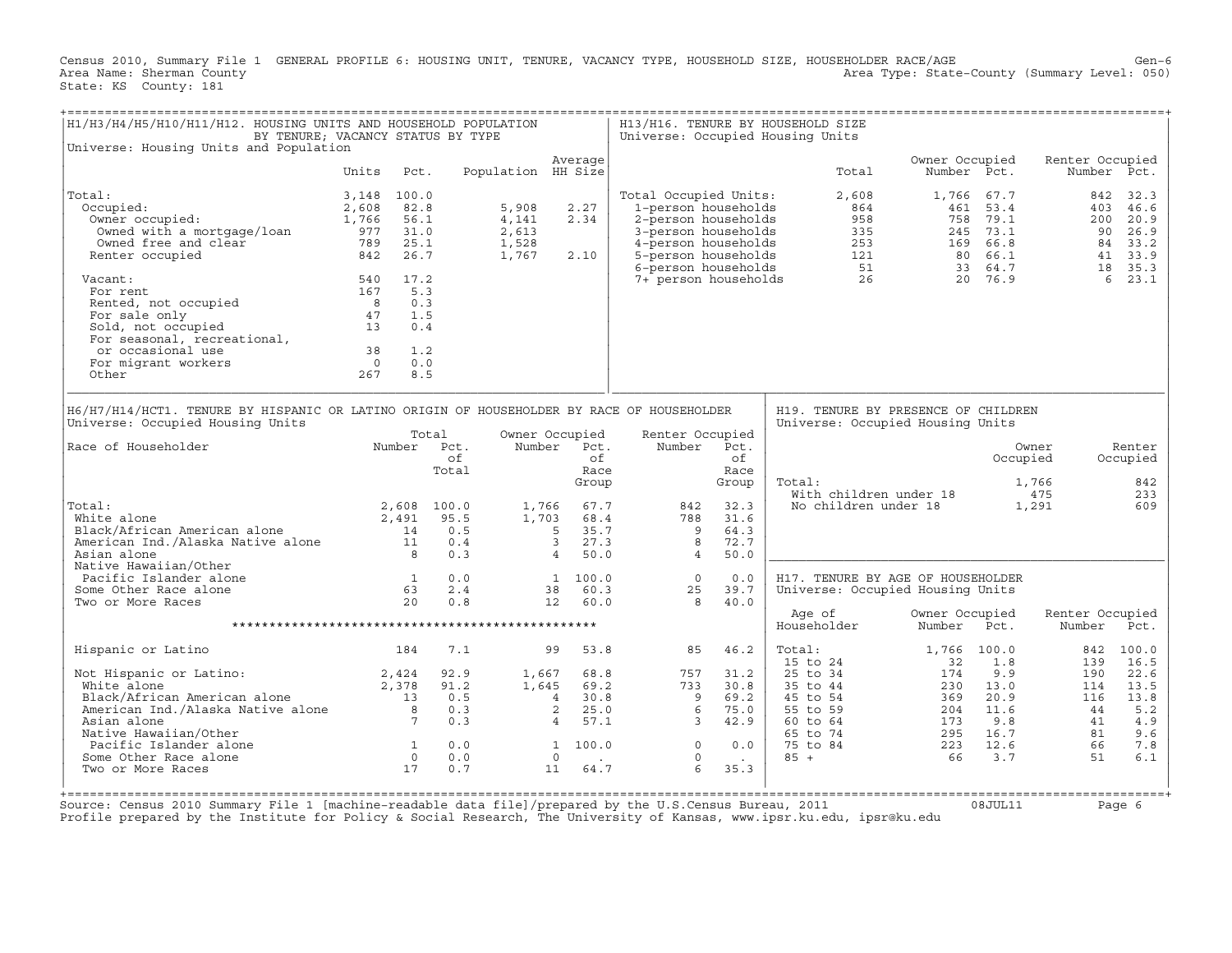Census 2010, Summary File 1 GENERAL PROFILE 7: TENURE BY HOUSEHOLD TYPE BY AGE; NONFAMILY HOUSEHOLDS; NONRELATIVES<br>Area Name: Sherman County Level: 050) Area Type: State-County (Summary Level: 050) Area Type: State-County (Summary Level: 050) State: KS County: 181

| H18. TENURE BY HOUSEHOLD TYPE BY AGE OF HOUSEHOLDER (*)<br>Universe: Occupied Housing Units                                                                                                                                                                                               |                 |                     |          |                   |                                                                                           |                                                                                           |                                     |                                           |                                                                                                                                      |            |                                                                                                                                                                                                                      |                                |
|-------------------------------------------------------------------------------------------------------------------------------------------------------------------------------------------------------------------------------------------------------------------------------------------|-----------------|---------------------|----------|-------------------|-------------------------------------------------------------------------------------------|-------------------------------------------------------------------------------------------|-------------------------------------|-------------------------------------------|--------------------------------------------------------------------------------------------------------------------------------------|------------|----------------------------------------------------------------------------------------------------------------------------------------------------------------------------------------------------------------------|--------------------------------|
|                                                                                                                                                                                                                                                                                           |                 |                     |          |                   |                                                                                           |                                                                                           |                                     |                                           |                                                                                                                                      |            |                                                                                                                                                                                                                      |                                |
|                                                                                                                                                                                                                                                                                           |                 |                     |          |                   |                                                                                           |                                                                                           |                                     |                                           | Householder Householder Householder Householder Pct. Householder Householder Householder Householder Pct.                            |            |                                                                                                                                                                                                                      |                                |
| %/amily households: 1,261<br>Husband-wife families: 1,082<br>Other families, no spouse present: 179<br>Male householder 65<br>114                                                                                                                                                         |                 |                     | 15 to 34 |                   |                                                                                           | 35 to 64                                                                                  | $65+ 65+$                           | Any Age                                   | 15 to 34                                                                                                                             |            | 35 to 64                                                                                                                                                                                                             | 65+<br>$65+$                   |
|                                                                                                                                                                                                                                                                                           |                 |                     | 153      |                   | 768                                                                                       |                                                                                           | 340 27.0                            | 356                                       | 156                                                                                                                                  |            | $\begin{array}{cccc} 157 & \hspace{15.1cm} & 43 & 12 \, .1 \end{array}$                                                                                                                                              |                                |
|                                                                                                                                                                                                                                                                                           |                 |                     | 122      |                   | 662                                                                                       |                                                                                           | 298 27.5                            | 208                                       | 76                                                                                                                                   |            | 96                                                                                                                                                                                                                   | 36 17.3                        |
|                                                                                                                                                                                                                                                                                           |                 |                     | 31       |                   | $\frac{106}{44}$                                                                          | $42 \t 23.5$<br>11 16.9                                                                   |                                     | $\frac{148}{44}$                          |                                                                                                                                      |            | $\begin{array}{cc} 76 & 96 \\ 80 & 61 \\ 22 & 19 \\ 58 & 42 \end{array}$                                                                                                                                             | 7<br>4.7                       |
|                                                                                                                                                                                                                                                                                           |                 |                     | 10       |                   |                                                                                           |                                                                                           |                                     |                                           |                                                                                                                                      |            |                                                                                                                                                                                                                      | $\overline{\mathbf{3}}$<br>6.8 |
|                                                                                                                                                                                                                                                                                           |                 |                     | 21       |                   | 62                                                                                        |                                                                                           | 31 27.2                             | 104                                       |                                                                                                                                      |            | $\overline{4}$                                                                                                                                                                                                       | 3.8                            |
| Nonfamily households:                                                                                                                                                                                                                                                                     |                 | 505                 |          | 53                | $\begin{array}{cc}\n 1. & 1. \\  & 1.1 \\  & 102 \\  & 16 \\  & 90 \\  & 85\n\end{array}$ |                                                                                           | 244 48.3                            | 486                                       |                                                                                                                                      | 173        | $\frac{158}{25}$                                                                                                                                                                                                     | 155 31.9                       |
| Male householder:                                                                                                                                                                                                                                                                         |                 | 232<br>232<br>199   |          | 42                |                                                                                           |                                                                                           | 72 31.0                             | 269                                       |                                                                                                                                      |            |                                                                                                                                                                                                                      |                                |
| Living alone                                                                                                                                                                                                                                                                              |                 |                     | 29<br>13 |                   |                                                                                           |                                                                                           | $68$ $34.2$<br>$4$ $12.1$<br>4 12.1 | $\begin{array}{c} 211 \\ 58 \end{array}$  |                                                                                                                                      |            | $\begin{array}{cccc} 130 & & 130 & & 130 \\ 130 & & 95 & & 44 & 16.4 \\ 85 & & 86 & & 40 & 19.0 \\ 45 & & 9 & & 4 & 6.9 \\ 43 & & 63 & & 111 & 51.2 \\ 26 & & 57 & & 109 & 56.8 \\ 17 & & 6 & & 2 & 8.0 \end{array}$ |                                |
| Not living alone<br>Female householder:                                                                                                                                                                                                                                                   |                 | 33<br>273           | 11       |                   |                                                                                           |                                                                                           | 172 63.0                            | 58<br>217                                 |                                                                                                                                      |            |                                                                                                                                                                                                                      |                                |
| Living alone                                                                                                                                                                                                                                                                              |                 | 262                 | 9        |                   |                                                                                           |                                                                                           | 168 64.1                            | 192                                       |                                                                                                                                      |            |                                                                                                                                                                                                                      |                                |
| Not living alone                                                                                                                                                                                                                                                                          |                 | 11                  |          | 2                 | $\overline{5}$                                                                            |                                                                                           | 4 36.4                              | 25                                        |                                                                                                                                      |            |                                                                                                                                                                                                                      |                                |
|                                                                                                                                                                                                                                                                                           |                 |                     |          |                   |                                                                                           |                                                                                           |                                     |                                           |                                                                                                                                      |            |                                                                                                                                                                                                                      |                                |
| HCT2/HCT3/HCT4. TENURE BY PRESENCE AND AGE OF OWN, RELATED,<br>AND TOTAL CHILDREN (EXCLUDING HOUSEHOLDERS,<br>SPOUSES, AND UNMARRIED PARTNERS)                                                                                                                                            |                 |                     |          |                   |                                                                                           | BY AGE OF HOUSEHOLDER (*)<br>Universe: Nonfamily Households                               |                                     |                                           | PCT18. NONFAMILY HOUSEHOLDS BY SEX OF HOUSEHOLDER BY LIVING ALONE                                                                    |            |                                                                                                                                                                                                                      |                                |
| Universe: Occupied Housing Units                                                                                                                                                                                                                                                          |                 |                     |          |                   |                                                                                           |                                                                                           |                                     | Total                                     | Male                                                                                                                                 | Pct.<br>оf | Female                                                                                                                                                                                                               | Pct.<br>оf                     |
|                                                                                                                                                                                                                                                                                           | Own<br>Children | Related<br>Children |          | Total<br>Children |                                                                                           |                                                                                           |                                     |                                           | Householder Householder Total Householder                                                                                            |            |                                                                                                                                                                                                                      | Total                          |
|                                                                                                                                                                                                                                                                                           |                 |                     |          |                   | Total:                                                                                    |                                                                                           |                                     | 991                                       | 501                                                                                                                                  | 50.6       | 490                                                                                                                                                                                                                  | 49.4                           |
| Total:                                                                                                                                                                                                                                                                                    | 2,608           |                     | 2,608    | 2,608             |                                                                                           | cui.<br>Living alone:<br>Householder 15 to 64<br>Householder 65 and over<br>Living alone: |                                     |                                           | 410                                                                                                                                  | 47.5       | 454                                                                                                                                                                                                                  | 52.5                           |
| tal: 2,608<br>Owner occupied: 1,766<br>With children under 18: 439                                                                                                                                                                                                                        |                 |                     | 1,766    | 1,766             |                                                                                           |                                                                                           |                                     |                                           | 864<br>479<br>385<br>302                                                                                                             | 63.0       | 177                                                                                                                                                                                                                  | 37.0                           |
|                                                                                                                                                                                                                                                                                           |                 | 469                 |          | 475               |                                                                                           |                                                                                           |                                     |                                           | 108                                                                                                                                  | 28.1       | 277                                                                                                                                                                                                                  | 71.9                           |
|                                                                                                                                                                                                                                                                                           |                 |                     |          | 86                |                                                                                           |                                                                                           |                                     |                                           |                                                                                                                                      |            |                                                                                                                                                                                                                      |                                |
| 1991 - The Matter of Matter of Matter of Matter of Matter of Matter of Matter of Matter of Matter of Matter of Matter of Matter of Matter of Matter of Matter of Matter of Matter of Matter of Matter of Matter of Matter of M                                                            |                 |                     |          | 106               |                                                                                           |                                                                                           |                                     |                                           | Not living alone:<br>Householder 15 to 64 113 83 73.5<br>Householder 65 and over 14 8 57.1                                           |            | 36                                                                                                                                                                                                                   | 28.3                           |
|                                                                                                                                                                                                                                                                                           |                 |                     |          | 283               |                                                                                           |                                                                                           |                                     |                                           |                                                                                                                                      |            | 30                                                                                                                                                                                                                   | 26.5                           |
| No children under 18                                                                                                                                                                                                                                                                      |                 |                     |          | 1,291             |                                                                                           |                                                                                           |                                     |                                           |                                                                                                                                      |            | 6                                                                                                                                                                                                                    | 42.9                           |
| Renter occupied:<br>Renter occupied: 842<br>With children under 18: 214<br>Under 6 only 85<br>Under 6 and 6 to 17<br>6 to 17 years only 79<br>No children under 18<br>6 28<br>6 18                                                                                                        |                 |                     |          | 842<br>233        |                                                                                           |                                                                                           |                                     | PCT19. NONRELATIVES BY HOUSEHOLD TYPE (*) |                                                                                                                                      |            |                                                                                                                                                                                                                      |                                |
|                                                                                                                                                                                                                                                                                           |                 |                     |          | 88                |                                                                                           | Universe: Nonrelatives                                                                    |                                     |                                           |                                                                                                                                      |            |                                                                                                                                                                                                                      |                                |
|                                                                                                                                                                                                                                                                                           |                 |                     |          | 62                |                                                                                           |                                                                                           |                                     |                                           |                                                                                                                                      | Pct.       |                                                                                                                                                                                                                      | Pct.                           |
|                                                                                                                                                                                                                                                                                           |                 |                     |          | 83                |                                                                                           |                                                                                           |                                     | In Total                                  | In Family                                                                                                                            |            | of In Nonfamily                                                                                                                                                                                                      | оf                             |
|                                                                                                                                                                                                                                                                                           |                 |                     |          | 609               |                                                                                           |                                                                                           |                                     | Households                                | Households                                                                                                                           |            | Total Households                                                                                                                                                                                                     | Total                          |
|                                                                                                                                                                                                                                                                                           |                 |                     |          |                   | Total:                                                                                    |                                                                                           |                                     |                                           | $\begin{array}{cccc} 302 & & 110 & 36.4 \\ 13 & & 5 & 38.5 \\ 70 & & 15 & 21.4 \\ 127 & & 56 & 44.1 \\ 92 & & 34 & 37.0 \end{array}$ |            | 192                                                                                                                                                                                                                  | 63.6                           |
|                                                                                                                                                                                                                                                                                           |                 |                     |          |                   |                                                                                           | Roomer or boarder                                                                         |                                     |                                           |                                                                                                                                      |            | 8 <sup>1</sup>                                                                                                                                                                                                       | 61.5                           |
|                                                                                                                                                                                                                                                                                           |                 |                     |          |                   |                                                                                           | Housemate or roommate                                                                     |                                     |                                           |                                                                                                                                      |            | 55                                                                                                                                                                                                                   | 78.6                           |
|                                                                                                                                                                                                                                                                                           |                 |                     |          |                   |                                                                                           | Unmarried partner                                                                         |                                     |                                           |                                                                                                                                      |            | 71                                                                                                                                                                                                                   | 55.9                           |
|                                                                                                                                                                                                                                                                                           |                 |                     |          |                   |                                                                                           | Other nonrelatives                                                                        |                                     |                                           | 92                                                                                                                                   | 34 37.0    | 58                                                                                                                                                                                                                   | 63.0                           |
| * Same-sex couple households are included in the family households category if there is at least one additional person related to the householder<br>by birth or adoption. Same-sex couple households with no relatives of the householder present are tabulated in nonfamily households. |                 |                     |          |                   |                                                                                           |                                                                                           |                                     |                                           |                                                                                                                                      |            |                                                                                                                                                                                                                      |                                |
| "Nonfamily households" consist of people living alone and households which do not have any members related to the householder. Nonrelatives                                                                                                                                               |                 |                     |          |                   |                                                                                           |                                                                                           |                                     |                                           |                                                                                                                                      |            |                                                                                                                                                                                                                      |                                |
| include any household member not related to the householder by birth, marriage, or adoption. This includes unmarried partners. Responses of<br>"same-sex spouse" were edited during processing to "unmarried partner."                                                                    |                 |                     |          |                   |                                                                                           |                                                                                           |                                     |                                           |                                                                                                                                      |            |                                                                                                                                                                                                                      |                                |

+===================================================================================================================================================+ Source: Census 2010 Summary File 1 [machine−readable data file]/prepared by the U.S.Census Bureau, 2011 08JUL11 Page 7 Profile prepared by the Institute for Policy & Social Research, The University of Kansas, www.ipsr.ku.edu, ipsr@ku.edu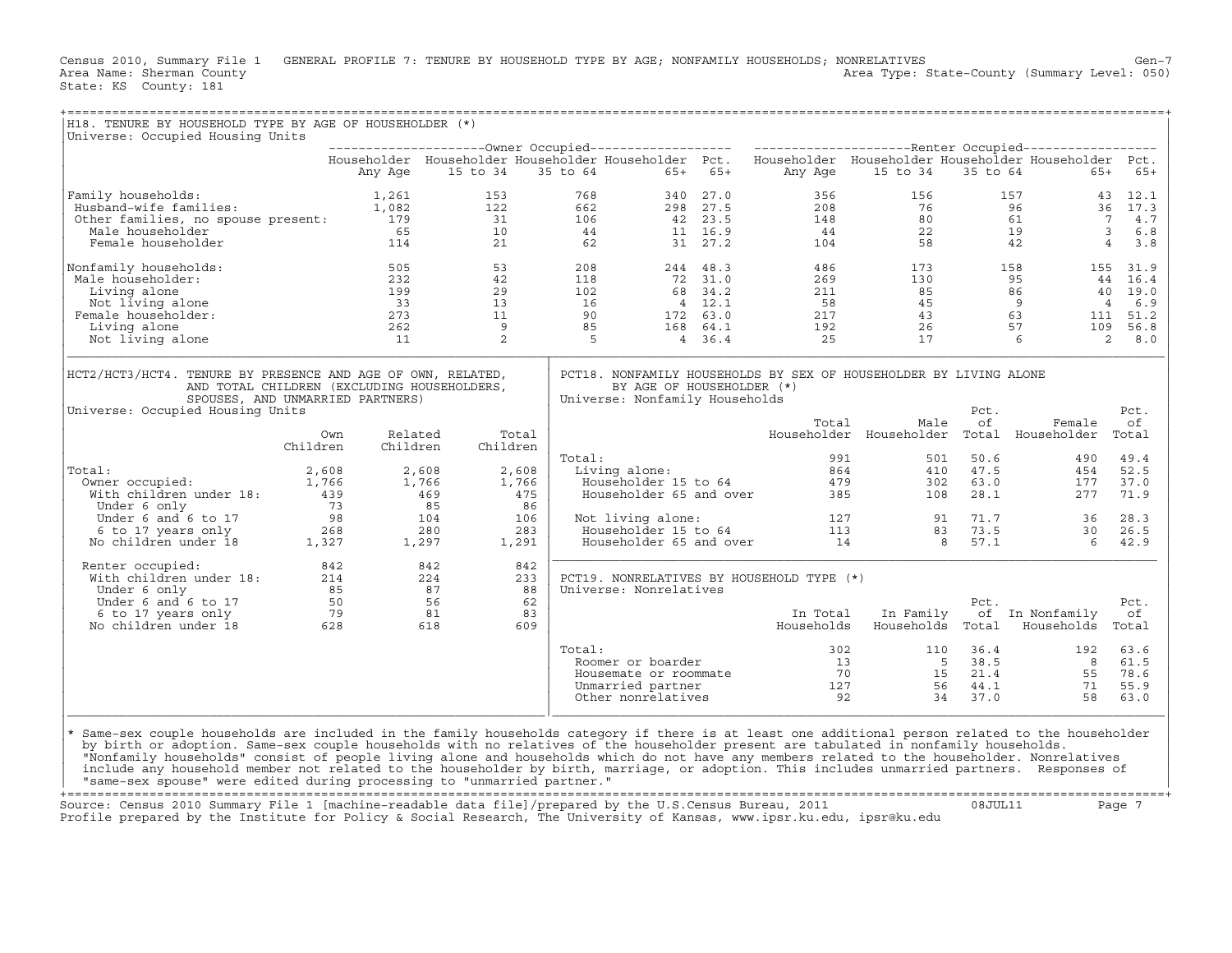+===================================================================================================================================================+

Area Type: State-County (Summary Level: 050)

| PCT20/PCT21. GROUP QUARTERS POPULATION BY SEX BY AGE BY GROUP QUARTERS TYPE<br>Universe: Population in Group Quarters                                                                              |                |                          |          |                                                                                                                                           |              |                                                            |                |
|----------------------------------------------------------------------------------------------------------------------------------------------------------------------------------------------------|----------------|--------------------------|----------|-------------------------------------------------------------------------------------------------------------------------------------------|--------------|------------------------------------------------------------|----------------|
|                                                                                                                                                                                                    |                | Total 18 to 64 65 & Over |          |                                                                                                                                           |              | Total 18 to 64 65 & Over                                   |                |
| Total:                                                                                                                                                                                             | 102            | 54                       |          | 48   Male:                                                                                                                                | 52           | 41                                                         | 11             |
| Institutionalized population: 49<br>Correctional facilities for adults: 0<br>Federal detention centers 0<br>Federal prisons 0<br>Chita Corrections 0<br>Chita Corrections 0<br>Chita Corrections 0 |                | $\mathbf{1}$             | 48       | Institutionalized population:<br>Institutionalized population: 11<br>Correctional facilities for adults: 0<br>Federal detention centers 0 |              | $\Omega$                                                   | 11             |
|                                                                                                                                                                                                    |                | $\Omega$                 | $\Omega$ |                                                                                                                                           |              | $\Omega$                                                   | $\overline{0}$ |
|                                                                                                                                                                                                    |                | $\circ$                  | $\circ$  |                                                                                                                                           |              | $\overline{0}$<br>$\Omega$                                 | $\circ$        |
|                                                                                                                                                                                                    |                | $\Omega$                 | $\Omega$ | Federal prisons                                                                                                                           | $\Omega$     | $\Omega$                                                   | $\circ$        |
| State prisons                                                                                                                                                                                      | $\Omega$       | $\circ$                  | $\circ$  | State prisons                                                                                                                             | $\mathbf{0}$ | $\Omega$                                                   | $\circ$        |
| Local jails and other municipal                                                                                                                                                                    |                |                          |          | State prisons<br>Local jails and other municipal<br>confinement facilities<br>Correctional residential facilities                         |              |                                                            |                |
| confinement facilities                                                                                                                                                                             | $\Omega$       | $\Omega$                 | $\Omega$ |                                                                                                                                           | $\circ$      | $\Omega$                                                   | $\mathbf 0$    |
| Confinement facilities<br>Correctional residential facilities                                                                                                                                      | $\Omega$       | $\Omega$                 | $\Omega$ |                                                                                                                                           | $\Omega$     | $\Omega$                                                   | $\mathbf 0$    |
| Military disciplinary barracks & jails                                                                                                                                                             | $\Omega$       | $\Omega$                 | $\circ$  | Military disciplinary barracks & jails                                                                                                    | $\Omega$     | $\Omega$                                                   | $\Omega$       |
| Juvenile facilities:                                                                                                                                                                               | $\Omega$       | $\Omega$                 | $\Omega$ | Juvenile facilities:                                                                                                                      | $\Omega$     | $\Omega$                                                   | $\mathbf 0$    |
| Group homes for juveniles                                                                                                                                                                          |                |                          |          | Group homes for juveniles                                                                                                                 |              |                                                            |                |
| (non-correctional)                                                                                                                                                                                 | $\circ$        | $\Omega$                 | $\circ$  | (non-correctional)                                                                                                                        | $\Omega$     | $\Omega$                                                   | $\circ$        |
| Residential treatment centers for                                                                                                                                                                  |                |                          |          | Residential treatment centers for<br>juveniles (non-correctional)                                                                         |              |                                                            |                |
| juveniles (non-correctional)                                                                                                                                                                       | $\Omega$       | $\Omega$                 | $\Omega$ |                                                                                                                                           | $\Omega$     | $\Omega$                                                   | $\Omega$       |
| Correctional facilities intended for                                                                                                                                                               |                |                          |          | Correctional facilities intended for                                                                                                      |              |                                                            |                |
| juveniles                                                                                                                                                                                          | $\Omega$       | $\Omega$                 | $\Omega$ | juveniles                                                                                                                                 | $\Omega$     | $\Omega$                                                   | $\circ$        |
| Nursing facilities/Skilled-nursing fac.                                                                                                                                                            | 49             | $\mathbf{1}$             | 48       | Nursing facilities/Skilled-nursing fac.                                                                                                   | 11           | $\circ$                                                    | 11             |
| Other institutional facilities:                                                                                                                                                                    | $\Omega$       | $\Omega$                 | $\circ$  | Other institutional facilities:                                                                                                           | $\Omega$     | $\Omega$                                                   | $\circ$        |
| Mental (Psychiatric) hospitals and                                                                                                                                                                 |                |                          |          | Mental (Psychiatric) hospitals and                                                                                                        |              |                                                            |                |
| psychiatric units in other hospitals                                                                                                                                                               | $\circ$        | $\mathbf{0}$             | $\circ$  | psychiatric units in other hospitals                                                                                                      | $\circ$      | $\Omega$                                                   | $\circ$        |
| Hospitals with patients who have no                                                                                                                                                                |                |                          |          | Hospitals with patients who have no                                                                                                       |              |                                                            |                |
| usual home elsewhere                                                                                                                                                                               | $\Omega$       | $\Omega$                 | $\Omega$ | usual home elsewhere                                                                                                                      | $\Omega$     | $\Omega$                                                   | $\mathbf{0}$   |
| In-patient hospice facilities                                                                                                                                                                      | $\circ$        | $\mathbf{0}$             | $\circ$  | In-patient hospice facilities<br>Military treatment facilities with                                                                       | $\Omega$     | $\Omega$                                                   | $\circ$        |
| Military treatment facilities with                                                                                                                                                                 |                |                          |          |                                                                                                                                           |              |                                                            |                |
| assigned patients                                                                                                                                                                                  | $\circ$        | $\mathbf{0}$             | $\circ$  | assigned patients                                                                                                                         | $\mathbf{0}$ | $\Omega$                                                   | $\mathbf{0}$   |
| Residential schools for people with                                                                                                                                                                |                |                          |          | Residential schools for people with                                                                                                       |              |                                                            |                |
| disabilities                                                                                                                                                                                       | $\Omega$       | $\Omega$                 | $\Omega$ | disabilities                                                                                                                              | $\Omega$     | $\Omega$                                                   | $\mathbf{0}$   |
|                                                                                                                                                                                                    |                |                          |          |                                                                                                                                           |              |                                                            |                |
|                                                                                                                                                                                                    |                | 53                       | $\Omega$ | Noninstitutionalized population: 41<br>College/University student housing 41                                                              |              | 41                                                         | $\circ$        |
| Noninstitutionalized population: 53<br>College/University student housing 53                                                                                                                       |                | 53                       | $\circ$  |                                                                                                                                           |              | 41                                                         | $\circ$        |
| Military quarters:                                                                                                                                                                                 | $\circ$        | $\Omega$                 | $\Omega$ | Military quarters:                                                                                                                        | $\circ$      | $\Omega$                                                   | $\circ$        |
| Military barracks and dormitories                                                                                                                                                                  |                |                          |          | Military barracks and dormitories                                                                                                         |              |                                                            |                |
| (non-disciplinary)                                                                                                                                                                                 | $\circ$        | $\mathbf{0}$             | $\circ$  | (non-disciplinary)                                                                                                                        | $\Omega$     | $\Omega$                                                   | $\circ$        |
| Military ships                                                                                                                                                                                     | $\Omega$       | $\Omega$                 | $\Omega$ | Military ships                                                                                                                            | $\Omega$     | $\Omega$                                                   | $\Omega$       |
| Other noninstitutional facilities:                                                                                                                                                                 | $\circ$        | $\Omega$                 | $\Omega$ | Other noninstitutional facilities:                                                                                                        | $\circ$      | $\Omega$                                                   | $\circ$        |
| Emergency and transitional shelters                                                                                                                                                                |                |                          |          | Emergency and transitional shelters                                                                                                       |              |                                                            |                |
| (with sleeping facilities) for people                                                                                                                                                              |                |                          |          |                                                                                                                                           |              |                                                            |                |
|                                                                                                                                                                                                    |                | $\Omega$                 | $\Omega$ |                                                                                                                                           |              | $\Omega$                                                   | $\circ$        |
| with sleeping facilities) for people<br>experiencing homelessness 0<br>Group homes intended for adults 0<br>Residential treatment centers, adults 0<br>0                                           |                | $\mathbf{0}$             | $\circ$  | Continued a member of the people<br>Group homes intended for adults<br>Residential treatment centers adults<br>Maritima morel             |              | $\begin{array}{c} 0 \\ 0 \\ 0 \\ 0 \end{array}$<br>$\circ$ | $\circ$        |
|                                                                                                                                                                                                    |                | $\circ$                  | $\Omega$ |                                                                                                                                           |              | $\Omega$                                                   | $\circ$        |
| Maritime/merchant vessels                                                                                                                                                                          |                | $\Omega$<br>$\Omega$     | $\circ$  | Maritime/merchant vessels                                                                                                                 |              | $\Omega$                                                   | $\circ$        |
|                                                                                                                                                                                                    |                |                          |          |                                                                                                                                           |              |                                                            |                |
|                                                                                                                                                                                                    | $\circ$        | $\circ$                  | $\circ$  | Workers group living quarters and<br>Job Corps centers                                                                                    | $\mathbf{0}$ | $\mathbf{0}$                                               | $\mathbf{0}$   |
| Morkers group living quarters and<br>Job Corps centers<br>Other noninstitutional facilities                                                                                                        | $\overline{0}$ | $\circ$                  | $\circ$  | Other noninstitutional facilities                                                                                                         | $\circ$      | $\Omega$                                                   | $\Omega$       |
|                                                                                                                                                                                                    |                |                          |          |                                                                                                                                           |              |                                                            |                |
|                                                                                                                                                                                                    |                |                          |          |                                                                                                                                           |              |                                                            |                |

+===================================================================================================================================================+Source: Census 2010 Summary File 1 [machine−readable data file]/prepared by the U.S.Census Bureau, 2011 08JUL11 Page 8 Profile prepared by the Institute for Policy & Social Research, The University of Kansas, www.ipsr.ku.edu, ipsr@ku.edu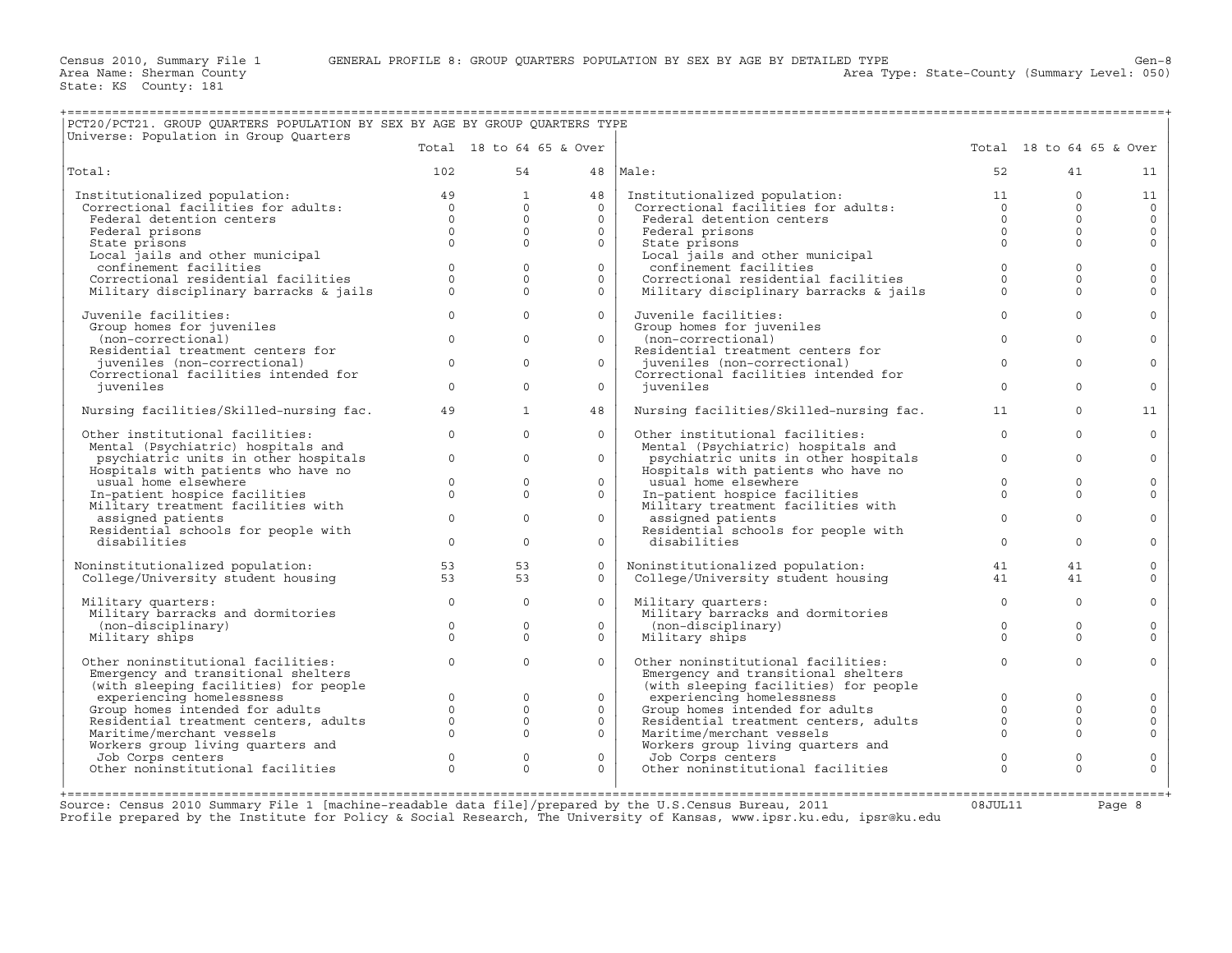+===================================================================================================================================================+

| PCO1-PCO10/PCT21/P12. GROUP QUARTERS POPULATION BY SEX BY AGE BY GROUP QUARTERS TYPE (*** % OF TOTAL POPULATION IN THIS AGE GROUP)<br>Universe: Population in Group Quarters |                                                       |                |                     |                                                   |                     |                     |                        |                                                                                                         |                     |                      |                         |
|------------------------------------------------------------------------------------------------------------------------------------------------------------------------------|-------------------------------------------------------|----------------|---------------------|---------------------------------------------------|---------------------|---------------------|------------------------|---------------------------------------------------------------------------------------------------------|---------------------|----------------------|-------------------------|
|                                                                                                                                                                              |                                                       | $***$          |                     |                                                   |                     |                     |                        | -------------- Institutionalized Population ------------- ------ Noninstitutionalized Population ------ |                     |                      |                         |
|                                                                                                                                                                              |                                                       |                |                     |                                                   |                     |                     |                        |                                                                                                         | College/            |                      |                         |
|                                                                                                                                                                              | Group                                                 | Pct.           |                     | Correctional                                      |                     |                     |                        |                                                                                                         | University          |                      |                         |
|                                                                                                                                                                              | Quarters                                              | Total          |                     | Facilities                                        | Juvenile            | Nursing             | Other                  |                                                                                                         | Student             | Military             | Other                   |
|                                                                                                                                                                              | Total                                                 | Pop.           |                     | Total for Adults Facilities Facilities Facilities |                     |                     |                        | Total                                                                                                   | Housing             |                      | Quarters Facilities     |
| Total:                                                                                                                                                                       | 102                                                   | 1.70           | 49                  | $\circ$                                           | 0                   | 49                  | $\mathbf 0$            | 53                                                                                                      | 53                  | $\circ$              | $\circ$                 |
| Under 5 years                                                                                                                                                                | $\overline{0}$                                        | 0.00           | $\circ$             | $\mathsf{O}$                                      | 0                   | $\circ$             | $\circ$                | $\circ$                                                                                                 | $\circ$             | $\circ$              | $\mathbf 0$             |
| 5 to 9 years                                                                                                                                                                 |                                                       | $0 \t 0.00$    | $\circ$             | $\circ$                                           | $\circ$             | $\circ$             | $\circ$                | $\circ$                                                                                                 | $\circ$             | $\Omega$             | $\mathbb O$             |
| 10 to 14 years                                                                                                                                                               |                                                       | $0 \quad 0.00$ | $\circ$             | $\circ$                                           | $\circ$             | 0                   | $\circ$                | $\circ$                                                                                                 | $\circ$             | $\mathbf 0$          | $\circ$                 |
| 15 to 19 years                                                                                                                                                               |                                                       | 23 5.97        | $\circ$             | $\circ$                                           | $\circ$             | $\mathsf O$         | $\circ$                | 23                                                                                                      | 23                  | $\mathbf 0$          | $\mathbf 0$             |
| 20 to 24 years                                                                                                                                                               |                                                       | 30 8.26        | $\mathbf{1}$        | $\circ$                                           | $\circ$             | $\mathbf{1}$        | $\circ$                | 29                                                                                                      | 29                  | $\circ$              | $\mathbb O$             |
| 25 to 29 years                                                                                                                                                               |                                                       | $0 \t 0.00$    | $\mathsf{O}\xspace$ | $\mathsf{O}\xspace$                               | $\circ$             | $\circ$             | $\circ$                | $\circ$                                                                                                 | $\circ$             | $\mathbf 0$          | $\mathsf O$             |
| 30 to 34 years                                                                                                                                                               |                                                       | 1 0.31         | $\circ$             | $\circ$                                           | $\circ$             | 0                   | $\mathbf 0$            | 1                                                                                                       | $\mathbf{1}$        | $\mathbf 0$          | 0                       |
| 35 to 39 years                                                                                                                                                               |                                                       | $0 \t 0.00$    | $\Omega$            | $\Omega$                                          | $\Omega$            | $\Omega$            | $\Omega$               | $\circ$                                                                                                 | $\circ$             | $\Omega$             | $\mathbb O$             |
| 40 to 44 years                                                                                                                                                               |                                                       | $0 \t 0.00$    | $\circ$             | $\mathbb O$                                       | $\circ$             | $\mathsf O$         | $\mathsf O$            | $\mathsf{O}$                                                                                            | $\mathbb O$         | $\mathbf 0$          | $\mathsf{O}$            |
| 45 to 49 years                                                                                                                                                               |                                                       | $0 \t 0.00$    | $\circ$             | $\mathsf{O}\xspace$                               | $\circ$             | $\mathsf O$         | $\mathsf O$            | $\circ$                                                                                                 | $\mathsf{O}\xspace$ | $\mathbf 0$          | $\mathbf 0$             |
| 50 to 54 years                                                                                                                                                               |                                                       | $0 \t 0.00$    | $\circ$             | $\circ$                                           | $\circ$             | $\circ$             | $\mathbf 0$            | $\circ$                                                                                                 | $\circ$             | $\mathbf 0$          | $\mathbf 0$             |
| 55 to 59 years                                                                                                                                                               |                                                       | $0 \t 0.00$    | $\circ$             | $\circ$                                           | $\circ$             | $\circ$             | $\mathbf 0$            | $\circ$                                                                                                 | $\mathbb O$         | $\Omega$             | $\mathsf{O}$            |
| 60 to 64 years                                                                                                                                                               |                                                       | $0 \t 0.00$    | $\circ$             | $\mathsf{O}$                                      | $\circ$             | $\mathsf O$         | 0                      | $\circ$                                                                                                 | $\mathbb O$         | $\mathbf 0$          | $\mathsf{O}$            |
| 65 to 69 years                                                                                                                                                               | 2 0.67                                                |                | 2                   | $\circ$                                           | $\circ$             | 2                   | $\mathsf O$            | $\circ$                                                                                                 | $\mathbb O$         | $\mathbf{0}$         | $\circ$                 |
| 70 to 74 years                                                                                                                                                               |                                                       | 1 0.36         | $\mathbf{1}$        | $\circ$                                           | $\circ$             | $\mathbf{1}$        | $\Omega$               | $\circ$                                                                                                 | $\circ$             | $\Omega$             | $\mathsf{O}$            |
| 75 to 79 years                                                                                                                                                               |                                                       | 4 1.97         | $\overline{4}$      | $\circ$                                           | $\circ$             | $\overline{4}$      | $\mathbf 0$            | $\circ$                                                                                                 | $\circ$             | $\circ$              | 0                       |
| 80 to 84 years                                                                                                                                                               | $13 \t 6.28$                                          |                | 13                  | $\mathsf{O}$                                      | $\circ$             | 13                  | $\circ$                | $\circ$                                                                                                 | $\mathbb O$         | $\mathbf 0$          | $\circ$                 |
| 85 years & over                                                                                                                                                              |                                                       | 28 17.83       | 28                  | $\mathbf{0}$                                      | $\circ$             | 28                  | $\circ$                | $\circ$                                                                                                 | $\circ$             | $\Omega$             | $\mathsf{O}$            |
|                                                                                                                                                                              |                                                       |                |                     |                                                   |                     |                     |                        |                                                                                                         |                     |                      |                         |
| Under 18 years                                                                                                                                                               | 0 0.00                                                |                | $\circ$             | $\mathsf{O}$                                      | $\circ$             | $\circ$             | 0                      | $\circ$                                                                                                 | $\circ$             | $\mathbf 0$          | $\mathbf 0$             |
| 18 to 64 years                                                                                                                                                               | 48 4.19                                               | 54 1.54        | $\mathbf{1}$<br>48  | $\Omega$<br>$\Omega$                              | $\circ$<br>$\Omega$ | 1<br>48             | $\circ$<br>$\mathbf 0$ | 53<br>$\Omega$                                                                                          | 53<br>$\mathbf 0$   | $\Omega$<br>$\Omega$ | $\mathsf{O}$<br>$\circ$ |
| 65 years & over                                                                                                                                                              |                                                       |                |                     |                                                   |                     |                     |                        |                                                                                                         |                     |                      |                         |
| Male:                                                                                                                                                                        | 52                                                    | 1.73           | 11                  | $\mathbf{0}$                                      | 0                   | 11                  | $\circ$                | 41                                                                                                      | 41                  | $\mathbf 0$          | 0                       |
| Under 5 years                                                                                                                                                                |                                                       | $0 \t 0.00$    | $\circ$             | $\circ$                                           | $\circ$             | $\circ$             | $\circ$                | $\circ$                                                                                                 | $\circ$             | $\circ$              | $\circ$                 |
| 5 to 9 years                                                                                                                                                                 |                                                       | $0 \t 0.00$    | $\circ$             | $\mathbf 0$                                       | $\circ$             | $\circ$             | $\circ$                | $\mathbb O$                                                                                             | $\circ$             | $\Omega$             | $\mathsf O$             |
| 10 to 14 years                                                                                                                                                               |                                                       | $0 \t 0.00$    | $\circ$             | $\circ$                                           | $\circ$             | $\circ$             | $\circ$                | $\circ$                                                                                                 | $\circ$             | $\mathbf 0$          | $\circ$                 |
| 15 to 19 years                                                                                                                                                               | $\begin{array}{cc} 0 & 0.00 \\ 19 & 8.30 \end{array}$ |                | $\circ$             | $\circ$                                           | $\circ$             | $\circ$             | $\circ$                | 19                                                                                                      | 19                  | $\mathbf 0$          | $\circ$                 |
| 20 to 24 years                                                                                                                                                               | 21                                                    | 9.77           | $\circ$             | 0                                                 | 0                   | $\mathsf O$         | 0                      | 21                                                                                                      | 21                  | $\Omega$             | $\mathsf{O}$            |
| 25 to 29 years                                                                                                                                                               |                                                       | $0 \t 0.00$    | $\circ$             | $\mathbf 0$                                       | $\circ$             | $\mathsf O$         | $\mathsf O$            | $\circ$                                                                                                 | $\circ$             | $\mathbf{0}$         | $\mathsf O$             |
| 30 to 34 years                                                                                                                                                               |                                                       | $1 \t 0.61$    | $\circ$             | $\circ$                                           | $\circ$             | $\mathsf{O}$        | $\mathbf 0$            | 1                                                                                                       | $\mathbf{1}$        | $\mathbf 0$          | $\circ$                 |
| 35 to 39 years                                                                                                                                                               |                                                       | $0 \t 0.00$    | $\circ$             | $\circ$                                           | $\circ$             | $\circ$             | $\Omega$               | $\circ$                                                                                                 | $\circ$             | $\Omega$             | $\mathsf{O}$            |
| 40 to 44 years                                                                                                                                                               |                                                       | $0 \t 0.00$    | $\circ$             | $\circ$                                           | $\circ$             | $\mathsf O$         | $\mathsf O$            | $\circ$                                                                                                 | $\mathbb O$         | $\mathbf 0$          | $\mathbb O$             |
| 45 to 49 years                                                                                                                                                               |                                                       | $0 \t 0.00$    | $\circ$             | $\mathsf{O}\xspace$                               | $\circ$             | $\mathsf{O}\xspace$ | $\circ$                | $\circ$                                                                                                 | $\circ$             | $\mathbf{0}$         | $\mathbb O$             |
| 50 to 54 years                                                                                                                                                               |                                                       | $0 \t 0.00$    | $\circ$             | $\mathbf{0}$                                      | $\circ$             | $\circ$             | $\Omega$               | $\circ$                                                                                                 | $\circ$             | $\Omega$             | $\mathsf{O}$            |
| 55 to 59 years                                                                                                                                                               |                                                       | 0 0.00         | $\circ$             | $\circ$                                           | $\circ$             | $\circ$             | $\mathbf 0$            | $\circ$                                                                                                 | $\mathbf 0$         | $\mathbf 0$          | $\mathbf 0$             |
| 60 to 64 years                                                                                                                                                               |                                                       | $0 \t 0.00$    | $\mathsf{O}$        | $\mathsf{O}$                                      | 0                   | $\mathsf O$         | $\mathbf 0$            | $\circ$                                                                                                 | $\circ$             | $\circ$              | $\mathbb O$             |
| 65 to 69 years                                                                                                                                                               |                                                       | 1 0.76         | $\mathbf{1}$        | $\circ$                                           | 0                   | $\mathbf{1}$        | $\mathbf 0$            | $\circ$                                                                                                 | $\mathbb O$         | $\Omega$             | $\mathsf{O}$            |
| 70 to 74 years                                                                                                                                                               |                                                       | $0 \t 0.00$    | $\circ$             | $\circ$                                           | $\circ$             | $\mathsf O$         | $\mathbf 0$            | $\circ$                                                                                                 | $\circ$             | $\mathbf 0$          | $\mathsf{O}$            |
| 75 to 79 years                                                                                                                                                               |                                                       | $0 \t 0.00$    | $\circ$             | $\circ$                                           | $\circ$             | $\circ$             | $\mathbf 0$            | $\circ$                                                                                                 | $\mathbb O$         | $\mathbf 0$          | $\mathbf 0$             |
| 80 to 84 years                                                                                                                                                               |                                                       | 5 6.76         | 5                   | $\circ$                                           | $\circ$             | 5                   | $\mathbf 0$            | $\circ$                                                                                                 | $\circ$             | $\mathbf 0$          | $\mathbf 0$             |
| 85 years & over                                                                                                                                                              | $5\quad 10.20$                                        |                | 5                   | $\circ$                                           | $\circ$             | 5                   | $\mathbf 0$            | $\circ$                                                                                                 | $\circ$             | $\mathbf 0$          | $\mathsf{O}$            |
| Under 18 years                                                                                                                                                               |                                                       | $0 \t 0.00$    | 0                   | 0                                                 | 0                   | 0                   | 0                      | $\circ$                                                                                                 | $\circ$             | $\circ$              | 0                       |
| 18 to 64 years                                                                                                                                                               |                                                       | 41 2.25        | $\circ$             | $\circ$                                           | $\circ$             | $\circ$             | $\circ$                | 41                                                                                                      | 41                  | $\mathbf 0$          | $\mathbf 0$             |
| 65 years & over                                                                                                                                                              |                                                       | 11 2.24        | 11                  | $\mathbf{0}$                                      | $\circ$             | 11                  | $\circ$                | $\mathbf 0$                                                                                             | $\circ$             | $\Omega$             | $\mathbf 0$             |

+===================================================================================================================================================+ Source: Census 2010 Summary File 1 [machine-readable data file]/prepared by the U.S.Census Bureau, 2011 Page 9<br>Profile prepared by the Institute for Policy & Social Research, The University of Kansas, www.ip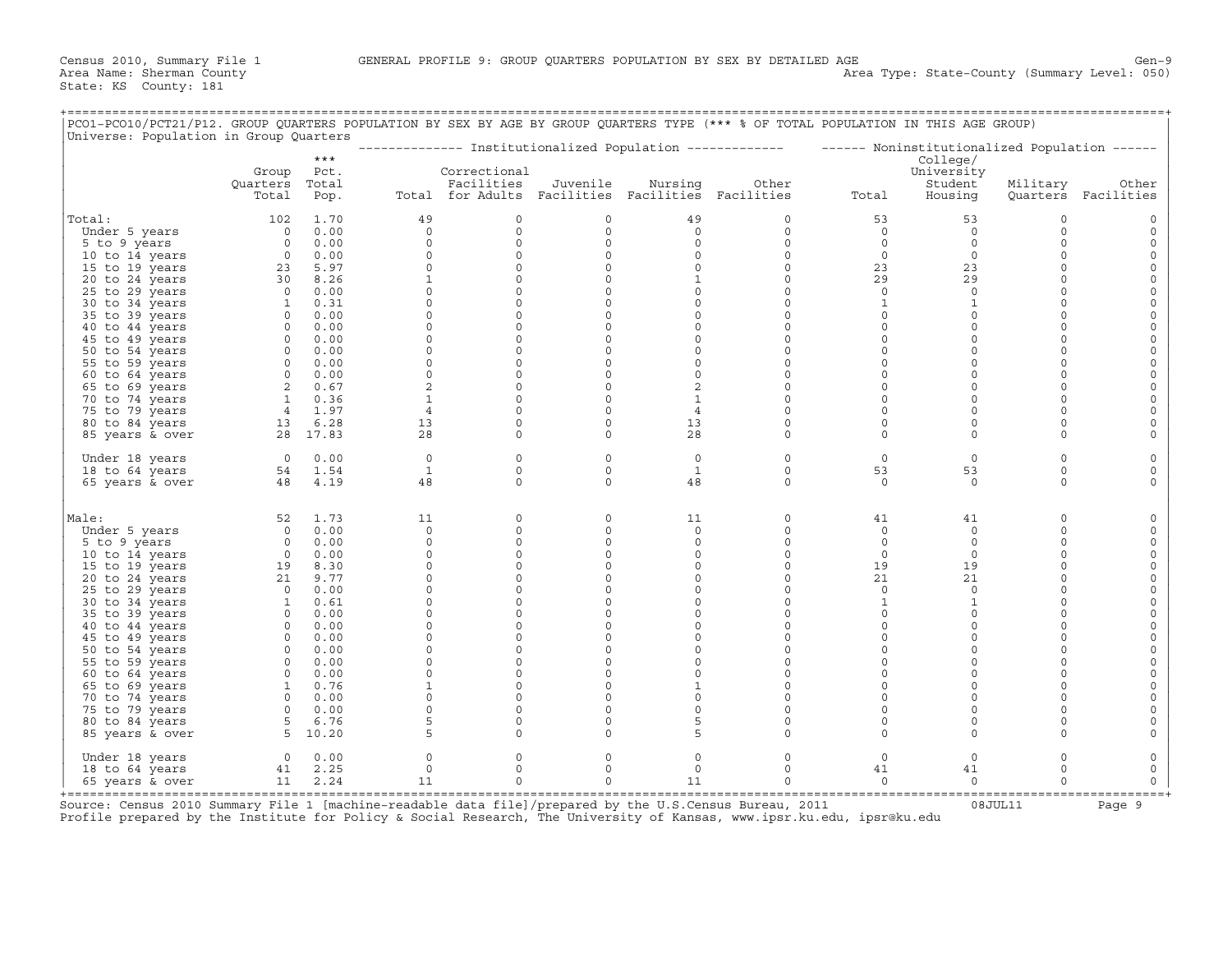|                        |                                    |              | P12/PCT13. AGE BY SEX BY RESIDENCE TYPE (PERSONS IN HOUSEHOLDS AND PERSONS IN GROUP QUARTERS)<br>Universe: Total Population (6,010; 98.3% in households and 1.7% in group quarters) |             |              |              |              |                                                   |            |                        |              |                                                   |                     |                      |
|------------------------|------------------------------------|--------------|-------------------------------------------------------------------------------------------------------------------------------------------------------------------------------------|-------------|--------------|--------------|--------------|---------------------------------------------------|------------|------------------------|--------------|---------------------------------------------------|---------------------|----------------------|
|                        |                                    |              |                                                                                                                                                                                     |             |              |              |              |                                                   |            |                        |              |                                                   |                     |                      |
|                        | Total Pct.                         |              | Male                                                                                                                                                                                | Female %Fem |              |              | Total Pct.   | ----------Persons in Households----------<br>Male | Female     | Total Pct.             |              | --------Persons in Group Ouarters--------<br>Male | Female              | %Fem                 |
|                        |                                    |              |                                                                                                                                                                                     |             |              |              |              |                                                   |            |                        |              |                                                   |                     |                      |
| All Ages:              | 6,010 100.0                        |              | 3,005                                                                                                                                                                               | 3,005       | 50.0         |              | 5,908 100.0  | 2,953                                             | 2,955      |                        | 102 100.0    | 52                                                | 50                  | 49.0                 |
| $0$ to $4$             | 400                                | 6.7          | 190                                                                                                                                                                                 | 210         | 52.5         | 400          | 6.8          | 190                                               | 210        | 0                      | 0.0          | $\circ$                                           | $\Omega$            |                      |
| $5$ to $9$<br>10 to 14 | 369<br>376                         | 6.1<br>6.3   | 200<br>191                                                                                                                                                                          | 169<br>185  | 45.8<br>49.2 | 369<br>376   | 6.2<br>6.4   | 200<br>191                                        | 169<br>185 | $\circ$<br>0           | 0.0<br>0.0   | $\circ$<br>0                                      | $\Omega$<br>$\circ$ |                      |
| 15 to 17               | 205                                | 3.4          | 112                                                                                                                                                                                 | 93          | 45.4         | 205          | 3.5          | 112                                               | 93         | $\circ$                | 0.0          | $\circ$                                           | $\circ$             |                      |
| 18 and 19              | 180                                | 3.0          | 117                                                                                                                                                                                 | 63          | 35.0         | 157          | 2.7          | 98                                                | 59         | 23                     | 22.5         | 19                                                | $\overline{4}$      | 17.4                 |
| 20                     | 87                                 | 1.4          | 59                                                                                                                                                                                  |             | 28 32.2      | 71           | 1.2          | 49                                                | 22         | 16                     | 15.7         | 10                                                | 6                   | 37.5                 |
| 21                     | 60                                 | 1.0          | 34                                                                                                                                                                                  | 26          | 43.3         | 53           | 0.9          | 29                                                | 24         | 7                      | 6.9          | 5                                                 | $\sqrt{2}$          | 28.6                 |
| 22 to 24               | 216                                | 3.6          | 122                                                                                                                                                                                 | 94          | 43.5         | 209          | 3.5          | 116                                               | 93         | $7\overline{ }$        | 6.9          | 6                                                 | $\mathbf{1}$        | 14.3                 |
| 25 to 29               | 363                                | 6.0          | 191                                                                                                                                                                                 | 172         | 47.4         | 363          | 6.1          | 191                                               | 172        | $\circ$                | 0.0          | 0                                                 | 0                   | $\cdot$              |
| 30 to 34               | 325                                | 5.4          | 163                                                                                                                                                                                 | 162         | 49.8         | 324          | 5.5          | 162                                               | 162        | 1                      | 1.0          | $\mathbf{1}$                                      | $\Omega$            | 0.0                  |
| 35 to 39               | 308                                | 5.1          | 145                                                                                                                                                                                 | 163         | 52.9         | 308          | 5.2          | 145                                               | 163        | $\circ$                | 0.0          | $\mathbf 0$                                       | 0                   | $\bullet$            |
| 40 to 44<br>45 to 49   | 313<br>412                         | 5.2<br>6.9   | 167<br>191                                                                                                                                                                          | 146<br>221  | 46.6<br>53.6 | 313<br>412   | 5.3<br>7.0   | 167<br>191                                        | 146<br>221 | $\mathbf 0$<br>$\circ$ | 0.0<br>0.0   | $\mathbf 0$<br>$\Omega$                           | $\circ$<br>$\circ$  | $\ddot{\phantom{a}}$ |
| 50 to 54               | 460                                | 7.7          | 235                                                                                                                                                                                 | 225         | 48.9         | 460          | 7.8          | 235                                               | 225        | $\Omega$               | 0.0          | $\Omega$                                          | $\circ$             |                      |
| 55 to 59               | 430                                | 7.2          | 218                                                                                                                                                                                 | 212         | 49.3         | 430          | 7.3          | 218                                               | 212        | $\circ$                | 0.0          | $\mathbf 0$                                       | $\circ$             |                      |
| 60 and 61              | 153                                | 2.5          | 74                                                                                                                                                                                  | 79          | 51.6         | 153          | 2.6          | 74                                                | 79         | $\circ$                | 0.0          | $\Omega$                                          | $\circ$             | $\cdot$              |
| 62 to 64               | 208                                | 3.5          | 106                                                                                                                                                                                 | 102         | 49.0         | 208          | 3.5          | 106                                               | 102        | $\circ$                | 0.0          | $\Omega$                                          | $\circ$             |                      |
| 65 and 66              | 112                                | 1.9          | 60                                                                                                                                                                                  | 52          | 46.4         | 111          | 1.9          | 59                                                | 52         | 1                      | 1.0          | $\mathbf{1}$                                      | $\circ$             | 0.0                  |
| 67 to 69               | 188                                | 3.1          | 72                                                                                                                                                                                  | 116         | 61.7         | 187          | 3.2          | 72                                                | 115        | $\mathbf{1}$           | 1.0          | $\mathbf 0$                                       |                     | 1 100.0              |
| 70 to 74               | 278                                | 4.6          | 137                                                                                                                                                                                 |             | 141 50.7     | 277          | 4.7          | 137                                               | 140        | $\mathbf{1}$           | 1.0          | $\mathbf 0$                                       |                     | 1 100.0              |
| 75 to 79<br>80 to 84   | 203<br>207                         | 3.4          | 98<br>74                                                                                                                                                                            | 105<br>133  | 51.7<br>64.3 | 199<br>194   | 3.4<br>3.3   | 98<br>69                                          | 101<br>125 | $\overline{4}$<br>13   | 3.9<br>12.7  | $\Omega$<br>5                                     | 8                   | 4 100.0<br>61.5      |
| 85 & over              | 157                                | 3.4<br>2.6   | 49                                                                                                                                                                                  |             | 108 68.8     | 129          | 2.2          | 44                                                | 85         | 28                     | 27.5         | 5                                                 |                     | 23 82.1              |
|                        |                                    |              |                                                                                                                                                                                     |             |              |              |              |                                                   |            |                        |              |                                                   |                     |                      |
|                        |                                    |              |                                                                                                                                                                                     |             |              |              |              |                                                   |            |                        |              |                                                   |                     |                      |
|                        | Additional Aggregations:           |              |                                                                                                                                                                                     |             |              |              |              |                                                   |            |                        |              |                                                   |                     |                      |
| $0$ to $14$            | 1,145                              | 19.1         | 581                                                                                                                                                                                 | 564         | 49.3         | 1,145        | 19.4         | 581                                               | 564        | $\mathbf 0$            | 0.0          | $\Omega$                                          | $\circ$             |                      |
| 5 to 14                | 745                                | 12.4         | 391<br>693                                                                                                                                                                          | 354         | 47.5         | 745          | 12.6<br>22.9 | 391                                               | 354<br>657 | $\circ$<br>$\Omega$    | 0.0<br>0.0   | $\Omega$<br>0                                     | $\circ$<br>$\circ$  |                      |
| 0 to 17<br>5 to 17     | 1,350<br>950                       | 22.5<br>15.8 | 503                                                                                                                                                                                 | 657<br>447  | 48.7<br>47.1 | 1,350<br>950 | 16.1         | 693<br>503                                        | 447        | $\circ$                | 0.0          | $\circ$                                           | $\circ$             |                      |
| $0$ to $20$            | 1,617                              | 26.9         | 869                                                                                                                                                                                 | 748         | 46.3         | 1,578        | 26.7         | 840                                               | 738        | 39                     | 38.2         | 29                                                | 10                  | 25.6                 |
| 18 to 21               | 327                                | 5.4          | 210                                                                                                                                                                                 | 117         | 35.8         | 281          | 4.8          | 176                                               | 105        | 46                     | 45.1         | 34                                                | 12                  | 26.1                 |
| 18 to 24               | 543                                | 9.0          | 332                                                                                                                                                                                 | 211         | 38.9         | 490          | 8.3          | 292                                               | 198        | 53                     | 52.0         | 40                                                | 13                  | 24.5                 |
| 18 to 64               | 3,515                              | 58.5         | 1,822                                                                                                                                                                               | 1,693       | 48.2         | 3,461        | 58.6         | 1,781                                             | 1,680      | 54                     | 52.9         | 41                                                | 13                  | 24.1                 |
| 25 to 64               | 2,972                              | 49.5         | 1,490                                                                                                                                                                               | 1,482       | 49.9         | 2,971        | 50.3         | 1,489                                             | 1,482      | <sup>1</sup>           | 1.0          | 1                                                 | $\circ$             | 0.0                  |
| 60 & over              | 1,506                              | 25.1         | 670                                                                                                                                                                                 | 836         | 55.5         | 1,458        | 24.7         | 659                                               | 799        | 48                     | 47.1         | 11                                                | 37                  | 77.1                 |
| $65$ & over            | 1,145<br>845                       | 19.1         | 490                                                                                                                                                                                 | 655         | 57.2<br>57.6 | 1,097<br>799 | 18.6<br>13.5 | 479                                               | 618<br>451 | 48<br>46               | 47.1<br>45.1 | 11                                                | 37<br>36            | 77.1<br>78.3         |
| 70 & over<br>75 & over | 567                                | 14.1<br>9.4  | 358<br>221                                                                                                                                                                          | 487<br>346  | 61.0         | 522          | 8.8          | 348<br>211                                        | 311        |                        | 45 44.1      | 10<br>10                                          |                     | 35 77.8              |
|                        |                                    |              |                                                                                                                                                                                     |             |              |              |              |                                                   |            |                        |              |                                                   |                     |                      |
|                        |                                    |              |                                                                                                                                                                                     |             |              |              |              |                                                   |            |                        |              |                                                   |                     |                      |
|                        |                                    |              | P13/PCT13. MEDIAN AGE BY SEX BY RESIDENCE TYPE (PERSONS IN HOUSEHOLDS AND PERSONS IN GROUP OUARTERS)                                                                                |             |              |              |              |                                                   |            |                        |              |                                                   |                     |                      |
|                        | Universe: Total Population (6,010) |              |                                                                                                                                                                                     |             |              |              |              |                                                   |            |                        |              |                                                   |                     |                      |
|                        |                                    |              |                                                                                                                                                                                     |             |              |              |              |                                                   |            |                        |              |                                                   |                     |                      |
|                        |                                    |              | ----------------All Persons---------------                                                                                                                                          |             |              |              |              | ----------Persons in Households----------         |            |                        |              | --------Persons in Group Quarters--------         |                     |                      |
|                        | Both Sexes                         |              | Male                                                                                                                                                                                | Female      |              | Both Sexes   |              | Male                                              | Female     | Both Sexes             |              | Male                                              | Female              |                      |
| Median Aqe             |                                    | 42.1         | 39.3                                                                                                                                                                                | 44.8        |              | 41.9         |              | 39.8                                              | 44.3       | 24.1                   |              | 20.7                                              |                     | 83.8                 |
|                        |                                    |              |                                                                                                                                                                                     |             |              |              |              |                                                   |            |                        |              |                                                   |                     |                      |
|                        |                                    |              |                                                                                                                                                                                     |             |              |              |              |                                                   |            |                        |              |                                                   |                     |                      |

+===================================================================================================================================================+ Source: Census 2010 Summary File 1 [machine−readable data file]/prepared by the U.S.Census Bureau, 2011 08JUL11 Page 10 Profile prepared by the Institute for Policy & Social Research, The University of Kansas, www.ipsr.ku.edu, ipsr@ku.edu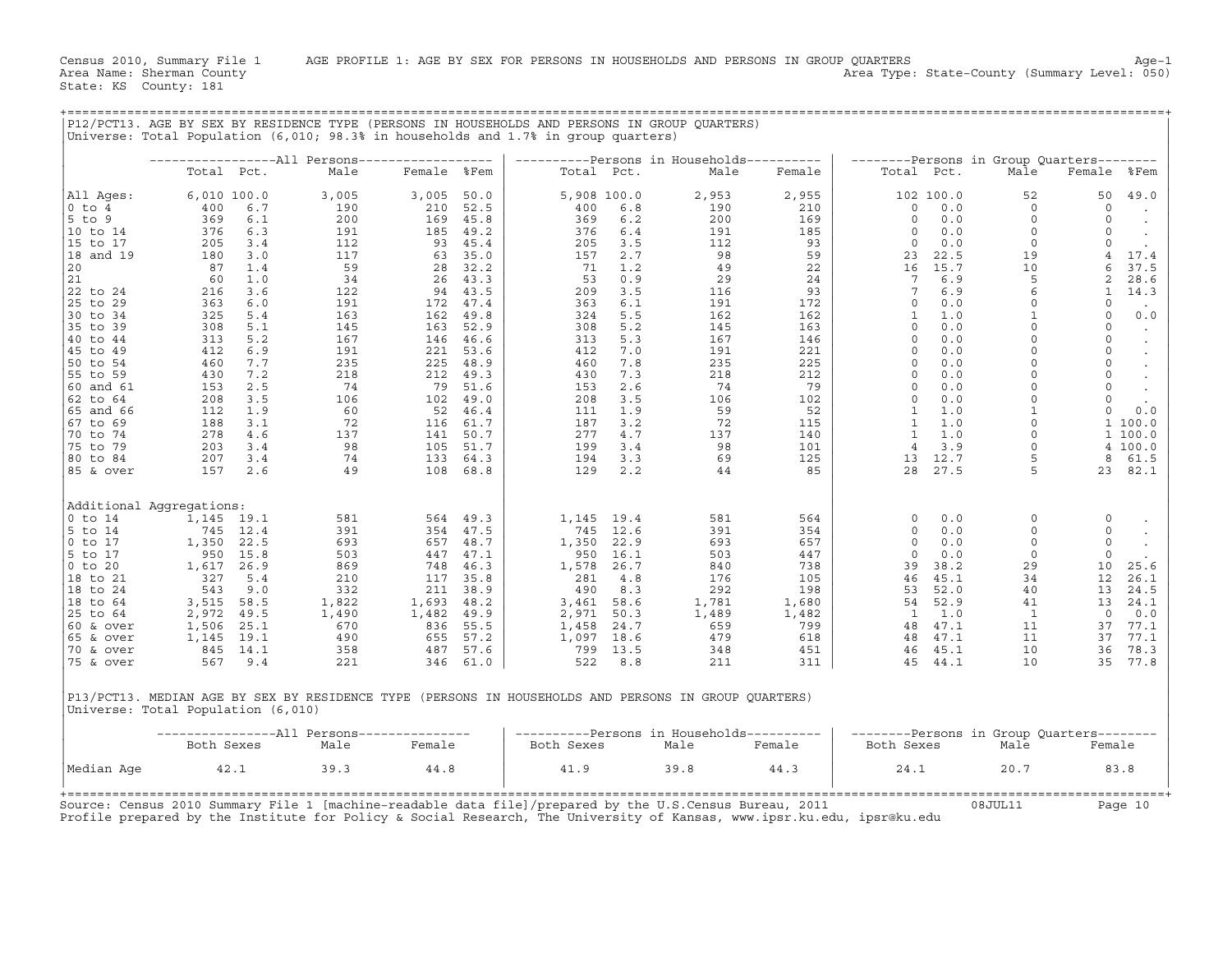Census 2010, Summary File 1 AGE PROFILE 2: FULL AGE DETAIL (ALL AGES) BY SEX, WITH MEDIANS AND ADDITIONAL AGGREGATIONS Age−2 Area Name: Sherman County Area Type: State−County (Summary Level: 050) State: KS County: 181

+===================================================================================================================================================+

| P12/P13/PCT12.                      |           |            | DETAILED AGE BY SEX (INCLUDING MEDIANS): ALL RACES COMBINED<br>Universe: Persons of all races combined (6,010 or 100.0% of Total Population: 6,010) |           |                |           |            |           |           |                         |                     |            |                              |                                 |
|-------------------------------------|-----------|------------|-----------------------------------------------------------------------------------------------------------------------------------------------------|-----------|----------------|-----------|------------|-----------|-----------|-------------------------|---------------------|------------|------------------------------|---------------------------------|
|                                     | Total     | Pct.       | Male                                                                                                                                                | Female    |                | Total     | Pct.       | Male      | Female    |                         | Total               | Pct.       | Male                         | Female                          |
| $0$ to<br>$\overline{4}$<br>$\circ$ | 400<br>70 | 6.7<br>1.2 | 190<br>31                                                                                                                                           | 210<br>39 | 40 to 44<br>40 | 313<br>51 | 5.2<br>0.8 | 167<br>28 | 146<br>23 | 80 to 84<br>80          | 207<br>43           | 3.4<br>0.7 | 74<br>21                     | 133                             |
| $\mathbf{1}$                        | 83        | 1.4        | 47                                                                                                                                                  | 36        | 41             | 59        | 1.0        | 31        | 28        | 81                      | 40                  | 0.7        | 13                           | 22<br>27                        |
| $\overline{c}$                      | 81        | 1.3        | 37                                                                                                                                                  | 44        | 42             | 65        | 1.1        | 36        | 29        | 82                      | 53                  | 0.9        | 12                           | 41                              |
| 3                                   | 92        | 1.5        | 38                                                                                                                                                  | 54        | 43             | 71        | 1.2        | 39        | 32        | 83                      | 37                  | 0.6        | 14                           | 23                              |
| $\overline{4}$                      | 74        | 1.2        | 37                                                                                                                                                  | 37        | 44             | 67        | 1.1        | 33        | 34        | 84                      | 34                  | 0.6        | 14                           | 20                              |
| $5$ to<br>9<br>5                    | 369<br>86 | 6.1<br>1.4 | 200<br>49                                                                                                                                           | 169<br>37 | 45 to 49<br>45 | 412<br>66 | 6.9<br>1.1 | 191<br>31 | 221<br>35 | 85 to 89<br>85          | 80<br>24            | 1.3<br>0.4 | 32<br>13                     | 48<br>11                        |
| 6                                   | 63        | 1.0        | 31                                                                                                                                                  | 32        | 46             | 75        | 1.2        | 38        | 37        | 86                      | 19                  | 0.3        | $\overline{4}$               | 15                              |
| 7                                   | 75        | 1.2        | 45                                                                                                                                                  | 30        | 47             | 74        | 1.2        | 22        | 52        | 87                      | 13                  | 0.2        | 5                            | 8                               |
| 8                                   | 68        | 1.1        | 29                                                                                                                                                  | 39        | 48             | 93        | 1.5        | 50        | 43        | 88                      | 13                  | 0.2        | $\overline{4}$               | $\mathsf 9$                     |
| 9                                   | 77        | 1.3        | 46                                                                                                                                                  | 31        | 49             | 104       | 1.7        | 50        | 54        | 89                      | 11                  | 0.2        | 6                            | 5                               |
| 10 to 14<br>10                      | 376<br>77 | 6.3<br>1.3 | 191<br>41                                                                                                                                           | 185<br>36 | 50 to 54<br>50 | 460<br>94 | 7.7<br>1.6 | 235<br>52 | 225<br>42 | 90 to 94<br>90          | 64<br>22            | 1.1<br>0.4 | 16<br>$\overline{4}$         | 48<br>18                        |
| 11                                  | 74        | 1.2        | 35                                                                                                                                                  | 39        | 51             | 91        | 1.5        | 39        | 52        | 91                      | 16                  | 0.3        | $\overline{4}$               | $12$                            |
| 12                                  | 79        | 1.3        | 37                                                                                                                                                  | 42        | 52             | 89        | 1.5        | 49        | 40        | 92                      | 12                  | 0.2        | 6                            | $\epsilon$                      |
| 13                                  | 67        | 1.1        | 34                                                                                                                                                  | 33        | 53             | 94        | 1.6        | 50        | 44        | 93                      | 7                   | 0.1        | $\mathbf{1}$                 | $\epsilon$                      |
| 14                                  | 79        | 1.3        | 44                                                                                                                                                  | 35        | 54             | 92        | 1.5        | 45        | 47        | 94                      | $7\phantom{.0}$     | 0.1        | $\mathbf{1}$                 | 6                               |
| $15$ to<br>19<br>15                 | 385<br>65 | 6.4<br>1.1 | 229<br>38                                                                                                                                           | 156<br>27 | 55 to 59<br>55 | 430<br>94 | 7.2<br>1.6 | 218<br>49 | 212<br>45 | 95 to<br>99<br>95       | 12<br>3             | 0.2<br>0.0 | $\mathbf{1}$<br>$\mathbf{1}$ | 11<br>$\overline{\mathbf{c}}$   |
| 16                                  | 65        | 1.1        | 34                                                                                                                                                  | 31        | 56             | 78        | 1.3        | 36        | 42        | 96                      | 3                   | 0.0        | $\Omega$                     | 3                               |
| 17                                  | 75        | 1.2        | 40                                                                                                                                                  | 35        | 57             | 78        | 1.3        | 46        | 32        | 97                      | $\mathbf{2}$        | 0.0        | $\Omega$                     | $\boldsymbol{2}$                |
| 18                                  | 83        | 1.4        | 50                                                                                                                                                  | 33        | 58             | 104       | 1.7        | 50        | 54        | 98                      | $\mathbf{1}$        | 0.0        | $\Omega$                     | $\mathbf 1$                     |
| 19                                  | 97        | 1.6        | 67                                                                                                                                                  | 30        | 59             | 76        | 1.3        | 37        | 39        | 99                      | 3                   | 0.0        | $\Omega$                     | $\mathsf 3$                     |
| $20$ to<br>24                       | 363       | 6.0        | 215                                                                                                                                                 | 148       | 60 to 64       | 361       | 6.0        | 180       | 181       | $100 - 104$             | $\mathbf{1}$        | 0.0        | $\Omega$                     | $\mathbf 1$                     |
| 20<br>21                            | 87<br>60  | 1.4<br>1.0 | 59<br>34                                                                                                                                            | 28<br>26  | 60<br>61       | 91<br>62  | 1.5<br>1.0 | 49<br>25  | 42<br>37  | $105 - 109$<br>110 plus | $\circ$<br>$\Omega$ | 0.0<br>0.0 | $\Omega$<br>$\Omega$         | $\mathsf{O}\xspace$<br>$\Omega$ |
| 22                                  | 66        | 1.1        | 37                                                                                                                                                  | 29        | 62             | 73        | 1.2        | 38        | 35        |                         |                     |            |                              |                                 |
| 23                                  | 77        | 1.3        | 44                                                                                                                                                  | 33        | 63             | 77        | 1.3        | 44        | 33        |                         |                     |            |                              |                                 |
| 24                                  | 73        | 1.2        | 41                                                                                                                                                  | 32        | 64             | 58        | 1.0        | 24        | 34        | $0$ to $14$             | 1,145               | 19.1       | 581                          | 564                             |
| 25 to 29                            | 363       | 6.0        | 191                                                                                                                                                 | 172       | 65 to 69       | 300       | 5.0        | 132       | 168       | 5 to 17                 | 950                 | 15.8       | 503                          | 447                             |
| 25<br>26                            | 71<br>79  | 1.2<br>1.3 | 34<br>47                                                                                                                                            | 37<br>32  | 65<br>66       | 53<br>59  | 0.9<br>1.0 | 27<br>33  | 26<br>26  | 18 to 21<br>18 to 24    | 327<br>543          | 5.4<br>9.0 | 210<br>332                   | 117<br>211                      |
| 27                                  | 71        | 1.2        | 40                                                                                                                                                  | 31        | 67             | 74        | 1.2        | 26        | 48        | 18 to 64                | 3,515               | 58.5       | 1,822                        | 1,693                           |
| 28                                  | 69        | 1.1        | 33                                                                                                                                                  | 36        | 68             | 59        | 1.0        | 30        | 29        | 25 to 64                | 2,972               | 49.5       | 1,490                        | 1,482                           |
| 29                                  | 73        | 1.2        | 37                                                                                                                                                  | 36        | 69             | 55        | 0.9        | 16        | 39        | 60 plus                 | 1,506               | 25.1       | 670                          | 836                             |
| 30 to 34                            | 325       | 5.4        | 163                                                                                                                                                 | 162       | 70 to 74       | 278       | 4.6        | 137       | 141       | 65 plus                 | 1,145               | 19.1       | 490                          | 655                             |
| 30                                  | 70        | 1.2        | 38                                                                                                                                                  | 32        | 70             | 49        | 0.8        | 20        | 29        | 70 plus                 | 845                 | 14.1       | 358                          | 487                             |
| 31<br>32                            | 66<br>69  | 1.1<br>1.1 | 29<br>32                                                                                                                                            | 37<br>37  | 71<br>72       | 63<br>56  | 1.0<br>0.9 | 35<br>26  | 28<br>30  | 75 plus<br>80 plus      | 567<br>364          | 9.4<br>6.1 | 221<br>123                   | 346<br>241                      |
| 33                                  | 58        | 1.0        | 29                                                                                                                                                  | 29        | 73             | 56        | 0.9        | 27        | 29        | 85 plus                 | 157                 | 2.6        | 49                           | 108                             |
| 34                                  | 62        | 1.0        | 35                                                                                                                                                  | 27        | 74             | 54        | 0.9        | 29        | 25        | 90 plus                 | 77                  | 1.3        | 17                           | 60                              |
| 35 to<br>39                         | 308       | 5.1        | 145                                                                                                                                                 | 163       | 75 to 79       | 203       | 3.4        | 98        | 105       |                         |                     |            |                              |                                 |
| 35                                  | 60        | 1.0        | 30                                                                                                                                                  | 30        | 75             | 44        | 0.7        | 21        | 23        |                         |                     |            |                              |                                 |
| 36<br>37                            | 60<br>49  | 1.0<br>0.8 | 25<br>21                                                                                                                                            | 35<br>28  | 76<br>77       | 35<br>45  | 0.6<br>0.7 | 22<br>24  | 13<br>21  | All Ages                | 6,010 100.0         |            | 3,005                        | 3,005                           |
| 38                                  | 71        | 1.2        | 37                                                                                                                                                  | 34        | 78             | 32        | 0.5        | 13        | 19        | Median Aqe              | Both Sexes          |            | Male                         | Female                          |
| 39                                  | 68        | 1.1        | 32                                                                                                                                                  | 36        | 79             | 47        | 0.8        | 18        | 29        | By Sex                  | 42.1                |            | 39.3                         | 44.8                            |
|                                     |           |            |                                                                                                                                                     |           |                |           |            |           |           |                         |                     |            |                              |                                 |
|                                     |           |            |                                                                                                                                                     | readable  | deta           |           |            |           |           |                         |                     |            |                              |                                 |

Source: Census 2010 Summary File 1 [machine−readable data file]/prepared by the U.S.Census Bureau, 2011 08JUL11 Page 11 Profile prepared by the Institute for Policy & Social Research, The University of Kansas, www.ipsr.ku.edu, ipsr@ku.edu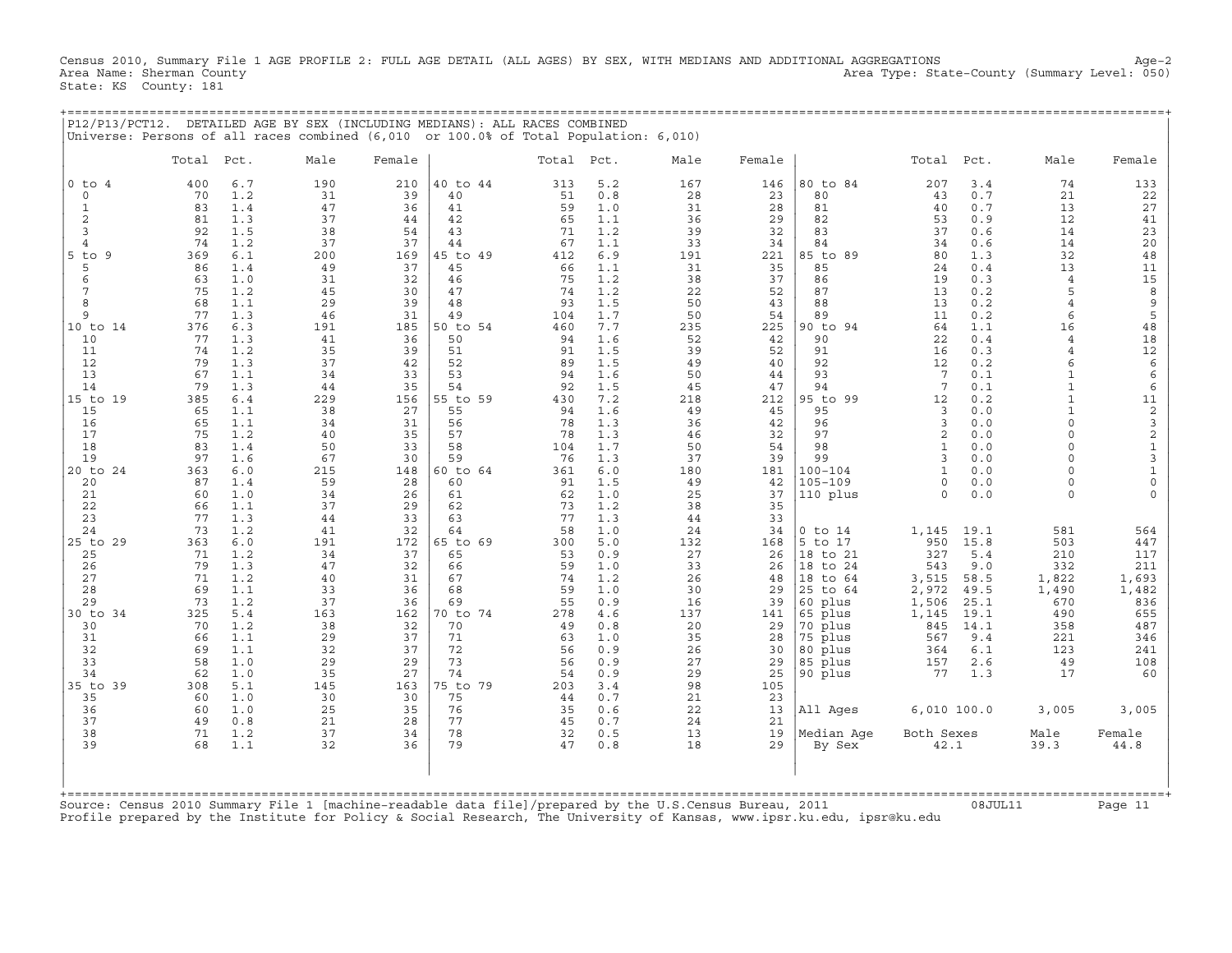| P12A/P13A/PCT12A.                                                                                                                                                                                                                    | Universe: White Alone Persons (5,596 or 93.1% of Total Population: 6,010)                                                                                                                                                                                                                                                                                        |                                                                                                                                                                     |                                                                                                                                                                     | DETAILED AGE BY SEX (INCLUDING MEDIANS): WHITE ALONE                                                                                                                                         |                                                                                                                                                                       |                                                                                                                                                                                           |                                                                                                                                                                     |                                                                                                                                                                     |                                                                                                                                                                                                                |                                                                                                                                                                                                        |                                                                                                                                                                                           |                                                                                                                                                                                                                                                                               |                                                                                                                                                                                         |
|--------------------------------------------------------------------------------------------------------------------------------------------------------------------------------------------------------------------------------------|------------------------------------------------------------------------------------------------------------------------------------------------------------------------------------------------------------------------------------------------------------------------------------------------------------------------------------------------------------------|---------------------------------------------------------------------------------------------------------------------------------------------------------------------|---------------------------------------------------------------------------------------------------------------------------------------------------------------------|----------------------------------------------------------------------------------------------------------------------------------------------------------------------------------------------|-----------------------------------------------------------------------------------------------------------------------------------------------------------------------|-------------------------------------------------------------------------------------------------------------------------------------------------------------------------------------------|---------------------------------------------------------------------------------------------------------------------------------------------------------------------|---------------------------------------------------------------------------------------------------------------------------------------------------------------------|----------------------------------------------------------------------------------------------------------------------------------------------------------------------------------------------------------------|--------------------------------------------------------------------------------------------------------------------------------------------------------------------------------------------------------|-------------------------------------------------------------------------------------------------------------------------------------------------------------------------------------------|-------------------------------------------------------------------------------------------------------------------------------------------------------------------------------------------------------------------------------------------------------------------------------|-----------------------------------------------------------------------------------------------------------------------------------------------------------------------------------------|
|                                                                                                                                                                                                                                      | Total<br>Pct.                                                                                                                                                                                                                                                                                                                                                    | Male                                                                                                                                                                | Female                                                                                                                                                              |                                                                                                                                                                                              | Total Pct.                                                                                                                                                            |                                                                                                                                                                                           | Male                                                                                                                                                                | Female                                                                                                                                                              |                                                                                                                                                                                                                | Total Pct.                                                                                                                                                                                             |                                                                                                                                                                                           | Male                                                                                                                                                                                                                                                                          | Female                                                                                                                                                                                  |
| $0$ to $4$<br>$\circ$<br>$\mathbf{1}$<br>$\overline{c}$<br>$\overline{3}$<br>4<br>$5$ to<br>- 9<br>5<br>6<br>7<br>8<br>9<br>10 to 14<br>10<br>11<br>12<br>13<br>14<br>15 to 19<br>15<br>16<br>17<br>18<br>19<br>20 to 24<br>20<br>21 | 6.1<br>343<br>1.1<br>62<br>71<br>1.3<br>73<br>1.3<br>79<br>1.4<br>1.0<br>58<br>5.9<br>330<br>74<br>1.3<br>54<br>1.0<br>72<br>1.3<br>58<br>1.0<br>72<br>1.3<br>5.9<br>330<br>1.2<br>67<br>1.1<br>64<br>69<br>1.2<br>62<br>1.1<br>68<br>1.2<br>6.1<br>343<br>57<br>1.0<br>55<br>1.0<br>67<br>1.2<br>73<br>1.3<br>91<br>1.6<br>337<br>6.0<br>81<br>1.4<br>54<br>1.0 | 162<br>28<br>41<br>35<br>33<br>25<br>178<br>41<br>27<br>43<br>24<br>43<br>167<br>36<br>30<br>34<br>31<br>36<br>206<br>34<br>29<br>35<br>43<br>65<br>202<br>56<br>31 | 181<br>34<br>30<br>38<br>46<br>33<br>152<br>33<br>27<br>29<br>34<br>29<br>163<br>31<br>34<br>35<br>31<br>32<br>137<br>23<br>26<br>32<br>30<br>26<br>135<br>25<br>23 | 40 to 44<br>40<br>41<br>42<br>43<br>44<br>45 to 49<br>45<br>46<br>47<br>48<br>49<br>50 to 54<br>50<br>51<br>52<br>53<br>54<br>55 to 59<br>55<br>56<br>57<br>58<br>59<br>60 to 64<br>60<br>61 | 287<br>48<br>55<br>59<br>61<br>64<br>387<br>61<br>67<br>70<br>89<br>100<br>440<br>91<br>87<br>87<br>91<br>84<br>419<br>92<br>76<br>77<br>102<br>72<br>352<br>91<br>60 | 5.1<br>0.9<br>1.0<br>1.1<br>1.1<br>1.1<br>6.9<br>1.1<br>1.2<br>1.3<br>1.6<br>1.8<br>7.9<br>1.6<br>1.6<br>1.6<br>1.6<br>1.5<br>7.5<br>1.6<br>1.4<br>1.4<br>1.8<br>1.3<br>6.3<br>1.6<br>1.1 | 148<br>27<br>27<br>30<br>32<br>32<br>183<br>31<br>34<br>22<br>47<br>49<br>226<br>51<br>38<br>47<br>48<br>42<br>212<br>48<br>34<br>46<br>49<br>35<br>176<br>49<br>24 | 139<br>21<br>28<br>29<br>29<br>32<br>204<br>30<br>33<br>48<br>42<br>51<br>214<br>40<br>49<br>40<br>43<br>42<br>207<br>44<br>42<br>31<br>53<br>37<br>176<br>42<br>36 | 80 to 84<br>80<br>81<br>82<br>83<br>84<br>85 to 89<br>85<br>86<br>87<br>88<br>89<br>90 to 94<br>90<br>91<br>92<br>93<br>94<br>95 to 99<br>95<br>96<br>97<br>98<br>99<br>$100 - 104$<br>$105 - 109$<br>110 plus | 205<br>43<br>39<br>53<br>37<br>33<br>80<br>24<br>19<br>13<br>13<br>11<br>63<br>21<br>16<br>12<br>7<br>7<br>12<br>3<br>3<br>$\overline{2}$<br>$\mathbf{1}$<br>3<br>$\mathbf{1}$<br>$\Omega$<br>$\Omega$ | 3.7<br>0.8<br>0.7<br>0.9<br>0.7<br>0.6<br>1.4<br>0.4<br>0.3<br>0.2<br>0.2<br>0.2<br>1.1<br>0.4<br>0.3<br>0.2<br>0.1<br>0.1<br>0.2<br>0.1<br>0.1<br>0.0<br>0.0<br>0.1<br>0.0<br>0.0<br>0.0 | 73<br>21<br>13<br>12<br>14<br>13<br>32<br>13<br>$\overline{4}$<br>5<br>$\overline{4}$<br>6<br>16<br>$\overline{4}$<br>$\overline{4}$<br>6<br>$\mathbf{1}$<br>$\mathbf{1}$<br>$\mathbf{1}$<br>$\Omega$<br>$\Omega$<br>$\Omega$<br>$\Omega$<br>$\Omega$<br>$\Omega$<br>$\Omega$ | 132<br>22<br>26<br>41<br>23<br>20<br>48<br>11<br>15<br>$\,$ 8 $\,$<br>$\mathsf 9$<br>5<br>47<br>17<br>$12\,$<br>$\epsilon$<br>$\epsilon$<br>$\epsilon$<br>$11\,$<br>2321310<br>$\Omega$ |
| 22<br>23<br>24<br>25 to 29<br>25<br>26<br>27<br>28<br>29<br>30 to 34<br>30<br>31<br>32<br>33<br>34<br>35 to 39<br>35<br>36<br>37<br>38<br>39                                                                                         | 60<br>1.1<br>74<br>1.3<br>68<br>1.2<br>328<br>5.9<br>1.2<br>65<br>73<br>1.3<br>1.1<br>63<br>58<br>1.0<br>69<br>1.2<br>297<br>5.3<br>62<br>1.1<br>1.1<br>63<br>65<br>1.2<br>53<br>0.9<br>54<br>1.0<br>5.0<br>281<br>50<br>0.9<br>53<br>0.9<br>46<br>0.8<br>68<br>1.2<br>1.1<br>64                                                                                 | 34<br>43<br>38<br>177<br>33<br>45<br>36<br>29<br>34<br>147<br>34<br>28<br>29<br>24<br>32<br>134<br>27<br>22<br>20<br>35<br>30                                       | 26<br>31<br>30<br>151<br>32<br>28<br>27<br>29<br>35<br>150<br>28<br>35<br>36<br>29<br>22<br>147<br>23<br>31<br>26<br>33<br>34                                       | 62<br>63<br>64<br>65 to 69<br>65<br>66<br>67<br>68<br>69<br>70 to 74<br>70<br>71<br>72<br>73<br>74<br>75 to 79<br>75<br>76<br>77<br>78<br>79                                                 | 72<br>77<br>52<br>296<br>52<br>59<br>74<br>58<br>53<br>267<br>47<br>61<br>55<br>51<br>53<br>198<br>43<br>34<br>44<br>31<br>46                                         | 1.3<br>1.4<br>0.9<br>5.3<br>0.9<br>1.1<br>1.3<br>1.0<br>0.9<br>4.8<br>0.8<br>1.1<br>1.0<br>0.9<br>0.9<br>3.5<br>0.8<br>0.6<br>0.8<br>0.6<br>0.8                                           | 38<br>44<br>21<br>130<br>26<br>33<br>26<br>29<br>16<br>131<br>20<br>33<br>25<br>25<br>28<br>96<br>21<br>21<br>23<br>13<br>18                                        | 34<br>33<br>31<br>166<br>26<br>26<br>48<br>29<br>37<br>136<br>27<br>28<br>30<br>26<br>25<br>102<br>22<br>13<br>21<br>18<br>28                                       | $0$ to $14$<br>5 to 17<br>18 to 21<br>18 to 24<br>18 to 64<br>25 to 64<br>60 plus<br>65 plus<br>70 plus<br>75 plus<br>80 plus<br>85 plus<br>90 plus<br>All Ages<br>Median Age<br>By Sex                        | 1,003<br>839<br>299<br>501<br>3,292<br>2,791<br>1,474<br>1,122<br>826<br>559<br>361<br>156<br>76<br>5,596 100.0<br>Both Sexes                                                                          | 17.9<br>15.0<br>5.3<br>9.0<br>58.8<br>49.9<br>26.3<br>20.1<br>14.8<br>10.0<br>6.5<br>2.8<br>1.4<br>43.8                                                                                   | 507<br>443<br>195<br>310<br>1,713<br>1,403<br>655<br>479<br>349<br>218<br>122<br>49<br>17<br>2,797<br>Male<br>40.9                                                                                                                                                            | 496<br>396<br>104<br>191<br>1,579<br>1,388<br>819<br>643<br>477<br>341<br>239<br>107<br>59<br>2,799<br>Female<br>46.4                                                                   |
|                                                                                                                                                                                                                                      | Source: Census 2010 Summary File 1 [machine-readable data file]/prepared by the U.S.Census Bureau, 2011<br>Profile prepared by the Institute for Policy & Social Research, The University of Kansas, www.ipsr.ku.edu, ipsr@ku.edu                                                                                                                                |                                                                                                                                                                     |                                                                                                                                                                     |                                                                                                                                                                                              |                                                                                                                                                                       |                                                                                                                                                                                           |                                                                                                                                                                     |                                                                                                                                                                     |                                                                                                                                                                                                                |                                                                                                                                                                                                        | 08JUL11                                                                                                                                                                                   |                                                                                                                                                                                                                                                                               | Page 12                                                                                                                                                                                 |

+===================================================================================================================================================+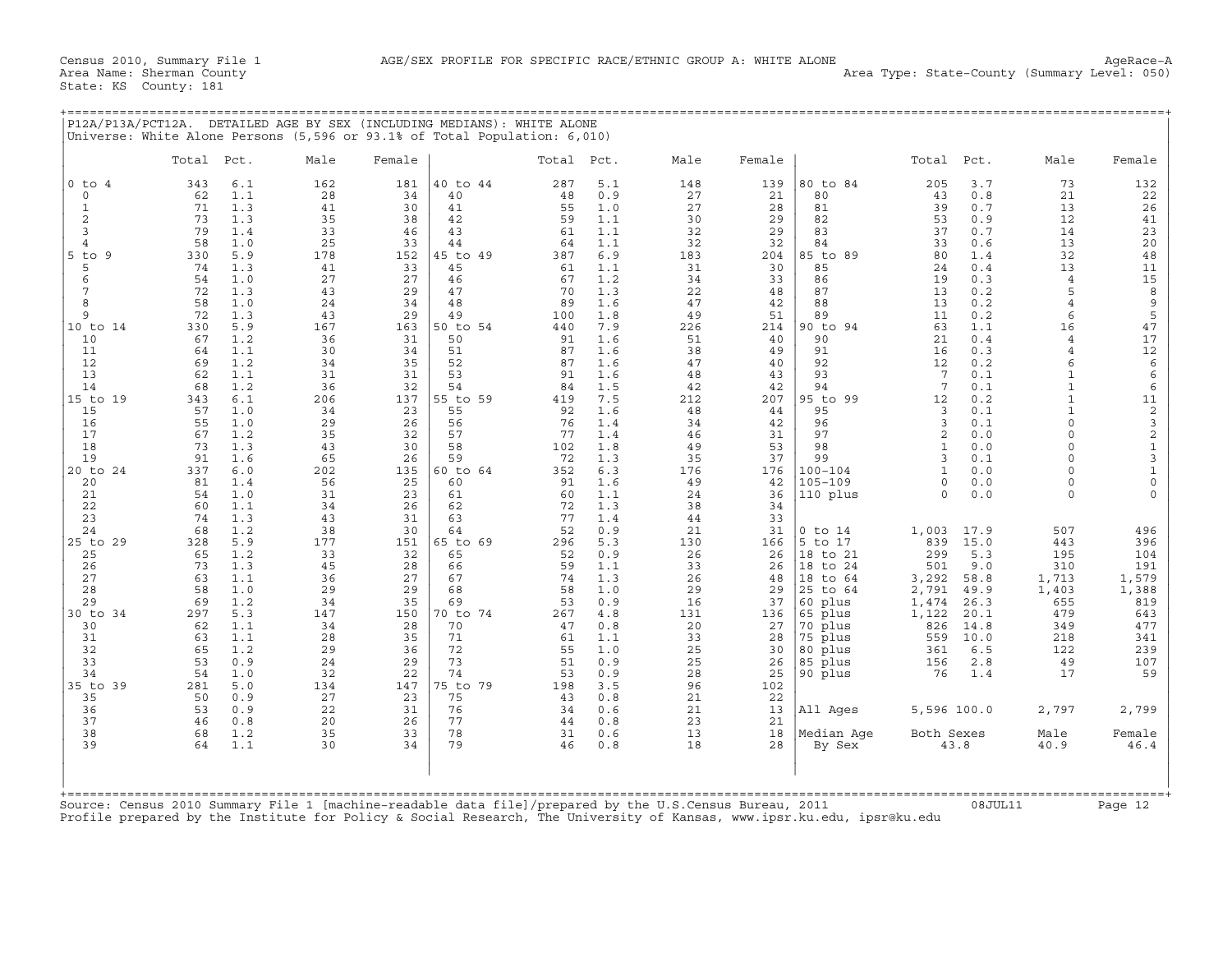|                | Total Pct.                         | Male                 | Female                                        | Total Pct.                 |            | Male                        | Female                  |                        | Total Pct.           |              | Male                 | Female                              |
|----------------|------------------------------------|----------------------|-----------------------------------------------|----------------------------|------------|-----------------------------|-------------------------|------------------------|----------------------|--------------|----------------------|-------------------------------------|
| $0$ to $4$     | 5.1<br>2                           | $\mathbf 0$          | 2<br>40 to 44                                 | 3                          | 7.7        | 3                           | 0                       | 80 to 84               | $\circ$              | 0.0          | $\circ$              | $\Omega$                            |
| $\mathbf 0$    | 0.0<br>$\Omega$                    | $\mathbf 0$          | $\mathbf 0$<br>40                             | $\mathbf 0$                | 0.0        | 0                           | $\mathbf 0$             | 80                     | $\mathbf 0$          | 0.0          | $\Omega$             |                                     |
| 1              | $\Omega$<br>0.0<br>$\Omega$        | $\Omega$<br>$\Omega$ | $\mathbf 0$<br>41                             | $\mathbf 0$                | 0.0        | $\circ$                     | $\circ$                 | 81                     | $\circ$<br>$\Omega$  | 0.0          | $\Omega$<br>$\Omega$ | $\Omega$                            |
| 2<br>3         | 0.0<br>$\Omega$<br>0.0             | $\Omega$             | $\mathbf 0$<br>42<br>$\Omega$<br>43           | $\overline{c}$<br>$\Omega$ | 5.1<br>0.0 | $\overline{c}$<br>$\Omega$  | $\mathbf 0$<br>0        | 82<br>83               | $\Omega$             | 0.0<br>0.0   | $\cap$               | $\Omega$<br>$\Omega$                |
| $\overline{4}$ | 5.1<br>$\mathfrak{D}$              | $\Omega$             | $\overline{c}$<br>44                          | 1                          | 2.6        | $\mathbf{1}$                | $\mathbf 0$             | 84                     | $\Omega$             | 0.0          | $\cap$               | $\Omega$                            |
| $5$ to<br>9    | 3<br>7.7                           | $\mathbf{1}$         | 2<br>45 to 49                                 | 4                          | 10.3       | $\mathbf{1}$                | 3                       | 85 to 89               | $\Omega$             | 0.0          | $\Omega$             | $\Omega$                            |
| 5              | 0.0<br>$\circ$                     | $\Omega$             | 45<br>0                                       | 0                          | 0.0        | $\Omega$                    | 0                       | 85                     | $\Omega$             | 0.0          | $\Omega$             | $\Omega$                            |
| 6              | 2.6<br>$\mathbf{1}$                |                      | $\Omega$<br>46                                | 4                          | 10.3       | $\mathbf{1}$                | 3                       | 86                     | $\Omega$             | 0.0          | $\Omega$             |                                     |
| 7              | $\Omega$<br>0.0                    | $\Omega$             | $\circ$<br>47                                 | $\Omega$                   | 0.0        | $\mathbf 0$                 | 0                       | 87                     | $\Omega$             | 0.0          | $\Omega$             | $\Omega$                            |
| 8              | 2.6<br>-1                          | $\Omega$             | 48<br>1                                       | $\Omega$                   | 0.0        | $\mathbf 0$                 | 0                       | 88                     | $\Omega$             | 0.0          | $\cap$               | $\Omega$                            |
| 9<br>10 to 14  | 2.6<br>$\mathbf{1}$<br>2.6<br>1    | $\Omega$             | $\mathbf{1}$<br>49<br>$\mathbf 0$<br>50 to 54 | $\Omega$<br>3              | 0.0<br>7.7 | $\Omega$<br>$\overline{2}$  | $\circ$<br>$\mathbf{1}$ | 89<br>90 to 94         | $\Omega$<br>$\Omega$ | 0.0<br>0.0   | $\Omega$<br>$\Omega$ | $\Omega$<br>$\Omega$                |
| 10             | 0.0<br>$\Omega$                    | $\Omega$             | 50<br>$\mathbf 0$                             | $\circ$                    | 0.0        | $\Omega$                    | $\mathbf 0$             | 90                     | $\Omega$             | 0.0          | $\Omega$             | $\Omega$                            |
| 11             | 0.0<br>$\cap$                      | $\Omega$             | 0<br>51                                       | $\Omega$                   | 0.0        | $\Omega$                    | 0                       | 91                     | $\Omega$             | 0.0          | $\cap$               | $\Omega$                            |
| 12             | 0.0<br>$\cap$                      | $\Omega$             | $\Omega$<br>52                                | 1                          | 2.6        | $\mathbf{1}$                | $\mathbf 0$             | 92                     | $\cap$               | 0.0          | $\Omega$             | $\Omega$                            |
| 13             | 0.0<br>$\circ$                     | $\Omega$             | 53<br>$\mathbf 0$                             | 0                          | 0.0        | $\mathbf 0$                 | 0                       | 93                     | $\Omega$             | 0.0          | $\Omega$             | $\Omega$                            |
| 14             | 2.6<br>-1                          |                      | 54<br>$\mathbf 0$                             | 2                          | 5.1        | $\mathbf{1}$                | 1                       | 94                     | $\Omega$             | 0.0          | $\cap$               | $\Omega$                            |
| 15 to 19       | $\Omega$<br>0.0                    | $\Omega$             | 55 to 59<br>$\Omega$                          | 2                          | 5.1        | $\mathbf{1}$                | $\mathbf{1}$            | 95 to 99               | $\Omega$             | 0.0          | $\Omega$             |                                     |
| 15             | 0.0<br>$\Omega$                    | $\Omega$             | 55<br>$\Omega$                                | $\Omega$                   | 0.0        | $\Omega$                    | 0                       | 95                     | $\Omega$             | 0.0          | $\Omega$             | $\Omega$                            |
| 16<br>17       | 0.0<br>$\Omega$<br>0.0<br>$\Omega$ | $\cap$<br>$\Omega$   | $\Omega$<br>56<br>$\mathbf 0$<br>57           | $\Omega$<br>1              | 0.0<br>2.6 | $\Omega$<br>$\Omega$        | 0<br>$\mathbf{1}$       | 96<br>97               | $\Omega$<br>$\Omega$ | 0.0<br>$0.0$ | $\cap$<br>$\Omega$   | $\Omega$<br>$\Omega$                |
| 18             | 0.0<br>$\Omega$                    | $\Omega$             | 58<br>$\Omega$                                | $\Omega$                   | 0.0        | $\Omega$                    | $\circ$                 | 98                     | $\Omega$             | 0.0          | $\Omega$             | $\Omega$                            |
| 19             | $\Omega$<br>0.0                    | $\Omega$             | $\mathbf 0$<br>59                             | 1                          | 2.6        | 1                           | 0                       | 99                     | $\Omega$             | 0.0          | $\Omega$             |                                     |
| 20 to 24       | 5.1                                |                      | $\mathbf 0$<br>60 to 64                       | 1                          | 2.6        | $\Omega$                    | $\mathbf{1}$            | $100 - 104$            | $\Omega$             | 0.0          | $\Omega$             | $\Omega$                            |
| 20             | 0.0<br>$\Omega$                    | $\Omega$             | $\Omega$<br>60                                | $\Omega$                   | 0.0        | $\Omega$                    | $\mathbf 0$             | $105 - 109$            | $\Omega$             | 0.0          | $\Omega$             | $\Omega$                            |
| 21             | $\mathbf{1}$<br>2.6                |                      | $\mathbf 0$<br>61                             | 0                          | 0.0        | $\Omega$                    | 0                       | 110 plus               | $\Omega$             | 0.0          | $\Omega$             |                                     |
| 22             | $\Omega$<br>0.0                    | $\Omega$             | 62<br>$\Omega$                                | $\circ$                    | 0.0        | $\Omega$                    | $\mathbf 0$             |                        |                      |              |                      |                                     |
| 23             | 2.6<br>$\mathbf{1}$                |                      | $\Omega$<br>63                                | $\Omega$                   | 0.0        | $\Omega$                    | $\Omega$                |                        |                      |              |                      |                                     |
| 24<br>25 to 29 | $\Omega$<br>0.0<br>17.9<br>7       | $\Omega$             | $\circ$<br>64<br>3<br>65 to 69                | 1<br>$\Omega$              | 2.6<br>0.0 | $\mathbf 0$<br>$\Omega$     | 1<br>0                  | $0$ to $14$<br>5 to 17 | 6<br>4               | 15.4<br>10.3 | 2<br>$\overline{2}$  | 4<br>$\overline{c}$                 |
| 25             | $\mathfrak{D}$<br>5.1              | $\Omega$             | 2<br>65                                       | $\Omega$                   | 0.0        | $\Omega$                    | $\mathbf 0$             | 18 to 21               | $\mathbf{1}$         | 2.6          | $\mathbf{1}$         | $\mathsf{O}\xspace$                 |
| 26             | 2.6<br>1                           |                      | $\mathbf{1}$<br>66                            | $\circ$                    | 0.0        | $\Omega$                    | 0                       | 18 to 24               | $\mathbf{2}$         | 5.1          | $\overline{2}$       | $\mathsf{O}\xspace$                 |
| 27             | <sup>1</sup><br>2.6                |                      | $\Omega$<br>67                                | $\Omega$                   | 0.0        | $\Omega$                    | $\Omega$                | 18 to 64               | 30                   | 76.9         | 19                   | 11                                  |
| 28             | $\mathbf{1}$<br>2.6                |                      | 68<br>$\Omega$                                | $\Omega$                   | 0.0        | $\Omega$                    | 0                       | 25 to 64               | 28                   | 71.8         | 17                   | $11$                                |
| 29             | 2<br>5.1                           | $\overline{a}$       | $\Omega$<br>69                                | $\Omega$                   | 0.0        | $\Omega$                    | 0                       | 60 plus                | $\overline{4}$       | 10.3         | $\mathbf{1}$         | $\mathbf{3}$                        |
| 30 to 34       | 3<br>7.7                           | 3                    | $\mathbf 0$<br>70 to 74                       | $\mathfrak{D}$             | 5.1        | $\mathbf{1}$                | 1                       | 65 plus                | 3                    | 7.7          | $\mathbf{1}$         | $\sqrt{2}$                          |
| 30             | 5.1<br>2                           | $\mathbf{2}$         | $\Omega$<br>70                                | 0                          | 0.0        | $\circ$                     | 0                       | 70 plus                | 3                    | 7.7          | $\mathbf{1}$         | $\sqrt{2}$                          |
| 31<br>32       | 0.0<br>$\Omega$<br>$\Omega$<br>0.0 | $\Omega$<br>$\Omega$ | $\circ$<br>71<br>72<br>$\mathbf 0$            | 1<br>0                     | 2.6<br>0.0 | $\mathbf{1}$<br>$\mathbf 0$ | 0<br>0                  | 75 plus<br>80 plus     | $\mathbf{1}$<br>0    | 2.6<br>0.0   | $\Omega$<br>$\Omega$ | $\mathbf{1}$<br>$\mathsf{O}\xspace$ |
| 33             | $\mathbf{1}$<br>2.6                | $\mathbf{1}$         | 73<br>$\Omega$                                | $\mathbf{1}$               | 2.6        | $\Omega$                    | $\mathbf{1}$            | 85 plus                | $\circ$              | 0.0          | $\Omega$             | $\circ$                             |
| 34             | 0.0<br>$\Omega$                    | $\Omega$             | $\circ$<br>74                                 | 0                          | 0.0        | $\Omega$                    | 0                       | 90 plus                | $\Omega$             | 0.0          | $\Omega$             | $\Omega$                            |
| 35 to 39       | 12.8<br>5                          | 3                    | 2<br>75 to 79                                 | 1                          | 2.6        | $\Omega$                    | $\mathbf{1}$            |                        |                      |              |                      |                                     |
| 35             | 2.6<br><sup>1</sup>                | $\Omega$             | $\mathbf{1}$<br>75                            | $\Omega$                   | 0.0        | $\Omega$                    | $\mathbf 0$             |                        |                      |              |                      |                                     |
| 36             | $\mathbf{1}$<br>2.6                | $\Omega$             | 76<br>$\mathbf{1}$                            | 0                          | 0.0        | $\Omega$                    | 0                       | All Ages               |                      | 39 100.0     | 22                   | 17                                  |
| 37             | 2.6<br>1                           |                      | $\mathbf 0$<br>77                             | $\Omega$                   | 0.0        | $\Omega$                    | 0                       |                        |                      |              |                      |                                     |
| 38             | 1<br>2.6                           |                      | 78<br>0                                       | $\circ$                    | 0.0        | $\Omega$                    | 0                       | Median Aqe             | Both Sexes           |              | Male                 | Female                              |
| 39             | $\mathbf{1}$<br>2.6                | $\mathbf{1}$         | 79<br>$\Omega$                                | $\mathbf{1}$               | 2.6        | $\Omega$                    | 1                       | By Sex                 |                      | 36.5         | 35.5                 | 36.5                                |
|                |                                    |                      |                                               |                            |            |                             |                         |                        |                      |              |                      |                                     |

+===================================================================================================================================================+

Source: Census 2010 Summary File 1 [machine−readable data file]/prepared by the U.S.Census Bureau, 2011 08JUL11 Page 13 Profile prepared by the Institute for Policy & Social Research, The University of Kansas, www.ipsr.ku.edu, ipsr@ku.edu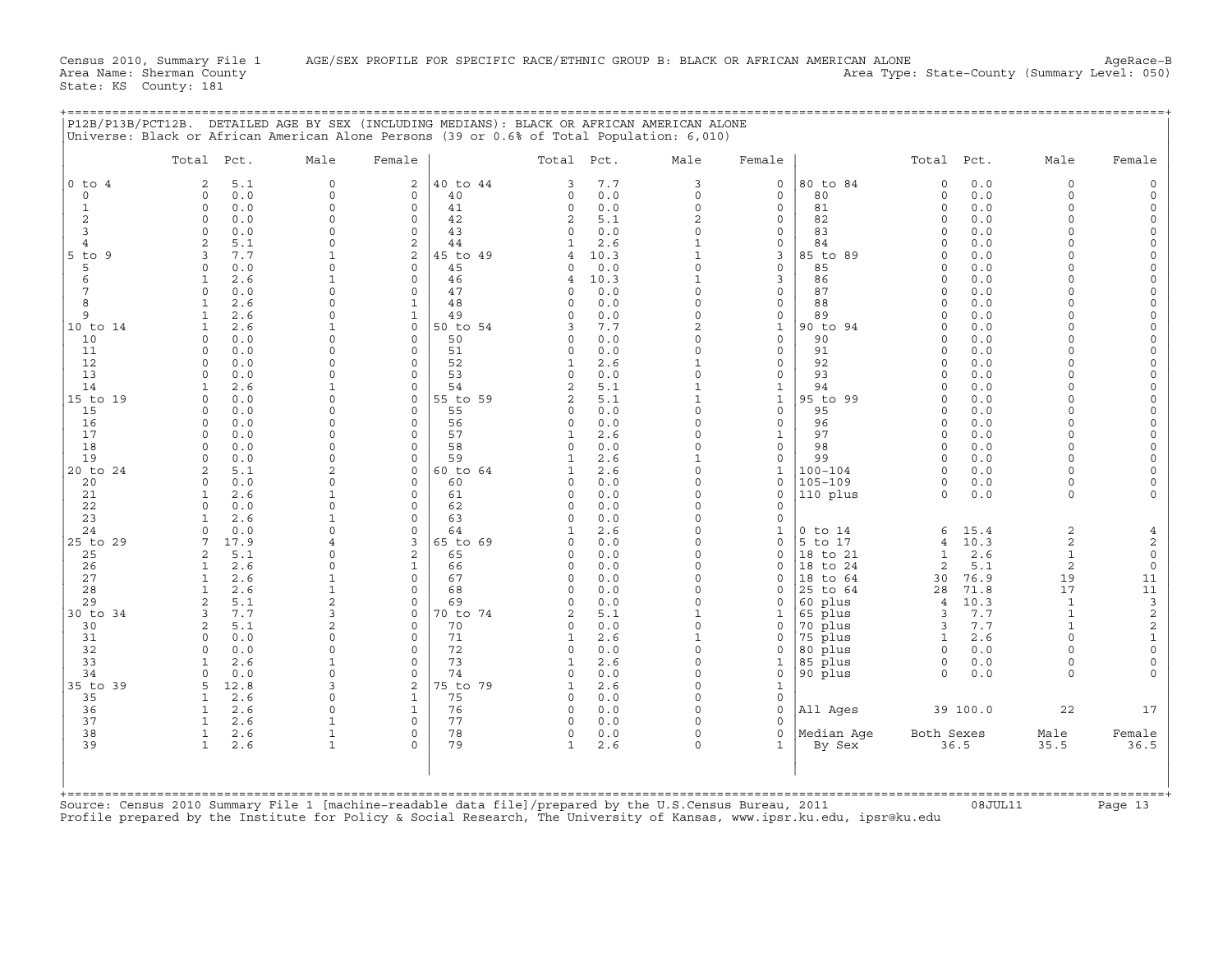Census 2010, Summary File 1 AGE/SEX PROFILE FOR SPECIFIC RACE/ETHNIC GROUP C: AMERICAN INDIAN AND ALASKA NATIVE ALONE AgeRace-C<br>Area Name: Sherman County (summary Level: 050) Area Type: State-County (Summary Level: 050) State: KS County: 181

+===================================================================================================================================================+

|                | Total Pct.                            | Male                 | Female                   |                | Total Pct.           |            | Male                     | Female                       |                      | Total Pct.                   |            | Male                         | Female               |
|----------------|---------------------------------------|----------------------|--------------------------|----------------|----------------------|------------|--------------------------|------------------------------|----------------------|------------------------------|------------|------------------------------|----------------------|
| $0$ to $4$     | 5.9<br>1                              | $\mathbf 0$          | $\mathbf{1}$             | 40 to 44       | 3                    | 17.6       | $\overline{a}$           | $\mathbf{1}$                 | 80 to 84             | $\mathbf 0$                  | 0.0        | $\Omega$                     |                      |
| $\circ$        | 0.0<br>$\mathbf 0$                    | $\Omega$             | $\Omega$                 | 40             | $\Omega$             | 0.0        | $\Omega$                 | $\circ$                      | 80                   | $\mathbf 0$                  | 0.0        | $\Omega$                     |                      |
| $\mathbf{1}$   | $\mathbf 0$<br>0.0                    | $\Omega$             | $\mathbf 0$              | 41             | $\mathbf{1}$         | 5.9        | $\mathbf{1}$             | $\circ$                      | 81                   | $\circ$                      | 0.0        | $\Omega$                     |                      |
| 2<br>3         | 5.9<br>1<br>0.0<br>$\mathbf 0$        | $\Omega$<br>$\Omega$ | $\mathbf 1$<br>$\Omega$  | 42<br>43       |                      | 5.9<br>5.9 | $\mathbf{1}$<br>$\Omega$ | 0<br>1                       | 82<br>83             | $\Omega$<br>$\Omega$         | 0.0<br>0.0 | $\Omega$<br>$\Omega$         | $\Omega$<br>$\Omega$ |
| $\overline{4}$ | 0.0<br>$\Omega$                       | U                    | $\Omega$                 | 44             | $\cap$               | 0.0        |                          | 0                            | 84                   | $\Omega$                     | 0.0        |                              | $\Omega$             |
| $5$ to<br>9    | $\Omega$<br>0.0                       | U                    | $\Omega$                 | 5 to 49        |                      | 11.8       |                          | $\mathbf{1}$                 | 85 to 89             | $\cap$                       | 0.0        |                              | $\Omega$             |
| 5              | $\mathbf 0$<br>0.0                    | $\Omega$             | $\Omega$                 | 45             |                      | 5.9        | $\Omega$                 | $\mathbf{1}$                 | 85                   | $\Omega$                     | 0.0        | $\Omega$                     | $\Omega$             |
| 6              | $\Omega$<br>0.0                       | U                    | $\Omega$                 | 46             |                      | 5.9        |                          | $\mathbf{0}$                 | 86                   | $\cap$                       | 0.0        | $\cap$                       | $\Omega$             |
|                | 0.0<br>$\mathbf 0$                    | $\cap$               | $\mathbf 0$              | 47             | $\Omega$             | 0.0        | $\Omega$                 | $\circ$                      | 87                   | $\Omega$                     | 0.0        | $\Omega$                     | $\overline{0}$       |
| 8              | 0.0<br>$\Omega$                       | $\Omega$             | $\Omega$                 | 48             | $\Omega$             | 0.0        | $\Omega$                 | 0                            | 88                   | $\Omega$                     | 0.0        |                              | $\Omega$             |
| 9              | 0.0<br>$\mathbf 0$                    | $\Omega$             | $\mathbf 0$              | 49             | $\Omega$             | 0.0        | $\Omega$                 | 0                            | 89                   | $\Omega$                     | 0.0        | $\Omega$<br>$\Omega$         |                      |
| 10 to 14<br>10 | 0.0<br>$\mathbf 0$<br>0.0<br>$\Omega$ | $\Omega$             | $\Omega$<br>$\Omega$     | 50 to 54<br>50 |                      | 5.9<br>0.0 | $\Omega$<br>$\Omega$     | $\mathbf{1}$<br>$\mathbf{0}$ | 90 to 94<br>90       | $\Omega$<br>$\cap$           | 0.0<br>0.0 |                              | $\Omega$             |
| 11             | $\Omega$<br>0.0                       |                      | $\Omega$                 | 51             | $\Omega$             | 0.0        | $\Omega$                 | $\circ$                      | 91                   | $\Omega$                     | 0.0        |                              |                      |
| 12             | $\Omega$<br>0.0                       |                      | $\Omega$                 | 52             |                      | 0.0        | $\Omega$                 | $\mathbf{0}$                 | 92                   | $\Omega$                     | 0.0        | $\Omega$                     |                      |
| 13             | 0.0<br>$\Omega$                       |                      | $\Omega$                 | 53             | $\Omega$             | 0.0        |                          | $\mathbf 0$                  | 93                   | $\Omega$                     | 0.0        |                              | $\Omega$             |
| 14             | 0.0<br>$\Omega$                       |                      | $\Omega$                 | 54             |                      | 5.9        | $\Omega$                 | $\mathbf 1$                  | 94                   |                              | 0.0        |                              |                      |
| 15 to 19       | 5.9<br>1                              | -1                   | $\mathbf 0$              | 55 to 59       |                      | 5.9        | $\mathbf{1}$             | 0                            | 95 to 99             | $\circ$                      | 0.0        | $\Omega$                     | $\Omega$             |
| 15             | 0.0<br>$\Omega$                       | $\Omega$             | $\Omega$                 | 55             | $\Omega$             | 0.0        | $\Omega$                 | $\mathbf 0$                  | 95                   | $\Omega$                     | 0.0        | $\Omega$                     | $\Omega$             |
| 16             | 5.9<br>$\mathbf{1}$                   |                      | $\Omega$                 | 56             |                      | 5.9        |                          | 0                            | 96                   | $\Omega$                     | 0.0        | $\Omega$                     | $\Omega$             |
| 17<br>18       | $\Omega$<br>0.0<br>$\mathbf 0$<br>0.0 | $\Omega$<br>$\Omega$ | $\Omega$<br>$\Omega$     | 57<br>58       | $\Omega$<br>$\Omega$ | 0.0<br>0.0 | $\Omega$<br>$\Omega$     | $\mathbf{0}$<br>$\mathbf{0}$ | 97<br>98             | $\Omega$<br>$\Omega$         | 0.0<br>0.0 | $\Omega$<br>$\Omega$         | $\Omega$<br>$\Omega$ |
| 19             | 0.0<br>$\Omega$                       | $\Omega$             | $\Omega$                 | 59             | $\Omega$             | 0.0        | $\Omega$                 | $\mathbf{0}$                 | 99                   | $\Omega$                     | 0.0        | $\Omega$                     | $\Omega$             |
| 20 to 24       | 5.9<br>$\mathbf{1}$                   |                      | $\mathbf 0$              | 60 to 64       | $\mathfrak{D}$       | 11.8       |                          | $\mathbf{1}$                 | $100 - 104$          | $\Omega$                     | 0.0        | $\Omega$                     |                      |
| 20             | 5.9<br>1                              |                      | $\Omega$                 | 60             |                      | 0.0        | $\Omega$                 | 0                            | $105 - 109$          | 0                            | 0.0        | $\Omega$                     |                      |
| 21             | $\mathbf 0$<br>0.0                    | $\Omega$             | $\Omega$                 | 61             | $\Omega$             | 0.0        | $\Omega$                 | 0                            | 110 plus             | $\Omega$                     | 0.0        | $\Omega$                     |                      |
| 22             | 0.0<br>$\Omega$                       |                      | $\Omega$                 | 62             |                      | 5.9        |                          | 1                            |                      |                              |            |                              |                      |
| 23             | $\Omega$<br>0.0                       | U                    | $\Omega$                 | 63             | $\cap$               | 0.0        | $\Omega$                 | $\Omega$                     |                      |                              |            |                              |                      |
| 24             | $\Omega$<br>0.0                       | $\Omega$             | $\Omega$                 | 64             | 1                    | 5.9        | $\mathbf{1}$             | $\mathbf 0$                  | $0$ to $14$          | $\mathbf{1}$                 | 5.9        | $\Omega$                     | 1                    |
| 25 to 29       | 2<br>11.8<br>$\Omega$<br>0.0          | $\cap$               | $\mathbf{1}$<br>$\Omega$ | 65 to 69<br>65 | $\Omega$             | 5.9<br>0.0 | $\mathbf{1}$<br>$\Omega$ | $\Omega$<br>$\mathbf 0$      | 5 to 17              | $\mathbf{1}$<br>$\mathbf{1}$ | 5.9<br>5.9 | $\mathbf{1}$<br>$\mathbf{1}$ | $\Omega$<br>$\circ$  |
| 25<br>26       | $\mathbf 0$<br>0.0                    | $\Omega$             | $\mathbf 0$              | 66             | $\Omega$             | 0.0        | $\Omega$                 | 0                            | 18 to 21<br>18 to 24 | $\mathbf{1}$                 | 5.9        | $\mathbf{1}$                 | $\mathsf O$          |
| 27             | 5.9<br>1                              | $\Omega$             | $\mathbf{1}$             | 67             | $\circ$              | 0.0        | $\Omega$                 | 0                            | 18 to 64             | 13                           | 76.5       | 7                            | $\epsilon$           |
| 28             | 5.9<br>$\mathbf{1}$                   |                      | $\mathbf 0$              | 68             |                      | 5.9        |                          | 0                            | 25 to 64             | 12                           | 70.6       |                              | 6                    |
| 29             | $\Omega$<br>0.0                       | U                    | $\Omega$                 | 69             |                      | 0.0        | $\Omega$                 | 0                            | 60 plus              | $\overline{4}$               | 23.5       |                              |                      |
| 30 to 34       | 5.9<br>$\mathbf{1}$                   |                      | $\mathbf{1}$             | 0 to 74        | $\Omega$             | 0.0        | $\Omega$                 | 0                            | 65 plus              | 2                            | 11.8       | $\overline{a}$               | $\Omega$             |
| 30             | $\Omega$<br>0.0                       |                      | $\Omega$                 | 70             |                      | 0.0        | $\Omega$                 | 0                            | 70 plus              | $\mathbf{1}$                 | 5.9        |                              | $\Omega$             |
| 31             | 0.0<br>$\Omega$                       |                      | $\Omega$                 | 71             | $\cap$               | 0.0        |                          | 0                            | 75 plus              | $\mathbf{1}$                 | 5.9        |                              | $\Omega$             |
| 32             | 0.0<br>$\Omega$<br>$\Omega$           | $\Omega$<br>$\Omega$ | $\Omega$<br>$\mathbf 0$  | 72<br>73       | $\Omega$<br>$\Omega$ | 0.0        | $\Omega$<br>$\Omega$     | $\Omega$                     | 80 plus              | $\Omega$                     | 0.0        | $\Omega$                     | $\Omega$             |
| 33<br>34       | 0.0<br>5.9<br>1                       | $\Omega$             | $\mathbf{1}$             | 74             | $\cap$               | 0.0<br>0.0 | $\Omega$                 | 0<br>0                       | 85 plus<br>90 plus   | 0<br>$\Omega$                | 0.0<br>0.0 | $\Omega$                     |                      |
| 35 to 39       | 0.0<br>$\Omega$                       | $\Omega$             | $\mathbf 0$              | 75 to 79       |                      | 5.9        | $\mathbf{1}$             | $\mathbf 0$                  |                      |                              |            |                              |                      |
| 35             | 0.0<br>$\Omega$                       | $\cap$               | $\Omega$                 | 75             | $\Omega$             | 0.0        | $\Omega$                 | $\mathbf 0$                  |                      |                              |            |                              |                      |
| 36             | $\mathbf 0$<br>0.0                    | $\Omega$             | $\Omega$                 | 76             | 1                    | 5.9        | $\mathbf{1}$             | $\mathbf 0$                  | All Ages             |                              | 17 100.0   | 10                           |                      |
| 37             | 0.0<br>$\Omega$                       | U                    | $\Omega$                 | 77             | $\cap$               | 0.0        | $\Omega$                 | $\Omega$                     |                      |                              |            |                              |                      |
| 38             | $\circ$<br>0.0                        | $\Omega$             | $\mathbf 0$              | 78             | $\mathsf{O}$         | 0.0        | $\Omega$                 | $\mathbf{0}$                 | Median Aqe           | Both Sexes                   |            | Male                         | Female               |
| 39             | $\Omega$<br>0.0                       | $\Omega$             | $\Omega$                 | 79             | $\Omega$             | 0.0        | $\Omega$                 | 0                            | By Sex               |                              | 43.5       | 44.5                         | 43.5                 |
|                |                                       |                      |                          |                |                      |            |                          |                              |                      |                              |            |                              |                      |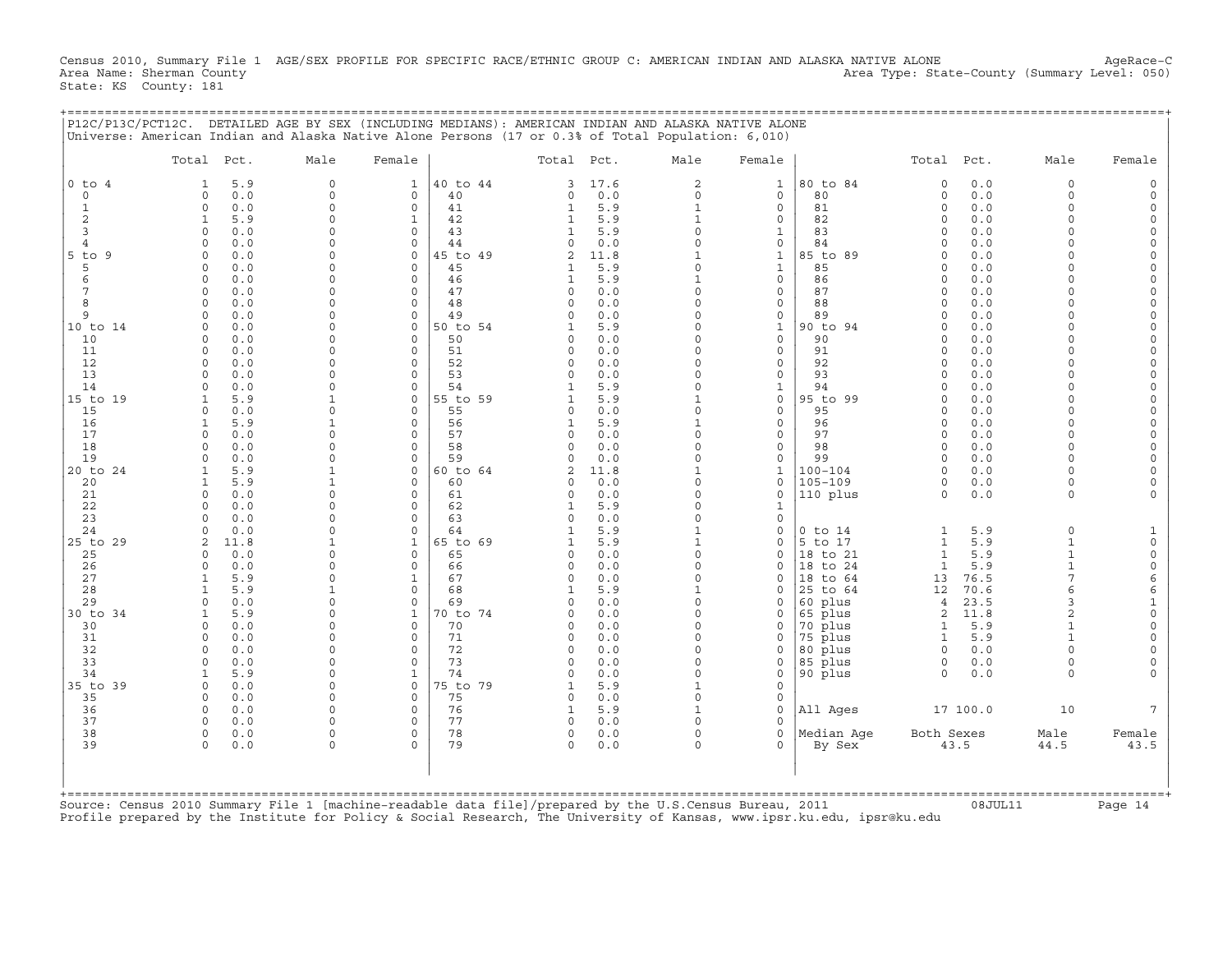|                   | Total Pct.                         | Male                 | Female                     |                | Total Pct.                 |             | Male                       | Female                       |                    | Total Pct.           |              | Male                 | Female                   |
|-------------------|------------------------------------|----------------------|----------------------------|----------------|----------------------------|-------------|----------------------------|------------------------------|--------------------|----------------------|--------------|----------------------|--------------------------|
| $0$ to $4$        | 5.9<br>1                           | $\mathbf 0$          | 1                          | 40 to 44       | 2                          | 11.8        | $\mathbf{1}$               | $\mathbf{1}$                 | 80 to 84           | 0                    | 0.0          | $\circ$              | 0                        |
| $\mathbf 0$       | 5.9<br>$\mathbf{1}$                | $\mathbf 0$          | $\mathbf{1}$               | 40             | $\mathbf{1}$               | 5.9         | $\mathbf{1}$               | $\mathbf{0}$                 | 80                 | $\circ$              | 0.0          | $\circ$              | $\circ$                  |
| $\mathbf{1}$<br>2 | $\Omega$<br>0.0<br>0.0<br>$\Omega$ | $\Omega$<br>$\Omega$ | $\Omega$<br>$\mathbf 0$    | 41<br>42       | $\Omega$                   | 0.0<br>0.0  | $\Omega$<br>$\Omega$       | $\mathbf{0}$<br>$\mathbf{0}$ | 81<br>82           | $\Omega$<br>$\circ$  | 0.0<br>0.0   | $\Omega$<br>$\Omega$ | $\mathsf{O}$<br>$\Omega$ |
| 3                 | 0.0<br>$\cap$                      | $\cap$               | $\Omega$                   | 43             | $\circ$                    | 5.9         | $\Omega$                   | 1                            | 83                 | $\Omega$             | 0.0          | $\Omega$             | 0                        |
| $\overline{4}$    | 0.0<br>$\Omega$                    | $\Omega$             | $\mathbf 0$                | 44             | $\Omega$                   | 0.0         | $\Omega$                   | $\mathbf{0}$                 | 84                 | $\Omega$             | 0.0          | $\Omega$             | $\Omega$                 |
| $5$ to $9$        | 5.9                                | $\cap$               | $\mathbf{1}$               | 45 to 49       |                            | 5.9         | $\Omega$                   | $\mathbf{1}$                 | 85 to 89           | $\Omega$             | 0.0          | $\cap$               | $\mathsf{O}$             |
| 5                 | 0.0<br>$\Omega$                    | $\Omega$             | $\mathbf 0$                | 45             | 0                          | 0.0         | $\Omega$                   | $\mathbf{0}$                 | 85                 | $\circ$              | 0.0          | $\Omega$             | $\mathbf 0$              |
| 6                 | 5.9<br>$\mathbf{1}$                | $\cap$               | $\mathbf{1}$               | 46             | $\Omega$                   | 0.0         | $\Omega$                   | $\Omega$                     | 86                 | $\Omega$             | 0.0          | $\cap$               | $\mathsf{O}$             |
| 7                 | 0.0<br>$\Omega$                    | $\Omega$             | $\Omega$                   | 47             | $\Omega$                   | 0.0         | $\Omega$                   | $\mathbf{0}$                 | 87                 | $\Omega$             | 0.0          | $\Omega$             | $\mathbf 0$              |
| 8                 | 0.0<br>$\Omega$                    | $\cap$               | $\Omega$                   | 48             | $\Omega$                   | 0.0         | $\Omega$                   | $\Omega$                     | 88                 | $\Omega$             | 0.0          | $\cap$               | 0                        |
| 9<br>10 to 14     | 0.0<br>$\Omega$<br>0.0<br>$\cap$   | $\Omega$<br>$\Omega$ | $\mathbf 0$<br>$\Omega$    | 49<br>50 to 54 | $\mathbf{1}$               | 5.9<br>5.9  | $\Omega$                   | $\mathbf{1}$<br>$\mathbf{0}$ | 89<br>90 to 94     | $\Omega$<br>$\Omega$ | 0.0<br>0.0   | $\Omega$<br>$\cap$   | 0<br>0                   |
| 10                | 0.0<br>$\Omega$                    | $\Omega$             | $\Omega$                   | 50             | $\Omega$                   | 0.0         | $\Omega$                   | $\mathbf{0}$                 | 90                 | $\Omega$             | 0.0          | $\Omega$             | $\mathbf 0$              |
| 11                | 0.0<br>$\Omega$                    | $\cap$               | $\Omega$                   | 51             | $\Omega$                   | 0.0         | $\Omega$                   | $\Omega$                     | 91                 | $\Omega$             | 0.0          | $\cap$               | 0                        |
| 12                | 0.0<br>$\Omega$                    | $\Omega$             | $\mathbf 0$                | 52             | $\circ$                    | $0.0$       | $\Omega$                   | $\mathbf{0}$                 | 92                 | $\circ$              | 0.0          | $\Omega$             | 0                        |
| 13                | 0.0<br>$\cap$                      | $\Omega$             | $\Omega$                   | 53             | $\Omega$                   | 0.0         | $\Omega$                   | $\Omega$                     | 93                 | $\Omega$             | 0.0          | $\cap$               | 0                        |
| 14                | 0.0<br>$\cap$                      | $\Omega$             | $\mathbf 0$                | 54             |                            | 5.9         | $\mathbf{1}$               | $\mathbf{0}$                 | 94                 | $\Omega$             | 0.0          | $\Omega$             | $\mathbf 0$              |
| 15 to 19          | 5.9                                |                      | $\Omega$                   | 55 to 59       | $\Omega$                   | 0.0         | $\Omega$                   | $\Omega$                     | 95 to 99           | $\Omega$             | 0.0          | $\cap$               | 0                        |
| 15<br>16          | 0.0<br>$\Omega$<br>0.0<br>$\cap$   | $\cap$<br>$\cap$     | $\mathbf 0$<br>$\Omega$    | 55<br>56       | $\mathbf 0$<br>$\Omega$    | 0.0<br>0.0  | $\Omega$<br>$\Omega$       | $\mathbf{0}$<br>$\Omega$     | 95<br>96           | 0<br>$\Omega$        | 0.0<br>0.0   | $\Omega$<br>$\cap$   | 0<br>0                   |
| 17                | 5.9<br>$\mathbf{1}$                |                      | $\mathbf 0$                | 57             | 0                          | 0.0         | $\Omega$                   | $\mathbf{0}$                 | 97                 | $\circ$              | 0.0          | $\Omega$             | 0                        |
| 18                | 0.0<br>$\Omega$                    | $\cap$               | $\Omega$                   | 58             | $\Omega$                   | 0.0         | $\Omega$                   | $\Omega$                     | 98                 | $\Omega$             | 0.0          | $\cap$               | 0                        |
| 19                | 0.0<br>$\Omega$                    | $\cap$               | $\mathbf 0$                | 59             | $\Omega$                   | 0.0         | $\Omega$                   | $\circ$                      | 99                 | 0                    | 0.0          | $\Omega$             | 0                        |
| 20 to 24          | 0.0                                | $\cap$               | $\Omega$                   | 60 to 64       | $\Omega$                   | 0.0         | $\Omega$                   | $\Omega$                     | $100 - 104$        | $\Omega$             | 0.0          | $\cap$               | 0                        |
| 20                | 0.0<br>$\Omega$                    | $\cap$               | $\Omega$                   | 60             | $\Omega$                   | 0.0         | $\Omega$                   | $\mathbf{0}$                 | $105 - 109$        | 0                    | 0.0          | $\Omega$             | 0                        |
| 21                | 0.0<br>$\cap$                      | $\cap$               | $\Omega$                   | 61             | $\Omega$                   | 0.0         | $\Omega$                   | $\Omega$                     | 110 plus           | $\Omega$             | 0.0          | $\Omega$             | $\Omega$                 |
| 22                | 0.0<br>$\Omega$                    | $\Omega$<br>$\cap$   | $\mathbf 0$                | 62             | $\mathbf 0$                | 0.0         | $\Omega$                   | $\mathbf 0$                  |                    |                      |              |                      |                          |
| 23<br>24          | 0.0<br>0.0<br>$\cap$               | $\cap$               | $\mathbf 0$<br>$\mathbf 0$ | 63<br>64       | $\Omega$<br>$\Omega$       | 0.0<br>0.0  | $\Omega$<br>$\Omega$       | $\mathbf{0}$<br>$\mathbf 0$  | $0$ to $14$        | $\overline{a}$       | 11.8         | 0                    | 2                        |
| 25 to 29          | 29.4                               |                      | $\overline{4}$             | 65 to 69       |                            | 5.9         | $\Omega$                   | $\mathbf{1}$                 | 5 to 17            | $\overline{a}$       | 11.8         | $\mathbf{1}$         | $\mathbf 1$              |
| 25                | 0.0<br>$\Omega$                    | $\cap$               | $\Omega$                   | 65             | $\Omega$                   | 0.0         | $\Omega$                   | 0                            | 18 to 21           | 0                    | 0.0          | $\Omega$             | 0                        |
| 26                | 0.0<br>$\cap$                      | $\cap$               | $\mathbf 0$                | 66             | $\Omega$                   | 0.0         | $\Omega$                   | $\mathbf 0$                  | 18 to 24           | 0                    | 0.0          | $\Omega$             | $\mathsf{O}\xspace$      |
| 27                | 5.9<br>$\mathbf{1}$                | $\cap$               | $\mathbf{1}$               | 67             | $\Omega$                   | 0.0         | $\Omega$                   | $\Omega$                     | 18 to 64           | 11                   | 64.7         | $\overline{4}$       | 7                        |
| 28                | 17.6<br>3                          | $\cap$               | 3                          | 68             | $\Omega$                   | 0.0         | $\Omega$                   | $\Omega$                     | 25 to 64           | 11                   | 64.7         | $\overline{4}$       | 7                        |
| 29                | 5.9<br>1                           |                      | $\mathbf 0$                | 69             | 1                          | 5.9         | $\Omega$                   | 1                            | 60 plus            | $\overline{3}$       | 17.6         | $\overline{a}$       | $1\,$                    |
| 30 to 34<br>30    | 0.0<br>$\cap$<br>0.0<br>$\Omega$   | $\cap$<br>$\cap$     | $\mathbf 0$<br>$\Omega$    | 70 to 74<br>70 | $\overline{2}$<br>$\Omega$ | 11.8<br>0.0 | $\overline{a}$<br>$\Omega$ | $\mathbf 0$<br>0             | 65 plus<br>70 plus | 3<br>$\overline{2}$  | 17.6<br>11.8 | 2<br>2               | $\mathbf 1$<br>0         |
| 31                | 0.0<br>$\Omega$                    | $\cap$               | $\Omega$                   | 71             | $\Omega$                   | 0.0         | $\Omega$                   | $\Omega$                     | 75 plus            | $\circ$              | 0.0          | $\cap$               | 0                        |
| 32                | 0.0<br>$\Omega$                    | $\Omega$             | $\Omega$                   | 72             | 1                          | 5.9         | $\mathbf{1}$               | $\mathbf 0$                  | 80 plus            | $\circ$              | 0.0          | $\Omega$             | 0                        |
| 33                | 0.0<br>$\Omega$                    | $\Omega$             | $\Omega$                   | 73             | $\Omega$                   | 0.0         | $\Omega$                   | $\mathbf 0$                  | 85 plus            | 0                    | 0.0          | $\Omega$             | 0                        |
| 34                | 0.0<br>$\Omega$                    | $\cap$               | $\Omega$                   | 74             | -1                         | 5.9         | $\mathbf{1}$               | $\mathbf 0$                  | 90 plus            | $\Omega$             | 0.0          | $\cap$               | $\Omega$                 |
| 35 to 39          | 11.8<br>$\overline{2}$             |                      | $\mathbf{1}$               | 75 to 79       | $\Omega$                   | 0.0         | $\Omega$                   | $\Omega$                     |                    |                      |              |                      |                          |
| 35                | 5.9<br>$\mathbf{1}$                | $\mathbf{1}$         | $\Omega$                   | 75             | $\Omega$                   | 0.0         | $\Omega$                   | $\mathbf 0$                  |                    |                      |              |                      |                          |
| 36                | $\Omega$<br>0.0                    | $\Omega$             | $\Omega$                   | 76             | $\Omega$                   | 0.0         | $\Omega$                   | $\Omega$                     | All Ages           |                      | 17 100.0     | $7\overline{ }$      | 10                       |
| 37<br>38          | 0.0<br>$\Omega$<br>$\Omega$<br>0.0 | $\cap$<br>$\Omega$   | $\Omega$<br>$\Omega$       | 77<br>78       | $\Omega$<br>$\Omega$       | 0.0<br>0.0  | $\Omega$<br>$\Omega$       | $\Omega$<br>$\cap$           | Median Aqe         | Both Sexes           |              | Male                 | Female                   |
| 39                | $\mathbf{1}$<br>5.9                | $\Omega$             | $\mathbf{1}$               | 79             | $\Omega$                   | 0.0         | $\Omega$                   | $\Omega$                     | By Sex             |                      | 35.5         | 40.5                 | 28.7                     |
|                   |                                    |                      |                            |                |                            |             |                            |                              |                    |                      |              |                      |                          |
|                   |                                    |                      |                            |                |                            |             |                            |                              |                    |                      |              |                      |                          |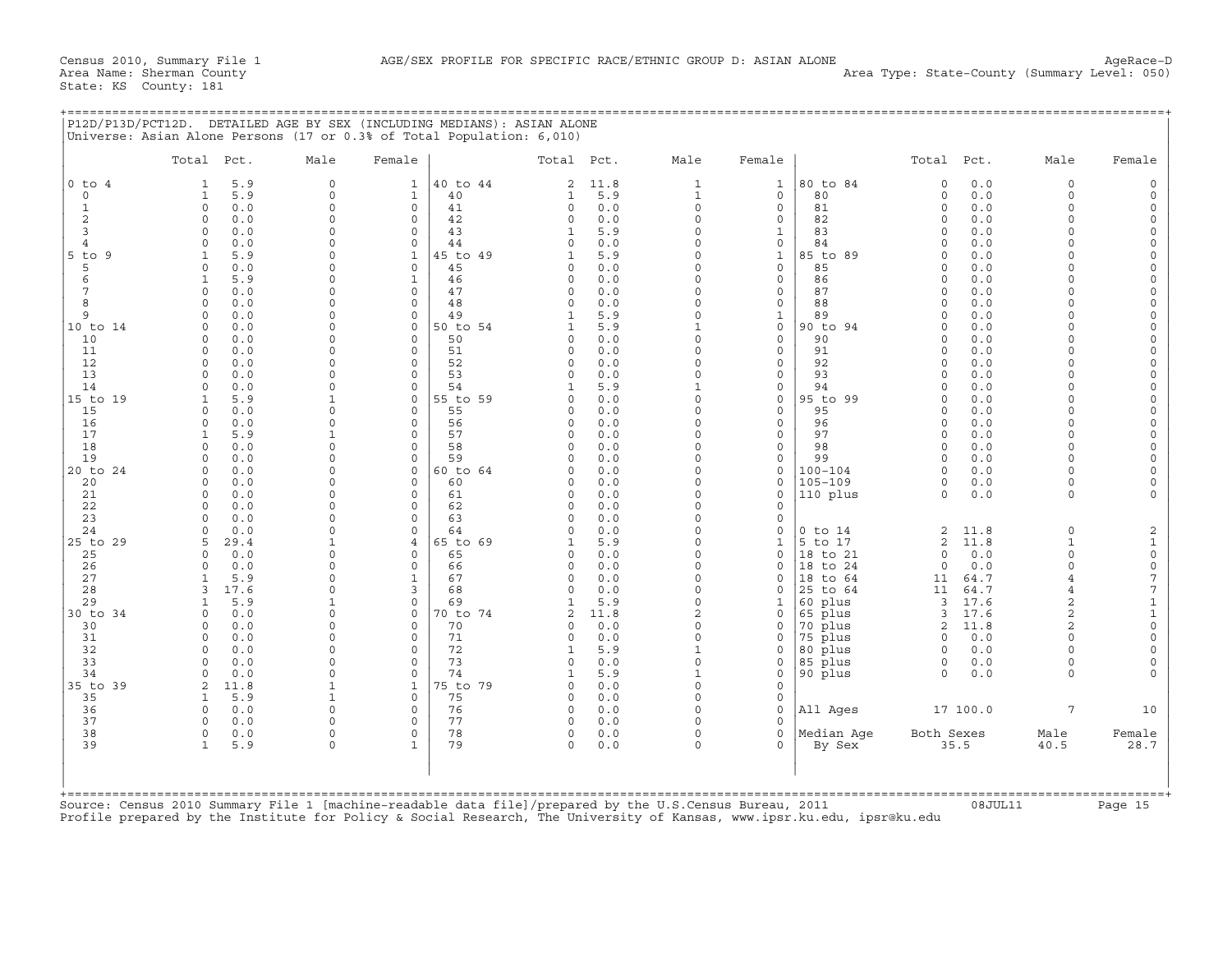Census 2010, Summary File 1 AGE/SEX PROFILE FOR SPECIFIC RACE/ETHNIC GROUP E: NAT HAWAIIAN/OTH. PACIFIC ISLANDER ALONE AgeRace-E<br>Area Name: Sherman County (evel: 050) Area Type: State-County (Summary Level: 050) State: KS County: 181

+===================================================================================================================================================+

|P12E/P13E/PCT12E. DETAILED AGE BY SEX (INCLUDING MEDIANS): NAT HAWAIIAN/OTH. PACIFIC ISLANDER ALONE | |Universe: Nat Hawaiian/Oth. Pacific Islander Alone Persons (7 or 0.1% of Total Population: 6,010) | | | | Total Pct. Male Female | Total Pct. Male Female | Total Pct. Male Female | | | | | |0 to 4 0 0.0 0 0 |40 to 44 1 14.3 0 1 |80 to 84 0 0.0 0 0 | | 0 0 0.0 0 0 | 40 1 14.3 0 1 | 80 0 0.0 0 0 | | 1 0 0.0 0 0 | 41 0 0.0 0 0 | 81 0 0.0 0 0 | | 2 0 0.0 0 0 | 42 0 0.0 0 0 | 82 0 0.0 0 0 | | 3 0 0.0 0 0 | 43 0 0.0 0 0 | 83 0 0.0 0 0 | | 4 0 0.0 0 0 | 44 0 0.0 0 0 | 84 0 0.0 0 0 | |5 to 9 1 14.3 1 0 |45 to 49 0 0.0 0 0 |85 to 89 0 0.0 0 0 | | 5 0 0.0 0 0 | 45 0 0.0 0 0 | 85 0 0.0 0 0 | | 6 0 0.0 0 0 | 46 0 0.0 0 0 | 86 0 0.0 0 0 | | 7 0 0.0 0 0 | 47 0 0.0 0 0 | 87 0 0.0 0 0 | | 8 1 14.3 1 0 | 48 0 0.0 0 0 | 88 0 0.0 0 0 | | 9 0 0.0 0 0 | 49 0 0.0 0 0 | 89 0 0.0 0 0 | |10 to 14 1 14.3 1 0 |50 to 54 1 14.3 0 1 |90 to 94 0 0.0 0 0 | | 10 0 0.0 0 0 | 50 0 0.0 0 0 | 90 0 0.0 0 0 | | 11 0 0.0 0 0 | 51 1 14.3 0 1 | 91 0 0.0 0 0 | | 12 0 0.0 0 0 | 52 0 0.0 0 0 | 92 0 0.0 0 0 | | 13 1 14.3 1 0 | 53 0 0.0 0 0 | 93 0 0.0 0 0 | | 14 0 0.0 0 0 | 54 0 0.0 0 0 | 94 0 0.0 0 0 | |15 to 19 0 0.0 0 0 |55 to 59 0 0.0 0 0 |95 to 99 0 0.0 0 0 | | 15 0 0.0 0 0 | 55 0 0.0 0 0 | 95 0 0.0 0 0 | | 16 0 0.0 0 0 | 56 0 0.0 0 0 | 96 0 0.0 0 0 | | 17 0 0.0 0 0 | 57 0 0.0 0 0 | 97 0 0.0 0 0 | | 18 0 0.0 0 0 | 58 0 0.0 0 0 | 98 0 0.0 0 0 | | 19 0 0.0 0 0 | 59 0 0.0 0 0 | 99 0 0.0 0 0 | |20 to 24 1 14.3 0 1 |60 to 64 1 14.3 1 0 |100−104 0 0.0 0 0 | | 20 0 0.0 0 0 | 60 0 0.0 0 0 |105−109 0 0.0 0 0 | | 21 0 0.0 0 0 | 61 0 0.0 0 0 |110 plus 0 0.0 0 0 | | 22 0 0.0 0 0 | 62 0 0.0 0 0 | | | 23 0 0.0 0 0 | 63 0 0.0 0 0 | | | 24 1 14.3 0 1 | 64 1 14.3 1 0 |0 to 14 2 28.6 2 0 | |25 to 29 0 0.0 0 0 |65 to 69 0 0.0 0 0 |5 to 17 2 28.6 2 0 | | 25 0 0.0 0 0 | 65 0 0.0 0 0 |18 to 21 0 0.0 0 0 | | 26 0 0.0 0 0 | 66 0 0.0 0 0 |18 to 24 1 14.3 0 1 | | 27 0 0.0 0 0 | 67 0 0.0 0 0 |18 to 64 4 57.1 1 3 | | 28 0 0.0 0 0 | 68 0 0.0 0 0 |25 to 64 3 42.9 1 2 | | 29 0 0.0 0 0 | 69 0 0.0 0 0 |60 plus 2 28.6 1 1 | |30 to 34 0 0.0 0 0 |70 to 74 1 14.3 0 1 |65 plus 1 14.3 0 1 | | 30 0 0.0 0 0 | 70 0 0.0 0 0 |70 plus 1 14.3 0 1 | | 31 0 0.0 0 0 | 71 0 0.0 0 0 |75 plus 0 0.0 0 0 | | 32 0 0.0 0 0 | 72 0 0.0 0 0 |80 plus 0 0.0 0 0 | | 33 0 0.0 0 0 | 73 1 14.3 0 1 |85 plus 0 0.0 0 0 | | 34 0 0.0 0 0 | 74 0 0.0 0 0 |90 plus 0 0.0 0 0 | |35 to 39 0 0.0 0 0 |75 to 79 0 0.0 0 0 | | | 35 0 0.0 0 0 | 75 0 0.0 0 0 | | | 36 0 0.0 0 0 | 76 0 0.0 0 0 |All Ages 7 100.0 3 4 | | 37 0 0.0 0 0 | 77 0 0.0 0 0 | | | 38 0 0.0 0 0 | 78 0 0.0 0 0 |Median Age Both Sexes Male Female | | 39 0 0.0 0 0 | 79 0 0.0 0 0 | By Sex 40.5 13.5 46.0 | | | | | | | | | | | +===================================================================================================================================================+Source: Census 2010 Summary File 1 [machine−readable data file]/prepared by the U.S.Census Bureau, 2011 08JUL11 Page 16

Profile prepared by the Institute for Policy & Social Research, The University of Kansas, www.ipsr.ku.edu, ipsr@ku.edu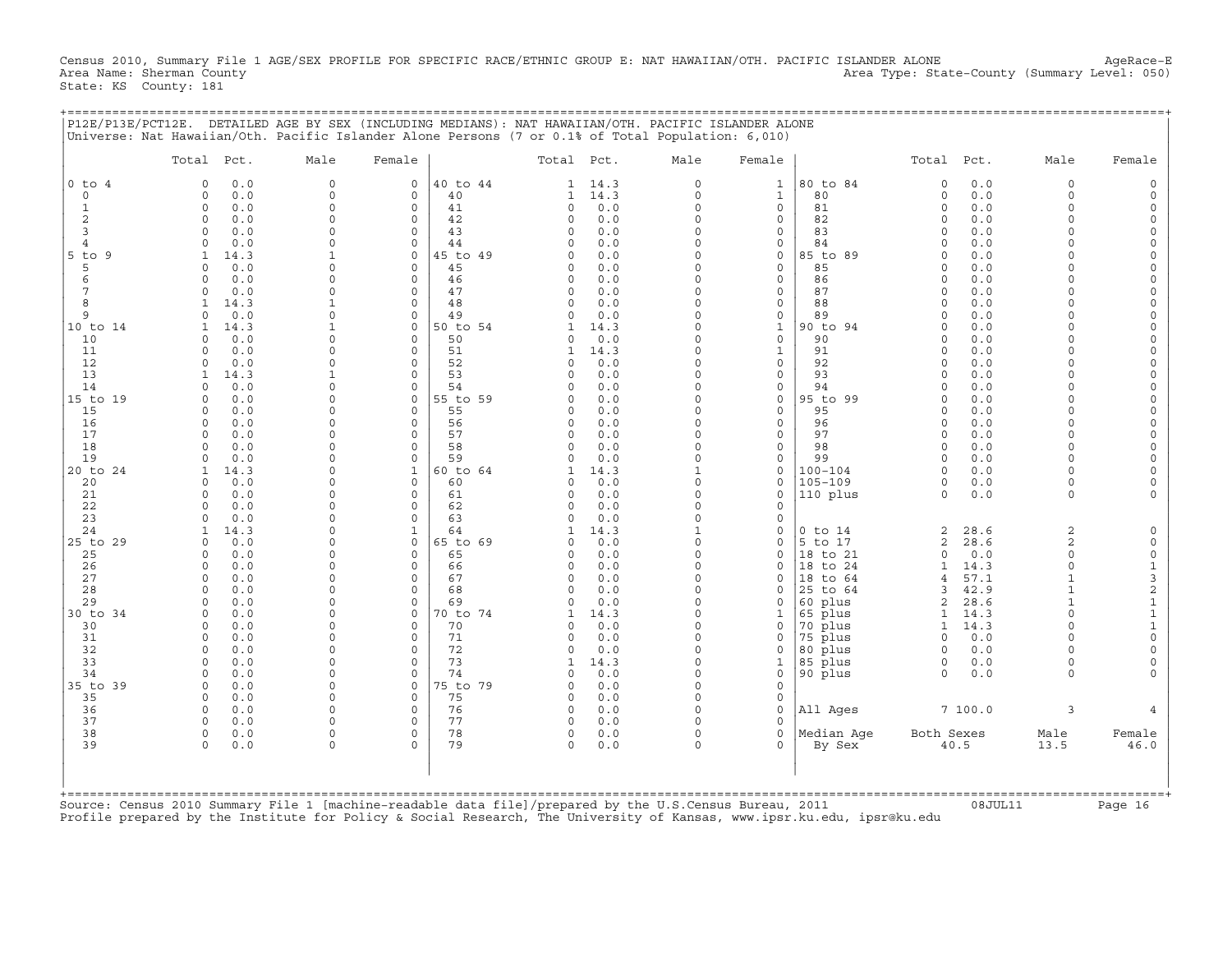+===================================================================================================================================================+

State: KS County: 181

Census 2010, Summary File 1 AGE/SEX PROFILE FOR SPECIFIC RACE/ETHNIC GROUP F: SOME OTHER RACE ALONE Area Type: State-County (Summary Level: 050)<br>Area Name: Sherman County Area Type: State-County (Summary Level: 050)

|                              | Total Pct.                                     | Male                           | Female                         |                | Total Pct.               |            | Male                     | Female                  |                    | Total Pct.           |            | Male                 | Female                                    |
|------------------------------|------------------------------------------------|--------------------------------|--------------------------------|----------------|--------------------------|------------|--------------------------|-------------------------|--------------------|----------------------|------------|----------------------|-------------------------------------------|
| $0$ to $4$                   | 28<br>12.2                                     | 15                             | 13                             | 40 to 44       | 13                       | 5.7        | 11                       | $\overline{2}$          | 80 to 84           | $\circ$              | 0.0        | $\circ$              | $\mathbf 0$                               |
| $\Omega$                     | 1.7<br>$\overline{4}$                          | 2                              | 2                              | 40             | $\Omega$                 | 0.0        | $\circ$                  | $\Omega$                | 80                 | $\Omega$             | 0.0        | $\Omega$             | $\Omega$                                  |
| $\mathbf{1}$                 | 2.6<br>6                                       | $\overline{4}$                 | $\overline{a}$                 | 41             | 3                        | 1.3        | 3                        | $\Omega$                | 81                 | $\Omega$             | 0.0        | $\Omega$             | $\mathsf{O}\xspace$                       |
| $\mathbf 2$                  | 2.6<br>6                                       | $\overline{c}$                 | $\overline{4}$                 | 42             | 3                        | 1.3        | 3                        | $\circ$                 | 82                 | $\Omega$             | 0.0        | $\Omega$             | $\mathbf 0$                               |
| 3                            | 2.6<br>6                                       | 2                              | 4                              | 43             | 6                        | 2.6        | 5<br>$\circ$             | $\mathbf{1}$            | 83                 | $\Omega$<br>$\Omega$ | 0.0<br>0.0 | $\Omega$<br>$\Omega$ | $\mathbf 0$<br>$\mathbf 0$                |
| $\overline{4}$<br>$5$ to $9$ | 2.6<br>6<br>17<br>7.4                          | 5<br>10                        | $\mathbf{1}$<br>7              | 44<br>45 to 49 | 1<br>15                  | 0.4<br>6.5 | 5                        | $\mathbf{1}$<br>10      | 84<br>85 to 89     | $\cap$               | 0.0        | $\cap$               | $\mathbf 0$                               |
| 5                            | 2.2<br>5                                       | 3                              | $\overline{2}$                 | 45             | 3                        | 1.3        | $\circ$                  | $\overline{3}$          | 85                 | $\Omega$             | 0.0        | $\Omega$             | $\mathbf 0$                               |
| 6                            | 3<br>1.3                                       | $\mathbf 1$                    | $\overline{a}$                 | 46             | 2                        | 0.9        | $\mathbf{1}$             | $\mathbf{1}$            | 86                 | $\Omega$             | 0.0        | $\Omega$             | $\mathsf{O}\xspace$                       |
| 7                            | $\overline{2}$<br>0.9                          | $\mathbf{1}$                   | $\mathbf{1}$                   | 47             | $\overline{4}$           | 1.7        | $\circ$                  | $\overline{4}$          | 87                 | $\Omega$             | 0.0        | $\Omega$             | $\mathbf 0$                               |
| 8                            | $\sqrt{2}$<br>2.2                              | 3                              | $\overline{a}$                 | 48             | $\overline{4}$           | 1.7        | 3                        | $\mathbf{1}$            | 88                 | $\Omega$             | 0.0        | $\Omega$             | $\mathsf{O}\xspace$                       |
| 9                            | 2<br>0.9                                       | $\overline{\mathbf{c}}$        | $\Omega$                       | 49             | $\overline{c}$           | 0.9        | $1\,$                    | $\mathbf{1}$            | 89                 | $\Omega$             | 0.0        | $\Omega$             | $\mathbf 0$                               |
| 10 to 14                     | 27<br>11.7                                     | 14                             | 13                             | 50 to 54       | 13                       | 5.7        | 5                        | 8                       | 90 to 94           | $\mathbf{1}$         | 0.4        | $\Omega$             | $\mathbf 1$                               |
| 10                           | 2.2<br>5                                       | 3                              | $\mathbf{2}$                   | 50             | 3                        | 1.3        | $\mathbf{1}$             | $\overline{c}$          | 90                 | $\mathbf{1}$         | 0.4        | $\Omega$             | $\begin{smallmatrix}1\0\end{smallmatrix}$ |
| 11                           | 9<br>3.9                                       | $\overline{4}$                 | 5                              | 51             | 3                        | 1.3        | $\mathbf{1}$             | $\overline{c}$          | 91                 | $\Omega$             | 0.0        | $\Omega$             |                                           |
| 12<br>13                     | 2.6<br>6<br>$\mathbf{1}$                       | 2<br>$\mathbf{1}$              | $\overline{4}$<br>$\Omega$     | 52<br>53       | $\mathbf{1}$<br>3        | 0.4<br>1.3 | $1\,$<br>$\overline{c}$  | $\circ$<br>$\mathbf{1}$ | 92<br>93           | $\Omega$<br>$\Omega$ | 0.0<br>0.0 | $\Omega$<br>$\Omega$ | $\mathbf 0$<br>$\mathbf 0$                |
| 14                           | 0.4<br>$\epsilon$<br>2.6                       | $\overline{4}$                 | 2                              | 54             | ς                        | 1.3        | $\Omega$                 | 3                       | 94                 | $\cap$               | 0.0        | $\Omega$             | $\mathbf 0$                               |
| 15 to 19                     | 30<br>13.0                                     | 15                             | 15                             | 55 to 59       | 5                        | 2.2        | $\overline{4}$           | $\mathbf{1}$            | 95 to 99           | $\Omega$             | 0.0        | $\Omega$             | $\mathbf 0$                               |
| 15                           | 2.2<br>5                                       | 2                              | 3                              | 55             | $\mathbf{1}$             | 0.4        | $\mathbf{1}$             | $\circ$                 | 95                 | $\cap$               | 0.0        | $\Omega$             | $\mathsf{O}\xspace$                       |
| 16                           | 8<br>3.5                                       | $\overline{4}$                 | $\overline{4}$                 | 56             | $\mathbf{1}$             | 0.4        | $\mathbf{1}$             | $\circ$                 | 96                 | $\Omega$             | 0.0        | $\Omega$             | $\mathbf 0$                               |
| 17                           | 5<br>2.2                                       | 3                              | 2                              | 57             | 0                        | 0.0        | $\circ$                  | $\mathbf{0}$            | 97                 | $\Omega$             | 0.0        | $\Omega$             | $\mathsf{O}\xspace$                       |
| 18                           | 3.5<br>8                                       | 5                              | 3                              | 58             | $\overline{a}$           | 0.9        | $\mathbf{1}$             | $\mathbf{1}$            | 98                 | $\Omega$             | 0.0        | $\Omega$             | $\mathsf{O}$                              |
| 19                           | 1.7<br>$\overline{4}$                          | $\mathbf{1}$                   | 3                              | 59             | $\mathbf{1}$             | 0.4        | $\mathbf{1}$             | $\mathbf{0}$            | 99                 | $\Omega$             | 0.0        | $\Omega$             | $\mathsf{O}\xspace$                       |
| 20 to 24                     | 6.5<br>15                                      | 6                              | 9                              | 60 to 64       | ς                        | 1.3        | 2                        | $\mathbf{1}$            | $100 - 104$        | $\Omega$             | 0.0        | $\Omega$             | $\mathbf 0$                               |
| 20                           | 1.3<br>3                                       | $\mathbf{1}$                   | $\overline{2}$                 | 60             | $\Omega$                 | 0.0        | $\circ$                  | $\mathbf 0$             | $105 - 109$        | $\Omega$             | 0.0        | $\Omega$             | $\mathbf 0$                               |
| 21                           | 1.7<br>$\overline{4}$<br>1.7<br>$\overline{4}$ | $\overline{c}$<br>$\mathbf{1}$ | $\overline{a}$<br>3            | 61<br>62       | $\mathbf{1}$<br>$\Omega$ | 0.4<br>0.0 | $\mathbf{1}$<br>$\Omega$ | $\Omega$<br>$\mathbf 0$ | 110 plus           | $\Omega$             | 0.0        | $\Omega$             | $\Omega$                                  |
| 22<br>23                     | 2<br>0.9                                       | $\Omega$                       | $\overline{a}$                 | 63             | $\Omega$                 | 0.0        | $\circ$                  | $\circ$                 |                    |                      |            |                      |                                           |
| 24                           | 2<br>0.9                                       | $\overline{2}$                 | $\Omega$                       | 64             | 2                        | 0.9        | $\mathbf{1}$             | 1                       | $0$ to $14$        | 72                   | 31.3       | 39                   | 33                                        |
| 25 to 29                     | 17<br>7.4                                      | 8                              | 9                              | 65 to 69       | 1                        | 0.4        | $\circ$                  | $\mathbf{1}$            | 5 to 17            | 62                   | 27.0       | 33                   | 29                                        |
| 25                           | 1.7<br>$\overline{4}$                          | $\mathbf{1}$                   | 3                              | 65             | 0                        | 0.0        | $\circ$                  | $\mathbf{0}$            | 18 to 21           | 19                   | 8.3        | 9                    | 10                                        |
| 26                           | 1.7<br>$\overline{4}$                          | $\overline{a}$                 | $\overline{a}$                 | 66             | $\Omega$                 | 0.0        | $\Omega$                 | $\Omega$                | 18 to 24           | 27                   | 11.7       | 12                   | 15                                        |
| 27                           | 1.7<br>$\overline{4}$                          | 3                              | $\mathbf{1}$                   | 67             | $\Omega$                 | 0.0        | $\Omega$                 | $\mathbf 0$             | 18 to 64           | 131                  | 57.0       | 65                   | 66                                        |
| 28                           | 2.2<br>5                                       | $\overline{c}$                 | 3                              | 68             | $\Omega$                 | 0.0        | $\Omega$                 | $\Omega$                | 25 to 64           | 104                  | 45.2       | 53                   | 51                                        |
| 29                           | $\Omega$<br>0.0                                | $\Omega$                       | $\Omega$                       | 69             | $\mathbf{1}$             | 0.4        | $\Omega$                 | $\mathbf{1}$            | 60 plus            | 12                   | 5.2        | 5                    | $\overline{7}$                            |
| 30 to 34                     | 9.1<br>21                                      | 12                             | 9                              | 70 to 74       | 6                        | 2.6        | 3                        | 3                       | 65 plus            | 9                    | 3.9        | 3                    |                                           |
| 30                           | 1.7<br>$\overline{4}$                          | $\overline{c}$                 | 2                              | 70             | $\mathbf{2}$             | 0.9        | $\circ$                  | $\overline{\mathbf{c}}$ | 70 plus            | 8                    | 3.5        | 3<br>$\Omega$        |                                           |
| 31<br>32                     | 1.3<br>3<br>3<br>1.3                           | $\mathbf{1}$<br>$\overline{c}$ | $\overline{a}$<br>$\mathbf{1}$ | 71<br>72       | 1<br>$\Omega$            | 0.4<br>0.0 | $\mathbf{1}$<br>$\circ$  | 0<br>$\mathbf 0$        | 75 plus<br>80 plus | 2<br>1               | 0.9<br>0.4 | $\cap$               |                                           |
| 33                           | 1.7<br>$\overline{4}$                          | 4                              | $\circ$                        | 73             | 3                        | 1.3        | 2                        | $\mathbf{1}$            | 85 plus            | $\mathbf{1}$         | 0.4        | $\Omega$             | 65211                                     |
| 34                           | 3.0<br>7                                       | 3                              | $\overline{4}$                 | 74             | $\Omega$                 | 0.0        | $\circ$                  | $\circ$                 | 90 plus            | $\mathbf{1}$         | 0.4        | $\cap$               | $\mathbf{1}$                              |
| 35 to 39                     | 7.4<br>17                                      | 6                              | 11                             | 75 to 79       | $\mathbf{1}$             | 0.4        | $\circ$                  | $\mathbf{1}$            |                    |                      |            |                      |                                           |
| 35                           | 3.0<br>7                                       | $\overline{a}$                 | 5                              | 75             | $\mathbf{1}$             | 0.4        | $\Omega$                 | $\mathbf{1}$            |                    |                      |            |                      |                                           |
| 36                           | 2.6<br>6                                       | 3                              | $\overline{3}$                 | 76             | $\Omega$                 | 0.0        | $\Omega$                 | $\mathbf{0}$            | All Ages           |                      | 230 100.0  | 116                  | 114                                       |
| 37                           | 2<br>0.9                                       | $\Omega$                       | $\overline{c}$                 | 77             | $\Omega$                 | 0.0        | $\Omega$                 | $\mathbf 0$             |                    |                      |            |                      |                                           |
| 38                           | 2<br>0.9                                       | 1                              | $\mathbf{1}$                   | 78             | 0                        | 0.0        | $\circ$                  | $\mathbf{0}$            | Median Aqe         | Both Sexes           |            | Male                 | Female                                    |
| 39                           | $\Omega$<br>0.0                                | $\Omega$                       | $\Omega$                       | 79             | $\Omega$                 | 0.0        | $\Omega$                 | $\Omega$                | By Sex             |                      | 24.0       | 23.5                 | 24.5                                      |
|                              |                                                |                                |                                |                |                          |            |                          |                         |                    |                      |            |                      |                                           |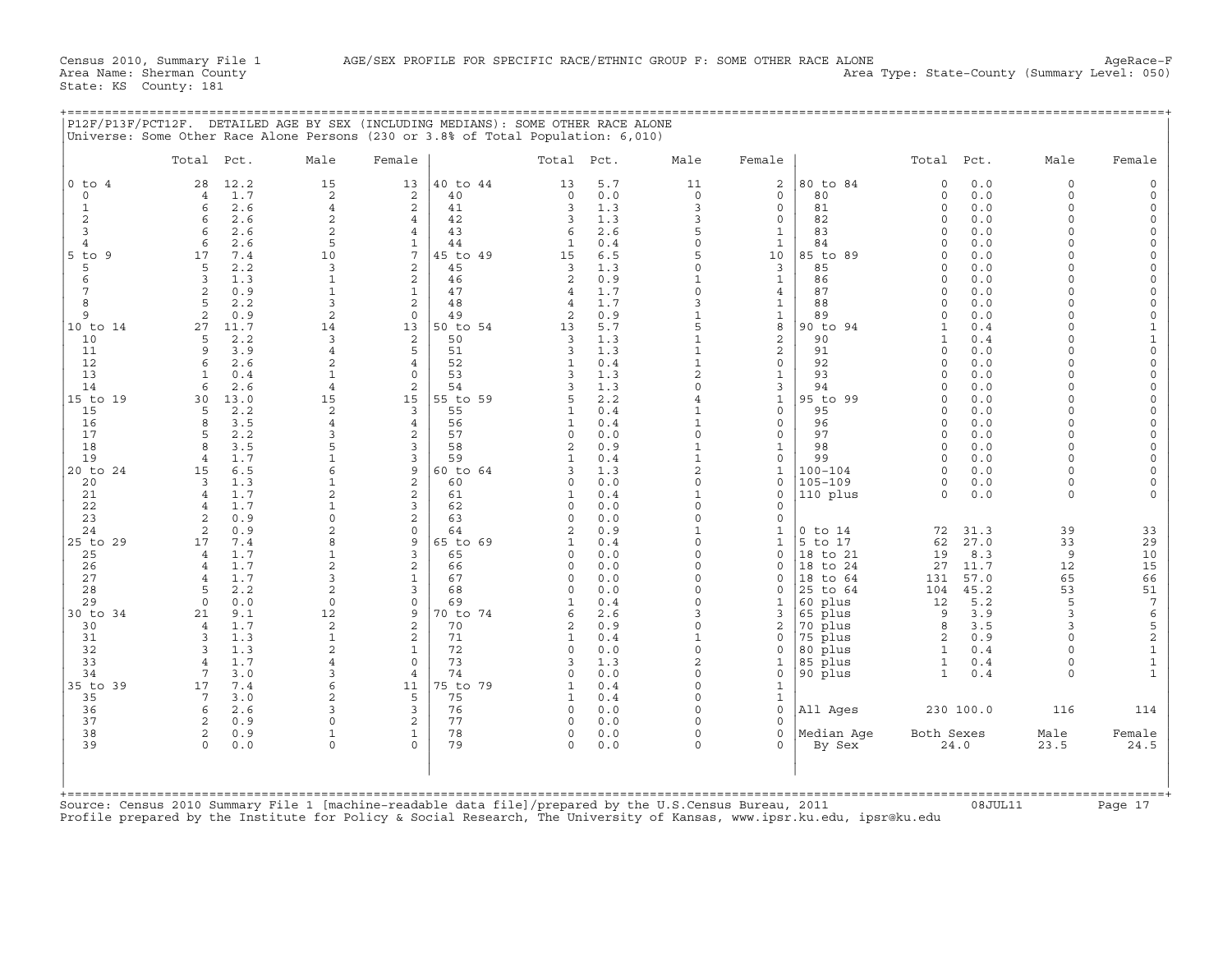+===================================================================================================================================================+

State: KS County: 181

| Total Pct.<br>Male<br>Female<br>Total Pct.<br>Male<br>Female<br>Total Pct.<br>Male<br>$0$ to $4$<br>40 to 44<br>$\overline{c}$<br>80 to 84<br>24.0<br>13<br>12<br>3.8<br>2<br>1.9<br>$\mathbf{1}$<br>25<br>2<br>4<br>$\overline{3}$<br>2.9<br>$\mathbf{1}$<br>2<br>40<br>$1.0$<br>$\mathbf{1}$<br>80<br>$\circ$<br>0.0<br>$\circ$<br>$\mathbf 0$<br>$\mathbf{1}$<br>$\circ$<br>$\mathbf 2$<br>5.8<br>$\circ$<br>$\circ$<br>81<br>1.0<br>$\circ$<br>$\mathbf{1}$<br>6<br>41<br>$\Omega$<br>0.0<br>$\mathbf{1}$<br>4<br>$\Omega$<br>2<br>$\mathbf{1}$<br>1.0<br>42<br>82<br>$\Omega$<br>0.0<br>$\Omega$<br>$\mathbf{1}$<br>$\Omega$<br>0.0<br>$\Omega$<br>0<br>3<br>7<br>6.7<br>3<br>$\overline{4}$<br>43<br>$\overline{2}$<br>83<br>0.0<br>$\Omega$<br>$\overline{a}$<br>1.9<br>0<br>$\Omega$<br>$7\phantom{.0}$<br>8<br>7.7<br>$\mathbf{1}$<br>$\mathbf{1}$<br>1.0<br>$\Omega$<br>$\mathbf{1}$<br>84<br>1.0<br>$\mathbf{1}$<br>$\overline{4}$<br>44<br>$\mathbf{1}$<br>$\overline{7}$<br>$\overline{a}$<br>$5$ to $9$<br>16.3<br>10<br>45 to 49<br>85 to 89<br>0.0<br>$\mathbf 0$<br>17<br>3<br>2.9<br>$\mathbf{1}$<br>$\Omega$<br>5<br>2<br>$\Omega$<br>5<br>$7\overline{ }$<br>6.7<br>45<br>$\mathbf{1}$<br>1.0<br>$\mathbf{1}$<br>85<br>$\Omega$<br>0.0<br>$\Omega$<br>$\overline{c}$<br>6<br>$\overline{c}$<br>3.8<br>46<br>$\mathbf{1}$<br>$1\,$<br>$\circ$<br>86<br>0.0<br>$\mathbf 0$<br>$\overline{4}$<br>1.0<br>$\Omega$<br>7<br>$\mathbf{1}$<br>1.0<br>$\mathbf{1}$<br>$\mathsf{O}\xspace$<br>47<br>$\circ$<br>0.0<br>$\mathbf 0$<br>0<br>87<br>$\Omega$<br>0.0<br>$\Omega$<br>8<br>3<br>2<br>2.9<br>$\mathbf{1}$<br>48<br>$\circ$<br>0.0<br>$\mathbf 0$<br>0<br>88<br>$\circ$<br>0.0<br>$\Omega$<br>$\mathbf 1$<br>2<br>1.9<br>$\mathbf{1}$<br>$\mathbf 0$<br>$\Omega$<br>9<br>49<br>$\mathbf{1}$<br>1.0<br>$\mathbf{1}$<br>89<br>$\Omega$<br>0.0<br>8<br>$\overline{9}$<br>50 to 54<br>90 to 94<br>10 to 14<br>17<br>16.3<br>$\mathbf{1}$<br>1.0<br>0<br>$\Omega$<br>0.0<br>$\Omega$<br>1<br>$\mathbf{3}$<br>$\overline{c}$<br>$\Omega$<br>$\Omega$<br>10<br>5<br>4.8<br>50<br>$\Omega$<br>0.0<br>0<br>90<br>$\Omega$<br>0.0<br>1.0<br>$\mathsf{O}\xspace$<br>91<br>$\Omega$<br>11<br>$\mathbf{1}$<br>$\mathbf{1}$<br>51<br>$\Omega$<br>0.0<br>$\Omega$<br>0<br>$\Omega$<br>0.0<br>$\overline{4}$<br>$\mathbf{1}$<br>3<br>0.0<br>12<br>3.8<br>52<br>$\circ$<br>0.0<br>$\Omega$<br>0<br>92<br>$\Omega$<br>$\Omega$<br>$\mathbf{1}$<br>$\overline{c}$<br>13<br>3<br>2.9<br>53<br>$\Omega$<br>0<br>93<br>0.0<br>$\Omega$<br>$\Omega$<br>0.0<br>$\Omega$<br>$\mathbf{3}$<br>14<br>3.8<br>$\mathbf{1}$<br>54<br>94<br>$\Omega$<br>$\overline{4}$<br>$\mathbf{1}$<br>1.0<br>$\mathbf{1}$<br>0<br>$\Omega$<br>0.0<br>6<br>$\overline{4}$<br>15 to 19<br>10<br>9.6<br>55 to 59<br>2.9<br>$\Omega$<br>3<br>95 to 99<br>0.0<br>$\Omega$<br>3<br>$\Omega$<br>$\overline{c}$<br>15<br>2.9<br>$\mathbf{1}$<br>55<br>$\mathbf 0$<br>$\mathbf{1}$<br>95<br>0.0<br>$\Omega$<br>3<br>$\mathbf{1}$<br>1.0<br>$\circ$ |                                                                                                                                                                                                                                                                                                                                                                                                              |
|----------------------------------------------------------------------------------------------------------------------------------------------------------------------------------------------------------------------------------------------------------------------------------------------------------------------------------------------------------------------------------------------------------------------------------------------------------------------------------------------------------------------------------------------------------------------------------------------------------------------------------------------------------------------------------------------------------------------------------------------------------------------------------------------------------------------------------------------------------------------------------------------------------------------------------------------------------------------------------------------------------------------------------------------------------------------------------------------------------------------------------------------------------------------------------------------------------------------------------------------------------------------------------------------------------------------------------------------------------------------------------------------------------------------------------------------------------------------------------------------------------------------------------------------------------------------------------------------------------------------------------------------------------------------------------------------------------------------------------------------------------------------------------------------------------------------------------------------------------------------------------------------------------------------------------------------------------------------------------------------------------------------------------------------------------------------------------------------------------------------------------------------------------------------------------------------------------------------------------------------------------------------------------------------------------------------------------------------------------------------------------------------------------------------------------------------------------------------------------------------------------------------------------------------------------------------------------------------------------------------------------------------------------------------------------------------------------------------------------------------------------------------------------------------------------------------------------------------------------------------------------------------------------------------------------------------------------------------------------------------------------------|--------------------------------------------------------------------------------------------------------------------------------------------------------------------------------------------------------------------------------------------------------------------------------------------------------------------------------------------------------------------------------------------------------------|
|                                                                                                                                                                                                                                                                                                                                                                                                                                                                                                                                                                                                                                                                                                                                                                                                                                                                                                                                                                                                                                                                                                                                                                                                                                                                                                                                                                                                                                                                                                                                                                                                                                                                                                                                                                                                                                                                                                                                                                                                                                                                                                                                                                                                                                                                                                                                                                                                                                                                                                                                                                                                                                                                                                                                                                                                                                                                                                                                                                                                                | Female                                                                                                                                                                                                                                                                                                                                                                                                       |
| $\mathbf 0$<br>16<br>$\mathbf{1}$<br>1.0<br>$\mathbf{1}$<br>56<br>$\mathbf 0$<br>0<br>96<br>$\Omega$<br>0.0<br>$\mathbf 0$<br>$\circ$<br>0.0<br>$\overline{c}$<br>$1\,$<br>17<br>1.9<br>$\mathbf{1}$<br>57<br>0<br>97<br>0.0<br>$\Omega$<br>$\circ$<br>0.0<br>$\mathbf 0$<br>$\Omega$                                                                                                                                                                                                                                                                                                                                                                                                                                                                                                                                                                                                                                                                                                                                                                                                                                                                                                                                                                                                                                                                                                                                                                                                                                                                                                                                                                                                                                                                                                                                                                                                                                                                                                                                                                                                                                                                                                                                                                                                                                                                                                                                                                                                                                                                                                                                                                                                                                                                                                                                                                                                                                                                                                                          | $\mathbf{1}$<br>$\mathsf{O}\xspace$<br>$\mathbf{1}$<br>$\mathsf{O}$<br>$\mathsf{O}\xspace$<br>$\mathsf O$<br>$\mathsf{O}\xspace$<br>$\mathsf{O}\xspace$<br>$\mathsf{O}$<br>$\mathsf{O}\xspace$<br>0<br>$\mathsf{O}$<br>$\mathsf{O}$<br>$\mathsf{O}\xspace$<br>$\mathsf{O}$<br>$\mathsf{O}\xspace$<br>$\mathsf{O}\xspace$<br>$\mathsf O$<br>$\mathsf O$<br>$\mathsf{O}\xspace$<br>$\mathsf O$<br>$\mathsf{O}$ |
| $\overline{c}$<br>$\overline{a}$<br>$\mathsf{O}\xspace$<br>58<br>98<br>18<br>1.9<br>$\Omega$<br>0.0<br>$\mathbf 0$<br>0<br>0.0<br>$\Omega$<br>$\Omega$<br>19<br>$\mathbf{1}$<br>$\mathbf{1}$<br>$\overline{\mathbf{c}}$<br>1.9<br>59<br>2<br>$\Omega$<br>2<br>99<br>$\Omega$<br>$\Omega$<br>1.9<br>0.0<br>$\overline{3}$<br>7<br>6.7<br>$\overline{4}$<br>2<br>$100 - 104$<br>0.0<br>20 to 24<br>60 to 64<br>2<br>1.9<br>$\Omega$<br>$\Omega$<br>$\Omega$<br>$\mathbf{1}$<br>$\mathbf{1}$<br>$105 - 109$<br>20<br>$\overline{a}$<br>1.9<br>60<br>$\Omega$<br>$\circ$<br>0.0<br>$\circ$<br>0<br>0.0<br>0<br>$\mathbf 0$<br>$\mathbf{1}$<br>21<br>$\mathbf{1}$<br>1.0<br>61<br>$\mathbf{1}$<br>1.0<br>$\mathbf 0$<br>$\mathbf{1}$<br>110 plus<br>$\circ$<br>0.0<br>$\circ$<br>$\overline{a}$<br>1.9<br>$\overline{2}$<br>$\mathbf{0}$<br>22<br>62<br>$\Omega$<br>0.0<br>$\Omega$<br>$\mathbf{0}$<br>$\mathbf 0$<br>23<br>$\circ$<br>0.0<br>$\mathsf{O}\xspace$<br>63<br>$\Omega$<br>$\Omega$<br>0.0<br>0                                                                                                                                                                                                                                                                                                                                                                                                                                                                                                                                                                                                                                                                                                                                                                                                                                                                                                                                                                                                                                                                                                                                                                                                                                                                                                                                                                                                                                                                                                                                                                                                                                                                                                                                                                                                                                                                                                                                                                                                         | $\mathsf{O}\xspace$<br>$\mathsf{O}$<br>$\mathsf{O}$<br>0<br>0                                                                                                                                                                                                                                                                                                                                                |
| 24<br>$\overline{a}$<br>$\mathbf{1}$<br>$\mathbf{1}$<br>1.9<br>64<br>$\mathbf{1}$<br>1.0<br>$\mathbf 0$<br>$\mathbf{1}$<br>$0$ to $14$<br>59<br>56.7<br>31<br>3.8<br>$\Omega$<br>38.5<br>21<br>25 to 29<br>$\overline{4}$<br>65 to 69<br>$\mathbf{1}$<br>1.0<br>$\mathsf{O}$<br>5 to 17<br>40<br>4<br>$\mathbf{1}$<br>$\Omega$<br>$\mathbf{0}$<br>$\mathbf{1}$<br>6.7<br>25<br>0.0<br>65<br>1.0<br>18 to 21<br>7<br>$\overline{4}$<br>0<br>1<br>$\Omega$<br>7<br>26<br>1.0<br>$\Omega$<br>$\mathbf{1}$<br>66<br>$\circ$<br>18 to 24<br>10.6<br>$\mathbf{1}$<br>$\Omega$<br>0.0<br>$\Omega$<br>11<br>27<br>$\mathbf{1}$<br>1.0<br>$\circ$<br>$\mathbf{1}$<br>67<br>0.0<br>$\Omega$<br>18 to 64<br>32.7<br>13<br>$\circ$<br>$\Omega$<br>34<br>$\mathbf 0$<br>$\mathbf{1}$<br>6<br>28<br>$\mathbf{1}$<br>1.0<br>68<br>$\mathbf 0$<br>25 to 64<br>23<br>22.1<br>$\circ$<br>0.0<br>0<br>29<br>$\mathbf{1}$<br>1.0<br>$\mathsf O$<br>$1\,$<br>69<br>60 plus<br>$7\phantom{.0}$<br>6.7<br>$\mathsf 3$<br>$\circ$<br>0.0<br>$\mathbf 0$<br>0<br>$\overline{c}$<br>3<br>2.9<br>$1\,$<br>70 to 74<br>65 plus<br>5<br>4.8<br>$\overline{3}$<br>30 to 34<br>0.0<br>$\Omega$<br>$\Omega$<br>0<br>$\overline{c}$<br>$\mathbf 0$<br>2<br>30<br>$\overline{\mathbf{c}}$<br>1.9<br>70<br>$\mathbf 0$<br>70 plus<br>$\circ$<br>0.0<br>0<br>4<br>3.8<br>$\mathbf 0$<br>75 plus<br>2<br>31<br>$\circ$<br>0.0<br>$\circ$<br>71<br>$\circ$<br>0.0<br>$\mathbf 0$<br>3.8<br>0<br>$\overline{4}$<br>32<br>1.0<br>$\mathbf{1}$<br>$\mathbf{0}$<br>80 plus<br>$\overline{c}$<br>$\mathbf{1}$<br>72<br>0.0<br>$\Omega$<br>0<br>1.9<br>$\mathbf{1}$<br>$\Omega$<br>$\mathbf 0$<br>$\mathsf{O}\xspace$<br>$\mathsf O$<br>33<br>$\circ$<br>0.0<br>73<br>$\mathbf 0$<br>85 plus<br>$\circ$<br>0.0<br>0<br>0.0<br>0<br>34<br>0.0<br>$\mathsf{O}$<br>$\mathsf O$<br>74<br>90 plus<br>$\circ$<br>$\Omega$<br>0.0<br>$\mathbf 0$<br>0<br>$\circ$<br>0.0<br>$\circ$<br>2<br>75 to 79<br>35 to 39<br>2.9<br>$\mathbf{1}$<br>3<br>2<br>1.9<br>$\mathbf{1}$<br>$\mathbf 1$                                                                                                                                                                                                                                                                                                                                                                                                                                                                                                                                                                                                                                                                                                                                                                                                                                                                                                                                                                            | 28<br>19<br>$\mathbf{3}$<br>$\overline{4}$<br>21<br>17<br>$\,4$<br>$\sqrt{2}$<br>$\overline{c}$<br>$\overline{c}$<br>$\mathbf 1$<br>$\mathsf{O}\xspace$<br>$\mathbf 0$                                                                                                                                                                                                                                       |
| $\Omega$<br>35<br>$\mathbf{1}$<br>$\mathbf{1}$<br>$\mathbf 0$<br>1.0<br>75<br>$\circ$<br>0.0<br>0<br>36<br>$\circ$<br>$\Omega$<br>$\mathbf{0}$<br>76<br>All Ages<br>104 100.0<br>50<br>0.0<br>$\circ$<br>0.0<br>$\mathbf 0$<br>$\mathbf{0}$<br>0<br>0.0<br>$\Omega$<br>$\mathbf 0$<br>77<br>1.0<br>37<br>$\mathbf{1}$<br>$\mathbf{1}$<br>$\Omega$<br>38<br>$\mathbf 0$<br>$\mathsf O$<br>78<br>1.0<br>$\mathbf 0$<br>Median Age<br>Both Sexes<br>$\circ$<br>0.0<br>$\mathbf{1}$<br>$\mathbf{1}$<br>Male<br>39<br>$\overline{a}$<br>79<br>1.9<br>$\mathbf{1}$<br>$\mathbf{1}$<br>$\circ$<br>0.0<br>$\mathbf 0$<br>13.0<br>By Sex<br>11.0<br>$\Omega$                                                                                                                                                                                                                                                                                                                                                                                                                                                                                                                                                                                                                                                                                                                                                                                                                                                                                                                                                                                                                                                                                                                                                                                                                                                                                                                                                                                                                                                                                                                                                                                                                                                                                                                                                                                                                                                                                                                                                                                                                                                                                                                                                                                                                                                                                                                                                            | 54<br>Female<br>14.0                                                                                                                                                                                                                                                                                                                                                                                         |

+===================================================================================================================================================+ Source: Census 2010 Summary File 1 [machine−readable data file]/prepared by the U.S.Census Bureau, 2011 08JUL11 Page 18 Profile prepared by the Institute for Policy & Social Research, The University of Kansas, www.ipsr.ku.edu, ipsr@ku.edu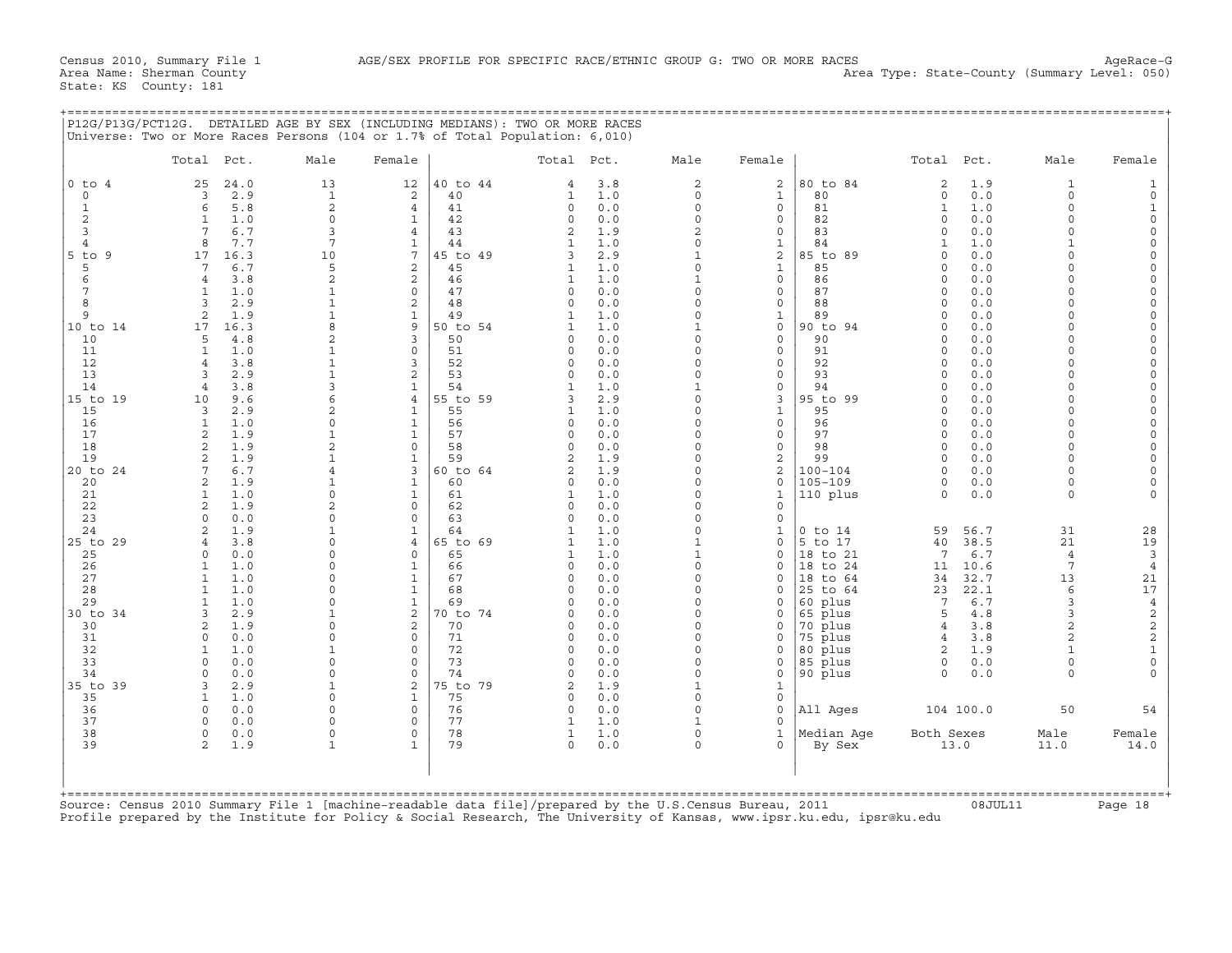Census 2010, Summary File 1 AGE/SEX PROFILE FOR SPECIFIC RACE/ETHNIC GROUP H: HISPANIC OR LATINO OF ANY RACE<br>Area Name: Sherman County (summary Level: 050) Area Type: State-County (Summary Level: 050)

State: KS County: 181

|                              |                       |             | P12H/P13H/PCT12H. DETAILED AGE BY SEX (INCLUDING MEDIANS): HISPANIC OR LATINO OF ANY RACE<br>Universe: Hispanic or Latino of Any Race Persons (647 or 10.8% of Total Population: 6,010) |                      |                |                             |            |                              |                      |                            |                        |              |                          |                                    |
|------------------------------|-----------------------|-------------|-----------------------------------------------------------------------------------------------------------------------------------------------------------------------------------------|----------------------|----------------|-----------------------------|------------|------------------------------|----------------------|----------------------------|------------------------|--------------|--------------------------|------------------------------------|
|                              | Total Pct.            |             | Male                                                                                                                                                                                    | Female               |                | Total Pct.                  |            | Male                         | Female               |                            | Total Pct.             |              | Male                     | Female                             |
| $0$ to $4$                   | 82                    | 12.7        | 40                                                                                                                                                                                      | 42                   | 40 to 44       | 35                          | 5.4        | 25                           | 10                   | 80 to 84                   | 5                      | 0.8          | 1                        | 4                                  |
| $\circ$<br>$\mathbf{1}$      | 14<br>17              | 2.2<br>2.6  | 9<br>10                                                                                                                                                                                 | 5<br>$7\phantom{.0}$ | 40<br>41       | 3<br>7                      | 0.5<br>1.1 | 2<br>5                       | 1<br>$\overline{a}$  | 80<br>81                   | $\mathbf 0$<br>$\circ$ | 0.0<br>0.0   | $\circ$<br>$\circ$       | $\mathsf{O}$<br>$\mathsf{O}$       |
| 2                            | 17                    | 2.6         | $7\phantom{.0}$                                                                                                                                                                         | 10                   | 42             | 9                           | 1.4        | 9                            | $\mathsf{O}$         | 82                         | 2                      | 0.3          | $\Omega$                 | $\mathbf 2$                        |
| 3                            | 19                    | 2.9         | 6                                                                                                                                                                                       | 13                   | 43             | 10                          | 1.5        | 6                            | 4                    | 83                         | 2                      | 0.3          | $\Omega$                 | $\mathbf 2$                        |
| $\overline{4}$<br>$5$ to $9$ | 15<br>74              | 2.3<br>11.4 | 8<br>35                                                                                                                                                                                 | $7^{\circ}$<br>39    | 44<br>45 to 49 | 6<br>37                     | 0.9<br>5.7 | 3<br>15                      | 3<br>22              | 84<br>85 to 89             | 1<br>$\circ$           | 0.2<br>0.0   | $\mathbf{1}$<br>$\Omega$ | $\mathsf{O}\xspace$<br>$\mathbf 0$ |
| 5                            | 16                    | 2.5         | 9                                                                                                                                                                                       | 7                    | 45             | 7                           | 1.1        | $\mathbf{1}$                 | 6                    | 85                         | 0                      | 0.0          | $\Omega$                 | $\mathbf 0$                        |
| 6                            | 12                    | 1.9         | 6                                                                                                                                                                                       | 6                    | 46             | 5                           | 0.8        | 3                            | 2                    | 86                         | $\circ$                | 0.0          | $\Omega$                 | 0                                  |
| 7                            | 13                    | 2.0         | 3                                                                                                                                                                                       | 10                   | 47             | 9                           | 1.4        | $\circ$                      | 9                    | 87                         | $\circ$                | 0.0          | $\Omega$                 | $\mathbf 0$                        |
| 8<br>9                       | 17<br>16              | 2.6<br>2.5  | 7<br>10                                                                                                                                                                                 | 10<br>6              | 48<br>49       | 6<br>10                     | 0.9<br>1.5 | 5<br>6                       | $\mathbf{1}$<br>4    | 88<br>89                   | $\circ$<br>$\Omega$    | 0.0<br>0.0   | $\Omega$<br>$\Omega$     | 0<br>$\mathbf 0$                   |
| 10 to 14                     | 74                    | 11.4        | 42                                                                                                                                                                                      | 32                   | 50 to 54       | 32                          | 4.9        | 17                           | 15                   | 90 to 94                   | 1                      | 0.2          | $\Omega$                 | $\mathbf{1}$                       |
| 10                           | 15                    | 2.3         | 9                                                                                                                                                                                       | 6                    | 50             | 5                           | 0.8        | 3                            | 2                    | 90                         | 1                      | 0.2          | $\Omega$                 | $1\,$                              |
| 11                           | 19                    | 2.9         | 9                                                                                                                                                                                       | 10                   | 51             | 5                           | 0.8        | $\mathbf{1}$                 | $\overline{4}$       | 91                         | $\Omega$               | 0.0          | $\Omega$                 | $\mathsf{O}\xspace$                |
| 12<br>13                     | 19<br>9               | 2.9<br>1.4  | 12<br>5                                                                                                                                                                                 | 7<br>4               | 52<br>53       | 6<br>8                      | 0.9<br>1.2 | $\overline{4}$<br>5          | 2<br>3               | 92<br>93                   | $\Omega$<br>0          | 0.0<br>0.0   | $\Omega$<br>$\Omega$     | 0<br>$\mathbf 0$                   |
| 14                           | 12                    | 1.9         | $7\phantom{.0}$                                                                                                                                                                         | 5                    | 54             | 8                           | 1.2        | $\overline{4}$               | 4                    | 94                         | $\Omega$               | 0.0          | $\Omega$                 | $\mathbf 0$                        |
| 15 to 19                     | 65                    | 10.0        | 36                                                                                                                                                                                      | 29                   | 55 to 59       | 20                          | 3.1        | 8                            | 12                   | 95 to 99                   | $\Omega$               | 0.0          | $\Omega$                 | $\mathbf 0$                        |
| 15                           | 9                     | 1.4         | $\overline{4}$                                                                                                                                                                          | 5<br>7               | 55             | 2                           | 0.3        | $\mathbf{1}$                 | 1                    | 95                         | $\Omega$               | 0.0          | $\Omega$<br>$\Omega$     | $\mathsf{O}\xspace$                |
| 16<br>17                     | 17<br>11              | 2.6<br>1.7  | 10<br>6                                                                                                                                                                                 | 5                    | 56<br>57       | 3<br>3                      | 0.5<br>0.5 | $\mathbf{2}$<br>$\mathbf{1}$ | $\mathbf{1}$<br>2    | 96<br>97                   | $\Omega$<br>$\Omega$   | 0.0<br>0.0   | $\Omega$                 | $\mathbf 0$<br>$\mathbf 0$         |
| 18                           | 15                    | 2.3         | 9                                                                                                                                                                                       | 6                    | 58             | 6                           | 0.9        |                              | 5                    | 98                         | $\Omega$               | 0.0          | $\Omega$                 | $\mathbf 0$                        |
| 19                           | 13                    | 2.0         | $7\phantom{.0}$                                                                                                                                                                         | 6                    | 59             | 6                           | 0.9        | 3                            | 3                    | 99                         | 0                      | 0.0          | $\Omega$                 | $\mathbf 0$                        |
| 20 to 24                     | 40<br>$7\phantom{.0}$ | 6.2<br>1.1  | 23<br>5                                                                                                                                                                                 | 17<br>2              | 60 to 64<br>60 | 9<br>1                      | 1.4<br>0.2 | 3<br>$\Omega$                | 6<br>$\mathbf{1}$    | $100 - 104$<br>$105 - 109$ | 0<br>0                 | 0.0<br>0.0   | $\Omega$<br>$\Omega$     | $\mathbf 0$<br>$\mathbf 0$         |
| 20<br>21                     | $7\phantom{.0}$       | 1.1         | 3                                                                                                                                                                                       | 4                    | 61             | 4                           | 0.6        | 2                            | 2                    | 110 plus                   | 0                      | 0.0          | $\Omega$                 | $\Omega$                           |
| 22                           | 9                     | 1.4         | 6                                                                                                                                                                                       | 3                    | 62             | $\Omega$                    | 0.0        | 0                            | 0                    |                            |                        |              |                          |                                    |
| 23                           | 12                    | 1.9         | 5                                                                                                                                                                                       | 7                    | 63             | $\Omega$                    | 0.0        | $\Omega$                     | 0                    |                            |                        |              |                          |                                    |
| 24                           | 5                     | 0.8<br>9.0  | 4<br>30                                                                                                                                                                                 | $\mathbf{1}$<br>28   | 64<br>65 to 69 | 4<br>8                      | 0.6<br>1.2 | $\mathbf{1}$<br>5            | 3                    | $0$ to $14$<br>5 to 17     | 230<br>185             | 35.5<br>28.6 | 117<br>97                | 113                                |
| 25 to 29<br>25               | 58<br>7               | 1.1         | 3                                                                                                                                                                                       | 4                    | 65             | $\mathbf{1}$                | 0.2        | $\mathbf{1}$                 | 3<br>0               | 18 to 21                   | 42                     | 6.5          | 24                       | 88<br>18                           |
| 26                           | 15                    | 2.3         | 11                                                                                                                                                                                      | 4                    | 66             | $\overline{2}$              | 0.3        | $\overline{2}$               | 0                    | 18 to 24                   | 68                     | 10.5         | 39                       | 29                                 |
| 27                           | 14                    | 2.2         | 8                                                                                                                                                                                       | 6                    | 67             | 3                           | 0.5        |                              | 2                    | 18 to 64                   | 347                    | 53.6         | 181                      | 166                                |
| 28<br>29                     | 10<br>12              | 1.5<br>1.9  | $\overline{4}$<br>$\overline{4}$                                                                                                                                                        | 6<br>8               | 68<br>69       | $\mathbf{1}$<br>1           | 0.2<br>0.2 | $\mathbf{1}$<br>$\Omega$     | 0                    | 25 to 64<br>60 plus        | 279<br>42              | 43.1<br>6.5  | 142<br>17                | 137<br>25                          |
| 30 to 34                     | 44                    | 6.8         | 27                                                                                                                                                                                      | 17                   | 70 to 74       | 15                          | 2.3        | 7                            | 8                    | 65 plus                    | 33                     | 5.1          | 14                       | 19                                 |
| 30                           | 6                     | 0.9         | 3                                                                                                                                                                                       | 3                    | 70             | 3                           | 0.5        | $\Omega$                     |                      | 70 plus                    | 25                     | 3.9          | 9                        | 16                                 |
| 31                           | 8                     | 1.2         | 5                                                                                                                                                                                       | 3                    | 71             | 3                           | 0.5        | $\overline{2}$               |                      | 75 plus                    | 10                     | 1.5          | 2                        | 8                                  |
| 32<br>33                     | 8<br>9                | 1.2<br>1.4  | 6<br>6                                                                                                                                                                                  | 2<br>3               | 72<br>73       | 3<br>3                      | 0.5<br>0.5 | $\mathbf{1}$<br>2            | 2<br>1               | 80 plus<br>85 plus         | 6<br>$\mathbf{1}$      | 0.9<br>0.2   | 1<br>$\circ$             | 5<br>$\mathbf{1}$                  |
| 34                           | 13                    | 2.0         | $7\phantom{.0}$                                                                                                                                                                         | 6                    | 74             | 3                           | 0.5        | 2                            | 1                    | 90 plus                    | $\mathbf{1}$           | 0.2          | $\Omega$                 | $\mathbf{1}$                       |
| 35 to 39                     | 44                    | 6.8         | 17                                                                                                                                                                                      | 27                   | 75 to 79       | 4                           | 0.6        | $\mathbf{1}$                 | 3                    |                            |                        |              |                          |                                    |
| 35                           | 9                     | 1.4         | $\overline{c}$                                                                                                                                                                          | $7\phantom{.0}$      | 75             | $\mathbf{1}$                | 0.2        | $\Omega$                     | $\mathbf{1}$         |                            |                        |              |                          |                                    |
| 36<br>37                     | 10<br>7               | 1.5<br>1.1  | 5<br>$\overline{c}$                                                                                                                                                                     | 5<br>5               | 76<br>77       | $\mathbf 0$<br>$\mathbf{1}$ | 0.0<br>0.2 | $\Omega$<br>$\mathbf{1}$     | $\Omega$<br>$\Omega$ | All Ages                   |                        | 647 100.0    | 332                      | 315                                |
| 38                           | $7\phantom{.0}$       | 1.1         | 3                                                                                                                                                                                       | 4                    | 78             | 0                           | 0.0        | 0                            | 0                    | Median Age                 | Both Sexes             |              | Male                     | Female                             |
| 39                           | 11                    | 1.7         | 5                                                                                                                                                                                       | 6                    | 79             | $\overline{a}$              | 0.3        | $\Omega$                     | 2                    | By Sex                     |                        | 23.5         | 22.8                     | 23.9                               |
|                              |                       |             | $\mathsf{Im}\, \neg \, \neg \, \mathsf{h}$                                                                                                                                              |                      | $\ddot{a}$     |                             |            |                              |                      | 2011                       |                        |              |                          |                                    |

Source: Census 2010 Summary File 1 [machine−readable data file]/prepared by the U.S.Census Bureau, 2011 08JUL11 Page 19 Profile prepared by the Institute for Policy & Social Research, The University of Kansas, www.ipsr.ku.edu, ipsr@ku.edu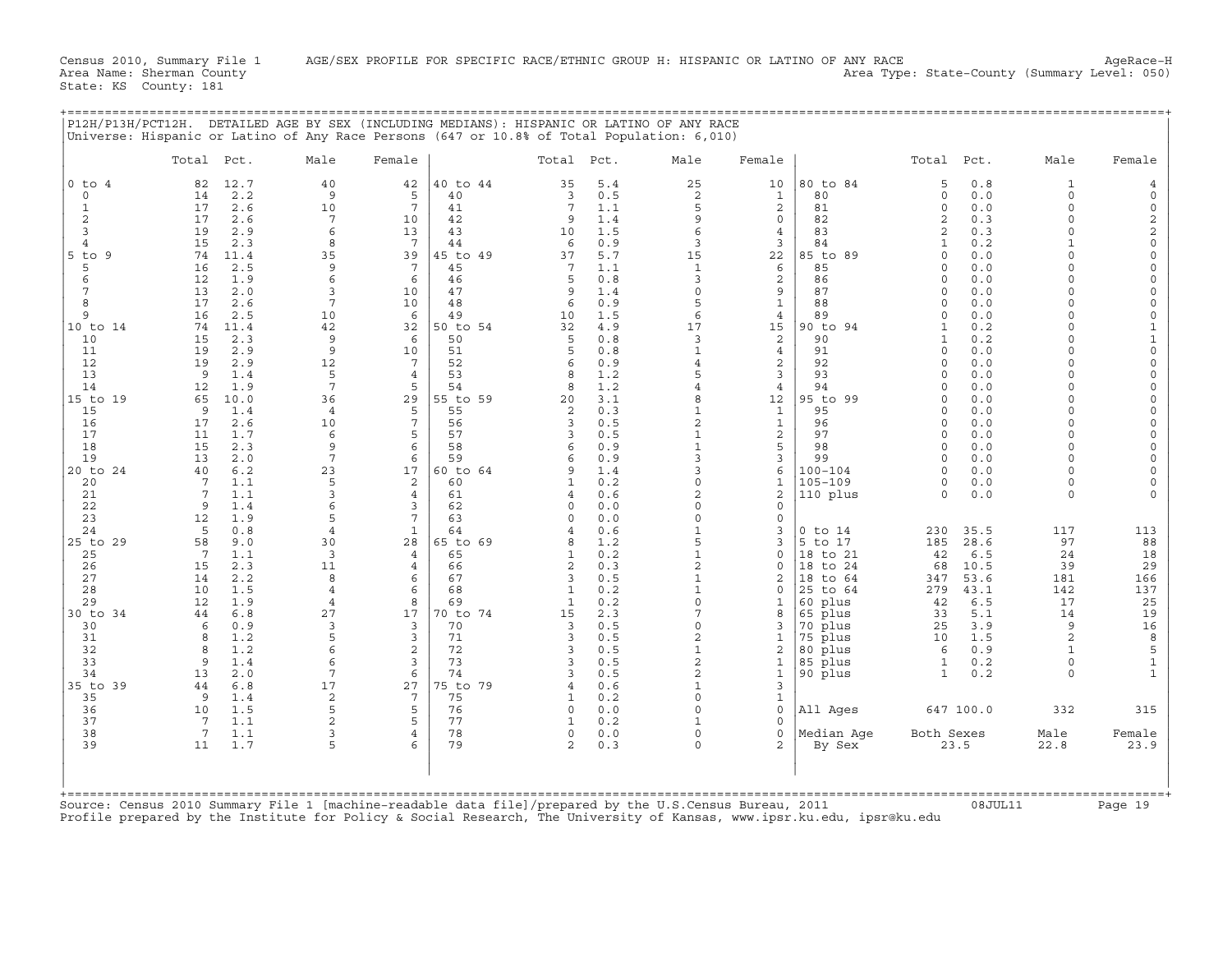Census 2010, Summary File 1 AGE/SEX PROFILE FOR SPECIFIC RACE/ETHNIC GROUP I: WHITE ALONE, NOT HISPANIC OR LATINO AgeRace-I<br>Area Name: Sherman County (summary Level: 050) Area Name: Sherman County Area Type: State-County (Summary Level: 050) State: KS County: 181

|               |            |                      | P12I/P13I/PCT12I. DETAILED AGE BY SEX (INCLUDING MEDIANS): WHITE ALONE, NOT HISPANIC OR LATINO    |        |              |            |         |                   |        |                   |            |         |      |        |
|---------------|------------|----------------------|---------------------------------------------------------------------------------------------------|--------|--------------|------------|---------|-------------------|--------|-------------------|------------|---------|------|--------|
|               |            |                      | Universe: White Alone, Not Hispanic or Latino Persons (5,214 or 86.8% of Total Population: 6,010) |        |              |            |         |                   |        |                   |            |         |      |        |
|               | Total Pct. |                      | Male                                                                                              | Female |              | Total Pct. |         | Male              | Female |                   | Total Pct. |         | Male | Female |
| $ 0 \t{to} 4$ |            | 295 5.7<br>_ _ _ _ _ | 139<br>---                                                                                        |        | 156 40 to 44 |            | 267 5.1 | 134<br>$\sim$ $-$ |        | 133 80 to 84<br>. |            | 200 3.8 |      | 128    |

|                                                                                                         | Total     | Pct.       | Male      | Female    |                | Total Pct. |            | Male      | Female    |                    | Total                | Pct.         | Male                       | Female                                     |
|---------------------------------------------------------------------------------------------------------|-----------|------------|-----------|-----------|----------------|------------|------------|-----------|-----------|--------------------|----------------------|--------------|----------------------------|--------------------------------------------|
| $0$ to $4$                                                                                              | 295       | 5.7        | 139       | 156       | 40 to 44       | 267        | 5.1        | 134       | 133       | 80 to 84           | 200                  | 3.8          | 72                         | 128                                        |
| $\Omega$                                                                                                | 54        | 1.0        | 22        | 32        | 40             | 45         | 0.9        | 25        | 20        | 80                 | 43                   | 0.8          | 21                         | 22                                         |
| $\mathbf 1$                                                                                             | 61        | 1.2        | 35        | 26        | 41             | 51         | 1.0        | 25        | 26        | 81                 | 39                   | 0.7          | 13                         | 26                                         |
| 2                                                                                                       | 62        | 1.2        | 30        | 32        | 42             | 53         | 1.0        | 24        | 29        | 82                 | 51                   | 1.0          | 12                         | 39                                         |
| 3                                                                                                       | 69        | 1.3        | 30        | 39        | 43             | 58         | 1.1        | 31        | 27        | 83                 | 35                   | 0.7          | 14                         | 21                                         |
| $\overline{4}$                                                                                          | 49        | 0.9        | 22        | 27        | 44             | 60         | 1.2        | 29        | 31        | 84                 | 32                   | 0.6          | 12                         | 20                                         |
| $5$ to<br>-9<br>5                                                                                       | 281<br>65 | 5.4<br>1.2 | 157<br>36 | 124<br>29 | 45 to 49<br>45 | 365<br>57  | 7.0<br>1.1 | 173<br>30 | 192<br>27 | 85 to 89<br>85     | 80<br>24             | 1.5<br>0.5   | 32<br>13                   | 48<br>11                                   |
| 6                                                                                                       | 46        | 0.9        | 22        | 24        | 46             | 64         | 1.2        | 32        | 32        | 86                 | 19                   | 0.4          | $\overline{4}$             | 15                                         |
| 7                                                                                                       | 61        | 1.2        | 41        | 20        | 47             | 65         | 1.2        | 22        | 43        | 87                 | 13                   | 0.2          | 5                          | $\,8\,$                                    |
| 8                                                                                                       | 50        | 1.0        | 22        | 28        | 48             | 87         | 1.7        | 45        | 42        | 88                 | 13                   | 0.2          | $\overline{4}$             | $\mathsf 9$                                |
| 9                                                                                                       | 59        | 1.1        | 36        | 23        | 49             | 92         | 1.8        | 44        | 48        | 89                 | 11                   | 0.2          | 6                          | 5                                          |
| 10 to 14                                                                                                | 286       | 5.5        | 142       | 144       | 50 to 54       | 422        | 8.1        | 214       | 208       | 90 to 94           | 63                   | 1.2          | 16                         | 47                                         |
| 10                                                                                                      | 58        | 1.1        | 31        | 27        | 50             | 89         | 1.7        | 49        | 40        | 90                 | 21                   | 0.4          | $\overline{4}$             | 17                                         |
| 11                                                                                                      | 55        | 1.1        | 26        | 29        | 51             | 85         | 1.6        | 38        | 47        | 91                 | 16                   | 0.3          | $\overline{4}$             | 12                                         |
| 12<br>13                                                                                                | 56<br>55  | 1.1<br>1.1 | 24<br>28  | 32<br>27  | 52<br>53       | 82<br>86   | 1.6<br>1.6 | 44<br>45  | 38<br>41  | 92<br>93           | 12<br>7              | 0.2<br>0.1   | $\epsilon$<br>$\mathbf{1}$ | $\epsilon$<br>$\epsilon$                   |
| 14                                                                                                      | 62        | 1.2        | 33        | 29        | 54             | 80         | 1.5        | 38        | 42        | 94                 | $\overline{7}$       | 0.1          | $\mathbf{1}$               | 6                                          |
| 15 to 19                                                                                                | 312       | 6.0        | 187       | 125       | 55 to 59       | 405        | 7.8        | 209       | 196       | 95 to 99           | 12                   | 0.2          | $\mathbf{1}$               | 11                                         |
| 15                                                                                                      | 54        | 1.0        | 33        | 21        | 55             | 91         | 1.7        | 48        | 43        | 95                 | 3                    | 0.1          |                            |                                            |
| 16                                                                                                      | 47        | 0.9        | 23        | 24        | 56             | 75         | 1.4        | 34        | 41        | 96                 | 3                    | 0.1          | $\Omega$                   | $\begin{array}{c} 2 \\ 3 \\ 2 \end{array}$ |
| 17                                                                                                      | 62        | 1.2        | 32        | 30        | 57             | 74         | 1.4        | 45        | 29        | 97                 | $\overline{2}$       | 0.0          | $\cap$                     |                                            |
| 18                                                                                                      | 66        | 1.3        | 39        | 27        | 58             | 98         | 1.9        | 49        | 49        | 98                 | $\mathbf{1}$         | 0.0          | $\Omega$                   | $\mathbf 1$                                |
| 19                                                                                                      | 83        | 1.6        | 60        | 23        | 59             | 67         | 1.3        | 33        | 34        | 99                 | 3                    | 0.1          | $\Omega$                   | $\mathsf 3$                                |
| 20 to 24                                                                                                | 315       | 6.0        | 188       | 127       | 60 to 64       | 347        | 6.7        | 175       | 172       | $100 - 104$        | $\mathbf{1}$         | 0.0          | $\Omega$                   | $\mathbf 1$                                |
| 20                                                                                                      | 77<br>52  | 1.5<br>1.0 | 52<br>31  | 25        | 60<br>61       | 90<br>57   | 1.7<br>1.1 | 49        | 41<br>34  | $105 - 109$        | $\Omega$<br>$\Omega$ | 0.0<br>0.0   | $\Omega$<br>$\Omega$       | $\mathsf{O}\xspace$<br>$\Omega$            |
| 21<br>22                                                                                                | 56        | 1.1        | 30        | 21<br>26  | 62             | 72         | 1.4        | 23<br>38  | 34        | 110 plus           |                      |              |                            |                                            |
| 23                                                                                                      | 65        | 1.2        | 39        | 26        | 63             | 77         | 1.5        | 44        | 33        |                    |                      |              |                            |                                            |
| 24                                                                                                      | 65        | 1.2        | 36        | 29        | 64             | 51         | 1.0        | 21        | 30        | $0$ to $14$        | 862                  | 16.5         | 438                        | 424                                        |
| 25 to 29                                                                                                | 289       | 5.5        | 156       | 133       | 65 to 69       | 290        | 5.6        | 126       | 164       | 5 to 17            | 730                  | 14.0         | 387                        | 343                                        |
| 25                                                                                                      | 62        | 1.2        | 31        | 31        | 65             | 51         | 1.0        | 25        | 26        | 18 to 21           | 278                  | 5.3          | 182                        | 96                                         |
| 26                                                                                                      | 63        | 1.2        | 36        | 27        | 66             | 57         | 1.1        | 31        | 26        | 18 to 24           | 464                  | 8.9          | 287                        | 177                                        |
| 27                                                                                                      | 53        | 1.0        | 31        | 22        | 67             | 71         | 1.4        | 25        | 46        | 18 to 64           | 3,089                | 59.2         | 1,604                      | 1,485                                      |
| 28<br>29                                                                                                | 54<br>57  | 1.0<br>1.1 | 28<br>30  | 26<br>27  | 68<br>69       | 58<br>53   | 1.1<br>1.0 | 29<br>16  | 29<br>37  | 25 to 64           | 2,625                | 50.3<br>27.8 | 1,317<br>644               | 1,308<br>803                               |
| 30 to 34                                                                                                | 275       | 5.3        | 132       | 143       | 70 to 74       | 258        | 4.9        | 127       | 131       | 60 plus<br>65 plus | 1,447<br>1,100       | 21.1         | 469                        | 631                                        |
| 30                                                                                                      | 61        | 1.2        | 33        | 28        | 70             | 46         | 0.9        | 20        | 26        | 70 plus            | 810                  | 15.5         | 343                        | 467                                        |
| 31                                                                                                      | 58        | 1.1        | 24        | 34        | 71             | 59         | 1.1        | 32        | 27        | 75 plus            | 552                  | 10.6         | 216                        | 336                                        |
| 32                                                                                                      | 60        | 1.2        | 25        | 35        | 72             | 52         | 1.0        | 24        | 28        | 80 plus            | 356                  | 6.8          | 121                        | 235                                        |
| 33                                                                                                      | 48        | 0.9        | 22        | 26        | 73             | 51         | 1.0        | 25        | 26        | 85 plus            | 156                  | 3.0          | 49                         | 107                                        |
| 34                                                                                                      | 48        | 0.9        | 28        | 20        | 74             | 50         | 1.0        | 26        | 24        | 90 plus            | 76                   | 1.5          | 17                         | 59                                         |
| 35 to 39                                                                                                | 255       | 4.9        | 124       | 131       | 75 to 79       | 196        | 3.8        | 95        | 101       |                    |                      |              |                            |                                            |
| 35                                                                                                      | 48        | 0.9        | 27        | 21        | 75             | 43         | 0.8        | 21        | 22        |                    |                      |              |                            |                                            |
| 36<br>37                                                                                                | 49<br>41  | 0.9<br>0.8 | 20<br>18  | 29<br>23  | 76<br>77       | 34<br>43   | 0.7<br>0.8 | 21<br>22  | 13<br>21  | All Ages           | 5,214 100.0          |              | 2,599                      | 2,615                                      |
| 38                                                                                                      | 63        | 1.2        | 33        | 30        | 78             | 31         | 0.6        | 13        | 18        | Median Aqe         | Both Sexes           |              | Male                       | Female                                     |
| 39                                                                                                      | 54        | 1.0        | 26        | 28        | 79             | 45         | 0.9        | 18        | 27        | By Sex             |                      | 45.6         | 43.0                       | 47.8                                       |
|                                                                                                         |           |            |           |           |                |            |            |           |           |                    |                      |              |                            |                                            |
| Source: Census 2010 Summary File 1 [machine-readable data file]/prepared by the U.S.Census Bureau, 2011 |           |            |           |           |                |            |            |           |           |                    |                      | 08JUL11      |                            | :=========+<br>Page 20                     |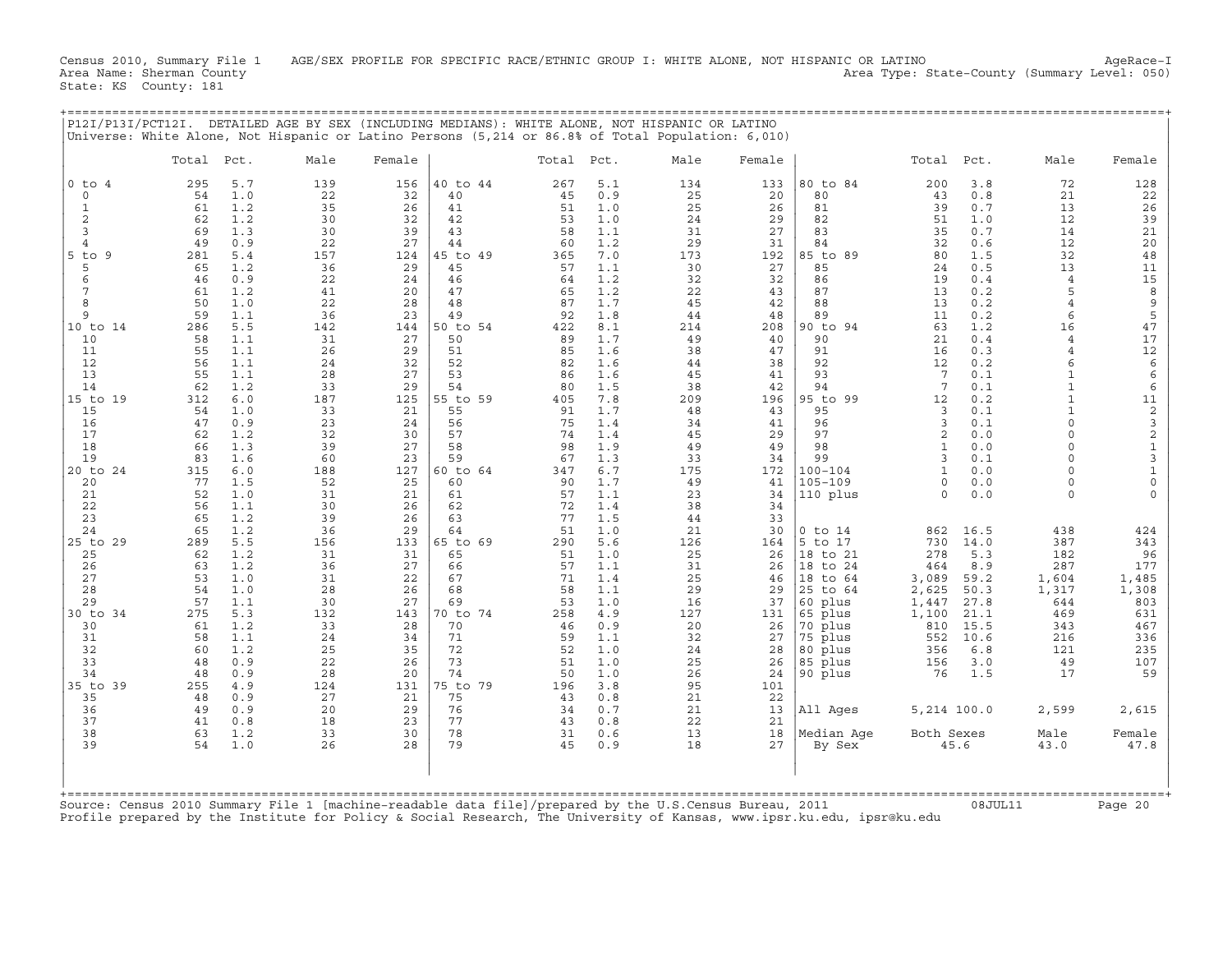Census 2010, Summary File 1 AGE/SEX PROFILE FOR SPECIFIC RACE/ETHNIC GROUP J: BLACK/AFRICAN AM ALONE, NOT HISP/LATINO AgeRace-J<br>Area Name: Sherman County (summary Level: 050) Area Type: State-County (Summary Level: 050) State: KS County: 181

+===================================================================================================================================================+

|            | Total Pct.                         | Male              | Female                        |                | Total Pct.     |            | Male                     | Female                      |                            | Total Pct.           |             | Male                 | Female                        |
|------------|------------------------------------|-------------------|-------------------------------|----------------|----------------|------------|--------------------------|-----------------------------|----------------------------|----------------------|-------------|----------------------|-------------------------------|
| $0$ to $4$ | 5.9<br>2                           | $\mathbf 0$       | $\overline{\mathbf{c}}$       | 40 to 44       | 3              | 8.8        | 3                        | $\mathbf 0$                 | 80 to 84                   | $\mathbf 0$          | 0.0         | $\mathbf 0$          | $\Omega$                      |
| $\circ$    | 0.0<br>0                           | 0                 | 0                             | 40             | 0              | 0.0        | 0                        | $\mathsf{O}$                | 80                         | 0                    | $0.0$       | $\Omega$             |                               |
| 1          | $\mathbf 0$<br>0.0                 | 0                 | $\mathbf 0$                   | 41             | 0              | 0.0        | 0                        | $\mathsf{O}$                | 81                         | $\circ$              | 0.0         | $\Omega$             | $\Omega$                      |
| 2          | $\mathbf 0$<br>0.0                 | $\Omega$          | $\mathbf 0$                   | 42             | $\overline{2}$ | 5.9        | 2                        | $\mathbf 0$                 | 82                         | $\Omega$             | 0.0         | $\Omega$<br>$\Omega$ | $\Omega$                      |
| 3<br>4     | 0.0<br>$\Omega$<br>5.9<br>2        | 0<br>$\Omega$     | $\mathbf 0$<br>$\overline{c}$ | 43<br>44       | $\Omega$<br>1  | 0.0<br>2.9 | $\Omega$<br>1            | $\mathbf 0$<br>$\mathbf 0$  | 83<br>84                   | $\Omega$<br>$\Omega$ | 0.0<br>0.0  |                      | $\Omega$<br>$\Omega$          |
| $5$ to $9$ | 3<br>8.8                           | $\mathbf{1}$      | $\mathbf{2}$                  | 45 to 49       | 4              | 11.8       | $\mathbf{1}$             | 3                           | 85 to 89                   | $\Omega$             | 0.0         |                      |                               |
| 5          | 0.0<br>$\Omega$                    | $\Omega$          | $\mathbf 0$                   | 45             | $\Omega$       | 0.0        | $\circ$                  | $\mathbf 0$                 | 85                         | $\Omega$             | 0.0         | $\cap$               | $\Omega$                      |
| 6          | 2.9<br>1                           | 1                 | 0                             | 46             | 4              | 11.8       | $\mathbf{1}$             | 3                           | 86                         | $\Omega$             | 0.0         | U                    | $\Omega$                      |
| 7          | 0.0<br>$\Omega$                    | $\Omega$          | $\mathbf 0$                   | 47             | $\Omega$       | 0.0        | $\Omega$                 | $\mathsf{O}$                | 87                         | $\Omega$             | 0.0         | $\cap$               | $\Omega$                      |
| 8          | 2.9<br>1                           | 0                 | $\mathbf{1}$                  | 48             | 0              | 0.0        | 0                        | $\mathsf{O}$                | 88                         | $\Omega$             | 0.0         | $\cap$               | 0                             |
| 9          | 2.9                                | $\Omega$          | 1                             | 49             | O.             | 0.0        | $\Omega$                 | $\mathbf 0$                 | 89                         | $\Omega$             | 0.0         |                      | $\Omega$                      |
| 10 to 14   | 2.9<br>$\mathbf{1}$                | 1                 | $\Omega$                      | 50 to 54       | 2              | 5.9        | $\overline{a}$           | $\mathbf 0$                 | 90 to 94                   | $\Omega$             | 0.0         |                      |                               |
| 10         | $\Omega$<br>0.0                    | $\Omega$          | $\Omega$                      | 50             | 0              | 0.0        | $\Omega$                 | $\mathbf 0$                 | 90                         | $\Omega$             | 0.0         |                      | $\Omega$                      |
| 11<br>12   | $\Omega$<br>0.0<br>0.0<br>$\Omega$ | $\Omega$<br>0     | $\mathbf 0$<br>$\mathbf 0$    | 51<br>52       | 0<br>1         | 0.0<br>2.9 | $\Omega$<br>$\mathbf{1}$ | $\mathbf 0$<br>$\mathsf{O}$ | 91<br>92                   | $\Omega$<br>$\Omega$ | 0.0<br>0.0  | $\cap$<br>U          | $\Omega$<br>$\Omega$          |
| 13         | 0.0<br>$\Omega$                    | $\Omega$          | $\Omega$                      | 53             | $\Omega$       | 0.0        | $\Omega$                 | $\mathbf 0$                 | 93                         | $\Omega$             | 0.0         | $\cap$               | $\Omega$                      |
| 14         | 2.9<br>1                           | $\mathbf{1}$      | $\mathbf 0$                   | 54             | 1              | 2.9        | $\mathbf{1}$             | $\mathsf{O}$                | 94                         | $\Omega$             | 0.0         | $\cap$               | $\Omega$                      |
| 15 to 19   | 0<br>0.0                           | 0                 | $\mathbf 0$                   | 55 to 59       | 2              | 5.9        | 1                        | $\mathbf{1}$                | 95 to 99                   | $\Omega$             | 0.0         |                      | $\Omega$                      |
| 15         | 0<br>0.0                           | $\Omega$          | $\mathbf 0$                   | 55             | $\Omega$       | 0.0        | $\Omega$                 | $\mathbf 0$                 | 95                         | $\Omega$             | 0.0         |                      | $\Omega$                      |
| 16         | $\Omega$<br>0.0                    | $\Omega$          | $\circ$                       | 56             | $\Omega$       | 0.0        | $\Omega$                 | $\mathbf 0$                 | 96                         | $\Omega$             | 0.0         | $\Omega$             | $\Omega$                      |
| 17         | $\Omega$<br>0.0                    | $\Omega$          | $\Omega$                      | 57             | $\mathbf{1}$   | 2.9        | $\Omega$                 | $\mathbf{1}$                | 97                         | $\Omega$             | 0.0         | $\Omega$             | $\Omega$                      |
| 18         | 0.0<br>$\Omega$                    | $\Omega$          | $\mathbf 0$                   | 58             | $\Omega$       | 0.0        | $\Omega$                 | $\mathbf 0$                 | 98                         | $\Omega$             | 0.0         | $\Omega$             | $\Omega$                      |
| 19         | 0.0<br>$\Omega$                    | $\Omega$          | $\Omega$                      | 59             | 1              | 2.9        | $\mathbf{1}$             | $\mathbf 0$                 | 99                         | $\Omega$             | 0.0         | $\cap$               |                               |
| 20 to 24   | 0.0<br>$\circ$<br>$\Omega$         | 0<br>0            | $\mathbf{0}$<br>$\mathbf 0$   | 60 to 64<br>60 | 1<br>0         | 2.9        | $\circ$<br>$\Omega$      | $\mathbf{1}$                | $100 - 104$<br>$105 - 109$ | $\Omega$<br>$\Omega$ | 0.0<br>0.0  | $\Omega$<br>$\Omega$ | $\Omega$                      |
| 20<br>21   | 0.0<br>0.0<br>$\Omega$             | $\Omega$          | $\mathbf 0$                   | 61             | $\Omega$       | 0.0<br>0.0 | $\Omega$                 | 0<br>$\mathbf 0$            | 110 plus                   | $\Omega$             | 0.0         | $\Omega$             |                               |
| 22         | $\Omega$<br>0.0                    | 0                 | 0                             | 62             | 0              | 0.0        | 0                        | $\mathsf{O}$                |                            |                      |             |                      |                               |
| 23         | $\cap$<br>0.0                      | $\Omega$          | $\Omega$                      | 63             | $\Omega$       | 0.0        | $\Omega$                 | $\mathbf 0$                 |                            |                      |             |                      |                               |
| 24         | 0.0<br>$\Omega$                    | $\Omega$          | $\Omega$                      | 64             | 1              | 2.9        | $\Omega$                 | $\mathbf{1}$                | $0$ to $14$                | 6                    | 17.6        | 2                    | 4                             |
| 25 to 29   | 17.6<br>6                          | 4                 | $\overline{2}$                | 65 to 69       | $\Omega$       | 0.0        | $\Omega$                 | $\Omega$                    | 5 to 17                    | 4                    | 11.8        | 2                    | $\sqrt{2}$                    |
| 25         | 5.9<br>2                           | $\Omega$          | $\overline{2}$                | 65             | $\Omega$       | 0.0        | $\circ$                  | $\mathbf 0$                 | 18 to 21                   | $\circ$              | 0.0         | $\Omega$             | $\mathsf{O}\xspace$           |
| 26         | 0.0<br>$\Omega$                    | 0                 | 0                             | 66             | $\Omega$       | 0.0        | $\Omega$                 | $\Omega$                    | 18 to 24                   | $\Omega$             | 0.0         | $\Omega$             | $\mathsf{O}\xspace$           |
| 27         | 2.9<br>$\mathbf{1}$                | $\mathbf{1}$      | $\mathbf 0$                   | 67             | $\Omega$       | 0.0        | $\Omega$                 | $\Omega$                    | 18 to 64                   | 26                   | 76.5        | 17                   | 9                             |
| 28<br>29   | 2.9<br>$\mathbf{1}$<br>2<br>5.9    | $\mathbf{1}$<br>2 | $\Omega$<br>0                 | 68<br>69       | 0<br>0         | 0.0<br>0.0 | 0<br>0                   | 0                           | 25 to 64                   | 26                   | 76.5<br>8.8 | 17                   | $\mathsf 9$<br>$\overline{a}$ |
| 30 to 34   | 8.8<br>3                           | 3                 | 0                             | 70 to 74       | 2              | 5.9        | $\mathbf{1}$             | 0<br>1                      | 60 plus<br>65 plus         | 3<br>2               | 5.9         | 1<br>$\mathbf{1}$    | $\mathbf{1}$                  |
| 30         | 5.9<br>2                           | $\overline{2}$    | $\Omega$                      | 70             | $\Omega$       | 0.0        | $\circ$                  | $\mathbf 0$                 | 70 plus                    | 2                    | 5.9         | $\mathbf{1}$         | $\mathbf{1}$                  |
| 31         | $\Omega$<br>0.0                    | 0                 | $\circ$                       | 71             | $\mathbf{1}$   | 2.9        | $\mathbf{1}$             | $\mathbf 0$                 | 75 plus                    | $\Omega$             | 0.0         | $\Omega$             | $\mathsf{O}\xspace$           |
| 32         | 0.0<br>$\Omega$                    | $\Omega$          | $\mathbf 0$                   | 72             | $\Omega$       | 0.0        | $\Omega$                 | $\mathbf 0$                 | 80 plus                    | $\Omega$             | 0.0         | $\cap$               | $\Omega$                      |
| 33         | 2.9<br>$\mathbf{1}$                | $\mathbf{1}$      | $\Omega$                      | 73             | 1              | 2.9        | $\Omega$                 | 1                           | 85 plus                    | $\Omega$             | 0.0         | $\Omega$             |                               |
| 34         | 0.0<br>$\Omega$                    | $\Omega$          | $\Omega$                      | 74             | 0              | 0.0        | 0                        | $\mathsf{O}$                | 90 plus                    | $\Omega$             | 0.0         | $\Omega$             |                               |
| 35 to 39   | 5<br>14.7                          | 3                 | 2                             | 75 to 79       | $\Omega$       | 0.0        | $\Omega$                 | $\mathbf 0$                 |                            |                      |             |                      |                               |
| 35         | 2.9<br>1                           | $\Omega$          | $\mathbf{1}$                  | 75             | $\Omega$       | 0.0        | $\Omega$                 | 0                           |                            |                      |             |                      |                               |
| 36<br>37   | 2.9<br>1<br>2.9<br>$\mathbf{1}$    | 0<br>$\mathbf{1}$ | $\mathbf{1}$<br>$\Omega$      | 76<br>77       | 0<br>$\Omega$  | 0.0        | $\Omega$<br>$\Omega$     | $\mathbf 0$<br>$\Omega$     | All Ages                   |                      | 34 100.0    | 20                   | 14                            |
| 38         | 2.9<br>1                           | $\mathbf 1$       | $\mathbf 0$                   | 78             | 0              | 0.0<br>0.0 | $\Omega$                 | $\mathbf 0$                 | Median Age                 | Both Sexes           |             | Male                 | Female                        |
| 39         | $\mathbf{1}$<br>2.9                | $\mathbf{1}$      | $\Omega$                      | 79             | $\Omega$       | 0.0        | $\Omega$                 | $\cap$                      | By Sex                     |                      | 37.0        | 36.7                 | 37.5                          |
|            |                                    |                   |                               |                |                |            |                          |                             |                            |                      |             |                      |                               |
|            |                                    |                   |                               |                |                |            |                          |                             |                            |                      |             |                      |                               |

Profile prepared by the Institute for Policy & Social Research, The University of Kansas, www.ipsr.ku.edu, ipsr@ku.edu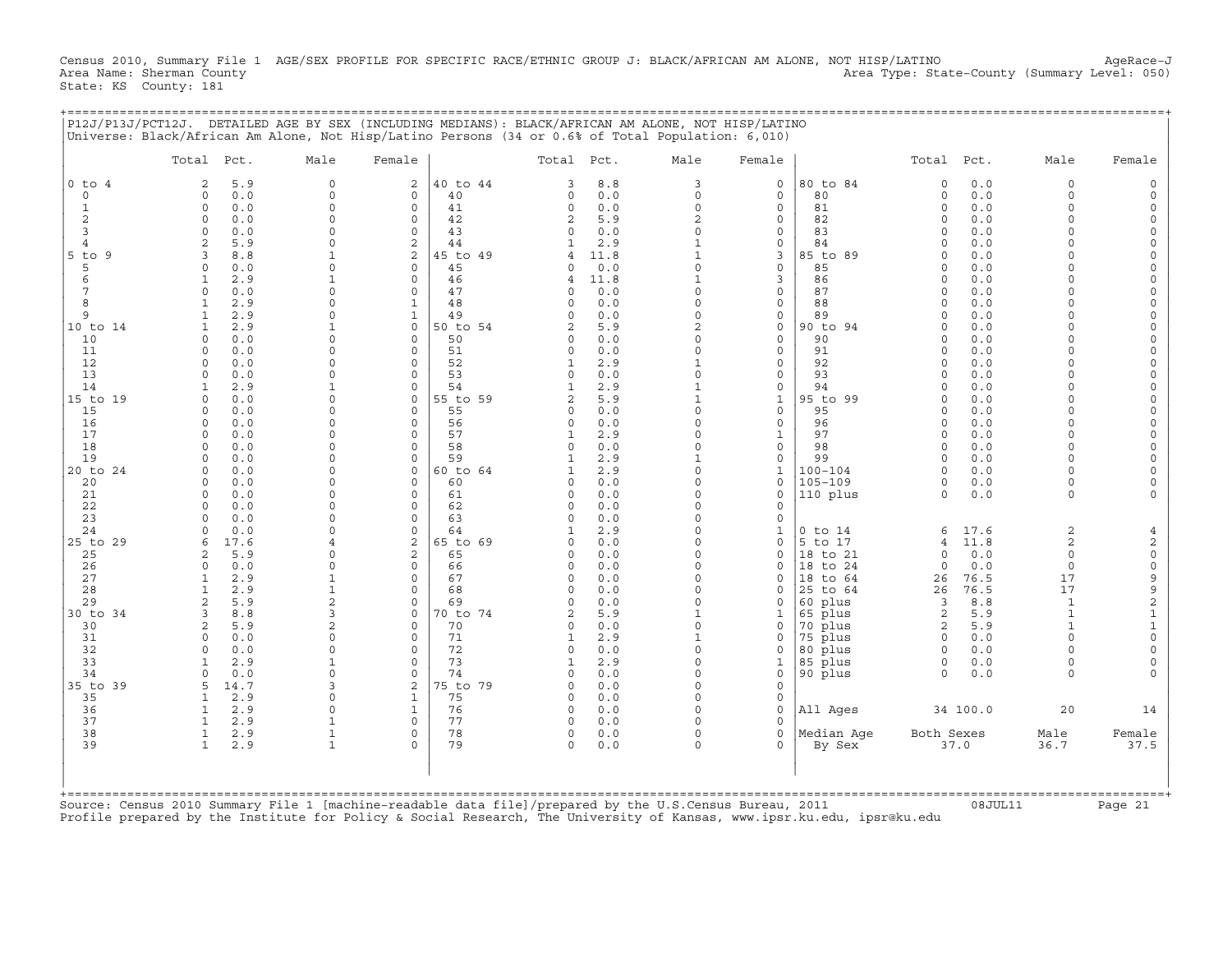Census 2010, Summary File 1 AGE/SEX PROFILE FOR SPECIFIC RACE/ETHNIC GROUP K: AM IND/ALASKA NAT ALONE, NOT HISP/LATINO AgeRace-K<br>Area Name: Sherman County (summary Level: 050) Area Type: State-County (Summary Level: 050 Area Type: State-County (Summary Level: 050) State: KS County: 181

| $0$ to $4$<br>$\circ$<br>1<br>2<br>3<br>$\overline{4}$<br>$5$ to $9$ | Total Pct.<br>7.1<br>1<br>0.0<br>$\circ$<br>0.0<br>$\Omega$<br>7.1<br>$\mathbf{1}$<br>0.0<br>$\Omega$<br>0.0<br>$\Omega$ | Male<br>$\Omega$<br>$\circ$<br>$\Omega$<br>$\Omega$ | Female<br>1<br>$\mathbf 0$ | 40 to 44       | Total Pct.           |             | Male                    | Female                       |                     | Total Pct.                   |            |                              |                                            |
|----------------------------------------------------------------------|--------------------------------------------------------------------------------------------------------------------------|-----------------------------------------------------|----------------------------|----------------|----------------------|-------------|-------------------------|------------------------------|---------------------|------------------------------|------------|------------------------------|--------------------------------------------|
|                                                                      |                                                                                                                          |                                                     |                            |                |                      |             |                         |                              |                     |                              |            | Male                         | Female                                     |
|                                                                      |                                                                                                                          |                                                     |                            |                | 3                    | 21.4        | 2                       | $\mathbf{1}$                 | 80 to 84            | $\Omega$                     | 0.0        | $\circ$                      | $\mathsf{O}$                               |
|                                                                      |                                                                                                                          |                                                     |                            | 40<br>41       | $\circ$<br>1         | 0.0<br>7.1  | $\circ$<br>$\mathbf{1}$ | $\mathbf{0}$<br>$\mathbf{0}$ | 80<br>81            | $\circ$                      | 0.0<br>0.0 | $\circ$<br>$\Omega$          | $\mathsf O$<br>$\mathsf{O}\xspace$         |
|                                                                      |                                                                                                                          |                                                     | $\Omega$<br>$\mathbf{1}$   | 42             | $\mathbf{1}$         | 7.1         | $\mathbf{1}$            | $\mathbf 0$                  | 82                  | $\mathbf 0$<br>$\circ$       | 0.0        | $\Omega$                     | $\mathsf O$                                |
|                                                                      |                                                                                                                          | $\Omega$                                            | $\Omega$                   | 43             |                      | 7.1         | $\Omega$                | 1                            | 83                  | $\Omega$                     | 0.0        | $\Omega$                     | $\mathsf{O}\xspace$                        |
|                                                                      |                                                                                                                          | $\Omega$                                            | $\mathbf 0$                | 44             | $\Omega$             | 0.0         | $\Omega$                | $\mathbf 0$                  | 84                  | $\Omega$                     | 0.0        | $\Omega$                     | $\mathsf{O}\xspace$                        |
|                                                                      | 0.0<br>$\Omega$                                                                                                          | $\Omega$                                            | $\Omega$                   | 45 to 49       | 2                    | 14.3        |                         | 1                            | 85 to 89            | $\Omega$                     | 0.0        | $\Omega$                     | $\mathsf{O}\xspace$                        |
| 5                                                                    | 0.0<br>$\Omega$                                                                                                          | $\Omega$                                            | $\mathbf 0$                | 45             |                      | 7.1         | $\Omega$                | $\mathbf{1}$                 | 85                  | $\Omega$                     | 0.0        | $\Omega$                     | $\mathsf{O}$                               |
| 6<br>7                                                               | 0.0<br>$\Omega$<br>0.0<br>$\Omega$                                                                                       | $\Omega$<br>$\Omega$                                | $\Omega$<br>$\Omega$       | 46<br>47       | 1<br>$\Omega$        | 7.1<br>0.0  | $\Omega$                | $\mathbf{0}$<br>$\mathbf 0$  | 86<br>87            | $\Omega$<br>$\Omega$         | 0.0<br>0.0 | $\Omega$<br>$\Omega$         | $\mathsf{O}\xspace$<br>$\mathsf{O}\xspace$ |
| 8                                                                    | 0.0<br>$\cap$                                                                                                            | $\Omega$                                            | $\Omega$                   | 48             | $\Omega$             | 0.0         | $\Omega$                | $\mathbf 0$                  | 88                  | $\Omega$                     | 0.0        | $\Omega$                     | $\mathsf{O}\xspace$                        |
| 9                                                                    | 0.0<br>$\Omega$                                                                                                          | $\Omega$                                            | $\mathbf 0$                | 49             | $\Omega$             | 0.0         | $\Omega$                | $\mathbf 0$                  | 89                  | $\Omega$                     | 0.0        | $\Omega$                     | $\mathbb O$                                |
| 10 to 14                                                             | 0.0<br>$\Omega$                                                                                                          | $\Omega$                                            | $\Omega$                   | 50 to 54       |                      | 7.1         | $\Omega$                | $\mathbf{1}$                 | 90 to 94            | $\Omega$                     | 0.0        | $\Omega$                     | $\mathsf{O}\xspace$                        |
| 10                                                                   | 0.0<br>$\Omega$                                                                                                          | $\Omega$                                            | $\Omega$                   | 50             | $\Omega$             | 0.0         | $\Omega$                | $\mathbf{0}$                 | 90                  | $\Omega$                     | 0.0        | $\Omega$                     | $\mathsf{O}\xspace$                        |
| 11                                                                   | 0.0<br>$\Omega$                                                                                                          | $\Omega$                                            | $\Omega$                   | 51             | $\Omega$             | 0.0         | $\Omega$                | $\Omega$                     | 91                  | $\Omega$                     | 0.0        | $\Omega$                     | $\mathsf{O}\xspace$                        |
| 12<br>13                                                             | $\Omega$<br>0.0<br>0.0<br>$\cap$                                                                                         | $\Omega$<br>$\Omega$                                | $\mathbf 0$<br>$\Omega$    | 52<br>53       | $\Omega$<br>$\Omega$ | 0.0<br>0.0  | $\Omega$<br>$\Omega$    | $\mathbf{0}$<br>$\mathbf 0$  | 92<br>93            | $\Omega$<br>$\Omega$         | 0.0<br>0.0 | $\Omega$<br>$\Omega$         | $\mathsf{O}$<br>$\mathsf{O}\xspace$        |
| 14                                                                   | 0.0<br>$\Omega$                                                                                                          | $\Omega$                                            | $\Omega$                   | 54             |                      | 7.1         | $\Omega$                | $\mathbf{1}$                 | 94                  | $\Omega$                     | 0.0        | $\Omega$                     | $\mathsf{O}\xspace$                        |
| 15 to 19                                                             | 7.1<br>$\mathbf{1}$                                                                                                      |                                                     | $\Omega$                   | 55 to 59       | $\Omega$             | 0.0         | $\cap$                  | $\Omega$                     | 95 to 99            | $\Omega$                     | 0.0        | $\Omega$                     | $\mathsf{O}\xspace$                        |
| 15                                                                   | 0.0<br>$\Omega$                                                                                                          | $\Omega$                                            | $\mathbf 0$                | 55             | $\circ$              | 0.0         | $\Omega$                | $\mathbf{0}$                 | 95                  | 0                            | 0.0        | $\Omega$                     | $\mathsf{O}$                               |
| 16                                                                   | 7.1<br>$\mathbf{1}$                                                                                                      |                                                     | $\Omega$                   | 56             | $\Omega$             | 0.0         | $\Omega$                | $\mathbf 0$                  | 96                  | $\Omega$                     | 0.0        | $\Omega$                     | $\mathsf{O}\xspace$                        |
| 17                                                                   | 0.0<br>$\Omega$                                                                                                          | $\Omega$                                            | $\Omega$                   | 57             | $\Omega$             | 0.0         | $\Omega$                | $\mathbf{0}$                 | 97                  | $\Omega$                     | 0.0        | $\Omega$                     | 0                                          |
| 18<br>19                                                             | 0.0<br>$\cap$<br>0.0<br>$\Omega$                                                                                         | $\Omega$<br>$\Omega$                                | $\Omega$<br>$\Omega$       | 58<br>59       | $\cap$<br>$\Omega$   | 0.0         | $\cap$<br>$\Omega$      | $\Omega$<br>$\mathbf{0}$     | 98<br>99            | $\Omega$                     | 0.0<br>0.0 | $\Omega$<br>$\Omega$         | $\mathsf{O}\xspace$                        |
| 20 to 24                                                             | 7.1<br>$\mathbf{1}$                                                                                                      |                                                     | $\Omega$                   | 60 to 64       | $\overline{2}$       | 0.0<br>14.3 |                         | $\mathbf{1}$                 | $100 - 104$         | 0<br>$\Omega$                | 0.0        | $\Omega$                     | $\mathsf{O}$<br>$\mathsf{O}\xspace$        |
| 20                                                                   | 7.1<br>$\mathbf{1}$                                                                                                      |                                                     | $\Omega$                   | 60             | $\Omega$             | 0.0         | $\Omega$                | $\mathbf 0$                  | $105 - 109$         | 0                            | 0.0        | $\Omega$                     | $\mathbf 0$                                |
| 21                                                                   | 0.0<br>$\cap$                                                                                                            | $\Omega$                                            | $\Omega$                   | 61             | $\Omega$             | 0.0         | $\Omega$                | $\Omega$                     | 110 plus            | $\Omega$                     | 0.0        | $\Omega$                     | $\Omega$                                   |
| 22                                                                   | 0.0<br>$\Omega$                                                                                                          | $\Omega$                                            | $\Omega$                   | 62             | 1                    | 7.1         | $\Omega$                | 1                            |                     |                              |            |                              |                                            |
| 23                                                                   | 0.0<br>$\cap$                                                                                                            | $\Omega$                                            | $\Omega$                   | 63             | $\Omega$             | 0.0         | $\Omega$                | $\circ$                      |                     |                              |            |                              |                                            |
| 24                                                                   | 0.0<br>$\Omega$                                                                                                          | $\Omega$<br>$\Omega$                                | $\Omega$                   | 64             | 1<br>$\cap$          | 7.1         | 1<br>$\Omega$           | $\mathbf 0$                  | $0$ to $14$         | 1                            | 7.1        | $\circ$                      | 1                                          |
| 25 to 29<br>25                                                       | 7.1<br>$\mathbf{1}$<br>0.0<br>$\Omega$                                                                                   | $\Omega$                                            | $\mathbf 1$<br>$\mathbf 0$ | 65 to 69<br>65 | $\Omega$             | 0.0<br>0.0  | $\Omega$                | $\Omega$<br>0                | 5 to 17<br>18 to 21 | $\mathbf{1}$<br>$\mathbf{1}$ | 7.1<br>7.1 | $\mathbf{1}$<br>$\mathbf{1}$ | $\mathsf{O}\xspace$<br>$\mathsf O$         |
| 26                                                                   | 0.0<br>$\Omega$                                                                                                          | $\Omega$                                            | $\mathbf 0$                | 66             | $\Omega$             | 0.0         | $\Omega$                | $\Omega$                     | 18 to 24            | $\mathbf{1}$                 | 7.1        | $\mathbf{1}$                 | $\mathsf{O}\xspace$                        |
| 27                                                                   | 7.1<br>$\mathbf{1}$                                                                                                      | $\Omega$                                            | $\mathbf{1}$               | 67             | $\Omega$             | 0.0         | $\cap$                  | $\Omega$                     | 18 to 64            | 11                           | 78.6       | 5                            | 6                                          |
| 28                                                                   | 0.0<br>$\cap$                                                                                                            | $\Omega$                                            | $\Omega$                   | 68             | $\Omega$             | 0.0         | $\Omega$                | $\Omega$                     | 25 to 64            | 10                           | 71.4       | 4                            | 6                                          |
| 29                                                                   | 0.0<br>$\Omega$                                                                                                          | $\Omega$                                            | $\Omega$                   | 69             | $\Omega$             | 0.0         | $\Omega$                | 0                            | 60 plus             | 3                            | 21.4       | $\overline{a}$               | $\mathbf{1}$                               |
| 30 to 34                                                             | 7.1<br>$\mathbf{1}$                                                                                                      | $\Omega$                                            | $\mathbf 1$                | 70 to 74       |                      | 0.0         | $\Omega$<br>$\Omega$    | $\Omega$                     | 65 plus             | $\mathbf{1}$                 | 7.1        | $\mathbf{1}$                 | $\mathsf{O}\xspace$                        |
| 30<br>31                                                             | 0.0<br>$\Omega$<br>0.0<br>$\Omega$                                                                                       | $\Omega$<br>$\Omega$                                | $\Omega$<br>$\Omega$       | 70<br>71       | $\Omega$<br>$\Omega$ | 0.0<br>0.0  | $\Omega$                | $\mathbf 0$<br>$\Omega$      | 70 plus<br>75 plus  | 1<br>$\mathbf{1}$            | 7.1<br>7.1 |                              | $\mathsf{O}\xspace$<br>$\mathsf{O}\xspace$ |
| 32                                                                   | 0.0<br>$\Omega$                                                                                                          | $\Omega$                                            | $\Omega$                   | 72             | $\Omega$             | 0.0         | $\Omega$                | 0                            | 80 plus             | $\circ$                      | 0.0        | $\Omega$                     | $\mathsf{O}\xspace$                        |
| 33                                                                   | $\Omega$<br>0.0                                                                                                          | $\Omega$                                            | $\Omega$                   | 73             | $\Omega$             | 0.0         | $\cap$                  | $\Omega$                     | 85 plus             | $\circ$                      | 0.0        | $\Omega$                     | $\mathbf 0$                                |
| 34                                                                   | 7.1<br>$\mathbf{1}$                                                                                                      | $\Omega$                                            | $\mathbf{1}$               | 74             | $\cap$               | 0.0         | $\Omega$                | $\mathbf 0$                  | 90 plus             | $\Omega$                     | 0.0        | $\Omega$                     | $\Omega$                                   |
| 35 to 39                                                             | 0.0<br>$\Omega$                                                                                                          | $\Omega$                                            | $\Omega$                   | 75 to 79       | 1                    | 7.1         |                         | $\Omega$                     |                     |                              |            |                              |                                            |
| 35                                                                   | $\Omega$<br>0.0                                                                                                          | $\Omega$                                            | $\Omega$                   | 75             | $\Omega$             | 0.0         | $\Omega$                | $\mathbf 0$                  |                     |                              |            |                              |                                            |
| 36<br>37                                                             | $\Omega$<br>0.0<br>0.0<br>$\Omega$                                                                                       | $\Omega$<br>$\Omega$                                | $\Omega$<br>$\Omega$       | 76<br>77       | 1<br>$\Omega$        | 7.1<br>0.0  | $\cap$                  | $\Omega$<br>$\Omega$         | All Ages            |                              | 14 100.0   | $7\overline{ }$              | $7\phantom{.0}$                            |
| 38                                                                   | $\Omega$<br>0.0                                                                                                          | $\Omega$                                            | $\Omega$                   | 78             | $\Omega$             | 0.0         | $\cap$                  | $\Omega$                     | Median Aqe          | Both Sexes                   |            | Male                         | Female                                     |
| 39                                                                   | 0.0<br>$\Omega$                                                                                                          | $\Omega$                                            | $\Omega$                   | 79             | $\Omega$             | 0.0         | $\cap$                  | $\Omega$                     | By Sex              |                              | 43.3       | 43.8                         | 42.5                                       |
|                                                                      |                                                                                                                          |                                                     |                            |                |                      |             |                         |                              |                     |                              |            |                              |                                            |
|                                                                      | Source: Census 2010 Summary File 1 [machine-readable data file]/prepared by the U.S.Census Bureau, 2011                  |                                                     |                            |                |                      |             |                         |                              |                     |                              | 08JUL11    |                              | Page 22                                    |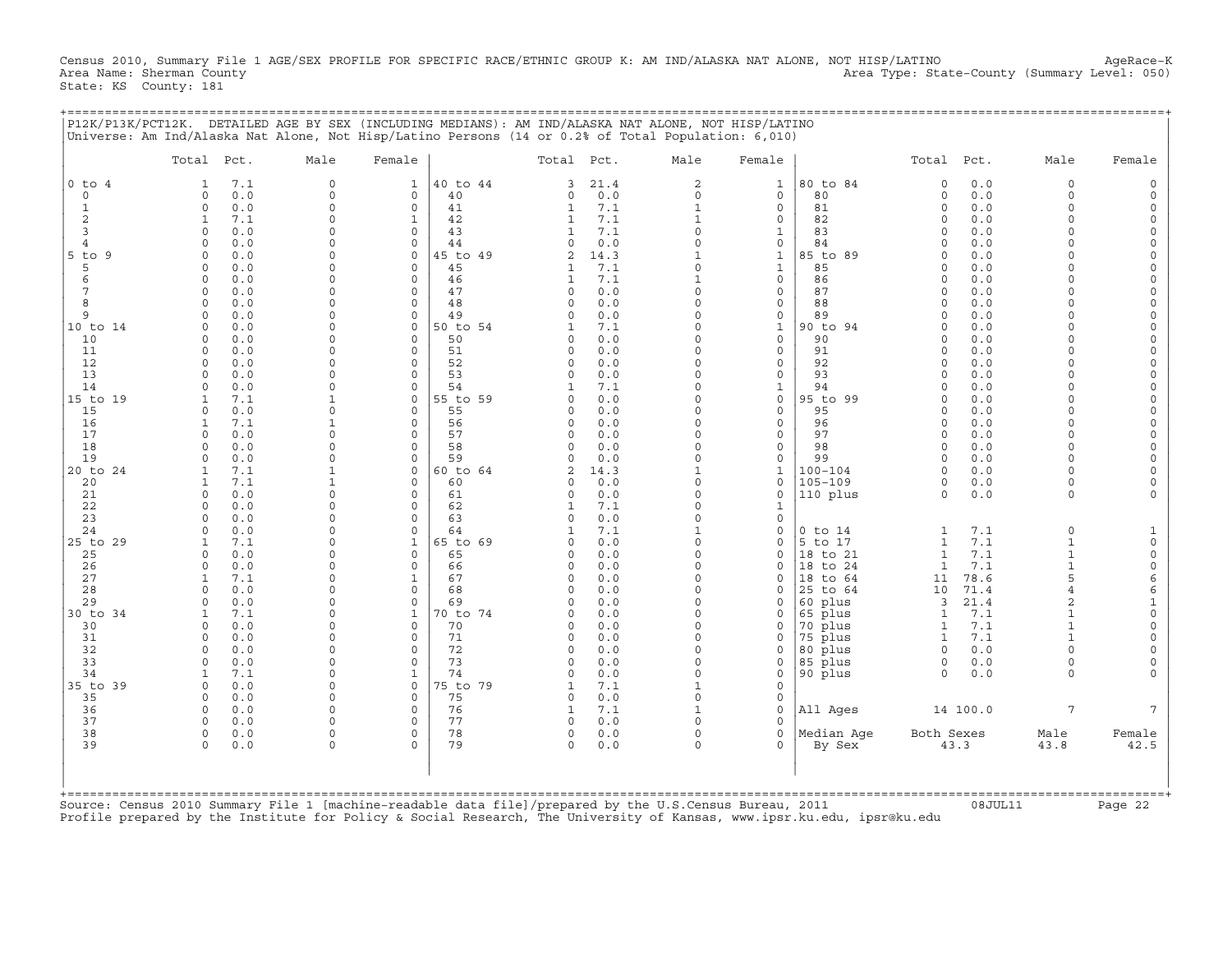Census 2010, Summary File 1 AGE/SEX PROFILE FOR SPECIFIC RACE/ETHNIC GROUP L: ASIAN ALONE, NOT HISPANIC OR LATINO AgeRace-L<br>Area Name: Sherman County (summary Level: 050) Area Type: State-County (Summary Level: 050) State: KS County: 181

+===================================================================================================================================================+

|                     | Total Pct.           |             | Male                     | Female                     |                | Total Pct.           |            | Male                 | Female                       |                      | Total Pct.           |             | Male                     | Female                      |
|---------------------|----------------------|-------------|--------------------------|----------------------------|----------------|----------------------|------------|----------------------|------------------------------|----------------------|----------------------|-------------|--------------------------|-----------------------------|
| $0$ to $4$          | 1                    | 6.3         | $\Omega$                 | $\mathbf{1}$               | 40 to 44       | 1                    | 6.3        | 1                    | $\circ$                      | 80 to 84             | $\mathbf 0$          | 0.0         | $\Omega$                 |                             |
| $\Omega$            | 1                    | 6.3         | $\Omega$                 | $\mathbf{1}$               | 40             | 1                    | 6.3        | $\mathbf{1}$         | $\mathbf 0$                  | 80                   | $\mathbf 0$          | 0.0         | $\Omega$                 |                             |
| $\mathbf{1}$        | $\circ$              | 0.0         | $\Omega$                 | $\mathbf 0$                | 41             | $\mathbf 0$          | 0.0        | $\Omega$             | $\mathsf{O}$                 | 81                   | $\circ$              | 0.0         | $\Omega$                 |                             |
| $\overline{c}$      | $\mathbf 0$          | 0.0         | $\Omega$                 | 0                          | 42             | $\Omega$             | 0.0        | $\Omega$             | 0                            | 82                   | $\Omega$             | 0.0         | $\Omega$                 | $\Omega$                    |
| 3<br>$\overline{4}$ | $\Omega$<br>$\Omega$ | 0.0<br>0.0  | $\Omega$<br>$\Omega$     | $\Omega$<br>$\mathbf 0$    | 43<br>44       | $\Omega$<br>$\Omega$ | 0.0<br>0.0 | $\Omega$             | 0<br>0                       | 83<br>84             | $\Omega$<br>$\Omega$ | 0.0<br>0.0  | $\Omega$<br>$\Omega$     | $\Omega$<br>$\Omega$        |
| $5$ to<br>9         | 1                    | 6.3         | $\Omega$                 | $\mathbf{1}$               | 45 to 49       | $\mathbf{1}$         | 6.3        | $\Omega$             | $\mathbf{1}$                 | 85 to 89             | $\Omega$             | 0.0         | $\Omega$                 | $\Omega$                    |
| 5                   | $\Omega$             | 0.0         | $\Omega$                 | $\circ$                    | 45             | $\Omega$             | 0.0        | $\Omega$             | $\circ$                      | 85                   | $\Omega$             | 0.0         | $\Omega$                 | $\Omega$                    |
| 6                   | $\mathbf{1}$         | 6.3         | $\Omega$                 | $\mathbf{1}$               | 46             | $\Omega$             | 0.0        | $\Omega$             | $\mathbf{0}$                 | 86                   | $\Omega$             | 0.0         | $\Omega$                 | $\Omega$                    |
| $\overline{7}$      | $\circ$              | 0.0         | $\Omega$                 | $\circ$                    | 47             | $\circ$              | 0.0        | $\Omega$             | $\circ$                      | 87                   | $\Omega$             | 0.0         | $\Omega$                 | $\Omega$                    |
| 8                   | $\mathbf 0$          | 0.0         | $\Omega$                 | $\mathbf 0$                | 48             | $\Omega$             | 0.0        | $\Omega$             | 0                            | 88                   | $\Omega$             | 0.0         | $\Omega$                 | $\Omega$                    |
| 9                   | $\mathbf 0$          | 0.0         | $\Omega$                 | $\mathbf 0$                | 49             | 1                    | 6.3        | $\Omega$             | $\mathbf{1}$                 | 89                   | 0                    | 0.0         | $\Omega$                 | $\Omega$                    |
| 10 to 14            | $\mathbf 0$          | 0.0         | $\Omega$                 | $\mathbf 0$                | 50 to 54       |                      | 6.3        |                      | $\mathsf{O}$                 | 90 to 94             | $\Omega$             | 0.0         | $\Omega$<br>$\Omega$     | $\Omega$                    |
| 10<br>11            | $\Omega$<br>$\Omega$ | 0.0<br>0.0  | $\Omega$<br>$\Omega$     | $\Omega$<br>$\Omega$       | 50<br>51       | $\Omega$<br>$\Omega$ | 0.0<br>0.0 |                      | 0<br>$\circ$                 | 90<br>91             | $\Omega$<br>$\Omega$ | 0.0<br>0.0  | $\Omega$                 |                             |
| 12                  | $\Omega$             | 0.0         | $\Omega$                 | $\Omega$                   | 52             | $\Omega$             | 0.0        | $\Omega$             | $\mathbf{0}$                 | 92                   | $\Omega$             | 0.0         | $\Omega$                 |                             |
| 13                  | $\Omega$             | 0.0         | $\Omega$                 | $\Omega$                   | 53             | $\Omega$             | 0.0        |                      | $\circ$                      | 93                   | $\cap$               | 0.0         |                          | $\Omega$                    |
| 14                  | $\Omega$             | 0.0         | $\Omega$                 | $\Omega$                   | 54             |                      | 6.3        |                      | $\Omega$                     | 94                   | $\Omega$             | 0.0         | $\Omega$                 | $\Omega$                    |
| 15 to 19            | 1                    | 6.3         | $\mathbf{1}$             | $\mathbf 0$                | 55 to 59       | 0                    | 0.0        | $\Omega$             | 0                            | 95 to 99             | $\circ$              | 0.0         | $\Omega$                 | $\Omega$                    |
| 15                  | $\Omega$             | 0.0         | $\Omega$                 | $\Omega$                   | 55             | $\Omega$             | 0.0        | $\Omega$             | 0                            | 95                   | $\Omega$             | 0.0         | $\Omega$                 | $\Omega$                    |
| 16                  | $\mathbf 0$          | 0.0         | $\Omega$                 | $\mathbf 0$                | 56             | 0                    | 0.0        |                      | $\mathsf{O}$                 | 96                   | $\Omega$             | 0.0         | $\Omega$                 | $\Omega$                    |
| 17                  | $\mathbf{1}$         | 6.3         | $\mathbf{1}$<br>$\Omega$ | $\Omega$                   | 57             | $\Omega$             | 0.0        | $\Omega$<br>$\Omega$ | $\mathbf{0}$                 | 97                   | $\Omega$             | 0.0         | $\Omega$<br>$\Omega$     |                             |
| 18<br>19            | $\Omega$<br>$\Omega$ | 0.0<br>0.0  | $\Omega$                 | $\Omega$<br>$\Omega$       | 58<br>59       | $\Omega$<br>$\Omega$ | 0.0<br>0.0 | $\Omega$             | $\mathbf{0}$<br>$\mathbf{0}$ | 98<br>99             | $\Omega$<br>$\Omega$ | 0.0<br>0.0  | $\Omega$                 | $\Omega$                    |
| 20 to 24            | $\circ$              | 0.0         | $\Omega$                 | $\mathbf 0$                | 60 to 64       |                      | 0.0        | $\Omega$             | $\circ$                      | $100 - 104$          | $\Omega$             | 0.0         | $\Omega$                 |                             |
| 20                  | $\mathbf 0$          | 0.0         | $\Omega$                 | $\Omega$                   | 60             | $\Omega$             | 0.0        | $\Omega$             | 0                            | $105 - 109$          | 0                    | 0.0         | $\Omega$                 |                             |
| 21                  | $\Omega$             | 0.0         | $\Omega$                 | $\Omega$                   | 61             | $\Omega$             | 0.0        | $\Omega$             | $\circ$                      | 110 plus             | $\circ$              | 0.0         | $\Omega$                 |                             |
| 22                  | $\Omega$             | 0.0         | $\Omega$                 | 0                          | 62             | $\Omega$             | 0.0        |                      | 0                            |                      |                      |             |                          |                             |
| 23                  | $\Omega$             | 0.0         | $\Omega$                 | $\Omega$                   | 63             | $\Omega$             | 0.0        | $\Omega$             | $\circ$                      |                      |                      |             |                          |                             |
| 24                  | $\Omega$             | 0.0         | $\Omega$                 | $\mathbf 0$                | 64             | $\Omega$             | 0.0        | $\Omega$             | 0                            | $0$ to $14$          | 2                    | 12.5        | $\Omega$                 | 2                           |
| 25 to 29            | 5<br>$\Omega$        | 31.3<br>0.0 | $\mathbf{1}$<br>$\Omega$ | $\overline{4}$<br>$\Omega$ | 65 to 69<br>65 | $\Omega$             | 6.3<br>0.0 | $\Omega$<br>$\Omega$ | $\mathbf{1}$<br>$\circ$      | 5 to 17              | 2<br>$\circ$         | 12.5<br>0.0 | $\mathbf{1}$<br>$\Omega$ | $\mathbf{1}$<br>$\mathbf 0$ |
| 25<br>26            | $\circ$              | 0.0         | $\Omega$                 | $\mathbf 0$                | 66             | $\Omega$             | 0.0        | $\Omega$             | $\Omega$                     | 18 to 21<br>18 to 24 | $\circ$              | 0.0         | $\Omega$                 | $\mathsf{O}\xspace$         |
| 27                  | 1                    | 6.3         | $\Omega$                 | $\mathbf{1}$               | 67             | 0                    | 0.0        | $\Omega$             | 0                            | 18 to 64             | 10                   | 62.5        | $\overline{4}$           | $\epsilon$                  |
| 28                  | 3                    | 18.8        | $\Omega$                 | 3                          | 68             | $\Omega$             | 0.0        | $\Omega$             | 0                            | 25<br>to 64          | 10                   | 62.5        |                          | 6                           |
| 29                  | 1                    | 6.3         | $\mathbf{1}$             | $\mathbf 0$                | 69             |                      | 6.3        | $\Omega$             | 1                            | 60 plus              | $\overline{3}$       | 18.8        | $\overline{a}$           | $\mathbf{1}$                |
| 30 to 34            | $\Omega$             | 0.0         | $\Omega$                 | $\Omega$                   | 70 to 74       | 2                    | 12.5       | $\overline{2}$       | $\Omega$                     | 65 plus              | 3                    | 18.8        | $\overline{2}$           | $\mathbf{1}$                |
| 30                  | $\Omega$             | 0.0         | $\Omega$                 | $\Omega$                   | 70             |                      | 0.0        | $\Omega$             | 0                            | 70 plus              | 2                    | 12.5        | $\overline{a}$           | $\Omega$                    |
| 31                  | $\Omega$             | 0.0         | $\Omega$                 | $\Omega$                   | 71             | $\Omega$             | $0.0$      | $\Omega$             | $\Omega$                     | 75 plus              | $\Omega$             | 0.0         |                          | $\Omega$                    |
| 32                  | $\Omega$<br>$\Omega$ | 0.0         | $\Omega$<br>$\Omega$     | $\Omega$<br>$\mathbf 0$    | 72<br>73       | 1                    | 6.3        | $\Omega$             | $\Omega$                     | 80 plus              | $\Omega$             | $0.0$       | $\Omega$<br>$\Omega$     | $\Omega$<br>$\Omega$        |
| 33<br>34            | $\mathbf 0$          | 0.0<br>0.0  | $\Omega$                 | $\mathbf 0$                | 74             | 0<br>1               | 0.0<br>6.3 | $\mathbf{1}$         | 0<br>0                       | 85 plus<br>90 plus   | 0<br>$\Omega$        | 0.0<br>0.0  | $\Omega$                 |                             |
| 35 to 39            | $\overline{2}$       | 12.5        | $\mathbf{1}$             | $\mathbf{1}$               | 75 to 79       | $\Omega$             | 0.0        | $\Omega$             | $\mathbf 0$                  |                      |                      |             |                          |                             |
| 35                  | $\mathbf{1}$         | 6.3         | $\mathbf{1}$             | $\Omega$                   | 75             | $\Omega$             | 0.0        | $\Omega$             | $\mathbf 0$                  |                      |                      |             |                          |                             |
| 36                  | $\Omega$             | 0.0         | $\Omega$                 | $\mathbf 0$                | 76             | $\Omega$             | 0.0        | $\Omega$             | $\mathbf 0$                  | All Ages             |                      | 16 100.0    | 7                        |                             |
| 37                  | $\Omega$             | 0.0         | $\Omega$                 | $\Omega$                   | 77             | $\Omega$             | 0.0        |                      | $\Omega$                     |                      |                      |             |                          |                             |
| 38                  | $\circ$              | 0.0         | $\Omega$                 | $\mathbf 0$                | 78             | 0                    | 0.0        | $\Omega$             | $\circ$                      | Median Aqe           | Both Sexes           |             | Male                     | Female                      |
| 39                  | $\mathbf{1}$         | 6.3         | $\Omega$                 | $\mathbf{1}$               | 79             | $\Omega$             | 0.0        | $\Omega$             | 0                            | By Sex               |                      | 30.0        | 42.5                     | 28.1                        |
| +===========        |                      |             |                          |                            |                |                      |            |                      |                              |                      |                      |             |                          |                             |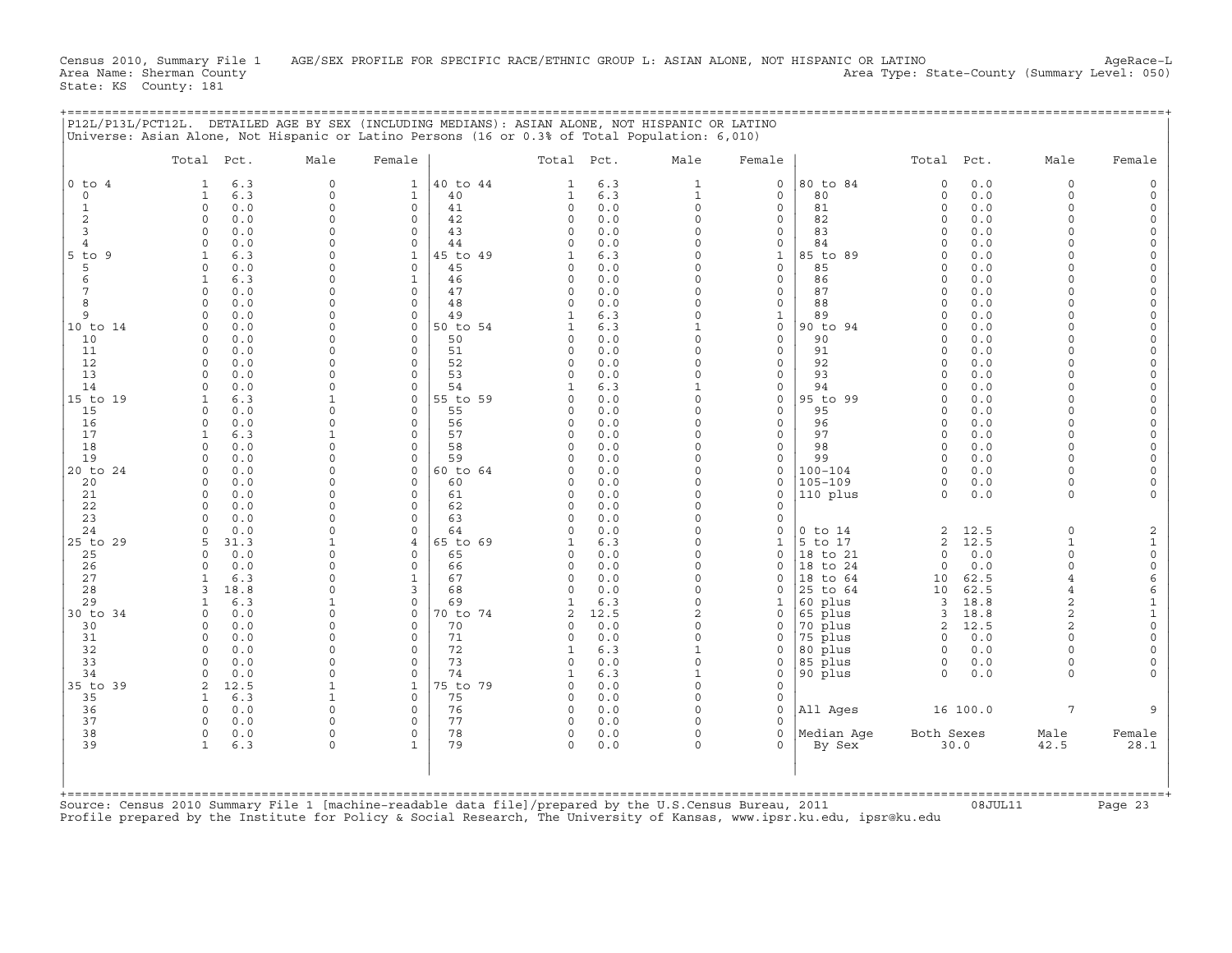Census 2010, Summary File 1 AGE/SEX PROFILE FOR SPECIFIC RACE/ETHNIC GROUP M: NAT HAWAIIAN/OPI ALONE, NOT HISP/LATINO AgeRace-M<br>Area Name: Sherman County (summary Level: 050) Area Type: State-County (Summary Level: 050) State: KS County: 181

+===================================================================================================================================================+

| $\circ$<br>$0$ to $4$<br>0.0<br>0<br>40 to 44<br>16.7<br>$\circ$<br>$\mathbf{1}$<br>80 to 84<br>0.0<br>$\Omega$<br>$\Omega$<br>$\mathbf{1}$<br>$\mathbf 0$<br>0.0<br>$\mathbf 0$<br>40<br>16.7<br>0<br>80<br>0<br>0.0<br>$\Omega$<br>0<br>$\mathbf 0$<br>0<br>1<br>1<br>$\circ$<br>0<br>$\circ$<br>0<br>81<br>$\circ$<br>0.0<br>1<br>$\Omega$<br>0.0<br>$\circ$<br>41<br>0.0<br>$\Omega$<br>2<br>$\Omega$<br>42<br>$\circ$<br>$\mathbf{0}$<br>0.0<br>$\Omega$<br>$\Omega$<br>0.0<br>$\circ$<br>$\Omega$<br>0.0<br>82<br>$\Omega$<br>3<br>0.0<br>$\Omega$<br>$\circ$<br>43<br>0.0<br>$\Omega$<br>$\mathbf 0$<br>83<br>$\Omega$<br>0.0<br>$\Omega$<br>$\Omega$<br>$\Omega$<br>0.0<br>0.0<br>0.0<br>$\Omega$<br>$\Omega$<br>44<br>$\Omega$<br>$\mathbf 0$<br>84<br>$\Omega$<br>$\overline{4}$<br>$\Omega$<br>$\Omega$<br>$5$ to $9$<br>0.0<br>$\Omega$<br>$\mathbf 0$<br>45 to 49<br>0.0<br>$\Omega$<br>0<br>85 to 89<br>0.0<br>$\Omega$<br>$\Omega$<br>$\Omega$<br>5<br>0.0<br>$\Omega$<br>$\circ$<br>45<br>0.0<br>$\Omega$<br>$\mathbf 0$<br>85<br>0.0<br>$\Omega$<br>$\Omega$<br>$\Omega$<br>$\cap$<br>$\circ$<br>46<br>0.0<br>0<br>0.0<br>6<br>$\Omega$<br>0.0<br>$\Omega$<br>$\Omega$<br>$\Omega$<br>86<br>$\Omega$<br>U<br>7<br>0.0<br>$\Omega$<br>$\circ$<br>47<br>0.0<br>$\Omega$<br>0<br>87<br>0.0<br>$\Omega$<br>$\Omega$<br>$\Omega$<br>$\cap$<br>8<br>$\mathsf O$<br>48<br>0.0<br>0<br>0<br>88<br>0.0<br>$\Omega$<br>0.0<br>$\mathbf 0$<br>0<br>$\Omega$<br>$\cap$<br>9<br>49<br>$\Omega$<br>89<br>0.0<br>0.0<br>$\Omega$<br>$\Omega$<br>0.0<br>0<br>$\Omega$<br><sup>0</sup><br>16.7<br>50 to 54<br>16.7<br>90 to 94<br>0.0<br>$\Omega$<br>$\Omega$<br>$\mathbf{1}$<br>$\Omega$<br>1<br>$\mathbf{1}$<br>$\cap$<br>10<br>0.0<br>$\Omega$<br>$\circ$<br>50<br>0.0<br>$\Omega$<br>0<br>90<br>$\Omega$<br>0.0<br>$\Omega$<br>$\Omega$<br>$\Omega$<br>11<br>0.0<br>$\Omega$<br>$\circ$<br>51<br>16.7<br>$\Omega$<br>$\mathbf{1}$<br>91<br>$\Omega$<br>0.0<br>$\Omega$<br>1<br>$\cap$<br>12<br>0.0<br>$\Omega$<br>52<br>0.0<br>$\Omega$<br>0<br>92<br>$\Omega$<br>0.0<br>$\Omega$<br>$\Omega$<br>$\Omega$<br>$\cap$<br>13<br>93<br>16.7<br>$\Omega$<br>53<br>0.0<br>$\Omega$<br>$\mathbf{0}$<br>$\Omega$<br>0.0<br>1<br>$\Omega$<br>$\cap$<br>0.0<br>$\mathsf O$<br>54<br>0.0<br>$\Omega$<br>0<br>94<br>0.0<br>14<br>$\Omega$<br>$\Omega$<br>$\cap$<br>0<br>0<br>0.0<br>55 to 59<br>$\Omega$<br>0<br>95 to 99<br>0.0<br>$\Omega$<br>0<br>0.0<br>$\Omega$<br>$\Omega$<br><sup>0</sup><br>0<br>55<br>0.0<br>0<br>95<br>0.0<br>15<br>0.0<br>$\Omega$<br>0<br>$\Omega$<br>$\Omega$<br>$\cap$<br><sup>0</sup><br>0<br>$\circ$<br>16<br>0.0<br>$\Omega$<br>$\circ$<br>56<br>0.0<br>$\Omega$<br>96<br>$\Omega$<br>0.0<br>$\Omega$<br>$\Omega$<br>0<br>17<br>57<br>0.0<br>$\Omega$<br>$\Omega$<br>$\Omega$<br>0.0<br>$\Omega$<br>$\mathbf{0}$<br>97<br>$\Omega$<br>0.0<br>$\Omega$<br>$\Omega$<br>18<br>58<br>98<br>0.0<br>0.0<br>$\Omega$<br>$\Omega$<br>$\Omega$<br>0.0<br>$\Omega$<br>$\mathbf{0}$<br>$\Omega$<br>$\Omega$<br>$\cap$<br>19<br>0.0<br>$\Omega$<br>$\Omega$<br>59<br>0.0<br>$\Omega$<br>$\mathbf{0}$<br>99<br>$\Omega$<br>0.0<br>$\cap$<br>$\Omega$<br>$\Omega$<br>$100 - 104$<br>16.7<br>$\Omega$<br>$\mathbf{1}$<br>60 to 64<br>16.7<br>$\mathbf{1}$<br>0<br>$\Omega$<br>0.0<br>$\Omega$<br>$\mathbf{1}$<br>1<br>$105 - 109$<br>20<br>60<br>$\Omega$<br>$\Omega$<br>0.0<br>$\Omega$<br>0<br>0.0<br>0<br>$\mathbf 0$<br>0.0<br><sup>0</sup><br>0<br>0.0<br>0.0<br>$\Omega$<br>$\mathbf 0$<br>110 plus<br>$\Omega$<br>0.0<br>21<br>$\Omega$<br>$\Omega$<br>$\circ$<br>61<br>$\Omega$<br>$\Omega$<br>0<br>22<br>0.0<br>$\mathbf 0$<br>0<br>62<br>0<br>0.0<br>0<br>$\Omega$<br>23<br>63<br>$\Omega$<br>0.0<br>$\Omega$<br>$\Omega$<br>$\Omega$<br>0.0<br>0<br>$\cap$<br>16.7<br>24<br>$\Omega$<br>$\mathbf{1}$<br>64<br>16.7<br>$\mathbf{1}$<br>0<br>$0$ to $14$<br>16.7<br>$\mathbf{1}$<br>$\mathbf{1}$<br>1<br>1<br>$\mathbf 0$<br>65 to 69<br>$\Omega$<br>5 to 17<br>16.7<br>$\Omega$<br>0.0<br>$\Omega$<br>$\Omega$<br>0.0<br>$\mathbf 0$<br>$\mathbf{1}$<br>$\mathbf{1}$<br>$\circ$<br>$\Omega$<br>0.0<br>$\Omega$<br>$\mathbf 0$<br>65<br>0.0<br>$\mathbf 0$<br>18 to 21<br>$\Omega$<br>0.0<br>25<br>$\Omega$<br>0<br>26<br>0.0<br>0.0<br>$\Omega$<br>18 to 24<br>16.7<br>$\Omega$<br>$\Omega$<br>$\Omega$<br>$\Omega$<br>66<br>$\Omega$<br>0<br>1<br>27<br>0.0<br>67<br>$\Omega$<br>18 to 64<br>66.7<br>$\Omega$<br>$\Omega$<br>$\circ$<br>$\Omega$<br>0.0<br>$\Omega$<br>4<br>$\mathbf{1}$<br>28<br>$\mathbf 0$<br>$\mathsf O$<br>68<br>0.0<br>0<br>50.0<br>$\Omega$<br>0.0<br>$\Omega$<br>0<br>25 to 64<br>3<br>$\mathbf{1}$<br>29<br>69<br>$\Omega$<br>60 plus<br>2<br>33.3<br>$\cap$<br>0.0<br>$\Omega$<br>$\Omega$<br>$\Omega$<br>0.0<br>0<br>$\mathbf{1}$<br>0.0<br>70 to 74<br>16.7<br>$\Omega$<br>65 plus<br>$\mathbf{1}$<br>16.7<br>$\Omega$<br>$\Omega$<br>0<br>1<br>$\Omega$<br>$\mathbf{1}$<br>$\Omega$<br>16.7<br>0.0<br>$\Omega$<br>$\Omega$<br>70<br>$\Omega$<br>0.0<br>$\mathbf 0$<br>70 plus<br>$\mathbf{1}$<br>$\cap$<br>30<br>$\Omega$<br>71<br>$\Omega$<br>75 plus<br>31<br>$\Omega$<br>0.0<br>$\Omega$<br>$\Omega$<br>$\Omega$<br>0.0<br>$\mathbf 0$<br>$\Omega$<br>0.0<br>$\Omega$<br>32<br>$\Omega$<br>$\circ$<br>72<br>$\Omega$<br>80 plus<br>$\Omega$<br>0.0<br>$\Omega$<br>0.0<br>$\Omega$<br>0.0<br>0<br>$\cap$<br>33<br>0.0<br>$\Omega$<br>$\Omega$<br>73<br>16.7<br>$\Omega$<br>85 plus<br>0.0<br>$\Omega$<br>1<br>$\Omega$<br>$\Omega$<br>1<br>34<br>0.0<br>$\mathbf 0$<br>$\circ$<br>74<br>0.0<br>0<br>0<br>90 plus<br>$\Omega$<br>0.0<br>$\Omega$<br>$\Omega$<br>$\Omega$<br>$\circ$<br>75 to 79<br>$0.0$<br>$\Omega$<br>$\mathbf{0}$<br>$\Omega$<br>0.0<br>$\Omega$<br>$\Omega$<br>75<br>35<br>0.0<br>$\Omega$<br>0<br>0.0<br>$\Omega$<br>$\mathbf 0$<br>$\Omega$<br>0<br>36<br>$\mathbf 0$<br>76<br>All Ages<br>6 100.0<br>2<br>$\mathbf 0$<br>0.0<br>$\circ$<br>0<br>0.0<br>$\Omega$<br>0<br>37<br>77<br>$0.0$<br>$\Omega$<br>$\Omega$<br>0.0<br>$\Omega$<br>$\Omega$<br>$\circ$<br>$\Omega$<br>38<br>78<br>Median Age<br>$\circ$<br>$\mathbf 0$<br>$\mathbf 0$<br>Both Sexes<br>Male<br>$\mathbf 0$<br>0.0<br>$\Omega$<br>0.0<br>$\Omega$<br>39<br>$\Omega$<br>0.0<br>$\Omega$<br>$\cap$<br>79<br>$\Omega$<br>0.0<br>$\Omega$<br>$\Omega$<br>By Sex<br>45.0<br>15.0 | Total Pct. | Male | Female | Total Pct. | Male | Female | Total Pct. | Male | Female                                |
|---------------------------------------------------------------------------------------------------------------------------------------------------------------------------------------------------------------------------------------------------------------------------------------------------------------------------------------------------------------------------------------------------------------------------------------------------------------------------------------------------------------------------------------------------------------------------------------------------------------------------------------------------------------------------------------------------------------------------------------------------------------------------------------------------------------------------------------------------------------------------------------------------------------------------------------------------------------------------------------------------------------------------------------------------------------------------------------------------------------------------------------------------------------------------------------------------------------------------------------------------------------------------------------------------------------------------------------------------------------------------------------------------------------------------------------------------------------------------------------------------------------------------------------------------------------------------------------------------------------------------------------------------------------------------------------------------------------------------------------------------------------------------------------------------------------------------------------------------------------------------------------------------------------------------------------------------------------------------------------------------------------------------------------------------------------------------------------------------------------------------------------------------------------------------------------------------------------------------------------------------------------------------------------------------------------------------------------------------------------------------------------------------------------------------------------------------------------------------------------------------------------------------------------------------------------------------------------------------------------------------------------------------------------------------------------------------------------------------------------------------------------------------------------------------------------------------------------------------------------------------------------------------------------------------------------------------------------------------------------------------------------------------------------------------------------------------------------------------------------------------------------------------------------------------------------------------------------------------------------------------------------------------------------------------------------------------------------------------------------------------------------------------------------------------------------------------------------------------------------------------------------------------------------------------------------------------------------------------------------------------------------------------------------------------------------------------------------------------------------------------------------------------------------------------------------------------------------------------------------------------------------------------------------------------------------------------------------------------------------------------------------------------------------------------------------------------------------------------------------------------------------------------------------------------------------------------------------------------------------------------------------------------------------------------------------------------------------------------------------------------------------------------------------------------------------------------------------------------------------------------------------------------------------------------------------------------------------------------------------------------------------------------------------------------------------------------------------------------------------------------------------------------------------------------------------------------------------------------------------------------------------------------------------------------------------------------------------------------------------------------------------------------------------------------------------------------------------------------------------------------------------------------------------------------------------------------------------------------------------------------------------------------------------------------------------------------------------------------------------------------------------------------------------------------------------------------------------------------------------------------------------------------------------------------------------------------------------------------------------------------------------------------------------------------------------------------------------------------------------------------------------------------------------------------------------------------------------------------------------------------------------------------------------------------------------------------------------------------------------------------------------------------------------------------------------------------------------------------------------------------------------------------------------------------------------------------------------------------------------------------------------------------------------------------------------------------|------------|------|--------|------------|------|--------|------------|------|---------------------------------------|
|                                                                                                                                                                                                                                                                                                                                                                                                                                                                                                                                                                                                                                                                                                                                                                                                                                                                                                                                                                                                                                                                                                                                                                                                                                                                                                                                                                                                                                                                                                                                                                                                                                                                                                                                                                                                                                                                                                                                                                                                                                                                                                                                                                                                                                                                                                                                                                                                                                                                                                                                                                                                                                                                                                                                                                                                                                                                                                                                                                                                                                                                                                                                                                                                                                                                                                                                                                                                                                                                                                                                                                                                                                                                                                                                                                                                                                                                                                                                                                                                                                                                                                                                                                                                                                                                                                                                                                                                                                                                                                                                                                                                                                                                                                                                                                                                                                                                                                                                                                                                                                                                                                                                                                                                                                                                                                                                                                                                                                                                                                                                                                                                                                                                                                                                                                                                                                                                                                                                                                                                                                                                                                                                                                                                                                                                                                                           |            |      |        |            |      |        |            |      | $\Omega$                              |
|                                                                                                                                                                                                                                                                                                                                                                                                                                                                                                                                                                                                                                                                                                                                                                                                                                                                                                                                                                                                                                                                                                                                                                                                                                                                                                                                                                                                                                                                                                                                                                                                                                                                                                                                                                                                                                                                                                                                                                                                                                                                                                                                                                                                                                                                                                                                                                                                                                                                                                                                                                                                                                                                                                                                                                                                                                                                                                                                                                                                                                                                                                                                                                                                                                                                                                                                                                                                                                                                                                                                                                                                                                                                                                                                                                                                                                                                                                                                                                                                                                                                                                                                                                                                                                                                                                                                                                                                                                                                                                                                                                                                                                                                                                                                                                                                                                                                                                                                                                                                                                                                                                                                                                                                                                                                                                                                                                                                                                                                                                                                                                                                                                                                                                                                                                                                                                                                                                                                                                                                                                                                                                                                                                                                                                                                                                                           |            |      |        |            |      |        |            |      |                                       |
|                                                                                                                                                                                                                                                                                                                                                                                                                                                                                                                                                                                                                                                                                                                                                                                                                                                                                                                                                                                                                                                                                                                                                                                                                                                                                                                                                                                                                                                                                                                                                                                                                                                                                                                                                                                                                                                                                                                                                                                                                                                                                                                                                                                                                                                                                                                                                                                                                                                                                                                                                                                                                                                                                                                                                                                                                                                                                                                                                                                                                                                                                                                                                                                                                                                                                                                                                                                                                                                                                                                                                                                                                                                                                                                                                                                                                                                                                                                                                                                                                                                                                                                                                                                                                                                                                                                                                                                                                                                                                                                                                                                                                                                                                                                                                                                                                                                                                                                                                                                                                                                                                                                                                                                                                                                                                                                                                                                                                                                                                                                                                                                                                                                                                                                                                                                                                                                                                                                                                                                                                                                                                                                                                                                                                                                                                                                           |            |      |        |            |      |        |            |      | $\Omega$                              |
|                                                                                                                                                                                                                                                                                                                                                                                                                                                                                                                                                                                                                                                                                                                                                                                                                                                                                                                                                                                                                                                                                                                                                                                                                                                                                                                                                                                                                                                                                                                                                                                                                                                                                                                                                                                                                                                                                                                                                                                                                                                                                                                                                                                                                                                                                                                                                                                                                                                                                                                                                                                                                                                                                                                                                                                                                                                                                                                                                                                                                                                                                                                                                                                                                                                                                                                                                                                                                                                                                                                                                                                                                                                                                                                                                                                                                                                                                                                                                                                                                                                                                                                                                                                                                                                                                                                                                                                                                                                                                                                                                                                                                                                                                                                                                                                                                                                                                                                                                                                                                                                                                                                                                                                                                                                                                                                                                                                                                                                                                                                                                                                                                                                                                                                                                                                                                                                                                                                                                                                                                                                                                                                                                                                                                                                                                                                           |            |      |        |            |      |        |            |      | $\Omega$                              |
|                                                                                                                                                                                                                                                                                                                                                                                                                                                                                                                                                                                                                                                                                                                                                                                                                                                                                                                                                                                                                                                                                                                                                                                                                                                                                                                                                                                                                                                                                                                                                                                                                                                                                                                                                                                                                                                                                                                                                                                                                                                                                                                                                                                                                                                                                                                                                                                                                                                                                                                                                                                                                                                                                                                                                                                                                                                                                                                                                                                                                                                                                                                                                                                                                                                                                                                                                                                                                                                                                                                                                                                                                                                                                                                                                                                                                                                                                                                                                                                                                                                                                                                                                                                                                                                                                                                                                                                                                                                                                                                                                                                                                                                                                                                                                                                                                                                                                                                                                                                                                                                                                                                                                                                                                                                                                                                                                                                                                                                                                                                                                                                                                                                                                                                                                                                                                                                                                                                                                                                                                                                                                                                                                                                                                                                                                                                           |            |      |        |            |      |        |            |      | $\Omega$<br>$\Omega$                  |
|                                                                                                                                                                                                                                                                                                                                                                                                                                                                                                                                                                                                                                                                                                                                                                                                                                                                                                                                                                                                                                                                                                                                                                                                                                                                                                                                                                                                                                                                                                                                                                                                                                                                                                                                                                                                                                                                                                                                                                                                                                                                                                                                                                                                                                                                                                                                                                                                                                                                                                                                                                                                                                                                                                                                                                                                                                                                                                                                                                                                                                                                                                                                                                                                                                                                                                                                                                                                                                                                                                                                                                                                                                                                                                                                                                                                                                                                                                                                                                                                                                                                                                                                                                                                                                                                                                                                                                                                                                                                                                                                                                                                                                                                                                                                                                                                                                                                                                                                                                                                                                                                                                                                                                                                                                                                                                                                                                                                                                                                                                                                                                                                                                                                                                                                                                                                                                                                                                                                                                                                                                                                                                                                                                                                                                                                                                                           |            |      |        |            |      |        |            |      |                                       |
|                                                                                                                                                                                                                                                                                                                                                                                                                                                                                                                                                                                                                                                                                                                                                                                                                                                                                                                                                                                                                                                                                                                                                                                                                                                                                                                                                                                                                                                                                                                                                                                                                                                                                                                                                                                                                                                                                                                                                                                                                                                                                                                                                                                                                                                                                                                                                                                                                                                                                                                                                                                                                                                                                                                                                                                                                                                                                                                                                                                                                                                                                                                                                                                                                                                                                                                                                                                                                                                                                                                                                                                                                                                                                                                                                                                                                                                                                                                                                                                                                                                                                                                                                                                                                                                                                                                                                                                                                                                                                                                                                                                                                                                                                                                                                                                                                                                                                                                                                                                                                                                                                                                                                                                                                                                                                                                                                                                                                                                                                                                                                                                                                                                                                                                                                                                                                                                                                                                                                                                                                                                                                                                                                                                                                                                                                                                           |            |      |        |            |      |        |            |      | $\Omega$                              |
|                                                                                                                                                                                                                                                                                                                                                                                                                                                                                                                                                                                                                                                                                                                                                                                                                                                                                                                                                                                                                                                                                                                                                                                                                                                                                                                                                                                                                                                                                                                                                                                                                                                                                                                                                                                                                                                                                                                                                                                                                                                                                                                                                                                                                                                                                                                                                                                                                                                                                                                                                                                                                                                                                                                                                                                                                                                                                                                                                                                                                                                                                                                                                                                                                                                                                                                                                                                                                                                                                                                                                                                                                                                                                                                                                                                                                                                                                                                                                                                                                                                                                                                                                                                                                                                                                                                                                                                                                                                                                                                                                                                                                                                                                                                                                                                                                                                                                                                                                                                                                                                                                                                                                                                                                                                                                                                                                                                                                                                                                                                                                                                                                                                                                                                                                                                                                                                                                                                                                                                                                                                                                                                                                                                                                                                                                                                           |            |      |        |            |      |        |            |      | $\Omega$                              |
| 10 to 14                                                                                                                                                                                                                                                                                                                                                                                                                                                                                                                                                                                                                                                                                                                                                                                                                                                                                                                                                                                                                                                                                                                                                                                                                                                                                                                                                                                                                                                                                                                                                                                                                                                                                                                                                                                                                                                                                                                                                                                                                                                                                                                                                                                                                                                                                                                                                                                                                                                                                                                                                                                                                                                                                                                                                                                                                                                                                                                                                                                                                                                                                                                                                                                                                                                                                                                                                                                                                                                                                                                                                                                                                                                                                                                                                                                                                                                                                                                                                                                                                                                                                                                                                                                                                                                                                                                                                                                                                                                                                                                                                                                                                                                                                                                                                                                                                                                                                                                                                                                                                                                                                                                                                                                                                                                                                                                                                                                                                                                                                                                                                                                                                                                                                                                                                                                                                                                                                                                                                                                                                                                                                                                                                                                                                                                                                                                  |            |      |        |            |      |        |            |      |                                       |
|                                                                                                                                                                                                                                                                                                                                                                                                                                                                                                                                                                                                                                                                                                                                                                                                                                                                                                                                                                                                                                                                                                                                                                                                                                                                                                                                                                                                                                                                                                                                                                                                                                                                                                                                                                                                                                                                                                                                                                                                                                                                                                                                                                                                                                                                                                                                                                                                                                                                                                                                                                                                                                                                                                                                                                                                                                                                                                                                                                                                                                                                                                                                                                                                                                                                                                                                                                                                                                                                                                                                                                                                                                                                                                                                                                                                                                                                                                                                                                                                                                                                                                                                                                                                                                                                                                                                                                                                                                                                                                                                                                                                                                                                                                                                                                                                                                                                                                                                                                                                                                                                                                                                                                                                                                                                                                                                                                                                                                                                                                                                                                                                                                                                                                                                                                                                                                                                                                                                                                                                                                                                                                                                                                                                                                                                                                                           |            |      |        |            |      |        |            |      | 0                                     |
|                                                                                                                                                                                                                                                                                                                                                                                                                                                                                                                                                                                                                                                                                                                                                                                                                                                                                                                                                                                                                                                                                                                                                                                                                                                                                                                                                                                                                                                                                                                                                                                                                                                                                                                                                                                                                                                                                                                                                                                                                                                                                                                                                                                                                                                                                                                                                                                                                                                                                                                                                                                                                                                                                                                                                                                                                                                                                                                                                                                                                                                                                                                                                                                                                                                                                                                                                                                                                                                                                                                                                                                                                                                                                                                                                                                                                                                                                                                                                                                                                                                                                                                                                                                                                                                                                                                                                                                                                                                                                                                                                                                                                                                                                                                                                                                                                                                                                                                                                                                                                                                                                                                                                                                                                                                                                                                                                                                                                                                                                                                                                                                                                                                                                                                                                                                                                                                                                                                                                                                                                                                                                                                                                                                                                                                                                                                           |            |      |        |            |      |        |            |      | $\Omega$                              |
|                                                                                                                                                                                                                                                                                                                                                                                                                                                                                                                                                                                                                                                                                                                                                                                                                                                                                                                                                                                                                                                                                                                                                                                                                                                                                                                                                                                                                                                                                                                                                                                                                                                                                                                                                                                                                                                                                                                                                                                                                                                                                                                                                                                                                                                                                                                                                                                                                                                                                                                                                                                                                                                                                                                                                                                                                                                                                                                                                                                                                                                                                                                                                                                                                                                                                                                                                                                                                                                                                                                                                                                                                                                                                                                                                                                                                                                                                                                                                                                                                                                                                                                                                                                                                                                                                                                                                                                                                                                                                                                                                                                                                                                                                                                                                                                                                                                                                                                                                                                                                                                                                                                                                                                                                                                                                                                                                                                                                                                                                                                                                                                                                                                                                                                                                                                                                                                                                                                                                                                                                                                                                                                                                                                                                                                                                                                           |            |      |        |            |      |        |            |      |                                       |
|                                                                                                                                                                                                                                                                                                                                                                                                                                                                                                                                                                                                                                                                                                                                                                                                                                                                                                                                                                                                                                                                                                                                                                                                                                                                                                                                                                                                                                                                                                                                                                                                                                                                                                                                                                                                                                                                                                                                                                                                                                                                                                                                                                                                                                                                                                                                                                                                                                                                                                                                                                                                                                                                                                                                                                                                                                                                                                                                                                                                                                                                                                                                                                                                                                                                                                                                                                                                                                                                                                                                                                                                                                                                                                                                                                                                                                                                                                                                                                                                                                                                                                                                                                                                                                                                                                                                                                                                                                                                                                                                                                                                                                                                                                                                                                                                                                                                                                                                                                                                                                                                                                                                                                                                                                                                                                                                                                                                                                                                                                                                                                                                                                                                                                                                                                                                                                                                                                                                                                                                                                                                                                                                                                                                                                                                                                                           |            |      |        |            |      |        |            |      | $\Omega$                              |
|                                                                                                                                                                                                                                                                                                                                                                                                                                                                                                                                                                                                                                                                                                                                                                                                                                                                                                                                                                                                                                                                                                                                                                                                                                                                                                                                                                                                                                                                                                                                                                                                                                                                                                                                                                                                                                                                                                                                                                                                                                                                                                                                                                                                                                                                                                                                                                                                                                                                                                                                                                                                                                                                                                                                                                                                                                                                                                                                                                                                                                                                                                                                                                                                                                                                                                                                                                                                                                                                                                                                                                                                                                                                                                                                                                                                                                                                                                                                                                                                                                                                                                                                                                                                                                                                                                                                                                                                                                                                                                                                                                                                                                                                                                                                                                                                                                                                                                                                                                                                                                                                                                                                                                                                                                                                                                                                                                                                                                                                                                                                                                                                                                                                                                                                                                                                                                                                                                                                                                                                                                                                                                                                                                                                                                                                                                                           |            |      |        |            |      |        |            |      | $\Omega$<br>$\Omega$                  |
|                                                                                                                                                                                                                                                                                                                                                                                                                                                                                                                                                                                                                                                                                                                                                                                                                                                                                                                                                                                                                                                                                                                                                                                                                                                                                                                                                                                                                                                                                                                                                                                                                                                                                                                                                                                                                                                                                                                                                                                                                                                                                                                                                                                                                                                                                                                                                                                                                                                                                                                                                                                                                                                                                                                                                                                                                                                                                                                                                                                                                                                                                                                                                                                                                                                                                                                                                                                                                                                                                                                                                                                                                                                                                                                                                                                                                                                                                                                                                                                                                                                                                                                                                                                                                                                                                                                                                                                                                                                                                                                                                                                                                                                                                                                                                                                                                                                                                                                                                                                                                                                                                                                                                                                                                                                                                                                                                                                                                                                                                                                                                                                                                                                                                                                                                                                                                                                                                                                                                                                                                                                                                                                                                                                                                                                                                                                           |            |      |        |            |      |        |            |      | $\Omega$                              |
| 15 to 19                                                                                                                                                                                                                                                                                                                                                                                                                                                                                                                                                                                                                                                                                                                                                                                                                                                                                                                                                                                                                                                                                                                                                                                                                                                                                                                                                                                                                                                                                                                                                                                                                                                                                                                                                                                                                                                                                                                                                                                                                                                                                                                                                                                                                                                                                                                                                                                                                                                                                                                                                                                                                                                                                                                                                                                                                                                                                                                                                                                                                                                                                                                                                                                                                                                                                                                                                                                                                                                                                                                                                                                                                                                                                                                                                                                                                                                                                                                                                                                                                                                                                                                                                                                                                                                                                                                                                                                                                                                                                                                                                                                                                                                                                                                                                                                                                                                                                                                                                                                                                                                                                                                                                                                                                                                                                                                                                                                                                                                                                                                                                                                                                                                                                                                                                                                                                                                                                                                                                                                                                                                                                                                                                                                                                                                                                                                  |            |      |        |            |      |        |            |      | $\mathbf 0$                           |
|                                                                                                                                                                                                                                                                                                                                                                                                                                                                                                                                                                                                                                                                                                                                                                                                                                                                                                                                                                                                                                                                                                                                                                                                                                                                                                                                                                                                                                                                                                                                                                                                                                                                                                                                                                                                                                                                                                                                                                                                                                                                                                                                                                                                                                                                                                                                                                                                                                                                                                                                                                                                                                                                                                                                                                                                                                                                                                                                                                                                                                                                                                                                                                                                                                                                                                                                                                                                                                                                                                                                                                                                                                                                                                                                                                                                                                                                                                                                                                                                                                                                                                                                                                                                                                                                                                                                                                                                                                                                                                                                                                                                                                                                                                                                                                                                                                                                                                                                                                                                                                                                                                                                                                                                                                                                                                                                                                                                                                                                                                                                                                                                                                                                                                                                                                                                                                                                                                                                                                                                                                                                                                                                                                                                                                                                                                                           |            |      |        |            |      |        |            |      | $\Omega$                              |
| 20 to 24                                                                                                                                                                                                                                                                                                                                                                                                                                                                                                                                                                                                                                                                                                                                                                                                                                                                                                                                                                                                                                                                                                                                                                                                                                                                                                                                                                                                                                                                                                                                                                                                                                                                                                                                                                                                                                                                                                                                                                                                                                                                                                                                                                                                                                                                                                                                                                                                                                                                                                                                                                                                                                                                                                                                                                                                                                                                                                                                                                                                                                                                                                                                                                                                                                                                                                                                                                                                                                                                                                                                                                                                                                                                                                                                                                                                                                                                                                                                                                                                                                                                                                                                                                                                                                                                                                                                                                                                                                                                                                                                                                                                                                                                                                                                                                                                                                                                                                                                                                                                                                                                                                                                                                                                                                                                                                                                                                                                                                                                                                                                                                                                                                                                                                                                                                                                                                                                                                                                                                                                                                                                                                                                                                                                                                                                                                                  |            |      |        |            |      |        |            |      |                                       |
|                                                                                                                                                                                                                                                                                                                                                                                                                                                                                                                                                                                                                                                                                                                                                                                                                                                                                                                                                                                                                                                                                                                                                                                                                                                                                                                                                                                                                                                                                                                                                                                                                                                                                                                                                                                                                                                                                                                                                                                                                                                                                                                                                                                                                                                                                                                                                                                                                                                                                                                                                                                                                                                                                                                                                                                                                                                                                                                                                                                                                                                                                                                                                                                                                                                                                                                                                                                                                                                                                                                                                                                                                                                                                                                                                                                                                                                                                                                                                                                                                                                                                                                                                                                                                                                                                                                                                                                                                                                                                                                                                                                                                                                                                                                                                                                                                                                                                                                                                                                                                                                                                                                                                                                                                                                                                                                                                                                                                                                                                                                                                                                                                                                                                                                                                                                                                                                                                                                                                                                                                                                                                                                                                                                                                                                                                                                           |            |      |        |            |      |        |            |      | $\Omega$                              |
|                                                                                                                                                                                                                                                                                                                                                                                                                                                                                                                                                                                                                                                                                                                                                                                                                                                                                                                                                                                                                                                                                                                                                                                                                                                                                                                                                                                                                                                                                                                                                                                                                                                                                                                                                                                                                                                                                                                                                                                                                                                                                                                                                                                                                                                                                                                                                                                                                                                                                                                                                                                                                                                                                                                                                                                                                                                                                                                                                                                                                                                                                                                                                                                                                                                                                                                                                                                                                                                                                                                                                                                                                                                                                                                                                                                                                                                                                                                                                                                                                                                                                                                                                                                                                                                                                                                                                                                                                                                                                                                                                                                                                                                                                                                                                                                                                                                                                                                                                                                                                                                                                                                                                                                                                                                                                                                                                                                                                                                                                                                                                                                                                                                                                                                                                                                                                                                                                                                                                                                                                                                                                                                                                                                                                                                                                                                           |            |      |        |            |      |        |            |      | $\Omega$                              |
|                                                                                                                                                                                                                                                                                                                                                                                                                                                                                                                                                                                                                                                                                                                                                                                                                                                                                                                                                                                                                                                                                                                                                                                                                                                                                                                                                                                                                                                                                                                                                                                                                                                                                                                                                                                                                                                                                                                                                                                                                                                                                                                                                                                                                                                                                                                                                                                                                                                                                                                                                                                                                                                                                                                                                                                                                                                                                                                                                                                                                                                                                                                                                                                                                                                                                                                                                                                                                                                                                                                                                                                                                                                                                                                                                                                                                                                                                                                                                                                                                                                                                                                                                                                                                                                                                                                                                                                                                                                                                                                                                                                                                                                                                                                                                                                                                                                                                                                                                                                                                                                                                                                                                                                                                                                                                                                                                                                                                                                                                                                                                                                                                                                                                                                                                                                                                                                                                                                                                                                                                                                                                                                                                                                                                                                                                                                           |            |      |        |            |      |        |            |      | $\Omega$                              |
| 25 to 29<br>30 to 34<br>35 to 39                                                                                                                                                                                                                                                                                                                                                                                                                                                                                                                                                                                                                                                                                                                                                                                                                                                                                                                                                                                                                                                                                                                                                                                                                                                                                                                                                                                                                                                                                                                                                                                                                                                                                                                                                                                                                                                                                                                                                                                                                                                                                                                                                                                                                                                                                                                                                                                                                                                                                                                                                                                                                                                                                                                                                                                                                                                                                                                                                                                                                                                                                                                                                                                                                                                                                                                                                                                                                                                                                                                                                                                                                                                                                                                                                                                                                                                                                                                                                                                                                                                                                                                                                                                                                                                                                                                                                                                                                                                                                                                                                                                                                                                                                                                                                                                                                                                                                                                                                                                                                                                                                                                                                                                                                                                                                                                                                                                                                                                                                                                                                                                                                                                                                                                                                                                                                                                                                                                                                                                                                                                                                                                                                                                                                                                                                          |            |      |        |            |      |        |            |      | $\Omega$                              |
|                                                                                                                                                                                                                                                                                                                                                                                                                                                                                                                                                                                                                                                                                                                                                                                                                                                                                                                                                                                                                                                                                                                                                                                                                                                                                                                                                                                                                                                                                                                                                                                                                                                                                                                                                                                                                                                                                                                                                                                                                                                                                                                                                                                                                                                                                                                                                                                                                                                                                                                                                                                                                                                                                                                                                                                                                                                                                                                                                                                                                                                                                                                                                                                                                                                                                                                                                                                                                                                                                                                                                                                                                                                                                                                                                                                                                                                                                                                                                                                                                                                                                                                                                                                                                                                                                                                                                                                                                                                                                                                                                                                                                                                                                                                                                                                                                                                                                                                                                                                                                                                                                                                                                                                                                                                                                                                                                                                                                                                                                                                                                                                                                                                                                                                                                                                                                                                                                                                                                                                                                                                                                                                                                                                                                                                                                                                           |            |      |        |            |      |        |            |      | $\Omega$                              |
|                                                                                                                                                                                                                                                                                                                                                                                                                                                                                                                                                                                                                                                                                                                                                                                                                                                                                                                                                                                                                                                                                                                                                                                                                                                                                                                                                                                                                                                                                                                                                                                                                                                                                                                                                                                                                                                                                                                                                                                                                                                                                                                                                                                                                                                                                                                                                                                                                                                                                                                                                                                                                                                                                                                                                                                                                                                                                                                                                                                                                                                                                                                                                                                                                                                                                                                                                                                                                                                                                                                                                                                                                                                                                                                                                                                                                                                                                                                                                                                                                                                                                                                                                                                                                                                                                                                                                                                                                                                                                                                                                                                                                                                                                                                                                                                                                                                                                                                                                                                                                                                                                                                                                                                                                                                                                                                                                                                                                                                                                                                                                                                                                                                                                                                                                                                                                                                                                                                                                                                                                                                                                                                                                                                                                                                                                                                           |            |      |        |            |      |        |            |      |                                       |
|                                                                                                                                                                                                                                                                                                                                                                                                                                                                                                                                                                                                                                                                                                                                                                                                                                                                                                                                                                                                                                                                                                                                                                                                                                                                                                                                                                                                                                                                                                                                                                                                                                                                                                                                                                                                                                                                                                                                                                                                                                                                                                                                                                                                                                                                                                                                                                                                                                                                                                                                                                                                                                                                                                                                                                                                                                                                                                                                                                                                                                                                                                                                                                                                                                                                                                                                                                                                                                                                                                                                                                                                                                                                                                                                                                                                                                                                                                                                                                                                                                                                                                                                                                                                                                                                                                                                                                                                                                                                                                                                                                                                                                                                                                                                                                                                                                                                                                                                                                                                                                                                                                                                                                                                                                                                                                                                                                                                                                                                                                                                                                                                                                                                                                                                                                                                                                                                                                                                                                                                                                                                                                                                                                                                                                                                                                                           |            |      |        |            |      |        |            |      |                                       |
|                                                                                                                                                                                                                                                                                                                                                                                                                                                                                                                                                                                                                                                                                                                                                                                                                                                                                                                                                                                                                                                                                                                                                                                                                                                                                                                                                                                                                                                                                                                                                                                                                                                                                                                                                                                                                                                                                                                                                                                                                                                                                                                                                                                                                                                                                                                                                                                                                                                                                                                                                                                                                                                                                                                                                                                                                                                                                                                                                                                                                                                                                                                                                                                                                                                                                                                                                                                                                                                                                                                                                                                                                                                                                                                                                                                                                                                                                                                                                                                                                                                                                                                                                                                                                                                                                                                                                                                                                                                                                                                                                                                                                                                                                                                                                                                                                                                                                                                                                                                                                                                                                                                                                                                                                                                                                                                                                                                                                                                                                                                                                                                                                                                                                                                                                                                                                                                                                                                                                                                                                                                                                                                                                                                                                                                                                                                           |            |      |        |            |      |        |            |      |                                       |
|                                                                                                                                                                                                                                                                                                                                                                                                                                                                                                                                                                                                                                                                                                                                                                                                                                                                                                                                                                                                                                                                                                                                                                                                                                                                                                                                                                                                                                                                                                                                                                                                                                                                                                                                                                                                                                                                                                                                                                                                                                                                                                                                                                                                                                                                                                                                                                                                                                                                                                                                                                                                                                                                                                                                                                                                                                                                                                                                                                                                                                                                                                                                                                                                                                                                                                                                                                                                                                                                                                                                                                                                                                                                                                                                                                                                                                                                                                                                                                                                                                                                                                                                                                                                                                                                                                                                                                                                                                                                                                                                                                                                                                                                                                                                                                                                                                                                                                                                                                                                                                                                                                                                                                                                                                                                                                                                                                                                                                                                                                                                                                                                                                                                                                                                                                                                                                                                                                                                                                                                                                                                                                                                                                                                                                                                                                                           |            |      |        |            |      |        |            |      | $\circ$                               |
|                                                                                                                                                                                                                                                                                                                                                                                                                                                                                                                                                                                                                                                                                                                                                                                                                                                                                                                                                                                                                                                                                                                                                                                                                                                                                                                                                                                                                                                                                                                                                                                                                                                                                                                                                                                                                                                                                                                                                                                                                                                                                                                                                                                                                                                                                                                                                                                                                                                                                                                                                                                                                                                                                                                                                                                                                                                                                                                                                                                                                                                                                                                                                                                                                                                                                                                                                                                                                                                                                                                                                                                                                                                                                                                                                                                                                                                                                                                                                                                                                                                                                                                                                                                                                                                                                                                                                                                                                                                                                                                                                                                                                                                                                                                                                                                                                                                                                                                                                                                                                                                                                                                                                                                                                                                                                                                                                                                                                                                                                                                                                                                                                                                                                                                                                                                                                                                                                                                                                                                                                                                                                                                                                                                                                                                                                                                           |            |      |        |            |      |        |            |      | $\circ$                               |
|                                                                                                                                                                                                                                                                                                                                                                                                                                                                                                                                                                                                                                                                                                                                                                                                                                                                                                                                                                                                                                                                                                                                                                                                                                                                                                                                                                                                                                                                                                                                                                                                                                                                                                                                                                                                                                                                                                                                                                                                                                                                                                                                                                                                                                                                                                                                                                                                                                                                                                                                                                                                                                                                                                                                                                                                                                                                                                                                                                                                                                                                                                                                                                                                                                                                                                                                                                                                                                                                                                                                                                                                                                                                                                                                                                                                                                                                                                                                                                                                                                                                                                                                                                                                                                                                                                                                                                                                                                                                                                                                                                                                                                                                                                                                                                                                                                                                                                                                                                                                                                                                                                                                                                                                                                                                                                                                                                                                                                                                                                                                                                                                                                                                                                                                                                                                                                                                                                                                                                                                                                                                                                                                                                                                                                                                                                                           |            |      |        |            |      |        |            |      | $\mathsf{O}\xspace$                   |
|                                                                                                                                                                                                                                                                                                                                                                                                                                                                                                                                                                                                                                                                                                                                                                                                                                                                                                                                                                                                                                                                                                                                                                                                                                                                                                                                                                                                                                                                                                                                                                                                                                                                                                                                                                                                                                                                                                                                                                                                                                                                                                                                                                                                                                                                                                                                                                                                                                                                                                                                                                                                                                                                                                                                                                                                                                                                                                                                                                                                                                                                                                                                                                                                                                                                                                                                                                                                                                                                                                                                                                                                                                                                                                                                                                                                                                                                                                                                                                                                                                                                                                                                                                                                                                                                                                                                                                                                                                                                                                                                                                                                                                                                                                                                                                                                                                                                                                                                                                                                                                                                                                                                                                                                                                                                                                                                                                                                                                                                                                                                                                                                                                                                                                                                                                                                                                                                                                                                                                                                                                                                                                                                                                                                                                                                                                                           |            |      |        |            |      |        |            |      | $\mathbf 1$                           |
|                                                                                                                                                                                                                                                                                                                                                                                                                                                                                                                                                                                                                                                                                                                                                                                                                                                                                                                                                                                                                                                                                                                                                                                                                                                                                                                                                                                                                                                                                                                                                                                                                                                                                                                                                                                                                                                                                                                                                                                                                                                                                                                                                                                                                                                                                                                                                                                                                                                                                                                                                                                                                                                                                                                                                                                                                                                                                                                                                                                                                                                                                                                                                                                                                                                                                                                                                                                                                                                                                                                                                                                                                                                                                                                                                                                                                                                                                                                                                                                                                                                                                                                                                                                                                                                                                                                                                                                                                                                                                                                                                                                                                                                                                                                                                                                                                                                                                                                                                                                                                                                                                                                                                                                                                                                                                                                                                                                                                                                                                                                                                                                                                                                                                                                                                                                                                                                                                                                                                                                                                                                                                                                                                                                                                                                                                                                           |            |      |        |            |      |        |            |      | $\ensuremath{\mathsf{3}}$             |
|                                                                                                                                                                                                                                                                                                                                                                                                                                                                                                                                                                                                                                                                                                                                                                                                                                                                                                                                                                                                                                                                                                                                                                                                                                                                                                                                                                                                                                                                                                                                                                                                                                                                                                                                                                                                                                                                                                                                                                                                                                                                                                                                                                                                                                                                                                                                                                                                                                                                                                                                                                                                                                                                                                                                                                                                                                                                                                                                                                                                                                                                                                                                                                                                                                                                                                                                                                                                                                                                                                                                                                                                                                                                                                                                                                                                                                                                                                                                                                                                                                                                                                                                                                                                                                                                                                                                                                                                                                                                                                                                                                                                                                                                                                                                                                                                                                                                                                                                                                                                                                                                                                                                                                                                                                                                                                                                                                                                                                                                                                                                                                                                                                                                                                                                                                                                                                                                                                                                                                                                                                                                                                                                                                                                                                                                                                                           |            |      |        |            |      |        |            |      | $\begin{array}{c} 2 \\ 1 \end{array}$ |
|                                                                                                                                                                                                                                                                                                                                                                                                                                                                                                                                                                                                                                                                                                                                                                                                                                                                                                                                                                                                                                                                                                                                                                                                                                                                                                                                                                                                                                                                                                                                                                                                                                                                                                                                                                                                                                                                                                                                                                                                                                                                                                                                                                                                                                                                                                                                                                                                                                                                                                                                                                                                                                                                                                                                                                                                                                                                                                                                                                                                                                                                                                                                                                                                                                                                                                                                                                                                                                                                                                                                                                                                                                                                                                                                                                                                                                                                                                                                                                                                                                                                                                                                                                                                                                                                                                                                                                                                                                                                                                                                                                                                                                                                                                                                                                                                                                                                                                                                                                                                                                                                                                                                                                                                                                                                                                                                                                                                                                                                                                                                                                                                                                                                                                                                                                                                                                                                                                                                                                                                                                                                                                                                                                                                                                                                                                                           |            |      |        |            |      |        |            |      | $\mathbf{1}$                          |
|                                                                                                                                                                                                                                                                                                                                                                                                                                                                                                                                                                                                                                                                                                                                                                                                                                                                                                                                                                                                                                                                                                                                                                                                                                                                                                                                                                                                                                                                                                                                                                                                                                                                                                                                                                                                                                                                                                                                                                                                                                                                                                                                                                                                                                                                                                                                                                                                                                                                                                                                                                                                                                                                                                                                                                                                                                                                                                                                                                                                                                                                                                                                                                                                                                                                                                                                                                                                                                                                                                                                                                                                                                                                                                                                                                                                                                                                                                                                                                                                                                                                                                                                                                                                                                                                                                                                                                                                                                                                                                                                                                                                                                                                                                                                                                                                                                                                                                                                                                                                                                                                                                                                                                                                                                                                                                                                                                                                                                                                                                                                                                                                                                                                                                                                                                                                                                                                                                                                                                                                                                                                                                                                                                                                                                                                                                                           |            |      |        |            |      |        |            |      | $\mathbf{1}$                          |
|                                                                                                                                                                                                                                                                                                                                                                                                                                                                                                                                                                                                                                                                                                                                                                                                                                                                                                                                                                                                                                                                                                                                                                                                                                                                                                                                                                                                                                                                                                                                                                                                                                                                                                                                                                                                                                                                                                                                                                                                                                                                                                                                                                                                                                                                                                                                                                                                                                                                                                                                                                                                                                                                                                                                                                                                                                                                                                                                                                                                                                                                                                                                                                                                                                                                                                                                                                                                                                                                                                                                                                                                                                                                                                                                                                                                                                                                                                                                                                                                                                                                                                                                                                                                                                                                                                                                                                                                                                                                                                                                                                                                                                                                                                                                                                                                                                                                                                                                                                                                                                                                                                                                                                                                                                                                                                                                                                                                                                                                                                                                                                                                                                                                                                                                                                                                                                                                                                                                                                                                                                                                                                                                                                                                                                                                                                                           |            |      |        |            |      |        |            |      | $\Omega$                              |
|                                                                                                                                                                                                                                                                                                                                                                                                                                                                                                                                                                                                                                                                                                                                                                                                                                                                                                                                                                                                                                                                                                                                                                                                                                                                                                                                                                                                                                                                                                                                                                                                                                                                                                                                                                                                                                                                                                                                                                                                                                                                                                                                                                                                                                                                                                                                                                                                                                                                                                                                                                                                                                                                                                                                                                                                                                                                                                                                                                                                                                                                                                                                                                                                                                                                                                                                                                                                                                                                                                                                                                                                                                                                                                                                                                                                                                                                                                                                                                                                                                                                                                                                                                                                                                                                                                                                                                                                                                                                                                                                                                                                                                                                                                                                                                                                                                                                                                                                                                                                                                                                                                                                                                                                                                                                                                                                                                                                                                                                                                                                                                                                                                                                                                                                                                                                                                                                                                                                                                                                                                                                                                                                                                                                                                                                                                                           |            |      |        |            |      |        |            |      | $\Omega$                              |
|                                                                                                                                                                                                                                                                                                                                                                                                                                                                                                                                                                                                                                                                                                                                                                                                                                                                                                                                                                                                                                                                                                                                                                                                                                                                                                                                                                                                                                                                                                                                                                                                                                                                                                                                                                                                                                                                                                                                                                                                                                                                                                                                                                                                                                                                                                                                                                                                                                                                                                                                                                                                                                                                                                                                                                                                                                                                                                                                                                                                                                                                                                                                                                                                                                                                                                                                                                                                                                                                                                                                                                                                                                                                                                                                                                                                                                                                                                                                                                                                                                                                                                                                                                                                                                                                                                                                                                                                                                                                                                                                                                                                                                                                                                                                                                                                                                                                                                                                                                                                                                                                                                                                                                                                                                                                                                                                                                                                                                                                                                                                                                                                                                                                                                                                                                                                                                                                                                                                                                                                                                                                                                                                                                                                                                                                                                                           |            |      |        |            |      |        |            |      |                                       |
|                                                                                                                                                                                                                                                                                                                                                                                                                                                                                                                                                                                                                                                                                                                                                                                                                                                                                                                                                                                                                                                                                                                                                                                                                                                                                                                                                                                                                                                                                                                                                                                                                                                                                                                                                                                                                                                                                                                                                                                                                                                                                                                                                                                                                                                                                                                                                                                                                                                                                                                                                                                                                                                                                                                                                                                                                                                                                                                                                                                                                                                                                                                                                                                                                                                                                                                                                                                                                                                                                                                                                                                                                                                                                                                                                                                                                                                                                                                                                                                                                                                                                                                                                                                                                                                                                                                                                                                                                                                                                                                                                                                                                                                                                                                                                                                                                                                                                                                                                                                                                                                                                                                                                                                                                                                                                                                                                                                                                                                                                                                                                                                                                                                                                                                                                                                                                                                                                                                                                                                                                                                                                                                                                                                                                                                                                                                           |            |      |        |            |      |        |            |      |                                       |
|                                                                                                                                                                                                                                                                                                                                                                                                                                                                                                                                                                                                                                                                                                                                                                                                                                                                                                                                                                                                                                                                                                                                                                                                                                                                                                                                                                                                                                                                                                                                                                                                                                                                                                                                                                                                                                                                                                                                                                                                                                                                                                                                                                                                                                                                                                                                                                                                                                                                                                                                                                                                                                                                                                                                                                                                                                                                                                                                                                                                                                                                                                                                                                                                                                                                                                                                                                                                                                                                                                                                                                                                                                                                                                                                                                                                                                                                                                                                                                                                                                                                                                                                                                                                                                                                                                                                                                                                                                                                                                                                                                                                                                                                                                                                                                                                                                                                                                                                                                                                                                                                                                                                                                                                                                                                                                                                                                                                                                                                                                                                                                                                                                                                                                                                                                                                                                                                                                                                                                                                                                                                                                                                                                                                                                                                                                                           |            |      |        |            |      |        |            |      |                                       |
|                                                                                                                                                                                                                                                                                                                                                                                                                                                                                                                                                                                                                                                                                                                                                                                                                                                                                                                                                                                                                                                                                                                                                                                                                                                                                                                                                                                                                                                                                                                                                                                                                                                                                                                                                                                                                                                                                                                                                                                                                                                                                                                                                                                                                                                                                                                                                                                                                                                                                                                                                                                                                                                                                                                                                                                                                                                                                                                                                                                                                                                                                                                                                                                                                                                                                                                                                                                                                                                                                                                                                                                                                                                                                                                                                                                                                                                                                                                                                                                                                                                                                                                                                                                                                                                                                                                                                                                                                                                                                                                                                                                                                                                                                                                                                                                                                                                                                                                                                                                                                                                                                                                                                                                                                                                                                                                                                                                                                                                                                                                                                                                                                                                                                                                                                                                                                                                                                                                                                                                                                                                                                                                                                                                                                                                                                                                           |            |      |        |            |      |        |            |      |                                       |
|                                                                                                                                                                                                                                                                                                                                                                                                                                                                                                                                                                                                                                                                                                                                                                                                                                                                                                                                                                                                                                                                                                                                                                                                                                                                                                                                                                                                                                                                                                                                                                                                                                                                                                                                                                                                                                                                                                                                                                                                                                                                                                                                                                                                                                                                                                                                                                                                                                                                                                                                                                                                                                                                                                                                                                                                                                                                                                                                                                                                                                                                                                                                                                                                                                                                                                                                                                                                                                                                                                                                                                                                                                                                                                                                                                                                                                                                                                                                                                                                                                                                                                                                                                                                                                                                                                                                                                                                                                                                                                                                                                                                                                                                                                                                                                                                                                                                                                                                                                                                                                                                                                                                                                                                                                                                                                                                                                                                                                                                                                                                                                                                                                                                                                                                                                                                                                                                                                                                                                                                                                                                                                                                                                                                                                                                                                                           |            |      |        |            |      |        |            |      |                                       |
|                                                                                                                                                                                                                                                                                                                                                                                                                                                                                                                                                                                                                                                                                                                                                                                                                                                                                                                                                                                                                                                                                                                                                                                                                                                                                                                                                                                                                                                                                                                                                                                                                                                                                                                                                                                                                                                                                                                                                                                                                                                                                                                                                                                                                                                                                                                                                                                                                                                                                                                                                                                                                                                                                                                                                                                                                                                                                                                                                                                                                                                                                                                                                                                                                                                                                                                                                                                                                                                                                                                                                                                                                                                                                                                                                                                                                                                                                                                                                                                                                                                                                                                                                                                                                                                                                                                                                                                                                                                                                                                                                                                                                                                                                                                                                                                                                                                                                                                                                                                                                                                                                                                                                                                                                                                                                                                                                                                                                                                                                                                                                                                                                                                                                                                                                                                                                                                                                                                                                                                                                                                                                                                                                                                                                                                                                                                           |            |      |        |            |      |        |            |      | Female                                |
|                                                                                                                                                                                                                                                                                                                                                                                                                                                                                                                                                                                                                                                                                                                                                                                                                                                                                                                                                                                                                                                                                                                                                                                                                                                                                                                                                                                                                                                                                                                                                                                                                                                                                                                                                                                                                                                                                                                                                                                                                                                                                                                                                                                                                                                                                                                                                                                                                                                                                                                                                                                                                                                                                                                                                                                                                                                                                                                                                                                                                                                                                                                                                                                                                                                                                                                                                                                                                                                                                                                                                                                                                                                                                                                                                                                                                                                                                                                                                                                                                                                                                                                                                                                                                                                                                                                                                                                                                                                                                                                                                                                                                                                                                                                                                                                                                                                                                                                                                                                                                                                                                                                                                                                                                                                                                                                                                                                                                                                                                                                                                                                                                                                                                                                                                                                                                                                                                                                                                                                                                                                                                                                                                                                                                                                                                                                           |            |      |        |            |      |        |            |      | 45.0                                  |
|                                                                                                                                                                                                                                                                                                                                                                                                                                                                                                                                                                                                                                                                                                                                                                                                                                                                                                                                                                                                                                                                                                                                                                                                                                                                                                                                                                                                                                                                                                                                                                                                                                                                                                                                                                                                                                                                                                                                                                                                                                                                                                                                                                                                                                                                                                                                                                                                                                                                                                                                                                                                                                                                                                                                                                                                                                                                                                                                                                                                                                                                                                                                                                                                                                                                                                                                                                                                                                                                                                                                                                                                                                                                                                                                                                                                                                                                                                                                                                                                                                                                                                                                                                                                                                                                                                                                                                                                                                                                                                                                                                                                                                                                                                                                                                                                                                                                                                                                                                                                                                                                                                                                                                                                                                                                                                                                                                                                                                                                                                                                                                                                                                                                                                                                                                                                                                                                                                                                                                                                                                                                                                                                                                                                                                                                                                                           |            |      |        |            |      |        |            |      |                                       |

Profile prepared by the Institute for Policy & Social Research, The University of Kansas, www.ipsr.ku.edu, ipsr@ku.edu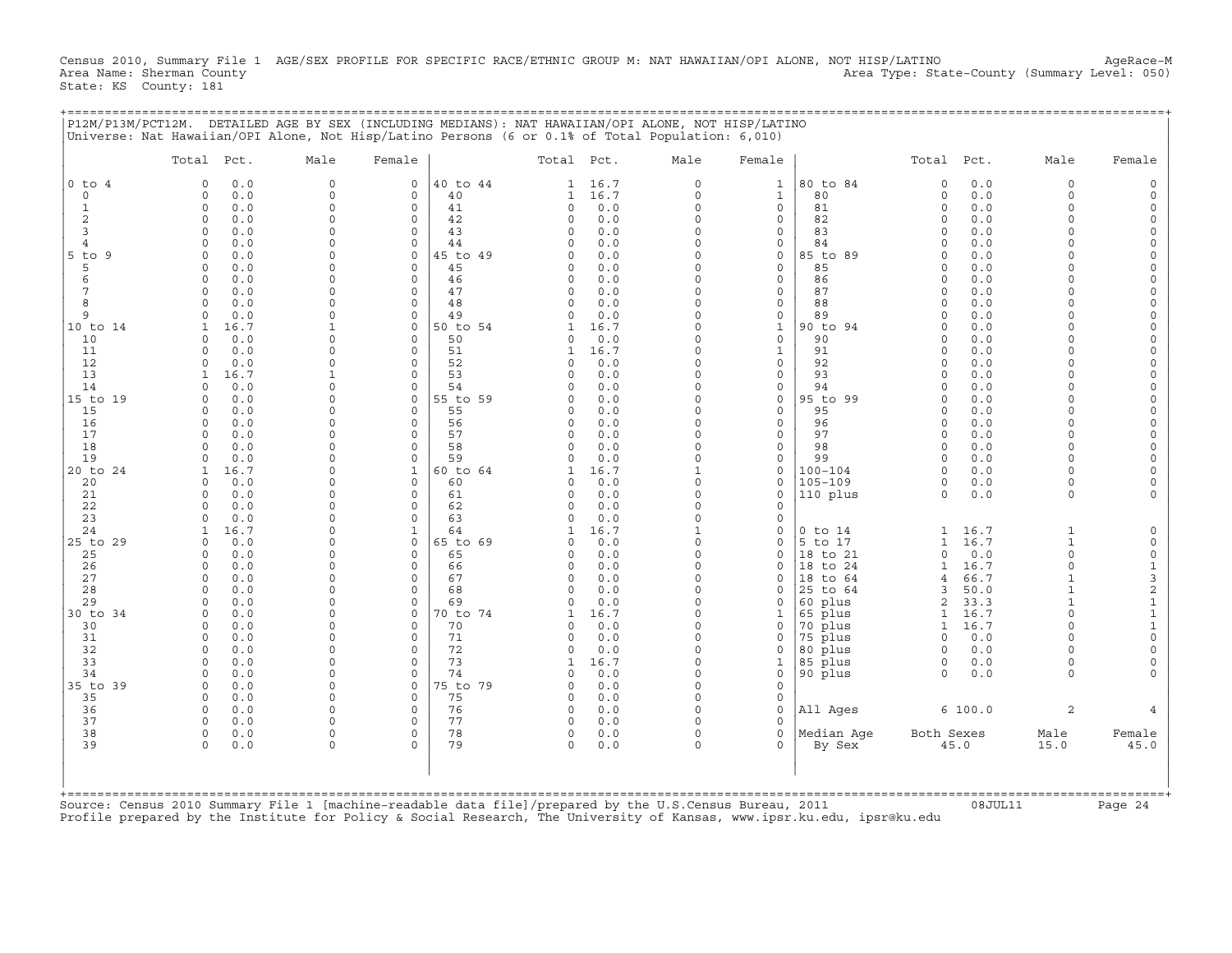Census 2010, Summary File 1 AGE/SEX PROFILE FOR SPECIFIC RACE/ETHNIC GROUP N: SOME OTHER RACE ALONE, NOT HISP/LATINO AgeRace-N<br>Area Name: Sherman County (summary Level: 050) Area Type: State-County (Summary Level: 050) Area Type: State-County (Summary Level: 050) State: KS County: 181

+===================================================================================================================================================+

|                | Total Pct. | Male     | Female                  |          | Total Pct. | Male                 | Female                   |             | Total Pct.           | Male                 | Female |
|----------------|------------|----------|-------------------------|----------|------------|----------------------|--------------------------|-------------|----------------------|----------------------|--------|
| $0$ to $4$     | $\Omega$   | $\circ$  | $\mathbf 0$             | 40 to 44 | $\Omega$   | $\Omega$             | $\mathbf 0$              | 80 to 84    | $\circ$              | $\circ$              |        |
| $\circ$        | $\Omega$   | $\Omega$ | $\mathbf 0$             | 40       | $\Omega$   | $\circ$              | $\mathbf{0}$             | 80          | $\Omega$             | $\Omega$             |        |
| $\mathbf{1}$   | $\Omega$   | $\Omega$ | $\mathbf 0$             | 41       |            | $\Omega$             | 0                        | 81          | $\Omega$             | $\Omega$             |        |
| $\overline{2}$ | $\Omega$   | $\Omega$ | $\mathbf 0$             | 42       |            | $\Omega$             | 0                        | 82          | $\cap$               | $\Omega$             |        |
| 3              | $\Omega$   |          | 0                       | 43       |            | $\Omega$             | 0                        | 83          | $\cap$               | $\cap$               |        |
| $\overline{4}$ | $\cap$     |          | $\mathbf 0$             | 44       |            | $\Omega$             | 0                        | 84          |                      |                      |        |
| $5$ to<br>9    | $\cap$     |          | $\Omega$                | 45 to 49 |            | $\Omega$             | 0                        | 85 to 89    |                      |                      |        |
| 5              | $\cap$     | $\cap$   | $\mathbf 0$             | 45       |            | $\Omega$             | 0                        | 85          | $\Omega$             | $\cap$               |        |
| 6              | $\cap$     |          | $\Omega$                | 46       |            | $\Omega$             | 0                        | 86          | $\Omega$             | $\cap$               |        |
|                | $\Omega$   | $\cap$   | $\mathbf 0$             | 47       |            | $\Omega$             | 0                        | 87          |                      | $\Omega$             |        |
| 8              |            |          | $\mathbf 0$             | 48       |            | $\Omega$             | 0                        | 88          | $\cap$               |                      |        |
| 9              |            | O        | $\mathbf 0$             | 49       |            | $\Omega$             | 0                        | 89          | $\Omega$<br>$\Omega$ | $\Omega$<br>$\Omega$ |        |
| 10 to 14       |            | $\cap$   | $\mathbf 0$             | 50 to 54 |            | $\Omega$<br>$\Omega$ | 0                        | 90 to 94    |                      |                      |        |
| 10             |            |          | $\Omega$<br>$\Omega$    | 50<br>51 |            | $\Omega$             | 0<br>$\mathbf 0$         | 90<br>91    | $\Omega$             |                      |        |
| 11<br>12       |            |          | $\Omega$                | 52       |            | $\Omega$             | 0                        | 92          | $\Omega$             |                      |        |
| 13             |            |          | $\Omega$                | 53       |            | $\Omega$             | 0                        | 93          |                      |                      |        |
| 14             |            |          | $\mathbf 0$             | 54       |            | $\Omega$             | 0                        | 94          |                      |                      |        |
| 15 to 19       | n          |          | 0                       | 55 to 59 |            | $\Omega$             | 0                        | 95 to 99    | $\Omega$             | $\cap$               |        |
| 15             |            |          | $\circ$                 | 55       |            | $\Omega$             | $\mathbf{0}$             | 95          | $\cap$               | $\cap$               |        |
| 16             | $\cap$     |          | $\circ$                 | 56       |            | $\Omega$             | $\mathbf{0}$             | 96          | $\Omega$             | $\Omega$             |        |
| 17             | $\cap$     |          | $\Omega$                | 57       |            | $\Omega$             | $\mathbf{0}$             | 97          | $\cap$               | $\Omega$             |        |
| 18             |            | $\cap$   | $\mathbf 0$             | 58       |            | $\Omega$             | $\circ$                  | 98          | $\Omega$             | $\Omega$             |        |
| 19             |            | $\cap$   | $\mathbf 0$             | 59       |            | $\Omega$             | 0                        | 99          | $\cap$               | $\Omega$             |        |
| 20 to 24       |            |          | $\mathbf 0$             | 60 to 64 |            | $\Omega$             | $\mathbf{0}$             | $100 - 104$ | $\Omega$             | $\Omega$             |        |
| 20             |            |          | $\Omega$                | 60       |            | $\Omega$             | 0                        | $105 - 109$ | $\Omega$             | $\Omega$             |        |
| 21             | $\Omega$   |          | $\mathbf 0$             | 61       |            | $\Omega$             | $\mathbf 0$              | 110 plus    | $\Omega$             | $\Omega$             |        |
| 22             |            |          | $\Omega$                | 62       |            | $\Omega$             | 0                        |             |                      |                      |        |
| 23             |            |          | $\Omega$                | 63       |            | $\Omega$             | 0                        |             |                      |                      |        |
| 24             |            | $\cap$   | $\circ$                 | 64       |            | $\Omega$             | 0                        | $0$ to $14$ | $\Omega$             | $\Omega$             |        |
| 25 to 29       |            | $\cap$   | $\mathbf 0$             | 65 to 69 |            | $\Omega$             | 0                        | 5 to 17     | $\Omega$             | $\Omega$             |        |
| 25             | $\cap$     | $\cap$   | $\Omega$                | 65       |            | $\Omega$             | $\mathbf{0}$             | 18 to 21    | $\cap$               | $\Omega$             |        |
| 26             | $\Omega$   |          | $\mathbf 0$             | 66       |            | $\Omega$             | 0                        | 18 to 24    | $\Omega$             | $\Omega$             |        |
| 27             | $\Omega$   | O        | 0                       | 67       |            | 0                    | 0                        | 18 to 64    | $\Omega$             | $\Omega$             |        |
| 28             |            |          | $\mathbf 0$             | 68       |            | $\Omega$             | $\Omega$                 | 25 to 64    | $\Omega$             | $\Omega$             |        |
| 29             |            |          | $\mathbf 0$             | 69       |            | $\Omega$             | 0                        | 60 plus     | $\cap$               | $\Omega$             |        |
| 30 to 34       |            |          | $\Omega$                | 70 to 74 |            | $\Omega$             | $\Omega$                 | 65 plus     | $\Omega$             |                      |        |
| 30             |            |          | $\Omega$                | 70       |            | $\Omega$             | $\Omega$                 | 70 plus     | $\Omega$             |                      |        |
| 31             | $\cap$     |          | $\Omega$                | 71       |            | $\Omega$             | 0                        | 75 plus     | $\Omega$             |                      |        |
| 32             |            |          | $\circ$                 | 72       |            | $\Omega$             | 0                        | 80 plus     | $\Omega$             |                      |        |
| 33             |            |          | $\Omega$                | 73       |            | 0                    | 0                        | 85 plus     | $\Omega$             | $\Omega$             |        |
| 34             | $\Omega$   | $\cap$   | $\mathbf 0$             | 74       |            | $\Omega$             | 0                        | 90 plus     | $\cap$               | $\cap$               |        |
| 35 to 39       | $\Omega$   | $\cap$   | $\mathbf 0$             | 75 to 79 |            | $\Omega$             | 0                        |             |                      |                      |        |
| 35             | $\Omega$   | $\cap$   | $\Omega$                | 75       |            | $\Omega$             | 0                        |             |                      |                      |        |
| 36             | $\Omega$   | $\cap$   | $\mathbf 0$             | 76       |            | $\Omega$             | $\mathbf{0}$             | All Ages    | $\circ$              | $\circ$              |        |
| 37<br>38       | $\circ$    | $\Omega$ | $\Omega$<br>$\mathbf 0$ | 77<br>78 | $\Omega$   | $\Omega$             | $\Omega$<br>$\mathbf{0}$ | Median Age  | Both Sexes           | Male                 |        |
| 39             | $\Omega$   | $\cap$   | $\Omega$                | 79       |            | $\Omega$             | 0                        | By Sex      |                      |                      | Female |
|                |            |          |                         |          |            |                      |                          |             |                      |                      |        |
|                |            |          |                         |          |            |                      |                          |             |                      |                      |        |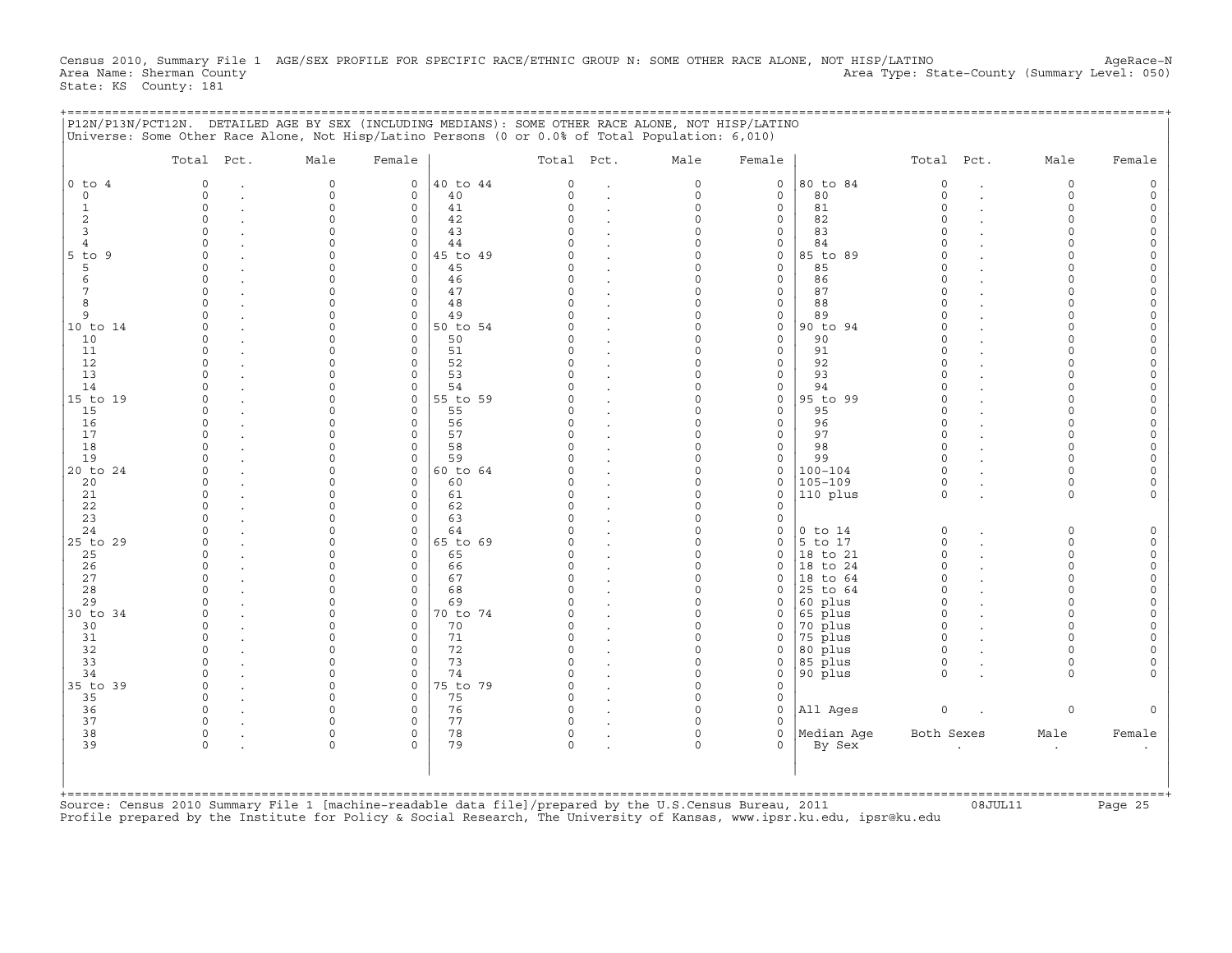Census 2010, Summary File 1 AGE/SEX PROFILE FOR SPECIFIC RACE/ETHNIC GROUP O: TWO OR MORE RACES, NOT HISPANIC/LATINO AgeRace-O<br>Area Name: Sherman County (summary Level: 050) Area Type: State-County (Summary Level: 050) Area Type: State-County (Summary Level: 050) State: KS County: 181

+===================================================================================================================================================+

|                               | Total Pct.                       |              | Male                     | Female                       |                | Total Pct.           |            | Male                       | Female                   |                    | Total Pct.               |            | Male                | Female               |
|-------------------------------|----------------------------------|--------------|--------------------------|------------------------------|----------------|----------------------|------------|----------------------------|--------------------------|--------------------|--------------------------|------------|---------------------|----------------------|
| $0$ to<br>$\overline{4}$      | 19                               | 24.1         | 11                       | 8                            | 40 to 44       | 3                    | 3.8        | $\overline{a}$             | $\mathbf{1}$             | 80 to 84           | $\mathbf{2}$             | 2.5        | $\mathbf{1}$        |                      |
| $\circ$                       | $\mathbf{1}$                     | 1.3          | $\Omega$                 | 1                            | 40             | 1                    | 1.3        | $\Omega$                   | $\mathbf{1}$             | 80                 | $\circ$                  | 0.0        | $\Omega$            |                      |
| $\mathbf{1}$                  | 5                                | 6.3          | $\overline{c}$           | 3                            | 41             | $\circ$              | 0.0        | $\Omega$                   | $\mathbf{0}$             | 81                 | $\mathbf{1}$             | 1.3        | $\Omega$            |                      |
| $\overline{c}$                | $\mathbf{1}$                     | 1.3          | $\circ$                  | $\mathbf{1}$                 | 42             | $\Omega$             | 0.0        | $\Omega$                   | 0                        | 82                 | $\Omega$                 | 0.0        | $\Omega$            | $\Omega$             |
| 3                             | $\overline{4}$                   | 5.1          | $\overline{c}$<br>7      | 2                            | 43             | 2<br>$\Omega$        | 2.5        | $\overline{2}$<br>$\Omega$ | 0                        | 83                 | $\Omega$<br>$\mathbf{1}$ | 0.0        | $\Omega$            | $\Omega$<br>$\Omega$ |
| $\overline{4}$<br>$5$ to<br>9 | 8<br>10                          | 10.1<br>12.7 |                          | $\mathbf{1}$<br>3            | 44<br>15 to 49 | 3                    | 0.0<br>3.8 | 1                          | 0<br>2                   | 84<br>85 to 89     | $\cap$                   | 1.3<br>0.0 |                     | $\Omega$             |
| 5                             | 5                                | 6.3          | 4                        | $\mathbf{1}$                 | 45             | $\mathbf{1}$         | 1.3        | $\Omega$                   | $\mathbf{1}$             | 85                 | $\Omega$                 | 0.0        | $\Omega$            | $\Omega$             |
| 6                             | 3                                | 3.8          |                          | $\mathbf{1}$                 | 46             |                      | 1.3        | 1                          | 0                        | 86                 | $\cap$                   | 0.0        | $\cap$              | $\Omega$             |
| $\overline{7}$                | $\mathbf{1}$                     | 1.3          | $\mathbf{1}$             | $\mathbf 0$                  | 47             | $\Omega$             | 0.0        | $\Omega$                   | 0                        | 87                 | $\Omega$                 | 0.0        | $\Omega$            |                      |
| 8                             | $\Omega$                         | 0.0          | $\Omega$                 | $\Omega$                     | 48             | $\Omega$             | 0.0        | $\Omega$                   | 0                        | 88                 | $\Omega$                 | 0.0        |                     |                      |
| 9                             | $\mathbf{1}$                     | 1.3          | $\Omega$                 | $\mathbf{1}$                 | 49             | 1                    | 1.3        | $\Omega$                   | $\mathbf{1}$             | 89                 | $\Omega$                 | 0.0        | $\Omega$            |                      |
| 10 to 14                      | 14                               | 17.7         |                          | 9                            | 50 to 54       | $\mathbf{1}$         | 1.3        |                            | $\circ$                  | 90 to 94           | $\Omega$                 | 0.0        | $\Omega$            | $\Omega$             |
| 10                            | $\overline{4}$                   | 5.1          |                          | 3                            | 50             | $\Omega$             | 0.0        | $\Omega$                   | 0                        | 90                 | $\Omega$                 | 0.0        |                     |                      |
| 11                            | $\Omega$                         | 0.0          | $\Omega$                 | $\Omega$                     | 51             | $\Omega$             | 0.0        | $\Omega$                   | $\mathbf{0}$             | 91                 | $\Omega$<br>$\cap$       | 0.0        | $\Omega$            |                      |
| 12<br>13                      | $\overline{4}$<br>$\overline{a}$ | 5.1<br>2.5   | $\mathbf{1}$<br>$\Omega$ | 3<br>$\overline{2}$          | 52<br>53       | $\Omega$<br>$\cap$   | 0.0<br>0.0 | $\Omega$<br>O              | 0<br>0                   | 92<br>93           | $\Omega$                 | 0.0<br>0.0 |                     | $\Omega$             |
| 14                            | $\overline{4}$                   | 5.1          | 3                        | $\mathbf{1}$                 | 54             |                      | 1.3        |                            | 0                        | 94                 |                          | 0.0        |                     |                      |
| 15 to 19                      | 6                                | 7.6          |                          | 2                            | 55 to 59       | 3                    | 3.8        | 0                          | 3                        | 95 to 99           | $\Omega$                 | 0.0        | $\cap$              | $\Omega$             |
| 15                            | 2                                | 2.5          | 1                        | $\mathbf{1}$                 | 55             |                      | 1.3        | $\Omega$                   | $\mathbf{1}$             | 95                 | $\Omega$                 | 0.0        | $\Omega$            | $\Omega$             |
| 16                            | $\Omega$                         | 0.0          | $\Omega$                 | $\mathbf 0$                  | 56             | $\Omega$             | 0.0        | $\Omega$                   | 0                        | 96                 | $\Omega$                 | 0.0        | $\Omega$            |                      |
| 17                            | $\mathbf{1}$                     | 1.3          | $\mathbf{1}$             | $\Omega$                     | 57             | $\Omega$             | 0.0        | $\Omega$                   | $\mathbf{0}$             | 97                 | $\cap$                   | 0.0        | $\Omega$            | $\Omega$             |
| 18                            | $\overline{a}$                   | 2.5          | $\overline{a}$           | $\Omega$                     | 58             | $\Omega$             | 0.0        | $\Omega$                   | 0                        | 98                 | $\Omega$                 | 0.0        | $\Omega$            |                      |
| 19                            | $\mathbf{1}$                     | 1.3          | $\Omega$                 | $\mathbf{1}$                 | 59             | 2                    | 2.5        | $\Omega$                   | 2                        | 99                 | $\Omega$                 | 0.0        | $\Omega$            | $\Omega$             |
| 20 to 24                      | 6                                | 7.6          | 3                        | 3                            | 60 to 64       |                      | 1.3        | $\Omega$                   | $\mathbf{1}$             | $100 - 104$        | $\Omega$                 | 0.0        | $\Omega$            |                      |
| 20                            | $\overline{2}$                   | 2.5          | $\mathbf{1}$             | $\mathbf{1}$                 | 60             | $\Omega$             | 0.0        | $\Omega$                   | $\Omega$                 | $105 - 109$        | $\Omega$                 | 0.0        | $\Omega$            |                      |
| 21<br>22                      | 1<br>$\mathbf{1}$                | 1.3<br>1.3   | $\Omega$                 | $\mathbf{1}$<br>$\mathbf 0$  | 61<br>62       | 1<br>$\Omega$        | 1.3<br>0.0 | $\Omega$<br>$\Omega$       | $\mathbf{1}$<br>$\Omega$ | 110 plus           | $\Omega$                 | 0.0        | $\Omega$            |                      |
| 23                            | $\cap$                           | 0.0          | $\Omega$                 | $\Omega$                     | 63             | $\Omega$             | 0.0        | $\Omega$                   | $\Omega$                 |                    |                          |            |                     |                      |
| 24                            | $\overline{a}$                   | 2.5          | $\mathbf{1}$             | $\mathbf{1}$                 | 64             | $\Omega$             | 0.0        | $\Omega$                   | $\Omega$                 | $0$ to $14$        | 43                       | 54.4       | 23                  | 20                   |
| 25 to 29                      | $\overline{4}$                   | 5.1          | $\Omega$                 | $\overline{4}$               | 65 to 69       | 1                    | 1.3        | $\mathbf{1}$               | $\Omega$                 | 5 to 17            | 27                       | 34.2       | 14                  | 13                   |
| 25                            | $\Omega$                         | 0.0          | $\Omega$                 | $\Omega$                     | 65             | 1                    | 1.3        | $\mathbf{1}$               | $\Omega$                 | 18 to 21           | 6                        | 7.6        | $\overline{3}$      | 3                    |
| 26                            | 1                                | 1.3          | $\Omega$                 | $\mathbf{1}$                 | 66             | $\Omega$             | 0.0        | $\Omega$                   | $\Omega$                 | 18 to 24           | 9                        | 11.4       | 5                   | $\bf{4}$             |
| 27                            | 1                                | 1.3          | $\Omega$                 | $\mathbf{1}$                 | 67             | 0                    | 0.0        | 0                          | $\Omega$                 | 18 to 64           | 28                       | 35.4       | 10                  | 18                   |
| 28                            | $\mathbf{1}$                     | 1.3          | $\Omega$                 | $\mathbf{1}$                 | 68             | $\Omega$             | 0.0        | $\Omega$                   | $\Omega$                 | 25 to 64           | 19                       | 24.1       | 5                   | 14                   |
| 29                            | $\mathbf{1}$                     | 1.3          | $\Omega$                 | $\mathbf{1}$                 | 69             |                      | 0.0        | $\Omega$                   | $\Omega$                 | 60 plus            | 6                        | 7.6        | 3                   | $\mathsf 3$          |
| 30 to 34                      | $\overline{2}$                   | 2.5<br>1.3   | 1<br>$\Omega$            | $\mathbf{1}$<br>$\mathbf{1}$ | 0 to 74<br>70  | $\Omega$<br>$\Omega$ | 0.0<br>0.0 | $\Omega$<br>$\Omega$       | $\Omega$<br>$\Omega$     | 65 plus            | 5                        | 6.3<br>5.1 | 3<br>$\overline{a}$ | $\frac{2}{2}$        |
| 30<br>31                      | 1<br>$\Omega$                    | 0.0          | $\Omega$                 | $\Omega$                     | 71             | $\Omega$             | 0.0        | $\Omega$                   | $\Omega$                 | 70 plus<br>75 plus | 4<br>4                   | 5.1        | $\overline{a}$      | $\overline{c}$       |
| 32                            | $\mathbf{1}$                     | 1.3          | $\mathbf{1}$             | $\Omega$                     | 72             | $\Omega$             | 0.0        | $\Omega$                   | $\Omega$                 | 80 plus            | $\overline{2}$           | 2.5        |                     | $\mathbf 1$          |
| 33                            | $\Omega$                         | 0.0          | $\Omega$                 | $\Omega$                     | 73             | $\Omega$             | 0.0        | 0                          | 0                        | 85 plus            | $\circ$                  | 0.0        | $\Omega$            | $\mathbf 0$          |
| 34                            | $\Omega$                         | 0.0          | $\Omega$                 | $\Omega$                     | 74             | $\Omega$             | 0.0        | $\Omega$                   | $\Omega$                 | 90 plus            | $\Omega$                 | 0.0        | $\Omega$            |                      |
| 35 to 39                      | $\overline{c}$                   | 2.5          | $\Omega$                 | $\overline{2}$               | 75 to 79       | 2                    | 2.5        | 1                          | $\mathbf 1$              |                    |                          |            |                     |                      |
| 35                            | $\mathbf{1}$                     | 1.3          | $\Omega$                 | $\mathbf{1}$                 | 75             | $\Omega$             | 0.0        | $\Omega$                   | 0                        |                    |                          |            |                     |                      |
| 36                            | $\Omega$                         | 0.0          | $\Omega$                 | $\mathbf 0$                  | 76             | 0                    | 0.0        | $\Omega$                   | $\Omega$                 | All Ages           |                          | 79 100.0   | 38                  | 41                   |
| 37                            | $\Omega$                         | 0.0          | $\Omega$                 | $\Omega$                     | 77             |                      | 1.3        |                            | $\Omega$                 |                    |                          |            |                     |                      |
| 38<br>39                      | $\circ$<br>$\mathbf{1}$          | 0.0          | $\mathbf 0$<br>$\Omega$  | $\mathbf 0$<br>$\mathbf{1}$  | 78<br>79       | 1<br>$\Omega$        | 1.3        | $\Omega$<br>$\Omega$       | $\mathbf{1}$             | Median Aqe         | Both Sexes               | 13.8       | Male                | Female               |
|                               |                                  | 1.3          |                          |                              |                |                      | 0.0        |                            | 0                        | By Sex             |                          |            | 11.0                | 16.5                 |
|                               |                                  |              |                          |                              |                |                      |            |                            |                          |                    |                          |            |                     |                      |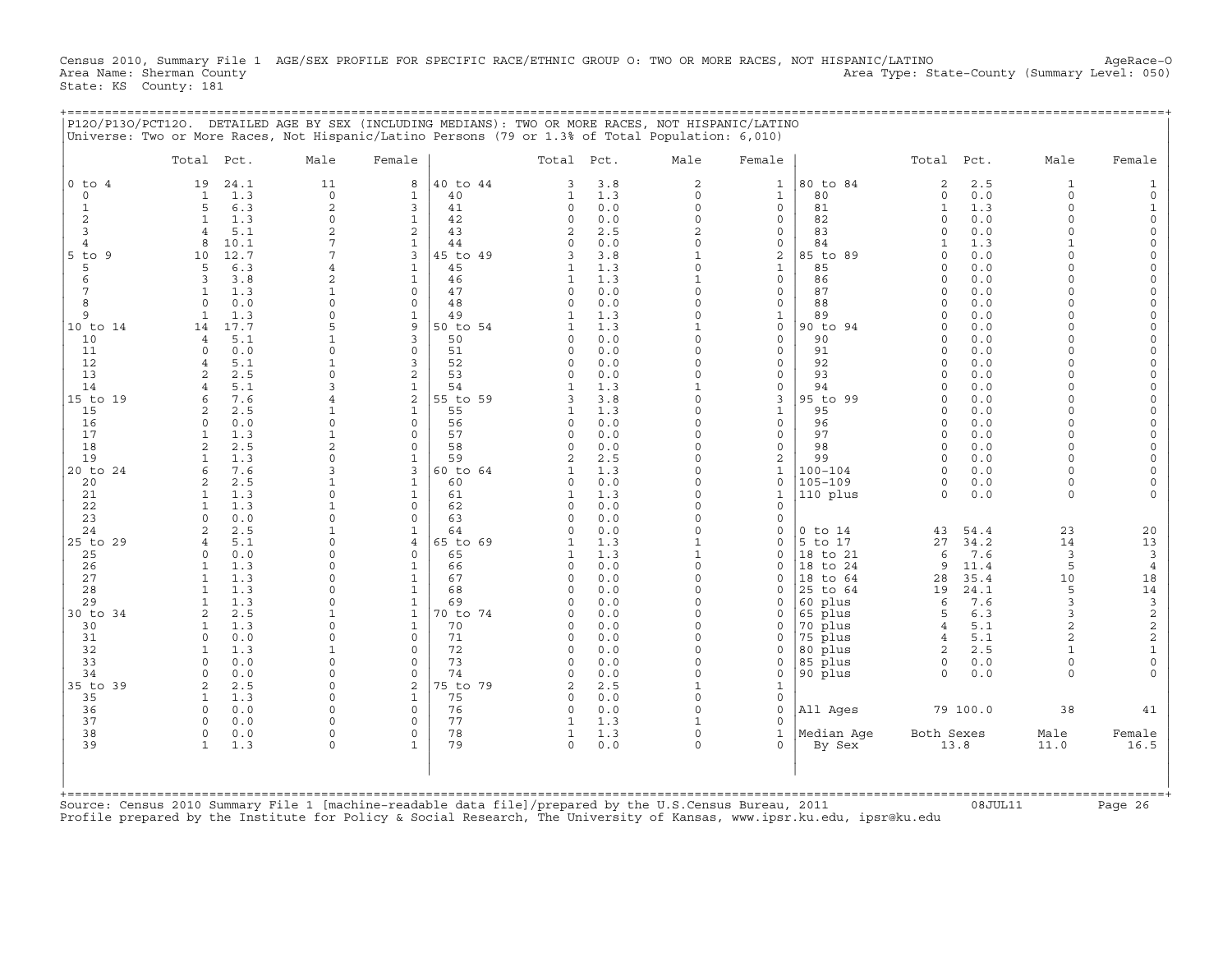| P8/P9. RACE BY HISPANIC/LATINO ETHNICITY<br>Universe: Total Population<br>Hispanic or Latino Not Hispanic/Latino<br>Total<br>Total:<br>Population of one race:<br>White alone<br>Black or African American alone<br>American Indian and Alaska Native alone<br>Asian alone<br>Native Hawaiian and Other Pacific Islander alone<br>Some Other Race alone<br>Population of two or more races:<br>Population of two races:<br>White; Black or African American<br>White; American Indian and Alaska Native<br>White; Asian<br>White; Native Hawaiian and Other Pacific Islander<br>White; Some other race<br>Black or African American; American Indian and Alaska Native<br>Black or African American; Asian<br>Black or African American; Native Hawaiian and Other Pacific Islander<br>Black or African American; Some Other Race<br>American Indian and Alaska Native; Asian<br>American Indian and Alaska Native; Native Hawaiian and Other Pacific Islander<br>American Indian and Alaska Native; Some Other Race<br>Asian; Native Hawaiian and Other Pacific Islander<br>Asian; Some Other Race<br>Native Hawaiian and Other Pacific Islander; Some Other Race<br>Population of three or more races:<br>Population of three races*<br>Population of four races*<br>Population of five races*<br>$\Omega$<br>0.0<br>Population of all six races<br>$\Omega$<br>0.0<br>$\Omega$<br>0.0<br>*Tables P8 and p9 also include counts for all 41 specific combinations of three, four, and five races. They are not shown here to save space.<br>For more information, contact the Census Bureau or the State Data Center which produced this report. See also Race Profile 3.<br>P6/P7. TOTAL RACES TALLIED BY HISPANIC/LATINO ETHNICITY<br>Universe: Total Races Tallied (6,115 or 101.7% of the total population)<br>(Greater than the total population because of multiple race reporting)<br>Hispanic<br>Not Hispanic<br>or Latino<br>Total<br>or Latino<br>Total Races Tallied:<br>6,115<br>672<br>5,443<br>White alone or in combination with one or more other races<br>5,687<br>401<br>5,286<br>Black or African American alone or in combination with one or more other races<br>87<br>76<br>11<br>$\overline{7}$<br>American Indian and Alaska Native alone or in combination with one or more other races<br>57<br>50<br>Asian alone or in combination with one or more other races<br>21<br>$\overline{\mathbf{3}}$<br>18<br>Native Hawaiian and Other Pacific Islander alone or in combination with one or more other races<br>11<br><b>1</b><br>10<br>252<br>3<br>Some Other Race alone or in combination with one or more other races<br>249<br>As a Percent of Total Race Tallies:<br>100.0<br>100.0<br>100.0<br>White alone or in combination with one or more other races<br>93.0<br>59.7<br>97.1<br>Black or African American alone or in combination with one or more other races<br>1.4<br>1.6<br>1.4<br>American Indian and Alaska Native alone or in combination with one or more other races<br>0.9<br>1.0<br>0.9<br>Asian alone or in combination with one or more other races<br>0.3<br>0.4<br>0.3<br>Native Hawaiian and Other Pacific Islander alone or in combination with one or more other races<br>0.2<br>0.1<br>0.2<br>Some Other Race alone or in combination with one or more other races<br>4.1<br>37.1<br>0.1 |  |  |  |  |
|-------------------------------------------------------------------------------------------------------------------------------------------------------------------------------------------------------------------------------------------------------------------------------------------------------------------------------------------------------------------------------------------------------------------------------------------------------------------------------------------------------------------------------------------------------------------------------------------------------------------------------------------------------------------------------------------------------------------------------------------------------------------------------------------------------------------------------------------------------------------------------------------------------------------------------------------------------------------------------------------------------------------------------------------------------------------------------------------------------------------------------------------------------------------------------------------------------------------------------------------------------------------------------------------------------------------------------------------------------------------------------------------------------------------------------------------------------------------------------------------------------------------------------------------------------------------------------------------------------------------------------------------------------------------------------------------------------------------------------------------------------------------------------------------------------------------------------------------------------------------------------------------------------------------------------------------------------------------------------------------------------------------------------------------------------------------------------------------------------------------------------------------------------------------------------------------------------------------------------------------------------------------------------------------------------------------------------------------------------------------------------------------------------------------------------------------------------------------------------------------------------------------------------------------------------------------------------------------------------------------------------------------------------------------------------------------------------------------------------------------------------------------------------------------------------------------------------------------------------------------------------------------------------------------------------------------------------------------------------------------------------------------------------------------------------------------------------------------------------------------------------------------------------------------------------------------------------------------------------------------------------------------------------------------------------------------------------------------------|--|--|--|--|
|                                                                                                                                                                                                                                                                                                                                                                                                                                                                                                                                                                                                                                                                                                                                                                                                                                                                                                                                                                                                                                                                                                                                                                                                                                                                                                                                                                                                                                                                                                                                                                                                                                                                                                                                                                                                                                                                                                                                                                                                                                                                                                                                                                                                                                                                                                                                                                                                                                                                                                                                                                                                                                                                                                                                                                                                                                                                                                                                                                                                                                                                                                                                                                                                                                                                                                                                                 |  |  |  |  |
|                                                                                                                                                                                                                                                                                                                                                                                                                                                                                                                                                                                                                                                                                                                                                                                                                                                                                                                                                                                                                                                                                                                                                                                                                                                                                                                                                                                                                                                                                                                                                                                                                                                                                                                                                                                                                                                                                                                                                                                                                                                                                                                                                                                                                                                                                                                                                                                                                                                                                                                                                                                                                                                                                                                                                                                                                                                                                                                                                                                                                                                                                                                                                                                                                                                                                                                                                 |  |  |  |  |
|                                                                                                                                                                                                                                                                                                                                                                                                                                                                                                                                                                                                                                                                                                                                                                                                                                                                                                                                                                                                                                                                                                                                                                                                                                                                                                                                                                                                                                                                                                                                                                                                                                                                                                                                                                                                                                                                                                                                                                                                                                                                                                                                                                                                                                                                                                                                                                                                                                                                                                                                                                                                                                                                                                                                                                                                                                                                                                                                                                                                                                                                                                                                                                                                                                                                                                                                                 |  |  |  |  |
|                                                                                                                                                                                                                                                                                                                                                                                                                                                                                                                                                                                                                                                                                                                                                                                                                                                                                                                                                                                                                                                                                                                                                                                                                                                                                                                                                                                                                                                                                                                                                                                                                                                                                                                                                                                                                                                                                                                                                                                                                                                                                                                                                                                                                                                                                                                                                                                                                                                                                                                                                                                                                                                                                                                                                                                                                                                                                                                                                                                                                                                                                                                                                                                                                                                                                                                                                 |  |  |  |  |
|                                                                                                                                                                                                                                                                                                                                                                                                                                                                                                                                                                                                                                                                                                                                                                                                                                                                                                                                                                                                                                                                                                                                                                                                                                                                                                                                                                                                                                                                                                                                                                                                                                                                                                                                                                                                                                                                                                                                                                                                                                                                                                                                                                                                                                                                                                                                                                                                                                                                                                                                                                                                                                                                                                                                                                                                                                                                                                                                                                                                                                                                                                                                                                                                                                                                                                                                                 |  |  |  |  |
|                                                                                                                                                                                                                                                                                                                                                                                                                                                                                                                                                                                                                                                                                                                                                                                                                                                                                                                                                                                                                                                                                                                                                                                                                                                                                                                                                                                                                                                                                                                                                                                                                                                                                                                                                                                                                                                                                                                                                                                                                                                                                                                                                                                                                                                                                                                                                                                                                                                                                                                                                                                                                                                                                                                                                                                                                                                                                                                                                                                                                                                                                                                                                                                                                                                                                                                                                 |  |  |  |  |
|                                                                                                                                                                                                                                                                                                                                                                                                                                                                                                                                                                                                                                                                                                                                                                                                                                                                                                                                                                                                                                                                                                                                                                                                                                                                                                                                                                                                                                                                                                                                                                                                                                                                                                                                                                                                                                                                                                                                                                                                                                                                                                                                                                                                                                                                                                                                                                                                                                                                                                                                                                                                                                                                                                                                                                                                                                                                                                                                                                                                                                                                                                                                                                                                                                                                                                                                                 |  |  |  |  |
|                                                                                                                                                                                                                                                                                                                                                                                                                                                                                                                                                                                                                                                                                                                                                                                                                                                                                                                                                                                                                                                                                                                                                                                                                                                                                                                                                                                                                                                                                                                                                                                                                                                                                                                                                                                                                                                                                                                                                                                                                                                                                                                                                                                                                                                                                                                                                                                                                                                                                                                                                                                                                                                                                                                                                                                                                                                                                                                                                                                                                                                                                                                                                                                                                                                                                                                                                 |  |  |  |  |
|                                                                                                                                                                                                                                                                                                                                                                                                                                                                                                                                                                                                                                                                                                                                                                                                                                                                                                                                                                                                                                                                                                                                                                                                                                                                                                                                                                                                                                                                                                                                                                                                                                                                                                                                                                                                                                                                                                                                                                                                                                                                                                                                                                                                                                                                                                                                                                                                                                                                                                                                                                                                                                                                                                                                                                                                                                                                                                                                                                                                                                                                                                                                                                                                                                                                                                                                                 |  |  |  |  |
|                                                                                                                                                                                                                                                                                                                                                                                                                                                                                                                                                                                                                                                                                                                                                                                                                                                                                                                                                                                                                                                                                                                                                                                                                                                                                                                                                                                                                                                                                                                                                                                                                                                                                                                                                                                                                                                                                                                                                                                                                                                                                                                                                                                                                                                                                                                                                                                                                                                                                                                                                                                                                                                                                                                                                                                                                                                                                                                                                                                                                                                                                                                                                                                                                                                                                                                                                 |  |  |  |  |
|                                                                                                                                                                                                                                                                                                                                                                                                                                                                                                                                                                                                                                                                                                                                                                                                                                                                                                                                                                                                                                                                                                                                                                                                                                                                                                                                                                                                                                                                                                                                                                                                                                                                                                                                                                                                                                                                                                                                                                                                                                                                                                                                                                                                                                                                                                                                                                                                                                                                                                                                                                                                                                                                                                                                                                                                                                                                                                                                                                                                                                                                                                                                                                                                                                                                                                                                                 |  |  |  |  |
|                                                                                                                                                                                                                                                                                                                                                                                                                                                                                                                                                                                                                                                                                                                                                                                                                                                                                                                                                                                                                                                                                                                                                                                                                                                                                                                                                                                                                                                                                                                                                                                                                                                                                                                                                                                                                                                                                                                                                                                                                                                                                                                                                                                                                                                                                                                                                                                                                                                                                                                                                                                                                                                                                                                                                                                                                                                                                                                                                                                                                                                                                                                                                                                                                                                                                                                                                 |  |  |  |  |
|                                                                                                                                                                                                                                                                                                                                                                                                                                                                                                                                                                                                                                                                                                                                                                                                                                                                                                                                                                                                                                                                                                                                                                                                                                                                                                                                                                                                                                                                                                                                                                                                                                                                                                                                                                                                                                                                                                                                                                                                                                                                                                                                                                                                                                                                                                                                                                                                                                                                                                                                                                                                                                                                                                                                                                                                                                                                                                                                                                                                                                                                                                                                                                                                                                                                                                                                                 |  |  |  |  |
|                                                                                                                                                                                                                                                                                                                                                                                                                                                                                                                                                                                                                                                                                                                                                                                                                                                                                                                                                                                                                                                                                                                                                                                                                                                                                                                                                                                                                                                                                                                                                                                                                                                                                                                                                                                                                                                                                                                                                                                                                                                                                                                                                                                                                                                                                                                                                                                                                                                                                                                                                                                                                                                                                                                                                                                                                                                                                                                                                                                                                                                                                                                                                                                                                                                                                                                                                 |  |  |  |  |
|                                                                                                                                                                                                                                                                                                                                                                                                                                                                                                                                                                                                                                                                                                                                                                                                                                                                                                                                                                                                                                                                                                                                                                                                                                                                                                                                                                                                                                                                                                                                                                                                                                                                                                                                                                                                                                                                                                                                                                                                                                                                                                                                                                                                                                                                                                                                                                                                                                                                                                                                                                                                                                                                                                                                                                                                                                                                                                                                                                                                                                                                                                                                                                                                                                                                                                                                                 |  |  |  |  |
|                                                                                                                                                                                                                                                                                                                                                                                                                                                                                                                                                                                                                                                                                                                                                                                                                                                                                                                                                                                                                                                                                                                                                                                                                                                                                                                                                                                                                                                                                                                                                                                                                                                                                                                                                                                                                                                                                                                                                                                                                                                                                                                                                                                                                                                                                                                                                                                                                                                                                                                                                                                                                                                                                                                                                                                                                                                                                                                                                                                                                                                                                                                                                                                                                                                                                                                                                 |  |  |  |  |
|                                                                                                                                                                                                                                                                                                                                                                                                                                                                                                                                                                                                                                                                                                                                                                                                                                                                                                                                                                                                                                                                                                                                                                                                                                                                                                                                                                                                                                                                                                                                                                                                                                                                                                                                                                                                                                                                                                                                                                                                                                                                                                                                                                                                                                                                                                                                                                                                                                                                                                                                                                                                                                                                                                                                                                                                                                                                                                                                                                                                                                                                                                                                                                                                                                                                                                                                                 |  |  |  |  |
|                                                                                                                                                                                                                                                                                                                                                                                                                                                                                                                                                                                                                                                                                                                                                                                                                                                                                                                                                                                                                                                                                                                                                                                                                                                                                                                                                                                                                                                                                                                                                                                                                                                                                                                                                                                                                                                                                                                                                                                                                                                                                                                                                                                                                                                                                                                                                                                                                                                                                                                                                                                                                                                                                                                                                                                                                                                                                                                                                                                                                                                                                                                                                                                                                                                                                                                                                 |  |  |  |  |
|                                                                                                                                                                                                                                                                                                                                                                                                                                                                                                                                                                                                                                                                                                                                                                                                                                                                                                                                                                                                                                                                                                                                                                                                                                                                                                                                                                                                                                                                                                                                                                                                                                                                                                                                                                                                                                                                                                                                                                                                                                                                                                                                                                                                                                                                                                                                                                                                                                                                                                                                                                                                                                                                                                                                                                                                                                                                                                                                                                                                                                                                                                                                                                                                                                                                                                                                                 |  |  |  |  |
|                                                                                                                                                                                                                                                                                                                                                                                                                                                                                                                                                                                                                                                                                                                                                                                                                                                                                                                                                                                                                                                                                                                                                                                                                                                                                                                                                                                                                                                                                                                                                                                                                                                                                                                                                                                                                                                                                                                                                                                                                                                                                                                                                                                                                                                                                                                                                                                                                                                                                                                                                                                                                                                                                                                                                                                                                                                                                                                                                                                                                                                                                                                                                                                                                                                                                                                                                 |  |  |  |  |
|                                                                                                                                                                                                                                                                                                                                                                                                                                                                                                                                                                                                                                                                                                                                                                                                                                                                                                                                                                                                                                                                                                                                                                                                                                                                                                                                                                                                                                                                                                                                                                                                                                                                                                                                                                                                                                                                                                                                                                                                                                                                                                                                                                                                                                                                                                                                                                                                                                                                                                                                                                                                                                                                                                                                                                                                                                                                                                                                                                                                                                                                                                                                                                                                                                                                                                                                                 |  |  |  |  |
|                                                                                                                                                                                                                                                                                                                                                                                                                                                                                                                                                                                                                                                                                                                                                                                                                                                                                                                                                                                                                                                                                                                                                                                                                                                                                                                                                                                                                                                                                                                                                                                                                                                                                                                                                                                                                                                                                                                                                                                                                                                                                                                                                                                                                                                                                                                                                                                                                                                                                                                                                                                                                                                                                                                                                                                                                                                                                                                                                                                                                                                                                                                                                                                                                                                                                                                                                 |  |  |  |  |
|                                                                                                                                                                                                                                                                                                                                                                                                                                                                                                                                                                                                                                                                                                                                                                                                                                                                                                                                                                                                                                                                                                                                                                                                                                                                                                                                                                                                                                                                                                                                                                                                                                                                                                                                                                                                                                                                                                                                                                                                                                                                                                                                                                                                                                                                                                                                                                                                                                                                                                                                                                                                                                                                                                                                                                                                                                                                                                                                                                                                                                                                                                                                                                                                                                                                                                                                                 |  |  |  |  |
|                                                                                                                                                                                                                                                                                                                                                                                                                                                                                                                                                                                                                                                                                                                                                                                                                                                                                                                                                                                                                                                                                                                                                                                                                                                                                                                                                                                                                                                                                                                                                                                                                                                                                                                                                                                                                                                                                                                                                                                                                                                                                                                                                                                                                                                                                                                                                                                                                                                                                                                                                                                                                                                                                                                                                                                                                                                                                                                                                                                                                                                                                                                                                                                                                                                                                                                                                 |  |  |  |  |
|                                                                                                                                                                                                                                                                                                                                                                                                                                                                                                                                                                                                                                                                                                                                                                                                                                                                                                                                                                                                                                                                                                                                                                                                                                                                                                                                                                                                                                                                                                                                                                                                                                                                                                                                                                                                                                                                                                                                                                                                                                                                                                                                                                                                                                                                                                                                                                                                                                                                                                                                                                                                                                                                                                                                                                                                                                                                                                                                                                                                                                                                                                                                                                                                                                                                                                                                                 |  |  |  |  |
|                                                                                                                                                                                                                                                                                                                                                                                                                                                                                                                                                                                                                                                                                                                                                                                                                                                                                                                                                                                                                                                                                                                                                                                                                                                                                                                                                                                                                                                                                                                                                                                                                                                                                                                                                                                                                                                                                                                                                                                                                                                                                                                                                                                                                                                                                                                                                                                                                                                                                                                                                                                                                                                                                                                                                                                                                                                                                                                                                                                                                                                                                                                                                                                                                                                                                                                                                 |  |  |  |  |
|                                                                                                                                                                                                                                                                                                                                                                                                                                                                                                                                                                                                                                                                                                                                                                                                                                                                                                                                                                                                                                                                                                                                                                                                                                                                                                                                                                                                                                                                                                                                                                                                                                                                                                                                                                                                                                                                                                                                                                                                                                                                                                                                                                                                                                                                                                                                                                                                                                                                                                                                                                                                                                                                                                                                                                                                                                                                                                                                                                                                                                                                                                                                                                                                                                                                                                                                                 |  |  |  |  |
|                                                                                                                                                                                                                                                                                                                                                                                                                                                                                                                                                                                                                                                                                                                                                                                                                                                                                                                                                                                                                                                                                                                                                                                                                                                                                                                                                                                                                                                                                                                                                                                                                                                                                                                                                                                                                                                                                                                                                                                                                                                                                                                                                                                                                                                                                                                                                                                                                                                                                                                                                                                                                                                                                                                                                                                                                                                                                                                                                                                                                                                                                                                                                                                                                                                                                                                                                 |  |  |  |  |
|                                                                                                                                                                                                                                                                                                                                                                                                                                                                                                                                                                                                                                                                                                                                                                                                                                                                                                                                                                                                                                                                                                                                                                                                                                                                                                                                                                                                                                                                                                                                                                                                                                                                                                                                                                                                                                                                                                                                                                                                                                                                                                                                                                                                                                                                                                                                                                                                                                                                                                                                                                                                                                                                                                                                                                                                                                                                                                                                                                                                                                                                                                                                                                                                                                                                                                                                                 |  |  |  |  |
|                                                                                                                                                                                                                                                                                                                                                                                                                                                                                                                                                                                                                                                                                                                                                                                                                                                                                                                                                                                                                                                                                                                                                                                                                                                                                                                                                                                                                                                                                                                                                                                                                                                                                                                                                                                                                                                                                                                                                                                                                                                                                                                                                                                                                                                                                                                                                                                                                                                                                                                                                                                                                                                                                                                                                                                                                                                                                                                                                                                                                                                                                                                                                                                                                                                                                                                                                 |  |  |  |  |
|                                                                                                                                                                                                                                                                                                                                                                                                                                                                                                                                                                                                                                                                                                                                                                                                                                                                                                                                                                                                                                                                                                                                                                                                                                                                                                                                                                                                                                                                                                                                                                                                                                                                                                                                                                                                                                                                                                                                                                                                                                                                                                                                                                                                                                                                                                                                                                                                                                                                                                                                                                                                                                                                                                                                                                                                                                                                                                                                                                                                                                                                                                                                                                                                                                                                                                                                                 |  |  |  |  |
|                                                                                                                                                                                                                                                                                                                                                                                                                                                                                                                                                                                                                                                                                                                                                                                                                                                                                                                                                                                                                                                                                                                                                                                                                                                                                                                                                                                                                                                                                                                                                                                                                                                                                                                                                                                                                                                                                                                                                                                                                                                                                                                                                                                                                                                                                                                                                                                                                                                                                                                                                                                                                                                                                                                                                                                                                                                                                                                                                                                                                                                                                                                                                                                                                                                                                                                                                 |  |  |  |  |
|                                                                                                                                                                                                                                                                                                                                                                                                                                                                                                                                                                                                                                                                                                                                                                                                                                                                                                                                                                                                                                                                                                                                                                                                                                                                                                                                                                                                                                                                                                                                                                                                                                                                                                                                                                                                                                                                                                                                                                                                                                                                                                                                                                                                                                                                                                                                                                                                                                                                                                                                                                                                                                                                                                                                                                                                                                                                                                                                                                                                                                                                                                                                                                                                                                                                                                                                                 |  |  |  |  |
|                                                                                                                                                                                                                                                                                                                                                                                                                                                                                                                                                                                                                                                                                                                                                                                                                                                                                                                                                                                                                                                                                                                                                                                                                                                                                                                                                                                                                                                                                                                                                                                                                                                                                                                                                                                                                                                                                                                                                                                                                                                                                                                                                                                                                                                                                                                                                                                                                                                                                                                                                                                                                                                                                                                                                                                                                                                                                                                                                                                                                                                                                                                                                                                                                                                                                                                                                 |  |  |  |  |
|                                                                                                                                                                                                                                                                                                                                                                                                                                                                                                                                                                                                                                                                                                                                                                                                                                                                                                                                                                                                                                                                                                                                                                                                                                                                                                                                                                                                                                                                                                                                                                                                                                                                                                                                                                                                                                                                                                                                                                                                                                                                                                                                                                                                                                                                                                                                                                                                                                                                                                                                                                                                                                                                                                                                                                                                                                                                                                                                                                                                                                                                                                                                                                                                                                                                                                                                                 |  |  |  |  |
|                                                                                                                                                                                                                                                                                                                                                                                                                                                                                                                                                                                                                                                                                                                                                                                                                                                                                                                                                                                                                                                                                                                                                                                                                                                                                                                                                                                                                                                                                                                                                                                                                                                                                                                                                                                                                                                                                                                                                                                                                                                                                                                                                                                                                                                                                                                                                                                                                                                                                                                                                                                                                                                                                                                                                                                                                                                                                                                                                                                                                                                                                                                                                                                                                                                                                                                                                 |  |  |  |  |
|                                                                                                                                                                                                                                                                                                                                                                                                                                                                                                                                                                                                                                                                                                                                                                                                                                                                                                                                                                                                                                                                                                                                                                                                                                                                                                                                                                                                                                                                                                                                                                                                                                                                                                                                                                                                                                                                                                                                                                                                                                                                                                                                                                                                                                                                                                                                                                                                                                                                                                                                                                                                                                                                                                                                                                                                                                                                                                                                                                                                                                                                                                                                                                                                                                                                                                                                                 |  |  |  |  |
|                                                                                                                                                                                                                                                                                                                                                                                                                                                                                                                                                                                                                                                                                                                                                                                                                                                                                                                                                                                                                                                                                                                                                                                                                                                                                                                                                                                                                                                                                                                                                                                                                                                                                                                                                                                                                                                                                                                                                                                                                                                                                                                                                                                                                                                                                                                                                                                                                                                                                                                                                                                                                                                                                                                                                                                                                                                                                                                                                                                                                                                                                                                                                                                                                                                                                                                                                 |  |  |  |  |
|                                                                                                                                                                                                                                                                                                                                                                                                                                                                                                                                                                                                                                                                                                                                                                                                                                                                                                                                                                                                                                                                                                                                                                                                                                                                                                                                                                                                                                                                                                                                                                                                                                                                                                                                                                                                                                                                                                                                                                                                                                                                                                                                                                                                                                                                                                                                                                                                                                                                                                                                                                                                                                                                                                                                                                                                                                                                                                                                                                                                                                                                                                                                                                                                                                                                                                                                                 |  |  |  |  |
|                                                                                                                                                                                                                                                                                                                                                                                                                                                                                                                                                                                                                                                                                                                                                                                                                                                                                                                                                                                                                                                                                                                                                                                                                                                                                                                                                                                                                                                                                                                                                                                                                                                                                                                                                                                                                                                                                                                                                                                                                                                                                                                                                                                                                                                                                                                                                                                                                                                                                                                                                                                                                                                                                                                                                                                                                                                                                                                                                                                                                                                                                                                                                                                                                                                                                                                                                 |  |  |  |  |
|                                                                                                                                                                                                                                                                                                                                                                                                                                                                                                                                                                                                                                                                                                                                                                                                                                                                                                                                                                                                                                                                                                                                                                                                                                                                                                                                                                                                                                                                                                                                                                                                                                                                                                                                                                                                                                                                                                                                                                                                                                                                                                                                                                                                                                                                                                                                                                                                                                                                                                                                                                                                                                                                                                                                                                                                                                                                                                                                                                                                                                                                                                                                                                                                                                                                                                                                                 |  |  |  |  |
|                                                                                                                                                                                                                                                                                                                                                                                                                                                                                                                                                                                                                                                                                                                                                                                                                                                                                                                                                                                                                                                                                                                                                                                                                                                                                                                                                                                                                                                                                                                                                                                                                                                                                                                                                                                                                                                                                                                                                                                                                                                                                                                                                                                                                                                                                                                                                                                                                                                                                                                                                                                                                                                                                                                                                                                                                                                                                                                                                                                                                                                                                                                                                                                                                                                                                                                                                 |  |  |  |  |
|                                                                                                                                                                                                                                                                                                                                                                                                                                                                                                                                                                                                                                                                                                                                                                                                                                                                                                                                                                                                                                                                                                                                                                                                                                                                                                                                                                                                                                                                                                                                                                                                                                                                                                                                                                                                                                                                                                                                                                                                                                                                                                                                                                                                                                                                                                                                                                                                                                                                                                                                                                                                                                                                                                                                                                                                                                                                                                                                                                                                                                                                                                                                                                                                                                                                                                                                                 |  |  |  |  |
|                                                                                                                                                                                                                                                                                                                                                                                                                                                                                                                                                                                                                                                                                                                                                                                                                                                                                                                                                                                                                                                                                                                                                                                                                                                                                                                                                                                                                                                                                                                                                                                                                                                                                                                                                                                                                                                                                                                                                                                                                                                                                                                                                                                                                                                                                                                                                                                                                                                                                                                                                                                                                                                                                                                                                                                                                                                                                                                                                                                                                                                                                                                                                                                                                                                                                                                                                 |  |  |  |  |
|                                                                                                                                                                                                                                                                                                                                                                                                                                                                                                                                                                                                                                                                                                                                                                                                                                                                                                                                                                                                                                                                                                                                                                                                                                                                                                                                                                                                                                                                                                                                                                                                                                                                                                                                                                                                                                                                                                                                                                                                                                                                                                                                                                                                                                                                                                                                                                                                                                                                                                                                                                                                                                                                                                                                                                                                                                                                                                                                                                                                                                                                                                                                                                                                                                                                                                                                                 |  |  |  |  |
|                                                                                                                                                                                                                                                                                                                                                                                                                                                                                                                                                                                                                                                                                                                                                                                                                                                                                                                                                                                                                                                                                                                                                                                                                                                                                                                                                                                                                                                                                                                                                                                                                                                                                                                                                                                                                                                                                                                                                                                                                                                                                                                                                                                                                                                                                                                                                                                                                                                                                                                                                                                                                                                                                                                                                                                                                                                                                                                                                                                                                                                                                                                                                                                                                                                                                                                                                 |  |  |  |  |
|                                                                                                                                                                                                                                                                                                                                                                                                                                                                                                                                                                                                                                                                                                                                                                                                                                                                                                                                                                                                                                                                                                                                                                                                                                                                                                                                                                                                                                                                                                                                                                                                                                                                                                                                                                                                                                                                                                                                                                                                                                                                                                                                                                                                                                                                                                                                                                                                                                                                                                                                                                                                                                                                                                                                                                                                                                                                                                                                                                                                                                                                                                                                                                                                                                                                                                                                                 |  |  |  |  |
|                                                                                                                                                                                                                                                                                                                                                                                                                                                                                                                                                                                                                                                                                                                                                                                                                                                                                                                                                                                                                                                                                                                                                                                                                                                                                                                                                                                                                                                                                                                                                                                                                                                                                                                                                                                                                                                                                                                                                                                                                                                                                                                                                                                                                                                                                                                                                                                                                                                                                                                                                                                                                                                                                                                                                                                                                                                                                                                                                                                                                                                                                                                                                                                                                                                                                                                                                 |  |  |  |  |
|                                                                                                                                                                                                                                                                                                                                                                                                                                                                                                                                                                                                                                                                                                                                                                                                                                                                                                                                                                                                                                                                                                                                                                                                                                                                                                                                                                                                                                                                                                                                                                                                                                                                                                                                                                                                                                                                                                                                                                                                                                                                                                                                                                                                                                                                                                                                                                                                                                                                                                                                                                                                                                                                                                                                                                                                                                                                                                                                                                                                                                                                                                                                                                                                                                                                                                                                                 |  |  |  |  |
|                                                                                                                                                                                                                                                                                                                                                                                                                                                                                                                                                                                                                                                                                                                                                                                                                                                                                                                                                                                                                                                                                                                                                                                                                                                                                                                                                                                                                                                                                                                                                                                                                                                                                                                                                                                                                                                                                                                                                                                                                                                                                                                                                                                                                                                                                                                                                                                                                                                                                                                                                                                                                                                                                                                                                                                                                                                                                                                                                                                                                                                                                                                                                                                                                                                                                                                                                 |  |  |  |  |
|                                                                                                                                                                                                                                                                                                                                                                                                                                                                                                                                                                                                                                                                                                                                                                                                                                                                                                                                                                                                                                                                                                                                                                                                                                                                                                                                                                                                                                                                                                                                                                                                                                                                                                                                                                                                                                                                                                                                                                                                                                                                                                                                                                                                                                                                                                                                                                                                                                                                                                                                                                                                                                                                                                                                                                                                                                                                                                                                                                                                                                                                                                                                                                                                                                                                                                                                                 |  |  |  |  |
|                                                                                                                                                                                                                                                                                                                                                                                                                                                                                                                                                                                                                                                                                                                                                                                                                                                                                                                                                                                                                                                                                                                                                                                                                                                                                                                                                                                                                                                                                                                                                                                                                                                                                                                                                                                                                                                                                                                                                                                                                                                                                                                                                                                                                                                                                                                                                                                                                                                                                                                                                                                                                                                                                                                                                                                                                                                                                                                                                                                                                                                                                                                                                                                                                                                                                                                                                 |  |  |  |  |
|                                                                                                                                                                                                                                                                                                                                                                                                                                                                                                                                                                                                                                                                                                                                                                                                                                                                                                                                                                                                                                                                                                                                                                                                                                                                                                                                                                                                                                                                                                                                                                                                                                                                                                                                                                                                                                                                                                                                                                                                                                                                                                                                                                                                                                                                                                                                                                                                                                                                                                                                                                                                                                                                                                                                                                                                                                                                                                                                                                                                                                                                                                                                                                                                                                                                                                                                                 |  |  |  |  |
|                                                                                                                                                                                                                                                                                                                                                                                                                                                                                                                                                                                                                                                                                                                                                                                                                                                                                                                                                                                                                                                                                                                                                                                                                                                                                                                                                                                                                                                                                                                                                                                                                                                                                                                                                                                                                                                                                                                                                                                                                                                                                                                                                                                                                                                                                                                                                                                                                                                                                                                                                                                                                                                                                                                                                                                                                                                                                                                                                                                                                                                                                                                                                                                                                                                                                                                                                 |  |  |  |  |

| P6/P7. TOTAL RACES TALLIED BY HISPANIC/LATINO ETHNICITY                                                                                                                                                                           |       |           |              |
|-----------------------------------------------------------------------------------------------------------------------------------------------------------------------------------------------------------------------------------|-------|-----------|--------------|
| Universe: Total Races Tallied (6,115 or 101.7% of the total population)                                                                                                                                                           |       |           |              |
| (Greater than the total population because of multiple race reporting)                                                                                                                                                            |       | Hispanic  | Not Hispanic |
|                                                                                                                                                                                                                                   | Total | or Latino | or Latino    |
| Total Races Tallied:                                                                                                                                                                                                              | 6,115 | 672       | 5,443        |
| White alone or in combination with one or more other races                                                                                                                                                                        | 5,687 | 401       | 5,286        |
| Black or African American alone or in combination with one or more other races                                                                                                                                                    | 87    |           | 76           |
| American Indian and Alaska Native alone or in combination with one or more other races                                                                                                                                            | 57    |           | 50           |
| Asian alone or in combination with one or more other races                                                                                                                                                                        |       |           | 18           |
| Native Hawaiian and Other Pacific Islander alone or in combination with one or more other races                                                                                                                                   |       |           | 10           |
| Some Other Race alone or in combination with one or more other races                                                                                                                                                              | 252   | 249       |              |
| As a Percent of Total Race Tallies:                                                                                                                                                                                               | 100.0 | 100.0     | 100.0        |
| White alone or in combination with one or more other races                                                                                                                                                                        | 93.0  | 59.7      | 97.1         |
| Black or African American alone or in combination with one or more other races                                                                                                                                                    | 1.4   | 1.6       | 1.4          |
| American Indian and Alaska Native alone or in combination with one or more other races                                                                                                                                            | 0.9   | 1.0       | 0.9          |
| Asian alone or in combination with one or more other races                                                                                                                                                                        | 0.3   | 0.4       | 0.3          |
| Native Hawaiian and Other Pacific Islander alone or in combination with one or more other races                                                                                                                                   | 0.2   | 0.1       | 0.2          |
| Some Other Race alone or in combination with one or more other races                                                                                                                                                              | 4.1   | 37.1      | 0.1          |
| Source: Census 2010 Summary File 1 [machine-readable data file]/prepared by the U.S.Census Bureau, 2011<br>Profile prepared by the Institute for Policy & Social Research, The University of Kansas, www.ipsr.ku.edu, ipsr@ku.edu |       | 08JUL11   | Page 27      |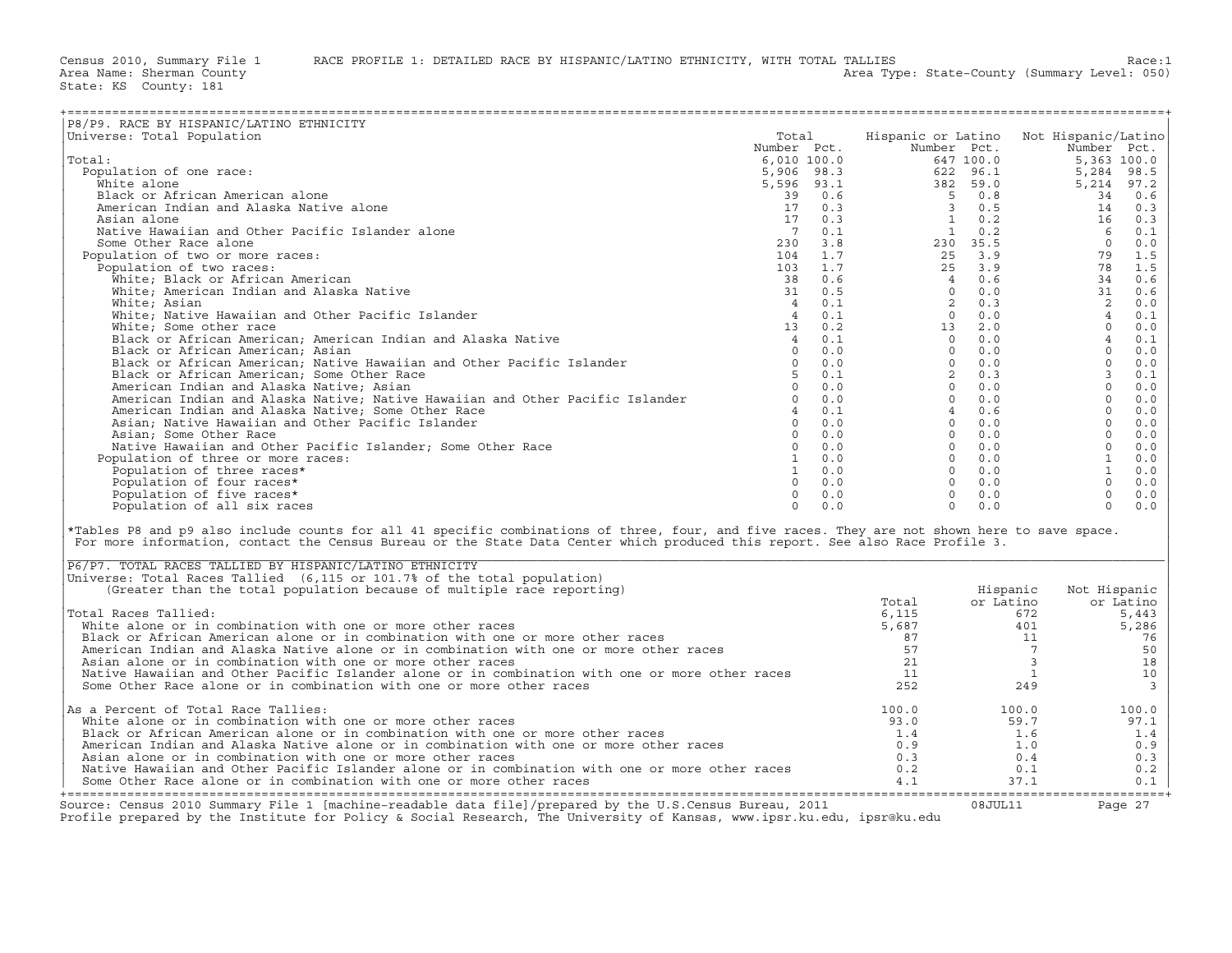Census 2010, Summary File 1 RACE PROFILE 2: DETAILED RACE BY HISP./LATINO ETHNICITY (18+); TALLIES FOR HOUSEHOLDERS<br>Area Name: Sherman County (summary Level: 050) Area Type: State-County (Summary Level: 050) State: KS County: 181

| P10/P11. RACE BY HISPANIC/LATINO ETHNICITY FOR THE POPULATION 18 AND OVER                                                                                                                                                                                                                                                                                                                                                                                                                                                                                                                                                                                                                                                                                                                                                                                                                                                                                                     |  |              |           |                            |                     |
|-------------------------------------------------------------------------------------------------------------------------------------------------------------------------------------------------------------------------------------------------------------------------------------------------------------------------------------------------------------------------------------------------------------------------------------------------------------------------------------------------------------------------------------------------------------------------------------------------------------------------------------------------------------------------------------------------------------------------------------------------------------------------------------------------------------------------------------------------------------------------------------------------------------------------------------------------------------------------------|--|--------------|-----------|----------------------------|---------------------|
| Universe: Population 18 and over                                                                                                                                                                                                                                                                                                                                                                                                                                                                                                                                                                                                                                                                                                                                                                                                                                                                                                                                              |  |              |           |                            |                     |
|                                                                                                                                                                                                                                                                                                                                                                                                                                                                                                                                                                                                                                                                                                                                                                                                                                                                                                                                                                               |  |              |           |                            |                     |
| Total 18 and over:                                                                                                                                                                                                                                                                                                                                                                                                                                                                                                                                                                                                                                                                                                                                                                                                                                                                                                                                                            |  |              |           |                            |                     |
| Population of one race:                                                                                                                                                                                                                                                                                                                                                                                                                                                                                                                                                                                                                                                                                                                                                                                                                                                                                                                                                       |  |              |           |                            |                     |
|                                                                                                                                                                                                                                                                                                                                                                                                                                                                                                                                                                                                                                                                                                                                                                                                                                                                                                                                                                               |  |              |           |                            |                     |
|                                                                                                                                                                                                                                                                                                                                                                                                                                                                                                                                                                                                                                                                                                                                                                                                                                                                                                                                                                               |  |              |           |                            |                     |
|                                                                                                                                                                                                                                                                                                                                                                                                                                                                                                                                                                                                                                                                                                                                                                                                                                                                                                                                                                               |  |              |           |                            |                     |
|                                                                                                                                                                                                                                                                                                                                                                                                                                                                                                                                                                                                                                                                                                                                                                                                                                                                                                                                                                               |  |              |           |                            |                     |
|                                                                                                                                                                                                                                                                                                                                                                                                                                                                                                                                                                                                                                                                                                                                                                                                                                                                                                                                                                               |  |              |           |                            |                     |
|                                                                                                                                                                                                                                                                                                                                                                                                                                                                                                                                                                                                                                                                                                                                                                                                                                                                                                                                                                               |  |              |           |                            |                     |
|                                                                                                                                                                                                                                                                                                                                                                                                                                                                                                                                                                                                                                                                                                                                                                                                                                                                                                                                                                               |  |              |           |                            |                     |
| Population of two or more races:                                                                                                                                                                                                                                                                                                                                                                                                                                                                                                                                                                                                                                                                                                                                                                                                                                                                                                                                              |  |              |           |                            |                     |
|                                                                                                                                                                                                                                                                                                                                                                                                                                                                                                                                                                                                                                                                                                                                                                                                                                                                                                                                                                               |  |              |           |                            |                     |
|                                                                                                                                                                                                                                                                                                                                                                                                                                                                                                                                                                                                                                                                                                                                                                                                                                                                                                                                                                               |  |              |           |                            |                     |
|                                                                                                                                                                                                                                                                                                                                                                                                                                                                                                                                                                                                                                                                                                                                                                                                                                                                                                                                                                               |  |              |           |                            |                     |
|                                                                                                                                                                                                                                                                                                                                                                                                                                                                                                                                                                                                                                                                                                                                                                                                                                                                                                                                                                               |  |              |           |                            |                     |
|                                                                                                                                                                                                                                                                                                                                                                                                                                                                                                                                                                                                                                                                                                                                                                                                                                                                                                                                                                               |  |              |           |                            |                     |
|                                                                                                                                                                                                                                                                                                                                                                                                                                                                                                                                                                                                                                                                                                                                                                                                                                                                                                                                                                               |  |              |           |                            |                     |
|                                                                                                                                                                                                                                                                                                                                                                                                                                                                                                                                                                                                                                                                                                                                                                                                                                                                                                                                                                               |  |              |           |                            |                     |
|                                                                                                                                                                                                                                                                                                                                                                                                                                                                                                                                                                                                                                                                                                                                                                                                                                                                                                                                                                               |  |              |           |                            |                     |
|                                                                                                                                                                                                                                                                                                                                                                                                                                                                                                                                                                                                                                                                                                                                                                                                                                                                                                                                                                               |  |              |           |                            |                     |
|                                                                                                                                                                                                                                                                                                                                                                                                                                                                                                                                                                                                                                                                                                                                                                                                                                                                                                                                                                               |  |              |           |                            |                     |
|                                                                                                                                                                                                                                                                                                                                                                                                                                                                                                                                                                                                                                                                                                                                                                                                                                                                                                                                                                               |  |              |           |                            |                     |
|                                                                                                                                                                                                                                                                                                                                                                                                                                                                                                                                                                                                                                                                                                                                                                                                                                                                                                                                                                               |  |              |           |                            |                     |
|                                                                                                                                                                                                                                                                                                                                                                                                                                                                                                                                                                                                                                                                                                                                                                                                                                                                                                                                                                               |  |              |           |                            |                     |
|                                                                                                                                                                                                                                                                                                                                                                                                                                                                                                                                                                                                                                                                                                                                                                                                                                                                                                                                                                               |  |              |           |                            |                     |
|                                                                                                                                                                                                                                                                                                                                                                                                                                                                                                                                                                                                                                                                                                                                                                                                                                                                                                                                                                               |  |              |           |                            |                     |
|                                                                                                                                                                                                                                                                                                                                                                                                                                                                                                                                                                                                                                                                                                                                                                                                                                                                                                                                                                               |  |              |           |                            |                     |
|                                                                                                                                                                                                                                                                                                                                                                                                                                                                                                                                                                                                                                                                                                                                                                                                                                                                                                                                                                               |  |              |           |                            |                     |
|                                                                                                                                                                                                                                                                                                                                                                                                                                                                                                                                                                                                                                                                                                                                                                                                                                                                                                                                                                               |  |              |           |                            |                     |
|                                                                                                                                                                                                                                                                                                                                                                                                                                                                                                                                                                                                                                                                                                                                                                                                                                                                                                                                                                               |  |              |           |                            |                     |
|                                                                                                                                                                                                                                                                                                                                                                                                                                                                                                                                                                                                                                                                                                                                                                                                                                                                                                                                                                               |  |              |           |                            |                     |
|                                                                                                                                                                                                                                                                                                                                                                                                                                                                                                                                                                                                                                                                                                                                                                                                                                                                                                                                                                               |  |              |           |                            |                     |
|                                                                                                                                                                                                                                                                                                                                                                                                                                                                                                                                                                                                                                                                                                                                                                                                                                                                                                                                                                               |  |              |           |                            |                     |
|                                                                                                                                                                                                                                                                                                                                                                                                                                                                                                                                                                                                                                                                                                                                                                                                                                                                                                                                                                               |  |              |           |                            |                     |
| $\begin{tabular}{l c c c c c c} \hline & $m$ is symmetric, $m$ is symmetric, $m$ is symmetric, $m$ is symmetric, $m$ is symmetric, $m$ is symmetric, $m$ is symmetric, $m$ is symmetric, $m$ is symmetric, $m$ is symmetric, $m$ is symmetric, $m$ is symmetric, $m$ is symmetric, $m$ is symmetric, $m$ is symmetric, $m$ is symmetric, $m$ is symmetric, $m$ is symmetric, $m$ is symmetric, $m$ is symmetric, $m$ is symmetric, $m$ is symmetric, $m$ is positive, $m$ is positive, $m$ is positive, $m$ is positive, $m$ is positive, $m$ is positive, $m$ is positive, $m$ is positive, $m$ is positive, $m$ is positive, $m$ is$<br>*Tables P10 and P11 also include counts for all 41 specific combinations of three, four, and five races. They are not shown here to save<br>space. For more information, contact the Census Bureau or the State Data Center which produced this report.<br>H8/H9. TOTAL RACES TALLIED FOR HOUSEHOLDERS BY HISPANIC/LATINO ETHNICITY |  |              |           |                            |                     |
| Universe: Total Races Tallied For Householders In Occupied Housing Units (2,628 or 100.8% of total households)                                                                                                                                                                                                                                                                                                                                                                                                                                                                                                                                                                                                                                                                                                                                                                                                                                                                |  |              |           |                            |                     |
| (Note: Greater than the total number of households because of multiple race reporting)                                                                                                                                                                                                                                                                                                                                                                                                                                                                                                                                                                                                                                                                                                                                                                                                                                                                                        |  |              | Hispanic  | Not Hispanic               |                     |
|                                                                                                                                                                                                                                                                                                                                                                                                                                                                                                                                                                                                                                                                                                                                                                                                                                                                                                                                                                               |  | Total        | or Latino |                            | or Latino           |
| Total Races Tallied for Householders:                                                                                                                                                                                                                                                                                                                                                                                                                                                                                                                                                                                                                                                                                                                                                                                                                                                                                                                                         |  | 2,628        |           | 187                        | 2,441               |
| White alone or in combination with one or more other races                                                                                                                                                                                                                                                                                                                                                                                                                                                                                                                                                                                                                                                                                                                                                                                                                                                                                                                    |  | 2,509        |           | 114                        | 2,395               |
| Black or African American alone or in combination with one or more other races                                                                                                                                                                                                                                                                                                                                                                                                                                                                                                                                                                                                                                                                                                                                                                                                                                                                                                |  | 19           |           | $\overline{\phantom{0}}$ 2 | 17                  |
| American Indian and Alaska Native alone or in combination with one or more other races                                                                                                                                                                                                                                                                                                                                                                                                                                                                                                                                                                                                                                                                                                                                                                                                                                                                                        |  | 25           |           | $\overline{4}$             |                     |
|                                                                                                                                                                                                                                                                                                                                                                                                                                                                                                                                                                                                                                                                                                                                                                                                                                                                                                                                                                               |  |              |           |                            | $21\,$              |
| Asian alone or in combination with one or more other races                                                                                                                                                                                                                                                                                                                                                                                                                                                                                                                                                                                                                                                                                                                                                                                                                                                                                                                    |  | 8            |           | $\mathbf{1}$               | $7\phantom{.0}$     |
| Native Hawaiian and Other Pacific Islander alone or in combination with one or more other races                                                                                                                                                                                                                                                                                                                                                                                                                                                                                                                                                                                                                                                                                                                                                                                                                                                                               |  | $\mathbf{1}$ |           | $\circ$                    | $\mathbf{1}$        |
| Some Other Race alone or in combination with one or more other races                                                                                                                                                                                                                                                                                                                                                                                                                                                                                                                                                                                                                                                                                                                                                                                                                                                                                                          |  | 66           |           | 66                         | $\mathsf{O}\xspace$ |
| As a Percent of Total Race Tallies for Householders:                                                                                                                                                                                                                                                                                                                                                                                                                                                                                                                                                                                                                                                                                                                                                                                                                                                                                                                          |  | 100.0        | 100.0     |                            | 100.0               |
| White alone or in combination with one or more other races                                                                                                                                                                                                                                                                                                                                                                                                                                                                                                                                                                                                                                                                                                                                                                                                                                                                                                                    |  | 95.5         | 61.0      |                            | 98.1                |
| Black or African American alone or in combination with one or more other races                                                                                                                                                                                                                                                                                                                                                                                                                                                                                                                                                                                                                                                                                                                                                                                                                                                                                                |  | 0.7          | 1.1       |                            | 0.7                 |
|                                                                                                                                                                                                                                                                                                                                                                                                                                                                                                                                                                                                                                                                                                                                                                                                                                                                                                                                                                               |  | 1.0          |           | 2.1                        |                     |
| American Indian and Alaska Native alone or in combination with one or more other races                                                                                                                                                                                                                                                                                                                                                                                                                                                                                                                                                                                                                                                                                                                                                                                                                                                                                        |  |              |           |                            | 0.9                 |
| Asian alone or in combination with one or more other races                                                                                                                                                                                                                                                                                                                                                                                                                                                                                                                                                                                                                                                                                                                                                                                                                                                                                                                    |  | 0.3          |           | 0.5                        | 0.3                 |
| Native Hawaiian and Other Pacific Islander alone or in combination with one or more other races                                                                                                                                                                                                                                                                                                                                                                                                                                                                                                                                                                                                                                                                                                                                                                                                                                                                               |  | 0.0          | 0.0       |                            | 0.0                 |
| Some Other Race alone or in combination with one or more other races                                                                                                                                                                                                                                                                                                                                                                                                                                                                                                                                                                                                                                                                                                                                                                                                                                                                                                          |  | 2.5          | 35.3      |                            | 0.0                 |

| H8/H9. TOTAL RACES TALLIED FOR HOUSEHOLDERS BY HISPANIC/LATINO ETHNICITY                                                                                                                                                                                                                                                                                                                                                                  |               |                          |                          |
|-------------------------------------------------------------------------------------------------------------------------------------------------------------------------------------------------------------------------------------------------------------------------------------------------------------------------------------------------------------------------------------------------------------------------------------------|---------------|--------------------------|--------------------------|
| Universe: Total Races Tallied For Householders In Occupied Housing Units (2,628 or 100.8% of total households)                                                                                                                                                                                                                                                                                                                            |               |                          |                          |
| (Note: Greater than the total number of households because of multiple race reporting)                                                                                                                                                                                                                                                                                                                                                    |               | Hispanic                 | Not Hispanic             |
|                                                                                                                                                                                                                                                                                                                                                                                                                                           | Total         | or Latino                | or Latino                |
| Total Races Tallied for Householders:                                                                                                                                                                                                                                                                                                                                                                                                     | 2,628         | 187                      | 2,441                    |
| White alone or in combination with one or more other races                                                                                                                                                                                                                                                                                                                                                                                | 2,509         | 114                      | 2,395                    |
| Black or African American alone or in combination with one or more other races                                                                                                                                                                                                                                                                                                                                                            |               |                          |                          |
| American Indian and Alaska Native alone or in combination with one or more other races                                                                                                                                                                                                                                                                                                                                                    |               |                          |                          |
| Asian alone or in combination with one or more other races                                                                                                                                                                                                                                                                                                                                                                                |               |                          |                          |
| Native Hawaiian and Other Pacific Islander alone or in combination with one or more other races                                                                                                                                                                                                                                                                                                                                           |               |                          |                          |
| Some Other Race alone or in combination with one or more other races                                                                                                                                                                                                                                                                                                                                                                      | 66            | 66                       |                          |
|                                                                                                                                                                                                                                                                                                                                                                                                                                           |               |                          |                          |
|                                                                                                                                                                                                                                                                                                                                                                                                                                           |               |                          |                          |
|                                                                                                                                                                                                                                                                                                                                                                                                                                           |               |                          |                          |
|                                                                                                                                                                                                                                                                                                                                                                                                                                           | 0.7           | 1.1                      | 0.7                      |
| American Indian and Alaska Native alone or in combination with one or more other races                                                                                                                                                                                                                                                                                                                                                    | 1.0           | 2.1                      | 0.9                      |
| Asian alone or in combination with one or more other races                                                                                                                                                                                                                                                                                                                                                                                | 0.3           | 0.5                      | 0.3                      |
| Native Hawaiian and Other Pacific Islander alone or in combination with one or more other races                                                                                                                                                                                                                                                                                                                                           | 0.0           | 0.0                      | 0.0                      |
| Some Other Race alone or in combination with one or more other races                                                                                                                                                                                                                                                                                                                                                                      | 2.5           | 35.3                     | $0.0$                    |
|                                                                                                                                                                                                                                                                                                                                                                                                                                           |               |                          |                          |
|                                                                                                                                                                                                                                                                                                                                                                                                                                           |               |                          |                          |
| As a Percent of Total Race Tallies for Householders:<br>White alone or in combination with one or more other races<br>Black or African American alone or in combination with one or more other races<br>Source: Census 2010 Summary File 1 [machine-readable data file]/prepared by the U.S.Census Bureau, 2011<br>Profile prepared by the Institute for Policy & Social Research, The University of Kansas, www.ipsr.ku.edu, ipsr@ku.edu | 100.0<br>95.5 | 100.0<br>61.0<br>08JUL11 | 100.0<br>98.1<br>Page 28 |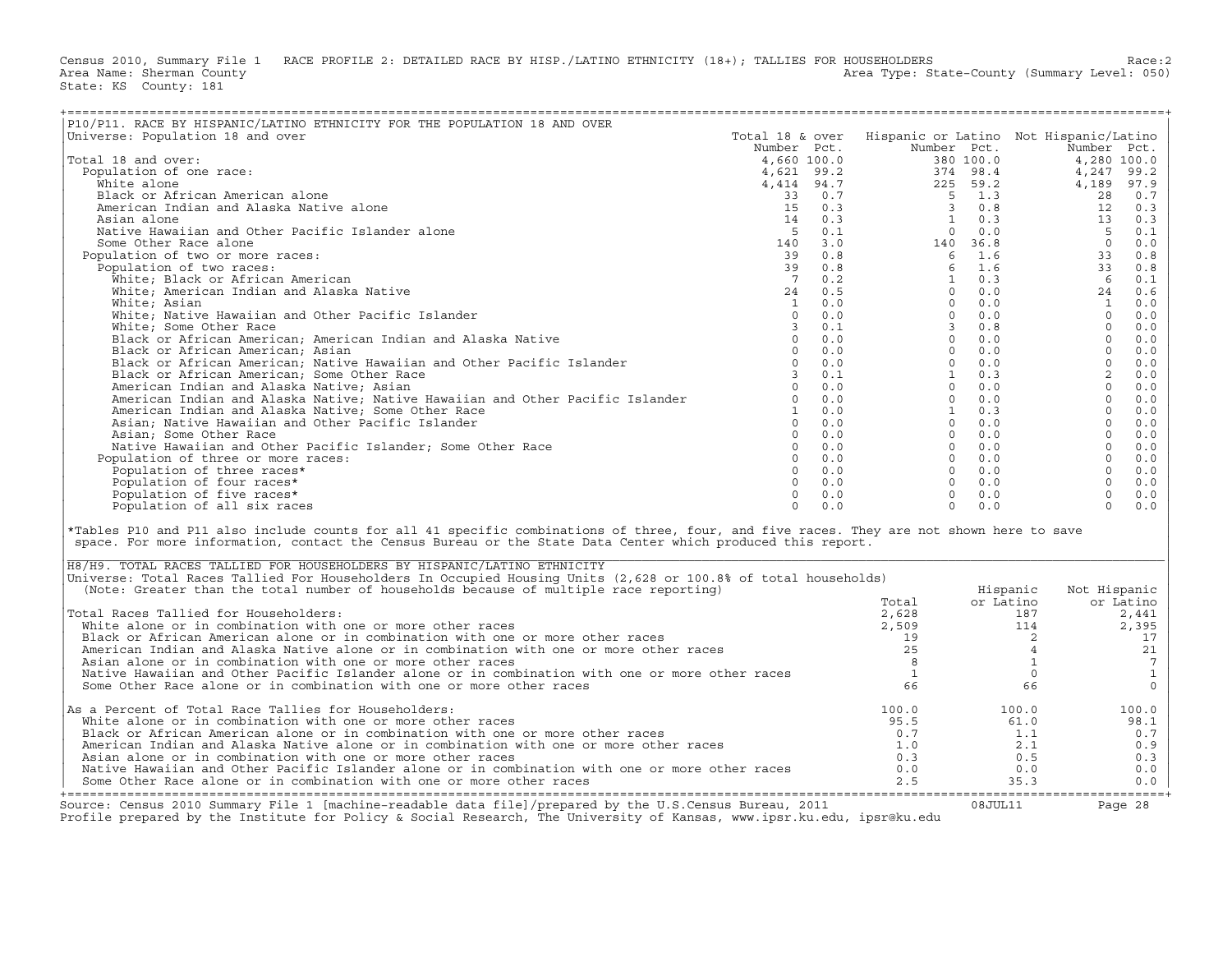| P6/P8. RACE COMBINATIONS AND<br>SHARE OF TOTAL TALLIES<br>Two Universes:<br>Total Population (6,010)                                                                                                                                                                                                                                                                                                                                                 | White                                           | (WHITE)                    | Black or<br>African American | (BLACK)                                                                                              | American Indian<br>& Alaska Native             |                                                 | ---------------<br>(AIAN)           | Asian                    | (ASIAN)                                                                                  | Other Pacific<br>Islander | Native Hawaiian $\&$ Some other race<br>(NHPI)                                                |                          | (OTHER)                                                                       |
|------------------------------------------------------------------------------------------------------------------------------------------------------------------------------------------------------------------------------------------------------------------------------------------------------------------------------------------------------------------------------------------------------------------------------------------------------|-------------------------------------------------|----------------------------|------------------------------|------------------------------------------------------------------------------------------------------|------------------------------------------------|-------------------------------------------------|-------------------------------------|--------------------------|------------------------------------------------------------------------------------------|---------------------------|-----------------------------------------------------------------------------------------------|--------------------------|-------------------------------------------------------------------------------|
| and Total Races Tallied*<br>(6,115 or 98.3% of<br>the Total Population)<br>-----------------------------------                                                                                                                                                                                                                                                                                                                                       | Persons<br>or<br>Tallies<br>------------------  | Pct of<br>WHITE<br>Tallies | Persons<br>or<br>Tallies     | Pct of<br><b>BLACK</b><br>Tallies<br>==================                                              | Persons<br>or<br>Tallies<br>------------------ |                                                 | Pct of<br>AIAN<br>Tallies           | Persons<br>or<br>Tallies | Pct of<br>ASIAN<br>Tallies<br>==================                                         | Persons<br>or<br>Tallies  | Pct of<br>NHPI<br>Tallies<br>------------------                                               | Persons<br>or<br>Tallies | Pct of<br>OTHER<br>Tallies<br>------------------                              |
| One Race Alone                                                                                                                                                                                                                                                                                                                                                                                                                                       | 5,596 98.4                                      |                            |                              | 39 44.8                                                                                              |                                                |                                                 | 17 29.8                             |                          | 17 81.0                                                                                  |                           | 7 63.6                                                                                        |                          | 230 91.3                                                                      |
| Two-Race combinations (15 in<br>all, each presented twice)--<br>Total Tallies*                                                                                                                                                                                                                                                                                                                                                                       | 90                                              | 1.6                        |                              | 47 54.0                                                                                              |                                                | 39                                              | 68.4                                |                          | 4 19.0                                                                                   |                           | 4 36.4                                                                                        |                          | 22<br>8.7                                                                     |
| WHITE and<br>BLACK and<br>AIAN and<br>ASIAN and                                                                                                                                                                                                                                                                                                                                                                                                      | _________________<br>38<br>31<br>$\overline{4}$ | 0.7<br>0.5<br>0.1          |                              | 38 43.7<br>$---$<br>4.6<br>$\overline{4}$<br>0.0<br>$\circ$                                          |                                                | 31<br>$\overline{4}$<br>$\Omega$                | 54.4<br>7.0<br>$\frac{1}{2}$<br>0.0 |                          | 19.0<br>$\overline{4}$<br>$\Omega$<br>0.0<br>$\Omega$<br>0.0<br>$\frac{1}{2}$            |                           | 36.4<br>$\overline{4}$<br>$\Omega$<br>0.0<br>$\Omega$<br>0.0<br>$\mathbf 0$<br>0.0            |                          | $\overline{5.2}$<br>13<br>5<br>2.0<br>$\overline{4}$<br>1.6<br>$\circ$<br>0.0 |
| NHPI and<br>OTHER and                                                                                                                                                                                                                                                                                                                                                                                                                                | $\overline{4}$<br>13                            | 0.1<br>0.2                 |                              | 0.0<br>$\Omega$<br>5.7<br>5                                                                          |                                                | $\Omega$<br>$\overline{4}$                      | 0.0<br>7.0                          |                          | 0.0<br>$\Omega$<br>0<br>0.0                                                              |                           | $\mathbf{0}$<br>0.0                                                                           |                          | $\Omega$<br>0.0                                                               |
| Three-Race combinations (20,<br>each presented three times)--<br>Total Tallies*                                                                                                                                                                                                                                                                                                                                                                      | $\mathbf{1}$                                    | 0.0                        |                              | 1.1<br>$\mathbf{1}$                                                                                  |                                                | $\mathbf{1}$                                    | 1.8                                 |                          | 0.0<br>0                                                                                 |                           | 0<br>0.0                                                                                      |                          | $\circ$<br>0.0                                                                |
| WHITE; BLACK; and<br>WHITE; AIAN; and<br>WHITE; ASIAN; and<br>WHITE; NHPI; and<br>WHITE; OTHER; and                                                                                                                                                                                                                                                                                                                                                  |                                                 |                            |                              | -----------------<br>1.1<br>$\mathbf{1}$<br>0.0<br>$\Omega$<br>0.0<br>$\mathbf 0$<br>0.0<br>$\Omega$ |                                                | $\mathbf{1}$<br>$\Omega$<br>$\Omega$<br>$\circ$ | 1.8<br>$- - -$<br>0.0<br>0.0<br>0.0 |                          | $\overline{0}$<br>0.0<br>0.0<br>$\mathbf 0$<br>$---$<br>0.0<br>$\circ$<br>$\circ$<br>0.0 |                           | $\overline{0}$<br>0.0<br>$\Omega$<br>0.0<br>$\Omega$<br>0.0<br>$- - -$<br>$\mathbf{0}$<br>0.0 |                          | $\overline{0}$<br>0.0<br>$\Omega$<br>0.0<br>$\circ$<br>0.0<br>$\circ$<br>0.0  |
| BLACK; AIAN; and<br>BLACK; ASIAN; and<br>BLACK; NHPI; and<br>BLACK; OTHER; and                                                                                                                                                                                                                                                                                                                                                                       | $\mathbf{1}$<br>$\Omega$<br>$\circ$<br>$\Omega$ | 0.0<br>0.0<br>0.0<br>0.0   | ______________               |                                                                                                      |                                                | $\Omega$<br>$\Omega$<br>$\Omega$                | 0.0<br>0.0<br>0.0                   |                          | 0.0<br>0<br>0.0<br>$\circ$<br>$\Omega$<br>0.0                                            |                           | 0<br>0.0<br>$\Omega$<br>0.0<br>$\mathbf{0}$<br>0.0                                            |                          | $\circ$<br>0.0<br>$\Omega$<br>0.0<br>$\Omega$<br>0.0                          |
| AIAN; ASIAN; and<br>AIAN; NHPI; and<br>AIAN; OTHER; and                                                                                                                                                                                                                                                                                                                                                                                              | $\circ$<br>$\circ$<br>$\Omega$                  | 0.0<br>0.0<br>0.0          |                              | $\Omega$<br>0.0<br>$\Omega$<br>0.0<br>$\Omega$<br>0.0                                                |                                                |                                                 |                                     |                          | $\circ$<br>0.0<br>$\circ$<br>0.0                                                         |                           | $\Omega$<br>0.0<br>$\mathbf{0}$<br>0.0                                                        |                          | $\circ$<br>0.0<br>$\circ$<br>0.0                                              |
| ASIAN; NHPI; and<br>ASIAN; OTHER; and                                                                                                                                                                                                                                                                                                                                                                                                                | $\circ$<br>$\circ$                              | 0.0<br>0.0                 |                              | 0.0<br>$\Omega$<br>0.0<br>$\mathbf 0$                                                                |                                                | $\Omega$<br>$\Omega$                            | 0.0<br>0.0                          |                          |                                                                                          |                           | $\mathbf 0$<br>0.0                                                                            |                          | $\Omega$<br>0.0                                                               |
| NHPI; OTHER; and                                                                                                                                                                                                                                                                                                                                                                                                                                     | $\circ$                                         | 0.0                        |                              | $\mathbf 0$<br>0.0                                                                                   |                                                | 0                                               | 0.0                                 |                          | $\circ$<br>0.0                                                                           |                           |                                                                                               |                          |                                                                               |
| Four Races (15)--Total Tallies*:<br>Five Races (6)--Total Tallies*:<br>Six Races (1)--Total Tallies*:                                                                                                                                                                                                                                                                                                                                                | $\overline{0}$<br>$\Omega$<br>$\Omega$          | 0.0<br>0.0<br>0.0          |                              | $\overline{\circ}$<br>0.0<br>0.0<br>$\circ$<br>$\circ$<br>0.0                                        |                                                | $\overline{0}$<br>$\Omega$<br>$\Omega$          | 0.0<br>0.0<br>0.0                   |                          | 0.0<br>$\overline{0}$<br>$\circ$<br>0.0<br>$\circ$<br>0.0                                |                           | $\overline{0}$<br>0.0<br>$\mathbf 0$<br>0.0<br>$\mathbf 0$<br>0.0                             |                          | $\overline{\mathfrak{o}}$<br>0.0<br>$\mathbf 0$<br>0.0<br>$\circ$<br>0.0      |
| Total Tallies* for each race<br>alone or in any combination:                                                                                                                                                                                                                                                                                                                                                                                         | 5,687 100.0                                     |                            |                              | 87 100.0                                                                                             |                                                |                                                 | 57 100.0                            |                          | 21 100.0                                                                                 |                           | 11 100.0                                                                                      |                          | 252 100.0                                                                     |
| *Notes: Summing across Total Tallies rows would give results greater than the corresponding population counts because of multiple counting (e.g.,<br>each person of three races would be counted three times). Detail is not shown for the four-race and five-race combinations. Each Percent shown<br>represents that combination's share of total tallies for the race indicated in the column header. See Race Profile 1 for Grand Total Tallies. |                                                 |                            |                              |                                                                                                      |                                                |                                                 |                                     |                          |                                                                                          |                           |                                                                                               |                          |                                                                               |

+===================================================================================================================================================+ Source: Census 2010 Summary File 1 [machine−readable data file]/prepared by the U.S.Census Bureau, 2011 08JUL11 Page 29 Profile prepared by the Institute for Policy & Social Research, The University of Kansas, www.ipsr.ku.edu, ipsr@ku.edu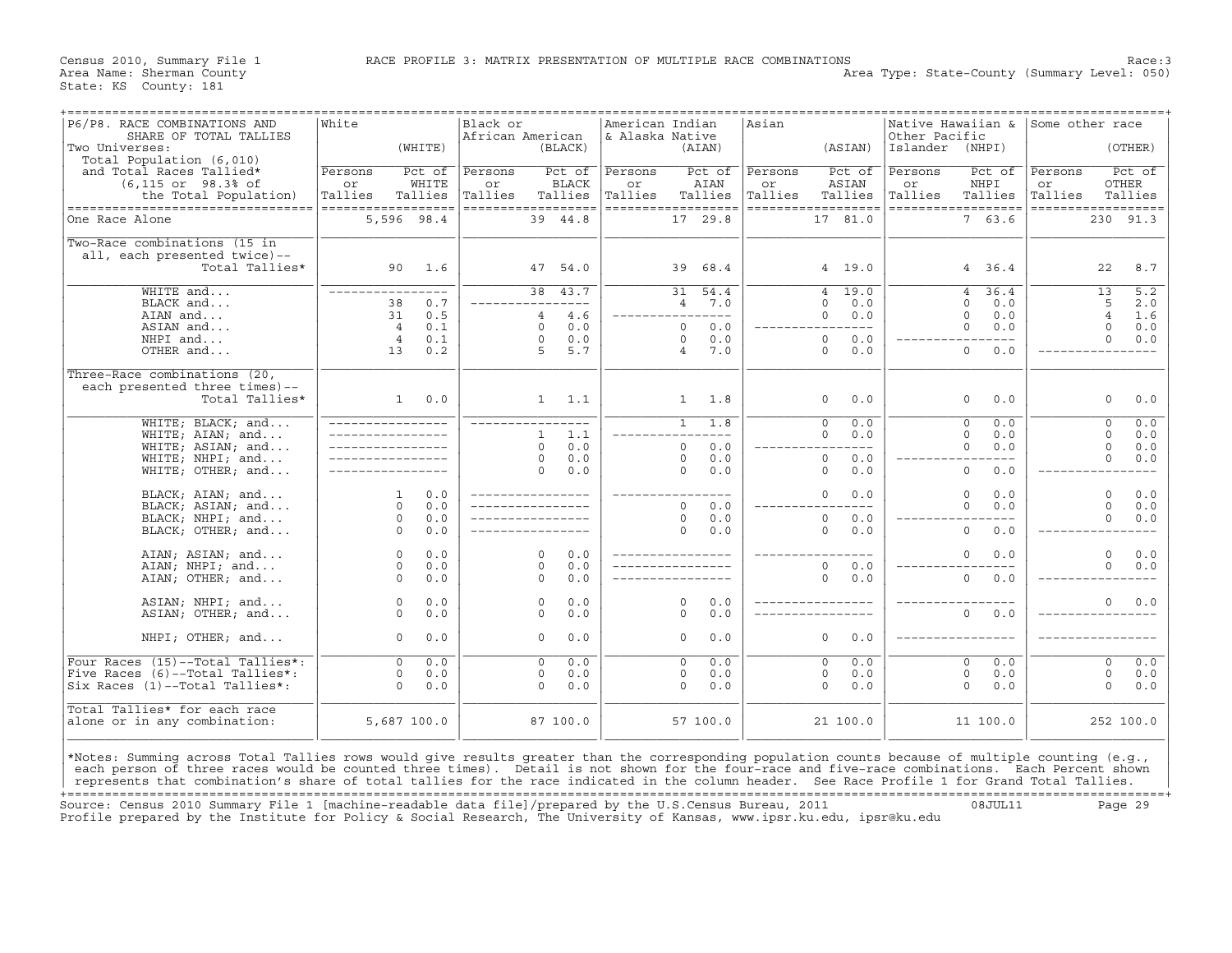Census 2010, Summary File 1 RACE PROFILE 4: DETAILED NATIVE AMERICAN, ASIAN, PACIFIC ISLANDER, & HISP/LATINO SUBGROUPS Race:4<br>Area Name: Sherman County (summary Level: 050) Area Type: State-County (Summary Level: 050) State: KS County: 181

| PCT1. AMERICAN INDIAN AND ALASKA NATIVE BY TRIBE                                                                                                                                                                                                                                                                                                                                                                                                                                                     |                                   |            |                              |                                                                                                                           |                                      |                                                                                                                                                                                                                                                                            |                                                                                                                                                                                                                                                                             |                            |                                                                                                                                                                                                         |
|------------------------------------------------------------------------------------------------------------------------------------------------------------------------------------------------------------------------------------------------------------------------------------------------------------------------------------------------------------------------------------------------------------------------------------------------------------------------------------------------------|-----------------------------------|------------|------------------------------|---------------------------------------------------------------------------------------------------------------------------|--------------------------------------|----------------------------------------------------------------------------------------------------------------------------------------------------------------------------------------------------------------------------------------------------------------------------|-----------------------------------------------------------------------------------------------------------------------------------------------------------------------------------------------------------------------------------------------------------------------------|----------------------------|---------------------------------------------------------------------------------------------------------------------------------------------------------------------------------------------------------|
| Universe: Persons who are American Indian and Alaska Native Alone                                                                                                                                                                                                                                                                                                                                                                                                                                    |                                   |            |                              |                                                                                                                           |                                      |                                                                                                                                                                                                                                                                            |                                                                                                                                                                                                                                                                             |                            |                                                                                                                                                                                                         |
| Total:<br>vith one tribe specified:<br>Mith one tribe specified:<br>American Indian tribe: 12 Creek<br>Apache<br>Arapaho<br>Arapaho<br>Palckfeet<br>Central American Indian<br>Central American Indian<br>Central American Indian<br>Chicksaw and Chicksaw and O Menominee<br>Chicksaw and O Menominee<br>Chicksaw and O Menominee<br>Chicksaw and O Menominee<br>Chicksaw a<br>(An additional 40 persons are Native American in combination with other races.)                                      | 17<br>1 Crow<br>0 Delaware        |            |                              | $\Omega$                                                                                                                  | Paiute<br>3 Pima                     | 0 Potawatomi<br>0 Pueblo<br>0 Puget Sound Salish                                                                                                                                                                                                                           | $\Omega$<br>Yuman<br>Other Amer. Indian tribes<br>$\Omega$<br>1<br>Amer. Indian not specified<br>$\Omega$<br>Alaska Native tribe:<br>Alaskan Athabascan<br>Tlingit-Haida<br>Tsimshian<br>0 Alaska Native not specified<br>0 No tribe specified<br>0 More than one specified |                            | $\circ$<br>$\circ$<br>$\mathbb O$<br>$\mathsf{O}\xspace$<br>$\circ$<br>$\circ$<br>$\mathsf{O}$<br>$\mathsf{O}\xspace$<br>$\mathsf{O}\xspace$<br>$\mathsf{O}\xspace$<br>$\circ$<br>$\,4$<br>$\mathbf{1}$ |
| PCT5/PCT7. ASIAN POPULATION--DETAILED GROUPS<br>Two Universes: (1) Persons who are Asian Alone, and<br>(2) Total Asian Tallies reported by all persons*                                                                                                                                                                                                                                                                                                                                              |                                   |            |                              | PCT8. NATIVE HAWAIIAN AND OTHER PACIFIC<br>Univ.: Persons who are Native Hawaiian and                                     | ISLANDER POPULATION--DETAILED GROUPS |                                                                                                                                                                                                                                                                            | PCT11. HISPANIC/LATINO BY SPECIFIC<br>ORIGIN<br>Univ.: Hispanic/Latino population **                                                                                                                                                                                        |                            |                                                                                                                                                                                                         |
|                                                                                                                                                                                                                                                                                                                                                                                                                                                                                                      | Persons $(1)$ Pct. Tallies* $(2)$ |            |                              |                                                                                                                           | other Pacific Islander Alone         |                                                                                                                                                                                                                                                                            | Total Hispanic/Latino                                                                                                                                                                                                                                                       |                            | 647 100.0                                                                                                                                                                                               |
| Totals (Each Universe):<br>Totals (Each Universe):<br>Only one group specified:<br>17 100.0<br>Asian Indian<br>16 94.1<br>Asian Indian<br>16 94.1<br>16 94.1<br>16 94.1<br>16 94.1<br>16 94.1<br>16 94.1<br>16 94.1<br>16 94.1<br>16 94.1<br>16 94.1<br>16 94.1<br>16 94.1<br>16 94.1<br>16 94.                                                                                                                                                                                                      | 17 100.0                          |            | 21                           |                                                                                                                           |                                      | Persons Pct.                                                                                                                                                                                                                                                               | Mexican                                                                                                                                                                                                                                                                     |                            | 512 79.1                                                                                                                                                                                                |
|                                                                                                                                                                                                                                                                                                                                                                                                                                                                                                      |                                   |            | $\frac{1}{2}$                |                                                                                                                           |                                      |                                                                                                                                                                                                                                                                            | Puerto Rican                                                                                                                                                                                                                                                                | $\overline{7}$             | 1.1                                                                                                                                                                                                     |
|                                                                                                                                                                                                                                                                                                                                                                                                                                                                                                      |                                   |            | $\mathbf{1}$                 | Total:                                                                                                                    |                                      | 7100.0                                                                                                                                                                                                                                                                     | Cuban                                                                                                                                                                                                                                                                       | <sup>1</sup>               | 0.2                                                                                                                                                                                                     |
|                                                                                                                                                                                                                                                                                                                                                                                                                                                                                                      |                                   |            | $\Omega$                     | Total:<br>Only one group specified: 7 100.0<br>Polynesian: 2 28.6<br>Native Hawaiian 2 28.6<br>2 28.6<br>2 28.6<br>2 28.6 |                                      |                                                                                                                                                                                                                                                                            | Dominican Republic                                                                                                                                                                                                                                                          | $\Omega$                   | 0.0                                                                                                                                                                                                     |
|                                                                                                                                                                                                                                                                                                                                                                                                                                                                                                      |                                   |            | $\Omega$                     |                                                                                                                           |                                      |                                                                                                                                                                                                                                                                            | Central American                                                                                                                                                                                                                                                            |                            |                                                                                                                                                                                                         |
|                                                                                                                                                                                                                                                                                                                                                                                                                                                                                                      |                                   |            | $\mathbf{0}$                 |                                                                                                                           |                                      |                                                                                                                                                                                                                                                                            | excluding Mexican:                                                                                                                                                                                                                                                          | $\frac{1}{2}$              | 0.2                                                                                                                                                                                                     |
|                                                                                                                                                                                                                                                                                                                                                                                                                                                                                                      |                                   |            | $\Omega$                     |                                                                                                                           |                                      |                                                                                                                                                                                                                                                                            | Costa Rican                                                                                                                                                                                                                                                                 | $\Omega$                   | 0.0                                                                                                                                                                                                     |
|                                                                                                                                                                                                                                                                                                                                                                                                                                                                                                      |                                   |            | 6                            |                                                                                                                           |                                      |                                                                                                                                                                                                                                                                            | Guatemalan                                                                                                                                                                                                                                                                  | $\mathbf{1}$               | 0.2                                                                                                                                                                                                     |
|                                                                                                                                                                                                                                                                                                                                                                                                                                                                                                      |                                   |            | 8                            |                                                                                                                           |                                      |                                                                                                                                                                                                                                                                            | Honduran                                                                                                                                                                                                                                                                    | $\Omega$                   | 0.0                                                                                                                                                                                                     |
|                                                                                                                                                                                                                                                                                                                                                                                                                                                                                                      |                                   |            | $\Omega$                     |                                                                                                                           |                                      | Native Hawaiian<br>Samoan<br>O 0.0<br>Omgan<br>O 0.0<br>O 0.0<br>O 0.0<br>Micronesian:<br>Guamanian or Chamorro<br>S 71.4<br>Marshallese<br>O 0.0<br>O 0.0<br>Melanesian:<br>Fijian<br>O 0.0<br>Melanesian:<br>Fijian<br>O 0.0<br>O 0.0<br>Melanesian:<br>O 0.0<br>Melanes | nonananan<br>Panamanian<br>Salvadoran<br>Other Cent. American                                                                                                                                                                                                               | $\Omega$                   | 0.0                                                                                                                                                                                                     |
|                                                                                                                                                                                                                                                                                                                                                                                                                                                                                                      |                                   |            | $\Omega$                     |                                                                                                                           |                                      |                                                                                                                                                                                                                                                                            |                                                                                                                                                                                                                                                                             | $\Omega$                   | 0.0                                                                                                                                                                                                     |
|                                                                                                                                                                                                                                                                                                                                                                                                                                                                                                      |                                   |            | $\mathbf{1}$                 |                                                                                                                           |                                      |                                                                                                                                                                                                                                                                            |                                                                                                                                                                                                                                                                             | $\Omega$                   | 0.0                                                                                                                                                                                                     |
| Korean                                                                                                                                                                                                                                                                                                                                                                                                                                                                                               |                                   | 1 5.9      | $\mathbf{1}$                 |                                                                                                                           |                                      |                                                                                                                                                                                                                                                                            |                                                                                                                                                                                                                                                                             | $\Omega$                   | 0.0                                                                                                                                                                                                     |
| Laotian                                                                                                                                                                                                                                                                                                                                                                                                                                                                                              | $0 \qquad 0.0$                    |            | $\Omega$                     |                                                                                                                           |                                      |                                                                                                                                                                                                                                                                            | South American:                                                                                                                                                                                                                                                             | $\Omega$                   | 0.0                                                                                                                                                                                                     |
| Malaysian                                                                                                                                                                                                                                                                                                                                                                                                                                                                                            |                                   | $0 \t 0.0$ | $\Omega$                     |                                                                                                                           |                                      |                                                                                                                                                                                                                                                                            | Argentinean                                                                                                                                                                                                                                                                 | $\Omega$                   | 0.0                                                                                                                                                                                                     |
| Nepalese                                                                                                                                                                                                                                                                                                                                                                                                                                                                                             | $0 \qquad 0.0$                    |            | $\Omega$                     |                                                                                                                           |                                      |                                                                                                                                                                                                                                                                            | Bolivian                                                                                                                                                                                                                                                                    | $\overline{0}$<br>$\Omega$ | 0.0                                                                                                                                                                                                     |
| Pakistani                                                                                                                                                                                                                                                                                                                                                                                                                                                                                            | $0 \t 0.0$                        |            | $\Omega$                     |                                                                                                                           |                                      |                                                                                                                                                                                                                                                                            | Chilean                                                                                                                                                                                                                                                                     | $\Omega$                   | 0.0                                                                                                                                                                                                     |
|                                                                                                                                                                                                                                                                                                                                                                                                                                                                                                      |                                   |            | $\mathbf{0}$<br>$\mathbf{0}$ |                                                                                                                           |                                      |                                                                                                                                                                                                                                                                            | Colombian                                                                                                                                                                                                                                                                   | $\Omega$                   | 0.0<br>0.0                                                                                                                                                                                              |
|                                                                                                                                                                                                                                                                                                                                                                                                                                                                                                      |                                   |            | $\Omega$                     |                                                                                                                           |                                      |                                                                                                                                                                                                                                                                            | Ecuadorian                                                                                                                                                                                                                                                                  | $\Omega$                   | 0.0                                                                                                                                                                                                     |
|                                                                                                                                                                                                                                                                                                                                                                                                                                                                                                      |                                   |            | 1                            | **Hispanic/Latino persons can be of any race                                                                              |                                      |                                                                                                                                                                                                                                                                            | Paraguayan<br>Peruvian                                                                                                                                                                                                                                                      | $\Omega$                   | 0.0                                                                                                                                                                                                     |
|                                                                                                                                                                                                                                                                                                                                                                                                                                                                                                      |                                   |            | $\Omega$                     |                                                                                                                           |                                      |                                                                                                                                                                                                                                                                            | Uruquayan                                                                                                                                                                                                                                                                   | $\Omega$                   | 0.0                                                                                                                                                                                                     |
| No subgroup specified                                                                                                                                                                                                                                                                                                                                                                                                                                                                                |                                   |            | $\mathbf{3}$                 |                                                                                                                           |                                      |                                                                                                                                                                                                                                                                            | Venezuelan                                                                                                                                                                                                                                                                  | $\Omega$                   | 0.0                                                                                                                                                                                                     |
| $\begin{tabular}{llllll} \multicolumn{4}{c}{\textbf{Pakistan}} & & & 0 & 0.0 \\ \multicolumn{4}{c}{\textbf{Sri Lanka}} & & 0 & 0.0 \\ \multicolumn{4}{c}{\textbf{Taiwanese}} & & 0 & 0.0 \\ \multicolumn{4}{c}{\textbf{Vietnamese}} & & 0 & 0.0 \\ \multicolumn{4}{c}{\textbf{Vietnamese}} & & 1 & 5.9 \\ \multicolumn{4}{c}{\textbf{Other specified}} & & 1 & 5.9 \\ \multicolumn{4}{c}{\textbf{Oore than one specified}} & & 1 & 5.9 \\ \multicolumn{4}{c}{\textbf{Ore$<br>More than one specified |                                   |            | $\qquad \qquad - - -$        | General note: For the groups shown on this                                                                                |                                      |                                                                                                                                                                                                                                                                            |                                                                                                                                                                                                                                                                             |                            |                                                                                                                                                                                                         |
|                                                                                                                                                                                                                                                                                                                                                                                                                                                                                                      |                                   |            |                              | page, their proportions of this area's                                                                                    |                                      |                                                                                                                                                                                                                                                                            | 0.0<br>Other South American<br>Other Hispanic/Latino: 126 19.5<br>Spaniard<br>3 0.5                                                                                                                                                                                         |                            |                                                                                                                                                                                                         |
| *Included are the 0 tallies of Asian alone persons                                                                                                                                                                                                                                                                                                                                                                                                                                                   |                                   |            |                              | total population of 6,010 are:                                                                                            |                                      |                                                                                                                                                                                                                                                                            |                                                                                                                                                                                                                                                                             |                            |                                                                                                                                                                                                         |
| who specified more than one Asian category, as well as                                                                                                                                                                                                                                                                                                                                                                                                                                               |                                   |            |                              |                                                                                                                           |                                      |                                                                                                                                                                                                                                                                            |                                                                                                                                                                                                                                                                             |                            |                                                                                                                                                                                                         |
| the 4 persons who are Asian in combination with                                                                                                                                                                                                                                                                                                                                                                                                                                                      |                                   |            |                              |                                                                                                                           |                                      | AND AMELICAN alone (0.3%),<br>Asian alone (0.3%), Pacific Islander<br>alone (0.1%), and Hispanic/Latino (10.8%).                                                                                                                                                           | Spaniard 3 0.5<br>Spanish Merican 12 1.9<br>Spanish American 0 0.0<br>All other Hisp/Latino 111 17.2                                                                                                                                                                        |                            |                                                                                                                                                                                                         |
| one or more other races.                                                                                                                                                                                                                                                                                                                                                                                                                                                                             |                                   |            |                              |                                                                                                                           |                                      |                                                                                                                                                                                                                                                                            |                                                                                                                                                                                                                                                                             |                            |                                                                                                                                                                                                         |
|                                                                                                                                                                                                                                                                                                                                                                                                                                                                                                      |                                   |            |                              |                                                                                                                           |                                      |                                                                                                                                                                                                                                                                            |                                                                                                                                                                                                                                                                             |                            |                                                                                                                                                                                                         |

+===================================================================================================================================================+Source: Census 2010 Summary File 1 [machine−readable data file]/prepared by the U.S.Census Bureau, 2011 08JUL11 Page 30 Profile prepared by the Institute for Policy & Social Research, The University of Kansas, www.ipsr.ku.edu, ipsr@ku.edu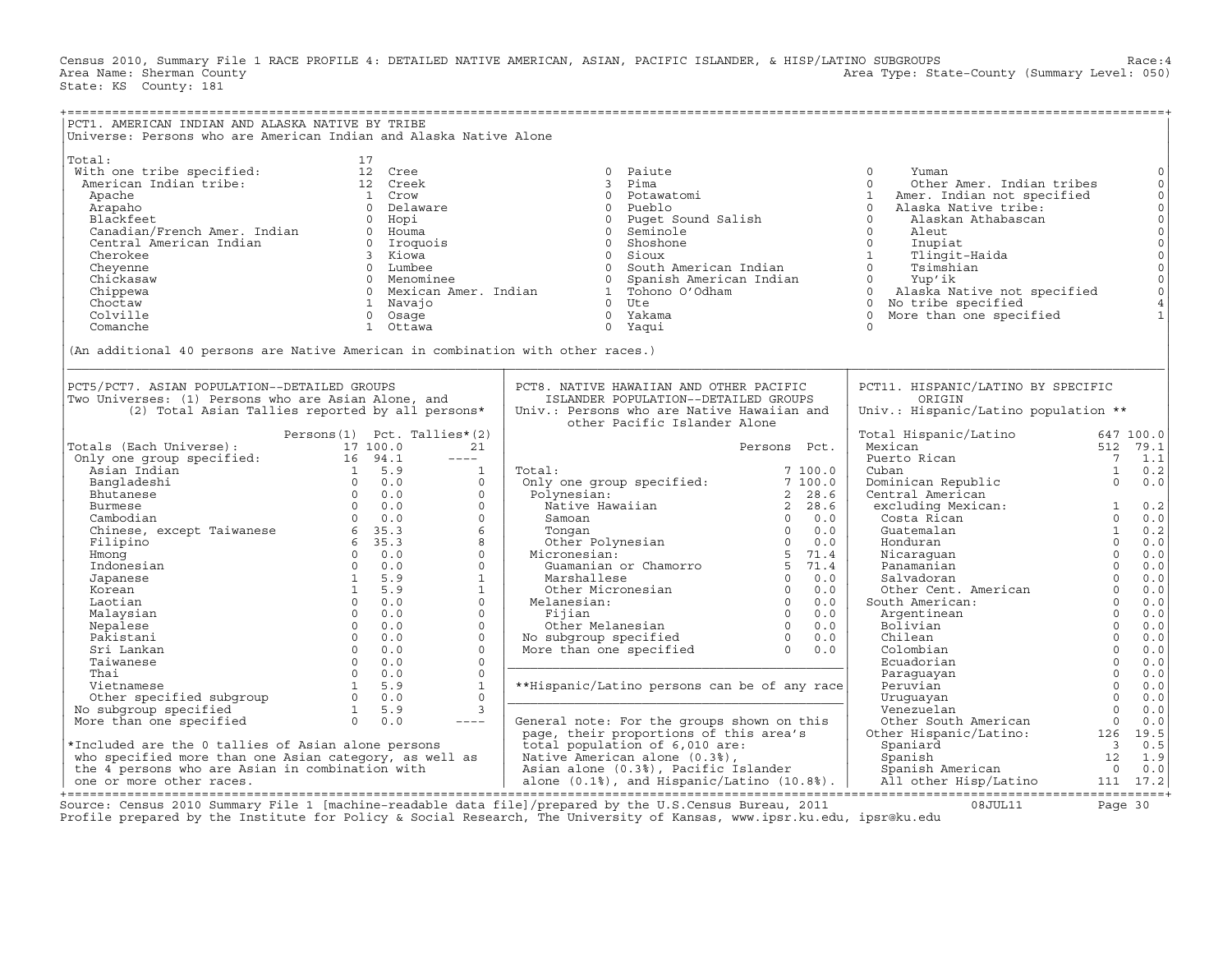| P29/P29A. POPULATION SUMMARY BY RESIDENCE TYPE FOR DESIGNATED UNIVERSE<br>Universe: PERSONS Who Are White Alone      |                            |                                     |                                                                                                                                                                                                                                                              |                                 |                              |                      | P38A/39A. FAMILY TYPE BY PRESENCE AND AGE OF OWN OR RELATED CHILDREN<br>Universe: Families With A Householder Who Is<br>White Alone $(**)$ $(***)$                                                                                                                                                                                                                                                                                                                                                                            |                               |                                              |                                   |                          |
|----------------------------------------------------------------------------------------------------------------------|----------------------------|-------------------------------------|--------------------------------------------------------------------------------------------------------------------------------------------------------------------------------------------------------------------------------------------------------------|---------------------------------|------------------------------|----------------------|-------------------------------------------------------------------------------------------------------------------------------------------------------------------------------------------------------------------------------------------------------------------------------------------------------------------------------------------------------------------------------------------------------------------------------------------------------------------------------------------------------------------------------|-------------------------------|----------------------------------------------|-----------------------------------|--------------------------|
| Total Persons:<br>In Households(*)<br>In Group Quarters                                                              |                            | Population<br>5,596<br>5,494<br>102 | 93.1% of<br>93.0% of<br>100.0% of                                                                                                                                                                                                                            | As % of Population of all Races | 6,010<br>5,908<br>102        |                      | By Presence of:                                                                                                                                                                                                                                                                                                                                                                                                                                                                                                               | Own Children<br>Families Pct. |                                              | Related Children<br>Families Pct. |                          |
| P16-18A/P36-37A. HOUSEHOLDS/POPULATION IN HOUSEHOLDS BY HOUSEHOLD TYPE<br>Universe: HOUSEHOLDERS Who Are White Alone |                            |                                     |                                                                                                                                                                                                                                                              |                                 |                              |                      | All families:                                                                                                                                                                                                                                                                                                                                                                                                                                                                                                                 | 1,531 100.0                   |                                              | 1,531 100.0<br>1,240 81.0<br>446  | 29.1                     |
| Total Households (**)                                                                                                |                            |                                     | Households                                                                                                                                                                                                                                                   | Population $(**)$               | Average<br>Size<br>2.22      |                      | 11 families:<br>Husband-wife families:<br>With children under 18:<br>Under 6 yrs only<br>Under 6 and 6 to 17 yrs<br>6 to 17 yrs<br>About 18:<br>29 6.5<br>Under 6 and 6 to 17 yrs<br>26 6.3<br>6 6.3<br>6 6 6.3<br>26 14.8<br>No children under 18<br>29 5                                                                                                                                                                                                                                                                    |                               |                                              | 111<br>99                         | 7.3<br>6.5<br>236 15.4   |
| Under 18 years<br>18 years and over                                                                                  |                            |                                     |                                                                                                                                                                                                                                                              |                                 | 0.49<br>1.74<br>2.81         |                      | Male householder:                                                                                                                                                                                                                                                                                                                                                                                                                                                                                                             | 93<br>6.1                     |                                              | 794<br>93                         | 51.9<br>291 19.0<br>6.1  |
|                                                                                                                      |                            |                                     | al Households (**)<br>mder 18 years (**)<br>8 years and over (**)<br>Tamily Households (***)<br>1,214<br>1,5,541<br>8 years and over (**)<br>1,5,541<br>4,327<br>4,327<br>1,214<br>1,133<br>18 years and over (**)<br>1,183<br>18 years and over (**)<br>1,1 |                                 | 0.77<br>2.04<br>1.19         |                      |                                                                                                                                                                                                                                                                                                                                                                                                                                                                                                                               |                               |                                              | 50<br>13<br>9<br>28               | 3.3<br>0.8<br>0.6<br>1.8 |
| P12A/P13A. POPULATION BY AGE AND SEX<br>Universe: Persons Who Are White Alone (*)                                    |                            |                                     |                                                                                                                                                                                                                                                              |                                 |                              |                      | ale householder:<br>With children under 18:<br>Under 6 yrs only<br>Under 6 and 6 to 17 yrs<br>6 to 17 yrs all<br>6 to 17 yrs all<br>27 1.8<br>No children under 18:<br>With children under 18:<br>With children under 18:<br>Under 6 yrs only<br>Und<br>Female householder:                                                                                                                                                                                                                                                   |                               |                                              | 43<br>136                         | 2.8<br>198 12.9<br>8.9   |
|                                                                                                                      | ---Both Sexes---<br>Number | Pct.                                | ------Male------<br>Number                                                                                                                                                                                                                                   | Pct.                            | $---$ Female -----<br>Number | Pct.                 | vnaer 6 yrs only 33<br>Under 6 and 6 to 17 yrs 26<br>6 to 17 yrs only 68<br>5 children under 18 71                                                                                                                                                                                                                                                                                                                                                                                                                            | 33<br>2.2<br>1.7<br>4.4       |                                              | 35<br>29<br>72                    | 2.3<br>1.9<br>4.7        |
| All Ages:<br>Under 5<br>$5$ to $9$                                                                                   | 5,596<br>343<br>330        | 100.0<br>6.1<br>5.9                 | 2,797 100.0<br>162<br>178                                                                                                                                                                                                                                    | 5.8<br>6.4                      | 2,799 100.0<br>181<br>152    | 6.5<br>5.4           | No children under 18                                                                                                                                                                                                                                                                                                                                                                                                                                                                                                          | 4.6                           |                                              | 62                                | 4.0                      |
| 10 to 14<br>15 to 17<br>18 and 19                                                                                    | 330<br>179<br>164          | 5.9<br>3.2<br>2.9                   | 167<br>98<br>108                                                                                                                                                                                                                                             | 6.0<br>3.5<br>3.9               | 163<br>81<br>56              | 5.8<br>2.9<br>2.0    | P31A. RELATIONSHIP BY HOUSEHOLD TYPE FOR THE POPULATION UNDER 18 YEARS<br>Universe: Persons under 18 who are<br>White Alone $(*)$ $(***)$                                                                                                                                                                                                                                                                                                                                                                                     |                               |                                              |                                   |                          |
| 20<br>21<br>22 to 24                                                                                                 | 81<br>54<br>202            | 1.4<br>1.0<br>3.6                   | 56<br>31<br>115                                                                                                                                                                                                                                              | 2.0<br>1.1<br>4.1               | 25<br>23<br>87               | 0.9<br>0.8<br>3.1    | Total under 18:                                                                                                                                                                                                                                                                                                                                                                                                                                                                                                               |                               | Number<br>1,182                              | Pct.<br>100.0                     |                          |
| 25 to 29<br>30 to 34<br>35 to 39                                                                                     | 328<br>297<br>281          | 5.9<br>5.3<br>5.0                   | 177<br>147<br>134                                                                                                                                                                                                                                            | 6.3<br>5.3<br>4.8               | 151<br>150<br>147            | 5.4<br>5.4<br>5.3    | In households:<br>Householder or spouse<br>Related child:                                                                                                                                                                                                                                                                                                                                                                                                                                                                     |                               | 1,182<br>$\Omega$<br>1,159                   | 100.0<br>0.0<br>98.1              |                          |
| 40 to 44<br>45 to 49<br>50 to 54                                                                                     | 287<br>387<br>440          | 5.1<br>6.9<br>7.9                   | 148<br>183<br>226                                                                                                                                                                                                                                            | 5.3<br>6.5<br>8.1               | 139<br>204<br>214            | 5.0<br>7.3<br>7.6    | Own child:<br>In husband-wife families<br>In other families (no spouse present):<br>Mole householder                                                                                                                                                                                                                                                                                                                                                                                                                          |                               | 1,104<br>832<br>272                          | 93.4<br>70.4<br>23.0              |                          |
| 55 to 59<br>60 and 61<br>62 to 64                                                                                    | 419<br>151<br>201          | 7.5<br>2.7<br>3.6                   | 212<br>73<br>103                                                                                                                                                                                                                                             | 7.6<br>2.6<br>3.7               | 207<br>78<br>98              | 7.4<br>2.8<br>3.5    | Male householder<br>$\begin{align*}\n\begin{bmatrix}\n\text{SVD} \\ \text{SVD} \\ \text{CVD} \\ \text{CVD} \\ \text{CVD} \\ \text{CVD} \\ \text{CVD} \\ \text{CVD} \\ \text{CVD} \\ \text{CVD} \\ \text{CVD} \\ \text{CVD} \\ \text{CVD} \\ \text{CVD} \\ \text{CVD} \\ \text{CVD} \\ \text{CVD} \\ \text{CVD} \\ \text{CVD} \\ \text{CVD} \\ \text{CVD} \\ \text{CVD} \\ \text{CVD} \\ \text{CVD} \\ \text{CVD} \\ \text{CVD} \\ \text{CVD} \\ \text{CVD} \\ \text{CVD} \\ \text{$<br>Female householder<br>Other relatives: |                               | 66<br>206<br>55                              | 5.6<br>17.4<br>4.7                |                          |
| 65 and 66<br>67 to 69<br>70 to 74                                                                                    | 111<br>185<br>267          | 2.0<br>3.3<br>$4.8$                 | 59<br>71<br>131                                                                                                                                                                                                                                              | 2.1<br>2.5<br>4.7               | 52<br>114<br>136             | 1.9<br>4.1<br>4.9    | Grandchild<br>Other relatives<br>Nonrelatives                                                                                                                                                                                                                                                                                                                                                                                                                                                                                 |                               | 43<br>12<br>23                               | 3.6<br>1.0<br>1.9                 |                          |
| 75 to 79<br>80 to 84<br>85 plus                                                                                      | 198<br>205<br>156          | 3.5<br>3.7<br>2.8                   | 96<br>73<br>49                                                                                                                                                                                                                                               | 3.4<br>2.6<br>1.8               | 102<br>132<br>107            | 3.6<br>4.7<br>3.8    | In group quarters:<br>Institutionalized population<br>Noninstitutionalized population                                                                                                                                                                                                                                                                                                                                                                                                                                         |                               | $\overline{0}$<br>$\overline{0}$<br>$\Omega$ | 0.0<br>0.0<br>0.0                 |                          |
| $0$ to $17$<br>18 to 64<br>65 plus                                                                                   | 1,182<br>3,292<br>1,122    | 21.1<br>58.8<br>20.1                | 605<br>1,713<br>479                                                                                                                                                                                                                                          | 21.6<br>61.2<br>17.1            | 577<br>1,579<br>643          | 20.6<br>56.4<br>23.0 | Note: (*) Tables with PERSONS as the universe enumerate persons according<br>to their own race or ethnic category. (**) Tables with HOUSEHOLDS or<br>HOUSEHOLDERS as the universe enumerate persons in households according                                                                                                                                                                                                                                                                                                   |                               |                                              |                                   |                          |
| Median Aqe                                                                                                           | 43.8                       |                                     | 40.9                                                                                                                                                                                                                                                         |                                 | 46.4                         |                      | to the race or ethnic category of the householder. (***) Responses of<br>'same-sex spouse' were edited during processing to 'unmarried partner.'                                                                                                                                                                                                                                                                                                                                                                              |                               |                                              |                                   |                          |

+===================================================================================================================================================+Source: Census 2010 Summary File 1 [machine−readable data file]/prepared by the U.S.Census Bureau, 2011 08JUL11 Page 31 Profile prepared by the Institute for Policy & Social Research, The University of Kansas, www.ipsr.ku.edu, ipsr@ku.edu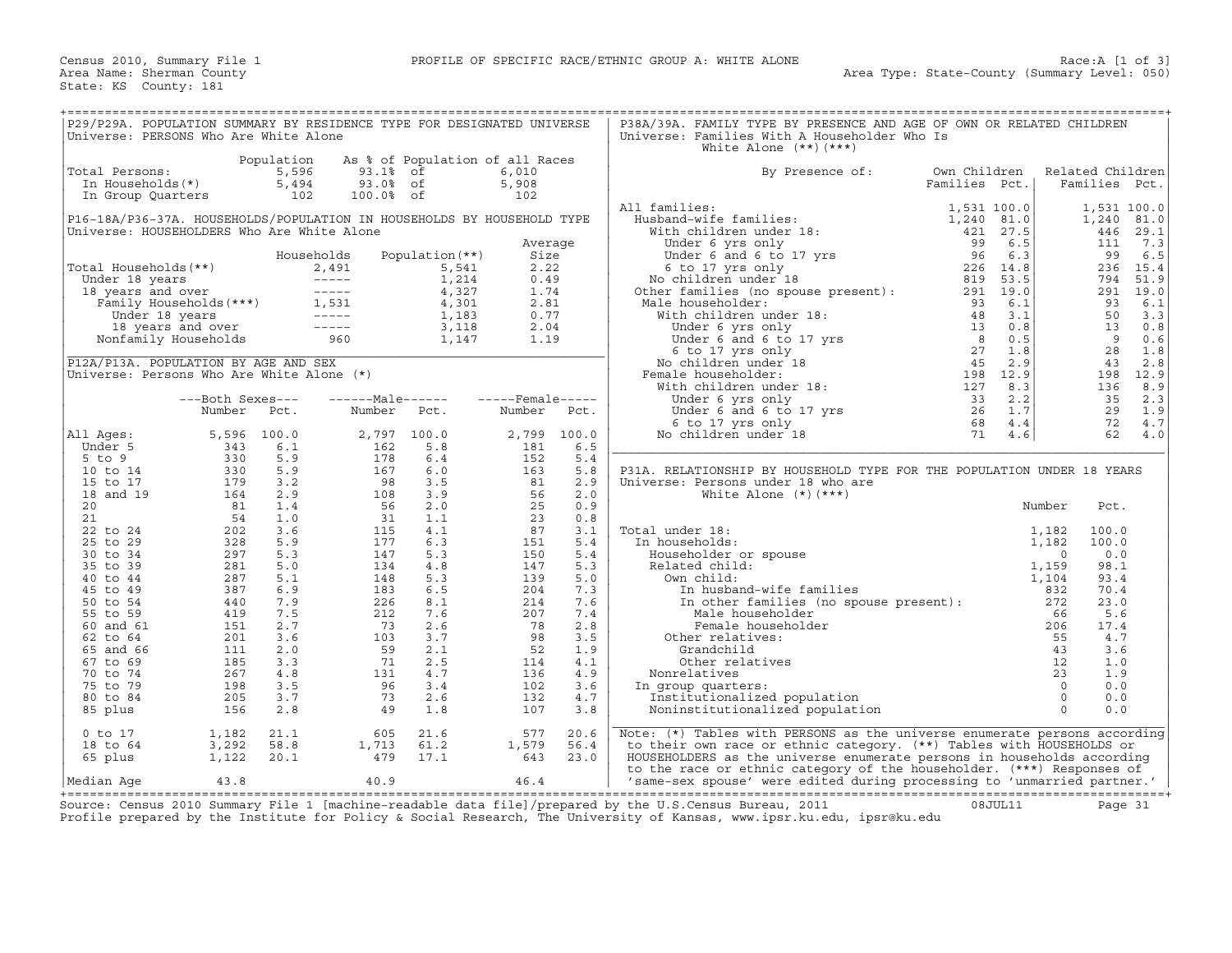Census 2010, Summary File 1 **PROFILE OF SPECIFIC RACE/ETHNIC GROUP A: WHITE ALONE** Area Name: Sherman County State: KS County: 181

| P29A/P34A. RELATIONSHIP BY HOUSEHOLD TYPE FOR ALL PERSONS & PERSONS 65+<br>Universe: Persons Who Are White Alone (*) (***)                                                                                                                         |                |            |                  |                   |            | PCT14A. PRESENCE OF MULTIGENERATIONAL HOUSEHOLDS<br>Universe: Households With A Householder Who Is<br>White Alone $(**)$ |                                                           |                                                        |                                |                    |
|----------------------------------------------------------------------------------------------------------------------------------------------------------------------------------------------------------------------------------------------------|----------------|------------|------------------|-------------------|------------|--------------------------------------------------------------------------------------------------------------------------|-----------------------------------------------------------|--------------------------------------------------------|--------------------------------|--------------------|
|                                                                                                                                                                                                                                                    | All Ages       |            |                  | 65 years and over |            |                                                                                                                          |                                                           |                                                        | Number                         | Pct.               |
|                                                                                                                                                                                                                                                    | Number         | Pct.       |                  | Number            | Pct.       |                                                                                                                          |                                                           |                                                        |                                |                    |
| Total:                                                                                                                                                                                                                                             | 5,596          | 100.0      |                  |                   | 100.0      | Total:                                                                                                                   |                                                           |                                                        | 29                             | 2,491 100.0<br>1.2 |
| In households:                                                                                                                                                                                                                                     | 5,494          | 98.2       |                  | 1,122<br>1,074    | 95.7       | <br>Household has 3 or more generations<br>Household does not have 3+ generations                                        |                                                           |                                                        | 2,462                          | 98.8               |
|                                                                                                                                                                                                                                                    | 4,359          | 77.9       |                  | 670               | 59.7       |                                                                                                                          |                                                           |                                                        |                                |                    |
| n households:<br>In family households:<br>Householder:<br>Householder:                                                                                                                                                                             | 1,531          | 27.4       |                  | 375               | 33.4       |                                                                                                                          |                                                           |                                                        |                                |                    |
| Male                                                                                                                                                                                                                                               | 1,231          | 22.0       |                  | 328               | 29.2       |                                                                                                                          |                                                           |                                                        |                                |                    |
| Female                                                                                                                                                                                                                                             | 300            | 5.4        |                  | 47                | 4.2        |                                                                                                                          |                                                           |                                                        |                                |                    |
| Spouse                                                                                                                                                                                                                                             | 1,238          | 22.1       |                  | 268               | 23.9       | PCT19A. NONRELATIVES BY HOUSEHOLD TYPE (*)(***)                                                                          |                                                           |                                                        |                                |                    |
| Parent                                                                                                                                                                                                                                             | 26             | 0.5        |                  | 18                | 1.6        | Universe: Nonrelatives who are                                                                                           |                                                           |                                                        |                                |                    |
| Parent-in-law                                                                                                                                                                                                                                      | $\overline{1}$ | 0.0        |                  | $\overline{1}$    | 0.1        | White Alone (Total: 268)                                                                                                 |                                                           |                                                        |                                |                    |
| Child:                                                                                                                                                                                                                                             | 1,348          | 24.1       |                  |                   |            |                                                                                                                          |                                                           |                                                        |                                |                    |
| Biological                                                                                                                                                                                                                                         | 1,239          | 22.1       |                  |                   |            |                                                                                                                          | In Family                                                 |                                                        | In Nonfamily                   |                    |
| Biological<br>Adopted 20<br>Step 83<br>Grandchild 54<br>Brother or sister 23<br>Son-in-law/daughter-in-law 4<br>Ather relatives (#) 41<br>93                                                                                                       |                | 0.5        |                  |                   |            |                                                                                                                          | Households                                                |                                                        | Households                     |                    |
|                                                                                                                                                                                                                                                    |                | 1.5        |                  |                   |            |                                                                                                                          | Number Pct.                                               |                                                        | Number Pct.                    |                    |
|                                                                                                                                                                                                                                                    |                | 1.0        |                  |                   |            |                                                                                                                          |                                                           |                                                        |                                |                    |
|                                                                                                                                                                                                                                                    |                | 0.4        |                  |                   |            | Nonrelatives:                                                                                                            |                                                           | 93 100.0                                               |                                | 175 100.0          |
|                                                                                                                                                                                                                                                    |                | 0.1        |                  |                   |            | Roomer or boarder                                                                                                        |                                                           | 5 5.4                                                  | $\overline{7}$                 | 4.0                |
|                                                                                                                                                                                                                                                    |                | 0.7        |                  | 6                 | 0.5        | Housemate or roommate                                                                                                    |                                                           | $\begin{array}{cc} 11 & 11.8 \\ 47 & 50.5 \end{array}$ | 52                             | 29.7               |
|                                                                                                                                                                                                                                                    |                | 1.7        |                  | 2                 | 0.2        | Unmarried partner $47$ 50.5<br>Other nonrelatives 30 32.3                                                                |                                                           |                                                        | 65                             | 37.1               |
|                                                                                                                                                                                                                                                    |                | 20.3       |                  | 404               | 36.0       |                                                                                                                          |                                                           |                                                        | 51                             | 29.1               |
|                                                                                                                                                                                                                                                    |                | 8.6        |                  | 113               | 10.1       |                                                                                                                          |                                                           |                                                        |                                |                    |
|                                                                                                                                                                                                                                                    |                | 7.0        |                  | 105               | 9.4        |                                                                                                                          |                                                           |                                                        |                                |                    |
| other relatives (#)<br>Nonrelatives (#)<br>Nonrelatives 93<br>In nonfamily households: 1,135<br>Male householder: 482<br>Living alone 88<br>Female householder: 478<br>Living alone 444<br>Not living alone 444<br>Not living alone 34<br>Nonrelat |                | 1.6        |                  | $\overline{8}$    | 0.7        |                                                                                                                          |                                                           |                                                        |                                |                    |
|                                                                                                                                                                                                                                                    |                | 8.5        |                  | 279               | 24.9       | H17A, HOUSING UNITS BY HOUSEHOLDER'S AGE AND TENURE                                                                      |                                                           |                                                        |                                |                    |
|                                                                                                                                                                                                                                                    |                | 7.9        |                  | 273               | 24.3       | Universe: Occupied Housing Units With A Householder Who Is                                                               |                                                           |                                                        |                                |                    |
|                                                                                                                                                                                                                                                    |                | 0.6        |                  | 6                 | 0.5<br>1.1 | White Alone $(**)$                                                                                                       |                                                           |                                                        |                                |                    |
|                                                                                                                                                                                                                                                    | 102            | 3.1<br>1.8 |                  | 12<br>48          | 4.3        | Age of                                                                                                                   | Owner Occupied                                            |                                                        |                                |                    |
| In group quarters:<br>Institutionalized                                                                                                                                                                                                            | 49             | 0.9        |                  | 48                | 4.3        | Householder                                                                                                              | Number                                                    | Pct.                                                   | Renter Occupied<br>Number Pct. |                    |
| Noninstitutionalized                                                                                                                                                                                                                               | 53             | 0.9        |                  | $\Omega$          | 0.0        |                                                                                                                          |                                                           |                                                        |                                |                    |
|                                                                                                                                                                                                                                                    |                |            |                  |                   |            | All Ages:                                                                                                                | 1,703 100.0                                               |                                                        |                                | 788 100.0          |
| (#) For 65 yrs & over, includes children, siblings, etc. not shown separately                                                                                                                                                                      |                |            |                  |                   |            | 15 to 24                                                                                                                 | 30                                                        | 1.8                                                    |                                | 135 17.1           |
|                                                                                                                                                                                                                                                    |                |            |                  |                   |            | $25$ to $34$                                                                                                             | 163                                                       | 9.6                                                    | 169                            | 21.4               |
|                                                                                                                                                                                                                                                    |                |            |                  |                   |            | 35 to 44                                                                                                                 | 211                                                       | 12.4                                                   | 101                            | 12.8               |
|                                                                                                                                                                                                                                                    |                |            |                  |                   |            | 45 to 54                                                                                                                 | 355                                                       | 20.8                                                   | 109                            | 13.8               |
| P18A. HOUSEHOLD TYPE                                                                                                                                                                                                                               |                |            |                  |                   |            | 55 to 59                                                                                                                 | 198                                                       | 11.6                                                   | 44                             | 5.6                |
| Universe: Households with a Householder Who is                                                                                                                                                                                                     |                |            |                  |                   |            | 60 to 64                                                                                                                 |                                                           | 10.0                                                   | 39                             | 4.9                |
| White Alone $(**)$                                                                                                                                                                                                                                 |                |            |                  |                   |            | 65 to 74                                                                                                                 |                                                           | 17.0                                                   | 78                             | 9.9                |
|                                                                                                                                                                                                                                                    |                |            | Number           | Pct.              |            | 75 to 84                                                                                                                 | $\begin{array}{c} 1 / 2 \\ 290 \\ 290 \end{array}$<br>220 | 12.9                                                   | 63                             | 8.0                |
|                                                                                                                                                                                                                                                    |                |            |                  |                   |            | 85 and over                                                                                                              | 66 3.9                                                    |                                                        | 50                             | 6.3                |
| Total:                                                                                                                                                                                                                                             |                |            | 2,491 100.0      |                   |            |                                                                                                                          |                                                           |                                                        |                                |                    |
| Family households (***) :                                                                                                                                                                                                                          |                |            | 1,531            | 61.5              |            |                                                                                                                          |                                                           |                                                        |                                |                    |
| Husband-wife families                                                                                                                                                                                                                              |                |            | 1,240            | 49.8              |            | Note: (*) Tables with PERSONS as the universe enumerate persons                                                          |                                                           |                                                        |                                |                    |
| Other families:                                                                                                                                                                                                                                    |                |            | $291 \quad 11.7$ |                   |            | according to their own race or ethnic category. (**) Tables with                                                         |                                                           |                                                        |                                |                    |
|                                                                                                                                                                                                                                                    |                |            |                  |                   |            | HOUSEHOLDS or HOUSEHOLDERS as the universe enumerate persons in                                                          |                                                           |                                                        |                                |                    |
| % ther families:<br>Male householder, no wife present and the suseholder of the set of the set of the set of the set of the set of the set of the set of the set of the set of the set of the set of the set of the set of the                     |                |            |                  |                   |            | households according to the race or ethnic category of the                                                               |                                                           |                                                        |                                |                    |
| Nonfamily households:                                                                                                                                                                                                                              |                |            |                  |                   |            | householder. (***) Responses of 'same-sex spouse' were edited                                                            |                                                           |                                                        |                                |                    |
| Householder living alone                                                                                                                                                                                                                           |                |            |                  |                   |            | during processing to 'unmarried partner.'                                                                                |                                                           |                                                        |                                |                    |
| Householder not living alone                                                                                                                                                                                                                       |                |            |                  |                   |            |                                                                                                                          |                                                           |                                                        |                                |                    |
|                                                                                                                                                                                                                                                    |                |            |                  |                   |            |                                                                                                                          |                                                           |                                                        |                                |                    |
|                                                                                                                                                                                                                                                    |                |            |                  |                   |            |                                                                                                                          |                                                           |                                                        |                                |                    |
| Source: Census 2010 Summary File 1 [machine-readable data file]/prepared by the U.S.Census Bureau, 2011                                                                                                                                            |                |            |                  |                   |            |                                                                                                                          |                                                           | 08JUL11                                                |                                | Page 32            |
| Profile prepared by the Institute for Policy & Social Research, The University of Kansas, www.ipsr.ku.edu, ipsr@ku.edu                                                                                                                             |                |            |                  |                   |            |                                                                                                                          |                                                           |                                                        |                                |                    |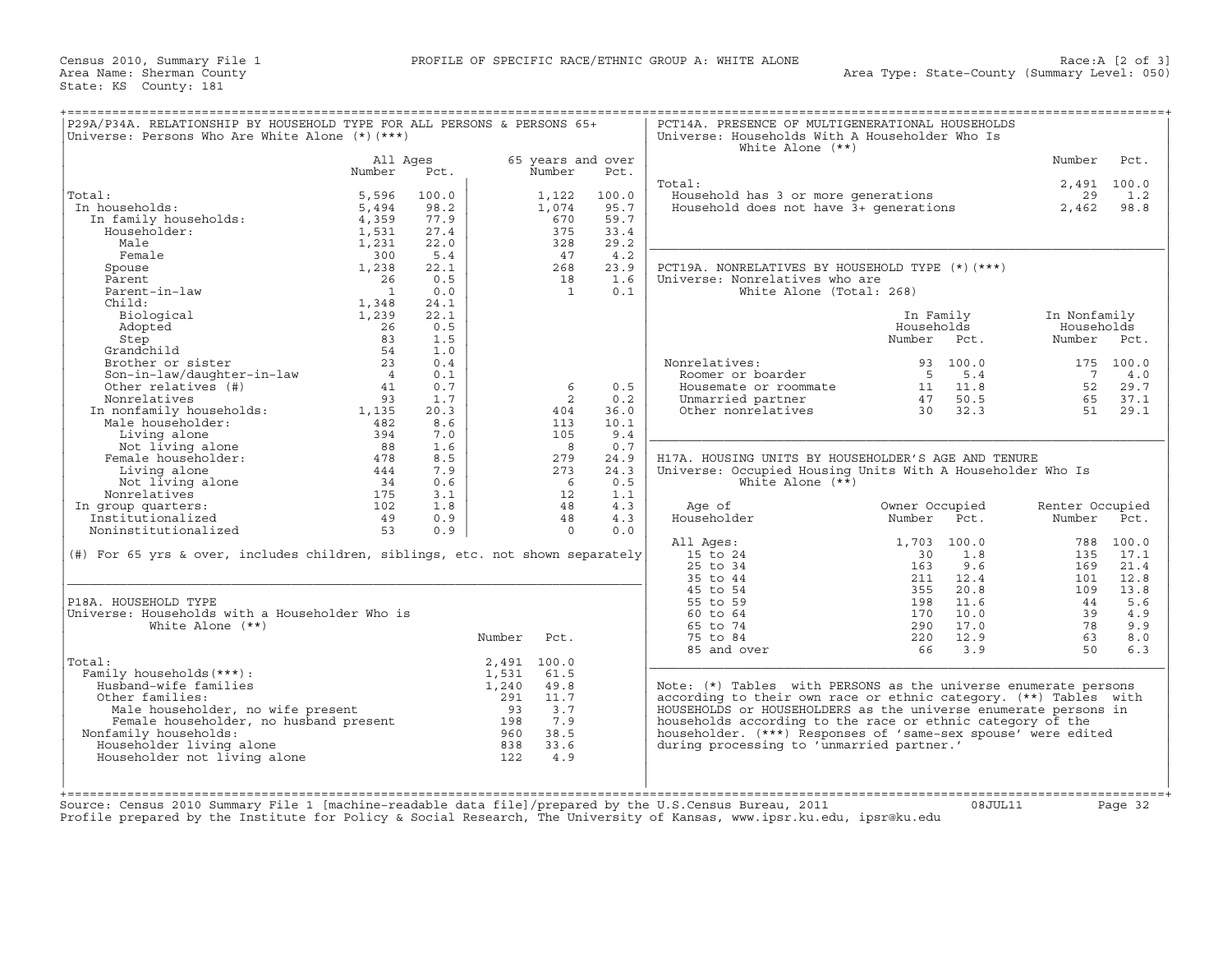|  |  |  | P28A/H16A. HOUSEHOLDS (OCCUPIED HOUSING UNITS) BY HOUSEHOLD SIZE BY TYPE AND BY TENURE         |
|--|--|--|------------------------------------------------------------------------------------------------|
|  |  |  | (Universe: Households (Occupied Housing Units) With A Householder Who Is White Alone (**)(***) |

|                             | All<br>Households | Pct.  | Family<br>Households    | Pct. | Nonfamily<br>Households | Pct.  | Owner<br>Occupied | Pct.  | Renter<br>Occupied | Pct.  |
|-----------------------------|-------------------|-------|-------------------------|------|-------------------------|-------|-------------------|-------|--------------------|-------|
| All household sizes:        | 2,491             | 100.0 | 1,531 100.0             |      | 960                     | 100.0 | 1,703             | 100.0 | 788                | 100.0 |
| 1-person households         | 838               | 33.6  | (Family always >1 pers) |      | 838                     | 87.3  | 449               | 26.4  | 389                | 49.4  |
| 2-person households         | 933               | 37.5  | 846                     | 55.3 | 87                      | 9.1   | 744               | 43.7  | 189                | 24.0  |
| 3-person households         | 309               | 12.4  | 293                     | 19.1 | 16                      | 1.7   | 231               | 13.6  | 78                 | 9.9   |
| 4-person households         | 239               | 9.6   | 227                     | 14.8 | 12                      | 1.3   | 160               | 9.4   | 79                 | 10.0  |
| 5-person households         | 110               | 4.4   | 105                     | 6.9  |                         | 0.5   | 76                | 4.5   | 34                 | 4.3   |
| 6-person households         | 42                | 1.7   | 41                      | 2.7  |                         | 0.1   | 27                | 1.6   | 15                 |       |
| 7-or-more person households | 20                | 0.8   | 19                      |      |                         | 0.1   | 16                | 0.9   |                    |       |

|                                | Total<br>Population | Pct.        | Families | Pct.                      | Nonfamilies | Pct.     | In Owner<br>Occupied | Pct. | In Renter<br>Occupied | Pct.                      |
|--------------------------------|---------------------|-------------|----------|---------------------------|-------------|----------|----------------------|------|-----------------------|---------------------------|
| Total population in households |                     | 5,541 100.0 | 4,301    | 77.6                      | 1,147       | 20.7     | 3,936                | 71.0 | 1,605                 | 29.0                      |
| Under 18 years                 | 1,214               | 100.0       | 1,183    | 97.4                      |             |          |                      |      |                       |                           |
| 18 years and over              | 4,327               | 100.0       | 3,118    | 72.1                      |             |          |                      |      |                       |                           |
| Average Household Size         | 2.22                | $------$    | 2.81     | $\qquad \qquad - - - - -$ | 1.19        | $------$ | 2.31                 |      | 2.04                  | $\qquad \qquad - - - - -$ |
| Under 18 years                 | 0.49                | $------$    | 0.77     | $\qquad \qquad - - - - -$ |             |          |                      |      |                       |                           |
| 18 years and over              | .74                 | $------$    | 2.04     | $------$                  |             |          |                      |      |                       |                           |

| P28A/H16A. HOUSEHOLDS (OCCUPIED HOUSING UNITS) BY HOUSEHOLD SIZE BY TYPE AND BY TENURE<br>Universe: Households (Occupied Housing Units) With A Householder Who Is White Alone (**) (***)                                                                                                                                                                                                                                                                                                                                                                                                                                                                         |                          |      |                                                                      |                |                         |                                                                                                              |                                                                                                                                                                                                                                                                                                                                                                                                                                                                            |                    |                                                                               |                     |
|------------------------------------------------------------------------------------------------------------------------------------------------------------------------------------------------------------------------------------------------------------------------------------------------------------------------------------------------------------------------------------------------------------------------------------------------------------------------------------------------------------------------------------------------------------------------------------------------------------------------------------------------------------------|--------------------------|------|----------------------------------------------------------------------|----------------|-------------------------|--------------------------------------------------------------------------------------------------------------|----------------------------------------------------------------------------------------------------------------------------------------------------------------------------------------------------------------------------------------------------------------------------------------------------------------------------------------------------------------------------------------------------------------------------------------------------------------------------|--------------------|-------------------------------------------------------------------------------|---------------------|
|                                                                                                                                                                                                                                                                                                                                                                                                                                                                                                                                                                                                                                                                  | All<br>Households        | Pct. | Family<br>Households                                                 | Pct.           | Nonfamily<br>Households | Pct.                                                                                                         | Owner<br>Occupied                                                                                                                                                                                                                                                                                                                                                                                                                                                          | Pct.               | Renter<br>Occupied                                                            | Pct.                |
| All household sizes:                                                                                                                                                                                                                                                                                                                                                                                                                                                                                                                                                                                                                                             |                          |      |                                                                      |                |                         |                                                                                                              | 1,703                                                                                                                                                                                                                                                                                                                                                                                                                                                                      | 100.0              |                                                                               | 788 100.0           |
|                                                                                                                                                                                                                                                                                                                                                                                                                                                                                                                                                                                                                                                                  |                          |      |                                                                      |                |                         |                                                                                                              | 449                                                                                                                                                                                                                                                                                                                                                                                                                                                                        | 26.4               |                                                                               | 389 49.4            |
|                                                                                                                                                                                                                                                                                                                                                                                                                                                                                                                                                                                                                                                                  |                          |      |                                                                      |                |                         |                                                                                                              | 744                                                                                                                                                                                                                                                                                                                                                                                                                                                                        | 43.7               | 189                                                                           | 24.0                |
|                                                                                                                                                                                                                                                                                                                                                                                                                                                                                                                                                                                                                                                                  |                          |      |                                                                      |                |                         |                                                                                                              | 231                                                                                                                                                                                                                                                                                                                                                                                                                                                                        | 13.6               | 78                                                                            | 9.9                 |
|                                                                                                                                                                                                                                                                                                                                                                                                                                                                                                                                                                                                                                                                  |                          |      |                                                                      |                |                         |                                                                                                              | 160                                                                                                                                                                                                                                                                                                                                                                                                                                                                        | 9.4                |                                                                               |                     |
|                                                                                                                                                                                                                                                                                                                                                                                                                                                                                                                                                                                                                                                                  |                          |      |                                                                      |                |                         |                                                                                                              |                                                                                                                                                                                                                                                                                                                                                                                                                                                                            | $76$ 4.5<br>27 1.6 |                                                                               |                     |
|                                                                                                                                                                                                                                                                                                                                                                                                                                                                                                                                                                                                                                                                  |                          |      |                                                                      |                |                         |                                                                                                              |                                                                                                                                                                                                                                                                                                                                                                                                                                                                            |                    |                                                                               |                     |
|                                                                                                                                                                                                                                                                                                                                                                                                                                                                                                                                                                                                                                                                  |                          |      |                                                                      |                |                         |                                                                                                              |                                                                                                                                                                                                                                                                                                                                                                                                                                                                            | 16 0.9             | $\begin{array}{ccc} 79 & 10.0 \\ 34 & 4.3 \\ 15 & 1.9 \\ 4 & 0.5 \end{array}$ |                     |
| P16A/P17A/P36A/P37A/H11A/H12A. POPULATION IN HOUSEHOLDS AND AVERAGE HOUSEHOLD SIZE BY TYPE AND BY TENURE<br>Universe: Population in Households (Occupied Housing Units) With A Householder Who Is White Alone (**)                                                                                                                                                                                                                                                                                                                                                                                                                                               |                          |      |                                                                      |                |                         |                                                                                                              |                                                                                                                                                                                                                                                                                                                                                                                                                                                                            |                    |                                                                               |                     |
|                                                                                                                                                                                                                                                                                                                                                                                                                                                                                                                                                                                                                                                                  | Total<br>Population Pct. |      | In<br>Families Pct.                                                  |                | In<br>Nonfamilies Pct.  |                                                                                                              | In Owner<br>Occupied Pct.                                                                                                                                                                                                                                                                                                                                                                                                                                                  |                    | In Renter<br>Occupied Pct.                                                    |                     |
| Total population in households 5,541 100.0<br>Under 18 years 1,214 100.0<br>18 years and over 4,327 100.0<br>Nerage Household Size 2.22 -----<br>Under 18 years and over 1.74 -----<br>18 years and over 1.74 -----                                                                                                                                                                                                                                                                                                                                                                                                                                              |                          |      | $4,301$ 77.6<br>$1,183$ 97.4<br>$3,118$ 72.1<br>$2,81$ -----         |                |                         | 1,147 20.7                                                                                                   |                                                                                                                                                                                                                                                                                                                                                                                                                                                                            | 3,936 71.0         | 1,605 29.0                                                                    |                     |
|                                                                                                                                                                                                                                                                                                                                                                                                                                                                                                                                                                                                                                                                  |                          |      |                                                                      |                |                         |                                                                                                              | $\frac{1}{2} \left( \frac{1}{2} \right) \left( \frac{1}{2} \right) \left( \frac{1}{2} \right) \left( \frac{1}{2} \right) \left( \frac{1}{2} \right) \left( \frac{1}{2} \right) \left( \frac{1}{2} \right) \left( \frac{1}{2} \right) \left( \frac{1}{2} \right) \left( \frac{1}{2} \right) \left( \frac{1}{2} \right) \left( \frac{1}{2} \right) \left( \frac{1}{2} \right) \left( \frac{1}{2} \right) \left( \frac{1}{2} \right) \left( \frac{1}{2} \right) \left( \frac$ | $\frac{1}{2}$      | $\frac{1}{2}$                                                                 |                     |
|                                                                                                                                                                                                                                                                                                                                                                                                                                                                                                                                                                                                                                                                  |                          |      |                                                                      |                |                         | $\begin{array}{cccccc} - & - & - & - & - & - & - \\ & - & - & - & - & - \\ & & - & - & - & - \\ \end{array}$ |                                                                                                                                                                                                                                                                                                                                                                                                                                                                            | ----- ----- -      |                                                                               |                     |
|                                                                                                                                                                                                                                                                                                                                                                                                                                                                                                                                                                                                                                                                  |                          |      |                                                                      |                | $1.19$ -----            |                                                                                                              |                                                                                                                                                                                                                                                                                                                                                                                                                                                                            | $2.31$ -----       | $2.04$ -----                                                                  |                     |
|                                                                                                                                                                                                                                                                                                                                                                                                                                                                                                                                                                                                                                                                  |                          |      |                                                                      | $0.77$ -----   |                         |                                                                                                              |                                                                                                                                                                                                                                                                                                                                                                                                                                                                            | ______________     |                                                                               |                     |
|                                                                                                                                                                                                                                                                                                                                                                                                                                                                                                                                                                                                                                                                  |                          |      |                                                                      | $2.04$ -----   |                         |                                                                                                              |                                                                                                                                                                                                                                                                                                                                                                                                                                                                            | ----- -----        |                                                                               |                     |
| PCT20/PCT22A. GROUP QUARTERS POPULATION BY SEX BY AGE BY GROUP QUARTERS TYPE<br>Universe: Population in group quarters for persons who are White Alone $(*)$                                                                                                                                                                                                                                                                                                                                                                                                                                                                                                     |                          |      |                                                                      |                |                         |                                                                                                              |                                                                                                                                                                                                                                                                                                                                                                                                                                                                            |                    |                                                                               |                     |
|                                                                                                                                                                                                                                                                                                                                                                                                                                                                                                                                                                                                                                                                  |                          |      | $---$ All Ages $---$                                                 |                |                         |                                                                                                              |                                                                                                                                                                                                                                                                                                                                                                                                                                                                            |                    | -------------------- 18 Years and Over ----------------------                 |                     |
|                                                                                                                                                                                                                                                                                                                                                                                                                                                                                                                                                                                                                                                                  |                          |      |                                                                      |                |                         | Pct. of                                                                                                      |                                                                                                                                                                                                                                                                                                                                                                                                                                                                            | Pct. of            |                                                                               | Pct. of             |
|                                                                                                                                                                                                                                                                                                                                                                                                                                                                                                                                                                                                                                                                  |                          |      | Number                                                               | Pct.           | Total                   | All                                                                                                          |                                                                                                                                                                                                                                                                                                                                                                                                                                                                            | Total              |                                                                               | Total<br>Female 18+ |
| All types of group quarters:                                                                                                                                                                                                                                                                                                                                                                                                                                                                                                                                                                                                                                     |                          |      | 102                                                                  | 100.0          |                         |                                                                                                              |                                                                                                                                                                                                                                                                                                                                                                                                                                                                            |                    | 50                                                                            | 49.0                |
| Institutionalized population:                                                                                                                                                                                                                                                                                                                                                                                                                                                                                                                                                                                                                                    |                          |      | 49                                                                   | 48.0           |                         |                                                                                                              |                                                                                                                                                                                                                                                                                                                                                                                                                                                                            |                    | $51.0$<br>$10.8$<br>38                                                        | 37.3                |
| Correctional facilities for adults                                                                                                                                                                                                                                                                                                                                                                                                                                                                                                                                                                                                                               |                          |      | $\overline{0}$                                                       | 0.0            |                         |                                                                                                              |                                                                                                                                                                                                                                                                                                                                                                                                                                                                            |                    | $\begin{array}{ccc} 0 & 0.0 \\ 0 & 0.0 \\ 38 & 37.3 \\ 0 & 0.0 \end{array}$   |                     |
| Juvenile facilities                                                                                                                                                                                                                                                                                                                                                                                                                                                                                                                                                                                                                                              |                          |      | $\overline{0}$                                                       | 0.0            |                         |                                                                                                              |                                                                                                                                                                                                                                                                                                                                                                                                                                                                            |                    |                                                                               |                     |
| Nursing facilities/skilled-nursing facilities 49                                                                                                                                                                                                                                                                                                                                                                                                                                                                                                                                                                                                                 |                          |      |                                                                      | 48.0           |                         |                                                                                                              |                                                                                                                                                                                                                                                                                                                                                                                                                                                                            |                    |                                                                               |                     |
| Other institutional facilities                                                                                                                                                                                                                                                                                                                                                                                                                                                                                                                                                                                                                                   |                          |      |                                                                      | $0 \qquad 0.0$ |                         |                                                                                                              |                                                                                                                                                                                                                                                                                                                                                                                                                                                                            |                    |                                                                               |                     |
| Noninstitutionalized population:                                                                                                                                                                                                                                                                                                                                                                                                                                                                                                                                                                                                                                 |                          |      |                                                                      | 52.0           |                         |                                                                                                              |                                                                                                                                                                                                                                                                                                                                                                                                                                                                            |                    | 12                                                                            | 11.8                |
| College/university student housing                                                                                                                                                                                                                                                                                                                                                                                                                                                                                                                                                                                                                               |                          |      |                                                                      | 52.0           |                         |                                                                                                              |                                                                                                                                                                                                                                                                                                                                                                                                                                                                            |                    | 12                                                                            | 11.8                |
| Military quarters                                                                                                                                                                                                                                                                                                                                                                                                                                                                                                                                                                                                                                                |                          |      | $\begin{array}{c}\n 53 \\  \hline\n 53 \\  \hline\n 0\n \end{array}$ | 0.0            |                         |                                                                                                              |                                                                                                                                                                                                                                                                                                                                                                                                                                                                            |                    | $\overline{0}$                                                                | 0.0                 |
| Other noninstitutional facilities                                                                                                                                                                                                                                                                                                                                                                                                                                                                                                                                                                                                                                |                          |      | $\bigcap$                                                            | 0.0            |                         |                                                                                                              | $\begin{array}{cccccccc} 1 & 02 & 100.0 & & & & 52 & 51.0 \\ 0 & & 49 & 48.0 & & & 11 & 10.8 \\ 0 & & 0 & 0.0 & & 0 & 0.0 \\ 1 & & 0 & 0.0 & & 0 & 0.0 \\ 49 & 48.0 & & 11 & 10.8 \\ 0 & 0.0 & & 0 & 0.0 \\ 53 & 52.0 & & 41 & 40.2 \\ 53 & 52.0 & & 41 & 40.2 \\ 0 & 0.0 & & 0 & 0.0 \\ 0 & 0.0 & & & 0 & 0.0 \\ \end$                                                                                                                                                    |                    | $\Omega$                                                                      | 0.0                 |
| Note: (*) Tables with PERSONS as the universe enumerate persons according to their own race or ethnic category. (**) Tables with HOUSEHOLDS<br>or HOUSEHOLDERS as the universe enumerate persons in households according to the race or ethnic category of the householder.<br>(***) Same-sex couple households are included in the family households category if there is at least one additional person<br>related to householder by birth or adoption. Same-sex couple households with no relatives of the householder present are tabulated<br>in nonfamily households. Responses of 'same-sex spouse' were edited during processing to 'unmarried partner.' |                          |      |                                                                      |                |                         |                                                                                                              |                                                                                                                                                                                                                                                                                                                                                                                                                                                                            |                    |                                                                               |                     |

+===================================================================================================================================================+ Source: Census 2010 Summary File 1 [machine−readable data file]/prepared by the U.S.Census Bureau, 2011 08JUL11 Page 33 Profile prepared by the Institute for Policy & Social Research, The University of Kansas, www.ipsr.ku.edu, ipsr@ku.edu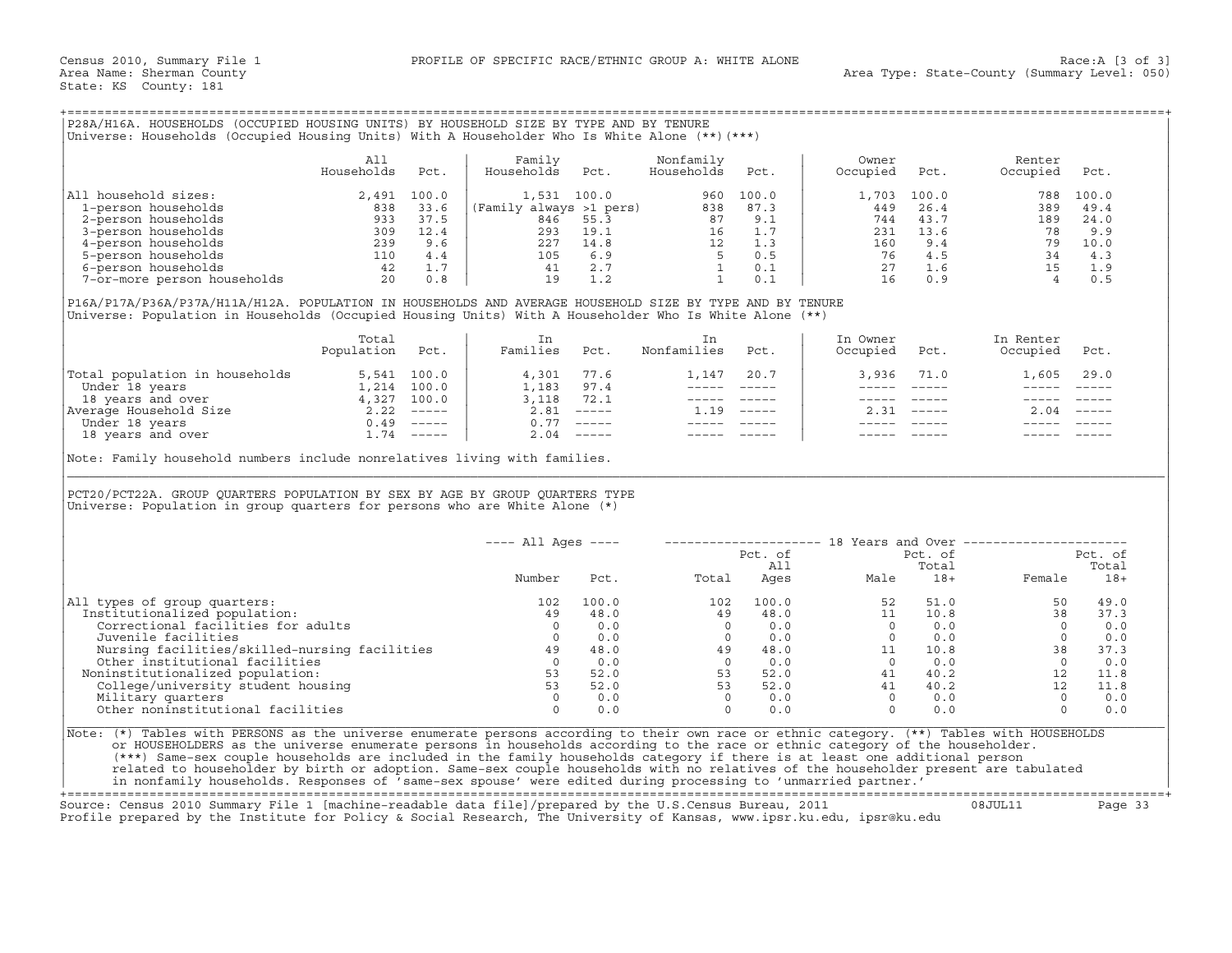|                       | P29/P29B. POPULATION SUMMARY BY RESIDENCE TYPE FOR DESIGNATED UNIVERSE<br>Universe: PERSONS Who Are Black or African American Alone                                                                                                                                       |            |                          |                   |                                                                                                                                                                                                                                                                         |                        | P38B/39B. FAMILY TYPE BY PRESENCE AND AGE OF OWN OR RELATED CHILDREN<br>Universe: Families With A Householder Who Is<br>Black or African American Alone (**)(***)                                                                  |                   |                                    |  |
|-----------------------|---------------------------------------------------------------------------------------------------------------------------------------------------------------------------------------------------------------------------------------------------------------------------|------------|--------------------------|-------------------|-------------------------------------------------------------------------------------------------------------------------------------------------------------------------------------------------------------------------------------------------------------------------|------------------------|------------------------------------------------------------------------------------------------------------------------------------------------------------------------------------------------------------------------------------|-------------------|------------------------------------|--|
|                       |                                                                                                                                                                                                                                                                           | Population |                          |                   | As % of Population of all Races                                                                                                                                                                                                                                         |                        |                                                                                                                                                                                                                                    |                   |                                    |  |
| Total Persons:        |                                                                                                                                                                                                                                                                           | 39         | $0.6%$ of                |                   | 6,010                                                                                                                                                                                                                                                                   |                        | Own Children<br>By Presence of:                                                                                                                                                                                                    |                   | Related Children                   |  |
|                       |                                                                                                                                                                                                                                                                           |            | $0.7%$ of                |                   | 5,908                                                                                                                                                                                                                                                                   |                        | Families Pct.                                                                                                                                                                                                                      |                   | Families Pct.                      |  |
|                       |                                                                                                                                                                                                                                                                           |            | $0.0%$ of                |                   | 102                                                                                                                                                                                                                                                                     |                        | All families:                                                                                                                                                                                                                      |                   | 9100.0                             |  |
|                       | P16-18B/P36-37B. HOUSEHOLDS/POPULATION IN HOUSEHOLDS BY HOUSEHOLD TYPE                                                                                                                                                                                                    |            |                          |                   |                                                                                                                                                                                                                                                                         |                        |                                                                                                                                                                                                                                    |                   | 3, 33.3                            |  |
|                       | Universe: HOUSEHOLDERS Who Are Black or African American Alone                                                                                                                                                                                                            |            |                          |                   |                                                                                                                                                                                                                                                                         |                        |                                                                                                                                                                                                                                    |                   | $\overline{2}$<br>22.2             |  |
|                       |                                                                                                                                                                                                                                                                           |            |                          |                   |                                                                                                                                                                                                                                                                         | Average                |                                                                                                                                                                                                                                    |                   | $\Omega$<br>0.0                    |  |
|                       |                                                                                                                                                                                                                                                                           |            | Households               | Population $(**)$ |                                                                                                                                                                                                                                                                         | Size                   |                                                                                                                                                                                                                                    |                   | $1 \quad 11.1$                     |  |
| Total Households (**) |                                                                                                                                                                                                                                                                           |            |                          |                   |                                                                                                                                                                                                                                                                         | 3.00                   |                                                                                                                                                                                                                                    |                   | 1<br>11.1                          |  |
|                       |                                                                                                                                                                                                                                                                           |            |                          |                   |                                                                                                                                                                                                                                                                         | 0.86                   |                                                                                                                                                                                                                                    |                   | 1<br>11.1                          |  |
|                       |                                                                                                                                                                                                                                                                           |            |                          |                   |                                                                                                                                                                                                                                                                         | 2.14                   |                                                                                                                                                                                                                                    |                   | 6<br>66.7                          |  |
|                       |                                                                                                                                                                                                                                                                           |            |                          |                   |                                                                                                                                                                                                                                                                         | 3.78                   |                                                                                                                                                                                                                                    |                   | $\overline{a}$<br>22.2             |  |
|                       |                                                                                                                                                                                                                                                                           |            |                          |                   |                                                                                                                                                                                                                                                                         | 1.22                   |                                                                                                                                                                                                                                    |                   | $\Omega$<br>0.0                    |  |
|                       |                                                                                                                                                                                                                                                                           |            |                          |                   |                                                                                                                                                                                                                                                                         | 2.56                   |                                                                                                                                                                                                                                    |                   | $\Omega$<br>0.0                    |  |
|                       |                                                                                                                                                                                                                                                                           |            |                          |                   |                                                                                                                                                                                                                                                                         | 1.60                   |                                                                                                                                                                                                                                    |                   | $\bigcap$<br>0.0                   |  |
|                       | P12B/P13B. POPULATION BY AGE AND SEX                                                                                                                                                                                                                                      |            |                          |                   |                                                                                                                                                                                                                                                                         |                        |                                                                                                                                                                                                                                    |                   | $\overline{0}$<br>0.0<br>2<br>22.2 |  |
|                       | Universe: Persons Who Are Black or African American Alone (*)                                                                                                                                                                                                             |            |                          |                   |                                                                                                                                                                                                                                                                         |                        |                                                                                                                                                                                                                                    |                   | $\overline{4}$<br>44.4             |  |
|                       |                                                                                                                                                                                                                                                                           |            |                          |                   |                                                                                                                                                                                                                                                                         |                        |                                                                                                                                                                                                                                    |                   | 3, 33.3                            |  |
|                       | ---Both Sexes---                                                                                                                                                                                                                                                          |            | $---Male----$            |                   | $---$ Female -----                                                                                                                                                                                                                                                      |                        | $\begin{bmatrix} 0 & 0 & 0 \end{bmatrix}$<br>Under 6 yrs only                                                                                                                                                                      |                   | $\Omega$<br>0.0                    |  |
|                       | Number                                                                                                                                                                                                                                                                    | Pct.       | Number Pct.              |                   | Number                                                                                                                                                                                                                                                                  | Pct.                   |                                                                                                                                                                                                                                    |                   | 3, 33.3                            |  |
|                       |                                                                                                                                                                                                                                                                           |            |                          |                   |                                                                                                                                                                                                                                                                         |                        | Under 6 yrs only 0 0.0<br>Under 6 and 6 to 17 yrs 2 22.2<br>6 to 17 yrs only 0 0.0<br>0 children under 18 2 22.2                                                                                                                   |                   | $\circ$<br>0.0                     |  |
| All Ages:             |                                                                                                                                                                                                                                                                           |            |                          |                   |                                                                                                                                                                                                                                                                         | 17 100.0               | No children under 18                                                                                                                                                                                                               |                   | $1 \quad 11.1$                     |  |
| Under 5               |                                                                                                                                                                                                                                                                           |            |                          |                   |                                                                                                                                                                                                                                                                         |                        |                                                                                                                                                                                                                                    |                   |                                    |  |
| $5$ to $9$            |                                                                                                                                                                                                                                                                           |            |                          |                   |                                                                                                                                                                                                                                                                         |                        |                                                                                                                                                                                                                                    |                   |                                    |  |
| 10 to 14              |                                                                                                                                                                                                                                                                           |            |                          |                   |                                                                                                                                                                                                                                                                         |                        | P31B. RELATIONSHIP BY HOUSEHOLD TYPE FOR THE POPULATION UNDER 18 YEARS                                                                                                                                                             |                   |                                    |  |
| 15 to 17              |                                                                                                                                                                                                                                                                           |            |                          |                   |                                                                                                                                                                                                                                                                         |                        | Universe: Persons under 18 who are                                                                                                                                                                                                 |                   |                                    |  |
| 18 and 19             |                                                                                                                                                                                                                                                                           |            |                          |                   |                                                                                                                                                                                                                                                                         |                        | Black or African American Alone (*) (***)                                                                                                                                                                                          |                   |                                    |  |
| 20<br>21              |                                                                                                                                                                                                                                                                           |            |                          |                   |                                                                                                                                                                                                                                                                         |                        |                                                                                                                                                                                                                                    |                   | Pct.                               |  |
| 22 to 24              |                                                                                                                                                                                                                                                                           |            |                          |                   |                                                                                                                                                                                                                                                                         |                        | Total under 18:                                                                                                                                                                                                                    |                   | 100.0                              |  |
| 25 to 29              |                                                                                                                                                                                                                                                                           |            |                          |                   |                                                                                                                                                                                                                                                                         |                        | In households:                                                                                                                                                                                                                     |                   | 100.0                              |  |
| 30 to 34              |                                                                                                                                                                                                                                                                           |            |                          |                   |                                                                                                                                                                                                                                                                         |                        | Householder or spouse                                                                                                                                                                                                              |                   | 0.0                                |  |
| 35 to 39              |                                                                                                                                                                                                                                                                           |            |                          |                   |                                                                                                                                                                                                                                                                         |                        | Related child:                                                                                                                                                                                                                     |                   | 83.3                               |  |
| 40 to 44              |                                                                                                                                                                                                                                                                           |            |                          |                   |                                                                                                                                                                                                                                                                         |                        | Own child:                                                                                                                                                                                                                         |                   | 50.0                               |  |
| 45 to 49              |                                                                                                                                                                                                                                                                           |            |                          |                   |                                                                                                                                                                                                                                                                         |                        |                                                                                                                                                                                                                                    |                   | 50.0                               |  |
| 50 to 54              |                                                                                                                                                                                                                                                                           |            |                          |                   |                                                                                                                                                                                                                                                                         |                        | Black or<br>.der 18:<br>.seholds: 6<br>seholder or spouse 0<br>.ated child: 5<br>2 m child: 5<br>In husband-wife families 3<br>In other families (no spouse present): 0<br>Male_householder 0<br>Nale_householder 0<br>2<br>2<br>C |                   | 0.0                                |  |
| 55 to 59              |                                                                                                                                                                                                                                                                           |            |                          |                   |                                                                                                                                                                                                                                                                         |                        |                                                                                                                                                                                                                                    |                   | 0.0                                |  |
| 60 and 61             |                                                                                                                                                                                                                                                                           |            |                          |                   |                                                                                                                                                                                                                                                                         |                        |                                                                                                                                                                                                                                    |                   | 0.0                                |  |
| 62 to 64              |                                                                                                                                                                                                                                                                           |            |                          |                   |                                                                                                                                                                                                                                                                         |                        | Other relatives:                                                                                                                                                                                                                   |                   | 33.3                               |  |
| 65 and 66             |                                                                                                                                                                                                                                                                           |            |                          |                   |                                                                                                                                                                                                                                                                         |                        | Grandchild                                                                                                                                                                                                                         | $\circ$           | 0.0                                |  |
| 67 to 69              |                                                                                                                                                                                                                                                                           |            |                          |                   |                                                                                                                                                                                                                                                                         |                        | Other relatives                                                                                                                                                                                                                    | 2<br>$\mathbf{1}$ | 33.3<br>16.7                       |  |
| 70 to 74<br>75 to 79  |                                                                                                                                                                                                                                                                           |            |                          |                   |                                                                                                                                                                                                                                                                         |                        | Nonrelatives                                                                                                                                                                                                                       | $\Omega$          | 0.0                                |  |
| 80 to 84              |                                                                                                                                                                                                                                                                           |            |                          |                   | $\begin{array}{cccc} 17&100.0\\ 2&11.8\\ 2&11.8\\ 0&0.0\\ 0&0.0\\ 0&0.0\\ 0&0.0\\ 0&0.0\\ 0&0.0\\ 0&0.0\\ 0&0.0\\ 0&0.0\\ 3&17.6\\ 0&0.0\\ 2&11.8\\ 0&0.0\\ 3&17.6\\ 0&0.0\\ 3&17.6\\ 1&5.9\\ 0&0.0\\ 0&0.0\\ 0&0.0\\ 0&0.0\\ 0&0.0\\ 0&0.0\\ 0&0.0\\ 0&0.0\\ 0&0.0\\ $ | $\circ$<br>0.0         | In group quarters:<br>Institutionalized population                                                                                                                                                                                 | $\circ$           | 0.0                                |  |
| 85 plus               |                                                                                                                                                                                                                                                                           |            |                          |                   |                                                                                                                                                                                                                                                                         | 0.0<br>$\Omega$        | Noninstitutionalized population                                                                                                                                                                                                    | $\Omega$          | 0.0                                |  |
|                       | NUINDER PCC.<br>39 100.0<br>2 5.1 0 0.0<br>3 7.7 1 4.5<br>0 0.0 0 0.0<br>0 0.0 0 0.0<br>0 0.0 0 0.0<br>1 2.6 1 4.5<br>0 0.0 0 0.0<br>0 0.0<br>1 2.6 1 4.5<br>1 4.5<br>1 4.5<br>7 7.7 4 18.2<br>3 7.7<br>3 13.6<br>5 12.8 1 4.5<br>3 7.7<br>3 13.6<br>5 12.9<br>3 13.6<br> |            |                          |                   |                                                                                                                                                                                                                                                                         |                        |                                                                                                                                                                                                                                    |                   |                                    |  |
| $0$ to $17$           | 6                                                                                                                                                                                                                                                                         | 15.4       | 2                        | 9.1               |                                                                                                                                                                                                                                                                         | $\overline{4}$<br>23.5 | Note: (*) Tables with PERSONS as the universe enumerate persons according                                                                                                                                                          |                   |                                    |  |
| 18 to 64              | 30                                                                                                                                                                                                                                                                        | 76.9       | 19                       | 86.4              |                                                                                                                                                                                                                                                                         | 11<br>64.7             | to their own race or ethnic category. (**) Tables with HOUSEHOLDS or                                                                                                                                                               |                   |                                    |  |
| 65 plus               | $\begin{array}{c} 30 \\ 3 \end{array}$                                                                                                                                                                                                                                    | 7.7        | $\overline{\phantom{a}}$ | 4.5               |                                                                                                                                                                                                                                                                         | $2^{\circ}$<br>11.8    | HOUSEHOLDERS as the universe enumerate persons in households according                                                                                                                                                             |                   |                                    |  |
|                       |                                                                                                                                                                                                                                                                           |            |                          |                   |                                                                                                                                                                                                                                                                         |                        | to the race or ethnic category of the householder. (***) Responses of                                                                                                                                                              |                   |                                    |  |
| Median Aqe            | 36.5                                                                                                                                                                                                                                                                      |            | 35.5                     |                   | 36.5                                                                                                                                                                                                                                                                    |                        | 'same-sex spouse' were edited during processing to 'unmarried partner.'                                                                                                                                                            |                   |                                    |  |

+===================================================================================================================================================+Source: Census 2010 Summary File 1 [machine−readable data file]/prepared by the U.S.Census Bureau, 2011 08JUL11 Page 34 Profile prepared by the Institute for Policy & Social Research, The University of Kansas, www.ipsr.ku.edu, ipsr@ku.edu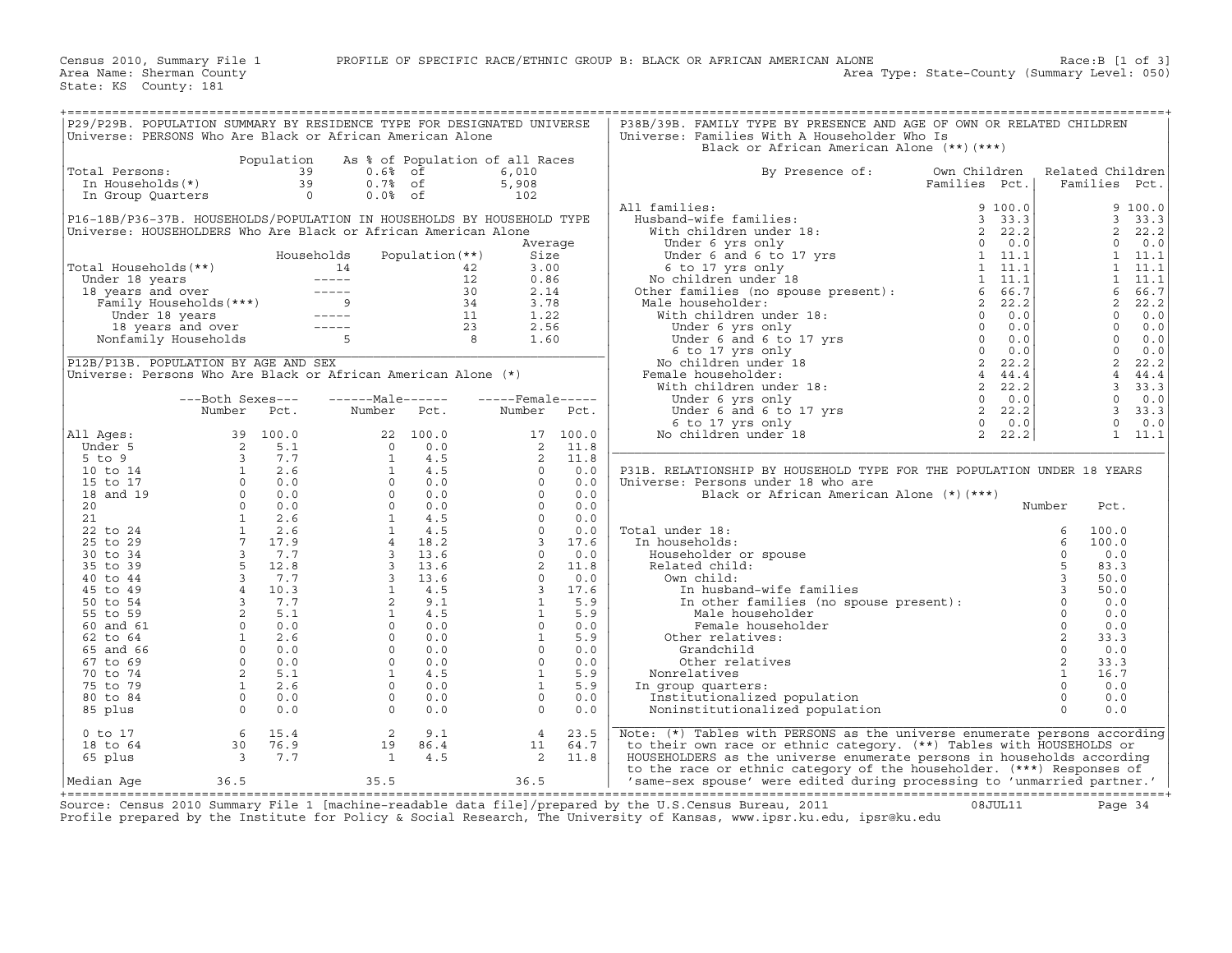|                                                                               |                 |       |                         |                     |       | Black or African American Alone (**)                              |                |            |                 |                    |
|-------------------------------------------------------------------------------|-----------------|-------|-------------------------|---------------------|-------|-------------------------------------------------------------------|----------------|------------|-----------------|--------------------|
|                                                                               | All Ages        |       |                         | 65 years and over   |       |                                                                   |                |            | Number          | Pct.               |
|                                                                               | Number          | Pct.  |                         | Number              | Pct.  | Total:                                                            |                |            |                 |                    |
|                                                                               | 39              | 100.0 |                         |                     | 100.0 |                                                                   |                |            |                 | 14 100.0<br>3 21.4 |
| Total:<br>In households:                                                      | 39              | 100.0 |                         | 3<br>$\overline{3}$ | 100.0 | Household has 3 or more generations                               |                |            | 11              |                    |
|                                                                               |                 |       |                         |                     |       | Household does not have 3+ generations                            |                |            |                 | 78.6               |
| In family households:                                                         | 31              | 79.5  |                         | $\mathbf{3}$        | 100.0 |                                                                   |                |            |                 |                    |
| Householder:                                                                  | $\overline{9}$  | 23.1  |                         | $\overline{3}$      | 100.0 |                                                                   |                |            |                 |                    |
| Male                                                                          | 5               | 12.8  |                         | $\mathbf{1}$        | 33.3  |                                                                   |                |            |                 |                    |
| Female                                                                        | $\overline{4}$  | 10.3  |                         | 2                   | 66.7  |                                                                   |                |            |                 |                    |
| Spouse                                                                        | $\overline{3}$  | 7.7   |                         | $\Omega$            | 0.0   | PCT19B. NONRELATIVES BY HOUSEHOLD TYPE (*) (***)                  |                |            |                 |                    |
| Parent.                                                                       | $\overline{3}$  | 7.7   |                         | $\Omega$            | 0.0   | Universe: Nonrelatives who are                                    |                |            |                 |                    |
| Parent-in-law                                                                 | $\circ$         | 0.0   |                         | $\Omega$            | 0.0   | Black or African American Alone (Total: 5)                        |                |            |                 |                    |
| Child:                                                                        | $6^{\circ}$     | 15.4  |                         |                     |       |                                                                   |                |            |                 |                    |
| Biological                                                                    | $\overline{a}$  | 5.1   |                         |                     |       |                                                                   | In Family      |            | In Nonfamily    |                    |
| Adopted                                                                       | 2               | 5.1   |                         |                     |       |                                                                   | Households     |            | Households      |                    |
| Step                                                                          | $\overline{a}$  | 5.1   |                         |                     |       |                                                                   | Number Pct.    |            | Number Pct.     |                    |
| Grandchild                                                                    | $\mathbf{3}$    | 7.7   |                         |                     |       |                                                                   |                |            |                 |                    |
| Brother or sister                                                             | $\Omega$        | 0.0   |                         |                     |       | Nonrelatives:                                                     |                | 2, 100.0   |                 | 3, 100.0           |
| Son-in-law/daughter-in-law<br>Other relatives (#)                             | $\mathbf{1}$    | 2.6   |                         |                     |       | Roomer or boarder                                                 | $\Omega$       | 0.0        | $\Omega$        | 0.0                |
| Other relatives (#)                                                           | $4\overline{ }$ | 10.3  |                         | $\Omega$            | 0.0   | Housemate or roommate                                             | 1              | 50.0       | $\circ$         | 0.0                |
| Nonrelatives                                                                  | $\overline{2}$  | 5.1   |                         | $\Omega$            | 0.0   | Unmarried partner                                                 |                | $0 \t 0.0$ | $\mathbf{1}$    | 33.3               |
| In nonfamily households:<br>Male householder:                                 | 8               | 20.5  |                         | $\Omega$            | 0.0   | Other nonrelatives                                                | $\overline{1}$ | 50.0       | $2^{\circ}$     | 66.7               |
|                                                                               | 5               | 12.8  |                         | $\Omega$            | 0.0   |                                                                   |                |            |                 |                    |
| Living alone                                                                  | $\overline{3}$  | 7.7   |                         | $\Omega$            | 0.0   |                                                                   |                |            |                 |                    |
| Not living alone                                                              | 2               | 5.1   |                         | $\Omega$            | 0.0   |                                                                   |                |            |                 |                    |
| Female householder:                                                           | $\Omega$        | 0.0   |                         | $\Omega$            | 0.0   | H17B. HOUSING UNITS BY HOUSEHOLDER'S AGE AND TENURE               |                |            |                 |                    |
| Living alone                                                                  | $\Omega$        | 0.0   |                         | $\Omega$            | 0.0   | Universe: Occupied Housing Units With A Householder Who Is        |                |            |                 |                    |
| Not living alone                                                              | $\Omega$        | 0.0   |                         | $\Omega$            | 0.0   | Black or African American Alone (**)                              |                |            |                 |                    |
| Nonrelatives                                                                  | $\overline{3}$  | 7.7   |                         | $\Omega$            | 0.0   |                                                                   |                |            |                 |                    |
| In group quarters:                                                            | $\Omega$        | 0.0   |                         | $\Omega$            | 0.0   | Age of                                                            | Owner Occupied |            | Renter Occupied |                    |
| Institutionalized                                                             | $\Omega$        | 0.0   |                         | $\Omega$            | 0.0   | Householder                                                       | Number Pct.    |            | Number Pct.     |                    |
| Noninstitutionalized                                                          | $\Omega$        | 0.0   |                         | $\Omega$            | 0.0   |                                                                   |                |            |                 |                    |
|                                                                               |                 |       |                         |                     |       | All Ages:                                                         |                | 5 100.0    |                 | 9 100.0            |
|                                                                               |                 |       |                         |                     |       |                                                                   |                |            | $\Omega$        | 0.0                |
|                                                                               |                 |       |                         |                     |       |                                                                   |                |            |                 |                    |
| (#) For 65 yrs & over, includes children, siblings, etc. not shown separately |                 |       |                         |                     |       | 15 to 24                                                          | $\Omega$       | 0.0        |                 |                    |
|                                                                               |                 |       |                         |                     |       | 25 to 34                                                          | $\Omega$       | 0.0        | $\overline{4}$  | 44.4               |
|                                                                               |                 |       |                         |                     |       | 35 to 44                                                          |                | 2, 40.0    | $2^{\circ}$     | 22.2               |
|                                                                               |                 |       |                         |                     |       | 45 to 54                                                          | $\Omega$       | 0.0        | $\overline{2}$  | 22.2               |
| P18B. HOUSEHOLD TYPE                                                          |                 |       |                         |                     |       | 55 to 59                                                          | $\mathbf{1}$   | 20.0       | $\Omega$        | 0.0                |
| Universe: Households with a Householder Who is                                |                 |       |                         |                     |       | $60 \text{ to } 64$                                               | $\Omega$       | 0.0        | $\Omega$        | 0.0                |
| Black or African American Alone (**)                                          |                 |       |                         |                     |       | 65 to 74                                                          | $\mathbf{1}$   | 20.0       |                 | $1 \quad 11.1$     |
|                                                                               |                 |       | Number                  | Pct.                |       | 75 to 84                                                          | $\mathbf{1}$   | 20.0       | $\Omega$        | 0.0                |
|                                                                               |                 |       |                         |                     |       | 85 and over                                                       | $\Omega$       | 0.0        | $\Omega$        | 0.0                |
| Total:                                                                        |                 |       |                         | 14 100.0            |       |                                                                   |                |            |                 |                    |
| Family households (***) :                                                     |                 |       | 9                       | 64.3                |       |                                                                   |                |            |                 |                    |
| Husband-wife families                                                         |                 |       | $\overline{\mathbf{3}}$ | 21.4                |       | Note: $(*)$ Tables with PERSONS as the universe enumerate persons |                |            |                 |                    |
| Other families:                                                               |                 |       | 6 <sup>6</sup>          | 42.9                |       | according to their own race or ethnic category. (**) Tables with  |                |            |                 |                    |
| Male householder, no wife present                                             |                 |       | $\overline{2}$          | 14.3                |       | HOUSEHOLDS or HOUSEHOLDERS as the universe enumerate persons in   |                |            |                 |                    |
| Female householder, no husband present                                        |                 |       | $\overline{4}$          | 28.6                |       | households according to the race or ethnic category of the        |                |            |                 |                    |
| Nonfamily households:                                                         |                 |       |                         | 5 35.7              |       | householder. (***) Responses of 'same-sex spouse' were edited     |                |            |                 |                    |
| Householder living alone                                                      |                 |       | $\overline{\mathbf{3}}$ | 21.4                |       | during processing to 'unmarried partner.'                         |                |            |                 |                    |
| Householder not living alone                                                  |                 |       | $\overline{a}$          | 14.3                |       |                                                                   |                |            |                 |                    |
|                                                                               |                 |       |                         |                     |       |                                                                   |                |            |                 |                    |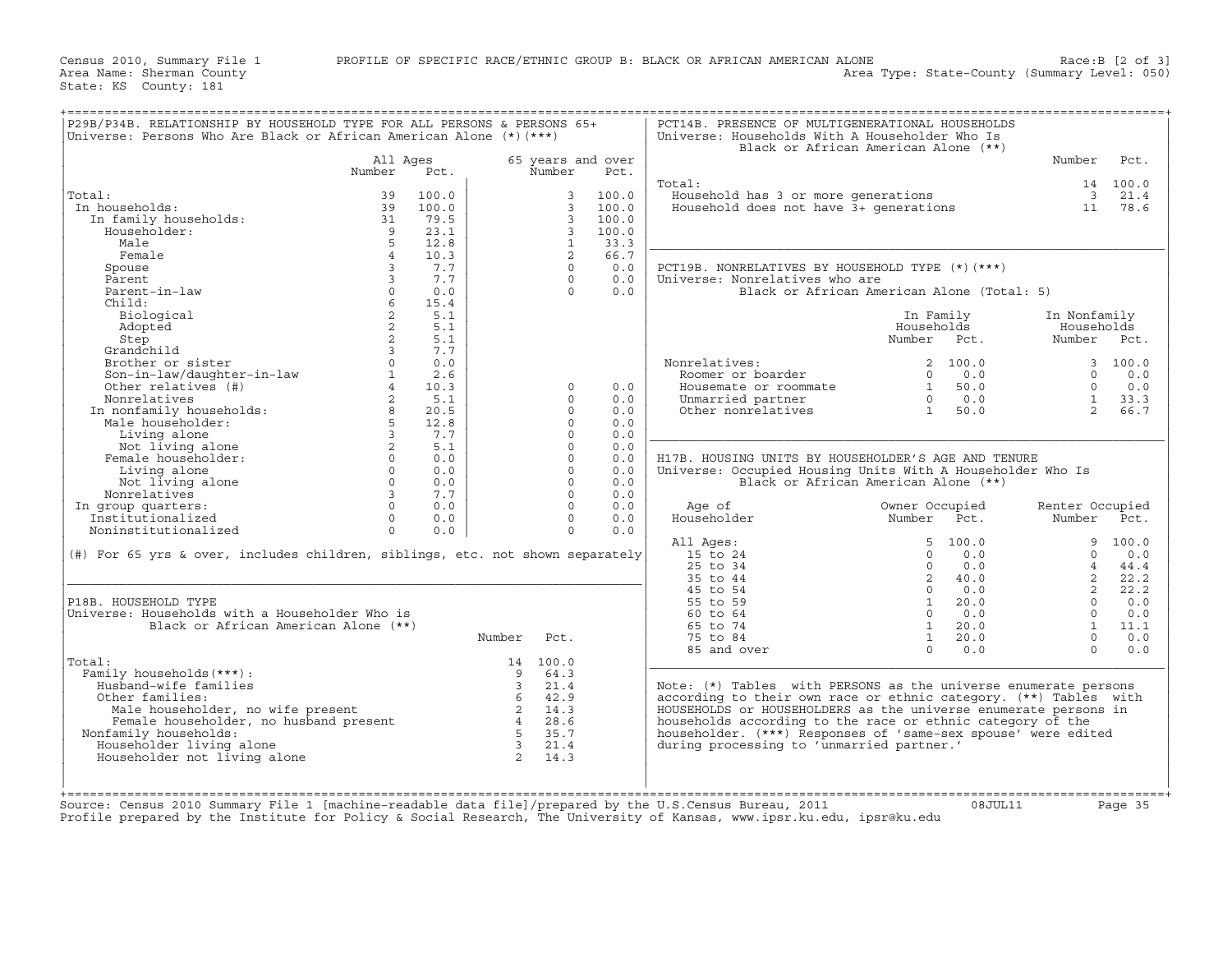|                                                                                                                                                                                                                                                                                                                                                                                                                                                                                           | All<br>Households Pct.   | Family<br>Households Pct. | Nonfamily<br>Households Pct.                                                |                                                                       | Owner<br>Occupied Pct.               |                                                                                                                                                                                                                                                                                                                                                                                                                                                                                          | Renter<br>Occupied Pct.                                                                                                                                                                                                        |         |
|-------------------------------------------------------------------------------------------------------------------------------------------------------------------------------------------------------------------------------------------------------------------------------------------------------------------------------------------------------------------------------------------------------------------------------------------------------------------------------------------|--------------------------|---------------------------|-----------------------------------------------------------------------------|-----------------------------------------------------------------------|--------------------------------------|------------------------------------------------------------------------------------------------------------------------------------------------------------------------------------------------------------------------------------------------------------------------------------------------------------------------------------------------------------------------------------------------------------------------------------------------------------------------------------------|--------------------------------------------------------------------------------------------------------------------------------------------------------------------------------------------------------------------------------|---------|
| All household sizes:                                                                                                                                                                                                                                                                                                                                                                                                                                                                      |                          |                           |                                                                             |                                                                       |                                      |                                                                                                                                                                                                                                                                                                                                                                                                                                                                                          |                                                                                                                                                                                                                                |         |
|                                                                                                                                                                                                                                                                                                                                                                                                                                                                                           |                          |                           |                                                                             |                                                                       |                                      |                                                                                                                                                                                                                                                                                                                                                                                                                                                                                          |                                                                                                                                                                                                                                |         |
|                                                                                                                                                                                                                                                                                                                                                                                                                                                                                           |                          |                           |                                                                             |                                                                       |                                      |                                                                                                                                                                                                                                                                                                                                                                                                                                                                                          |                                                                                                                                                                                                                                |         |
|                                                                                                                                                                                                                                                                                                                                                                                                                                                                                           |                          |                           |                                                                             |                                                                       |                                      |                                                                                                                                                                                                                                                                                                                                                                                                                                                                                          |                                                                                                                                                                                                                                |         |
|                                                                                                                                                                                                                                                                                                                                                                                                                                                                                           |                          |                           |                                                                             |                                                                       |                                      |                                                                                                                                                                                                                                                                                                                                                                                                                                                                                          |                                                                                                                                                                                                                                |         |
|                                                                                                                                                                                                                                                                                                                                                                                                                                                                                           |                          |                           |                                                                             |                                                                       |                                      |                                                                                                                                                                                                                                                                                                                                                                                                                                                                                          |                                                                                                                                                                                                                                |         |
|                                                                                                                                                                                                                                                                                                                                                                                                                                                                                           |                          |                           |                                                                             |                                                                       |                                      |                                                                                                                                                                                                                                                                                                                                                                                                                                                                                          |                                                                                                                                                                                                                                |         |
|                                                                                                                                                                                                                                                                                                                                                                                                                                                                                           | Total<br>Population Pct. | In<br>Families Pct.       | In<br>Nonfamilies Pct.                                                      | $\begin{array}{cccc} & 8 & 19.0 \\ - & & & \\ - & & & \\ \end{array}$ | In Owner<br>Occupied Pct.<br>11 26.2 |                                                                                                                                                                                                                                                                                                                                                                                                                                                                                          | In Renter<br>Occupied Pct.                                                                                                                                                                                                     | 31 73.8 |
|                                                                                                                                                                                                                                                                                                                                                                                                                                                                                           |                          |                           |                                                                             |                                                                       |                                      |                                                                                                                                                                                                                                                                                                                                                                                                                                                                                          |                                                                                                                                                                                                                                |         |
|                                                                                                                                                                                                                                                                                                                                                                                                                                                                                           |                          |                           |                                                                             |                                                                       |                                      |                                                                                                                                                                                                                                                                                                                                                                                                                                                                                          |                                                                                                                                                                                                                                |         |
|                                                                                                                                                                                                                                                                                                                                                                                                                                                                                           |                          |                           |                                                                             |                                                                       |                                      | $\begin{array}{cccccc} - & - & - & - & - & - \\ & - & - & - & - \\ & & - & - & - \\ & & - & - & - \\ & & - & - & - \\ & & - & - & - \\ & & - & - & - \\ & & - & - & - \\ & & - & - & - \\ & & - & - & - \\ & & - & - & - \\ & & - & - & - \\ & & - & - & - \\ & & - & - & - \\ & & - & - & - \\ & & - & - & - \\ & & - & - & - \\ & & - & - & - \\ & & - & - & - \\ & & - & - & - \\ & & - & - & - \\ & & - & - & - \\ & & - & - & - \\ & & - & - & - \\ & & - & - & - \\ & & - & - & -$ |                                                                                                                                                                                                                                |         |
|                                                                                                                                                                                                                                                                                                                                                                                                                                                                                           |                          |                           | $1.60$ -----                                                                |                                                                       |                                      | $2.20$ -----                                                                                                                                                                                                                                                                                                                                                                                                                                                                             | $3.44$ -----                                                                                                                                                                                                                   |         |
| $\begin{tabular}{ l l l l l } \hline \texttt{Total population in households} & & & 42 & 100.0 & & 34 & 81.0 \\ \hline \texttt{Under 18 years} & & 12 & 100.0 & & 11 & 91.7 \\ \texttt{18 years and over} & & 30 & 100.0 & & 23 & 76.7 \\ \texttt{Nverage Household Size} & & 3.00 & ----- & 3.78 & ----- \\ \hline \texttt{Under 18 years and over} & & 2.14 & ----- & 2.56 & ----- \\ \hline \end{tabular}$<br>Note: Family household numbers include nonrelatives living with families. |                          |                           | _______________                                                             |                                                                       |                                      |                                                                                                                                                                                                                                                                                                                                                                                                                                                                                          |                                                                                                                                                                                                                                |         |
|                                                                                                                                                                                                                                                                                                                                                                                                                                                                                           |                          |                           |                                                                             |                                                                       |                                      |                                                                                                                                                                                                                                                                                                                                                                                                                                                                                          |                                                                                                                                                                                                                                |         |
| PCT20/PCT22B. GROUP OUARTERS POPULATION BY SEX BY AGE BY GROUP OUARTERS TYPE<br>Universe: Population in group quarters for persons who are Black or African American Alone (*)                                                                                                                                                                                                                                                                                                            |                          |                           |                                                                             |                                                                       |                                      |                                                                                                                                                                                                                                                                                                                                                                                                                                                                                          |                                                                                                                                                                                                                                |         |
|                                                                                                                                                                                                                                                                                                                                                                                                                                                                                           |                          |                           |                                                                             |                                                                       |                                      |                                                                                                                                                                                                                                                                                                                                                                                                                                                                                          | ---- All Ages ----    --------------------    18 Years and Over ----------------                                                                                                                                               |         |
|                                                                                                                                                                                                                                                                                                                                                                                                                                                                                           |                          |                           |                                                                             |                                                                       |                                      |                                                                                                                                                                                                                                                                                                                                                                                                                                                                                          |                                                                                                                                                                                                                                |         |
|                                                                                                                                                                                                                                                                                                                                                                                                                                                                                           |                          |                           |                                                                             |                                                                       |                                      |                                                                                                                                                                                                                                                                                                                                                                                                                                                                                          | Pct. of Pet. of Pet. of Pet. of Pet. of Pet. of Pet. of All Total Total Pet. of Pet. of Pet. of Pet. of All Total Pet. of Pet. of Pet. of Pet. of Pet. of Pet. of Pet. of Pet. of Pet. of Pet. of Pet. of Pet. of Pet. of Pet. |         |
|                                                                                                                                                                                                                                                                                                                                                                                                                                                                                           |                          |                           |                                                                             |                                                                       | $\circ$                              |                                                                                                                                                                                                                                                                                                                                                                                                                                                                                          | $\circ$                                                                                                                                                                                                                        |         |
|                                                                                                                                                                                                                                                                                                                                                                                                                                                                                           |                          |                           | $\begin{matrix} 100.0 & & & & 0 \\ & & & & & 0 \\ & & & & & 0 \end{matrix}$ |                                                                       | $\Omega$                             |                                                                                                                                                                                                                                                                                                                                                                                                                                                                                          | $\Omega$                                                                                                                                                                                                                       |         |
|                                                                                                                                                                                                                                                                                                                                                                                                                                                                                           |                          |                           |                                                                             |                                                                       |                                      |                                                                                                                                                                                                                                                                                                                                                                                                                                                                                          | $\circ$                                                                                                                                                                                                                        |         |
|                                                                                                                                                                                                                                                                                                                                                                                                                                                                                           |                          |                           |                                                                             |                                                                       |                                      |                                                                                                                                                                                                                                                                                                                                                                                                                                                                                          | $\circ$                                                                                                                                                                                                                        |         |
|                                                                                                                                                                                                                                                                                                                                                                                                                                                                                           |                          |                           |                                                                             |                                                                       |                                      |                                                                                                                                                                                                                                                                                                                                                                                                                                                                                          | $\circ$                                                                                                                                                                                                                        |         |
|                                                                                                                                                                                                                                                                                                                                                                                                                                                                                           |                          |                           |                                                                             |                                                                       |                                      |                                                                                                                                                                                                                                                                                                                                                                                                                                                                                          | $\circ$                                                                                                                                                                                                                        |         |
|                                                                                                                                                                                                                                                                                                                                                                                                                                                                                           |                          |                           |                                                                             |                                                                       |                                      |                                                                                                                                                                                                                                                                                                                                                                                                                                                                                          | $\circ$                                                                                                                                                                                                                        |         |
|                                                                                                                                                                                                                                                                                                                                                                                                                                                                                           |                          |                           |                                                                             |                                                                       |                                      |                                                                                                                                                                                                                                                                                                                                                                                                                                                                                          | $\circ$                                                                                                                                                                                                                        |         |
| All types of group quarters:<br>Institutionalized population:<br>cypes of group quarters:<br>stitutionalized population:<br>Correctional facilities for adults<br>Juvenile facilities<br>Nursing facilities<br>Other institutional facilities<br>Other institutional facilities<br>(Cher institutional facili<br>Noninstitutionalized population:<br>Other noninstitutional facilities                                                                                                    |                          | $\Omega$                  | $\Omega$                                                                    |                                                                       | $\Omega$                             |                                                                                                                                                                                                                                                                                                                                                                                                                                                                                          | $\circ$<br>$\Omega$                                                                                                                                                                                                            |         |

+===================================================================================================================================================+ Source: Census 2010 Summary File 1 [machine−readable data file]/prepared by the U.S.Census Bureau, 2011 08JUL11 Page 36

Profile prepared by the Institute for Policy & Social Research, The University of Kansas, www.ipsr.ku.edu, ipsr@ku.edu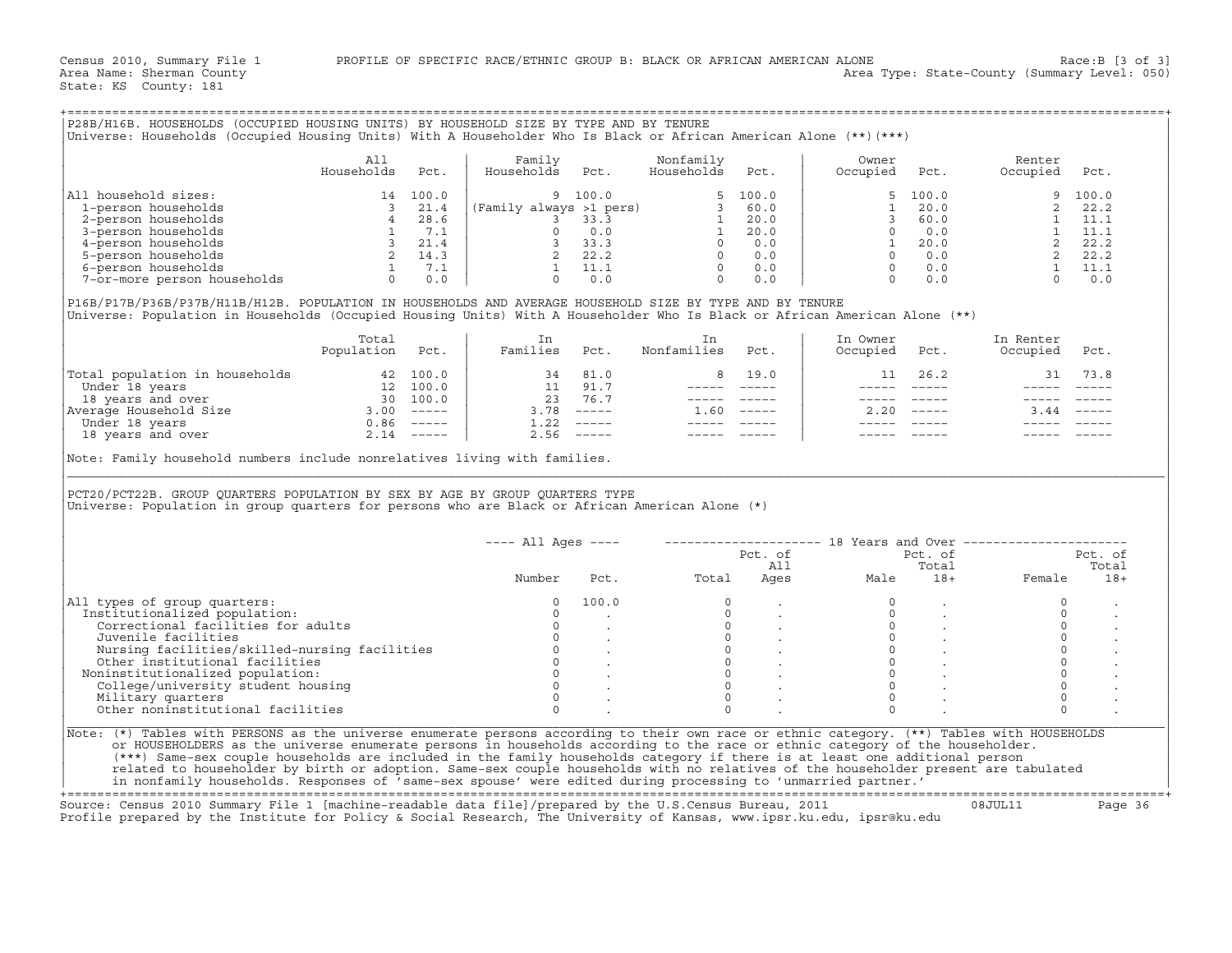Census 2010, Summary File 1 PROFILE OF SPECIFIC RACE/ETHNIC GROUP C: AMERICAN INDIAN AND ALASKA NATIVE ALONE Race:C [1 of 3]<br>Area Name: Sherman County Level: 050) Area Type: State-County (Summary Level: 050) Area Type: State-County (Summary Level: 050)

State: KS County: 181

| P29/P29C. POPULATION SUMMARY BY RESIDENCE TYPE FOR DESIGNATED UNIVERSE<br>Universe: PERSONS Who Are American Indian and Alaska Native Alone                                                                                                        |  |                                                          |         | P38C/39C. FAMILY TYPE BY PRESENCE AND AGE OF OWN OR RELATED CHILDREN<br>Universe: Families With A Householder Who Is                                                                                                                                                                                                                                                                                                                                               |               |                  |
|----------------------------------------------------------------------------------------------------------------------------------------------------------------------------------------------------------------------------------------------------|--|----------------------------------------------------------|---------|--------------------------------------------------------------------------------------------------------------------------------------------------------------------------------------------------------------------------------------------------------------------------------------------------------------------------------------------------------------------------------------------------------------------------------------------------------------------|---------------|------------------|
|                                                                                                                                                                                                                                                    |  |                                                          |         | American Indian and Alaska Native Alone (**) (***)                                                                                                                                                                                                                                                                                                                                                                                                                 |               |                  |
|                                                                                                                                                                                                                                                    |  |                                                          |         |                                                                                                                                                                                                                                                                                                                                                                                                                                                                    |               |                  |
| Total Persons:                                                                                                                                                                                                                                     |  |                                                          |         | By Presence of:                                                                                                                                                                                                                                                                                                                                                                                                                                                    | Own Children  | Related Children |
|                                                                                                                                                                                                                                                    |  |                                                          |         | $\begin{tabular}{l c c c c c} \hline & \multicolumn{3}{c}{\textbf{A}} & \multicolumn{3}{c}{\textbf{B}} & \multicolumn{3}{c}{\textbf{B}} & \multicolumn{3}{c}{\textbf{B}} & \multicolumn{3}{c}{\textbf{B}} & \multicolumn{3}{c}{\textbf{B}} & \multicolumn{3}{c}{\textbf{B}} & \multicolumn{3}{c}{\textbf{B}} & \multicolumn{3}{c}{\textbf{B}} & \multicolumn{3}{c}{\textbf{B}} & \multicolumn{3}{c}{\textbf{B}} & \multicolumn{3}{c}{\textbf{B}} & \multicolumn{3$ | Families Pct. | Families Pct.    |
|                                                                                                                                                                                                                                                    |  |                                                          |         | All families:                                                                                                                                                                                                                                                                                                                                                                                                                                                      |               |                  |
| P16-18C/P36-37C. HOUSEHOLDS/POPULATION IN HOUSEHOLDS BY HOUSEHOLD TYPE                                                                                                                                                                             |  |                                                          |         |                                                                                                                                                                                                                                                                                                                                                                                                                                                                    |               |                  |
| Universe: HOUSEHOLDERS Who Are American Indian and Alaska Native Alone                                                                                                                                                                             |  |                                                          |         |                                                                                                                                                                                                                                                                                                                                                                                                                                                                    |               |                  |
|                                                                                                                                                                                                                                                    |  |                                                          | Average |                                                                                                                                                                                                                                                                                                                                                                                                                                                                    |               |                  |
|                                                                                                                                                                                                                                                    |  |                                                          |         |                                                                                                                                                                                                                                                                                                                                                                                                                                                                    |               |                  |
| Total Households (**)<br>Total Households (**)<br>Under 18 years<br>10 ----- 6 0.55<br>18 years and over 5 ----- 18 1.64<br>Tamily Households (***)<br>18 1.64<br>18 1.64<br>18 1.44<br>18 years and over 5 ----- 6 0.67<br>18 years 18 years 5 -- |  |                                                          |         |                                                                                                                                                                                                                                                                                                                                                                                                                                                                    |               |                  |
|                                                                                                                                                                                                                                                    |  |                                                          |         |                                                                                                                                                                                                                                                                                                                                                                                                                                                                    |               |                  |
|                                                                                                                                                                                                                                                    |  |                                                          |         |                                                                                                                                                                                                                                                                                                                                                                                                                                                                    |               |                  |
|                                                                                                                                                                                                                                                    |  |                                                          |         |                                                                                                                                                                                                                                                                                                                                                                                                                                                                    |               |                  |
|                                                                                                                                                                                                                                                    |  |                                                          |         |                                                                                                                                                                                                                                                                                                                                                                                                                                                                    |               |                  |
|                                                                                                                                                                                                                                                    |  |                                                          |         |                                                                                                                                                                                                                                                                                                                                                                                                                                                                    |               |                  |
|                                                                                                                                                                                                                                                    |  |                                                          |         |                                                                                                                                                                                                                                                                                                                                                                                                                                                                    |               |                  |
| P12C/P13C. POPULATION BY AGE AND SEX                                                                                                                                                                                                               |  |                                                          |         |                                                                                                                                                                                                                                                                                                                                                                                                                                                                    |               |                  |
| Universe: Persons Who Are American Indian and Alaska Native Alone (*)                                                                                                                                                                              |  |                                                          |         |                                                                                                                                                                                                                                                                                                                                                                                                                                                                    |               |                  |
|                                                                                                                                                                                                                                                    |  | ---Both Sexes---    ------Male------    -----Female----- |         |                                                                                                                                                                                                                                                                                                                                                                                                                                                                    |               |                  |
|                                                                                                                                                                                                                                                    |  | Number Pct. Number Pct. Number Pct.                      |         |                                                                                                                                                                                                                                                                                                                                                                                                                                                                    |               |                  |
|                                                                                                                                                                                                                                                    |  |                                                          |         |                                                                                                                                                                                                                                                                                                                                                                                                                                                                    |               |                  |
|                                                                                                                                                                                                                                                    |  |                                                          |         |                                                                                                                                                                                                                                                                                                                                                                                                                                                                    |               |                  |
|                                                                                                                                                                                                                                                    |  |                                                          |         |                                                                                                                                                                                                                                                                                                                                                                                                                                                                    |               |                  |
|                                                                                                                                                                                                                                                    |  |                                                          |         |                                                                                                                                                                                                                                                                                                                                                                                                                                                                    |               |                  |
|                                                                                                                                                                                                                                                    |  |                                                          |         | P31C. RELATIONSHIP BY HOUSEHOLD TYPE FOR THE POPULATION UNDER 18 YEARS<br>Universe: Persons under 18 who are                                                                                                                                                                                                                                                                                                                                                       |               |                  |
|                                                                                                                                                                                                                                                    |  |                                                          |         |                                                                                                                                                                                                                                                                                                                                                                                                                                                                    |               |                  |
|                                                                                                                                                                                                                                                    |  |                                                          |         |                                                                                                                                                                                                                                                                                                                                                                                                                                                                    |               |                  |
|                                                                                                                                                                                                                                                    |  |                                                          |         |                                                                                                                                                                                                                                                                                                                                                                                                                                                                    |               |                  |
|                                                                                                                                                                                                                                                    |  |                                                          |         |                                                                                                                                                                                                                                                                                                                                                                                                                                                                    |               |                  |
|                                                                                                                                                                                                                                                    |  |                                                          |         |                                                                                                                                                                                                                                                                                                                                                                                                                                                                    |               |                  |
|                                                                                                                                                                                                                                                    |  |                                                          |         |                                                                                                                                                                                                                                                                                                                                                                                                                                                                    |               |                  |
|                                                                                                                                                                                                                                                    |  |                                                          |         |                                                                                                                                                                                                                                                                                                                                                                                                                                                                    |               |                  |
|                                                                                                                                                                                                                                                    |  |                                                          |         |                                                                                                                                                                                                                                                                                                                                                                                                                                                                    |               |                  |
|                                                                                                                                                                                                                                                    |  |                                                          |         | Male<br>Female house<br>Other relatives:<br>Grandchild<br>Aler relative                                                                                                                                                                                                                                                                                                                                                                                            |               |                  |
|                                                                                                                                                                                                                                                    |  |                                                          |         |                                                                                                                                                                                                                                                                                                                                                                                                                                                                    |               |                  |
|                                                                                                                                                                                                                                                    |  |                                                          |         |                                                                                                                                                                                                                                                                                                                                                                                                                                                                    |               |                  |
|                                                                                                                                                                                                                                                    |  |                                                          |         |                                                                                                                                                                                                                                                                                                                                                                                                                                                                    |               |                  |
|                                                                                                                                                                                                                                                    |  |                                                          |         |                                                                                                                                                                                                                                                                                                                                                                                                                                                                    |               |                  |
|                                                                                                                                                                                                                                                    |  |                                                          |         |                                                                                                                                                                                                                                                                                                                                                                                                                                                                    |               |                  |
|                                                                                                                                                                                                                                                    |  |                                                          |         |                                                                                                                                                                                                                                                                                                                                                                                                                                                                    |               |                  |
|                                                                                                                                                                                                                                                    |  |                                                          |         |                                                                                                                                                                                                                                                                                                                                                                                                                                                                    |               |                  |
|                                                                                                                                                                                                                                                    |  |                                                          |         |                                                                                                                                                                                                                                                                                                                                                                                                                                                                    |               |                  |
|                                                                                                                                                                                                                                                    |  |                                                          |         | XEMINITED:<br>THE PETSONS UNDER THE PETSONS UNITS ARE RETING A MONOCONDIC CONDUCTOR CONTROLL AND CONDUCTOR CONDUCTOR CONDUCTION (NOTICE A SUBSERIES ON THE PARAMETRON CONDUCTION (CONDUCTION CONDUCTION CONDUCTION (CONDUCTION C                                                                                                                                                                                                                                   |               |                  |
|                                                                                                                                                                                                                                                    |  |                                                          |         | Note: (*) Tables with PERSONS as the universe enumerate persons according                                                                                                                                                                                                                                                                                                                                                                                          |               |                  |
|                                                                                                                                                                                                                                                    |  |                                                          |         | to their own race or ethnic category. (**) Tables with HOUSEHOLDS or                                                                                                                                                                                                                                                                                                                                                                                               |               |                  |
|                                                                                                                                                                                                                                                    |  |                                                          |         | HOUSEHOLDERS as the universe enumerate persons in households according                                                                                                                                                                                                                                                                                                                                                                                             |               |                  |
| 1 0 17 2 11.8 1 10.0 1 14.3<br>18 to 64 13 76.5 7 70.0 6 85.7<br>65 plus 2 11.8 2 20.0 0 0.0<br>Median Age 43.5 44.5 43.5                                                                                                                          |  |                                                          |         | to the race or ethnic category of the householder. (***) Responses of<br>'same-sex spouse' were edited during processing to 'unmarried partner.'                                                                                                                                                                                                                                                                                                                   |               |                  |
|                                                                                                                                                                                                                                                    |  |                                                          |         |                                                                                                                                                                                                                                                                                                                                                                                                                                                                    |               |                  |

+===================================================================================================================================================+Source: Census 2010 Summary File 1 [machine−readable data file]/prepared by the U.S.Census Bureau, 2011 08JUL11 Page 37 Profile prepared by the Institute for Policy & Social Research, The University of Kansas, www.ipsr.ku.edu, ipsr@ku.edu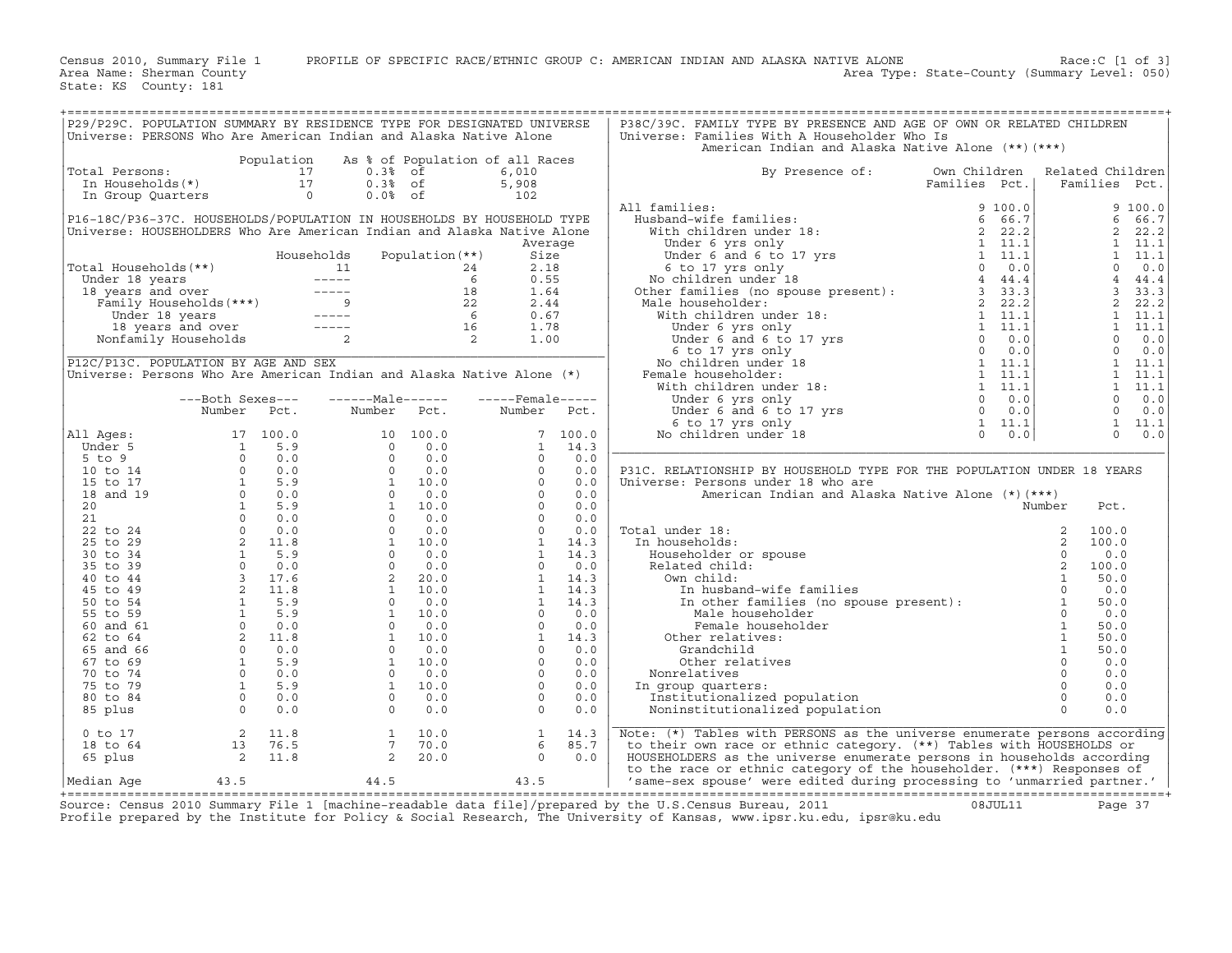Census 2010, Summary File 1 PROFILE OF SPECIFIC RACE/ETHNIC GROUP C: AMERICAN INDIAN AND ALASKA NATIVE ALONE Race:C [2 of 3]<br>Area Name: Sherman County Level: 050) Area Type: State-County (Summary Level: 050)

State: KS County: 181

| P29C/P34C. RELATIONSHIP BY HOUSEHOLD TYPE FOR ALL PERSONS & PERSONS 65+<br>Universe: Persons Who Are American Indian and Alaska Native Alone (*)(***) |                |       |                |                |                   | PCT14C. PRESENCE OF MULTIGENERATIONAL HOUSEHOLDS<br>Universe: Households With A Householder Who Is |                |       |                 |          |
|-------------------------------------------------------------------------------------------------------------------------------------------------------|----------------|-------|----------------|----------------|-------------------|----------------------------------------------------------------------------------------------------|----------------|-------|-----------------|----------|
|                                                                                                                                                       |                |       |                |                |                   | American Indian and Alaska Native Alone (**)                                                       |                |       |                 |          |
|                                                                                                                                                       | All Ages       |       |                |                | 65 years and over |                                                                                                    |                |       | Number          | Pct.     |
|                                                                                                                                                       | Number         | Pct.  |                | Number         | Pct.              |                                                                                                    |                |       |                 |          |
|                                                                                                                                                       |                |       |                |                |                   | Total:                                                                                             |                |       |                 | 11 100.0 |
| Total:                                                                                                                                                | 17             | 100.0 |                | 2              | 100.0             | Household has 3 or more generations                                                                |                |       | $\Omega$        | 0.0      |
| In households:                                                                                                                                        | 17             | 100.0 |                | 2              | 100.0             | Household does not have $3+$ qenerations                                                           |                |       |                 | 11 100.0 |
| In family households:                                                                                                                                 | 14             | 82.4  |                | $\overline{2}$ | 100.0             |                                                                                                    |                |       |                 |          |
| Householder:                                                                                                                                          | $\overline{q}$ | 52.9  |                | $\overline{2}$ | 100.0             |                                                                                                    |                |       |                 |          |
| Male                                                                                                                                                  | 5              | 29.4  |                | $\overline{2}$ | 100.0             |                                                                                                    |                |       |                 |          |
| Female                                                                                                                                                | $\overline{4}$ | 23.5  |                | $\circ$        | 0.0               |                                                                                                    |                |       |                 |          |
|                                                                                                                                                       | $\Omega$       | 0.0   |                | $\Omega$       | 0.0               |                                                                                                    |                |       |                 |          |
| Spouse<br>Parent                                                                                                                                      | $\Omega$       | 0.0   |                | $\Omega$       | 0.0               | PCT19C. NONRELATIVES BY HOUSEHOLD TYPE (*) (***)                                                   |                |       |                 |          |
|                                                                                                                                                       |                |       |                |                |                   | Universe: Nonrelatives who are                                                                     |                |       |                 |          |
| Parent-in-law                                                                                                                                         | $\Omega$       | 0.0   |                | $\Omega$       | 0.0               | American Indian and Alaska Native Alone (Total: 2)                                                 |                |       |                 |          |
| Child:                                                                                                                                                | $\overline{2}$ | 11.8  |                |                |                   |                                                                                                    |                |       |                 |          |
| Biological                                                                                                                                            | 2              | 11.8  |                |                |                   |                                                                                                    | In Family      |       | In Nonfamily    |          |
| Adopted                                                                                                                                               | $\Omega$       | 0.0   |                |                |                   |                                                                                                    | Households     |       | Households      |          |
| Step                                                                                                                                                  | $\Omega$       | 0.0   |                |                |                   |                                                                                                    | Number Pct.    |       | Number Pct.     |          |
| Grandchild                                                                                                                                            | $\mathbf{1}$   | 5.9   |                |                |                   |                                                                                                    |                |       |                 |          |
| Brother or sister                                                                                                                                     | $\Omega$       | 0.0   |                |                |                   | Nonrelatives:                                                                                      | 1 100.0        |       |                 | 1 100.0  |
| Son-in-law/daughter-in-law                                                                                                                            | $\mathbf{1}$   | 5.9   |                |                |                   | Roomer or boarder                                                                                  | $\Omega$       | 0.0   | $\Omega$        | 0.0      |
| Other relatives (#)                                                                                                                                   | $\Omega$       | 0.0   |                | $\Omega$       | 0.0               | Housemate or roommate                                                                              | 1, 100, 0      |       | $\Omega$        | 0.0      |
| Nonrelatives                                                                                                                                          | $\mathbf{1}$   | 5.9   |                | $\Omega$       | 0.0               | Unmarried partner                                                                                  | $\Omega$       | 0.0   |                 | 1 100.0  |
| In nonfamily households:                                                                                                                              | $\overline{3}$ | 17.6  |                | $\Omega$       | 0.0               | Other nonrelatives                                                                                 | $\Omega$       | 0.0   | $\Omega$        | 0.0      |
| Male householder:                                                                                                                                     | $\mathbf{1}$   | 5.9   |                | $\Omega$       | 0.0               |                                                                                                    |                |       |                 |          |
| Living alone                                                                                                                                          | $\mathbf{1}$   | 5.9   |                | $\Omega$       | 0.0               |                                                                                                    |                |       |                 |          |
| Not living alone                                                                                                                                      | $\circ$        | 0.0   |                | $\Omega$       | 0.0               |                                                                                                    |                |       |                 |          |
| Female householder:                                                                                                                                   | $\mathbf{1}$   | 5.9   |                | $\Omega$       | 0.0               | H17C. HOUSING UNITS BY HOUSEHOLDER'S AGE AND TENURE                                                |                |       |                 |          |
| Living alone                                                                                                                                          | $\mathbf{1}$   | 5.9   |                | $\Omega$       | 0.0               | Universe: Occupied Housing Units With A Householder Who Is                                         |                |       |                 |          |
| Not living alone                                                                                                                                      | $\Omega$       | 0.0   |                | $\Omega$       | 0.0               | American Indian and Alaska Native Alone (**)                                                       |                |       |                 |          |
|                                                                                                                                                       | $\mathbf{1}$   | 5.9   |                | $\Omega$       |                   |                                                                                                    |                |       |                 |          |
| Nonrelatives                                                                                                                                          | $\Omega$       |       |                | $\Omega$       | 0.0               |                                                                                                    |                |       |                 |          |
| In group quarters:                                                                                                                                    |                | 0.0   |                |                | 0.0               | Age of                                                                                             | Owner Occupied |       | Renter Occupied |          |
| Institutionalized                                                                                                                                     | $\Omega$       | 0.0   |                | $\Omega$       | 0.0               | Householder                                                                                        | Number Pct.    |       | Number          | Pct.     |
| Noninstitutionalized                                                                                                                                  | $\Omega$       | 0.0   |                | $\Omega$       | 0.0               |                                                                                                    |                |       |                 |          |
|                                                                                                                                                       |                |       |                |                |                   | All Ages:                                                                                          | 3              | 100.0 | 8               | 100.0    |
| (#) For 65 yrs & over, includes children, siblings, etc. not shown separately                                                                         |                |       |                |                |                   | 15 to 24                                                                                           | $\Omega$       | 0.0   | $\Omega$        | 0.0      |
|                                                                                                                                                       |                |       |                |                |                   | $25$ to $34$                                                                                       | $\mathbf{1}$   | 33.3  | $\overline{2}$  | 25.0     |
|                                                                                                                                                       |                |       |                |                |                   | 35 to 44                                                                                           | $\Omega$       | 0.0   | $\overline{2}$  | 25.0     |
|                                                                                                                                                       |                |       |                |                |                   | 45 to 54                                                                                           | $\mathbf{1}$   | 33.3  | $\mathbf{1}$    | 12.5     |
| P18C. HOUSEHOLD TYPE                                                                                                                                  |                |       |                |                |                   | 55 to 59                                                                                           | $\mathbf{1}$   | 33.3  | $\Omega$        | 0.0      |
| Universe: Households with a Householder Who is                                                                                                        |                |       |                |                |                   | 60 to 64                                                                                           | $\Omega$       | 0.0   | $\mathbf{1}$    | 12.5     |
| American Indian and Alaska Native Alone (**)                                                                                                          |                |       |                |                |                   | 65 to 74                                                                                           | $\Omega$       | 0.0   | $\mathbf{1}$    | 12.5     |
|                                                                                                                                                       |                |       | Number         | Pct.           |                   | 75 to 84                                                                                           | $\circ$        | 0.0   | $\mathbf{1}$    | 12.5     |
|                                                                                                                                                       |                |       |                |                |                   | 85 and over                                                                                        | $\Omega$       | 0.0   | $\Omega$        | 0.0      |
| Total:                                                                                                                                                |                |       | 11             | 100.0          |                   |                                                                                                    |                |       |                 |          |
| Family households (***) :                                                                                                                             |                |       | 9              | 81.8           |                   |                                                                                                    |                |       |                 |          |
| Husband-wife families                                                                                                                                 |                |       | 6              | 54.5           |                   | Note: (*) Tables with PERSONS as the universe enumerate persons                                    |                |       |                 |          |
| Other families:                                                                                                                                       |                |       | $\overline{3}$ | 27.3           |                   | according to their own race or ethnic category. (**) Tables with                                   |                |       |                 |          |
| Male householder, no wife present                                                                                                                     |                |       | 2              | 18.2           |                   | HOUSEHOLDS or HOUSEHOLDERS as the universe enumerate persons in                                    |                |       |                 |          |
| Female householder, no husband present                                                                                                                |                |       | $\overline{1}$ | 9.1            |                   | households according to the race or ethnic category of the                                         |                |       |                 |          |
| Nonfamily households:                                                                                                                                 |                |       | $\overline{2}$ | 18.2           |                   | householder. (***) Responses of 'same-sex spouse' were edited                                      |                |       |                 |          |
| Householder living alone                                                                                                                              |                |       | 2              | 18.2           |                   | during processing to 'unmarried partner.'                                                          |                |       |                 |          |
| Householder not living alone                                                                                                                          |                |       | $\Omega$       | 0.0            |                   |                                                                                                    |                |       |                 |          |
|                                                                                                                                                       |                |       |                |                |                   |                                                                                                    |                |       |                 |          |
|                                                                                                                                                       |                |       |                |                |                   |                                                                                                    |                |       |                 |          |
|                                                                                                                                                       |                |       |                |                |                   |                                                                                                    |                |       |                 |          |

+===================================================================================================================================================+

+===================================================================================================================================================+ Source: Census 2010 Summary File 1 [machine−readable data file]/prepared by the U.S.Census Bureau, 2011 08JUL11 Page 38 Profile prepared by the Institute for Policy & Social Research, The University of Kansas, www.ipsr.ku.edu, ipsr@ku.edu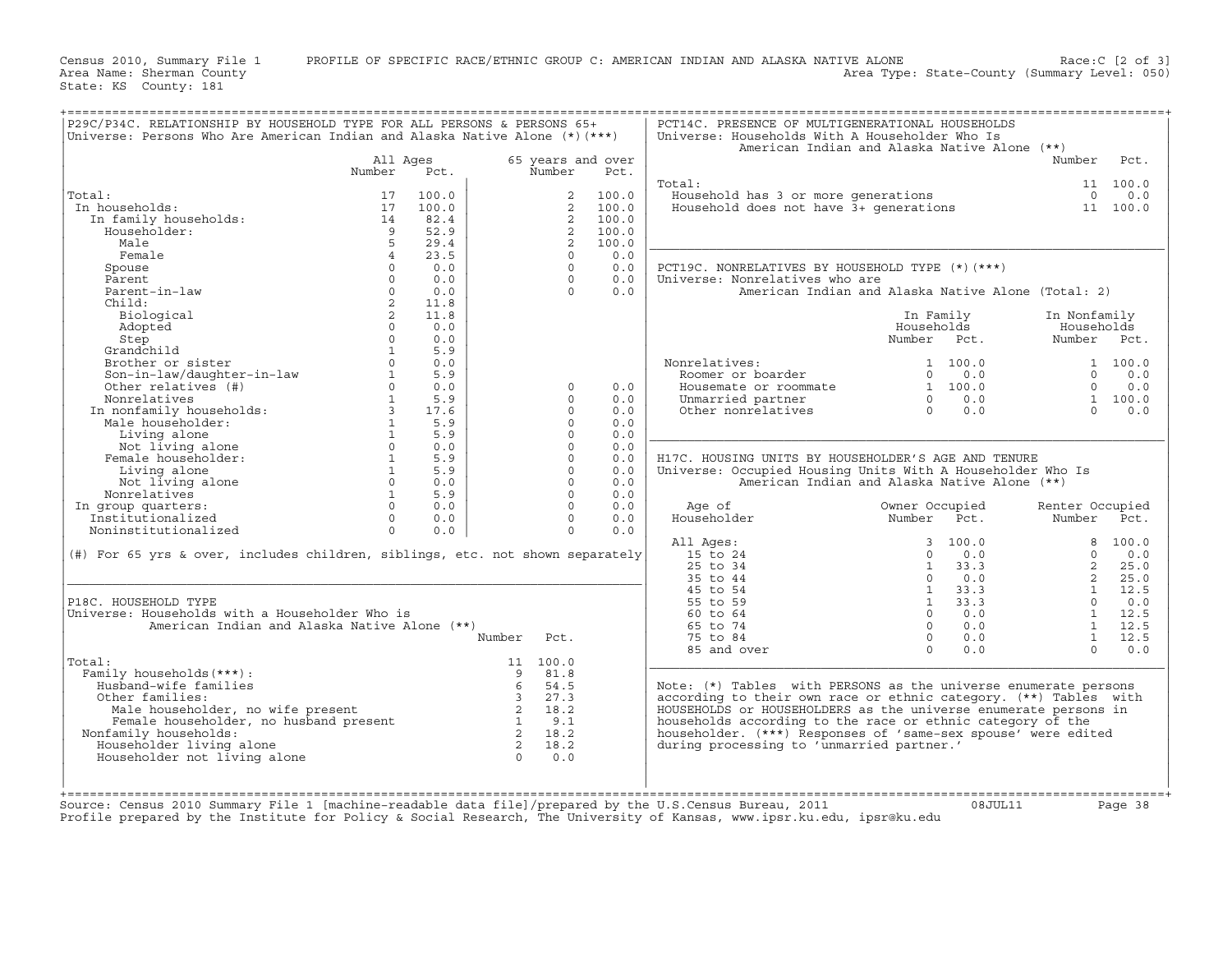Census 2010, Summary File 1 PROFILE OF SPECIFIC RACE/ETHNIC GROUP C: AMERICAN INDIAN AND ALASKA NATIVE ALONE Race:C [3 of 3]<br>Area Name: Sherman County Level: 050) Area Type: State-County (Summary Level: 050)

State: KS County: 181

| P28C/H16C. HOUSEHOLDS (OCCUPIED HOUSING UNITS) BY HOUSEHOLD SIZE BY TYPE AND BY TENURE<br>Universe: Households (Occupied Housing Units) With A Householder Who Is American Indian and Alaska Native Alone (**)(***)                                                                                                                                                                                                                                                                                                                                                                                                                                              |                                                                  |                                                                         |                                                                                                                                        |                                                                               |                                                                     |                     |                                                                                                                    |                                                                                                                      |                                                                                                                          |                                       |
|------------------------------------------------------------------------------------------------------------------------------------------------------------------------------------------------------------------------------------------------------------------------------------------------------------------------------------------------------------------------------------------------------------------------------------------------------------------------------------------------------------------------------------------------------------------------------------------------------------------------------------------------------------------|------------------------------------------------------------------|-------------------------------------------------------------------------|----------------------------------------------------------------------------------------------------------------------------------------|-------------------------------------------------------------------------------|---------------------------------------------------------------------|---------------------|--------------------------------------------------------------------------------------------------------------------|----------------------------------------------------------------------------------------------------------------------|--------------------------------------------------------------------------------------------------------------------------|---------------------------------------|
|                                                                                                                                                                                                                                                                                                                                                                                                                                                                                                                                                                                                                                                                  | All<br>Households                                                | Pct.                                                                    | Family<br>Households                                                                                                                   | Pct.                                                                          | Nonfamily<br>Households                                             | Pct.                | Owner<br>Occupied                                                                                                  | Pct.                                                                                                                 | Renter<br>Occupied                                                                                                       | Pct.                                  |
| All household sizes:<br>1-person households<br>2-person households<br>3-person households<br>4-person households<br>5-person households<br>6-person households<br>7-or-more person households 0 0.0<br>P16C/P17C/P36C/P37C/H11C/H12C. POPULATION IN HOUSEHOLDS AND AVERAGE HOUSEHOLD SIZE BY TYPE AND BY TENURE                                                                                                                                                                                                                                                                                                                                                  | $\begin{array}{ccc} 2 & 18.2 \\ 7 & 63.6 \\ 1 & 9.1 \end{array}$ | 11 100.0<br>$\begin{bmatrix} 0 & 0.0 \ 1 & 9.1 \ 0 & 0.0 \end{bmatrix}$ | Hous<br>9 100.0<br>(Family always >1 pers)<br>7 77.8<br>0 0.0<br>1 11.1<br>0 0.0<br>0 0.0<br>0 0.0<br>0 0.0<br>0 0.0<br>0 0.0<br>0 0.0 | $0 \t 0.0$                                                                    | $\Omega$                                                            | 0.0                 | $\overline{0}$                                                                                                     | 100.0<br>$1 \quad 33.3$<br>$1 \quad 33.3$<br>$1 \quad 33.3$<br>$0 \qquad 0.0$<br>$0 \qquad 0.0$<br>$0 \t 0.0$<br>0.0 | 8<br>6<br>$\begin{bmatrix} 0 & 0.0 \ 1 & 12.5 \ 0 & 0.0 \ 0 & 0.0 \end{bmatrix}$                                         | 100.0<br>1 12.5<br>75.0<br>$0 \t 0.0$ |
| Universe: Population in Households (Occupied Housing Units) With A Householder Who Is American Indian and Alaska Native Alone (**)                                                                                                                                                                                                                                                                                                                                                                                                                                                                                                                               |                                                                  |                                                                         |                                                                                                                                        |                                                                               |                                                                     |                     |                                                                                                                    |                                                                                                                      |                                                                                                                          |                                       |
|                                                                                                                                                                                                                                                                                                                                                                                                                                                                                                                                                                                                                                                                  | Total<br>Population                                              | Pct.                                                                    | In<br>Families Pct.                                                                                                                    |                                                                               | In<br>Nonfamilies                                                   | Pct.                | In Owner<br>Occupied                                                                                               | Pct.                                                                                                                 | In Renter<br>Occupied                                                                                                    | Pct.                                  |
| Total population in households<br>Under 18 years and over the service of the service of the service of the service of the service of the service of the service of the service of the service of the service of the service of t                                                                                                                                                                                                                                                                                                                                                                                                                                 |                                                                  |                                                                         |                                                                                                                                        | 22 91.7<br>6 100.0<br>16 88.9<br>$2.44$ -----<br>$0.67$ -----<br>$1.78$ ----- | 2                                                                   | 8.3<br>$1.00$ ----- | 6                                                                                                                  | 25.0<br>$2.00 - - - - -$                                                                                             | 18<br>$2.25$ $---$                                                                                                       | 75.0                                  |
| PCT20/PCT22C. GROUP QUARTERS POPULATION BY SEX BY AGE BY GROUP QUARTERS TYPE<br>Universe: Population in group quarters for persons who are American Indian and Alaska Native Alone (*)                                                                                                                                                                                                                                                                                                                                                                                                                                                                           |                                                                  |                                                                         |                                                                                                                                        |                                                                               |                                                                     |                     |                                                                                                                    |                                                                                                                      |                                                                                                                          |                                       |
|                                                                                                                                                                                                                                                                                                                                                                                                                                                                                                                                                                                                                                                                  |                                                                  |                                                                         | ---- All Ages ----                                                                                                                     |                                                                               |                                                                     |                     | -------------------- 18 Years and Over ----------------------                                                      |                                                                                                                      |                                                                                                                          |                                       |
|                                                                                                                                                                                                                                                                                                                                                                                                                                                                                                                                                                                                                                                                  |                                                                  |                                                                         | Number                                                                                                                                 |                                                                               | Pct.<br>Total                                                       | Pct. of<br>All      | Ages<br>Male                                                                                                       | Pct. of<br>Total<br>$18+$                                                                                            | Female                                                                                                                   | Pct. of<br>Total<br>$18+$             |
| All types of group quarters:<br>Institutionalized population:<br>Correctional facilities for adults<br>Juvenile facilities<br>Nursing facilities/skilled-nursing facilities<br>Other institutional facilities<br>Noninstitutionalized population:<br>College/university student housing<br>Military quarters<br>Other noninstitutional facilities                                                                                                                                                                                                                                                                                                                |                                                                  |                                                                         | $\circ$<br>$\Omega$<br>$\Omega$<br>$\Omega$<br>$\Omega$<br>$\Omega$                                                                    | 100.0                                                                         | $\circ$<br>$\Omega$<br>$\overline{0}$<br>$\overline{0}$<br>$\Omega$ | $\sim$              | $\mathbf{0}$<br>$\Omega$<br>$\Omega$<br>$\Omega$<br>$\overline{0}$<br>$\Omega$<br>$\Omega$<br>$\Omega$<br>$\Omega$ | $\sim$<br>$\begin{matrix} 0 & & \cdot \\ 0 & & \cdot \end{matrix}$                                                   | $\mathbf 0$<br>$\circ$<br>$\circ$<br>$\circ$<br>$\mathbb O$<br>$\circ$<br>$\circ$<br>$\mathbf 0$<br>$\Omega$<br>$\Omega$ |                                       |
| Note: (*) Tables with PERSONS as the universe enumerate persons according to their own race or ethnic category. (**) Tables with HOUSEHOLDS<br>or HOUSEHOLDERS as the universe enumerate persons in households according to the race or ethnic category of the householder.<br>(***) Same-sex couple households are included in the family households category if there is at least one additional person<br>related to householder by birth or adoption. Same-sex couple households with no relatives of the householder present are tabulated<br>in nonfamily households. Responses of 'same-sex spouse' were edited during processing to 'unmarried partner.' |                                                                  |                                                                         |                                                                                                                                        |                                                                               |                                                                     |                     |                                                                                                                    |                                                                                                                      |                                                                                                                          |                                       |

+===================================================================================================================================================+

+===================================================================================================================================================+ Source: Census 2010 Summary File 1 [machine−readable data file]/prepared by the U.S.Census Bureau, 2011 08JUL11 Page 39 Profile prepared by the Institute for Policy & Social Research, The University of Kansas, www.ipsr.ku.edu, ipsr@ku.edu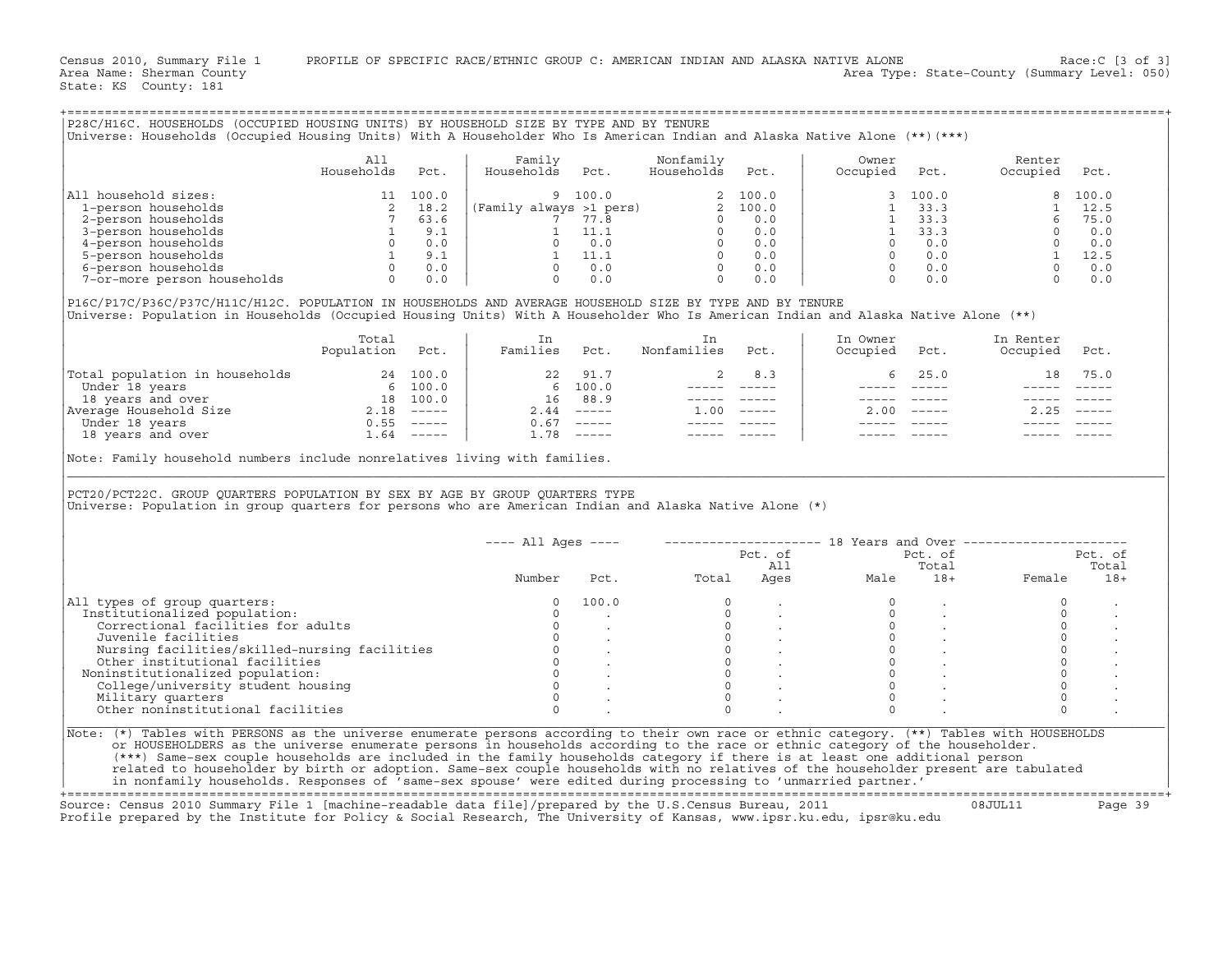| P29/P29D. POPULATION SUMMARY BY RESIDENCE TYPE FOR DESIGNATED UNIVERSE<br>Universe: PERSONS Who Are Asian Alone |                         |                        |                                                                                                                                                                                                                                                                                                                                                                                              |                          |                                                   |               | P38D/39D. FAMILY TYPE BY PRESENCE AND AGE OF OWN OR RELATED CHILDREN<br>Universe: Families With A Householder Who Is |                               |         |                              |             |
|-----------------------------------------------------------------------------------------------------------------|-------------------------|------------------------|----------------------------------------------------------------------------------------------------------------------------------------------------------------------------------------------------------------------------------------------------------------------------------------------------------------------------------------------------------------------------------------------|--------------------------|---------------------------------------------------|---------------|----------------------------------------------------------------------------------------------------------------------|-------------------------------|---------|------------------------------|-------------|
|                                                                                                                 |                         |                        |                                                                                                                                                                                                                                                                                                                                                                                              |                          |                                                   |               | Asian Alone $(**)$ $(***)$                                                                                           |                               |         |                              |             |
| Total Persons:<br>In Households(*)                                                                              |                         | Population<br>17<br>17 | 0.3%<br>$0.3%$ of                                                                                                                                                                                                                                                                                                                                                                            | of                       | As % of Population of all Races<br>6.010<br>5,908 |               | By Presence of:                                                                                                      | Own Children<br>Families Pct. |         | Related Children<br>Families | Pct.        |
| In Group Quarters                                                                                               |                         | $\circ$                | $0.0%$ of                                                                                                                                                                                                                                                                                                                                                                                    |                          | 102                                               |               |                                                                                                                      |                               |         |                              |             |
|                                                                                                                 |                         |                        |                                                                                                                                                                                                                                                                                                                                                                                              |                          |                                                   |               | All families:                                                                                                        |                               | 6 100.0 |                              | 6 100.0     |
| P16-18D/P36-37D. HOUSEHOLDS/POPULATION IN HOUSEHOLDS BY HOUSEHOLD TYPE                                          |                         |                        |                                                                                                                                                                                                                                                                                                                                                                                              |                          |                                                   |               | Husband-wife families:                                                                                               | $4^{\circ}$                   | 66.7    | $\overline{4}$               | 66.7        |
| Universe: HOUSEHOLDERS Who Are Asian Alone                                                                      |                         |                        |                                                                                                                                                                                                                                                                                                                                                                                              |                          |                                                   |               | With children under 18:                                                                                              | 2                             | 33.3    | 2                            | 33.3        |
|                                                                                                                 |                         |                        |                                                                                                                                                                                                                                                                                                                                                                                              |                          | Average                                           |               | Under 6 yrs only                                                                                                     |                               | 1 16.7  | $\mathbf{1}$                 | 16.7        |
|                                                                                                                 |                         |                        | Households                                                                                                                                                                                                                                                                                                                                                                                   | Population (**)          | Size                                              |               | Under $6$ and $6$ to $17$ yrs                                                                                        |                               | 1 16.7  | $\mathbf{1}$                 | 16.7        |
| Total Households (**)                                                                                           |                         |                        | 8                                                                                                                                                                                                                                                                                                                                                                                            |                          | 2.75<br>22                                        |               | 6 to 17 yrs only                                                                                                     | $\Omega$                      | 0.0     | $\Omega$                     | 0.0         |
| Under 18 years                                                                                                  |                         |                        | $------$                                                                                                                                                                                                                                                                                                                                                                                     |                          | $7\overline{ }$<br>0.88                           |               | No children under 18                                                                                                 | 2                             | 33.3    | 2                            | 33.3        |
| 18 years and over                                                                                               |                         |                        | $------$                                                                                                                                                                                                                                                                                                                                                                                     | 15                       | 1.88                                              |               | Other families (no spouse present) :                                                                                 |                               | 2, 33.3 | 2                            | 33.3        |
|                                                                                                                 | Family Households (***) |                        | 6                                                                                                                                                                                                                                                                                                                                                                                            | 18                       | 3.00                                              |               | Male householder:                                                                                                    |                               | 1 16.7  | $\mathbf{1}$                 | 16.7        |
| Under 18 years                                                                                                  |                         |                        | $\frac{1}{2} \frac{1}{2} \frac{1}{2} \frac{1}{2} \frac{1}{2} \frac{1}{2} \frac{1}{2} \frac{1}{2} \frac{1}{2} \frac{1}{2} \frac{1}{2} \frac{1}{2} \frac{1}{2} \frac{1}{2} \frac{1}{2} \frac{1}{2} \frac{1}{2} \frac{1}{2} \frac{1}{2} \frac{1}{2} \frac{1}{2} \frac{1}{2} \frac{1}{2} \frac{1}{2} \frac{1}{2} \frac{1}{2} \frac{1}{2} \frac{1}{2} \frac{1}{2} \frac{1}{2} \frac{1}{2} \frac{$ | $\overline{7}$           | 1.17                                              |               | With children under 18:                                                                                              |                               | 1 16.7  | $\mathbf{1}$                 | 16.7        |
|                                                                                                                 | 18 years and over       |                        | $\frac{1}{2} \frac{1}{2} \frac{1}{2} \frac{1}{2} \frac{1}{2} \frac{1}{2} \frac{1}{2} \frac{1}{2} \frac{1}{2} \frac{1}{2} \frac{1}{2} \frac{1}{2} \frac{1}{2} \frac{1}{2} \frac{1}{2} \frac{1}{2} \frac{1}{2} \frac{1}{2} \frac{1}{2} \frac{1}{2} \frac{1}{2} \frac{1}{2} \frac{1}{2} \frac{1}{2} \frac{1}{2} \frac{1}{2} \frac{1}{2} \frac{1}{2} \frac{1}{2} \frac{1}{2} \frac{1}{2} \frac{$ | 11                       | 1.83                                              |               | Under 6 yrs only                                                                                                     | $\Omega$                      | 0.0     | $\Omega$                     | 0.0         |
|                                                                                                                 | Nonfamily Households    |                        | 2                                                                                                                                                                                                                                                                                                                                                                                            | $\overline{\phantom{a}}$ | 1.50                                              |               | Under 6 and 6 to 17 yrs                                                                                              | $\overline{0}$                | 0.0     | $\Omega$                     | 0.0         |
|                                                                                                                 |                         |                        |                                                                                                                                                                                                                                                                                                                                                                                              |                          |                                                   |               | 6 to 17 yrs only                                                                                                     |                               | 1 16.7  | $\mathbf{1}$                 | 16.7        |
| P12D/P13D. POPULATION BY AGE AND SEX                                                                            |                         |                        |                                                                                                                                                                                                                                                                                                                                                                                              |                          |                                                   |               | No children under 18                                                                                                 | $\overline{0}$                | 0.0     | $\mathbf 0$                  | 0.0         |
| Universe: Persons Who Are Asian Alone (*)                                                                       |                         |                        |                                                                                                                                                                                                                                                                                                                                                                                              |                          |                                                   |               | Female householder:                                                                                                  |                               | 1 16.7  | $\mathbf{1}$                 | 16.7        |
|                                                                                                                 |                         |                        |                                                                                                                                                                                                                                                                                                                                                                                              |                          |                                                   |               | With children under 18:                                                                                              |                               | 1 16.7  | $\mathbf{1}$                 | 16.7        |
|                                                                                                                 | ---Both Sexes---        |                        | $----Maxe----$                                                                                                                                                                                                                                                                                                                                                                               |                          | $---$ Female -----                                |               | Under 6 yrs only                                                                                                     | $\circ$                       | 0.0     | $\mathbf 0$                  | 0.0         |
|                                                                                                                 | Number                  | Pct.                   | Number                                                                                                                                                                                                                                                                                                                                                                                       | Pct.                     | Number                                            | Pct.          | Under 6 and 6 to 17 yrs                                                                                              | $\circ$<br>$\mathbf{1}$       | 0.0     | $\mathbf 0$<br>$\mathbf{1}$  | 0.0         |
|                                                                                                                 |                         |                        |                                                                                                                                                                                                                                                                                                                                                                                              | 100.0                    |                                                   |               | 6 to 17 yrs only                                                                                                     | $\circ$                       | 16.7    | $\Omega$                     | 16.7<br>0.0 |
| All Ages:<br>Under 5                                                                                            | 17<br>$\mathbf{1}$      | 100.0<br>5.9           | 7                                                                                                                                                                                                                                                                                                                                                                                            | 0.0                      | 10<br>$\mathbf{1}$                                | 100.0<br>10.0 | No children under 18                                                                                                 |                               | 0.0     |                              |             |
| $5$ to $9$                                                                                                      | $\mathbf{1}$            | 5.9                    | $\circ$<br>$\circ$                                                                                                                                                                                                                                                                                                                                                                           | 0.0                      | $\mathbf{1}$                                      | 10.0          |                                                                                                                      |                               |         |                              |             |
| 10 to 14                                                                                                        | $\circ$                 | 0.0                    | $\Omega$                                                                                                                                                                                                                                                                                                                                                                                     | 0.0                      | $\Omega$                                          | 0.0           | P31D. RELATIONSHIP BY HOUSEHOLD TYPE FOR THE POPULATION UNDER 18 YEARS                                               |                               |         |                              |             |
| 15 to 17                                                                                                        | 1                       | 5.9                    | $\mathbf{1}$                                                                                                                                                                                                                                                                                                                                                                                 | 14.3                     | $\Omega$                                          | 0.0           | Universe: Persons under 18 who are                                                                                   |                               |         |                              |             |
| 18 and 19                                                                                                       | $\Omega$                | 0.0                    | $\Omega$                                                                                                                                                                                                                                                                                                                                                                                     | 0.0                      | $\Omega$                                          | 0.0           | Asian Alone $(*)$ $(***)$                                                                                            |                               |         |                              |             |
| 20                                                                                                              | $\Omega$                | 0.0                    | $\Omega$                                                                                                                                                                                                                                                                                                                                                                                     | 0.0                      | $\Omega$                                          | 0.0           |                                                                                                                      |                               |         | Number<br>Pct.               |             |
| 21                                                                                                              | $\Omega$                | 0.0                    | $\Omega$                                                                                                                                                                                                                                                                                                                                                                                     | 0.0                      | $\Omega$                                          | 0.0           |                                                                                                                      |                               |         |                              |             |
| 22 to 24                                                                                                        | $\Omega$                | 0.0                    | $\Omega$                                                                                                                                                                                                                                                                                                                                                                                     | 0.0                      | $\circ$                                           | 0.0           | Total under 18:                                                                                                      |                               |         | 3<br>100.0                   |             |
| 25 to 29                                                                                                        | 5                       | 29.4                   | <sup>1</sup>                                                                                                                                                                                                                                                                                                                                                                                 | 14.3                     | $\overline{4}$                                    | 40.0          | In households:                                                                                                       |                               |         | 3<br>100.0                   |             |
| 30 to 34                                                                                                        | $\circ$                 | 0.0                    | $\circ$                                                                                                                                                                                                                                                                                                                                                                                      | 0.0                      | $\circ$                                           | 0.0           | Householder or spouse                                                                                                |                               |         | 0.0                          |             |
| 35 to 39                                                                                                        | $\overline{a}$          | 11.8                   | $\mathbf{1}$                                                                                                                                                                                                                                                                                                                                                                                 | 14.3                     | $\mathbf{1}$                                      | 10.0          | Related child:                                                                                                       |                               |         | $\sqrt{2}$<br>66.7           |             |
| 40 to 44                                                                                                        | 2                       | 11.8                   | $\mathbf{1}$                                                                                                                                                                                                                                                                                                                                                                                 | 14.3                     | $\mathbf{1}$                                      | 10.0          | Own child:                                                                                                           |                               |         | 2<br>66.7                    |             |
| 45 to 49                                                                                                        | $\mathbf{1}$            | 5.9                    | $\Omega$                                                                                                                                                                                                                                                                                                                                                                                     | 0.0                      | $\mathbf{1}$                                      | 10.0          | In husband-wife families                                                                                             |                               |         | 66.7                         |             |
| 50 to 54                                                                                                        | $\mathbf{1}$            | 5.9                    | $\mathbf{1}$                                                                                                                                                                                                                                                                                                                                                                                 | 14.3                     | $\Omega$                                          | 0.0           | In other families (no spouse present):                                                                               |                               |         | $\mathsf{O}$<br>0.0          |             |
| 55 to 59                                                                                                        | $\circ$                 | 0.0                    | $\circ$                                                                                                                                                                                                                                                                                                                                                                                      | 0.0                      | $\circ$                                           | 0.0           | Male householder                                                                                                     |                               |         | $\circ$<br>0.0               |             |
| 60 and 61                                                                                                       | $\Omega$                | 0.0                    | $\Omega$                                                                                                                                                                                                                                                                                                                                                                                     | 0.0                      | $\Omega$                                          | 0.0           | Female householder                                                                                                   |                               |         | $\mathbf 0$<br>0.0           |             |
| 62 to 64                                                                                                        | $\Omega$                | 0.0                    | $\Omega$                                                                                                                                                                                                                                                                                                                                                                                     | 0.0                      | $\circ$                                           | 0.0           | Other relatives:                                                                                                     |                               |         | 0.0                          |             |
| 65 and 66                                                                                                       | $\circ$                 | 0.0                    | $\circ$                                                                                                                                                                                                                                                                                                                                                                                      | 0.0                      | $\circ$                                           | 0.0           | Grandchild                                                                                                           |                               |         | $\mathbb O$<br>0.0           |             |
| 67 to 69                                                                                                        | $\mathbf{1}$            | 5.9                    | $\Omega$                                                                                                                                                                                                                                                                                                                                                                                     | 0.0                      | $\mathbf{1}$                                      | 10.0          | Other relatives                                                                                                      |                               |         | $\mathbf 0$<br>0.0           |             |
| 70 to 74                                                                                                        | 2                       | 11.8                   | 2                                                                                                                                                                                                                                                                                                                                                                                            | 28.6                     | $\circ$                                           | $0.0$         | Nonrelatives                                                                                                         |                               |         | $\mathbf{1}$<br>33.3         |             |
| 75 to 79                                                                                                        | $\circ$                 | 0.0                    | $\circ$                                                                                                                                                                                                                                                                                                                                                                                      | 0.0                      | $\circ$                                           | 0.0           | In group quarters:                                                                                                   |                               |         | $\circ$<br>0.0               |             |
| 80 to 84                                                                                                        | $\circ$                 | 0.0                    | $\Omega$                                                                                                                                                                                                                                                                                                                                                                                     | 0.0                      | $\Omega$                                          | 0.0           | Institutionalized population                                                                                         |                               |         | 0.0<br>$\circ$               |             |
| 85 plus                                                                                                         | $\circ$                 | 0.0                    | $\circ$                                                                                                                                                                                                                                                                                                                                                                                      | 0.0                      | $\Omega$                                          | 0.0           | Noninstitutionalized population                                                                                      |                               |         | $\Omega$<br>0.0              |             |
| $0$ to $17$                                                                                                     | $\overline{3}$          | 17.6                   | $\mathbf{1}$                                                                                                                                                                                                                                                                                                                                                                                 | 14.3                     | 2                                                 | 20.0          | Note: (*) Tables with PERSONS as the universe enumerate persons according                                            |                               |         |                              |             |
| 18 to 64                                                                                                        | 11                      | 64.7                   | $\overline{4}$                                                                                                                                                                                                                                                                                                                                                                               | 57.1                     | 7                                                 | 70.0          | to their own race or ethnic category. (**) Tables with HOUSEHOLDS or                                                 |                               |         |                              |             |
| 65 plus                                                                                                         | 3                       | 17.6                   | 2                                                                                                                                                                                                                                                                                                                                                                                            | 28.6                     | $\mathbf{1}$                                      | 10.0          | HOUSEHOLDERS as the universe enumerate persons in households according                                               |                               |         |                              |             |
|                                                                                                                 |                         |                        |                                                                                                                                                                                                                                                                                                                                                                                              |                          |                                                   |               | to the race or ethnic category of the householder. (***) Responses of                                                |                               |         |                              |             |
| Median Aqe                                                                                                      | 35.5                    |                        | 40.5                                                                                                                                                                                                                                                                                                                                                                                         |                          | 28.7                                              |               | 'same-sex spouse' were edited during processing to 'unmarried partner.'                                              |                               |         |                              |             |

+===================================================================================================================================================+ Source: Census 2010 Summary File 1 [machine−readable data file]/prepared by the U.S.Census Bureau, 2011 08JUL11 Page 40 Profile prepared by the Institute for Policy & Social Research, The University of Kansas, www.ipsr.ku.edu, ipsr@ku.edu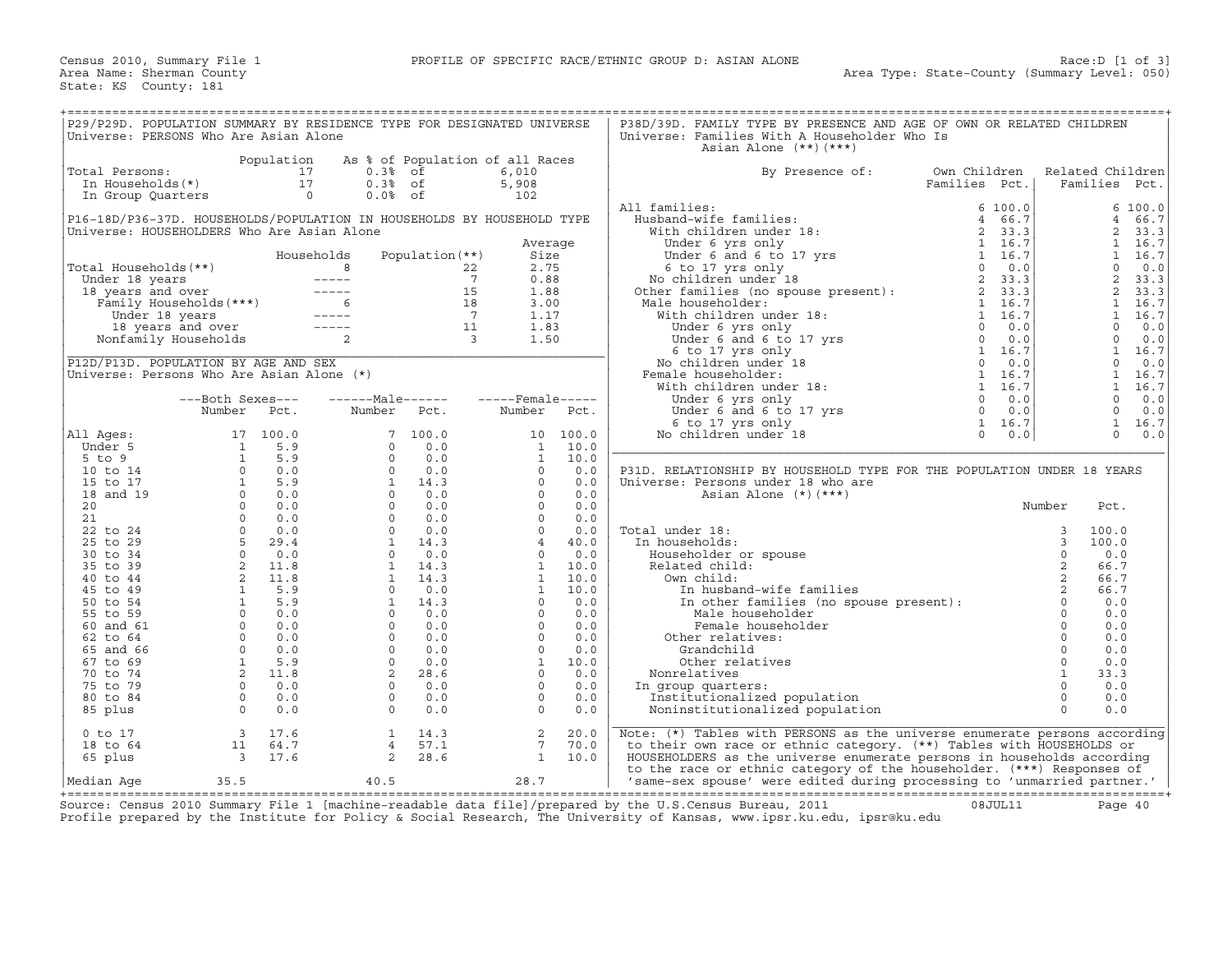| 65 years and over<br>Number<br>All Ages<br>Number<br>Number<br>Pct.<br>Pct.<br>Total:<br>8 100.0<br>Household has 3 or more generations<br>Household does not have 3+ generations<br>$0 \t 0.0$<br>Total:<br>100.0<br>3<br>100.0<br>17<br>$\overline{3}$<br>In households:<br>17<br>100.0<br>100.0<br>8 100.0<br>In family households:<br>13<br>76.5<br>$\mathbf{3}$<br>100.0<br>Householder:<br>-6<br>35.3<br>$\mathbf{1}$<br>33.3<br>$\overline{4}$<br>23.5<br>$\mathbf{1}$<br>33.3<br>Male<br>2<br>Female<br>11.8<br>$\Omega$<br>0.0<br>$\overline{3}$<br>17.6<br>$\mathbf{1}$<br>PCT19D. NONRELATIVES BY HOUSEHOLD TYPE (*) (***)<br>Spouse<br>33.3<br>Parent<br>0.0<br>0.0<br>Universe: Nonrelatives who are<br>$\Omega$<br>$\Omega$<br>Parent-in-law<br>$\circ$<br>0.0<br>$\Omega$<br>0.0<br>Asian Alone (Total: 3)<br>2<br>11.8<br>Child:<br>$\mathbf{1}$<br>5.9<br>Biological<br>In Family<br>In Nonfamily<br>$\mathbf{1}$<br>5.9<br>Households<br>Households<br>Adopted<br>$\Omega$<br>0.0<br>Step<br>Number Pct.<br>Number Pct.<br>Grandchild<br>$\Omega$<br>0.0<br>Brother or sister<br>$\Omega$<br>0.0<br>Nonrelatives:<br>2 100.0<br>1, 100.0<br>Son-in-law/daughter-in-law<br>Other relatives (#)<br>$\circ$<br>0.0<br>$0 \t 0.0$<br>$0 \t 0.0$<br>Roomer or boarder<br>$1 \quad \blacksquare$<br>5.9<br>0.0<br>33.3<br>$\Omega$<br>1<br>Housemate or roommate<br>1<br>Nonrelatives<br>1<br>5.9<br>$\Omega$<br>0.0<br>$0 \t 0.0$<br>1<br>Unmarried partner<br>Nonrelatives<br>In nonfamily households:<br>Male householder:<br>Living alone<br>Not living alone<br>Female householder:<br>$4\overline{ }$<br>23.5<br>$\Omega$<br>0.0<br>Other nonrelatives<br>1 100.0<br>$\Omega$<br>1<br>5.9<br>$\Omega$<br>0.0<br>1<br>$\Omega$<br>5.9<br>0.0<br>$\Omega$<br>0.0<br>$\Omega$<br>0.0<br>Female householder:<br>$1 \quad 5.9$<br>$\Omega$<br>0.0<br>H17D. HOUSING UNITS BY HOUSEHOLDER'S AGE AND TENURE<br>$\Omega$<br>$\Omega$<br>Living alone<br>0.0<br>0.0<br>Universe: Occupied Housing Units With A Householder Who Is<br>1 5.9<br>$\Omega$<br>Not living alone<br>0.0<br>Asian Alone (**)<br>$2^{\circ}$<br>Nonrelatives<br>11.8<br>$\Omega$<br>0.0<br>$\Omega$<br>In group quarters:<br>$\Omega$<br>0.0<br>0.0<br>Age of<br>Owner Occupied<br>Renter Occupied<br>Householder<br>Institutionalized<br>Number Pct.<br>$\Omega$<br>0.0<br>$\Omega$<br>0.0<br>Number Pct.<br>Noninstitutionalized<br>$\circ$<br>$\circ$<br>0.0<br>0.0<br>All Ages:<br>4 100.0<br>4 100.0<br>(#) For 65 yrs & over, includes children, siblings, etc. not shown separately<br>15 to 24<br>0.0<br>$\Omega$<br>0.0<br>$\Omega$<br>25 to 34<br>$\Omega$<br>0.0<br>$\overline{a}$<br>50.0<br>35 to 44<br>$2^{\circ}$<br>50.0<br>$2^{\circ}$<br>50.0<br>25.0<br>45 to 54<br>$\mathbf{1}$<br>$\Omega$<br>0.0<br>55 to 59<br>P18D. HOUSEHOLD TYPE<br>0.0<br>0.0<br>$\Omega$<br>$\Omega$<br>60 to 64<br>0.0<br>Universe: Households with a Householder Who is<br>$\Omega$<br>$\Omega$<br>25.0<br>Asian Alone (**)<br>65 to 74<br>$\mathbf{1}$<br>$\Omega$<br>75 to 84<br>0.0<br>Number<br>Pct.<br>$\Omega$<br>$\Omega$<br>$\Omega$<br>0.0<br>85 and over<br>$\Omega$<br>Total:<br>8<br>100.0<br>Family households (***) :<br>75.0<br>6<br>Husband-wife families<br>50.0<br>$\overline{4}$<br>Note: (*) Tables with PERSONS as the universe enumerate persons<br>$\overline{\phantom{a}}$ 2<br>25.0<br>according to their own race or ethnic category. (**) Tables with<br>Other families:<br>Male householder, no wife present 1 12.5<br>Female householder, no husband present 1 12.5<br>1 12.5<br>HOUSEHOLDS or HOUSEHOLDERS as the universe enumerate persons in<br>Male householder, no wife present<br>households according to the race or ethnic category of the<br>2 25.0<br>Nonfamily households:<br>householder. (***) Responses of 'same-sex spouse' were edited<br>Householder living alone<br>1 12.5<br>during processing to 'unmarried partner.'<br>$\mathbf{1}$<br>Householder not living alone<br>12.5<br>Source: Census 2010 Summary File 1 [machine-readable data file]/prepared by the U.S.Census Bureau, 2011<br>08JUL11<br>Page 41 | P29D/P34D. RELATIONSHIP BY HOUSEHOLD TYPE FOR ALL PERSONS & PERSONS 65+<br>Universe: Persons Who Are Asian Alone (*) (***) |  |  | PCT14D. PRESENCE OF MULTIGENERATIONAL HOUSEHOLDS<br>Universe: Households With A Householder Who Is<br>Asian Alone (**) |  |      |
|------------------------------------------------------------------------------------------------------------------------------------------------------------------------------------------------------------------------------------------------------------------------------------------------------------------------------------------------------------------------------------------------------------------------------------------------------------------------------------------------------------------------------------------------------------------------------------------------------------------------------------------------------------------------------------------------------------------------------------------------------------------------------------------------------------------------------------------------------------------------------------------------------------------------------------------------------------------------------------------------------------------------------------------------------------------------------------------------------------------------------------------------------------------------------------------------------------------------------------------------------------------------------------------------------------------------------------------------------------------------------------------------------------------------------------------------------------------------------------------------------------------------------------------------------------------------------------------------------------------------------------------------------------------------------------------------------------------------------------------------------------------------------------------------------------------------------------------------------------------------------------------------------------------------------------------------------------------------------------------------------------------------------------------------------------------------------------------------------------------------------------------------------------------------------------------------------------------------------------------------------------------------------------------------------------------------------------------------------------------------------------------------------------------------------------------------------------------------------------------------------------------------------------------------------------------------------------------------------------------------------------------------------------------------------------------------------------------------------------------------------------------------------------------------------------------------------------------------------------------------------------------------------------------------------------------------------------------------------------------------------------------------------------------------------------------------------------------------------------------------------------------------------------------------------------------------------------------------------------------------------------------------------------------------------------------------------------------------------------------------------------------------------------------------------------------------------------------------------------------------------------------------------------------------------------------------------------------------------------------------------------------------------------------------------------------------------------------------------------------------------------------------------------------------------------------------------------------------------------------------------------------------------------------------------------------------------------------------------------------------------------------------------------------------------------------------------------------------------------------------------------------------|----------------------------------------------------------------------------------------------------------------------------|--|--|------------------------------------------------------------------------------------------------------------------------|--|------|
|                                                                                                                                                                                                                                                                                                                                                                                                                                                                                                                                                                                                                                                                                                                                                                                                                                                                                                                                                                                                                                                                                                                                                                                                                                                                                                                                                                                                                                                                                                                                                                                                                                                                                                                                                                                                                                                                                                                                                                                                                                                                                                                                                                                                                                                                                                                                                                                                                                                                                                                                                                                                                                                                                                                                                                                                                                                                                                                                                                                                                                                                                                                                                                                                                                                                                                                                                                                                                                                                                                                                                                                                                                                                                                                                                                                                                                                                                                                                                                                                                                                                                                                                                |                                                                                                                            |  |  |                                                                                                                        |  | Pct. |
|                                                                                                                                                                                                                                                                                                                                                                                                                                                                                                                                                                                                                                                                                                                                                                                                                                                                                                                                                                                                                                                                                                                                                                                                                                                                                                                                                                                                                                                                                                                                                                                                                                                                                                                                                                                                                                                                                                                                                                                                                                                                                                                                                                                                                                                                                                                                                                                                                                                                                                                                                                                                                                                                                                                                                                                                                                                                                                                                                                                                                                                                                                                                                                                                                                                                                                                                                                                                                                                                                                                                                                                                                                                                                                                                                                                                                                                                                                                                                                                                                                                                                                                                                |                                                                                                                            |  |  |                                                                                                                        |  |      |
|                                                                                                                                                                                                                                                                                                                                                                                                                                                                                                                                                                                                                                                                                                                                                                                                                                                                                                                                                                                                                                                                                                                                                                                                                                                                                                                                                                                                                                                                                                                                                                                                                                                                                                                                                                                                                                                                                                                                                                                                                                                                                                                                                                                                                                                                                                                                                                                                                                                                                                                                                                                                                                                                                                                                                                                                                                                                                                                                                                                                                                                                                                                                                                                                                                                                                                                                                                                                                                                                                                                                                                                                                                                                                                                                                                                                                                                                                                                                                                                                                                                                                                                                                |                                                                                                                            |  |  |                                                                                                                        |  |      |
|                                                                                                                                                                                                                                                                                                                                                                                                                                                                                                                                                                                                                                                                                                                                                                                                                                                                                                                                                                                                                                                                                                                                                                                                                                                                                                                                                                                                                                                                                                                                                                                                                                                                                                                                                                                                                                                                                                                                                                                                                                                                                                                                                                                                                                                                                                                                                                                                                                                                                                                                                                                                                                                                                                                                                                                                                                                                                                                                                                                                                                                                                                                                                                                                                                                                                                                                                                                                                                                                                                                                                                                                                                                                                                                                                                                                                                                                                                                                                                                                                                                                                                                                                |                                                                                                                            |  |  |                                                                                                                        |  |      |
|                                                                                                                                                                                                                                                                                                                                                                                                                                                                                                                                                                                                                                                                                                                                                                                                                                                                                                                                                                                                                                                                                                                                                                                                                                                                                                                                                                                                                                                                                                                                                                                                                                                                                                                                                                                                                                                                                                                                                                                                                                                                                                                                                                                                                                                                                                                                                                                                                                                                                                                                                                                                                                                                                                                                                                                                                                                                                                                                                                                                                                                                                                                                                                                                                                                                                                                                                                                                                                                                                                                                                                                                                                                                                                                                                                                                                                                                                                                                                                                                                                                                                                                                                |                                                                                                                            |  |  |                                                                                                                        |  |      |
|                                                                                                                                                                                                                                                                                                                                                                                                                                                                                                                                                                                                                                                                                                                                                                                                                                                                                                                                                                                                                                                                                                                                                                                                                                                                                                                                                                                                                                                                                                                                                                                                                                                                                                                                                                                                                                                                                                                                                                                                                                                                                                                                                                                                                                                                                                                                                                                                                                                                                                                                                                                                                                                                                                                                                                                                                                                                                                                                                                                                                                                                                                                                                                                                                                                                                                                                                                                                                                                                                                                                                                                                                                                                                                                                                                                                                                                                                                                                                                                                                                                                                                                                                |                                                                                                                            |  |  |                                                                                                                        |  |      |
|                                                                                                                                                                                                                                                                                                                                                                                                                                                                                                                                                                                                                                                                                                                                                                                                                                                                                                                                                                                                                                                                                                                                                                                                                                                                                                                                                                                                                                                                                                                                                                                                                                                                                                                                                                                                                                                                                                                                                                                                                                                                                                                                                                                                                                                                                                                                                                                                                                                                                                                                                                                                                                                                                                                                                                                                                                                                                                                                                                                                                                                                                                                                                                                                                                                                                                                                                                                                                                                                                                                                                                                                                                                                                                                                                                                                                                                                                                                                                                                                                                                                                                                                                |                                                                                                                            |  |  |                                                                                                                        |  |      |
|                                                                                                                                                                                                                                                                                                                                                                                                                                                                                                                                                                                                                                                                                                                                                                                                                                                                                                                                                                                                                                                                                                                                                                                                                                                                                                                                                                                                                                                                                                                                                                                                                                                                                                                                                                                                                                                                                                                                                                                                                                                                                                                                                                                                                                                                                                                                                                                                                                                                                                                                                                                                                                                                                                                                                                                                                                                                                                                                                                                                                                                                                                                                                                                                                                                                                                                                                                                                                                                                                                                                                                                                                                                                                                                                                                                                                                                                                                                                                                                                                                                                                                                                                |                                                                                                                            |  |  |                                                                                                                        |  |      |
|                                                                                                                                                                                                                                                                                                                                                                                                                                                                                                                                                                                                                                                                                                                                                                                                                                                                                                                                                                                                                                                                                                                                                                                                                                                                                                                                                                                                                                                                                                                                                                                                                                                                                                                                                                                                                                                                                                                                                                                                                                                                                                                                                                                                                                                                                                                                                                                                                                                                                                                                                                                                                                                                                                                                                                                                                                                                                                                                                                                                                                                                                                                                                                                                                                                                                                                                                                                                                                                                                                                                                                                                                                                                                                                                                                                                                                                                                                                                                                                                                                                                                                                                                |                                                                                                                            |  |  |                                                                                                                        |  |      |
|                                                                                                                                                                                                                                                                                                                                                                                                                                                                                                                                                                                                                                                                                                                                                                                                                                                                                                                                                                                                                                                                                                                                                                                                                                                                                                                                                                                                                                                                                                                                                                                                                                                                                                                                                                                                                                                                                                                                                                                                                                                                                                                                                                                                                                                                                                                                                                                                                                                                                                                                                                                                                                                                                                                                                                                                                                                                                                                                                                                                                                                                                                                                                                                                                                                                                                                                                                                                                                                                                                                                                                                                                                                                                                                                                                                                                                                                                                                                                                                                                                                                                                                                                |                                                                                                                            |  |  |                                                                                                                        |  |      |
|                                                                                                                                                                                                                                                                                                                                                                                                                                                                                                                                                                                                                                                                                                                                                                                                                                                                                                                                                                                                                                                                                                                                                                                                                                                                                                                                                                                                                                                                                                                                                                                                                                                                                                                                                                                                                                                                                                                                                                                                                                                                                                                                                                                                                                                                                                                                                                                                                                                                                                                                                                                                                                                                                                                                                                                                                                                                                                                                                                                                                                                                                                                                                                                                                                                                                                                                                                                                                                                                                                                                                                                                                                                                                                                                                                                                                                                                                                                                                                                                                                                                                                                                                |                                                                                                                            |  |  |                                                                                                                        |  |      |
|                                                                                                                                                                                                                                                                                                                                                                                                                                                                                                                                                                                                                                                                                                                                                                                                                                                                                                                                                                                                                                                                                                                                                                                                                                                                                                                                                                                                                                                                                                                                                                                                                                                                                                                                                                                                                                                                                                                                                                                                                                                                                                                                                                                                                                                                                                                                                                                                                                                                                                                                                                                                                                                                                                                                                                                                                                                                                                                                                                                                                                                                                                                                                                                                                                                                                                                                                                                                                                                                                                                                                                                                                                                                                                                                                                                                                                                                                                                                                                                                                                                                                                                                                |                                                                                                                            |  |  |                                                                                                                        |  |      |
|                                                                                                                                                                                                                                                                                                                                                                                                                                                                                                                                                                                                                                                                                                                                                                                                                                                                                                                                                                                                                                                                                                                                                                                                                                                                                                                                                                                                                                                                                                                                                                                                                                                                                                                                                                                                                                                                                                                                                                                                                                                                                                                                                                                                                                                                                                                                                                                                                                                                                                                                                                                                                                                                                                                                                                                                                                                                                                                                                                                                                                                                                                                                                                                                                                                                                                                                                                                                                                                                                                                                                                                                                                                                                                                                                                                                                                                                                                                                                                                                                                                                                                                                                |                                                                                                                            |  |  |                                                                                                                        |  |      |
|                                                                                                                                                                                                                                                                                                                                                                                                                                                                                                                                                                                                                                                                                                                                                                                                                                                                                                                                                                                                                                                                                                                                                                                                                                                                                                                                                                                                                                                                                                                                                                                                                                                                                                                                                                                                                                                                                                                                                                                                                                                                                                                                                                                                                                                                                                                                                                                                                                                                                                                                                                                                                                                                                                                                                                                                                                                                                                                                                                                                                                                                                                                                                                                                                                                                                                                                                                                                                                                                                                                                                                                                                                                                                                                                                                                                                                                                                                                                                                                                                                                                                                                                                |                                                                                                                            |  |  |                                                                                                                        |  |      |
|                                                                                                                                                                                                                                                                                                                                                                                                                                                                                                                                                                                                                                                                                                                                                                                                                                                                                                                                                                                                                                                                                                                                                                                                                                                                                                                                                                                                                                                                                                                                                                                                                                                                                                                                                                                                                                                                                                                                                                                                                                                                                                                                                                                                                                                                                                                                                                                                                                                                                                                                                                                                                                                                                                                                                                                                                                                                                                                                                                                                                                                                                                                                                                                                                                                                                                                                                                                                                                                                                                                                                                                                                                                                                                                                                                                                                                                                                                                                                                                                                                                                                                                                                |                                                                                                                            |  |  |                                                                                                                        |  |      |
|                                                                                                                                                                                                                                                                                                                                                                                                                                                                                                                                                                                                                                                                                                                                                                                                                                                                                                                                                                                                                                                                                                                                                                                                                                                                                                                                                                                                                                                                                                                                                                                                                                                                                                                                                                                                                                                                                                                                                                                                                                                                                                                                                                                                                                                                                                                                                                                                                                                                                                                                                                                                                                                                                                                                                                                                                                                                                                                                                                                                                                                                                                                                                                                                                                                                                                                                                                                                                                                                                                                                                                                                                                                                                                                                                                                                                                                                                                                                                                                                                                                                                                                                                |                                                                                                                            |  |  |                                                                                                                        |  |      |
|                                                                                                                                                                                                                                                                                                                                                                                                                                                                                                                                                                                                                                                                                                                                                                                                                                                                                                                                                                                                                                                                                                                                                                                                                                                                                                                                                                                                                                                                                                                                                                                                                                                                                                                                                                                                                                                                                                                                                                                                                                                                                                                                                                                                                                                                                                                                                                                                                                                                                                                                                                                                                                                                                                                                                                                                                                                                                                                                                                                                                                                                                                                                                                                                                                                                                                                                                                                                                                                                                                                                                                                                                                                                                                                                                                                                                                                                                                                                                                                                                                                                                                                                                |                                                                                                                            |  |  |                                                                                                                        |  |      |
|                                                                                                                                                                                                                                                                                                                                                                                                                                                                                                                                                                                                                                                                                                                                                                                                                                                                                                                                                                                                                                                                                                                                                                                                                                                                                                                                                                                                                                                                                                                                                                                                                                                                                                                                                                                                                                                                                                                                                                                                                                                                                                                                                                                                                                                                                                                                                                                                                                                                                                                                                                                                                                                                                                                                                                                                                                                                                                                                                                                                                                                                                                                                                                                                                                                                                                                                                                                                                                                                                                                                                                                                                                                                                                                                                                                                                                                                                                                                                                                                                                                                                                                                                |                                                                                                                            |  |  |                                                                                                                        |  |      |
|                                                                                                                                                                                                                                                                                                                                                                                                                                                                                                                                                                                                                                                                                                                                                                                                                                                                                                                                                                                                                                                                                                                                                                                                                                                                                                                                                                                                                                                                                                                                                                                                                                                                                                                                                                                                                                                                                                                                                                                                                                                                                                                                                                                                                                                                                                                                                                                                                                                                                                                                                                                                                                                                                                                                                                                                                                                                                                                                                                                                                                                                                                                                                                                                                                                                                                                                                                                                                                                                                                                                                                                                                                                                                                                                                                                                                                                                                                                                                                                                                                                                                                                                                |                                                                                                                            |  |  |                                                                                                                        |  |      |
|                                                                                                                                                                                                                                                                                                                                                                                                                                                                                                                                                                                                                                                                                                                                                                                                                                                                                                                                                                                                                                                                                                                                                                                                                                                                                                                                                                                                                                                                                                                                                                                                                                                                                                                                                                                                                                                                                                                                                                                                                                                                                                                                                                                                                                                                                                                                                                                                                                                                                                                                                                                                                                                                                                                                                                                                                                                                                                                                                                                                                                                                                                                                                                                                                                                                                                                                                                                                                                                                                                                                                                                                                                                                                                                                                                                                                                                                                                                                                                                                                                                                                                                                                |                                                                                                                            |  |  |                                                                                                                        |  |      |
|                                                                                                                                                                                                                                                                                                                                                                                                                                                                                                                                                                                                                                                                                                                                                                                                                                                                                                                                                                                                                                                                                                                                                                                                                                                                                                                                                                                                                                                                                                                                                                                                                                                                                                                                                                                                                                                                                                                                                                                                                                                                                                                                                                                                                                                                                                                                                                                                                                                                                                                                                                                                                                                                                                                                                                                                                                                                                                                                                                                                                                                                                                                                                                                                                                                                                                                                                                                                                                                                                                                                                                                                                                                                                                                                                                                                                                                                                                                                                                                                                                                                                                                                                |                                                                                                                            |  |  |                                                                                                                        |  | 50.0 |
|                                                                                                                                                                                                                                                                                                                                                                                                                                                                                                                                                                                                                                                                                                                                                                                                                                                                                                                                                                                                                                                                                                                                                                                                                                                                                                                                                                                                                                                                                                                                                                                                                                                                                                                                                                                                                                                                                                                                                                                                                                                                                                                                                                                                                                                                                                                                                                                                                                                                                                                                                                                                                                                                                                                                                                                                                                                                                                                                                                                                                                                                                                                                                                                                                                                                                                                                                                                                                                                                                                                                                                                                                                                                                                                                                                                                                                                                                                                                                                                                                                                                                                                                                |                                                                                                                            |  |  |                                                                                                                        |  | 50.0 |
|                                                                                                                                                                                                                                                                                                                                                                                                                                                                                                                                                                                                                                                                                                                                                                                                                                                                                                                                                                                                                                                                                                                                                                                                                                                                                                                                                                                                                                                                                                                                                                                                                                                                                                                                                                                                                                                                                                                                                                                                                                                                                                                                                                                                                                                                                                                                                                                                                                                                                                                                                                                                                                                                                                                                                                                                                                                                                                                                                                                                                                                                                                                                                                                                                                                                                                                                                                                                                                                                                                                                                                                                                                                                                                                                                                                                                                                                                                                                                                                                                                                                                                                                                |                                                                                                                            |  |  |                                                                                                                        |  | 0.0  |
|                                                                                                                                                                                                                                                                                                                                                                                                                                                                                                                                                                                                                                                                                                                                                                                                                                                                                                                                                                                                                                                                                                                                                                                                                                                                                                                                                                                                                                                                                                                                                                                                                                                                                                                                                                                                                                                                                                                                                                                                                                                                                                                                                                                                                                                                                                                                                                                                                                                                                                                                                                                                                                                                                                                                                                                                                                                                                                                                                                                                                                                                                                                                                                                                                                                                                                                                                                                                                                                                                                                                                                                                                                                                                                                                                                                                                                                                                                                                                                                                                                                                                                                                                |                                                                                                                            |  |  |                                                                                                                        |  |      |
|                                                                                                                                                                                                                                                                                                                                                                                                                                                                                                                                                                                                                                                                                                                                                                                                                                                                                                                                                                                                                                                                                                                                                                                                                                                                                                                                                                                                                                                                                                                                                                                                                                                                                                                                                                                                                                                                                                                                                                                                                                                                                                                                                                                                                                                                                                                                                                                                                                                                                                                                                                                                                                                                                                                                                                                                                                                                                                                                                                                                                                                                                                                                                                                                                                                                                                                                                                                                                                                                                                                                                                                                                                                                                                                                                                                                                                                                                                                                                                                                                                                                                                                                                |                                                                                                                            |  |  |                                                                                                                        |  |      |
|                                                                                                                                                                                                                                                                                                                                                                                                                                                                                                                                                                                                                                                                                                                                                                                                                                                                                                                                                                                                                                                                                                                                                                                                                                                                                                                                                                                                                                                                                                                                                                                                                                                                                                                                                                                                                                                                                                                                                                                                                                                                                                                                                                                                                                                                                                                                                                                                                                                                                                                                                                                                                                                                                                                                                                                                                                                                                                                                                                                                                                                                                                                                                                                                                                                                                                                                                                                                                                                                                                                                                                                                                                                                                                                                                                                                                                                                                                                                                                                                                                                                                                                                                |                                                                                                                            |  |  |                                                                                                                        |  |      |
|                                                                                                                                                                                                                                                                                                                                                                                                                                                                                                                                                                                                                                                                                                                                                                                                                                                                                                                                                                                                                                                                                                                                                                                                                                                                                                                                                                                                                                                                                                                                                                                                                                                                                                                                                                                                                                                                                                                                                                                                                                                                                                                                                                                                                                                                                                                                                                                                                                                                                                                                                                                                                                                                                                                                                                                                                                                                                                                                                                                                                                                                                                                                                                                                                                                                                                                                                                                                                                                                                                                                                                                                                                                                                                                                                                                                                                                                                                                                                                                                                                                                                                                                                |                                                                                                                            |  |  |                                                                                                                        |  |      |
|                                                                                                                                                                                                                                                                                                                                                                                                                                                                                                                                                                                                                                                                                                                                                                                                                                                                                                                                                                                                                                                                                                                                                                                                                                                                                                                                                                                                                                                                                                                                                                                                                                                                                                                                                                                                                                                                                                                                                                                                                                                                                                                                                                                                                                                                                                                                                                                                                                                                                                                                                                                                                                                                                                                                                                                                                                                                                                                                                                                                                                                                                                                                                                                                                                                                                                                                                                                                                                                                                                                                                                                                                                                                                                                                                                                                                                                                                                                                                                                                                                                                                                                                                |                                                                                                                            |  |  |                                                                                                                        |  |      |
|                                                                                                                                                                                                                                                                                                                                                                                                                                                                                                                                                                                                                                                                                                                                                                                                                                                                                                                                                                                                                                                                                                                                                                                                                                                                                                                                                                                                                                                                                                                                                                                                                                                                                                                                                                                                                                                                                                                                                                                                                                                                                                                                                                                                                                                                                                                                                                                                                                                                                                                                                                                                                                                                                                                                                                                                                                                                                                                                                                                                                                                                                                                                                                                                                                                                                                                                                                                                                                                                                                                                                                                                                                                                                                                                                                                                                                                                                                                                                                                                                                                                                                                                                |                                                                                                                            |  |  |                                                                                                                        |  |      |
|                                                                                                                                                                                                                                                                                                                                                                                                                                                                                                                                                                                                                                                                                                                                                                                                                                                                                                                                                                                                                                                                                                                                                                                                                                                                                                                                                                                                                                                                                                                                                                                                                                                                                                                                                                                                                                                                                                                                                                                                                                                                                                                                                                                                                                                                                                                                                                                                                                                                                                                                                                                                                                                                                                                                                                                                                                                                                                                                                                                                                                                                                                                                                                                                                                                                                                                                                                                                                                                                                                                                                                                                                                                                                                                                                                                                                                                                                                                                                                                                                                                                                                                                                |                                                                                                                            |  |  |                                                                                                                        |  |      |
|                                                                                                                                                                                                                                                                                                                                                                                                                                                                                                                                                                                                                                                                                                                                                                                                                                                                                                                                                                                                                                                                                                                                                                                                                                                                                                                                                                                                                                                                                                                                                                                                                                                                                                                                                                                                                                                                                                                                                                                                                                                                                                                                                                                                                                                                                                                                                                                                                                                                                                                                                                                                                                                                                                                                                                                                                                                                                                                                                                                                                                                                                                                                                                                                                                                                                                                                                                                                                                                                                                                                                                                                                                                                                                                                                                                                                                                                                                                                                                                                                                                                                                                                                |                                                                                                                            |  |  |                                                                                                                        |  |      |
|                                                                                                                                                                                                                                                                                                                                                                                                                                                                                                                                                                                                                                                                                                                                                                                                                                                                                                                                                                                                                                                                                                                                                                                                                                                                                                                                                                                                                                                                                                                                                                                                                                                                                                                                                                                                                                                                                                                                                                                                                                                                                                                                                                                                                                                                                                                                                                                                                                                                                                                                                                                                                                                                                                                                                                                                                                                                                                                                                                                                                                                                                                                                                                                                                                                                                                                                                                                                                                                                                                                                                                                                                                                                                                                                                                                                                                                                                                                                                                                                                                                                                                                                                |                                                                                                                            |  |  |                                                                                                                        |  |      |
|                                                                                                                                                                                                                                                                                                                                                                                                                                                                                                                                                                                                                                                                                                                                                                                                                                                                                                                                                                                                                                                                                                                                                                                                                                                                                                                                                                                                                                                                                                                                                                                                                                                                                                                                                                                                                                                                                                                                                                                                                                                                                                                                                                                                                                                                                                                                                                                                                                                                                                                                                                                                                                                                                                                                                                                                                                                                                                                                                                                                                                                                                                                                                                                                                                                                                                                                                                                                                                                                                                                                                                                                                                                                                                                                                                                                                                                                                                                                                                                                                                                                                                                                                |                                                                                                                            |  |  |                                                                                                                        |  |      |
|                                                                                                                                                                                                                                                                                                                                                                                                                                                                                                                                                                                                                                                                                                                                                                                                                                                                                                                                                                                                                                                                                                                                                                                                                                                                                                                                                                                                                                                                                                                                                                                                                                                                                                                                                                                                                                                                                                                                                                                                                                                                                                                                                                                                                                                                                                                                                                                                                                                                                                                                                                                                                                                                                                                                                                                                                                                                                                                                                                                                                                                                                                                                                                                                                                                                                                                                                                                                                                                                                                                                                                                                                                                                                                                                                                                                                                                                                                                                                                                                                                                                                                                                                |                                                                                                                            |  |  |                                                                                                                        |  |      |
|                                                                                                                                                                                                                                                                                                                                                                                                                                                                                                                                                                                                                                                                                                                                                                                                                                                                                                                                                                                                                                                                                                                                                                                                                                                                                                                                                                                                                                                                                                                                                                                                                                                                                                                                                                                                                                                                                                                                                                                                                                                                                                                                                                                                                                                                                                                                                                                                                                                                                                                                                                                                                                                                                                                                                                                                                                                                                                                                                                                                                                                                                                                                                                                                                                                                                                                                                                                                                                                                                                                                                                                                                                                                                                                                                                                                                                                                                                                                                                                                                                                                                                                                                |                                                                                                                            |  |  |                                                                                                                        |  |      |
|                                                                                                                                                                                                                                                                                                                                                                                                                                                                                                                                                                                                                                                                                                                                                                                                                                                                                                                                                                                                                                                                                                                                                                                                                                                                                                                                                                                                                                                                                                                                                                                                                                                                                                                                                                                                                                                                                                                                                                                                                                                                                                                                                                                                                                                                                                                                                                                                                                                                                                                                                                                                                                                                                                                                                                                                                                                                                                                                                                                                                                                                                                                                                                                                                                                                                                                                                                                                                                                                                                                                                                                                                                                                                                                                                                                                                                                                                                                                                                                                                                                                                                                                                |                                                                                                                            |  |  |                                                                                                                        |  |      |
|                                                                                                                                                                                                                                                                                                                                                                                                                                                                                                                                                                                                                                                                                                                                                                                                                                                                                                                                                                                                                                                                                                                                                                                                                                                                                                                                                                                                                                                                                                                                                                                                                                                                                                                                                                                                                                                                                                                                                                                                                                                                                                                                                                                                                                                                                                                                                                                                                                                                                                                                                                                                                                                                                                                                                                                                                                                                                                                                                                                                                                                                                                                                                                                                                                                                                                                                                                                                                                                                                                                                                                                                                                                                                                                                                                                                                                                                                                                                                                                                                                                                                                                                                |                                                                                                                            |  |  |                                                                                                                        |  |      |
|                                                                                                                                                                                                                                                                                                                                                                                                                                                                                                                                                                                                                                                                                                                                                                                                                                                                                                                                                                                                                                                                                                                                                                                                                                                                                                                                                                                                                                                                                                                                                                                                                                                                                                                                                                                                                                                                                                                                                                                                                                                                                                                                                                                                                                                                                                                                                                                                                                                                                                                                                                                                                                                                                                                                                                                                                                                                                                                                                                                                                                                                                                                                                                                                                                                                                                                                                                                                                                                                                                                                                                                                                                                                                                                                                                                                                                                                                                                                                                                                                                                                                                                                                |                                                                                                                            |  |  |                                                                                                                        |  |      |
|                                                                                                                                                                                                                                                                                                                                                                                                                                                                                                                                                                                                                                                                                                                                                                                                                                                                                                                                                                                                                                                                                                                                                                                                                                                                                                                                                                                                                                                                                                                                                                                                                                                                                                                                                                                                                                                                                                                                                                                                                                                                                                                                                                                                                                                                                                                                                                                                                                                                                                                                                                                                                                                                                                                                                                                                                                                                                                                                                                                                                                                                                                                                                                                                                                                                                                                                                                                                                                                                                                                                                                                                                                                                                                                                                                                                                                                                                                                                                                                                                                                                                                                                                |                                                                                                                            |  |  |                                                                                                                        |  |      |
|                                                                                                                                                                                                                                                                                                                                                                                                                                                                                                                                                                                                                                                                                                                                                                                                                                                                                                                                                                                                                                                                                                                                                                                                                                                                                                                                                                                                                                                                                                                                                                                                                                                                                                                                                                                                                                                                                                                                                                                                                                                                                                                                                                                                                                                                                                                                                                                                                                                                                                                                                                                                                                                                                                                                                                                                                                                                                                                                                                                                                                                                                                                                                                                                                                                                                                                                                                                                                                                                                                                                                                                                                                                                                                                                                                                                                                                                                                                                                                                                                                                                                                                                                |                                                                                                                            |  |  |                                                                                                                        |  |      |
|                                                                                                                                                                                                                                                                                                                                                                                                                                                                                                                                                                                                                                                                                                                                                                                                                                                                                                                                                                                                                                                                                                                                                                                                                                                                                                                                                                                                                                                                                                                                                                                                                                                                                                                                                                                                                                                                                                                                                                                                                                                                                                                                                                                                                                                                                                                                                                                                                                                                                                                                                                                                                                                                                                                                                                                                                                                                                                                                                                                                                                                                                                                                                                                                                                                                                                                                                                                                                                                                                                                                                                                                                                                                                                                                                                                                                                                                                                                                                                                                                                                                                                                                                |                                                                                                                            |  |  |                                                                                                                        |  | 0.0  |
|                                                                                                                                                                                                                                                                                                                                                                                                                                                                                                                                                                                                                                                                                                                                                                                                                                                                                                                                                                                                                                                                                                                                                                                                                                                                                                                                                                                                                                                                                                                                                                                                                                                                                                                                                                                                                                                                                                                                                                                                                                                                                                                                                                                                                                                                                                                                                                                                                                                                                                                                                                                                                                                                                                                                                                                                                                                                                                                                                                                                                                                                                                                                                                                                                                                                                                                                                                                                                                                                                                                                                                                                                                                                                                                                                                                                                                                                                                                                                                                                                                                                                                                                                |                                                                                                                            |  |  |                                                                                                                        |  | 0.0  |
|                                                                                                                                                                                                                                                                                                                                                                                                                                                                                                                                                                                                                                                                                                                                                                                                                                                                                                                                                                                                                                                                                                                                                                                                                                                                                                                                                                                                                                                                                                                                                                                                                                                                                                                                                                                                                                                                                                                                                                                                                                                                                                                                                                                                                                                                                                                                                                                                                                                                                                                                                                                                                                                                                                                                                                                                                                                                                                                                                                                                                                                                                                                                                                                                                                                                                                                                                                                                                                                                                                                                                                                                                                                                                                                                                                                                                                                                                                                                                                                                                                                                                                                                                |                                                                                                                            |  |  |                                                                                                                        |  | 0.0  |
|                                                                                                                                                                                                                                                                                                                                                                                                                                                                                                                                                                                                                                                                                                                                                                                                                                                                                                                                                                                                                                                                                                                                                                                                                                                                                                                                                                                                                                                                                                                                                                                                                                                                                                                                                                                                                                                                                                                                                                                                                                                                                                                                                                                                                                                                                                                                                                                                                                                                                                                                                                                                                                                                                                                                                                                                                                                                                                                                                                                                                                                                                                                                                                                                                                                                                                                                                                                                                                                                                                                                                                                                                                                                                                                                                                                                                                                                                                                                                                                                                                                                                                                                                |                                                                                                                            |  |  |                                                                                                                        |  | 0.0  |
|                                                                                                                                                                                                                                                                                                                                                                                                                                                                                                                                                                                                                                                                                                                                                                                                                                                                                                                                                                                                                                                                                                                                                                                                                                                                                                                                                                                                                                                                                                                                                                                                                                                                                                                                                                                                                                                                                                                                                                                                                                                                                                                                                                                                                                                                                                                                                                                                                                                                                                                                                                                                                                                                                                                                                                                                                                                                                                                                                                                                                                                                                                                                                                                                                                                                                                                                                                                                                                                                                                                                                                                                                                                                                                                                                                                                                                                                                                                                                                                                                                                                                                                                                |                                                                                                                            |  |  |                                                                                                                        |  |      |
|                                                                                                                                                                                                                                                                                                                                                                                                                                                                                                                                                                                                                                                                                                                                                                                                                                                                                                                                                                                                                                                                                                                                                                                                                                                                                                                                                                                                                                                                                                                                                                                                                                                                                                                                                                                                                                                                                                                                                                                                                                                                                                                                                                                                                                                                                                                                                                                                                                                                                                                                                                                                                                                                                                                                                                                                                                                                                                                                                                                                                                                                                                                                                                                                                                                                                                                                                                                                                                                                                                                                                                                                                                                                                                                                                                                                                                                                                                                                                                                                                                                                                                                                                |                                                                                                                            |  |  |                                                                                                                        |  |      |
|                                                                                                                                                                                                                                                                                                                                                                                                                                                                                                                                                                                                                                                                                                                                                                                                                                                                                                                                                                                                                                                                                                                                                                                                                                                                                                                                                                                                                                                                                                                                                                                                                                                                                                                                                                                                                                                                                                                                                                                                                                                                                                                                                                                                                                                                                                                                                                                                                                                                                                                                                                                                                                                                                                                                                                                                                                                                                                                                                                                                                                                                                                                                                                                                                                                                                                                                                                                                                                                                                                                                                                                                                                                                                                                                                                                                                                                                                                                                                                                                                                                                                                                                                |                                                                                                                            |  |  |                                                                                                                        |  |      |
|                                                                                                                                                                                                                                                                                                                                                                                                                                                                                                                                                                                                                                                                                                                                                                                                                                                                                                                                                                                                                                                                                                                                                                                                                                                                                                                                                                                                                                                                                                                                                                                                                                                                                                                                                                                                                                                                                                                                                                                                                                                                                                                                                                                                                                                                                                                                                                                                                                                                                                                                                                                                                                                                                                                                                                                                                                                                                                                                                                                                                                                                                                                                                                                                                                                                                                                                                                                                                                                                                                                                                                                                                                                                                                                                                                                                                                                                                                                                                                                                                                                                                                                                                |                                                                                                                            |  |  |                                                                                                                        |  |      |
|                                                                                                                                                                                                                                                                                                                                                                                                                                                                                                                                                                                                                                                                                                                                                                                                                                                                                                                                                                                                                                                                                                                                                                                                                                                                                                                                                                                                                                                                                                                                                                                                                                                                                                                                                                                                                                                                                                                                                                                                                                                                                                                                                                                                                                                                                                                                                                                                                                                                                                                                                                                                                                                                                                                                                                                                                                                                                                                                                                                                                                                                                                                                                                                                                                                                                                                                                                                                                                                                                                                                                                                                                                                                                                                                                                                                                                                                                                                                                                                                                                                                                                                                                |                                                                                                                            |  |  |                                                                                                                        |  |      |
|                                                                                                                                                                                                                                                                                                                                                                                                                                                                                                                                                                                                                                                                                                                                                                                                                                                                                                                                                                                                                                                                                                                                                                                                                                                                                                                                                                                                                                                                                                                                                                                                                                                                                                                                                                                                                                                                                                                                                                                                                                                                                                                                                                                                                                                                                                                                                                                                                                                                                                                                                                                                                                                                                                                                                                                                                                                                                                                                                                                                                                                                                                                                                                                                                                                                                                                                                                                                                                                                                                                                                                                                                                                                                                                                                                                                                                                                                                                                                                                                                                                                                                                                                |                                                                                                                            |  |  |                                                                                                                        |  |      |
|                                                                                                                                                                                                                                                                                                                                                                                                                                                                                                                                                                                                                                                                                                                                                                                                                                                                                                                                                                                                                                                                                                                                                                                                                                                                                                                                                                                                                                                                                                                                                                                                                                                                                                                                                                                                                                                                                                                                                                                                                                                                                                                                                                                                                                                                                                                                                                                                                                                                                                                                                                                                                                                                                                                                                                                                                                                                                                                                                                                                                                                                                                                                                                                                                                                                                                                                                                                                                                                                                                                                                                                                                                                                                                                                                                                                                                                                                                                                                                                                                                                                                                                                                |                                                                                                                            |  |  |                                                                                                                        |  |      |
|                                                                                                                                                                                                                                                                                                                                                                                                                                                                                                                                                                                                                                                                                                                                                                                                                                                                                                                                                                                                                                                                                                                                                                                                                                                                                                                                                                                                                                                                                                                                                                                                                                                                                                                                                                                                                                                                                                                                                                                                                                                                                                                                                                                                                                                                                                                                                                                                                                                                                                                                                                                                                                                                                                                                                                                                                                                                                                                                                                                                                                                                                                                                                                                                                                                                                                                                                                                                                                                                                                                                                                                                                                                                                                                                                                                                                                                                                                                                                                                                                                                                                                                                                |                                                                                                                            |  |  |                                                                                                                        |  |      |
|                                                                                                                                                                                                                                                                                                                                                                                                                                                                                                                                                                                                                                                                                                                                                                                                                                                                                                                                                                                                                                                                                                                                                                                                                                                                                                                                                                                                                                                                                                                                                                                                                                                                                                                                                                                                                                                                                                                                                                                                                                                                                                                                                                                                                                                                                                                                                                                                                                                                                                                                                                                                                                                                                                                                                                                                                                                                                                                                                                                                                                                                                                                                                                                                                                                                                                                                                                                                                                                                                                                                                                                                                                                                                                                                                                                                                                                                                                                                                                                                                                                                                                                                                |                                                                                                                            |  |  |                                                                                                                        |  |      |
|                                                                                                                                                                                                                                                                                                                                                                                                                                                                                                                                                                                                                                                                                                                                                                                                                                                                                                                                                                                                                                                                                                                                                                                                                                                                                                                                                                                                                                                                                                                                                                                                                                                                                                                                                                                                                                                                                                                                                                                                                                                                                                                                                                                                                                                                                                                                                                                                                                                                                                                                                                                                                                                                                                                                                                                                                                                                                                                                                                                                                                                                                                                                                                                                                                                                                                                                                                                                                                                                                                                                                                                                                                                                                                                                                                                                                                                                                                                                                                                                                                                                                                                                                |                                                                                                                            |  |  |                                                                                                                        |  |      |
|                                                                                                                                                                                                                                                                                                                                                                                                                                                                                                                                                                                                                                                                                                                                                                                                                                                                                                                                                                                                                                                                                                                                                                                                                                                                                                                                                                                                                                                                                                                                                                                                                                                                                                                                                                                                                                                                                                                                                                                                                                                                                                                                                                                                                                                                                                                                                                                                                                                                                                                                                                                                                                                                                                                                                                                                                                                                                                                                                                                                                                                                                                                                                                                                                                                                                                                                                                                                                                                                                                                                                                                                                                                                                                                                                                                                                                                                                                                                                                                                                                                                                                                                                |                                                                                                                            |  |  |                                                                                                                        |  |      |
|                                                                                                                                                                                                                                                                                                                                                                                                                                                                                                                                                                                                                                                                                                                                                                                                                                                                                                                                                                                                                                                                                                                                                                                                                                                                                                                                                                                                                                                                                                                                                                                                                                                                                                                                                                                                                                                                                                                                                                                                                                                                                                                                                                                                                                                                                                                                                                                                                                                                                                                                                                                                                                                                                                                                                                                                                                                                                                                                                                                                                                                                                                                                                                                                                                                                                                                                                                                                                                                                                                                                                                                                                                                                                                                                                                                                                                                                                                                                                                                                                                                                                                                                                |                                                                                                                            |  |  |                                                                                                                        |  |      |
|                                                                                                                                                                                                                                                                                                                                                                                                                                                                                                                                                                                                                                                                                                                                                                                                                                                                                                                                                                                                                                                                                                                                                                                                                                                                                                                                                                                                                                                                                                                                                                                                                                                                                                                                                                                                                                                                                                                                                                                                                                                                                                                                                                                                                                                                                                                                                                                                                                                                                                                                                                                                                                                                                                                                                                                                                                                                                                                                                                                                                                                                                                                                                                                                                                                                                                                                                                                                                                                                                                                                                                                                                                                                                                                                                                                                                                                                                                                                                                                                                                                                                                                                                |                                                                                                                            |  |  |                                                                                                                        |  |      |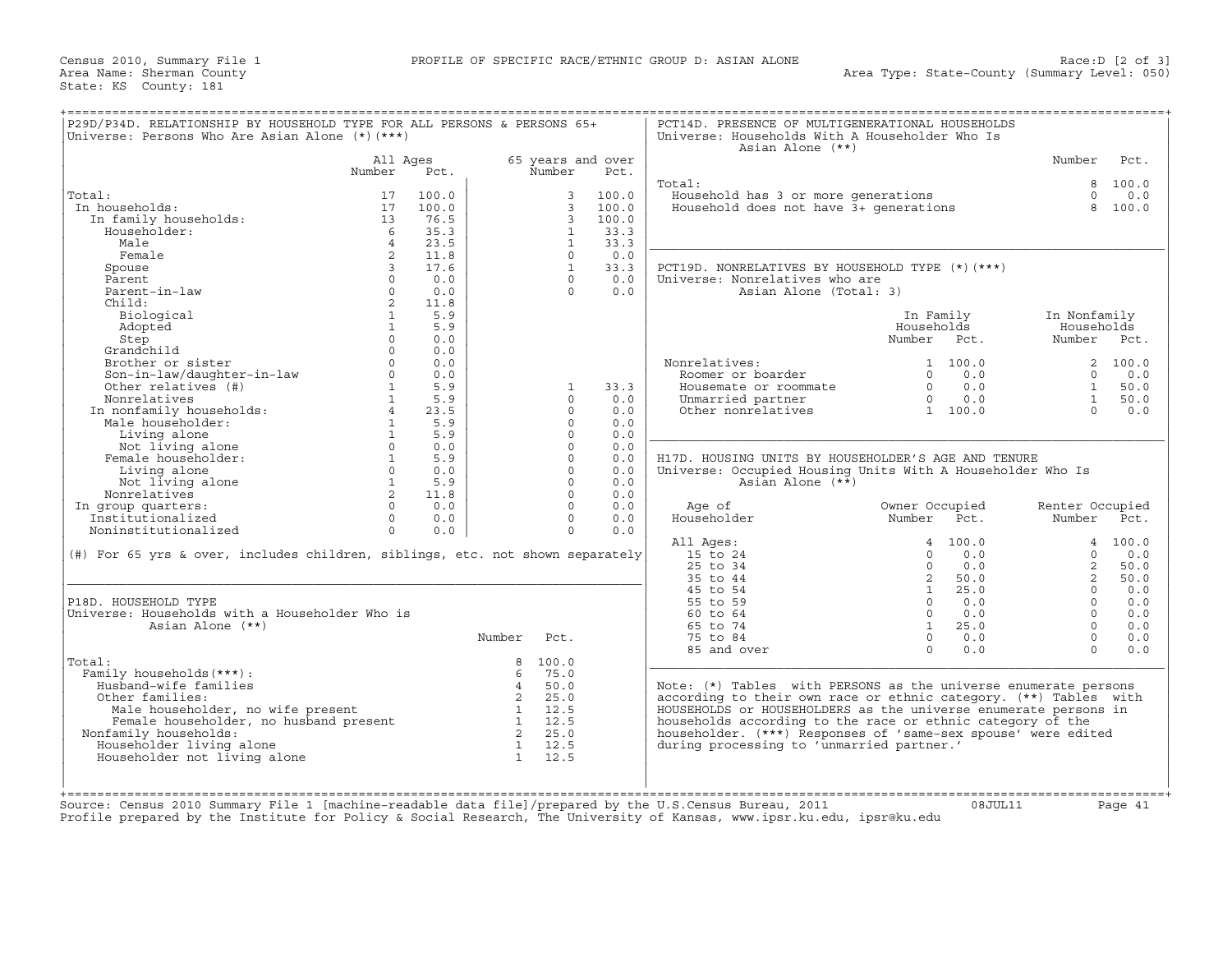|  | P28D/H16D. HOUSEHOLDS (OCCUPIED HOUSING UNITS) BY HOUSEHOLD SIZE BY TYPE AND BY TENURE         |  |  |  |  |
|--|------------------------------------------------------------------------------------------------|--|--|--|--|
|  |                                                                                                |  |  |  |  |
|  | Universe: Households (Occupied Housing Units) With A Householder Who Is Asian Alone (**) (***) |  |  |  |  |
|  |                                                                                                |  |  |  |  |

|                             | All<br>Households | Pct.  | Family<br>Households    | Pct.    | Nonfamily<br>Households | Pct.  | Owner<br>Occupied | Pct.    | Renter<br>Occupied | Pct.    |
|-----------------------------|-------------------|-------|-------------------------|---------|-------------------------|-------|-------------------|---------|--------------------|---------|
| All household sizes:        |                   | 100.0 |                         | 6 100.0 |                         | 100.0 |                   | 4 100.0 |                    | 4 100.0 |
| 1-person households         |                   | 12.5  | (Family always >1 pers) |         |                         | 50.0  |                   | 0.0     |                    | 25.0    |
| 2-person households         |                   | 37.5  |                         | 33.3    |                         | 50.0  |                   | 50.0    |                    | 25.0    |
| 3-person households         |                   | 37.5  |                         | 50.0    |                         | 0.0   |                   | 50.0    |                    | 25.0    |
| 4-person households         |                   | 0.0   |                         | 0.0     |                         | 0.0   |                   | 0.0     |                    | 0.0     |
| 5-person households         |                   | 0.0   |                         | 0.0     |                         | 0.0   |                   | 0.0     |                    | 0.0     |
| 6-person households         |                   | 12.5  |                         | 16.7    |                         | 0.0   |                   | 0.0     |                    | 25.0    |
| 7-or-more person households |                   | 0.0   |                         | 0.0     |                         | 0.0   |                   | 0.0     |                    | 0.0     |

|                                | Total<br>Population | Pct.     | Families | Pct.                      | Nonfamilies | Pct.          | In Owner<br>Occupied | Pct.                      | In Renter<br>Occupied | Pct.                      |
|--------------------------------|---------------------|----------|----------|---------------------------|-------------|---------------|----------------------|---------------------------|-----------------------|---------------------------|
| Total population in households | 22                  | 100.0    | 18       | 81.8                      |             | 13.6          | 10                   | 45.5                      |                       | 54.5                      |
| Under 18 years                 |                     | 100.0    |          | 100.0                     |             |               |                      |                           |                       |                           |
| 18 years and over              | 15                  | 100.0    |          | 73.3                      |             |               |                      |                           |                       |                           |
| Average Household Size         | 2.75                | $------$ | 3.00     | $\qquad \qquad - - - - -$ | 50 G        | $- - - - - -$ | 2.50                 | $\qquad \qquad - - - - -$ | 3.00                  | $\qquad \qquad - - - - -$ |
| Under 18 years                 | 0.88                | $------$ |          | $\qquad \qquad - - - - -$ |             |               |                      |                           |                       |                           |
| 18 years and over              | 88                  | $------$ | . . 83   | $------$                  |             |               |                      |                           |                       |                           |

| All<br>Family<br>Nonfamily<br>Owner<br>Renter<br>Households<br>Households<br>Households<br>Pct.<br>Pct.<br>Occupied<br>Occupied<br>Pct.<br>Pct.<br>Pct.<br>All household sizes:<br>100.0<br>100.0<br>$\begin{array}{c cccc} 8 & 100.0 & & 6 & 100.0 & & 2 & 100.0 \\ 1 & 12.5 & & & & & & & & 1 \\ 3 & 37.5 & & & & & & 2 & 33.3 & & 1 & 50.0 \\ 3 & 37.5 & & & 2 & 33.3 & & 1 & 50.0 \\ 0 & 0.0 & & 0 & 0.0 & & 0 & 0.0 & & 0 & 0.0 \\ 0 & 0.0 & & & & & 0 & 0.0 & & 0 & 0.0 \\ 1 & 12.5 & & & 1 & 16.7 & & 0 & 0.0 \\ 0 & $<br>$\overline{4}$<br>4<br>0.0<br>$1 \t 25.0$<br>1-person households<br>$\Omega$<br>$\overline{2}$<br>50.0<br>2-person households<br>$2^{\circ}$<br>3-person households<br>50.0<br>$\overline{0}$<br>4-person households<br>0.0<br>$0 \qquad 0.0$<br>5-person households<br>5-person households<br>7-or-more person households<br>7-or-more person households<br>0 0.0<br>$0 \t 0.0$<br>0.0<br>P16D/P17D/P36D/P37D/H11D/H12D. POPULATION IN HOUSEHOLDS AND AVERAGE HOUSEHOLD SIZE BY TYPE AND BY TENURE<br>Universe: Population in Households (Occupied Housing Units) With A Householder Who Is Asian Alone (**)<br>Total<br>In Owner<br>In Renter<br>In<br>In<br>Population Pct.<br>Families Pct.<br>Nonfamilies<br>Pct.<br>Occupied<br>Occupied<br>Pct.<br>Pct.<br>$\begin{tabular}{ l l } \hline \texttt{Total population in households} & 22 & 100.0 \\ \hline \texttt{Under 18 years} & 7 & 100.0 \\ \texttt{18 years and over} & 15 & 100.0 \\ \texttt{Average Household Size} & 2.75 & --- \\ \hline \texttt{Under 18 years and over} & 0.88 & --- \\ \hline \texttt{18 years and over} & 1.88 & --- \\ \hline \end{tabular}$<br>18 81.8<br>3 13.6<br>10 45.5<br>12<br>54.5<br>7, 100.0<br>$\frac{1}{2} \frac{1}{2} \frac{1}{2} \frac{1}{2} \frac{1}{2} \frac{1}{2} \frac{1}{2} \frac{1}{2} \frac{1}{2} \frac{1}{2} \frac{1}{2} \frac{1}{2} \frac{1}{2} \frac{1}{2} \frac{1}{2} \frac{1}{2} \frac{1}{2} \frac{1}{2} \frac{1}{2} \frac{1}{2} \frac{1}{2} \frac{1}{2} \frac{1}{2} \frac{1}{2} \frac{1}{2} \frac{1}{2} \frac{1}{2} \frac{1}{2} \frac{1}{2} \frac{1}{2} \frac{1}{2} \frac{$<br>11 73.3<br>______________<br>$3.00$ -----<br>$1.50$ -----<br>$2.50 - - - - -$<br>$3.00$ -----<br>$1.17$ -----<br>$\begin{array}{cccccc} - & - & - & - & - & - & - \\ & - & - & - & - & - \\ & & - & - & - & - \end{array}$<br>$1.83$ -----<br>----- -----<br>Note: Family household numbers include nonrelatives living with families.<br>PCT20/PCT22D. GROUP QUARTERS POPULATION BY SEX BY AGE BY GROUP QUARTERS TYPE<br>Universe: Population in group quarters for persons who are Asian Alone $(*)$<br>$---$ All Ages $---$<br>-------------------- 18 Years and Over ----------------------<br>Pct. of<br>Pct. of<br>Total<br>All<br>Ages<br>Number<br>Total<br>Pct.<br>Male<br>$18+$<br>Female<br>All types of group quarters:<br>100.0<br>$\circ$<br>$\circ$<br>$\mathbf 0$<br>$\circ$<br>Institutionalized population:<br>$\Omega$<br>$\Omega$<br>$\Omega$<br>$\circ$<br>$\circ$<br>Correctional facilities for adults<br>$\circ$<br>$0 \qquad \qquad$<br>$\begin{matrix} 0 & \cdots & \cdots & \cdots \end{matrix}$<br>$\circ$<br>Juvenile facilities<br>$\circ$<br>$\circ$<br>$\Omega$<br>Nursing facilities/skilled-nursing facilities<br>$\begin{matrix}0&\cdot\end{matrix}$<br>$\circ$<br>$\circ$<br>Other institutional facilities<br>$\Omega$<br>$\mathsf{O}\xspace$<br>Noninstitutionalized population:<br>$\Omega$<br>$\Omega$<br>$\Omega$<br>$\Omega$<br>College/university student housing | Universe: Households (Occupied Housing Units) With A Householder Who Is Asian Alone (**) (***) |  |          |          |          |         |                |
|----------------------------------------------------------------------------------------------------------------------------------------------------------------------------------------------------------------------------------------------------------------------------------------------------------------------------------------------------------------------------------------------------------------------------------------------------------------------------------------------------------------------------------------------------------------------------------------------------------------------------------------------------------------------------------------------------------------------------------------------------------------------------------------------------------------------------------------------------------------------------------------------------------------------------------------------------------------------------------------------------------------------------------------------------------------------------------------------------------------------------------------------------------------------------------------------------------------------------------------------------------------------------------------------------------------------------------------------------------------------------------------------------------------------------------------------------------------------------------------------------------------------------------------------------------------------------------------------------------------------------------------------------------------------------------------------------------------------------------------------------------------------------------------------------------------------------------------------------------------------------------------------------------------------------------------------------------------------------------------------------------------------------------------------------------------------------------------------------------------------------------------------------------------------------------------------------------------------------------------------------------------------------------------------------------------------------------------------------------------------------------------------------------------------------------------------------------------------------------------------------------------------------------------------------------------------------------------------------------------------------------------------------------------------------------------------------------------------------------------------------------------------------------------------------------------------------------------------------------------------------------------------------------------------------------------------------------------------------------------------------------------------------------------------------------------------------------------------------------------------------------------------------------------------------------------------------------------------------------------------------------------------------------------------------------------------------------------------------------------------------------------------------------------------------------------------------------------------------------------------------------------------------------------------|------------------------------------------------------------------------------------------------|--|----------|----------|----------|---------|----------------|
|                                                                                                                                                                                                                                                                                                                                                                                                                                                                                                                                                                                                                                                                                                                                                                                                                                                                                                                                                                                                                                                                                                                                                                                                                                                                                                                                                                                                                                                                                                                                                                                                                                                                                                                                                                                                                                                                                                                                                                                                                                                                                                                                                                                                                                                                                                                                                                                                                                                                                                                                                                                                                                                                                                                                                                                                                                                                                                                                                                                                                                                                                                                                                                                                                                                                                                                                                                                                                                                                                                                                              |                                                                                                |  |          |          |          |         |                |
|                                                                                                                                                                                                                                                                                                                                                                                                                                                                                                                                                                                                                                                                                                                                                                                                                                                                                                                                                                                                                                                                                                                                                                                                                                                                                                                                                                                                                                                                                                                                                                                                                                                                                                                                                                                                                                                                                                                                                                                                                                                                                                                                                                                                                                                                                                                                                                                                                                                                                                                                                                                                                                                                                                                                                                                                                                                                                                                                                                                                                                                                                                                                                                                                                                                                                                                                                                                                                                                                                                                                              |                                                                                                |  |          |          |          |         |                |
|                                                                                                                                                                                                                                                                                                                                                                                                                                                                                                                                                                                                                                                                                                                                                                                                                                                                                                                                                                                                                                                                                                                                                                                                                                                                                                                                                                                                                                                                                                                                                                                                                                                                                                                                                                                                                                                                                                                                                                                                                                                                                                                                                                                                                                                                                                                                                                                                                                                                                                                                                                                                                                                                                                                                                                                                                                                                                                                                                                                                                                                                                                                                                                                                                                                                                                                                                                                                                                                                                                                                              |                                                                                                |  |          |          |          |         |                |
|                                                                                                                                                                                                                                                                                                                                                                                                                                                                                                                                                                                                                                                                                                                                                                                                                                                                                                                                                                                                                                                                                                                                                                                                                                                                                                                                                                                                                                                                                                                                                                                                                                                                                                                                                                                                                                                                                                                                                                                                                                                                                                                                                                                                                                                                                                                                                                                                                                                                                                                                                                                                                                                                                                                                                                                                                                                                                                                                                                                                                                                                                                                                                                                                                                                                                                                                                                                                                                                                                                                                              |                                                                                                |  |          |          |          |         |                |
|                                                                                                                                                                                                                                                                                                                                                                                                                                                                                                                                                                                                                                                                                                                                                                                                                                                                                                                                                                                                                                                                                                                                                                                                                                                                                                                                                                                                                                                                                                                                                                                                                                                                                                                                                                                                                                                                                                                                                                                                                                                                                                                                                                                                                                                                                                                                                                                                                                                                                                                                                                                                                                                                                                                                                                                                                                                                                                                                                                                                                                                                                                                                                                                                                                                                                                                                                                                                                                                                                                                                              |                                                                                                |  |          |          |          |         |                |
|                                                                                                                                                                                                                                                                                                                                                                                                                                                                                                                                                                                                                                                                                                                                                                                                                                                                                                                                                                                                                                                                                                                                                                                                                                                                                                                                                                                                                                                                                                                                                                                                                                                                                                                                                                                                                                                                                                                                                                                                                                                                                                                                                                                                                                                                                                                                                                                                                                                                                                                                                                                                                                                                                                                                                                                                                                                                                                                                                                                                                                                                                                                                                                                                                                                                                                                                                                                                                                                                                                                                              |                                                                                                |  |          |          |          |         |                |
|                                                                                                                                                                                                                                                                                                                                                                                                                                                                                                                                                                                                                                                                                                                                                                                                                                                                                                                                                                                                                                                                                                                                                                                                                                                                                                                                                                                                                                                                                                                                                                                                                                                                                                                                                                                                                                                                                                                                                                                                                                                                                                                                                                                                                                                                                                                                                                                                                                                                                                                                                                                                                                                                                                                                                                                                                                                                                                                                                                                                                                                                                                                                                                                                                                                                                                                                                                                                                                                                                                                                              |                                                                                                |  |          |          |          |         |                |
|                                                                                                                                                                                                                                                                                                                                                                                                                                                                                                                                                                                                                                                                                                                                                                                                                                                                                                                                                                                                                                                                                                                                                                                                                                                                                                                                                                                                                                                                                                                                                                                                                                                                                                                                                                                                                                                                                                                                                                                                                                                                                                                                                                                                                                                                                                                                                                                                                                                                                                                                                                                                                                                                                                                                                                                                                                                                                                                                                                                                                                                                                                                                                                                                                                                                                                                                                                                                                                                                                                                                              |                                                                                                |  |          |          |          |         |                |
|                                                                                                                                                                                                                                                                                                                                                                                                                                                                                                                                                                                                                                                                                                                                                                                                                                                                                                                                                                                                                                                                                                                                                                                                                                                                                                                                                                                                                                                                                                                                                                                                                                                                                                                                                                                                                                                                                                                                                                                                                                                                                                                                                                                                                                                                                                                                                                                                                                                                                                                                                                                                                                                                                                                                                                                                                                                                                                                                                                                                                                                                                                                                                                                                                                                                                                                                                                                                                                                                                                                                              |                                                                                                |  |          |          |          |         |                |
|                                                                                                                                                                                                                                                                                                                                                                                                                                                                                                                                                                                                                                                                                                                                                                                                                                                                                                                                                                                                                                                                                                                                                                                                                                                                                                                                                                                                                                                                                                                                                                                                                                                                                                                                                                                                                                                                                                                                                                                                                                                                                                                                                                                                                                                                                                                                                                                                                                                                                                                                                                                                                                                                                                                                                                                                                                                                                                                                                                                                                                                                                                                                                                                                                                                                                                                                                                                                                                                                                                                                              |                                                                                                |  |          |          |          |         |                |
|                                                                                                                                                                                                                                                                                                                                                                                                                                                                                                                                                                                                                                                                                                                                                                                                                                                                                                                                                                                                                                                                                                                                                                                                                                                                                                                                                                                                                                                                                                                                                                                                                                                                                                                                                                                                                                                                                                                                                                                                                                                                                                                                                                                                                                                                                                                                                                                                                                                                                                                                                                                                                                                                                                                                                                                                                                                                                                                                                                                                                                                                                                                                                                                                                                                                                                                                                                                                                                                                                                                                              |                                                                                                |  |          |          |          |         |                |
|                                                                                                                                                                                                                                                                                                                                                                                                                                                                                                                                                                                                                                                                                                                                                                                                                                                                                                                                                                                                                                                                                                                                                                                                                                                                                                                                                                                                                                                                                                                                                                                                                                                                                                                                                                                                                                                                                                                                                                                                                                                                                                                                                                                                                                                                                                                                                                                                                                                                                                                                                                                                                                                                                                                                                                                                                                                                                                                                                                                                                                                                                                                                                                                                                                                                                                                                                                                                                                                                                                                                              |                                                                                                |  |          |          |          |         |                |
|                                                                                                                                                                                                                                                                                                                                                                                                                                                                                                                                                                                                                                                                                                                                                                                                                                                                                                                                                                                                                                                                                                                                                                                                                                                                                                                                                                                                                                                                                                                                                                                                                                                                                                                                                                                                                                                                                                                                                                                                                                                                                                                                                                                                                                                                                                                                                                                                                                                                                                                                                                                                                                                                                                                                                                                                                                                                                                                                                                                                                                                                                                                                                                                                                                                                                                                                                                                                                                                                                                                                              |                                                                                                |  |          |          |          |         |                |
|                                                                                                                                                                                                                                                                                                                                                                                                                                                                                                                                                                                                                                                                                                                                                                                                                                                                                                                                                                                                                                                                                                                                                                                                                                                                                                                                                                                                                                                                                                                                                                                                                                                                                                                                                                                                                                                                                                                                                                                                                                                                                                                                                                                                                                                                                                                                                                                                                                                                                                                                                                                                                                                                                                                                                                                                                                                                                                                                                                                                                                                                                                                                                                                                                                                                                                                                                                                                                                                                                                                                              |                                                                                                |  |          |          |          |         |                |
|                                                                                                                                                                                                                                                                                                                                                                                                                                                                                                                                                                                                                                                                                                                                                                                                                                                                                                                                                                                                                                                                                                                                                                                                                                                                                                                                                                                                                                                                                                                                                                                                                                                                                                                                                                                                                                                                                                                                                                                                                                                                                                                                                                                                                                                                                                                                                                                                                                                                                                                                                                                                                                                                                                                                                                                                                                                                                                                                                                                                                                                                                                                                                                                                                                                                                                                                                                                                                                                                                                                                              |                                                                                                |  |          |          |          |         |                |
|                                                                                                                                                                                                                                                                                                                                                                                                                                                                                                                                                                                                                                                                                                                                                                                                                                                                                                                                                                                                                                                                                                                                                                                                                                                                                                                                                                                                                                                                                                                                                                                                                                                                                                                                                                                                                                                                                                                                                                                                                                                                                                                                                                                                                                                                                                                                                                                                                                                                                                                                                                                                                                                                                                                                                                                                                                                                                                                                                                                                                                                                                                                                                                                                                                                                                                                                                                                                                                                                                                                                              |                                                                                                |  |          |          |          |         |                |
|                                                                                                                                                                                                                                                                                                                                                                                                                                                                                                                                                                                                                                                                                                                                                                                                                                                                                                                                                                                                                                                                                                                                                                                                                                                                                                                                                                                                                                                                                                                                                                                                                                                                                                                                                                                                                                                                                                                                                                                                                                                                                                                                                                                                                                                                                                                                                                                                                                                                                                                                                                                                                                                                                                                                                                                                                                                                                                                                                                                                                                                                                                                                                                                                                                                                                                                                                                                                                                                                                                                                              |                                                                                                |  |          |          |          |         |                |
|                                                                                                                                                                                                                                                                                                                                                                                                                                                                                                                                                                                                                                                                                                                                                                                                                                                                                                                                                                                                                                                                                                                                                                                                                                                                                                                                                                                                                                                                                                                                                                                                                                                                                                                                                                                                                                                                                                                                                                                                                                                                                                                                                                                                                                                                                                                                                                                                                                                                                                                                                                                                                                                                                                                                                                                                                                                                                                                                                                                                                                                                                                                                                                                                                                                                                                                                                                                                                                                                                                                                              |                                                                                                |  |          |          |          |         |                |
|                                                                                                                                                                                                                                                                                                                                                                                                                                                                                                                                                                                                                                                                                                                                                                                                                                                                                                                                                                                                                                                                                                                                                                                                                                                                                                                                                                                                                                                                                                                                                                                                                                                                                                                                                                                                                                                                                                                                                                                                                                                                                                                                                                                                                                                                                                                                                                                                                                                                                                                                                                                                                                                                                                                                                                                                                                                                                                                                                                                                                                                                                                                                                                                                                                                                                                                                                                                                                                                                                                                                              |                                                                                                |  |          |          |          |         |                |
|                                                                                                                                                                                                                                                                                                                                                                                                                                                                                                                                                                                                                                                                                                                                                                                                                                                                                                                                                                                                                                                                                                                                                                                                                                                                                                                                                                                                                                                                                                                                                                                                                                                                                                                                                                                                                                                                                                                                                                                                                                                                                                                                                                                                                                                                                                                                                                                                                                                                                                                                                                                                                                                                                                                                                                                                                                                                                                                                                                                                                                                                                                                                                                                                                                                                                                                                                                                                                                                                                                                                              |                                                                                                |  |          |          |          |         |                |
|                                                                                                                                                                                                                                                                                                                                                                                                                                                                                                                                                                                                                                                                                                                                                                                                                                                                                                                                                                                                                                                                                                                                                                                                                                                                                                                                                                                                                                                                                                                                                                                                                                                                                                                                                                                                                                                                                                                                                                                                                                                                                                                                                                                                                                                                                                                                                                                                                                                                                                                                                                                                                                                                                                                                                                                                                                                                                                                                                                                                                                                                                                                                                                                                                                                                                                                                                                                                                                                                                                                                              |                                                                                                |  |          |          |          |         |                |
|                                                                                                                                                                                                                                                                                                                                                                                                                                                                                                                                                                                                                                                                                                                                                                                                                                                                                                                                                                                                                                                                                                                                                                                                                                                                                                                                                                                                                                                                                                                                                                                                                                                                                                                                                                                                                                                                                                                                                                                                                                                                                                                                                                                                                                                                                                                                                                                                                                                                                                                                                                                                                                                                                                                                                                                                                                                                                                                                                                                                                                                                                                                                                                                                                                                                                                                                                                                                                                                                                                                                              |                                                                                                |  |          |          |          |         | Pct. of        |
|                                                                                                                                                                                                                                                                                                                                                                                                                                                                                                                                                                                                                                                                                                                                                                                                                                                                                                                                                                                                                                                                                                                                                                                                                                                                                                                                                                                                                                                                                                                                                                                                                                                                                                                                                                                                                                                                                                                                                                                                                                                                                                                                                                                                                                                                                                                                                                                                                                                                                                                                                                                                                                                                                                                                                                                                                                                                                                                                                                                                                                                                                                                                                                                                                                                                                                                                                                                                                                                                                                                                              |                                                                                                |  |          |          |          |         | Total<br>$18+$ |
|                                                                                                                                                                                                                                                                                                                                                                                                                                                                                                                                                                                                                                                                                                                                                                                                                                                                                                                                                                                                                                                                                                                                                                                                                                                                                                                                                                                                                                                                                                                                                                                                                                                                                                                                                                                                                                                                                                                                                                                                                                                                                                                                                                                                                                                                                                                                                                                                                                                                                                                                                                                                                                                                                                                                                                                                                                                                                                                                                                                                                                                                                                                                                                                                                                                                                                                                                                                                                                                                                                                                              |                                                                                                |  |          |          |          |         |                |
|                                                                                                                                                                                                                                                                                                                                                                                                                                                                                                                                                                                                                                                                                                                                                                                                                                                                                                                                                                                                                                                                                                                                                                                                                                                                                                                                                                                                                                                                                                                                                                                                                                                                                                                                                                                                                                                                                                                                                                                                                                                                                                                                                                                                                                                                                                                                                                                                                                                                                                                                                                                                                                                                                                                                                                                                                                                                                                                                                                                                                                                                                                                                                                                                                                                                                                                                                                                                                                                                                                                                              |                                                                                                |  |          |          |          |         |                |
|                                                                                                                                                                                                                                                                                                                                                                                                                                                                                                                                                                                                                                                                                                                                                                                                                                                                                                                                                                                                                                                                                                                                                                                                                                                                                                                                                                                                                                                                                                                                                                                                                                                                                                                                                                                                                                                                                                                                                                                                                                                                                                                                                                                                                                                                                                                                                                                                                                                                                                                                                                                                                                                                                                                                                                                                                                                                                                                                                                                                                                                                                                                                                                                                                                                                                                                                                                                                                                                                                                                                              |                                                                                                |  |          |          |          |         |                |
|                                                                                                                                                                                                                                                                                                                                                                                                                                                                                                                                                                                                                                                                                                                                                                                                                                                                                                                                                                                                                                                                                                                                                                                                                                                                                                                                                                                                                                                                                                                                                                                                                                                                                                                                                                                                                                                                                                                                                                                                                                                                                                                                                                                                                                                                                                                                                                                                                                                                                                                                                                                                                                                                                                                                                                                                                                                                                                                                                                                                                                                                                                                                                                                                                                                                                                                                                                                                                                                                                                                                              |                                                                                                |  |          |          |          |         |                |
|                                                                                                                                                                                                                                                                                                                                                                                                                                                                                                                                                                                                                                                                                                                                                                                                                                                                                                                                                                                                                                                                                                                                                                                                                                                                                                                                                                                                                                                                                                                                                                                                                                                                                                                                                                                                                                                                                                                                                                                                                                                                                                                                                                                                                                                                                                                                                                                                                                                                                                                                                                                                                                                                                                                                                                                                                                                                                                                                                                                                                                                                                                                                                                                                                                                                                                                                                                                                                                                                                                                                              |                                                                                                |  |          |          |          |         |                |
|                                                                                                                                                                                                                                                                                                                                                                                                                                                                                                                                                                                                                                                                                                                                                                                                                                                                                                                                                                                                                                                                                                                                                                                                                                                                                                                                                                                                                                                                                                                                                                                                                                                                                                                                                                                                                                                                                                                                                                                                                                                                                                                                                                                                                                                                                                                                                                                                                                                                                                                                                                                                                                                                                                                                                                                                                                                                                                                                                                                                                                                                                                                                                                                                                                                                                                                                                                                                                                                                                                                                              |                                                                                                |  |          |          |          |         |                |
|                                                                                                                                                                                                                                                                                                                                                                                                                                                                                                                                                                                                                                                                                                                                                                                                                                                                                                                                                                                                                                                                                                                                                                                                                                                                                                                                                                                                                                                                                                                                                                                                                                                                                                                                                                                                                                                                                                                                                                                                                                                                                                                                                                                                                                                                                                                                                                                                                                                                                                                                                                                                                                                                                                                                                                                                                                                                                                                                                                                                                                                                                                                                                                                                                                                                                                                                                                                                                                                                                                                                              |                                                                                                |  |          |          |          |         |                |
|                                                                                                                                                                                                                                                                                                                                                                                                                                                                                                                                                                                                                                                                                                                                                                                                                                                                                                                                                                                                                                                                                                                                                                                                                                                                                                                                                                                                                                                                                                                                                                                                                                                                                                                                                                                                                                                                                                                                                                                                                                                                                                                                                                                                                                                                                                                                                                                                                                                                                                                                                                                                                                                                                                                                                                                                                                                                                                                                                                                                                                                                                                                                                                                                                                                                                                                                                                                                                                                                                                                                              |                                                                                                |  |          |          |          |         |                |
| Other noninstitutional facilities<br>$\Omega$<br>$\Omega$<br>$\cap$<br>$\Omega$                                                                                                                                                                                                                                                                                                                                                                                                                                                                                                                                                                                                                                                                                                                                                                                                                                                                                                                                                                                                                                                                                                                                                                                                                                                                                                                                                                                                                                                                                                                                                                                                                                                                                                                                                                                                                                                                                                                                                                                                                                                                                                                                                                                                                                                                                                                                                                                                                                                                                                                                                                                                                                                                                                                                                                                                                                                                                                                                                                                                                                                                                                                                                                                                                                                                                                                                                                                                                                                              |                                                                                                |  |          |          |          |         |                |
|                                                                                                                                                                                                                                                                                                                                                                                                                                                                                                                                                                                                                                                                                                                                                                                                                                                                                                                                                                                                                                                                                                                                                                                                                                                                                                                                                                                                                                                                                                                                                                                                                                                                                                                                                                                                                                                                                                                                                                                                                                                                                                                                                                                                                                                                                                                                                                                                                                                                                                                                                                                                                                                                                                                                                                                                                                                                                                                                                                                                                                                                                                                                                                                                                                                                                                                                                                                                                                                                                                                                              | Military quarters                                                                              |  | $\Omega$ | $\Omega$ | $\Omega$ | $\circ$ |                |

+===================================================================================================================================================+ Source: Census 2010 Summary File 1 [machine−readable data file]/prepared by the U.S.Census Bureau, 2011 08JUL11 Page 42

Profile prepared by the Institute for Policy & Social Research, The University of Kansas, www.ipsr.ku.edu, ipsr@ku.edu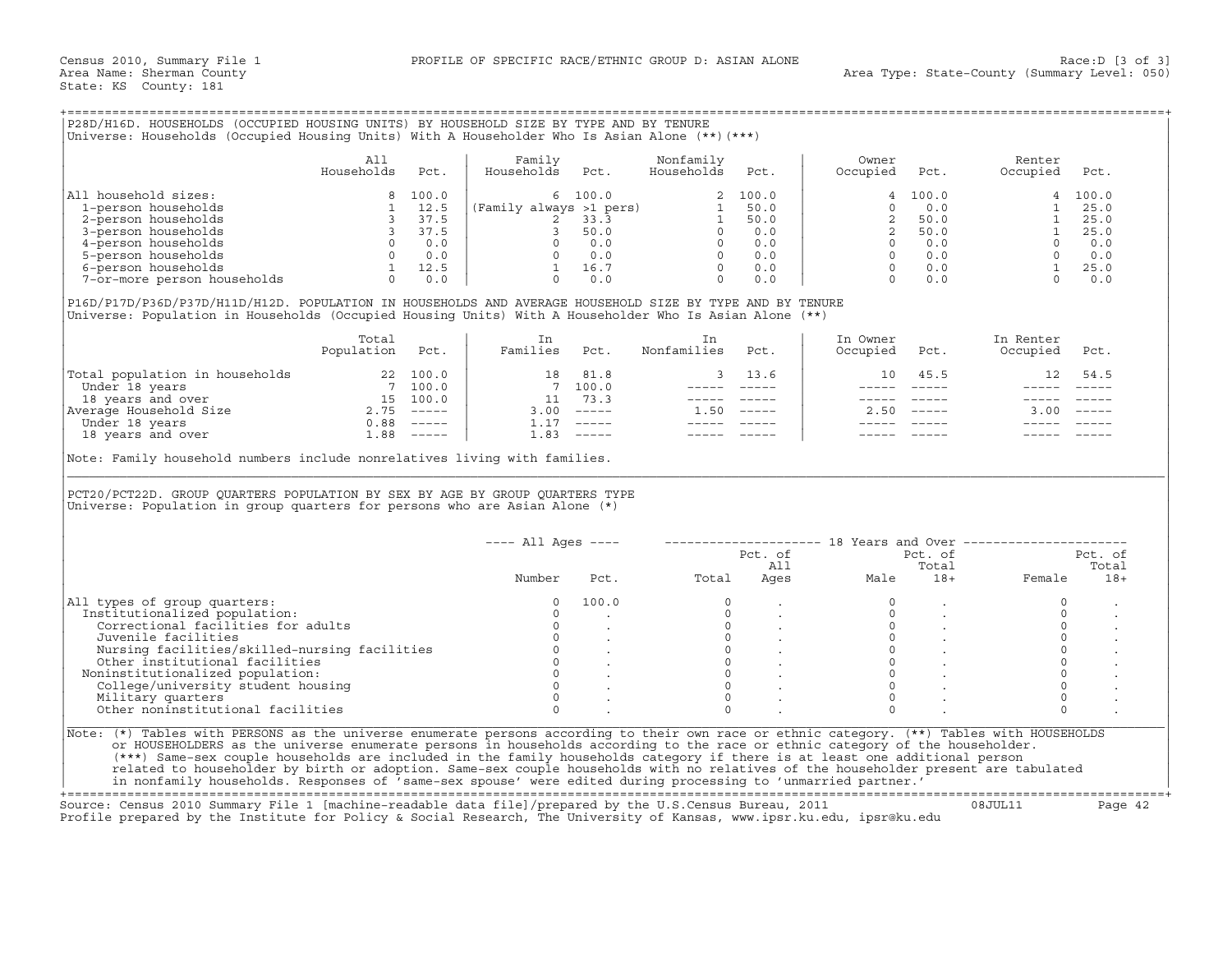Census 2010, Summary File 1 PROFILE OF SPECIFIC RACE/ETHNIC GROUP E: NAT HAWAIIAN/OTH PACIFIC ISLANDER ALONE Race:E [1 of 3]<br>Area Name: Sherman County Level: 050) Area Type: State-County (Summary Level: 050)

State: KS County: 181

Area Type: State-County (Summary Level: 050)

| P29/P29E. POPULATION SUMMARY BY RESIDENCE TYPE FOR DESIGNATED UNIVERSE |                                                      |                                            |                                 |                 |                                                                                                                                                                                                                                                                                                                                  |       | P38E/39E. FAMILY TYPE BY PRESENCE AND AGE OF OWN OR RELATED CHILDREN                                                                                                                                                                               |               |                             |          |                                             |
|------------------------------------------------------------------------|------------------------------------------------------|--------------------------------------------|---------------------------------|-----------------|----------------------------------------------------------------------------------------------------------------------------------------------------------------------------------------------------------------------------------------------------------------------------------------------------------------------------------|-------|----------------------------------------------------------------------------------------------------------------------------------------------------------------------------------------------------------------------------------------------------|---------------|-----------------------------|----------|---------------------------------------------|
| Universe: PERSONS Who Are Nat Hawaiian/Oth Pacific Islander Alone      |                                                      |                                            |                                 |                 |                                                                                                                                                                                                                                                                                                                                  |       | Universe: Families With A Householder Who Is                                                                                                                                                                                                       |               |                             |          |                                             |
|                                                                        |                                                      |                                            |                                 |                 |                                                                                                                                                                                                                                                                                                                                  |       | Nat Hawaiian/Oth Pacific Islander Alone (**) (***)                                                                                                                                                                                                 |               |                             |          |                                             |
|                                                                        |                                                      | Population                                 | As % of Population of all Races |                 |                                                                                                                                                                                                                                                                                                                                  |       |                                                                                                                                                                                                                                                    |               |                             |          |                                             |
| Total Persons:                                                         |                                                      |                                            | $0.1$ % of                      |                 | 6,010                                                                                                                                                                                                                                                                                                                            |       | By Presence of:                                                                                                                                                                                                                                    | Own Children  |                             |          | Related Children                            |
| In Households(*)                                                       |                                                      |                                            | $0.1$ % of                      |                 | 5,908                                                                                                                                                                                                                                                                                                                            |       |                                                                                                                                                                                                                                                    | Families Pct. |                             |          | Families Pct.                               |
| In Group Quarters                                                      |                                                      | $\begin{array}{c} 7 \\ 7 \\ 0 \end{array}$ | $0.0%$ of                       |                 | 102                                                                                                                                                                                                                                                                                                                              |       |                                                                                                                                                                                                                                                    |               |                             |          |                                             |
|                                                                        |                                                      |                                            |                                 |                 |                                                                                                                                                                                                                                                                                                                                  |       | All families:                                                                                                                                                                                                                                      | $\circ$       | $\bullet$                   |          | $\Omega$<br>$\sim$                          |
| P16-18E/P36-37E. HOUSEHOLDS/POPULATION IN HOUSEHOLDS BY HOUSEHOLD TYPE |                                                      |                                            |                                 |                 |                                                                                                                                                                                                                                                                                                                                  |       |                                                                                                                                                                                                                                                    |               |                             |          | $\mathbf 0$                                 |
| Universe: HOUSEHOLDERS Who Are Nat Hawaiian/Oth Pacific Islander Alone |                                                      |                                            |                                 |                 |                                                                                                                                                                                                                                                                                                                                  |       |                                                                                                                                                                                                                                                    |               | $\bullet$<br>$\sim$         |          | $\bullet$<br>$\Omega$<br>$\mathcal{L}$      |
|                                                                        |                                                      |                                            |                                 |                 |                                                                                                                                                                                                                                                                                                                                  |       |                                                                                                                                                                                                                                                    |               |                             |          | $\mathbf 0$                                 |
|                                                                        |                                                      |                                            |                                 |                 | Average                                                                                                                                                                                                                                                                                                                          |       |                                                                                                                                                                                                                                                    |               | $\mathcal{L}^{\mathcal{L}}$ |          | $\Box$                                      |
|                                                                        |                                                      |                                            | Households                      | Population (**) | Size                                                                                                                                                                                                                                                                                                                             |       |                                                                                                                                                                                                                                                    |               | $\sim$                      |          | $\mathsf{O}$<br>$\ddot{\phantom{1}}$        |
| Total Households(**)                                                   |                                                      |                                            |                                 |                 | 1.00                                                                                                                                                                                                                                                                                                                             |       | 11 families:<br>Husband-wife families: 0<br>With children under 18: 0<br>Under 6 yrs only 0<br>Under 6 and 6 to 17 yrs 0<br>6 to 17 yrs 0<br>No children under 18 0<br>Other families (no spouse present): 0<br>Male householder: 0<br>Odale hou   |               | $\sim$                      |          | $\Omega$<br>$\mathcal{L}$                   |
|                                                                        |                                                      |                                            |                                 |                 | 0.00                                                                                                                                                                                                                                                                                                                             |       |                                                                                                                                                                                                                                                    |               | $\sim$                      |          | $\circ$<br>$\ddot{\phantom{a}}$             |
|                                                                        |                                                      |                                            |                                 |                 | 1.00                                                                                                                                                                                                                                                                                                                             |       |                                                                                                                                                                                                                                                    |               | $\sim$                      |          | $\circ$<br>$\bullet$                        |
|                                                                        |                                                      |                                            |                                 |                 | 0.00                                                                                                                                                                                                                                                                                                                             |       | Male householder:                                                                                                                                                                                                                                  |               | $\mathcal{L}^{\pm}$         |          | $\circ$                                     |
|                                                                        |                                                      |                                            |                                 |                 | 0.00                                                                                                                                                                                                                                                                                                                             |       |                                                                                                                                                                                                                                                    |               | $\sim$                      |          | $\circ$<br>$\ddot{\phantom{a}}$             |
|                                                                        |                                                      |                                            |                                 |                 | 0.00                                                                                                                                                                                                                                                                                                                             |       |                                                                                                                                                                                                                                                    |               | $\sim$                      |          | $\circ$<br>$\ddot{\phantom{a}}$             |
|                                                                        |                                                      |                                            |                                 |                 | 1.00                                                                                                                                                                                                                                                                                                                             |       |                                                                                                                                                                                                                                                    |               | $\sim$                      |          | $\mathsf{O}\xspace$<br>$\ddot{\phantom{a}}$ |
|                                                                        |                                                      |                                            |                                 |                 |                                                                                                                                                                                                                                                                                                                                  |       |                                                                                                                                                                                                                                                    |               | $\sim$                      |          | $\mathbf 0$                                 |
| P12E/P13E. POPULATION BY AGE AND SEX                                   |                                                      |                                            |                                 |                 |                                                                                                                                                                                                                                                                                                                                  |       |                                                                                                                                                                                                                                                    |               | $\sim$                      |          | $\mathbf 0$                                 |
| Universe: Persons Who Are Nat Hawaiian/Oth Pacific Islander Alone (*)  |                                                      |                                            |                                 |                 |                                                                                                                                                                                                                                                                                                                                  |       | Female householder:                                                                                                                                                                                                                                |               | $\sim$                      |          | $\mathsf{O}$                                |
|                                                                        |                                                      |                                            |                                 |                 |                                                                                                                                                                                                                                                                                                                                  |       |                                                                                                                                                                                                                                                    |               | $\sim$                      |          | $\ddot{\cdot}$<br>$\mathsf{O}\xspace$       |
|                                                                        |                                                      |                                            |                                 |                 |                                                                                                                                                                                                                                                                                                                                  |       |                                                                                                                                                                                                                                                    |               |                             |          | $\circ$                                     |
|                                                                        | ---Both Sexes---                                     |                                            | $---Male----$                   |                 | $---$ Female -----                                                                                                                                                                                                                                                                                                               |       |                                                                                                                                                                                                                                                    |               | $\sim$                      |          | $\ddot{\phantom{a}}$                        |
|                                                                        | Number Pct.                                          |                                            | Number Pct.                     |                 | Number                                                                                                                                                                                                                                                                                                                           | Pct.  |                                                                                                                                                                                                                                                    |               |                             |          | $\circ$<br>$\ddot{\phantom{0}}$             |
|                                                                        |                                                      |                                            |                                 |                 |                                                                                                                                                                                                                                                                                                                                  |       |                                                                                                                                                                                                                                                    |               | $\mathbb{Z}^{\mathbb{Z}}$   |          | $\circ$                                     |
| All Ages:                                                              |                                                      |                                            |                                 |                 | $4\overline{ }$                                                                                                                                                                                                                                                                                                                  | 100.0 |                                                                                                                                                                                                                                                    |               |                             |          | $\Omega$                                    |
| Under 5                                                                |                                                      |                                            |                                 |                 | $\Omega$                                                                                                                                                                                                                                                                                                                         | 0.0   |                                                                                                                                                                                                                                                    |               |                             |          |                                             |
| $5$ to $9$                                                             |                                                      |                                            |                                 |                 |                                                                                                                                                                                                                                                                                                                                  |       |                                                                                                                                                                                                                                                    |               |                             |          |                                             |
| 10 to 14                                                               |                                                      |                                            |                                 |                 |                                                                                                                                                                                                                                                                                                                                  |       | P31E. RELATIONSHIP BY HOUSEHOLD TYPE FOR THE POPULATION UNDER 18 YEARS                                                                                                                                                                             |               |                             |          |                                             |
| 15 to 17                                                               |                                                      |                                            |                                 |                 |                                                                                                                                                                                                                                                                                                                                  |       | Universe: Persons under 18 who are                                                                                                                                                                                                                 |               |                             |          |                                             |
| 18 and 19                                                              |                                                      |                                            |                                 |                 |                                                                                                                                                                                                                                                                                                                                  |       | Nat Hawaiian/Oth Pacific Islander Alone (*) (***)                                                                                                                                                                                                  |               |                             |          |                                             |
| 20                                                                     |                                                      |                                            |                                 |                 |                                                                                                                                                                                                                                                                                                                                  |       |                                                                                                                                                                                                                                                    |               |                             |          | Pct.                                        |
| 21                                                                     |                                                      |                                            |                                 |                 |                                                                                                                                                                                                                                                                                                                                  |       |                                                                                                                                                                                                                                                    |               |                             |          |                                             |
| 22 to 24                                                               |                                                      |                                            |                                 |                 |                                                                                                                                                                                                                                                                                                                                  |       | Total under 18:                                                                                                                                                                                                                                    |               |                             |          | 100.0                                       |
| 25 to 29                                                               |                                                      |                                            |                                 |                 |                                                                                                                                                                                                                                                                                                                                  |       | In households:                                                                                                                                                                                                                                     |               |                             |          | 100.0                                       |
|                                                                        |                                                      |                                            |                                 |                 |                                                                                                                                                                                                                                                                                                                                  |       |                                                                                                                                                                                                                                                    |               |                             |          | 0.0                                         |
| 30 to 34                                                               |                                                      |                                            |                                 |                 |                                                                                                                                                                                                                                                                                                                                  |       | Householder or spouse                                                                                                                                                                                                                              |               |                             |          |                                             |
| 35 to 39                                                               |                                                      |                                            |                                 |                 |                                                                                                                                                                                                                                                                                                                                  |       | Related child:                                                                                                                                                                                                                                     |               |                             |          | 100.0                                       |
| 40 to 44                                                               |                                                      |                                            |                                 |                 |                                                                                                                                                                                                                                                                                                                                  |       | Own child:                                                                                                                                                                                                                                         |               |                             |          | 100.0                                       |
| 45 to 49                                                               |                                                      |                                            |                                 |                 |                                                                                                                                                                                                                                                                                                                                  |       |                                                                                                                                                                                                                                                    |               |                             |          | 100.0                                       |
| 50 to 54                                                               |                                                      |                                            |                                 |                 |                                                                                                                                                                                                                                                                                                                                  |       |                                                                                                                                                                                                                                                    |               |                             |          | 0.0                                         |
| 55 to 59                                                               |                                                      |                                            |                                 |                 |                                                                                                                                                                                                                                                                                                                                  |       | Nat nawwww.<br>er 18:<br>:eholds:<br>abolder or spouse<br>ed child:<br>m child:<br>In husband-wife families<br>In other families (no spouse present):<br>Male householder<br>Male householder<br>composed in the compose of the composed of the co |               |                             |          | 0.0                                         |
| 60 and 61                                                              |                                                      |                                            |                                 |                 |                                                                                                                                                                                                                                                                                                                                  |       |                                                                                                                                                                                                                                                    |               |                             |          | 0.0                                         |
| 62 to 64                                                               |                                                      |                                            |                                 |                 |                                                                                                                                                                                                                                                                                                                                  |       | Other relatives:                                                                                                                                                                                                                                   |               |                             |          | 0.0                                         |
| 65 and 66                                                              |                                                      |                                            |                                 |                 |                                                                                                                                                                                                                                                                                                                                  |       | Grandchild                                                                                                                                                                                                                                         |               |                             | $\Omega$ | 0.0                                         |
| 67 to 69                                                               |                                                      |                                            |                                 |                 |                                                                                                                                                                                                                                                                                                                                  |       | Other relatives                                                                                                                                                                                                                                    |               |                             | $\circ$  | 0.0                                         |
| 70 to 74                                                               |                                                      |                                            |                                 |                 |                                                                                                                                                                                                                                                                                                                                  |       | Nonrelatives                                                                                                                                                                                                                                       |               |                             | $\Omega$ | 0.0                                         |
| 75 to 79                                                               |                                                      |                                            |                                 |                 |                                                                                                                                                                                                                                                                                                                                  |       | In group quarters:                                                                                                                                                                                                                                 |               |                             | $\Omega$ | 0.0                                         |
| 80 to 84                                                               |                                                      |                                            |                                 |                 |                                                                                                                                                                                                                                                                                                                                  |       | Institutionalized population                                                                                                                                                                                                                       |               |                             | $\Omega$ | 0.0                                         |
|                                                                        |                                                      |                                            |                                 |                 |                                                                                                                                                                                                                                                                                                                                  |       |                                                                                                                                                                                                                                                    |               |                             | $\Omega$ | 0.0                                         |
| 85 plus                                                                |                                                      |                                            |                                 |                 | $\footnotesize \begin{array}{cccc} 4 & 100.0 \\ 0 & 0.0 \\ 0 & 0.0 \\ 0 & 0.0 \\ 0 & 0.0 \\ 0 & 0.0 \\ 0 & 0.0 \\ 0 & 0.0 \\ 0 & 0.0 \\ 1 & 25.0 \\ 0 & 0.0 \\ 0 & 0.0 \\ 1 & 25.0 \\ 0 & 0.0 \\ 1 & 25.0 \\ 0 & 0.0 \\ 0 & 0.0 \\ 0 & 0.0 \\ 0 & 0.0 \\ 0 & 0.0 \\ 0 & 0.0 \\ 0 & 0.0 \\ 0 & 0.0 \\ 0 & 0.0 \\ 0 & 0.0 \\ 0 & $ |       | Noninstitutionalized population                                                                                                                                                                                                                    |               |                             |          |                                             |
|                                                                        |                                                      |                                            |                                 |                 |                                                                                                                                                                                                                                                                                                                                  |       |                                                                                                                                                                                                                                                    |               |                             |          |                                             |
| $0$ to $17$                                                            | $2^{\circ}$                                          | 28.6                                       | 2                               | 66.7            | $\Omega$                                                                                                                                                                                                                                                                                                                         | 0.0   | Note: (*) Tables with PERSONS as the universe enumerate persons according                                                                                                                                                                          |               |                             |          |                                             |
| 18 to 64                                                               | $\begin{array}{cc} 4 & 57.1 \\ 1 & 14.3 \end{array}$ | 4 57.1                                     | $\mathbf{1}$                    | 33.3            | $\overline{3}$                                                                                                                                                                                                                                                                                                                   | 75.0  | to their own race or ethnic category. (**) Tables with HOUSEHOLDS or                                                                                                                                                                               |               |                             |          |                                             |
| 65 plus                                                                |                                                      |                                            | $\Omega$                        | 0.0             | $\mathbf{1}$                                                                                                                                                                                                                                                                                                                     | 25.0  | HOUSEHOLDERS as the universe enumerate persons in households according                                                                                                                                                                             |               |                             |          |                                             |
|                                                                        |                                                      |                                            |                                 |                 |                                                                                                                                                                                                                                                                                                                                  |       | to the race or ethnic category of the householder. (***) Responses of                                                                                                                                                                              |               |                             |          |                                             |
| Median Aqe                                                             | 40.5                                                 |                                            | 13.5                            |                 | 46.0                                                                                                                                                                                                                                                                                                                             |       | 'same-sex spouse' were edited during processing to 'unmarried partner.'                                                                                                                                                                            |               |                             |          |                                             |
|                                                                        |                                                      |                                            |                                 |                 |                                                                                                                                                                                                                                                                                                                                  |       |                                                                                                                                                                                                                                                    |               |                             |          |                                             |

+===================================================================================================================================================+Source: Census 2010 Summary File 1 [machine−readable data file]/prepared by the U.S.Census Bureau, 2011 08JUL11 Page 43 Profile prepared by the Institute for Policy & Social Research, The University of Kansas, www.ipsr.ku.edu, ipsr@ku.edu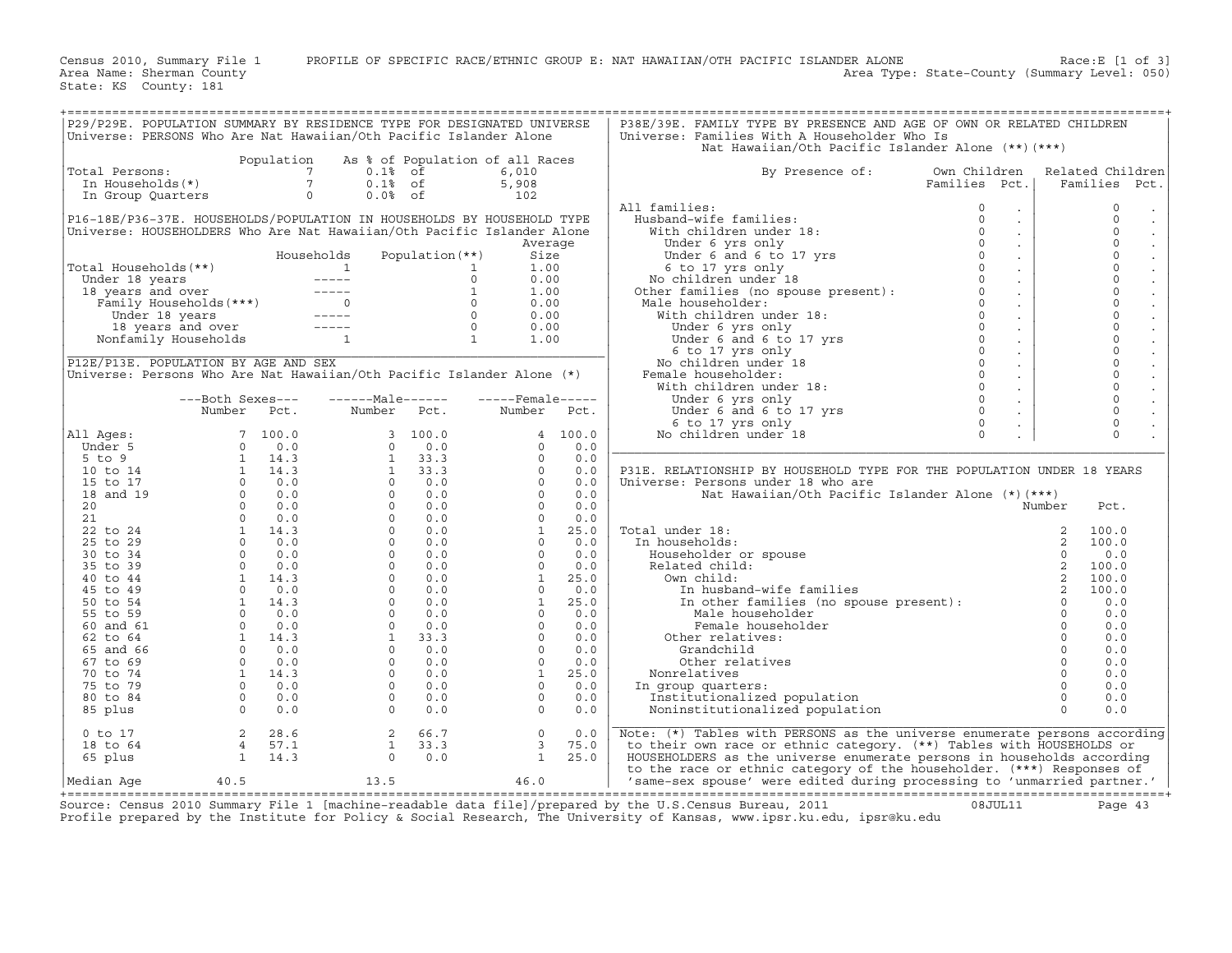Census 2010, Summary File 1 PROFILE OF SPECIFIC RACE/ETHNIC GROUP E: NAT HAWAIIAN/OTH PACIFIC ISLANDER ALONE Race:E [2 of 3]<br>Area Name: Sherman County Level: 050) Area Type: State-County (Summary Level: 050)

State: KS County: 181

| P29E/P34E. RELATIONSHIP BY HOUSEHOLD TYPE FOR ALL PERSONS & PERSONS 65+<br>Universe: Persons Who Are Nat Hawaiian/Oth Pacific Islander Alone (*)(***) |              |       |                       |                       | PCT14E. PRESENCE OF MULTIGENERATIONAL HOUSEHOLDS<br>Universe: Households With A Householder Who Is |                                                    |                 |         |
|-------------------------------------------------------------------------------------------------------------------------------------------------------|--------------|-------|-----------------------|-----------------------|----------------------------------------------------------------------------------------------------|----------------------------------------------------|-----------------|---------|
|                                                                                                                                                       |              |       |                       |                       |                                                                                                    | Nat Hawaiian/Oth Pacific Islander Alone (**)       |                 |         |
|                                                                                                                                                       | All Ages     |       |                       | 65 years and over     |                                                                                                    |                                                    | Number          | Pct.    |
|                                                                                                                                                       | Number       | Pct.  | Number                | Pct.                  |                                                                                                    |                                                    |                 |         |
|                                                                                                                                                       |              |       |                       |                       | Total:                                                                                             |                                                    |                 | 1 100.0 |
| Total:                                                                                                                                                | 7            | 100.0 |                       | $\mathbf{1}$<br>100.0 | Household has 3 or more generations                                                                |                                                    | $\Omega$        | 0.0     |
| In households:                                                                                                                                        | 7            | 100.0 |                       | 100.0<br>$\mathbf{1}$ | Household does not have $\bar{3}$ + qenerations                                                    |                                                    |                 | 1 100.0 |
| In family households:                                                                                                                                 | 5            | 71.4  |                       | $\mathbf{1}$<br>100.0 |                                                                                                    |                                                    |                 |         |
| Householder:                                                                                                                                          | $\Omega$     | 0.0   |                       | $\Omega$<br>0.0       |                                                                                                    |                                                    |                 |         |
| Male                                                                                                                                                  | $\Omega$     | 0.0   |                       | $\Omega$<br>0.0       |                                                                                                    |                                                    |                 |         |
| Female                                                                                                                                                | $\circ$      | 0.0   |                       | $\Omega$<br>0.0       |                                                                                                    |                                                    |                 |         |
|                                                                                                                                                       | 2            | 28.6  |                       | $\mathbf{1}$<br>100.0 | PCT19E. NONRELATIVES BY HOUSEHOLD TYPE (*) (***)                                                   |                                                    |                 |         |
| Spouse<br>Parent                                                                                                                                      | $\Omega$     | 0.0   |                       | $\Omega$<br>0.0       |                                                                                                    |                                                    |                 |         |
|                                                                                                                                                       |              |       |                       | $\Omega$              | Universe: Nonrelatives who are                                                                     |                                                    |                 |         |
| Parent-in-law                                                                                                                                         | $\Omega$     | 0.0   |                       | 0.0                   |                                                                                                    | Nat Hawaiian/Oth Pacific Islander Alone (Total: 1) |                 |         |
| Child:                                                                                                                                                | 2            | 28.6  |                       |                       |                                                                                                    |                                                    |                 |         |
| Biological                                                                                                                                            | $\mathbf{1}$ | 14.3  |                       |                       |                                                                                                    | In Family                                          | In Nonfamily    |         |
| Adopted                                                                                                                                               | $\mathbf{1}$ | 14.3  |                       |                       |                                                                                                    | Households                                         | Households      |         |
| Step                                                                                                                                                  | $\Omega$     | 0.0   |                       |                       |                                                                                                    | Number Pct.                                        | Number Pct.     |         |
| Grandchild                                                                                                                                            | $\Omega$     | 0.0   |                       |                       |                                                                                                    |                                                    |                 |         |
| Brother or sister                                                                                                                                     | $\Omega$     | 0.0   |                       |                       | Nonrelatives:                                                                                      | $\Omega$<br>100.0                                  |                 | 1 100.0 |
| Son-in-law/daughter-in-law                                                                                                                            | $\Omega$     | 0.0   |                       |                       | Roomer or boarder                                                                                  | $\Omega$<br>$\cdot$                                | $\Omega$        | 0.0     |
| Other relatives (#)                                                                                                                                   | $\mathbf{1}$ | 14.3  |                       | 0.0<br>$\Omega$       | Housemate or roommate                                                                              | $\Omega$<br>$\sim$                                 | $\mathbf{1}$    | 100.0   |
| Nonrelatives                                                                                                                                          | $\Omega$     | 0.0   |                       | $\Omega$<br>0.0       | Unmarried partner                                                                                  | $\Omega$<br>$\ddot{\phantom{a}}$                   | $\Omega$        | 0.0     |
| In nonfamily households:                                                                                                                              | 2            | 28.6  |                       | $\Omega$<br>0.0       | Other nonrelatives                                                                                 | $\Omega$                                           | $\Omega$        | 0.0     |
| Male householder:                                                                                                                                     | $\mathbf{1}$ | 14.3  |                       | $\Omega$<br>0.0       |                                                                                                    |                                                    |                 |         |
| Living alone                                                                                                                                          | $\mathbf{1}$ | 14.3  |                       | $\Omega$<br>0.0       |                                                                                                    |                                                    |                 |         |
| Not living alone                                                                                                                                      | $\Omega$     | 0.0   |                       | $\Omega$<br>0.0       |                                                                                                    |                                                    |                 |         |
| Female householder:                                                                                                                                   | $\Omega$     | 0.0   |                       | $\Omega$<br>0.0       | H17E. HOUSING UNITS BY HOUSEHOLDER'S AGE AND TENURE                                                |                                                    |                 |         |
| Living alone                                                                                                                                          | $\Omega$     | 0.0   |                       | $\Omega$<br>0.0       | Universe: Occupied Housing Units With A Householder Who Is                                         |                                                    |                 |         |
| Not living alone                                                                                                                                      | $\Omega$     | 0.0   |                       | $\Omega$<br>0.0       |                                                                                                    | Nat Hawaiian/Oth Pacific Islander Alone (**)       |                 |         |
| Nonrelatives                                                                                                                                          | $\mathbf{1}$ | 14.3  |                       | $\Omega$<br>0.0       |                                                                                                    |                                                    |                 |         |
| In group quarters:                                                                                                                                    | $\Omega$     | 0.0   |                       | $\Omega$<br>0.0       | Age of                                                                                             | Owner Occupied                                     | Renter Occupied |         |
| Institutionalized                                                                                                                                     | $\Omega$     | 0.0   |                       | $\Omega$<br>0.0       | Householder                                                                                        | Number Pct.                                        | Number          | Pct.    |
| Noninstitutionalized                                                                                                                                  | $\Omega$     | 0.0   |                       | $\Omega$<br>0.0       |                                                                                                    |                                                    |                 |         |
|                                                                                                                                                       |              |       |                       |                       |                                                                                                    | 100.0<br>$\mathbf{1}$                              | $\Omega$        | 100.0   |
|                                                                                                                                                       |              |       |                       |                       | All Ages:                                                                                          | $\Omega$<br>0.0                                    | $\Omega$        |         |
| (#) For 65 yrs & over, includes children, siblings, etc. not shown separately                                                                         |              |       |                       |                       | 15 to 24                                                                                           |                                                    |                 |         |
|                                                                                                                                                       |              |       |                       |                       | $25$ to $34$                                                                                       | $\Omega$<br>0.0                                    | $\Omega$        |         |
|                                                                                                                                                       |              |       |                       |                       | 35 to 44                                                                                           | $\Omega$<br>0.0                                    | $\Omega$        |         |
|                                                                                                                                                       |              |       |                       |                       | 45 to 54                                                                                           | $\Omega$<br>0.0                                    | $\Omega$        |         |
| P18E. HOUSEHOLD TYPE                                                                                                                                  |              |       |                       |                       | 55 to 59                                                                                           | $\circ$<br>0.0                                     | $\Omega$        | $\cdot$ |
| Universe: Households with a Householder Who is                                                                                                        |              |       |                       |                       | 60 to 64                                                                                           | 1 100.0                                            | $\Omega$        |         |
| Nat Hawaiian/Oth Pacific Islander Alone (**)                                                                                                          |              |       |                       |                       | 65 to 74                                                                                           | $\Omega$<br>0.0                                    | $\Omega$        |         |
|                                                                                                                                                       |              |       | Number<br>Pct.        |                       | 75 to 84                                                                                           | $\Omega$<br>0.0                                    | $\Omega$        |         |
|                                                                                                                                                       |              |       |                       |                       | 85 and over                                                                                        | $\Omega$<br>0.0                                    | $\Omega$        |         |
| Total:                                                                                                                                                |              |       | 100.0<br>1            |                       |                                                                                                    |                                                    |                 |         |
| Family households (***) :                                                                                                                             |              |       | $\Omega$<br>0.0       |                       |                                                                                                    |                                                    |                 |         |
| Husband-wife families                                                                                                                                 |              |       | $\Omega$<br>0.0       |                       | Note: (*) Tables with PERSONS as the universe enumerate persons                                    |                                                    |                 |         |
| Other families:                                                                                                                                       |              |       | $\Omega$<br>0.0       |                       | according to their own race or ethnic category. (**) Tables with                                   |                                                    |                 |         |
| Male householder, no wife present                                                                                                                     |              |       | $\Omega$<br>0.0       |                       | HOUSEHOLDS or HOUSEHOLDERS as the universe enumerate persons in                                    |                                                    |                 |         |
| Female householder, no husband present                                                                                                                |              |       | $\Omega$<br>0.0       |                       | households according to the race or ethnic category of the                                         |                                                    |                 |         |
| Nonfamily households:                                                                                                                                 |              |       | 1 100.0               |                       | householder. (***) Responses of 'same-sex spouse' were edited                                      |                                                    |                 |         |
| Householder living alone                                                                                                                              |              |       | $\mathbf{1}$<br>100.0 |                       | during processing to 'unmarried partner.'                                                          |                                                    |                 |         |
| Householder not living alone                                                                                                                          |              |       | $\Omega$<br>0.0       |                       |                                                                                                    |                                                    |                 |         |
|                                                                                                                                                       |              |       |                       |                       |                                                                                                    |                                                    |                 |         |
|                                                                                                                                                       |              |       |                       |                       |                                                                                                    |                                                    |                 |         |
|                                                                                                                                                       |              |       |                       |                       |                                                                                                    |                                                    |                 |         |

+===================================================================================================================================================+

+===================================================================================================================================================+ Source: Census 2010 Summary File 1 [machine−readable data file]/prepared by the U.S.Census Bureau, 2011 08JUL11 Page 44 Profile prepared by the Institute for Policy & Social Research, The University of Kansas, www.ipsr.ku.edu, ipsr@ku.edu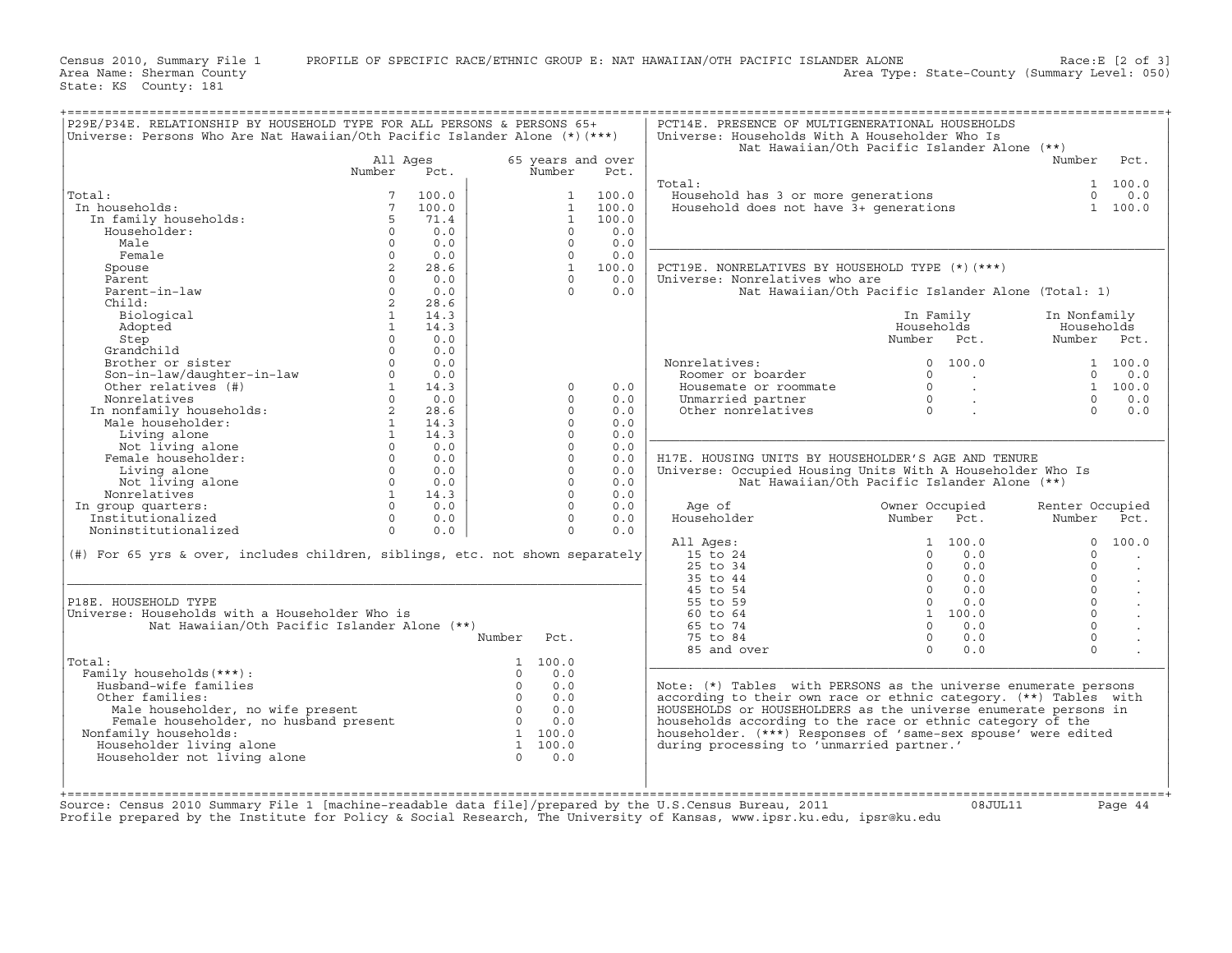|                                                                                                                                                                                                                                                                      | All                      |                       | Family                  |                                                                                                                                             | Nonfamily                                                                     |                 | Owner                            |                                                                   | Renter                |                  |
|----------------------------------------------------------------------------------------------------------------------------------------------------------------------------------------------------------------------------------------------------------------------|--------------------------|-----------------------|-------------------------|---------------------------------------------------------------------------------------------------------------------------------------------|-------------------------------------------------------------------------------|-----------------|----------------------------------|-------------------------------------------------------------------|-----------------------|------------------|
|                                                                                                                                                                                                                                                                      | Households               | Pct.                  | Households              | Pct.                                                                                                                                        | Households                                                                    | Pct.            | Occupied                         | Pct.                                                              | Occupied              | Pct.             |
| All household sizes:                                                                                                                                                                                                                                                 |                          | 1 100.0               | $\Omega$                | $\sim$ $\sim$                                                                                                                               |                                                                               | 1 100.0         |                                  | 1 100.0                                                           | $\Omega$              |                  |
| 1-person households                                                                                                                                                                                                                                                  |                          | 1 100.0               | (Family always >1 pers) |                                                                                                                                             |                                                                               | 1 100.0         |                                  | 1 100.0                                                           | $\Omega$              |                  |
| 2-person households                                                                                                                                                                                                                                                  | $\Omega$                 | 0.0                   | $\Omega$                | and the company of the                                                                                                                      |                                                                               | $0 \t 0.0$      | $\Omega$                         | 0.0                                                               | $\Omega$              |                  |
| 3-person households                                                                                                                                                                                                                                                  |                          | $\overline{0}$<br>0.0 |                         |                                                                                                                                             | $\begin{bmatrix} 0 & 0 & 0 \ 0 & 0 & 0 \ 0 & 0 & 0 \ 0 & 0 & 0 \end{bmatrix}$ |                 | $\Omega$                         | 0.0                                                               | $\Omega$              |                  |
| 4-person households                                                                                                                                                                                                                                                  |                          | $0 \t 0.0$            |                         |                                                                                                                                             |                                                                               |                 |                                  | $0 \qquad 0.0$                                                    | $\Omega$              |                  |
| 5-person households                                                                                                                                                                                                                                                  |                          | $0 \t 0.0$            |                         |                                                                                                                                             |                                                                               |                 |                                  |                                                                   |                       |                  |
| 6-person households                                                                                                                                                                                                                                                  |                          | $0 \qquad 0.0$        |                         |                                                                                                                                             | $\Omega$                                                                      | 0.0             |                                  | $\begin{bmatrix} 0 & 0 & 0 \ 0 & 0 & 0 \ 0 & 0 & 0 \end{bmatrix}$ | $\Omega$              |                  |
| 7-or-more person households                                                                                                                                                                                                                                          |                          | 0<br>0.0              |                         |                                                                                                                                             | $\Omega$                                                                      | 0.0             | $\Omega$                         | 0.0                                                               | $\Omega$              |                  |
| P16E/P17E/P36E/P37E/H11E/H12E. POPULATION IN HOUSEHOLDS AND AVERAGE HOUSEHOLD SIZE BY TYPE AND BY TENURE<br>Universe: Population in Households (Occupied Housing Units) With A Householder Who Is Nat Hawaiian/Oth Pacific Islander Alone (**)                       |                          |                       |                         |                                                                                                                                             |                                                                               |                 |                                  |                                                                   |                       |                  |
|                                                                                                                                                                                                                                                                      | Total<br>Population Pct. |                       | In<br>Families Pct.     |                                                                                                                                             | In<br>Nonfamilies                                                             | Pct.            | In Owner<br>Occupied Pct.        |                                                                   | In Renter<br>Occupied | Pct.             |
| Total population in households<br>Under 18 years<br>18 years<br>18 years<br>18 years<br>20 100.0<br>20 100.0<br>20 100.0<br>20 100.0<br>20 100.0<br>20 100.0<br>20 100.0<br>20 100.0<br>20 100.0<br>20 100.0<br>20 100.0<br>20 100.0<br>20 100.0<br>20 100.0<br>20 1 |                          |                       | $\circ$                 | 0.0                                                                                                                                         |                                                                               | 1 100.0         |                                  | 1 100.0                                                           | 0                     | 0.0              |
|                                                                                                                                                                                                                                                                      |                          |                       |                         |                                                                                                                                             |                                                                               |                 |                                  | ------ ----- -                                                    | $- - - - -$           | $\frac{1}{2}$    |
|                                                                                                                                                                                                                                                                      |                          |                       |                         |                                                                                                                                             |                                                                               | _______________ |                                  |                                                                   |                       |                  |
|                                                                                                                                                                                                                                                                      |                          |                       | $0.00$ -----            |                                                                                                                                             |                                                                               | $1.00$ -----    |                                  | $1.00$ -----                                                      |                       | $0.00 - - - - -$ |
|                                                                                                                                                                                                                                                                      |                          |                       | $0.00$ -----            |                                                                                                                                             |                                                                               |                 |                                  |                                                                   |                       |                  |
| 18 years and over 1.00 ----                                                                                                                                                                                                                                          |                          |                       | $0.00$ -----            |                                                                                                                                             |                                                                               |                 |                                  |                                                                   |                       |                  |
| Note: Family household numbers include nonrelatives living with families.<br>PCT20/PCT22E. GROUP QUARTERS POPULATION BY SEX BY AGE BY GROUP QUARTERS TYPE                                                                                                            |                          |                       |                         |                                                                                                                                             |                                                                               |                 |                                  |                                                                   |                       |                  |
|                                                                                                                                                                                                                                                                      |                          |                       |                         |                                                                                                                                             |                                                                               |                 |                                  |                                                                   |                       |                  |
| Universe: Population in group quarters for persons who are Nat Hawaiian/Oth Pacific Islander Alone (*)                                                                                                                                                               |                          |                       | $--- All Aqes ---$      |                                                                                                                                             |                                                                               |                 |                                  |                                                                   |                       |                  |
|                                                                                                                                                                                                                                                                      |                          |                       |                         |                                                                                                                                             |                                                                               | Pct. of         |                                  | Pct. of                                                           |                       | Pct. of          |
|                                                                                                                                                                                                                                                                      |                          |                       |                         |                                                                                                                                             |                                                                               | All             |                                  | Total                                                             |                       | Total            |
|                                                                                                                                                                                                                                                                      |                          |                       | Number                  | Pct.                                                                                                                                        | Total                                                                         | Ages            | Male                             | $18+$                                                             | Female                | $18+$            |
| All types of group quarters:                                                                                                                                                                                                                                         |                          |                       | $\circ$                 | 100.0                                                                                                                                       | $\mathbf{0}$                                                                  |                 | $\Omega$                         |                                                                   | $\Omega$              |                  |
| Institutionalized population:                                                                                                                                                                                                                                        |                          |                       | $\Omega$                |                                                                                                                                             | $\circ$                                                                       |                 | $\circ$                          |                                                                   | $\circ$               |                  |
| Correctional facilities for adults                                                                                                                                                                                                                                   |                          |                       | $\Omega$                |                                                                                                                                             |                                                                               |                 | $\overline{0}$                   |                                                                   | $\circ$               |                  |
| Juvenile facilities                                                                                                                                                                                                                                                  |                          |                       | $\circ$                 |                                                                                                                                             |                                                                               |                 |                                  |                                                                   | $\circ$               |                  |
| Nursing facilities/skilled-nursing facilities                                                                                                                                                                                                                        |                          |                       |                         |                                                                                                                                             |                                                                               |                 | $\begin{matrix}0\\0\end{matrix}$ |                                                                   | $\circ$               |                  |
| Other institutional facilities                                                                                                                                                                                                                                       |                          |                       |                         |                                                                                                                                             |                                                                               |                 |                                  | $\overline{0}$                                                    | $\circ$               |                  |
|                                                                                                                                                                                                                                                                      |                          |                       |                         |                                                                                                                                             | $\begin{matrix}0\\0\\0\\0\\0\\0\end{matrix}$<br>$\Omega$                      |                 | $\Omega$                         |                                                                   | $\Omega$              |                  |
| College/university student housing                                                                                                                                                                                                                                   |                          |                       |                         |                                                                                                                                             | $\Omega$                                                                      |                 | $\Omega$                         |                                                                   | $\Omega$              |                  |
| Noninstitutionalized population:<br>Military quarters                                                                                                                                                                                                                |                          |                       | $\Omega$                | $\begin{matrix} 0 & & & \cdot & & \cdot & \ 0 & & & \cdot & & \cdot & \ 0 & & & & \cdot & & \cdot \ 0 & & & & \cdot & & \cdot \end{matrix}$ | $\Omega$                                                                      |                 | $\Omega$                         |                                                                   | $\Omega$              |                  |
| Other noninstitutional facilities                                                                                                                                                                                                                                    |                          |                       | $\Omega$                |                                                                                                                                             | $\Omega$                                                                      |                 | $\Omega$                         |                                                                   | $\Omega$              |                  |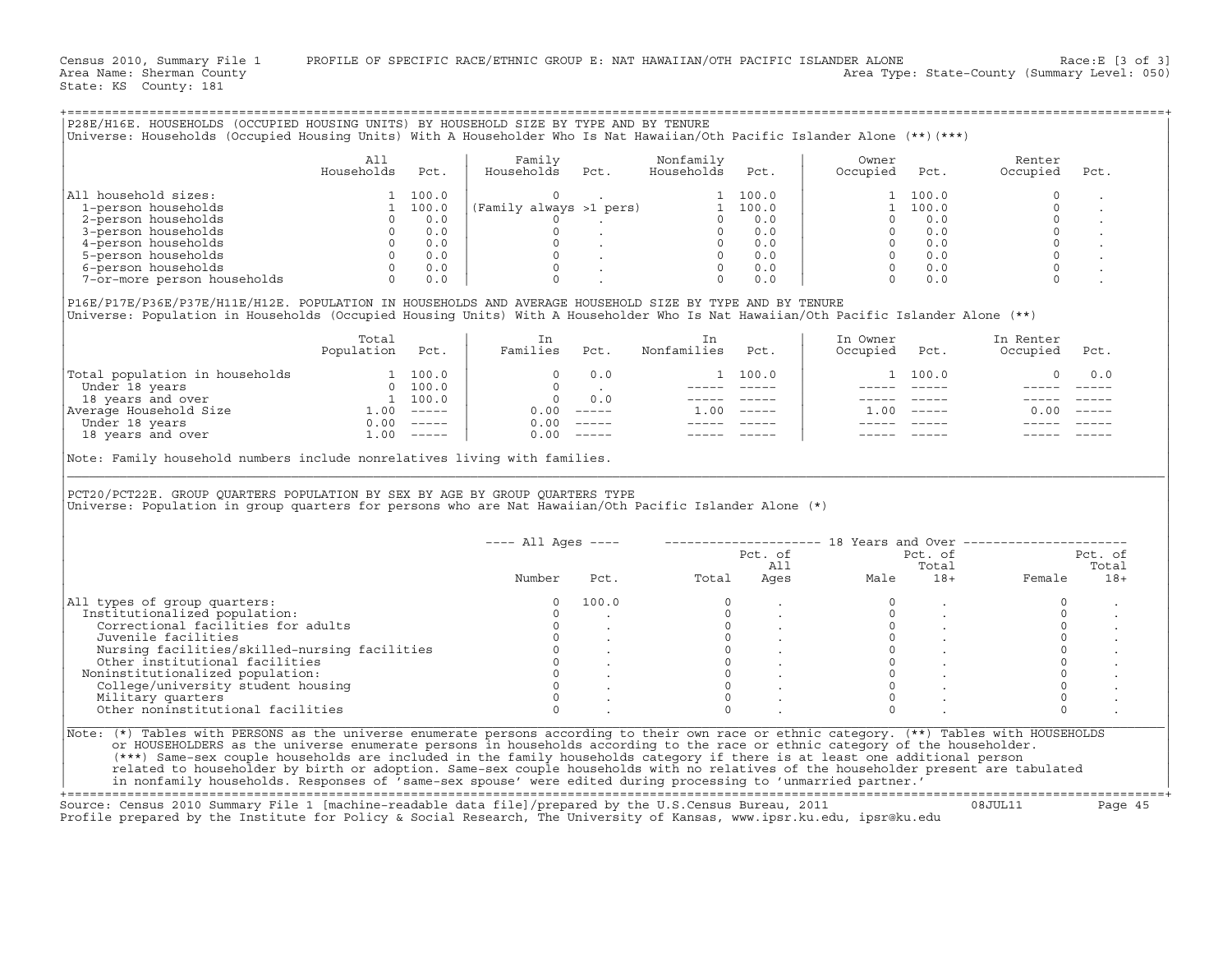| P29/P29F. POPULATION SUMMARY BY RESIDENCE TYPE FOR DESIGNATED UNIVERSE |                                                                            |                |                                                                                                                                                                                                                                                                                                                                                                                              |                   |                    |       | P38F/39F. FAMILY TYPE BY PRESENCE AND AGE OF OWN OR RELATED CHILDREN                                                                                                                                                                                     |               |                |                         |          |
|------------------------------------------------------------------------|----------------------------------------------------------------------------|----------------|----------------------------------------------------------------------------------------------------------------------------------------------------------------------------------------------------------------------------------------------------------------------------------------------------------------------------------------------------------------------------------------------|-------------------|--------------------|-------|----------------------------------------------------------------------------------------------------------------------------------------------------------------------------------------------------------------------------------------------------------|---------------|----------------|-------------------------|----------|
| Universe: PERSONS Who Are Some Other Race Alone                        |                                                                            |                |                                                                                                                                                                                                                                                                                                                                                                                              |                   |                    |       | Universe: Families With A Householder Who Is                                                                                                                                                                                                             |               |                |                         |          |
|                                                                        |                                                                            |                |                                                                                                                                                                                                                                                                                                                                                                                              |                   |                    |       | Some Other Race Alone (**) (***)                                                                                                                                                                                                                         |               |                |                         |          |
|                                                                        |                                                                            | Population     | As % of Population of all Races                                                                                                                                                                                                                                                                                                                                                              |                   |                    |       |                                                                                                                                                                                                                                                          |               |                |                         |          |
| Total Persons:                                                         |                                                                            | 230            | $3.88$ of                                                                                                                                                                                                                                                                                                                                                                                    |                   | 6,010              |       | By Presence of:                                                                                                                                                                                                                                          | Own Children  |                | Related Children        |          |
| In Households(*)                                                       |                                                                            | 230            | $3.9%$ of                                                                                                                                                                                                                                                                                                                                                                                    |                   | 5,908              |       |                                                                                                                                                                                                                                                          | Families Pct. |                | Families                | Pct.     |
|                                                                        |                                                                            | $\overline{0}$ | $0.0%$ of                                                                                                                                                                                                                                                                                                                                                                                    |                   | 102                |       |                                                                                                                                                                                                                                                          |               |                |                         |          |
| In Group Quarters                                                      |                                                                            |                |                                                                                                                                                                                                                                                                                                                                                                                              |                   |                    |       | All families:                                                                                                                                                                                                                                            |               |                |                         |          |
|                                                                        |                                                                            |                |                                                                                                                                                                                                                                                                                                                                                                                              |                   |                    |       |                                                                                                                                                                                                                                                          | 50 100.0      |                |                         | 50 100.0 |
| P16-18F/P36-37F. HOUSEHOLDS/POPULATION IN HOUSEHOLDS BY HOUSEHOLD TYPE |                                                                            |                |                                                                                                                                                                                                                                                                                                                                                                                              |                   |                    |       |                                                                                                                                                                                                                                                          |               |                | 33                      | 66.0     |
| Universe: HOUSEHOLDERS Who Are Some Other Race Alone                   |                                                                            |                |                                                                                                                                                                                                                                                                                                                                                                                              |                   |                    |       |                                                                                                                                                                                                                                                          |               |                | 27                      | 54.0     |
|                                                                        |                                                                            |                |                                                                                                                                                                                                                                                                                                                                                                                              |                   | Average            |       |                                                                                                                                                                                                                                                          |               |                | $\overline{\mathbf{3}}$ | 6.0      |
|                                                                        |                                                                            |                | Households                                                                                                                                                                                                                                                                                                                                                                                   | Population $(**)$ | Size               |       |                                                                                                                                                                                                                                                          |               |                | 12                      | 24.0     |
| Total Households (**)                                                  |                                                                            |                | 63                                                                                                                                                                                                                                                                                                                                                                                           | 227               | 3.60               |       | 11 families:<br>Husband-wife families:<br>With children under 18:<br>Under 6 yrs only<br>Under 6 and 6 to 17 yrs<br>6 to 17 yrs 18<br>(6 to 17 yrs 18<br>(6 to 17 yrs 18<br>(6 to 17 yrs 18<br>(6 to 17 yrs 18<br>(6 to 17 yrs 18<br>(7 14.0<br>26.0<br> |               |                | 12                      | 24.0     |
|                                                                        |                                                                            |                | $------$                                                                                                                                                                                                                                                                                                                                                                                     | 94                | 1.49               |       |                                                                                                                                                                                                                                                          |               |                | 6                       | 12.0     |
| Under 18 years ---<br>18 years and over ---<br>Family Households (***) |                                                                            |                | $\frac{1}{2} \frac{1}{2} \frac{1}{2} \frac{1}{2} \frac{1}{2} \frac{1}{2} \frac{1}{2} \frac{1}{2} \frac{1}{2} \frac{1}{2} \frac{1}{2} \frac{1}{2} \frac{1}{2} \frac{1}{2} \frac{1}{2} \frac{1}{2} \frac{1}{2} \frac{1}{2} \frac{1}{2} \frac{1}{2} \frac{1}{2} \frac{1}{2} \frac{1}{2} \frac{1}{2} \frac{1}{2} \frac{1}{2} \frac{1}{2} \frac{1}{2} \frac{1}{2} \frac{1}{2} \frac{1}{2} \frac{$ | 133               | 2.11               |       |                                                                                                                                                                                                                                                          |               |                | 17                      | 34.0     |
|                                                                        |                                                                            |                |                                                                                                                                                                                                                                                                                                                                                                                              | 201               | 4.02               |       | Male householder:                                                                                                                                                                                                                                        |               |                | $7\phantom{.0}$         | 14.0     |
|                                                                        |                                                                            |                | $50$<br>---                                                                                                                                                                                                                                                                                                                                                                                  | 92                | 1.84               |       | With children under 18:                                                                                                                                                                                                                                  |               |                | $\overline{4}$          | 8.0      |
|                                                                        |                                                                            |                |                                                                                                                                                                                                                                                                                                                                                                                              | 109               | 2.18               |       |                                                                                                                                                                                                                                                          |               |                | $\overline{3}$          | 6.0      |
|                                                                        | Under 18 years -----<br>18 years and over -----<br>Nonfamily Households 13 |                |                                                                                                                                                                                                                                                                                                                                                                                              | 14                | 1.08               |       |                                                                                                                                                                                                                                                          |               |                | $\Omega$                | 0.0      |
|                                                                        |                                                                            |                |                                                                                                                                                                                                                                                                                                                                                                                              |                   |                    |       |                                                                                                                                                                                                                                                          |               |                | $\mathbf{1}$            | 2.0      |
| P12F/P13F. POPULATION BY AGE AND SEX                                   |                                                                            |                |                                                                                                                                                                                                                                                                                                                                                                                              |                   |                    |       | No children under 18                                                                                                                                                                                                                                     |               |                | $\mathbf{3}$            | 6.0      |
| Universe: Persons Who Are Some Other Race Alone (*)                    |                                                                            |                |                                                                                                                                                                                                                                                                                                                                                                                              |                   |                    |       | Female householder:                                                                                                                                                                                                                                      |               |                | 10                      | 20.0     |
|                                                                        |                                                                            |                |                                                                                                                                                                                                                                                                                                                                                                                              |                   |                    |       | With children under 18:                                                                                                                                                                                                                                  |               |                | 8                       | 16.0     |
|                                                                        | ---Both Sexes---                                                           |                | $---Male----$                                                                                                                                                                                                                                                                                                                                                                                |                   | $---$ Female ----- |       |                                                                                                                                                                                                                                                          |               |                | 2                       | 4.0      |
|                                                                        |                                                                            |                |                                                                                                                                                                                                                                                                                                                                                                                              |                   |                    |       |                                                                                                                                                                                                                                                          |               |                | 2                       |          |
|                                                                        | Number                                                                     | Pct.           | Number                                                                                                                                                                                                                                                                                                                                                                                       | Pct.              | Number             | Pct.  |                                                                                                                                                                                                                                                          |               |                |                         | 4.0      |
|                                                                        |                                                                            |                |                                                                                                                                                                                                                                                                                                                                                                                              |                   |                    |       |                                                                                                                                                                                                                                                          |               |                | $\overline{4}$          | 8.0      |
| All Ages:                                                              | 230                                                                        | 100.0          | 116                                                                                                                                                                                                                                                                                                                                                                                          | 100.0             | 114                | 100.0 | No children under 18                                                                                                                                                                                                                                     |               |                | $\overline{a}$          | 4.0      |
| Under 5                                                                | $\begin{array}{c} 28 \\ 17 \end{array}$                                    | 12.2           | 15                                                                                                                                                                                                                                                                                                                                                                                           | 12.9              | 13                 | 11.4  |                                                                                                                                                                                                                                                          |               |                |                         |          |
| $5$ to $9$                                                             |                                                                            | 7.4            | 10                                                                                                                                                                                                                                                                                                                                                                                           | 8.6               | $\overline{7}$     | 6.1   |                                                                                                                                                                                                                                                          |               |                |                         |          |
| 10 to 14                                                               | $\frac{1}{27}$<br>18<br>12                                                 | 11.7           | $\begin{array}{c} 10 \\ 14 \\ 9 \\ 6 \\ 1 \\ 2 \\ 3 \\ 8 \end{array}$                                                                                                                                                                                                                                                                                                                        | 12.1              | 13                 | 11.4  | P31F. RELATIONSHIP BY HOUSEHOLD TYPE FOR THE POPULATION UNDER 18 YEARS                                                                                                                                                                                   |               |                |                         |          |
| 15 to 17                                                               |                                                                            | 7.8            |                                                                                                                                                                                                                                                                                                                                                                                              | 7.8               | 9                  | 7.9   | Universe: Persons under 18 who are                                                                                                                                                                                                                       |               |                |                         |          |
| 18 and 19                                                              |                                                                            | 5.2            |                                                                                                                                                                                                                                                                                                                                                                                              | 5.2               | 6                  | 5.3   | Some Other Race Alone $(*)$ $(***)$                                                                                                                                                                                                                      |               |                |                         |          |
| 20                                                                     |                                                                            | 1.3            |                                                                                                                                                                                                                                                                                                                                                                                              | 0.9               | 2                  | 1.8   |                                                                                                                                                                                                                                                          |               | Number         | Pct.                    |          |
| 21                                                                     |                                                                            | 1.7            |                                                                                                                                                                                                                                                                                                                                                                                              | 1.7               | 2                  | 1.8   |                                                                                                                                                                                                                                                          |               |                |                         |          |
| 22 to 24                                                               |                                                                            | 3.5            |                                                                                                                                                                                                                                                                                                                                                                                              | 2.6               | 5                  | 4.4   | Total under 18:                                                                                                                                                                                                                                          |               | 90             | 100.0                   |          |
| 25 to 29                                                               |                                                                            | 7.4            |                                                                                                                                                                                                                                                                                                                                                                                              | 6.9               | 9                  | 7.9   | In households:                                                                                                                                                                                                                                           |               | 90             | 100.0                   |          |
| 30 to 34                                                               |                                                                            | 9.1            |                                                                                                                                                                                                                                                                                                                                                                                              | 12 10.3           | 9                  | 7.9   | Householder or spouse                                                                                                                                                                                                                                    |               | $\Omega$       | 0.0                     |          |
| 35 to 39                                                               | $\begin{array}{c} 12 \\ 3 \\ 4 \\ 8 \\ 1' \end{array}$                     | 7.4            | 6                                                                                                                                                                                                                                                                                                                                                                                            | 5.2               | 11                 | 9.6   | Related child:                                                                                                                                                                                                                                           |               | 88             | 97.8                    |          |
| 40 to 44                                                               |                                                                            | 5.7            | 11                                                                                                                                                                                                                                                                                                                                                                                           | 9.5               | $\overline{2}$     | 1.8   | Own child:                                                                                                                                                                                                                                               |               | 71             | 78.9                    |          |
| 45 to 49                                                               | 15                                                                         | 6.5            |                                                                                                                                                                                                                                                                                                                                                                                              | 4.3               | 10                 | 8.8   | In husband-wife families                                                                                                                                                                                                                                 |               | 52             | 57.8                    |          |
| 50 to 54                                                               | 13                                                                         | 5.7            | $\frac{5}{5}$                                                                                                                                                                                                                                                                                                                                                                                | 4.3               | 8                  | 7.0   | In other families (no spouse present): 52<br>Male householder                                                                                                                                                                                            |               |                | 21.1                    |          |
| 55 to 59                                                               |                                                                            | 2.2            | $4\overline{ }$                                                                                                                                                                                                                                                                                                                                                                              | 3.4               | $\overline{1}$     | 0.9   |                                                                                                                                                                                                                                                          |               | $\overline{4}$ | 4.4                     |          |
|                                                                        | $\begin{array}{c} 5 \\ 1 \end{array}$                                      | 0.4            | $\mathbf{1}$                                                                                                                                                                                                                                                                                                                                                                                 | 0.9               | $\Omega$           | 0.0   | Female householder                                                                                                                                                                                                                                       |               | 15             | 16.7                    |          |
| 60 and 61                                                              | $\overline{2}$                                                             |                | $\mathbf{1}$                                                                                                                                                                                                                                                                                                                                                                                 |                   | 1                  | 0.9   |                                                                                                                                                                                                                                                          |               |                |                         |          |
| 62 to 64                                                               |                                                                            | 0.9            | $\Omega$                                                                                                                                                                                                                                                                                                                                                                                     | 0.9               | $\Omega$           |       | Other relatives:                                                                                                                                                                                                                                         |               | 17             | 18.9                    |          |
| 65 and 66                                                              |                                                                            | $0 \t 0.0$     |                                                                                                                                                                                                                                                                                                                                                                                              | 0.0               |                    | 0.0   | Grandchild                                                                                                                                                                                                                                               |               | $5^{\circ}$    | 5.6                     |          |
| 67 to 69                                                               | $\mathbf{1}$                                                               | 0.4            | $\Omega$                                                                                                                                                                                                                                                                                                                                                                                     | 0.0               | $\mathbf{1}$       | 0.9   | Other relatives                                                                                                                                                                                                                                          |               | 12             | 13.3                    |          |
| 70 to 74                                                               | $6\overline{}$                                                             | 2.6            | $3^{\circ}$                                                                                                                                                                                                                                                                                                                                                                                  | 2.6               | $\overline{3}$     | 2.6   | Nonrelatives                                                                                                                                                                                                                                             |               | 2              | 2.2                     |          |
| 75 to 79                                                               | $\mathbf{1}$                                                               | 0.4            | $\Omega$                                                                                                                                                                                                                                                                                                                                                                                     | 0.0               | $\mathbf{1}$       | 0.9   | In group quarters:                                                                                                                                                                                                                                       |               | $\Omega$       | 0.0                     |          |
| 80 to 84                                                               | $\Omega$                                                                   | 0.0            | $\Omega$                                                                                                                                                                                                                                                                                                                                                                                     | 0.0               | $\Omega$           | 0.0   | Institutionalized population                                                                                                                                                                                                                             |               | $\Omega$       | 0.0                     |          |
| 85 plus                                                                | $\overline{1}$                                                             | 0.4            | $\Omega$                                                                                                                                                                                                                                                                                                                                                                                     | 0.0               | $\mathbf{1}$       | 0.9   | Noninstitutionalized population                                                                                                                                                                                                                          |               | $\Omega$       | 0.0                     |          |
|                                                                        |                                                                            |                |                                                                                                                                                                                                                                                                                                                                                                                              |                   |                    |       |                                                                                                                                                                                                                                                          |               |                |                         |          |
| $0$ to $17$                                                            | 90                                                                         | 39.1           | 48                                                                                                                                                                                                                                                                                                                                                                                           | 41.4              | 42                 | 36.8  | Note: $(*)$ Tables with PERSONS as the universe enumerate persons according                                                                                                                                                                              |               |                |                         |          |
| 18 to 64                                                               | 131                                                                        | 57.0           | 65                                                                                                                                                                                                                                                                                                                                                                                           | 56.0              | 66                 | 57.9  | to their own race or ethnic category. (**) Tables with HOUSEHOLDS or                                                                                                                                                                                     |               |                |                         |          |
| 65 plus                                                                | $\overline{9}$                                                             | 3.9            | $\overline{\mathbf{3}}$                                                                                                                                                                                                                                                                                                                                                                      | 2.6               | 6                  | 5.3   | HOUSEHOLDERS as the universe enumerate persons in households according                                                                                                                                                                                   |               |                |                         |          |
|                                                                        |                                                                            |                |                                                                                                                                                                                                                                                                                                                                                                                              |                   |                    |       | to the race or ethnic category of the householder. (***) Responses of                                                                                                                                                                                    |               |                |                         |          |
| Median Aqe                                                             | 24.0                                                                       |                | 23.5                                                                                                                                                                                                                                                                                                                                                                                         |                   | 24.5               |       | 'same-sex spouse' were edited during processing to 'unmarried partner.'                                                                                                                                                                                  |               |                |                         |          |
|                                                                        |                                                                            |                |                                                                                                                                                                                                                                                                                                                                                                                              |                   |                    |       |                                                                                                                                                                                                                                                          |               |                |                         |          |

+===================================================================================================================================================+ Source: Census 2010 Summary File 1 [machine−readable data file]/prepared by the U.S.Census Bureau, 2011 08JUL11 Page 46 Profile prepared by the Institute for Policy & Social Research, The University of Kansas, www.ipsr.ku.edu, ipsr@ku.edu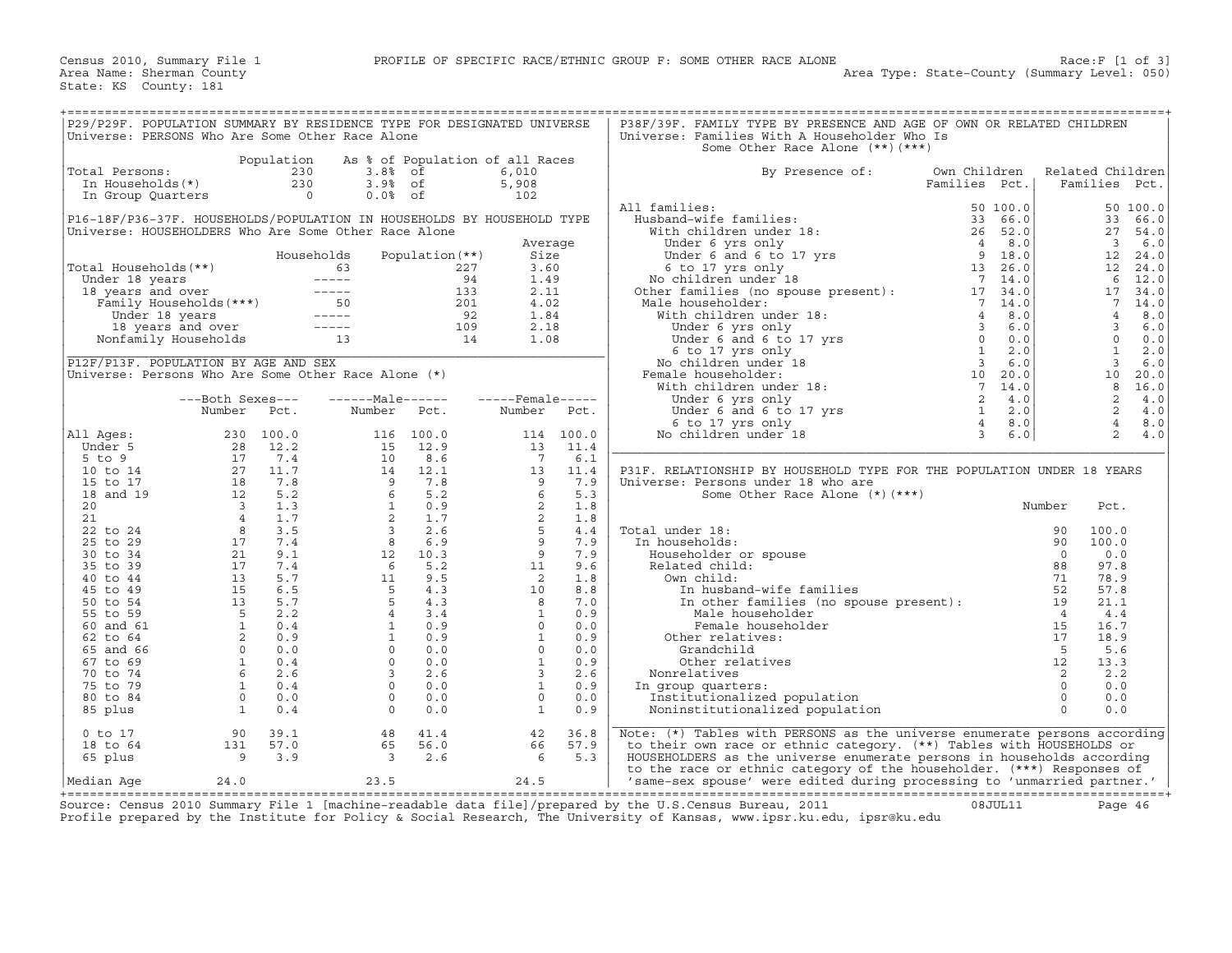| Total:<br>In households:<br>In family households:<br>Householder:<br>Male<br>Female<br>Spouse                                                                                                        | All Ages<br>Number<br>230<br>230<br>215<br>50    | Pct.<br>100.0 |             | Number                  | 65 years and over |                                                                                             |                                                                | Number                  |                   |
|------------------------------------------------------------------------------------------------------------------------------------------------------------------------------------------------------|--------------------------------------------------|---------------|-------------|-------------------------|-------------------|---------------------------------------------------------------------------------------------|----------------------------------------------------------------|-------------------------|-------------------|
|                                                                                                                                                                                                      |                                                  |               |             |                         |                   |                                                                                             |                                                                |                         | Pct.              |
|                                                                                                                                                                                                      |                                                  |               |             |                         | Pct.              |                                                                                             |                                                                |                         |                   |
|                                                                                                                                                                                                      |                                                  |               |             |                         |                   | Total:                                                                                      |                                                                |                         | 63 100.0          |
|                                                                                                                                                                                                      |                                                  |               |             | 9                       | 100.0             | Household has 3 or more generations 2 3.2<br>Household does not have 3+ generations 61 96.8 |                                                                |                         |                   |
|                                                                                                                                                                                                      |                                                  | 100.0         |             | 9                       | 100.0             |                                                                                             |                                                                |                         |                   |
|                                                                                                                                                                                                      |                                                  | 93.5          |             | 5                       | 55.6              |                                                                                             |                                                                |                         |                   |
|                                                                                                                                                                                                      |                                                  | 21.7          |             | $\mathbf{1}$            | 11.1              |                                                                                             |                                                                |                         |                   |
|                                                                                                                                                                                                      | 32                                               | 13.9          |             | $\Omega$                | 0.0               |                                                                                             |                                                                |                         |                   |
|                                                                                                                                                                                                      | 18                                               | 7.8           |             | $\mathbf{1}$            | 11.1              |                                                                                             |                                                                |                         |                   |
|                                                                                                                                                                                                      | 38                                               | 16.5          |             | $\overline{4}$          | 44.4              | PCT19F. NONRELATIVES BY HOUSEHOLD TYPE (*)(***)                                             |                                                                |                         |                   |
| Parent                                                                                                                                                                                               | $\overline{0}$                                   | 0.0           |             | $\Omega$                | 0.0               | Universe: Nonrelatives who are                                                              |                                                                |                         |                   |
| Parent-in-law                                                                                                                                                                                        | $\Omega$                                         | 0.0           |             | $\cap$                  | 0.0               |                                                                                             | Some Other Race Alone (Total: 13)                              |                         |                   |
| Child:                                                                                                                                                                                               | 86                                               | 37.4          |             |                         |                   |                                                                                             |                                                                |                         |                   |
|                                                                                                                                                                                                      |                                                  |               |             |                         |                   |                                                                                             |                                                                |                         |                   |
| Biological                                                                                                                                                                                           | 83                                               | 36.1          |             |                         |                   |                                                                                             | In Family                                                      | In Nonfamily            |                   |
| Adopted                                                                                                                                                                                              | $\overline{\mathbf{3}}$                          | 1.3           |             |                         |                   |                                                                                             | Households                                                     | Households              |                   |
| Step                                                                                                                                                                                                 | $\Omega$                                         | 0.0           |             |                         |                   |                                                                                             | Number Pct.                                                    | Number Pct.             |                   |
| Grandchild                                                                                                                                                                                           | 6                                                | 2.6           |             |                         |                   |                                                                                             |                                                                |                         |                   |
|                                                                                                                                                                                                      | $\overline{9}$                                   | 3.9           |             |                         |                   | Nonrelatives:                                                                               | 11 100.0                                                       |                         | 2 100.0           |
|                                                                                                                                                                                                      | $\overline{2}$                                   | 0.9           |             |                         |                   | Roomer or boarder                                                                           |                                                                |                         | $0 \t 0.0$        |
| Brother or sister<br>Son-in-law/daughter-in-law<br>Continues (#)                                                                                                                                     | 13                                               | 5.7           |             | $\Omega$                | 0.0               | Housemate or roommate                                                                       | $\begin{array}{c} 0 & 0.0 \\ 2 & 18.2 \\ 8 & 72.7 \end{array}$ | $\Omega$                | 0.0               |
| Nonrelatives                                                                                                                                                                                         | 11                                               | 4.8           |             | $\Omega$                | 0.0               |                                                                                             |                                                                |                         | 2 100.0           |
| Nonrelatives<br>In nonfamily households:<br>Male householder:<br>Living alone<br>Not living alone<br>Female householder:                                                                             | 15                                               | 6.5           |             | $\overline{4}$          | 44.4              | Unmarried partner<br>Other nonrelatives                                                     | 1 9.1                                                          | $\cap$                  | 0.0               |
|                                                                                                                                                                                                      | $7\overline{ }$                                  | 3.0           |             | $\mathbf{1}$            | 11.1              |                                                                                             |                                                                |                         |                   |
|                                                                                                                                                                                                      |                                                  | 3.0           |             | $\mathbf{1}$            | 11.1              |                                                                                             |                                                                |                         |                   |
|                                                                                                                                                                                                      | $\begin{matrix} 7 \\ 0 \end{matrix}$<br>$\Omega$ | 0.0           |             | $\Omega$                | 0.0               |                                                                                             |                                                                |                         |                   |
| Female householder:                                                                                                                                                                                  | $6\overline{6}$                                  | 2.6           |             | $\overline{\mathbf{3}}$ | 33.3              | H17F. HOUSING UNITS BY HOUSEHOLDER'S AGE AND TENURE                                         |                                                                |                         |                   |
| Living alone                                                                                                                                                                                         | 5 <sub>5</sub>                                   | 2.2           |             | $\overline{3}$          | 33.3              | Universe: Occupied Housing Units With A Householder Who Is                                  |                                                                |                         |                   |
| Not living alone                                                                                                                                                                                     | 1                                                | 0.4           |             | $\circ$                 | 0.0               | Some Other Race Alone (**)                                                                  |                                                                |                         |                   |
| Nonrelatives                                                                                                                                                                                         | $\overline{2}$                                   | 0.9           |             | $\Omega$                | 0.0               |                                                                                             |                                                                |                         |                   |
|                                                                                                                                                                                                      |                                                  |               |             | $\Omega$                |                   |                                                                                             |                                                                |                         |                   |
| In group quarters:                                                                                                                                                                                   | $\Omega$                                         | 0.0           |             |                         | 0.0               | Age of                                                                                      | Owner Occupied                                                 | Renter Occupied         |                   |
| Institutionalized                                                                                                                                                                                    | $\Omega$                                         | 0.0           |             | $\Omega$                | 0.0               | Householder                                                                                 | Number Pct.                                                    | Number Pct.             |                   |
| Noninstitutionalized                                                                                                                                                                                 | $\Omega$                                         | 0.0           |             | $\Omega$                | 0.0               |                                                                                             |                                                                |                         |                   |
|                                                                                                                                                                                                      |                                                  |               |             |                         |                   | All Ages:                                                                                   | 38 100.0                                                       |                         | 25 100.0          |
| (#) For 65 yrs & over, includes children, siblings, etc. not shown separately                                                                                                                        |                                                  |               |             |                         |                   | 15 to 24                                                                                    | 2.6<br>$\overline{1}$                                          |                         | 3 12.0            |
|                                                                                                                                                                                                      |                                                  |               |             |                         |                   | 25 to 34                                                                                    | 8 <sup>8</sup><br>21.1                                         |                         | 12 48.0           |
|                                                                                                                                                                                                      |                                                  |               |             |                         |                   | 35 to 44                                                                                    | $\begin{array}{cc} 0 & 21.1 \\ 12 & 31.6 \end{array}$          | $\overline{4}$          | 16.0              |
|                                                                                                                                                                                                      |                                                  |               |             |                         |                   | 45 to 54                                                                                    | 10 26.3                                                        | $\overline{\mathbf{3}}$ | 12.0              |
| P18F. HOUSEHOLD TYPE                                                                                                                                                                                 |                                                  |               |             |                         |                   | 55 to 59                                                                                    | $\frac{2}{2}$ 5.3<br>2 5.3                                     | $\overline{0}$          | 0.0               |
| Universe: Households with a Householder Who is                                                                                                                                                       |                                                  |               |             |                         |                   | $60 \text{ to } 64$                                                                         |                                                                | $\mathbf{1}$            | 4.0               |
| Some Other Race Alone (**)                                                                                                                                                                           |                                                  |               |             |                         |                   | 65 to 74                                                                                    | 2 5.3                                                          | $\sim$ 1                | 4.0               |
|                                                                                                                                                                                                      |                                                  |               | Number Pct. |                         |                   | 75 to 84                                                                                    | 1<br>2.6                                                       |                         | $\Omega$<br>$0.0$ |
|                                                                                                                                                                                                      |                                                  |               |             |                         |                   | 85 and over                                                                                 | 0.0<br>$\Omega$                                                | $\mathbf{1}$            | 4.0               |
| Total:                                                                                                                                                                                               |                                                  |               |             | 63 100.0                |                   |                                                                                             |                                                                |                         |                   |
| Family households (***) :                                                                                                                                                                            |                                                  |               | 50          | 79.4                    |                   |                                                                                             |                                                                |                         |                   |
| Husband-wife families                                                                                                                                                                                |                                                  |               |             |                         |                   | Note: (*) Tables with PERSONS as the universe enumerate persons                             |                                                                |                         |                   |
|                                                                                                                                                                                                      |                                                  |               |             |                         |                   |                                                                                             |                                                                |                         |                   |
| Other families:                                                                                                                                                                                      |                                                  |               |             |                         |                   | according to their own race or ethnic category. (**) Tables with                            |                                                                |                         |                   |
|                                                                                                                                                                                                      |                                                  |               |             |                         |                   | HOUSEHOLDS or HOUSEHOLDERS as the universe enumerate persons in                             |                                                                |                         |                   |
|                                                                                                                                                                                                      |                                                  |               |             |                         |                   | households according to the race or ethnic category of the                                  |                                                                |                         |                   |
| Nonfamily households:                                                                                                                                                                                |                                                  |               |             |                         |                   | householder. (***) Responses of 'same-sex spouse' were edited                               |                                                                |                         |                   |
| Householder living alone                                                                                                                                                                             |                                                  |               |             |                         |                   | during processing to 'unmarried partner.'                                                   |                                                                |                         |                   |
| Householder not living alone                                                                                                                                                                         |                                                  |               |             |                         |                   |                                                                                             |                                                                |                         |                   |
| male householder, no wife present<br>Female householder, no husband present<br>7 11.1<br>7 11.1<br>7 11.1<br>7 11.1<br>7 11.1<br>7 11.1<br>7 11.1<br>8 10 15.9<br>13 20.6<br>12 19.0<br>19.0<br>19.0 |                                                  |               |             |                         |                   |                                                                                             |                                                                |                         |                   |
|                                                                                                                                                                                                      |                                                  |               |             |                         |                   |                                                                                             |                                                                |                         |                   |
|                                                                                                                                                                                                      |                                                  |               |             |                         |                   |                                                                                             |                                                                |                         |                   |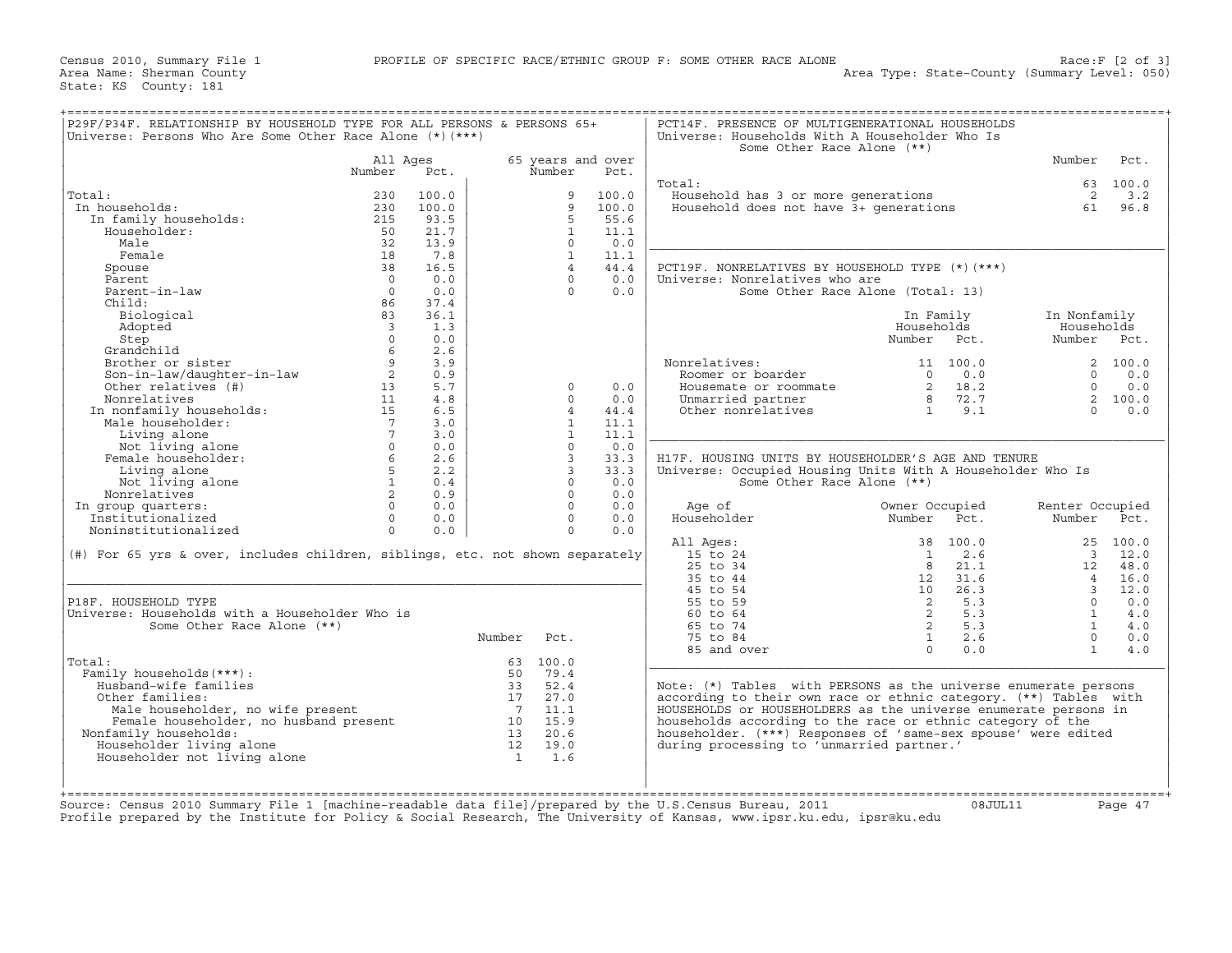| P28F/H16F. HOUSEHOLDS (OCCUPIED HOUSING UNITS) BY HOUSEHOLD SIZE BY TYPE AND BY TENURE<br>Universe: Households (Occupied Housing Units) With A Householder Who Is Some Other Race Alone (**) (***) |                   |       |                         |       |                         |       |                   |       |                    |       |
|----------------------------------------------------------------------------------------------------------------------------------------------------------------------------------------------------|-------------------|-------|-------------------------|-------|-------------------------|-------|-------------------|-------|--------------------|-------|
|                                                                                                                                                                                                    | All<br>Households | Pct.  | Family<br>Households    | Pct.  | Nonfamily<br>Households | Pct.  | Owner<br>Occupied | Pct.  | Renter<br>Occupied | Pct.  |
| All household sizes:                                                                                                                                                                               | 63                | 100.0 | 50                      | 100.0 | 13                      | 100.0 | 38                | 100.0 | 25                 | 100.0 |
| 1-person households                                                                                                                                                                                | 12                | 19.0  | (Family always >1 pers) |       | 12                      | 92.3  |                   | 13.2  |                    | 28.0  |
| 2-person households                                                                                                                                                                                |                   | 11.1  |                         | 12.0  |                         | 7.7   |                   | 13.2  |                    | 8.0   |
| 3-person households                                                                                                                                                                                | 18                | 28.6  | 18                      | 36.0  |                         | 0.0   | 10 <sup>°</sup>   | 26.3  |                    | 32.0  |
| 4-person households                                                                                                                                                                                |                   | 11.1  |                         | 14.0  |                         | 0.0   |                   | 15.8  |                    | 4.0   |
| 5-person households                                                                                                                                                                                |                   | 11.1  |                         | 14.0  |                         | 0.0   |                   | 7.9   |                    | 16.0  |
| 6-person households                                                                                                                                                                                |                   | 9.5   |                         | 12.0  |                         | 0.0   |                   | 13.2  |                    | 4.0   |
| 7-or-more person households                                                                                                                                                                        | 6                 | 9.5   |                         | 12.0  |                         | 0.0   |                   | 10.5  |                    | 8.0   |

|                                | Total<br>Population | Pct.                      | Families | Pct.                      | Nonfamilies | Pct.        | In Owner<br>Occupied | Pct.          | In Renter<br>Occupied | Pct.                      |
|--------------------------------|---------------------|---------------------------|----------|---------------------------|-------------|-------------|----------------------|---------------|-----------------------|---------------------------|
| Total population in households | 227                 | 100.0                     | 201      | 88.5                      | 14          | 6.2         | 145                  | 63.9          | 82                    | 36.1                      |
| Under 18 years                 | 94                  | 100.0                     | 92       | 97.9                      |             |             |                      |               |                       |                           |
| 18 years and over              | 133                 | 100.0                     | 109      | 82.0                      |             |             |                      |               |                       |                           |
| Average Household Size         | 3.60                | $\frac{1}{2}$             | 4.02     | $\qquad \qquad - - - - -$ | .08         | $- - - - -$ | 3.82                 | $- - - - - -$ | 3.28                  | $\qquad \qquad - - - - -$ |
| Under 18 years                 | <b>1.49</b>         | $\frac{1}{2}$             | ⊥.84     | $------$                  |             |             |                      |               |                       |                           |
| 18 years and over              |                     | $\qquad \qquad - - - - -$ | 2.18     | $\qquad \qquad - - - - -$ |             |             |                      |               |                       |                           |

| P28F/H16F. HOUSEHOLDS (OCCUPIED HOUSING UNITS) BY HOUSEHOLD SIZE BY TYPE AND BY TENURE<br>Universe: Households (Occupied Housing Units) With A Householder Who Is Some Other Race Alone (**) (***)                                                                                                                                                                                                                                                                                                                                                                                                                                                               |                          |      |                      |                                                                                              |                                                                                                                                                                                                                                                                                                                                                                                              |                        |                                                           |                                                                                                                                                                                                                                                                                                                                                                                              |                       |          |
|------------------------------------------------------------------------------------------------------------------------------------------------------------------------------------------------------------------------------------------------------------------------------------------------------------------------------------------------------------------------------------------------------------------------------------------------------------------------------------------------------------------------------------------------------------------------------------------------------------------------------------------------------------------|--------------------------|------|----------------------|----------------------------------------------------------------------------------------------|----------------------------------------------------------------------------------------------------------------------------------------------------------------------------------------------------------------------------------------------------------------------------------------------------------------------------------------------------------------------------------------------|------------------------|-----------------------------------------------------------|----------------------------------------------------------------------------------------------------------------------------------------------------------------------------------------------------------------------------------------------------------------------------------------------------------------------------------------------------------------------------------------------|-----------------------|----------|
|                                                                                                                                                                                                                                                                                                                                                                                                                                                                                                                                                                                                                                                                  | All<br>Households        | Pct. | Family<br>Households | Pct.                                                                                         | Nonfamily<br>Households                                                                                                                                                                                                                                                                                                                                                                      | Pct.                   | Owner<br>Occupied                                         | Pct.                                                                                                                                                                                                                                                                                                                                                                                         | Renter<br>Occupied    | Pct.     |
| All household sizes:                                                                                                                                                                                                                                                                                                                                                                                                                                                                                                                                                                                                                                             |                          |      |                      |                                                                                              |                                                                                                                                                                                                                                                                                                                                                                                              |                        | 38                                                        | 100.0                                                                                                                                                                                                                                                                                                                                                                                        |                       | 25 100.0 |
| 1-person households                                                                                                                                                                                                                                                                                                                                                                                                                                                                                                                                                                                                                                              |                          |      |                      |                                                                                              |                                                                                                                                                                                                                                                                                                                                                                                              |                        |                                                           |                                                                                                                                                                                                                                                                                                                                                                                              |                       |          |
| 2-person households                                                                                                                                                                                                                                                                                                                                                                                                                                                                                                                                                                                                                                              |                          |      |                      |                                                                                              |                                                                                                                                                                                                                                                                                                                                                                                              |                        |                                                           |                                                                                                                                                                                                                                                                                                                                                                                              |                       |          |
| 3-person households                                                                                                                                                                                                                                                                                                                                                                                                                                                                                                                                                                                                                                              |                          |      |                      |                                                                                              |                                                                                                                                                                                                                                                                                                                                                                                              |                        |                                                           |                                                                                                                                                                                                                                                                                                                                                                                              |                       |          |
| 4-person households                                                                                                                                                                                                                                                                                                                                                                                                                                                                                                                                                                                                                                              |                          |      |                      |                                                                                              |                                                                                                                                                                                                                                                                                                                                                                                              |                        |                                                           |                                                                                                                                                                                                                                                                                                                                                                                              |                       |          |
| 5-person households                                                                                                                                                                                                                                                                                                                                                                                                                                                                                                                                                                                                                                              |                          |      |                      |                                                                                              |                                                                                                                                                                                                                                                                                                                                                                                              |                        |                                                           |                                                                                                                                                                                                                                                                                                                                                                                              |                       |          |
| 6-person households                                                                                                                                                                                                                                                                                                                                                                                                                                                                                                                                                                                                                                              |                          |      |                      |                                                                                              |                                                                                                                                                                                                                                                                                                                                                                                              |                        |                                                           |                                                                                                                                                                                                                                                                                                                                                                                              |                       |          |
| 7-or-more person households                                                                                                                                                                                                                                                                                                                                                                                                                                                                                                                                                                                                                                      |                          |      |                      |                                                                                              |                                                                                                                                                                                                                                                                                                                                                                                              |                        |                                                           |                                                                                                                                                                                                                                                                                                                                                                                              |                       |          |
| P16F/P17F/P36F/P37F/H11F/H12F. POPULATION IN HOUSEHOLDS AND AVERAGE HOUSEHOLD SIZE BY TYPE AND BY TENURE<br>Universe: Population in Households (Occupied Housing Units) With A Householder Who Is Some Other Race Alone (**)                                                                                                                                                                                                                                                                                                                                                                                                                                     |                          |      |                      |                                                                                              |                                                                                                                                                                                                                                                                                                                                                                                              |                        |                                                           |                                                                                                                                                                                                                                                                                                                                                                                              |                       |          |
|                                                                                                                                                                                                                                                                                                                                                                                                                                                                                                                                                                                                                                                                  | Total<br>Population Pct. |      | In<br>Families Pct.  |                                                                                              | In<br>Nonfamilies                                                                                                                                                                                                                                                                                                                                                                            | Pct.                   | In Owner<br>Occupied                                      | Pct.                                                                                                                                                                                                                                                                                                                                                                                         | In Renter<br>Occupied | Pct.     |
| Total population in households 227 100.0<br>Under 18 years 94 100.0<br>18 years and over 133 100.0<br>Average Household Size 3.60 −−−−−<br>Under 18 years and over 2.11 −−−−−<br>18 years and over 2.11 −−−−−                                                                                                                                                                                                                                                                                                                                                                                                                                                    |                          |      |                      | 201 88.5                                                                                     | 14                                                                                                                                                                                                                                                                                                                                                                                           | 6.2                    | 145                                                       | 63.9                                                                                                                                                                                                                                                                                                                                                                                         |                       | 82 36.1  |
|                                                                                                                                                                                                                                                                                                                                                                                                                                                                                                                                                                                                                                                                  |                          |      |                      | 92 97.9                                                                                      |                                                                                                                                                                                                                                                                                                                                                                                              |                        |                                                           | $\frac{1}{2} \frac{1}{2} \frac{1}{2} \frac{1}{2} \frac{1}{2} \frac{1}{2} \frac{1}{2} \frac{1}{2} \frac{1}{2} \frac{1}{2} \frac{1}{2} \frac{1}{2} \frac{1}{2} \frac{1}{2} \frac{1}{2} \frac{1}{2} \frac{1}{2} \frac{1}{2} \frac{1}{2} \frac{1}{2} \frac{1}{2} \frac{1}{2} \frac{1}{2} \frac{1}{2} \frac{1}{2} \frac{1}{2} \frac{1}{2} \frac{1}{2} \frac{1}{2} \frac{1}{2} \frac{1}{2} \frac{$ |                       |          |
|                                                                                                                                                                                                                                                                                                                                                                                                                                                                                                                                                                                                                                                                  |                          |      |                      | 109 82.0                                                                                     |                                                                                                                                                                                                                                                                                                                                                                                              |                        |                                                           | $\qquad \qquad - - - - -$                                                                                                                                                                                                                                                                                                                                                                    |                       |          |
|                                                                                                                                                                                                                                                                                                                                                                                                                                                                                                                                                                                                                                                                  |                          |      |                      | $4.02$ -----                                                                                 | $1.08$ -----                                                                                                                                                                                                                                                                                                                                                                                 |                        |                                                           | $3.82$ -----                                                                                                                                                                                                                                                                                                                                                                                 | $3.28$ -----          |          |
|                                                                                                                                                                                                                                                                                                                                                                                                                                                                                                                                                                                                                                                                  |                          |      |                      | $1.84$ -----                                                                                 | $\frac{1}{2} \frac{1}{2} \frac{1}{2} \frac{1}{2} \frac{1}{2} \frac{1}{2} \frac{1}{2} \frac{1}{2} \frac{1}{2} \frac{1}{2} \frac{1}{2} \frac{1}{2} \frac{1}{2} \frac{1}{2} \frac{1}{2} \frac{1}{2} \frac{1}{2} \frac{1}{2} \frac{1}{2} \frac{1}{2} \frac{1}{2} \frac{1}{2} \frac{1}{2} \frac{1}{2} \frac{1}{2} \frac{1}{2} \frac{1}{2} \frac{1}{2} \frac{1}{2} \frac{1}{2} \frac{1}{2} \frac{$ |                        |                                                           |                                                                                                                                                                                                                                                                                                                                                                                              |                       |          |
|                                                                                                                                                                                                                                                                                                                                                                                                                                                                                                                                                                                                                                                                  |                          |      |                      | $2.18$ -----                                                                                 | $\frac{1}{2} \frac{1}{2} \frac{1}{2} \frac{1}{2} \frac{1}{2} \frac{1}{2} \frac{1}{2} \frac{1}{2} \frac{1}{2} \frac{1}{2} \frac{1}{2} \frac{1}{2} \frac{1}{2} \frac{1}{2} \frac{1}{2} \frac{1}{2} \frac{1}{2} \frac{1}{2} \frac{1}{2} \frac{1}{2} \frac{1}{2} \frac{1}{2} \frac{1}{2} \frac{1}{2} \frac{1}{2} \frac{1}{2} \frac{1}{2} \frac{1}{2} \frac{1}{2} \frac{1}{2} \frac{1}{2} \frac{$ |                        |                                                           |                                                                                                                                                                                                                                                                                                                                                                                              |                       |          |
| PCT20/PCT22F. GROUP QUARTERS POPULATION BY SEX BY AGE BY GROUP QUARTERS TYPE<br>Universe: Population in group quarters for persons who are Some Other Race Alone $(*)$                                                                                                                                                                                                                                                                                                                                                                                                                                                                                           |                          |      |                      |                                                                                              |                                                                                                                                                                                                                                                                                                                                                                                              |                        |                                                           |                                                                                                                                                                                                                                                                                                                                                                                              |                       |          |
|                                                                                                                                                                                                                                                                                                                                                                                                                                                                                                                                                                                                                                                                  |                          |      | $---$ All Ages $---$ |                                                                                              |                                                                                                                                                                                                                                                                                                                                                                                              |                        | -------------------- 18 Years and Over ------------------ |                                                                                                                                                                                                                                                                                                                                                                                              |                       |          |
|                                                                                                                                                                                                                                                                                                                                                                                                                                                                                                                                                                                                                                                                  |                          |      |                      |                                                                                              |                                                                                                                                                                                                                                                                                                                                                                                              |                        |                                                           | Pct. of                                                                                                                                                                                                                                                                                                                                                                                      |                       | Pct. of  |
|                                                                                                                                                                                                                                                                                                                                                                                                                                                                                                                                                                                                                                                                  |                          |      |                      |                                                                                              |                                                                                                                                                                                                                                                                                                                                                                                              |                        |                                                           | Total                                                                                                                                                                                                                                                                                                                                                                                        |                       | Total    |
|                                                                                                                                                                                                                                                                                                                                                                                                                                                                                                                                                                                                                                                                  |                          |      | Number               | Pct.                                                                                         | Total                                                                                                                                                                                                                                                                                                                                                                                        | Pct. of<br>All<br>Ages | Male                                                      | 18+                                                                                                                                                                                                                                                                                                                                                                                          | Female                | $18+$    |
| All types of group quarters:                                                                                                                                                                                                                                                                                                                                                                                                                                                                                                                                                                                                                                     |                          |      | 0                    | 100.0                                                                                        | $\circ$                                                                                                                                                                                                                                                                                                                                                                                      |                        |                                                           |                                                                                                                                                                                                                                                                                                                                                                                              | $\mathbf 0$           |          |
| Institutionalized population:                                                                                                                                                                                                                                                                                                                                                                                                                                                                                                                                                                                                                                    |                          |      | $\Omega$             |                                                                                              |                                                                                                                                                                                                                                                                                                                                                                                              |                        | $\mathbf 0$                                               |                                                                                                                                                                                                                                                                                                                                                                                              | $\circ$               |          |
| Correctional facilities for adults                                                                                                                                                                                                                                                                                                                                                                                                                                                                                                                                                                                                                               |                          |      | $\circ$              |                                                                                              |                                                                                                                                                                                                                                                                                                                                                                                              |                        | $\circ$                                                   |                                                                                                                                                                                                                                                                                                                                                                                              | $\circ$               |          |
| Juvenile facilities                                                                                                                                                                                                                                                                                                                                                                                                                                                                                                                                                                                                                                              |                          |      | $\Omega$             |                                                                                              |                                                                                                                                                                                                                                                                                                                                                                                              |                        | $\circ$                                                   | $\sim$ $\sim$                                                                                                                                                                                                                                                                                                                                                                                | $\mathbb O$           |          |
| Nursing facilities/skilled-nursing facilities                                                                                                                                                                                                                                                                                                                                                                                                                                                                                                                                                                                                                    |                          |      |                      |                                                                                              | $\begin{bmatrix} 0 \\ 0 \\ 0 \\ 0 \\ 0 \\ 0 \end{bmatrix}$                                                                                                                                                                                                                                                                                                                                   |                        | $\Omega$                                                  |                                                                                                                                                                                                                                                                                                                                                                                              | $\circ$               |          |
| Other institutional facilities                                                                                                                                                                                                                                                                                                                                                                                                                                                                                                                                                                                                                                   |                          |      |                      |                                                                                              |                                                                                                                                                                                                                                                                                                                                                                                              |                        | $\circ$                                                   |                                                                                                                                                                                                                                                                                                                                                                                              | $\circ$               |          |
| Noninstitutionalized population:                                                                                                                                                                                                                                                                                                                                                                                                                                                                                                                                                                                                                                 |                          |      |                      |                                                                                              | $\circ$                                                                                                                                                                                                                                                                                                                                                                                      |                        | $\circ$                                                   |                                                                                                                                                                                                                                                                                                                                                                                              | $\circ$               |          |
| College/university student housing                                                                                                                                                                                                                                                                                                                                                                                                                                                                                                                                                                                                                               |                          |      |                      |                                                                                              | $\overline{0}$                                                                                                                                                                                                                                                                                                                                                                               |                        | $\Omega$                                                  |                                                                                                                                                                                                                                                                                                                                                                                              | $\Omega$              |          |
| Military quarters                                                                                                                                                                                                                                                                                                                                                                                                                                                                                                                                                                                                                                                |                          |      |                      | $\begin{matrix} 0 & & & & \\ 0 & & & & \\ 0 & & & & \\ 0 & & & & \\ & & & & \\ \end{matrix}$ | $\Omega$                                                                                                                                                                                                                                                                                                                                                                                     |                        | $\Omega$                                                  |                                                                                                                                                                                                                                                                                                                                                                                              | $\circ$               |          |
| Other noninstitutional facilities                                                                                                                                                                                                                                                                                                                                                                                                                                                                                                                                                                                                                                |                          |      | $\Omega$             |                                                                                              | $\cap$                                                                                                                                                                                                                                                                                                                                                                                       |                        | $\Omega$                                                  |                                                                                                                                                                                                                                                                                                                                                                                              | $\Omega$              |          |
| Note: (*) Tables with PERSONS as the universe enumerate persons according to their own race or ethnic category. (**) Tables with HOUSEHOLDS<br>or HOUSEHOLDERS as the universe enumerate persons in households according to the race or ethnic category of the householder.<br>(***) Same-sex couple households are included in the family households category if there is at least one additional person<br>related to householder by birth or adoption. Same-sex couple households with no relatives of the householder present are tabulated<br>in nonfamily households. Responses of 'same-sex spouse' were edited during processing to 'unmarried partner.' |                          |      |                      |                                                                                              |                                                                                                                                                                                                                                                                                                                                                                                              |                        |                                                           |                                                                                                                                                                                                                                                                                                                                                                                              |                       |          |

+===================================================================================================================================================+ Source: Census 2010 Summary File 1 [machine−readable data file]/prepared by the U.S.Census Bureau, 2011 08JUL11 Page 48

Profile prepared by the Institute for Policy & Social Research, The University of Kansas, www.ipsr.ku.edu, ipsr@ku.edu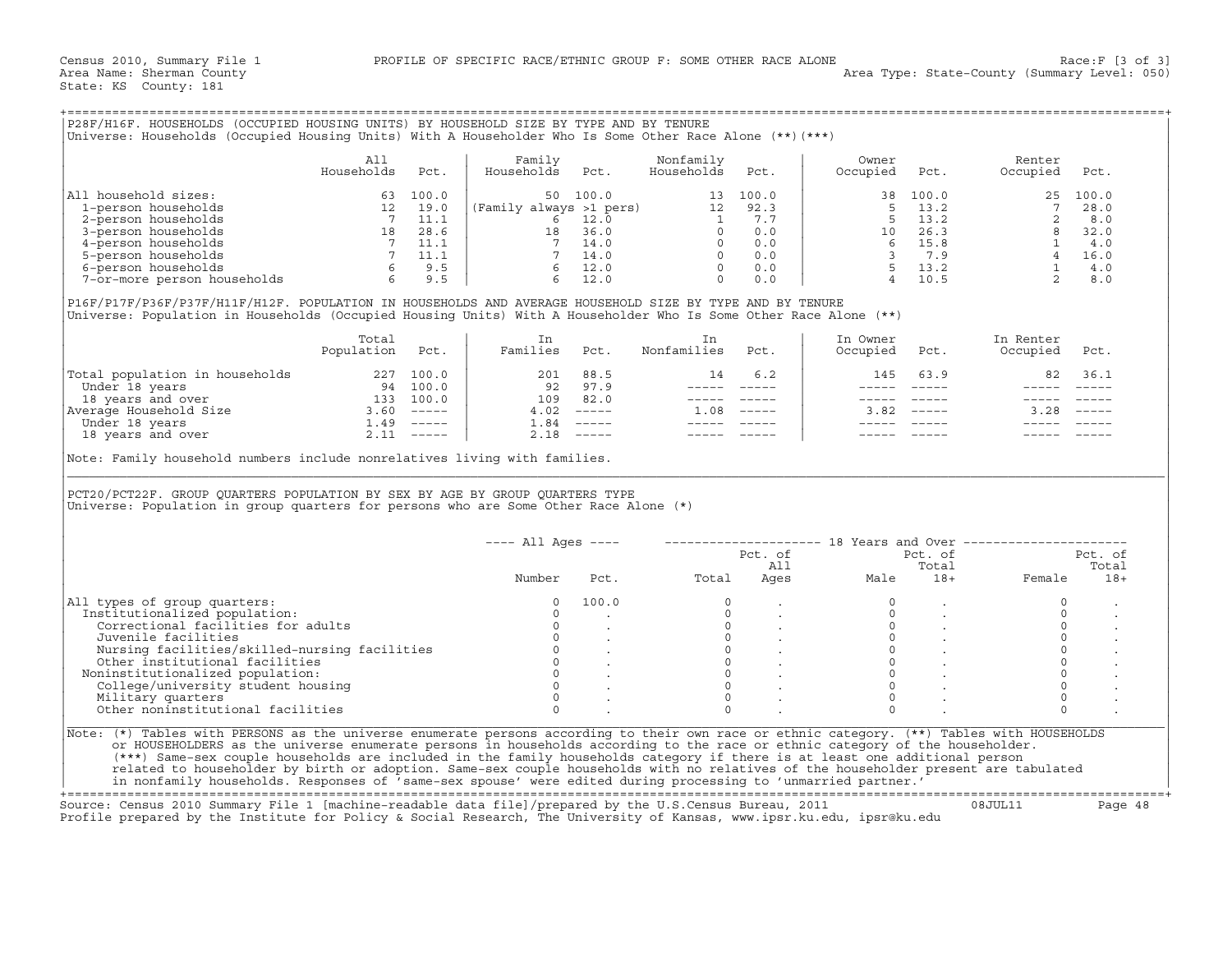| P29/P29G. POPULATION SUMMARY BY RESIDENCE TYPE FOR DESIGNATED UNIVERSE<br>P38G/39G. FAMILY TYPE BY PRESENCE AND AGE OF OWN OR RELATED CHILDREN<br>Universe: PERSONS Who Are Two or More Races<br>Universe: Families With A Householder Who Is<br>Two or More Races $(**)$ $(***)$<br>Population<br>As % of Population of all Races<br>Own Children<br>Total Persons:<br>104<br>1.7% of<br>6,010<br>By Presence of:<br>Related Children<br>In Households(*)<br>$1.8%$ of<br>104<br>5,908<br>Families Pct.<br>Families Pct.<br>$\overline{0}$<br>$0.0%$ of<br>102<br>In Group Quarters<br>All families:<br>12 100.0<br>11 families:<br>Husband-wife families:<br>With children under 18:<br>Under 6 yrs only<br>Under 6 yrs only<br>Under 6 and 6 to 17 yrs<br>6 to 17 yrs only<br>No children under 18<br>Other families (no spouse present):<br>2 16.7<br>No children u<br>P16-18G/P36-37G. HOUSEHOLDS/POPULATION IN HOUSEHOLDS BY HOUSEHOLD TYPE<br>33.3<br>$\overline{4}$<br>$\overline{3}$<br>25.0<br>Universe: HOUSEHOLDERS Who Are Two or More Races<br>$\mathbf{1}$<br>8.3<br>Average<br>Households<br>Population $(**)$<br><sup>1</sup><br>8.3<br>Size<br>$\mathbf{1}$<br>8.3<br>2.55<br>Total Households(**)<br>51<br>otal Households (**)<br>Under 18 years<br>18 years and over<br>Family Households (***)<br>Under 18 years<br>12 Under 18 years<br>12 Junder 18 years<br>12 -----<br>Nonfamily Households<br>8<br><sup>1</sup><br>17<br>0.85<br>8.3<br>8<br>66.7<br>1.70<br>$34$<br>$39$<br>$17$<br>$22$<br>$9$<br>$\overline{4}$<br>33.3<br>3.25<br>ale householder:<br>and householder:<br>With children under 18:<br>Under 6 yrs only<br>Under 6 and 6 to 17 yrs<br>6 to 17 yrs only<br>6 to 17 yrs only<br>No children under 18:<br>When the same area of the conditions of the same of the sam<br>$\overline{2}$<br>16.7<br>1.42<br>1.83<br>$\mathbf{1}$<br>8.3<br>$\Omega$<br>1.13<br>0.0<br>1<br>8.3<br>$\overline{a}$<br>P12G/P13G. POPULATION BY AGE AND SEX<br>16.7<br>Universe: Persons Who Are Two or More Races (*)<br>Female householder:<br>$\overline{4}$<br>33.3<br>4<br>33.3<br>$---Male----$<br>$---$ Female -----<br>$\Omega$<br>0.0<br>---Both Sexes---<br>2<br>Number Pct.<br>Number Pct.<br>16.7<br>Number Pct.<br>2<br>16.7<br>$\Omega$<br>0.0<br>All Ages:<br>104 100.0<br>50 100.0<br>54 100.0<br>$\begin{array}{cccc} 104 & 100.0 \\ 25 & 24.0 \\ 17 & 16.3 \\ 7 & 16.3 \\ 6 & 5.8 \\ 4 & 3.8 \\ 2 & 1.9 \\ 4 & 3.8 \\ 4 & 3.8 \\ 4 & 3.8 \\ 3 & 2.9 \\ 4 & 3.8 \\ 3 & 2.9 \\ 4 & 3.8 \\ 3 & 2.9 \\ 4 & 3.8 \\ 3 & 2.9 \\ 4 & 3.8 \\ 3 & 2.9 \\ 4 & 3.8 \\ 3 & 2.9 \\ 4 & 3.8 \\ 3 & 2.9 \\ 1 & 1.0 \\ 1 & 1.0 \\ 1 & $<br>13 26.0<br>22.2<br>Under 5<br>12<br>$\begin{array}{ccc} 13 & 2 & 10 \\ 10 & 2 & 8 \\ 8 & 1 & 3 \\ 3 & 3 & 1 \\ 3 & 1 & 0 \\ 3 & 0 & 1 \\ 1 & 2 & 1 \\ 1 & 1 & 0 \\ 0 & 0 & 0 \\ 1 & 1 & 0 \\ 0 & 0 & 0 \\ 1 & 1 & 0 \\ 0 & 0 & 0 \\ 0 & 0 & 0 \\ 0 & 0 & 0 \\ 0 & 0 & 0 \\ 0 & 0 & 0 & 0 \\ 0 & 0 & 0 & 0 \\ 0 & 0 & 0 & 0 \\ 0 & 0 & 0 & 0 \\ 0 & 0 & 0 & 0 \\ 0 & 0 &$<br>$5$ to $9$<br>20.0<br>$7^{\circ}$<br>13.0<br>9<br>16.0<br>16.7<br>P31G. RELATIONSHIP BY HOUSEHOLD TYPE FOR THE POPULATION UNDER 18 YEARS<br>10 to 14<br>6.0<br>$\overline{3}$<br>5.6<br>15 to 17<br>Universe: Persons under 18 who are<br>6.0<br>$\overline{1}$<br>18 and 19<br>1.9<br>Two or More Races $(*)$ $(***)$<br>2.0<br>$\mathbf{1}$<br>1.9<br>Number<br>20<br>Pct.<br>$\mathbf{1}$<br>0.0<br>1.9<br>21<br>6.0<br>$\mathbf{1}$<br>1.9<br>Total under 18:<br>22 to 24<br>65<br>100.0<br>7.4<br>0.0<br>$\overline{4}$<br>25 to 29<br>In households:<br>65<br>100.0<br>2.0<br>2<br>3.7<br>30 to 34<br>Householder or spouse<br>$\cap$<br>0.0<br>2.0<br>3.7<br>Related child:<br>89.2<br>35 to 39<br>$\begin{array}{c} 2 \\ 2 \\ 2 \\ 0 \\ 3 \\ 1 \end{array}$<br>58<br>3.7<br>40 to 44<br>4.0<br>Own child:<br>54<br>83.1<br>2.0<br>3.7<br>45 to 49<br>In husband-wife families<br>22<br>33.8<br>In other families (no spouse present):<br>Male_householder discussed by a male<br>2.0<br>0.0<br>50 to 54<br>49.2<br>0.0<br>5.6<br>55 to 59<br>13.8<br>1<br>1.9<br>23<br>60 and 61<br>0.0<br>Female householder<br>35.4<br>$\Omega$<br>0.0<br>$\mathbf{1}$<br>1.9<br>62 to 64<br>Other relatives:<br>$\overline{4}$<br>6.2<br>$\mathbf{1}$<br>2.0<br>$\Omega$<br>0.0<br>Grandchild<br>6.2<br>65 and 66<br>$\overline{4}$<br>$\Omega$<br>0.0<br>$\Omega$<br>0.0<br>$\overline{0}$<br>67 to 69<br>Other relatives<br>0.0<br>$7\overline{ }$<br>$\Omega$<br>0.0<br>$\Omega$<br>0.0<br>70 to 74<br>10.8<br>Nonrelatives<br>$\mathbf{1}$<br>$\mathbf{1}$<br>2.0<br>1.9<br>$\Omega$<br>0.0<br>75 to 79<br>In group quarters:<br>80 to 84<br>$\mathbf{1}$<br>2.0<br>$\mathbf{1}$<br>1.9<br>Institutionalized population<br>$\circ$<br>0.0<br>$\cap$<br>0.0<br>85 plus<br>$\overline{0}$<br>0.0<br>$\Omega$<br>0.0<br>Noninstitutionalized population<br>65<br>Note: (*) Tables with PERSONS as the universe enumerate persons according<br>$0$ to $17$<br>62.5<br>34<br>68.0<br>31<br>57.4<br>21<br>38.9<br>18 to 64<br>34<br>32.7<br>13<br>26.0<br>to their own race or ethnic category. (**) Tables with HOUSEHOLDS or<br>$\begin{array}{c} 34 \\ 5 \end{array}$<br>65 plus<br>4.8<br>$\overline{\phantom{a}}$<br>6.0<br>2<br>3.7<br>HOUSEHOLDERS as the universe enumerate persons in households according<br>to the race or ethnic category of the householder. (***) Responses of<br>11.0<br>14.0<br>13.0<br>'same-sex spouse' were edited during processing to 'unmarried partner.'<br>Median Aqe |  |  |  |  |  |  |  |
|------------------------------------------------------------------------------------------------------------------------------------------------------------------------------------------------------------------------------------------------------------------------------------------------------------------------------------------------------------------------------------------------------------------------------------------------------------------------------------------------------------------------------------------------------------------------------------------------------------------------------------------------------------------------------------------------------------------------------------------------------------------------------------------------------------------------------------------------------------------------------------------------------------------------------------------------------------------------------------------------------------------------------------------------------------------------------------------------------------------------------------------------------------------------------------------------------------------------------------------------------------------------------------------------------------------------------------------------------------------------------------------------------------------------------------------------------------------------------------------------------------------------------------------------------------------------------------------------------------------------------------------------------------------------------------------------------------------------------------------------------------------------------------------------------------------------------------------------------------------------------------------------------------------------------------------------------------------------------------------------------------------------------------------------------------------------------------------------------------------------------------------------------------------------------------------------------------------------------------------------------------------------------------------------------------------------------------------------------------------------------------------------------------------------------------------------------------------------------------------------------------------------------------------------------------------------------------------------------------------------------------------------------------------------------------------------------------------------------------------------------------------------------------------------------------------------------------------------------------------------------------------------------------------------------------------------------------------------------------------------------------------------------------------------------------------------------------------------------------------------------------------------------------------------------------------------------------------------------------------------------------------------------------------------------------------------------------------------------------------------------------------------------------------------------------------------------------------------------------------------------------------------------------------------------------------------------------------------------------------------------------------------------------------------------------------------------------------------------------------------------------------------------------------------------------------------------------------------------------------------------------------------------------------------------------------------------------------------------------------------------------------------------------------------------------------------------------------------------------------------------------------------------------------------------------------------------------------------------------------------------------------------------------------------------------------------------------------------------------------------------------------------------------------------------------------------------------------------------------------------------------------------------------------------------------------------------------------------------------------------------------------------------------------------------------------------------------------------------------------------------------------------------------------------------------------------------------------------------------------------------------------------------------------------------------------------------------------------------------------------------------------------------------------------------------------------------------------------------------------------------------------------------------------------------------------------------------------------------------------------------------------------------------------------------------------------------------------------------------------------------------------------------------------------------------------------------------------------------------------------------------------------------------------------------|--|--|--|--|--|--|--|
|                                                                                                                                                                                                                                                                                                                                                                                                                                                                                                                                                                                                                                                                                                                                                                                                                                                                                                                                                                                                                                                                                                                                                                                                                                                                                                                                                                                                                                                                                                                                                                                                                                                                                                                                                                                                                                                                                                                                                                                                                                                                                                                                                                                                                                                                                                                                                                                                                                                                                                                                                                                                                                                                                                                                                                                                                                                                                                                                                                                                                                                                                                                                                                                                                                                                                                                                                                                                                                                                                                                                                                                                                                                                                                                                                                                                                                                                                                                                                                                                                                                                                                                                                                                                                                                                                                                                                                                                                                                                                                                                                                                                                                                                                                                                                                                                                                                                                                                                                                                                                                                                                                                                                                                                                                                                                                                                                                                                                                                                                                                                                      |  |  |  |  |  |  |  |
|                                                                                                                                                                                                                                                                                                                                                                                                                                                                                                                                                                                                                                                                                                                                                                                                                                                                                                                                                                                                                                                                                                                                                                                                                                                                                                                                                                                                                                                                                                                                                                                                                                                                                                                                                                                                                                                                                                                                                                                                                                                                                                                                                                                                                                                                                                                                                                                                                                                                                                                                                                                                                                                                                                                                                                                                                                                                                                                                                                                                                                                                                                                                                                                                                                                                                                                                                                                                                                                                                                                                                                                                                                                                                                                                                                                                                                                                                                                                                                                                                                                                                                                                                                                                                                                                                                                                                                                                                                                                                                                                                                                                                                                                                                                                                                                                                                                                                                                                                                                                                                                                                                                                                                                                                                                                                                                                                                                                                                                                                                                                                      |  |  |  |  |  |  |  |
|                                                                                                                                                                                                                                                                                                                                                                                                                                                                                                                                                                                                                                                                                                                                                                                                                                                                                                                                                                                                                                                                                                                                                                                                                                                                                                                                                                                                                                                                                                                                                                                                                                                                                                                                                                                                                                                                                                                                                                                                                                                                                                                                                                                                                                                                                                                                                                                                                                                                                                                                                                                                                                                                                                                                                                                                                                                                                                                                                                                                                                                                                                                                                                                                                                                                                                                                                                                                                                                                                                                                                                                                                                                                                                                                                                                                                                                                                                                                                                                                                                                                                                                                                                                                                                                                                                                                                                                                                                                                                                                                                                                                                                                                                                                                                                                                                                                                                                                                                                                                                                                                                                                                                                                                                                                                                                                                                                                                                                                                                                                                                      |  |  |  |  |  |  |  |
|                                                                                                                                                                                                                                                                                                                                                                                                                                                                                                                                                                                                                                                                                                                                                                                                                                                                                                                                                                                                                                                                                                                                                                                                                                                                                                                                                                                                                                                                                                                                                                                                                                                                                                                                                                                                                                                                                                                                                                                                                                                                                                                                                                                                                                                                                                                                                                                                                                                                                                                                                                                                                                                                                                                                                                                                                                                                                                                                                                                                                                                                                                                                                                                                                                                                                                                                                                                                                                                                                                                                                                                                                                                                                                                                                                                                                                                                                                                                                                                                                                                                                                                                                                                                                                                                                                                                                                                                                                                                                                                                                                                                                                                                                                                                                                                                                                                                                                                                                                                                                                                                                                                                                                                                                                                                                                                                                                                                                                                                                                                                                      |  |  |  |  |  |  |  |
|                                                                                                                                                                                                                                                                                                                                                                                                                                                                                                                                                                                                                                                                                                                                                                                                                                                                                                                                                                                                                                                                                                                                                                                                                                                                                                                                                                                                                                                                                                                                                                                                                                                                                                                                                                                                                                                                                                                                                                                                                                                                                                                                                                                                                                                                                                                                                                                                                                                                                                                                                                                                                                                                                                                                                                                                                                                                                                                                                                                                                                                                                                                                                                                                                                                                                                                                                                                                                                                                                                                                                                                                                                                                                                                                                                                                                                                                                                                                                                                                                                                                                                                                                                                                                                                                                                                                                                                                                                                                                                                                                                                                                                                                                                                                                                                                                                                                                                                                                                                                                                                                                                                                                                                                                                                                                                                                                                                                                                                                                                                                                      |  |  |  |  |  |  |  |
|                                                                                                                                                                                                                                                                                                                                                                                                                                                                                                                                                                                                                                                                                                                                                                                                                                                                                                                                                                                                                                                                                                                                                                                                                                                                                                                                                                                                                                                                                                                                                                                                                                                                                                                                                                                                                                                                                                                                                                                                                                                                                                                                                                                                                                                                                                                                                                                                                                                                                                                                                                                                                                                                                                                                                                                                                                                                                                                                                                                                                                                                                                                                                                                                                                                                                                                                                                                                                                                                                                                                                                                                                                                                                                                                                                                                                                                                                                                                                                                                                                                                                                                                                                                                                                                                                                                                                                                                                                                                                                                                                                                                                                                                                                                                                                                                                                                                                                                                                                                                                                                                                                                                                                                                                                                                                                                                                                                                                                                                                                                                                      |  |  |  |  |  |  |  |
|                                                                                                                                                                                                                                                                                                                                                                                                                                                                                                                                                                                                                                                                                                                                                                                                                                                                                                                                                                                                                                                                                                                                                                                                                                                                                                                                                                                                                                                                                                                                                                                                                                                                                                                                                                                                                                                                                                                                                                                                                                                                                                                                                                                                                                                                                                                                                                                                                                                                                                                                                                                                                                                                                                                                                                                                                                                                                                                                                                                                                                                                                                                                                                                                                                                                                                                                                                                                                                                                                                                                                                                                                                                                                                                                                                                                                                                                                                                                                                                                                                                                                                                                                                                                                                                                                                                                                                                                                                                                                                                                                                                                                                                                                                                                                                                                                                                                                                                                                                                                                                                                                                                                                                                                                                                                                                                                                                                                                                                                                                                                                      |  |  |  |  |  |  |  |
|                                                                                                                                                                                                                                                                                                                                                                                                                                                                                                                                                                                                                                                                                                                                                                                                                                                                                                                                                                                                                                                                                                                                                                                                                                                                                                                                                                                                                                                                                                                                                                                                                                                                                                                                                                                                                                                                                                                                                                                                                                                                                                                                                                                                                                                                                                                                                                                                                                                                                                                                                                                                                                                                                                                                                                                                                                                                                                                                                                                                                                                                                                                                                                                                                                                                                                                                                                                                                                                                                                                                                                                                                                                                                                                                                                                                                                                                                                                                                                                                                                                                                                                                                                                                                                                                                                                                                                                                                                                                                                                                                                                                                                                                                                                                                                                                                                                                                                                                                                                                                                                                                                                                                                                                                                                                                                                                                                                                                                                                                                                                                      |  |  |  |  |  |  |  |
|                                                                                                                                                                                                                                                                                                                                                                                                                                                                                                                                                                                                                                                                                                                                                                                                                                                                                                                                                                                                                                                                                                                                                                                                                                                                                                                                                                                                                                                                                                                                                                                                                                                                                                                                                                                                                                                                                                                                                                                                                                                                                                                                                                                                                                                                                                                                                                                                                                                                                                                                                                                                                                                                                                                                                                                                                                                                                                                                                                                                                                                                                                                                                                                                                                                                                                                                                                                                                                                                                                                                                                                                                                                                                                                                                                                                                                                                                                                                                                                                                                                                                                                                                                                                                                                                                                                                                                                                                                                                                                                                                                                                                                                                                                                                                                                                                                                                                                                                                                                                                                                                                                                                                                                                                                                                                                                                                                                                                                                                                                                                                      |  |  |  |  |  |  |  |
|                                                                                                                                                                                                                                                                                                                                                                                                                                                                                                                                                                                                                                                                                                                                                                                                                                                                                                                                                                                                                                                                                                                                                                                                                                                                                                                                                                                                                                                                                                                                                                                                                                                                                                                                                                                                                                                                                                                                                                                                                                                                                                                                                                                                                                                                                                                                                                                                                                                                                                                                                                                                                                                                                                                                                                                                                                                                                                                                                                                                                                                                                                                                                                                                                                                                                                                                                                                                                                                                                                                                                                                                                                                                                                                                                                                                                                                                                                                                                                                                                                                                                                                                                                                                                                                                                                                                                                                                                                                                                                                                                                                                                                                                                                                                                                                                                                                                                                                                                                                                                                                                                                                                                                                                                                                                                                                                                                                                                                                                                                                                                      |  |  |  |  |  |  |  |
|                                                                                                                                                                                                                                                                                                                                                                                                                                                                                                                                                                                                                                                                                                                                                                                                                                                                                                                                                                                                                                                                                                                                                                                                                                                                                                                                                                                                                                                                                                                                                                                                                                                                                                                                                                                                                                                                                                                                                                                                                                                                                                                                                                                                                                                                                                                                                                                                                                                                                                                                                                                                                                                                                                                                                                                                                                                                                                                                                                                                                                                                                                                                                                                                                                                                                                                                                                                                                                                                                                                                                                                                                                                                                                                                                                                                                                                                                                                                                                                                                                                                                                                                                                                                                                                                                                                                                                                                                                                                                                                                                                                                                                                                                                                                                                                                                                                                                                                                                                                                                                                                                                                                                                                                                                                                                                                                                                                                                                                                                                                                                      |  |  |  |  |  |  |  |
|                                                                                                                                                                                                                                                                                                                                                                                                                                                                                                                                                                                                                                                                                                                                                                                                                                                                                                                                                                                                                                                                                                                                                                                                                                                                                                                                                                                                                                                                                                                                                                                                                                                                                                                                                                                                                                                                                                                                                                                                                                                                                                                                                                                                                                                                                                                                                                                                                                                                                                                                                                                                                                                                                                                                                                                                                                                                                                                                                                                                                                                                                                                                                                                                                                                                                                                                                                                                                                                                                                                                                                                                                                                                                                                                                                                                                                                                                                                                                                                                                                                                                                                                                                                                                                                                                                                                                                                                                                                                                                                                                                                                                                                                                                                                                                                                                                                                                                                                                                                                                                                                                                                                                                                                                                                                                                                                                                                                                                                                                                                                                      |  |  |  |  |  |  |  |
|                                                                                                                                                                                                                                                                                                                                                                                                                                                                                                                                                                                                                                                                                                                                                                                                                                                                                                                                                                                                                                                                                                                                                                                                                                                                                                                                                                                                                                                                                                                                                                                                                                                                                                                                                                                                                                                                                                                                                                                                                                                                                                                                                                                                                                                                                                                                                                                                                                                                                                                                                                                                                                                                                                                                                                                                                                                                                                                                                                                                                                                                                                                                                                                                                                                                                                                                                                                                                                                                                                                                                                                                                                                                                                                                                                                                                                                                                                                                                                                                                                                                                                                                                                                                                                                                                                                                                                                                                                                                                                                                                                                                                                                                                                                                                                                                                                                                                                                                                                                                                                                                                                                                                                                                                                                                                                                                                                                                                                                                                                                                                      |  |  |  |  |  |  |  |
|                                                                                                                                                                                                                                                                                                                                                                                                                                                                                                                                                                                                                                                                                                                                                                                                                                                                                                                                                                                                                                                                                                                                                                                                                                                                                                                                                                                                                                                                                                                                                                                                                                                                                                                                                                                                                                                                                                                                                                                                                                                                                                                                                                                                                                                                                                                                                                                                                                                                                                                                                                                                                                                                                                                                                                                                                                                                                                                                                                                                                                                                                                                                                                                                                                                                                                                                                                                                                                                                                                                                                                                                                                                                                                                                                                                                                                                                                                                                                                                                                                                                                                                                                                                                                                                                                                                                                                                                                                                                                                                                                                                                                                                                                                                                                                                                                                                                                                                                                                                                                                                                                                                                                                                                                                                                                                                                                                                                                                                                                                                                                      |  |  |  |  |  |  |  |
|                                                                                                                                                                                                                                                                                                                                                                                                                                                                                                                                                                                                                                                                                                                                                                                                                                                                                                                                                                                                                                                                                                                                                                                                                                                                                                                                                                                                                                                                                                                                                                                                                                                                                                                                                                                                                                                                                                                                                                                                                                                                                                                                                                                                                                                                                                                                                                                                                                                                                                                                                                                                                                                                                                                                                                                                                                                                                                                                                                                                                                                                                                                                                                                                                                                                                                                                                                                                                                                                                                                                                                                                                                                                                                                                                                                                                                                                                                                                                                                                                                                                                                                                                                                                                                                                                                                                                                                                                                                                                                                                                                                                                                                                                                                                                                                                                                                                                                                                                                                                                                                                                                                                                                                                                                                                                                                                                                                                                                                                                                                                                      |  |  |  |  |  |  |  |
|                                                                                                                                                                                                                                                                                                                                                                                                                                                                                                                                                                                                                                                                                                                                                                                                                                                                                                                                                                                                                                                                                                                                                                                                                                                                                                                                                                                                                                                                                                                                                                                                                                                                                                                                                                                                                                                                                                                                                                                                                                                                                                                                                                                                                                                                                                                                                                                                                                                                                                                                                                                                                                                                                                                                                                                                                                                                                                                                                                                                                                                                                                                                                                                                                                                                                                                                                                                                                                                                                                                                                                                                                                                                                                                                                                                                                                                                                                                                                                                                                                                                                                                                                                                                                                                                                                                                                                                                                                                                                                                                                                                                                                                                                                                                                                                                                                                                                                                                                                                                                                                                                                                                                                                                                                                                                                                                                                                                                                                                                                                                                      |  |  |  |  |  |  |  |
|                                                                                                                                                                                                                                                                                                                                                                                                                                                                                                                                                                                                                                                                                                                                                                                                                                                                                                                                                                                                                                                                                                                                                                                                                                                                                                                                                                                                                                                                                                                                                                                                                                                                                                                                                                                                                                                                                                                                                                                                                                                                                                                                                                                                                                                                                                                                                                                                                                                                                                                                                                                                                                                                                                                                                                                                                                                                                                                                                                                                                                                                                                                                                                                                                                                                                                                                                                                                                                                                                                                                                                                                                                                                                                                                                                                                                                                                                                                                                                                                                                                                                                                                                                                                                                                                                                                                                                                                                                                                                                                                                                                                                                                                                                                                                                                                                                                                                                                                                                                                                                                                                                                                                                                                                                                                                                                                                                                                                                                                                                                                                      |  |  |  |  |  |  |  |
|                                                                                                                                                                                                                                                                                                                                                                                                                                                                                                                                                                                                                                                                                                                                                                                                                                                                                                                                                                                                                                                                                                                                                                                                                                                                                                                                                                                                                                                                                                                                                                                                                                                                                                                                                                                                                                                                                                                                                                                                                                                                                                                                                                                                                                                                                                                                                                                                                                                                                                                                                                                                                                                                                                                                                                                                                                                                                                                                                                                                                                                                                                                                                                                                                                                                                                                                                                                                                                                                                                                                                                                                                                                                                                                                                                                                                                                                                                                                                                                                                                                                                                                                                                                                                                                                                                                                                                                                                                                                                                                                                                                                                                                                                                                                                                                                                                                                                                                                                                                                                                                                                                                                                                                                                                                                                                                                                                                                                                                                                                                                                      |  |  |  |  |  |  |  |
|                                                                                                                                                                                                                                                                                                                                                                                                                                                                                                                                                                                                                                                                                                                                                                                                                                                                                                                                                                                                                                                                                                                                                                                                                                                                                                                                                                                                                                                                                                                                                                                                                                                                                                                                                                                                                                                                                                                                                                                                                                                                                                                                                                                                                                                                                                                                                                                                                                                                                                                                                                                                                                                                                                                                                                                                                                                                                                                                                                                                                                                                                                                                                                                                                                                                                                                                                                                                                                                                                                                                                                                                                                                                                                                                                                                                                                                                                                                                                                                                                                                                                                                                                                                                                                                                                                                                                                                                                                                                                                                                                                                                                                                                                                                                                                                                                                                                                                                                                                                                                                                                                                                                                                                                                                                                                                                                                                                                                                                                                                                                                      |  |  |  |  |  |  |  |
|                                                                                                                                                                                                                                                                                                                                                                                                                                                                                                                                                                                                                                                                                                                                                                                                                                                                                                                                                                                                                                                                                                                                                                                                                                                                                                                                                                                                                                                                                                                                                                                                                                                                                                                                                                                                                                                                                                                                                                                                                                                                                                                                                                                                                                                                                                                                                                                                                                                                                                                                                                                                                                                                                                                                                                                                                                                                                                                                                                                                                                                                                                                                                                                                                                                                                                                                                                                                                                                                                                                                                                                                                                                                                                                                                                                                                                                                                                                                                                                                                                                                                                                                                                                                                                                                                                                                                                                                                                                                                                                                                                                                                                                                                                                                                                                                                                                                                                                                                                                                                                                                                                                                                                                                                                                                                                                                                                                                                                                                                                                                                      |  |  |  |  |  |  |  |
|                                                                                                                                                                                                                                                                                                                                                                                                                                                                                                                                                                                                                                                                                                                                                                                                                                                                                                                                                                                                                                                                                                                                                                                                                                                                                                                                                                                                                                                                                                                                                                                                                                                                                                                                                                                                                                                                                                                                                                                                                                                                                                                                                                                                                                                                                                                                                                                                                                                                                                                                                                                                                                                                                                                                                                                                                                                                                                                                                                                                                                                                                                                                                                                                                                                                                                                                                                                                                                                                                                                                                                                                                                                                                                                                                                                                                                                                                                                                                                                                                                                                                                                                                                                                                                                                                                                                                                                                                                                                                                                                                                                                                                                                                                                                                                                                                                                                                                                                                                                                                                                                                                                                                                                                                                                                                                                                                                                                                                                                                                                                                      |  |  |  |  |  |  |  |
|                                                                                                                                                                                                                                                                                                                                                                                                                                                                                                                                                                                                                                                                                                                                                                                                                                                                                                                                                                                                                                                                                                                                                                                                                                                                                                                                                                                                                                                                                                                                                                                                                                                                                                                                                                                                                                                                                                                                                                                                                                                                                                                                                                                                                                                                                                                                                                                                                                                                                                                                                                                                                                                                                                                                                                                                                                                                                                                                                                                                                                                                                                                                                                                                                                                                                                                                                                                                                                                                                                                                                                                                                                                                                                                                                                                                                                                                                                                                                                                                                                                                                                                                                                                                                                                                                                                                                                                                                                                                                                                                                                                                                                                                                                                                                                                                                                                                                                                                                                                                                                                                                                                                                                                                                                                                                                                                                                                                                                                                                                                                                      |  |  |  |  |  |  |  |
|                                                                                                                                                                                                                                                                                                                                                                                                                                                                                                                                                                                                                                                                                                                                                                                                                                                                                                                                                                                                                                                                                                                                                                                                                                                                                                                                                                                                                                                                                                                                                                                                                                                                                                                                                                                                                                                                                                                                                                                                                                                                                                                                                                                                                                                                                                                                                                                                                                                                                                                                                                                                                                                                                                                                                                                                                                                                                                                                                                                                                                                                                                                                                                                                                                                                                                                                                                                                                                                                                                                                                                                                                                                                                                                                                                                                                                                                                                                                                                                                                                                                                                                                                                                                                                                                                                                                                                                                                                                                                                                                                                                                                                                                                                                                                                                                                                                                                                                                                                                                                                                                                                                                                                                                                                                                                                                                                                                                                                                                                                                                                      |  |  |  |  |  |  |  |
|                                                                                                                                                                                                                                                                                                                                                                                                                                                                                                                                                                                                                                                                                                                                                                                                                                                                                                                                                                                                                                                                                                                                                                                                                                                                                                                                                                                                                                                                                                                                                                                                                                                                                                                                                                                                                                                                                                                                                                                                                                                                                                                                                                                                                                                                                                                                                                                                                                                                                                                                                                                                                                                                                                                                                                                                                                                                                                                                                                                                                                                                                                                                                                                                                                                                                                                                                                                                                                                                                                                                                                                                                                                                                                                                                                                                                                                                                                                                                                                                                                                                                                                                                                                                                                                                                                                                                                                                                                                                                                                                                                                                                                                                                                                                                                                                                                                                                                                                                                                                                                                                                                                                                                                                                                                                                                                                                                                                                                                                                                                                                      |  |  |  |  |  |  |  |
|                                                                                                                                                                                                                                                                                                                                                                                                                                                                                                                                                                                                                                                                                                                                                                                                                                                                                                                                                                                                                                                                                                                                                                                                                                                                                                                                                                                                                                                                                                                                                                                                                                                                                                                                                                                                                                                                                                                                                                                                                                                                                                                                                                                                                                                                                                                                                                                                                                                                                                                                                                                                                                                                                                                                                                                                                                                                                                                                                                                                                                                                                                                                                                                                                                                                                                                                                                                                                                                                                                                                                                                                                                                                                                                                                                                                                                                                                                                                                                                                                                                                                                                                                                                                                                                                                                                                                                                                                                                                                                                                                                                                                                                                                                                                                                                                                                                                                                                                                                                                                                                                                                                                                                                                                                                                                                                                                                                                                                                                                                                                                      |  |  |  |  |  |  |  |
|                                                                                                                                                                                                                                                                                                                                                                                                                                                                                                                                                                                                                                                                                                                                                                                                                                                                                                                                                                                                                                                                                                                                                                                                                                                                                                                                                                                                                                                                                                                                                                                                                                                                                                                                                                                                                                                                                                                                                                                                                                                                                                                                                                                                                                                                                                                                                                                                                                                                                                                                                                                                                                                                                                                                                                                                                                                                                                                                                                                                                                                                                                                                                                                                                                                                                                                                                                                                                                                                                                                                                                                                                                                                                                                                                                                                                                                                                                                                                                                                                                                                                                                                                                                                                                                                                                                                                                                                                                                                                                                                                                                                                                                                                                                                                                                                                                                                                                                                                                                                                                                                                                                                                                                                                                                                                                                                                                                                                                                                                                                                                      |  |  |  |  |  |  |  |
|                                                                                                                                                                                                                                                                                                                                                                                                                                                                                                                                                                                                                                                                                                                                                                                                                                                                                                                                                                                                                                                                                                                                                                                                                                                                                                                                                                                                                                                                                                                                                                                                                                                                                                                                                                                                                                                                                                                                                                                                                                                                                                                                                                                                                                                                                                                                                                                                                                                                                                                                                                                                                                                                                                                                                                                                                                                                                                                                                                                                                                                                                                                                                                                                                                                                                                                                                                                                                                                                                                                                                                                                                                                                                                                                                                                                                                                                                                                                                                                                                                                                                                                                                                                                                                                                                                                                                                                                                                                                                                                                                                                                                                                                                                                                                                                                                                                                                                                                                                                                                                                                                                                                                                                                                                                                                                                                                                                                                                                                                                                                                      |  |  |  |  |  |  |  |
|                                                                                                                                                                                                                                                                                                                                                                                                                                                                                                                                                                                                                                                                                                                                                                                                                                                                                                                                                                                                                                                                                                                                                                                                                                                                                                                                                                                                                                                                                                                                                                                                                                                                                                                                                                                                                                                                                                                                                                                                                                                                                                                                                                                                                                                                                                                                                                                                                                                                                                                                                                                                                                                                                                                                                                                                                                                                                                                                                                                                                                                                                                                                                                                                                                                                                                                                                                                                                                                                                                                                                                                                                                                                                                                                                                                                                                                                                                                                                                                                                                                                                                                                                                                                                                                                                                                                                                                                                                                                                                                                                                                                                                                                                                                                                                                                                                                                                                                                                                                                                                                                                                                                                                                                                                                                                                                                                                                                                                                                                                                                                      |  |  |  |  |  |  |  |
|                                                                                                                                                                                                                                                                                                                                                                                                                                                                                                                                                                                                                                                                                                                                                                                                                                                                                                                                                                                                                                                                                                                                                                                                                                                                                                                                                                                                                                                                                                                                                                                                                                                                                                                                                                                                                                                                                                                                                                                                                                                                                                                                                                                                                                                                                                                                                                                                                                                                                                                                                                                                                                                                                                                                                                                                                                                                                                                                                                                                                                                                                                                                                                                                                                                                                                                                                                                                                                                                                                                                                                                                                                                                                                                                                                                                                                                                                                                                                                                                                                                                                                                                                                                                                                                                                                                                                                                                                                                                                                                                                                                                                                                                                                                                                                                                                                                                                                                                                                                                                                                                                                                                                                                                                                                                                                                                                                                                                                                                                                                                                      |  |  |  |  |  |  |  |
|                                                                                                                                                                                                                                                                                                                                                                                                                                                                                                                                                                                                                                                                                                                                                                                                                                                                                                                                                                                                                                                                                                                                                                                                                                                                                                                                                                                                                                                                                                                                                                                                                                                                                                                                                                                                                                                                                                                                                                                                                                                                                                                                                                                                                                                                                                                                                                                                                                                                                                                                                                                                                                                                                                                                                                                                                                                                                                                                                                                                                                                                                                                                                                                                                                                                                                                                                                                                                                                                                                                                                                                                                                                                                                                                                                                                                                                                                                                                                                                                                                                                                                                                                                                                                                                                                                                                                                                                                                                                                                                                                                                                                                                                                                                                                                                                                                                                                                                                                                                                                                                                                                                                                                                                                                                                                                                                                                                                                                                                                                                                                      |  |  |  |  |  |  |  |
|                                                                                                                                                                                                                                                                                                                                                                                                                                                                                                                                                                                                                                                                                                                                                                                                                                                                                                                                                                                                                                                                                                                                                                                                                                                                                                                                                                                                                                                                                                                                                                                                                                                                                                                                                                                                                                                                                                                                                                                                                                                                                                                                                                                                                                                                                                                                                                                                                                                                                                                                                                                                                                                                                                                                                                                                                                                                                                                                                                                                                                                                                                                                                                                                                                                                                                                                                                                                                                                                                                                                                                                                                                                                                                                                                                                                                                                                                                                                                                                                                                                                                                                                                                                                                                                                                                                                                                                                                                                                                                                                                                                                                                                                                                                                                                                                                                                                                                                                                                                                                                                                                                                                                                                                                                                                                                                                                                                                                                                                                                                                                      |  |  |  |  |  |  |  |
|                                                                                                                                                                                                                                                                                                                                                                                                                                                                                                                                                                                                                                                                                                                                                                                                                                                                                                                                                                                                                                                                                                                                                                                                                                                                                                                                                                                                                                                                                                                                                                                                                                                                                                                                                                                                                                                                                                                                                                                                                                                                                                                                                                                                                                                                                                                                                                                                                                                                                                                                                                                                                                                                                                                                                                                                                                                                                                                                                                                                                                                                                                                                                                                                                                                                                                                                                                                                                                                                                                                                                                                                                                                                                                                                                                                                                                                                                                                                                                                                                                                                                                                                                                                                                                                                                                                                                                                                                                                                                                                                                                                                                                                                                                                                                                                                                                                                                                                                                                                                                                                                                                                                                                                                                                                                                                                                                                                                                                                                                                                                                      |  |  |  |  |  |  |  |
|                                                                                                                                                                                                                                                                                                                                                                                                                                                                                                                                                                                                                                                                                                                                                                                                                                                                                                                                                                                                                                                                                                                                                                                                                                                                                                                                                                                                                                                                                                                                                                                                                                                                                                                                                                                                                                                                                                                                                                                                                                                                                                                                                                                                                                                                                                                                                                                                                                                                                                                                                                                                                                                                                                                                                                                                                                                                                                                                                                                                                                                                                                                                                                                                                                                                                                                                                                                                                                                                                                                                                                                                                                                                                                                                                                                                                                                                                                                                                                                                                                                                                                                                                                                                                                                                                                                                                                                                                                                                                                                                                                                                                                                                                                                                                                                                                                                                                                                                                                                                                                                                                                                                                                                                                                                                                                                                                                                                                                                                                                                                                      |  |  |  |  |  |  |  |
|                                                                                                                                                                                                                                                                                                                                                                                                                                                                                                                                                                                                                                                                                                                                                                                                                                                                                                                                                                                                                                                                                                                                                                                                                                                                                                                                                                                                                                                                                                                                                                                                                                                                                                                                                                                                                                                                                                                                                                                                                                                                                                                                                                                                                                                                                                                                                                                                                                                                                                                                                                                                                                                                                                                                                                                                                                                                                                                                                                                                                                                                                                                                                                                                                                                                                                                                                                                                                                                                                                                                                                                                                                                                                                                                                                                                                                                                                                                                                                                                                                                                                                                                                                                                                                                                                                                                                                                                                                                                                                                                                                                                                                                                                                                                                                                                                                                                                                                                                                                                                                                                                                                                                                                                                                                                                                                                                                                                                                                                                                                                                      |  |  |  |  |  |  |  |
|                                                                                                                                                                                                                                                                                                                                                                                                                                                                                                                                                                                                                                                                                                                                                                                                                                                                                                                                                                                                                                                                                                                                                                                                                                                                                                                                                                                                                                                                                                                                                                                                                                                                                                                                                                                                                                                                                                                                                                                                                                                                                                                                                                                                                                                                                                                                                                                                                                                                                                                                                                                                                                                                                                                                                                                                                                                                                                                                                                                                                                                                                                                                                                                                                                                                                                                                                                                                                                                                                                                                                                                                                                                                                                                                                                                                                                                                                                                                                                                                                                                                                                                                                                                                                                                                                                                                                                                                                                                                                                                                                                                                                                                                                                                                                                                                                                                                                                                                                                                                                                                                                                                                                                                                                                                                                                                                                                                                                                                                                                                                                      |  |  |  |  |  |  |  |
|                                                                                                                                                                                                                                                                                                                                                                                                                                                                                                                                                                                                                                                                                                                                                                                                                                                                                                                                                                                                                                                                                                                                                                                                                                                                                                                                                                                                                                                                                                                                                                                                                                                                                                                                                                                                                                                                                                                                                                                                                                                                                                                                                                                                                                                                                                                                                                                                                                                                                                                                                                                                                                                                                                                                                                                                                                                                                                                                                                                                                                                                                                                                                                                                                                                                                                                                                                                                                                                                                                                                                                                                                                                                                                                                                                                                                                                                                                                                                                                                                                                                                                                                                                                                                                                                                                                                                                                                                                                                                                                                                                                                                                                                                                                                                                                                                                                                                                                                                                                                                                                                                                                                                                                                                                                                                                                                                                                                                                                                                                                                                      |  |  |  |  |  |  |  |
|                                                                                                                                                                                                                                                                                                                                                                                                                                                                                                                                                                                                                                                                                                                                                                                                                                                                                                                                                                                                                                                                                                                                                                                                                                                                                                                                                                                                                                                                                                                                                                                                                                                                                                                                                                                                                                                                                                                                                                                                                                                                                                                                                                                                                                                                                                                                                                                                                                                                                                                                                                                                                                                                                                                                                                                                                                                                                                                                                                                                                                                                                                                                                                                                                                                                                                                                                                                                                                                                                                                                                                                                                                                                                                                                                                                                                                                                                                                                                                                                                                                                                                                                                                                                                                                                                                                                                                                                                                                                                                                                                                                                                                                                                                                                                                                                                                                                                                                                                                                                                                                                                                                                                                                                                                                                                                                                                                                                                                                                                                                                                      |  |  |  |  |  |  |  |
|                                                                                                                                                                                                                                                                                                                                                                                                                                                                                                                                                                                                                                                                                                                                                                                                                                                                                                                                                                                                                                                                                                                                                                                                                                                                                                                                                                                                                                                                                                                                                                                                                                                                                                                                                                                                                                                                                                                                                                                                                                                                                                                                                                                                                                                                                                                                                                                                                                                                                                                                                                                                                                                                                                                                                                                                                                                                                                                                                                                                                                                                                                                                                                                                                                                                                                                                                                                                                                                                                                                                                                                                                                                                                                                                                                                                                                                                                                                                                                                                                                                                                                                                                                                                                                                                                                                                                                                                                                                                                                                                                                                                                                                                                                                                                                                                                                                                                                                                                                                                                                                                                                                                                                                                                                                                                                                                                                                                                                                                                                                                                      |  |  |  |  |  |  |  |
|                                                                                                                                                                                                                                                                                                                                                                                                                                                                                                                                                                                                                                                                                                                                                                                                                                                                                                                                                                                                                                                                                                                                                                                                                                                                                                                                                                                                                                                                                                                                                                                                                                                                                                                                                                                                                                                                                                                                                                                                                                                                                                                                                                                                                                                                                                                                                                                                                                                                                                                                                                                                                                                                                                                                                                                                                                                                                                                                                                                                                                                                                                                                                                                                                                                                                                                                                                                                                                                                                                                                                                                                                                                                                                                                                                                                                                                                                                                                                                                                                                                                                                                                                                                                                                                                                                                                                                                                                                                                                                                                                                                                                                                                                                                                                                                                                                                                                                                                                                                                                                                                                                                                                                                                                                                                                                                                                                                                                                                                                                                                                      |  |  |  |  |  |  |  |
|                                                                                                                                                                                                                                                                                                                                                                                                                                                                                                                                                                                                                                                                                                                                                                                                                                                                                                                                                                                                                                                                                                                                                                                                                                                                                                                                                                                                                                                                                                                                                                                                                                                                                                                                                                                                                                                                                                                                                                                                                                                                                                                                                                                                                                                                                                                                                                                                                                                                                                                                                                                                                                                                                                                                                                                                                                                                                                                                                                                                                                                                                                                                                                                                                                                                                                                                                                                                                                                                                                                                                                                                                                                                                                                                                                                                                                                                                                                                                                                                                                                                                                                                                                                                                                                                                                                                                                                                                                                                                                                                                                                                                                                                                                                                                                                                                                                                                                                                                                                                                                                                                                                                                                                                                                                                                                                                                                                                                                                                                                                                                      |  |  |  |  |  |  |  |
|                                                                                                                                                                                                                                                                                                                                                                                                                                                                                                                                                                                                                                                                                                                                                                                                                                                                                                                                                                                                                                                                                                                                                                                                                                                                                                                                                                                                                                                                                                                                                                                                                                                                                                                                                                                                                                                                                                                                                                                                                                                                                                                                                                                                                                                                                                                                                                                                                                                                                                                                                                                                                                                                                                                                                                                                                                                                                                                                                                                                                                                                                                                                                                                                                                                                                                                                                                                                                                                                                                                                                                                                                                                                                                                                                                                                                                                                                                                                                                                                                                                                                                                                                                                                                                                                                                                                                                                                                                                                                                                                                                                                                                                                                                                                                                                                                                                                                                                                                                                                                                                                                                                                                                                                                                                                                                                                                                                                                                                                                                                                                      |  |  |  |  |  |  |  |
|                                                                                                                                                                                                                                                                                                                                                                                                                                                                                                                                                                                                                                                                                                                                                                                                                                                                                                                                                                                                                                                                                                                                                                                                                                                                                                                                                                                                                                                                                                                                                                                                                                                                                                                                                                                                                                                                                                                                                                                                                                                                                                                                                                                                                                                                                                                                                                                                                                                                                                                                                                                                                                                                                                                                                                                                                                                                                                                                                                                                                                                                                                                                                                                                                                                                                                                                                                                                                                                                                                                                                                                                                                                                                                                                                                                                                                                                                                                                                                                                                                                                                                                                                                                                                                                                                                                                                                                                                                                                                                                                                                                                                                                                                                                                                                                                                                                                                                                                                                                                                                                                                                                                                                                                                                                                                                                                                                                                                                                                                                                                                      |  |  |  |  |  |  |  |
|                                                                                                                                                                                                                                                                                                                                                                                                                                                                                                                                                                                                                                                                                                                                                                                                                                                                                                                                                                                                                                                                                                                                                                                                                                                                                                                                                                                                                                                                                                                                                                                                                                                                                                                                                                                                                                                                                                                                                                                                                                                                                                                                                                                                                                                                                                                                                                                                                                                                                                                                                                                                                                                                                                                                                                                                                                                                                                                                                                                                                                                                                                                                                                                                                                                                                                                                                                                                                                                                                                                                                                                                                                                                                                                                                                                                                                                                                                                                                                                                                                                                                                                                                                                                                                                                                                                                                                                                                                                                                                                                                                                                                                                                                                                                                                                                                                                                                                                                                                                                                                                                                                                                                                                                                                                                                                                                                                                                                                                                                                                                                      |  |  |  |  |  |  |  |
|                                                                                                                                                                                                                                                                                                                                                                                                                                                                                                                                                                                                                                                                                                                                                                                                                                                                                                                                                                                                                                                                                                                                                                                                                                                                                                                                                                                                                                                                                                                                                                                                                                                                                                                                                                                                                                                                                                                                                                                                                                                                                                                                                                                                                                                                                                                                                                                                                                                                                                                                                                                                                                                                                                                                                                                                                                                                                                                                                                                                                                                                                                                                                                                                                                                                                                                                                                                                                                                                                                                                                                                                                                                                                                                                                                                                                                                                                                                                                                                                                                                                                                                                                                                                                                                                                                                                                                                                                                                                                                                                                                                                                                                                                                                                                                                                                                                                                                                                                                                                                                                                                                                                                                                                                                                                                                                                                                                                                                                                                                                                                      |  |  |  |  |  |  |  |
|                                                                                                                                                                                                                                                                                                                                                                                                                                                                                                                                                                                                                                                                                                                                                                                                                                                                                                                                                                                                                                                                                                                                                                                                                                                                                                                                                                                                                                                                                                                                                                                                                                                                                                                                                                                                                                                                                                                                                                                                                                                                                                                                                                                                                                                                                                                                                                                                                                                                                                                                                                                                                                                                                                                                                                                                                                                                                                                                                                                                                                                                                                                                                                                                                                                                                                                                                                                                                                                                                                                                                                                                                                                                                                                                                                                                                                                                                                                                                                                                                                                                                                                                                                                                                                                                                                                                                                                                                                                                                                                                                                                                                                                                                                                                                                                                                                                                                                                                                                                                                                                                                                                                                                                                                                                                                                                                                                                                                                                                                                                                                      |  |  |  |  |  |  |  |
|                                                                                                                                                                                                                                                                                                                                                                                                                                                                                                                                                                                                                                                                                                                                                                                                                                                                                                                                                                                                                                                                                                                                                                                                                                                                                                                                                                                                                                                                                                                                                                                                                                                                                                                                                                                                                                                                                                                                                                                                                                                                                                                                                                                                                                                                                                                                                                                                                                                                                                                                                                                                                                                                                                                                                                                                                                                                                                                                                                                                                                                                                                                                                                                                                                                                                                                                                                                                                                                                                                                                                                                                                                                                                                                                                                                                                                                                                                                                                                                                                                                                                                                                                                                                                                                                                                                                                                                                                                                                                                                                                                                                                                                                                                                                                                                                                                                                                                                                                                                                                                                                                                                                                                                                                                                                                                                                                                                                                                                                                                                                                      |  |  |  |  |  |  |  |
|                                                                                                                                                                                                                                                                                                                                                                                                                                                                                                                                                                                                                                                                                                                                                                                                                                                                                                                                                                                                                                                                                                                                                                                                                                                                                                                                                                                                                                                                                                                                                                                                                                                                                                                                                                                                                                                                                                                                                                                                                                                                                                                                                                                                                                                                                                                                                                                                                                                                                                                                                                                                                                                                                                                                                                                                                                                                                                                                                                                                                                                                                                                                                                                                                                                                                                                                                                                                                                                                                                                                                                                                                                                                                                                                                                                                                                                                                                                                                                                                                                                                                                                                                                                                                                                                                                                                                                                                                                                                                                                                                                                                                                                                                                                                                                                                                                                                                                                                                                                                                                                                                                                                                                                                                                                                                                                                                                                                                                                                                                                                                      |  |  |  |  |  |  |  |
|                                                                                                                                                                                                                                                                                                                                                                                                                                                                                                                                                                                                                                                                                                                                                                                                                                                                                                                                                                                                                                                                                                                                                                                                                                                                                                                                                                                                                                                                                                                                                                                                                                                                                                                                                                                                                                                                                                                                                                                                                                                                                                                                                                                                                                                                                                                                                                                                                                                                                                                                                                                                                                                                                                                                                                                                                                                                                                                                                                                                                                                                                                                                                                                                                                                                                                                                                                                                                                                                                                                                                                                                                                                                                                                                                                                                                                                                                                                                                                                                                                                                                                                                                                                                                                                                                                                                                                                                                                                                                                                                                                                                                                                                                                                                                                                                                                                                                                                                                                                                                                                                                                                                                                                                                                                                                                                                                                                                                                                                                                                                                      |  |  |  |  |  |  |  |
|                                                                                                                                                                                                                                                                                                                                                                                                                                                                                                                                                                                                                                                                                                                                                                                                                                                                                                                                                                                                                                                                                                                                                                                                                                                                                                                                                                                                                                                                                                                                                                                                                                                                                                                                                                                                                                                                                                                                                                                                                                                                                                                                                                                                                                                                                                                                                                                                                                                                                                                                                                                                                                                                                                                                                                                                                                                                                                                                                                                                                                                                                                                                                                                                                                                                                                                                                                                                                                                                                                                                                                                                                                                                                                                                                                                                                                                                                                                                                                                                                                                                                                                                                                                                                                                                                                                                                                                                                                                                                                                                                                                                                                                                                                                                                                                                                                                                                                                                                                                                                                                                                                                                                                                                                                                                                                                                                                                                                                                                                                                                                      |  |  |  |  |  |  |  |
|                                                                                                                                                                                                                                                                                                                                                                                                                                                                                                                                                                                                                                                                                                                                                                                                                                                                                                                                                                                                                                                                                                                                                                                                                                                                                                                                                                                                                                                                                                                                                                                                                                                                                                                                                                                                                                                                                                                                                                                                                                                                                                                                                                                                                                                                                                                                                                                                                                                                                                                                                                                                                                                                                                                                                                                                                                                                                                                                                                                                                                                                                                                                                                                                                                                                                                                                                                                                                                                                                                                                                                                                                                                                                                                                                                                                                                                                                                                                                                                                                                                                                                                                                                                                                                                                                                                                                                                                                                                                                                                                                                                                                                                                                                                                                                                                                                                                                                                                                                                                                                                                                                                                                                                                                                                                                                                                                                                                                                                                                                                                                      |  |  |  |  |  |  |  |
|                                                                                                                                                                                                                                                                                                                                                                                                                                                                                                                                                                                                                                                                                                                                                                                                                                                                                                                                                                                                                                                                                                                                                                                                                                                                                                                                                                                                                                                                                                                                                                                                                                                                                                                                                                                                                                                                                                                                                                                                                                                                                                                                                                                                                                                                                                                                                                                                                                                                                                                                                                                                                                                                                                                                                                                                                                                                                                                                                                                                                                                                                                                                                                                                                                                                                                                                                                                                                                                                                                                                                                                                                                                                                                                                                                                                                                                                                                                                                                                                                                                                                                                                                                                                                                                                                                                                                                                                                                                                                                                                                                                                                                                                                                                                                                                                                                                                                                                                                                                                                                                                                                                                                                                                                                                                                                                                                                                                                                                                                                                                                      |  |  |  |  |  |  |  |
|                                                                                                                                                                                                                                                                                                                                                                                                                                                                                                                                                                                                                                                                                                                                                                                                                                                                                                                                                                                                                                                                                                                                                                                                                                                                                                                                                                                                                                                                                                                                                                                                                                                                                                                                                                                                                                                                                                                                                                                                                                                                                                                                                                                                                                                                                                                                                                                                                                                                                                                                                                                                                                                                                                                                                                                                                                                                                                                                                                                                                                                                                                                                                                                                                                                                                                                                                                                                                                                                                                                                                                                                                                                                                                                                                                                                                                                                                                                                                                                                                                                                                                                                                                                                                                                                                                                                                                                                                                                                                                                                                                                                                                                                                                                                                                                                                                                                                                                                                                                                                                                                                                                                                                                                                                                                                                                                                                                                                                                                                                                                                      |  |  |  |  |  |  |  |
|                                                                                                                                                                                                                                                                                                                                                                                                                                                                                                                                                                                                                                                                                                                                                                                                                                                                                                                                                                                                                                                                                                                                                                                                                                                                                                                                                                                                                                                                                                                                                                                                                                                                                                                                                                                                                                                                                                                                                                                                                                                                                                                                                                                                                                                                                                                                                                                                                                                                                                                                                                                                                                                                                                                                                                                                                                                                                                                                                                                                                                                                                                                                                                                                                                                                                                                                                                                                                                                                                                                                                                                                                                                                                                                                                                                                                                                                                                                                                                                                                                                                                                                                                                                                                                                                                                                                                                                                                                                                                                                                                                                                                                                                                                                                                                                                                                                                                                                                                                                                                                                                                                                                                                                                                                                                                                                                                                                                                                                                                                                                                      |  |  |  |  |  |  |  |
|                                                                                                                                                                                                                                                                                                                                                                                                                                                                                                                                                                                                                                                                                                                                                                                                                                                                                                                                                                                                                                                                                                                                                                                                                                                                                                                                                                                                                                                                                                                                                                                                                                                                                                                                                                                                                                                                                                                                                                                                                                                                                                                                                                                                                                                                                                                                                                                                                                                                                                                                                                                                                                                                                                                                                                                                                                                                                                                                                                                                                                                                                                                                                                                                                                                                                                                                                                                                                                                                                                                                                                                                                                                                                                                                                                                                                                                                                                                                                                                                                                                                                                                                                                                                                                                                                                                                                                                                                                                                                                                                                                                                                                                                                                                                                                                                                                                                                                                                                                                                                                                                                                                                                                                                                                                                                                                                                                                                                                                                                                                                                      |  |  |  |  |  |  |  |
|                                                                                                                                                                                                                                                                                                                                                                                                                                                                                                                                                                                                                                                                                                                                                                                                                                                                                                                                                                                                                                                                                                                                                                                                                                                                                                                                                                                                                                                                                                                                                                                                                                                                                                                                                                                                                                                                                                                                                                                                                                                                                                                                                                                                                                                                                                                                                                                                                                                                                                                                                                                                                                                                                                                                                                                                                                                                                                                                                                                                                                                                                                                                                                                                                                                                                                                                                                                                                                                                                                                                                                                                                                                                                                                                                                                                                                                                                                                                                                                                                                                                                                                                                                                                                                                                                                                                                                                                                                                                                                                                                                                                                                                                                                                                                                                                                                                                                                                                                                                                                                                                                                                                                                                                                                                                                                                                                                                                                                                                                                                                                      |  |  |  |  |  |  |  |
|                                                                                                                                                                                                                                                                                                                                                                                                                                                                                                                                                                                                                                                                                                                                                                                                                                                                                                                                                                                                                                                                                                                                                                                                                                                                                                                                                                                                                                                                                                                                                                                                                                                                                                                                                                                                                                                                                                                                                                                                                                                                                                                                                                                                                                                                                                                                                                                                                                                                                                                                                                                                                                                                                                                                                                                                                                                                                                                                                                                                                                                                                                                                                                                                                                                                                                                                                                                                                                                                                                                                                                                                                                                                                                                                                                                                                                                                                                                                                                                                                                                                                                                                                                                                                                                                                                                                                                                                                                                                                                                                                                                                                                                                                                                                                                                                                                                                                                                                                                                                                                                                                                                                                                                                                                                                                                                                                                                                                                                                                                                                                      |  |  |  |  |  |  |  |
|                                                                                                                                                                                                                                                                                                                                                                                                                                                                                                                                                                                                                                                                                                                                                                                                                                                                                                                                                                                                                                                                                                                                                                                                                                                                                                                                                                                                                                                                                                                                                                                                                                                                                                                                                                                                                                                                                                                                                                                                                                                                                                                                                                                                                                                                                                                                                                                                                                                                                                                                                                                                                                                                                                                                                                                                                                                                                                                                                                                                                                                                                                                                                                                                                                                                                                                                                                                                                                                                                                                                                                                                                                                                                                                                                                                                                                                                                                                                                                                                                                                                                                                                                                                                                                                                                                                                                                                                                                                                                                                                                                                                                                                                                                                                                                                                                                                                                                                                                                                                                                                                                                                                                                                                                                                                                                                                                                                                                                                                                                                                                      |  |  |  |  |  |  |  |
|                                                                                                                                                                                                                                                                                                                                                                                                                                                                                                                                                                                                                                                                                                                                                                                                                                                                                                                                                                                                                                                                                                                                                                                                                                                                                                                                                                                                                                                                                                                                                                                                                                                                                                                                                                                                                                                                                                                                                                                                                                                                                                                                                                                                                                                                                                                                                                                                                                                                                                                                                                                                                                                                                                                                                                                                                                                                                                                                                                                                                                                                                                                                                                                                                                                                                                                                                                                                                                                                                                                                                                                                                                                                                                                                                                                                                                                                                                                                                                                                                                                                                                                                                                                                                                                                                                                                                                                                                                                                                                                                                                                                                                                                                                                                                                                                                                                                                                                                                                                                                                                                                                                                                                                                                                                                                                                                                                                                                                                                                                                                                      |  |  |  |  |  |  |  |
|                                                                                                                                                                                                                                                                                                                                                                                                                                                                                                                                                                                                                                                                                                                                                                                                                                                                                                                                                                                                                                                                                                                                                                                                                                                                                                                                                                                                                                                                                                                                                                                                                                                                                                                                                                                                                                                                                                                                                                                                                                                                                                                                                                                                                                                                                                                                                                                                                                                                                                                                                                                                                                                                                                                                                                                                                                                                                                                                                                                                                                                                                                                                                                                                                                                                                                                                                                                                                                                                                                                                                                                                                                                                                                                                                                                                                                                                                                                                                                                                                                                                                                                                                                                                                                                                                                                                                                                                                                                                                                                                                                                                                                                                                                                                                                                                                                                                                                                                                                                                                                                                                                                                                                                                                                                                                                                                                                                                                                                                                                                                                      |  |  |  |  |  |  |  |
|                                                                                                                                                                                                                                                                                                                                                                                                                                                                                                                                                                                                                                                                                                                                                                                                                                                                                                                                                                                                                                                                                                                                                                                                                                                                                                                                                                                                                                                                                                                                                                                                                                                                                                                                                                                                                                                                                                                                                                                                                                                                                                                                                                                                                                                                                                                                                                                                                                                                                                                                                                                                                                                                                                                                                                                                                                                                                                                                                                                                                                                                                                                                                                                                                                                                                                                                                                                                                                                                                                                                                                                                                                                                                                                                                                                                                                                                                                                                                                                                                                                                                                                                                                                                                                                                                                                                                                                                                                                                                                                                                                                                                                                                                                                                                                                                                                                                                                                                                                                                                                                                                                                                                                                                                                                                                                                                                                                                                                                                                                                                                      |  |  |  |  |  |  |  |
|                                                                                                                                                                                                                                                                                                                                                                                                                                                                                                                                                                                                                                                                                                                                                                                                                                                                                                                                                                                                                                                                                                                                                                                                                                                                                                                                                                                                                                                                                                                                                                                                                                                                                                                                                                                                                                                                                                                                                                                                                                                                                                                                                                                                                                                                                                                                                                                                                                                                                                                                                                                                                                                                                                                                                                                                                                                                                                                                                                                                                                                                                                                                                                                                                                                                                                                                                                                                                                                                                                                                                                                                                                                                                                                                                                                                                                                                                                                                                                                                                                                                                                                                                                                                                                                                                                                                                                                                                                                                                                                                                                                                                                                                                                                                                                                                                                                                                                                                                                                                                                                                                                                                                                                                                                                                                                                                                                                                                                                                                                                                                      |  |  |  |  |  |  |  |
|                                                                                                                                                                                                                                                                                                                                                                                                                                                                                                                                                                                                                                                                                                                                                                                                                                                                                                                                                                                                                                                                                                                                                                                                                                                                                                                                                                                                                                                                                                                                                                                                                                                                                                                                                                                                                                                                                                                                                                                                                                                                                                                                                                                                                                                                                                                                                                                                                                                                                                                                                                                                                                                                                                                                                                                                                                                                                                                                                                                                                                                                                                                                                                                                                                                                                                                                                                                                                                                                                                                                                                                                                                                                                                                                                                                                                                                                                                                                                                                                                                                                                                                                                                                                                                                                                                                                                                                                                                                                                                                                                                                                                                                                                                                                                                                                                                                                                                                                                                                                                                                                                                                                                                                                                                                                                                                                                                                                                                                                                                                                                      |  |  |  |  |  |  |  |

+===================================================================================================================================================+Source: Census 2010 Summary File 1 [machine−readable data file]/prepared by the U.S.Census Bureau, 2011 08JUL11 Page 49 Profile prepared by the Institute for Policy & Social Research, The University of Kansas, www.ipsr.ku.edu, ipsr@ku.edu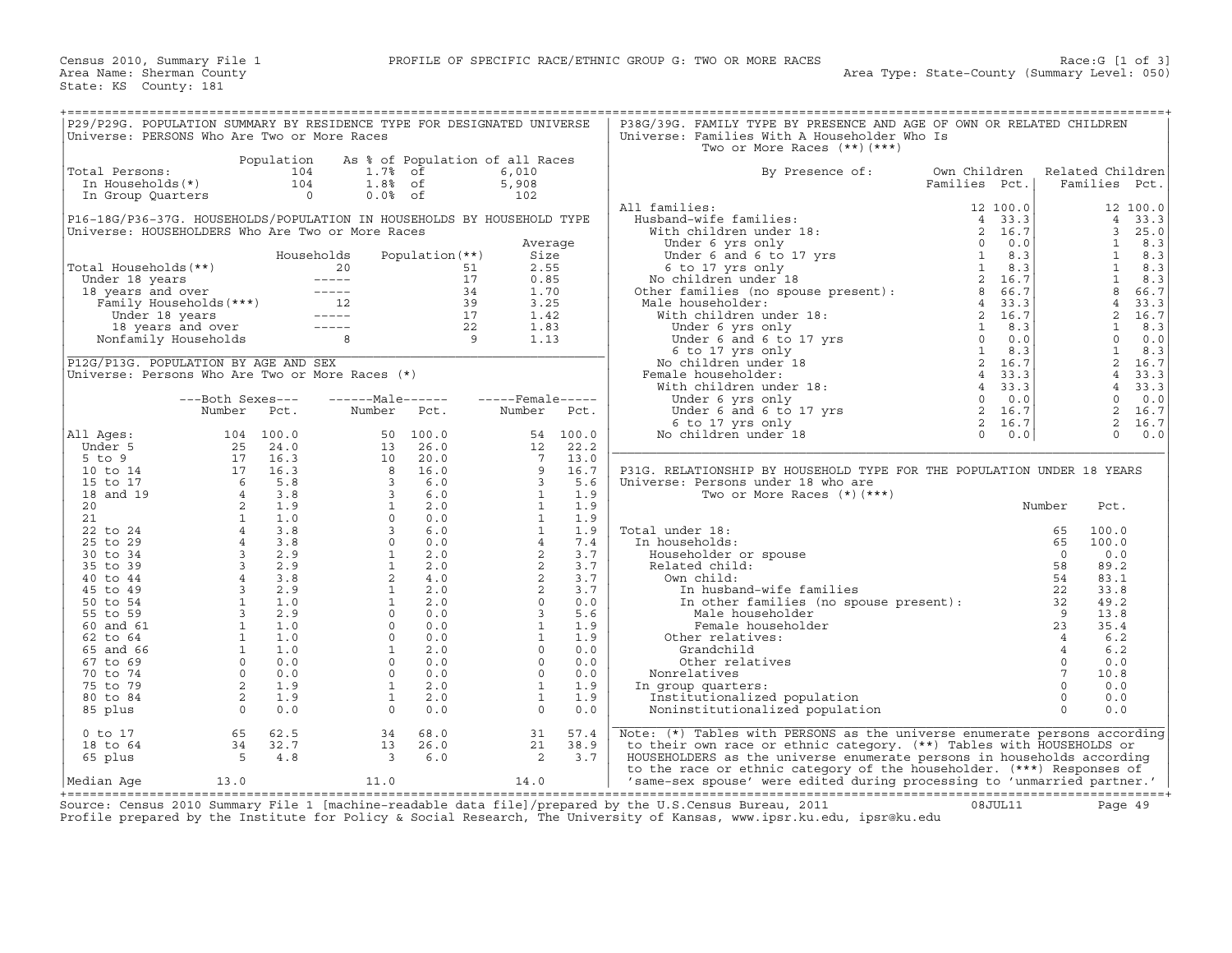| Universe: Persons Who Are Two or More Races (*) (***)                                                                                 | P29G/P34G. RELATIONSHIP BY HOUSEHOLD TYPE FOR ALL PERSONS & PERSONS 65+ |       |                 |                   |       | PCT14G. PRESENCE OF MULTIGENERATIONAL HOUSEHOLDS<br>Universe: Households With A Householder Who Is<br>Two or More Races (**) |                |            |                 |                |
|---------------------------------------------------------------------------------------------------------------------------------------|-------------------------------------------------------------------------|-------|-----------------|-------------------|-------|------------------------------------------------------------------------------------------------------------------------------|----------------|------------|-----------------|----------------|
|                                                                                                                                       | All Ages                                                                |       |                 | 65 years and over |       |                                                                                                                              |                |            | Number          | Pct.           |
|                                                                                                                                       | Number                                                                  | Pct.  |                 | Number            | Pct.  |                                                                                                                              |                |            |                 |                |
|                                                                                                                                       |                                                                         |       |                 |                   |       | Total:                                                                                                                       |                |            |                 | 20 100.0       |
| Total:                                                                                                                                | 104                                                                     | 100.0 |                 | 5                 | 100.0 | Household has 3 or more generations                                                                                          |                |            | $\overline{1}$  | 5.0            |
| In households:                                                                                                                        | 104                                                                     | 100.0 |                 | $5^{\circ}$       | 100.0 | Household does not have 3+ generations                                                                                       |                |            | 19              | 95.0           |
| In family households:                                                                                                                 | 88                                                                      | 84.6  |                 | 2                 | 40.0  |                                                                                                                              |                |            |                 |                |
| Householder:                                                                                                                          | 12                                                                      | 11.5  |                 | $\mathbf{1}$      | 20.0  |                                                                                                                              |                |            |                 |                |
| Male                                                                                                                                  | $\overline{7}$                                                          | 6.7   |                 | $\mathbf{1}$      | 20.0  |                                                                                                                              |                |            |                 |                |
| Female                                                                                                                                | 5                                                                       | 4.8   |                 | $\Omega$          | 0.0   |                                                                                                                              |                |            |                 |                |
| Spouse                                                                                                                                |                                                                         | 5.8   |                 | $\Omega$          | 0.0   | PCT19G. NONRELATIVES BY HOUSEHOLD TYPE (*) (***)                                                                             |                |            |                 |                |
| Parent                                                                                                                                | $\Omega$                                                                | 0.0   |                 | $\Omega$          | 0.0   | Universe: Nonrelatives who are                                                                                               |                |            |                 |                |
| Parent-in-law                                                                                                                         | $\Omega$                                                                | 0.0   |                 | $\Omega$          | 0.0   | Two or More Races (Total: 10)                                                                                                |                |            |                 |                |
| Child:                                                                                                                                | 62                                                                      | 59.6  |                 |                   |       |                                                                                                                              |                |            |                 |                |
| Biological                                                                                                                            | 57                                                                      | 54.8  |                 |                   |       |                                                                                                                              | In Family      |            | In Nonfamily    |                |
| Adopted                                                                                                                               | $\mathbf{1}$                                                            | 1.0   |                 |                   |       |                                                                                                                              | Households     |            | Households      |                |
| Step                                                                                                                                  | $\overline{4}$                                                          | 3.8   |                 |                   |       |                                                                                                                              | Number Pct.    |            | Number          | Pct.           |
| Grandchild                                                                                                                            | 5                                                                       | 4.8   |                 |                   |       |                                                                                                                              |                |            |                 |                |
| Brother or sister                                                                                                                     |                                                                         | 1.0   |                 |                   |       | Nonrelatives:                                                                                                                |                | 2 100.0    |                 | 8 100.0        |
| Son-in-law/daughter-in-law<br>Other relatives (#)                                                                                     | $\circ$                                                                 | 0.0   |                 |                   |       | Roomer or boarder                                                                                                            |                | $0 \t 0.0$ |                 | $1 \quad 12.5$ |
| Other relatives (#)                                                                                                                   | $\Omega$                                                                | 0.0   |                 | 1                 | 20.0  | Housemate or roommate                                                                                                        | $\Omega$       | 0.0        |                 | $1 \quad 12.5$ |
| Nonrelatives                                                                                                                          | 2                                                                       | 1.9   |                 | $\Omega$          | 0.0   | Unmarried partner                                                                                                            | 1              | 50.0       |                 | $1 \quad 12.5$ |
|                                                                                                                                       |                                                                         | 15.4  |                 | 3                 | 60.0  | Other nonrelatives                                                                                                           | 1              | 50.0       | $5 -$           | 62.5           |
|                                                                                                                                       |                                                                         | 3.8   |                 | 2                 | 40.0  |                                                                                                                              |                |            |                 |                |
|                                                                                                                                       |                                                                         | 2.9   |                 | 2                 | 40.0  |                                                                                                                              |                |            |                 |                |
| Nonrelatives 2<br>In nonfamily households: 16<br>Male householder: 4<br>Living alone 3<br>Not living alone 1<br>Female householder: 4 |                                                                         | 1.0   |                 | $\Omega$          | 0.0   |                                                                                                                              |                |            |                 |                |
| Female householder:                                                                                                                   | $4\degree$                                                              | 3.8   |                 | $\mathbf{1}$      | 20.0  | H17G. HOUSING UNITS BY HOUSEHOLDER'S AGE AND TENURE                                                                          |                |            |                 |                |
| Living alone                                                                                                                          | $\overline{4}$                                                          | 3.8   |                 | $\mathbf{1}$      | 20.0  | Universe: Occupied Housing Units With A Householder Who Is                                                                   |                |            |                 |                |
| Not living alone                                                                                                                      | $0 \qquad \qquad$                                                       | 0.0   |                 | $\Omega$          | 0.0   | Two or More Races (**)                                                                                                       |                |            |                 |                |
| Nonrelatives                                                                                                                          | 8 <sup>8</sup>                                                          | 7.7   |                 | $\Omega$          | 0.0   |                                                                                                                              |                |            |                 |                |
| In group quarters:                                                                                                                    | $\Omega$                                                                | 0.0   |                 | $\Omega$          | 0.0   | Age of                                                                                                                       | Owner Occupied |            | Renter Occupied |                |
| Institutionalized                                                                                                                     | $\Omega$                                                                | 0.0   |                 | $\Omega$          | 0.0   | Householder                                                                                                                  | Number         | Pct.       | Number Pct.     |                |
|                                                                                                                                       | $\circ$                                                                 | 0.0   |                 | $\Omega$          | 0.0   |                                                                                                                              |                |            |                 |                |
| Noninstitutionalized                                                                                                                  |                                                                         |       |                 |                   |       |                                                                                                                              |                |            |                 |                |
|                                                                                                                                       |                                                                         |       |                 |                   |       | All Ages:                                                                                                                    |                | 12 100.0   |                 | 8 100.0        |
| (#) For 65 yrs & over, includes children, siblings, etc. not shown separately                                                         |                                                                         |       |                 |                   |       | 15 to 24                                                                                                                     | $\mathbf{1}$   | 8.3        |                 | $1 \quad 12.5$ |
|                                                                                                                                       |                                                                         |       |                 |                   |       | 25 to 34                                                                                                                     |                | 2 16.7     |                 | $1 \quad 12.5$ |
|                                                                                                                                       |                                                                         |       |                 |                   |       | 35 to 44                                                                                                                     | $\overline{3}$ | 25.0       | 3 <sup>7</sup>  | 37.5           |
|                                                                                                                                       |                                                                         |       |                 |                   |       | 45 to 54                                                                                                                     |                | 2 16.7     | $\mathbf{1}$    | 12.5           |
| P18G. HOUSEHOLD TYPE                                                                                                                  |                                                                         |       |                 |                   |       | 55 to 59                                                                                                                     | $\overline{2}$ | 16.7       | $\Omega$        | 0.0            |
| Universe: Households with a Householder Who is                                                                                        |                                                                         |       |                 |                   |       | 60 to 64                                                                                                                     | $\Omega$       | 0.0        | $\Omega$        | 0.0            |
| Two or More Races (**)                                                                                                                |                                                                         |       |                 |                   |       | 65 to 74                                                                                                                     | $\mathbf{1}$   | 8.3        | $\Omega$        | 0.0            |
|                                                                                                                                       |                                                                         |       | Number          | Pct.              |       | 75 to 84                                                                                                                     | 1              | 8.3        | $\overline{a}$  | 25.0           |
|                                                                                                                                       |                                                                         |       |                 |                   |       | 85 and over                                                                                                                  | $\Omega$       | 0.0        | $\Omega$        | 0.0            |
| Total:                                                                                                                                |                                                                         |       |                 | 20 100.0          |       |                                                                                                                              |                |            |                 |                |
| Family households (***) :                                                                                                             |                                                                         |       |                 | 12 60.0           |       |                                                                                                                              |                |            |                 |                |
| Husband-wife families                                                                                                                 |                                                                         |       | $\overline{4}$  | 20.0              |       | Note: (*) Tables with PERSONS as the universe enumerate persons                                                              |                |            |                 |                |
| Other families:                                                                                                                       |                                                                         |       |                 | 8 40.0            |       | according to their own race or ethnic category. (**) Tables with                                                             |                |            |                 |                |
| Male householder, no wife present                                                                                                     |                                                                         |       | $\overline{4}$  | 20.0              |       | HOUSEHOLDS or HOUSEHOLDERS as the universe enumerate persons in                                                              |                |            |                 |                |
|                                                                                                                                       |                                                                         |       |                 | 20.0              |       | households according to the race or ethnic category of the                                                                   |                |            |                 |                |
| Male householder, no wife present<br>Female householder, no husband present<br>Nonfamily households:                                  |                                                                         |       | $\overline{4}$  | 8 40.0            |       | householder. (***) Responses of 'same-sex spouse' were edited                                                                |                |            |                 |                |
| Householder living alone                                                                                                              |                                                                         |       | $7\overline{ }$ | 35.0              |       | during processing to 'unmarried partner.'                                                                                    |                |            |                 |                |
| Householder not living alone                                                                                                          |                                                                         |       | $\overline{1}$  | 5.0               |       |                                                                                                                              |                |            |                 |                |
|                                                                                                                                       |                                                                         |       |                 |                   |       |                                                                                                                              |                |            |                 |                |
|                                                                                                                                       |                                                                         |       |                 |                   |       |                                                                                                                              |                |            |                 |                |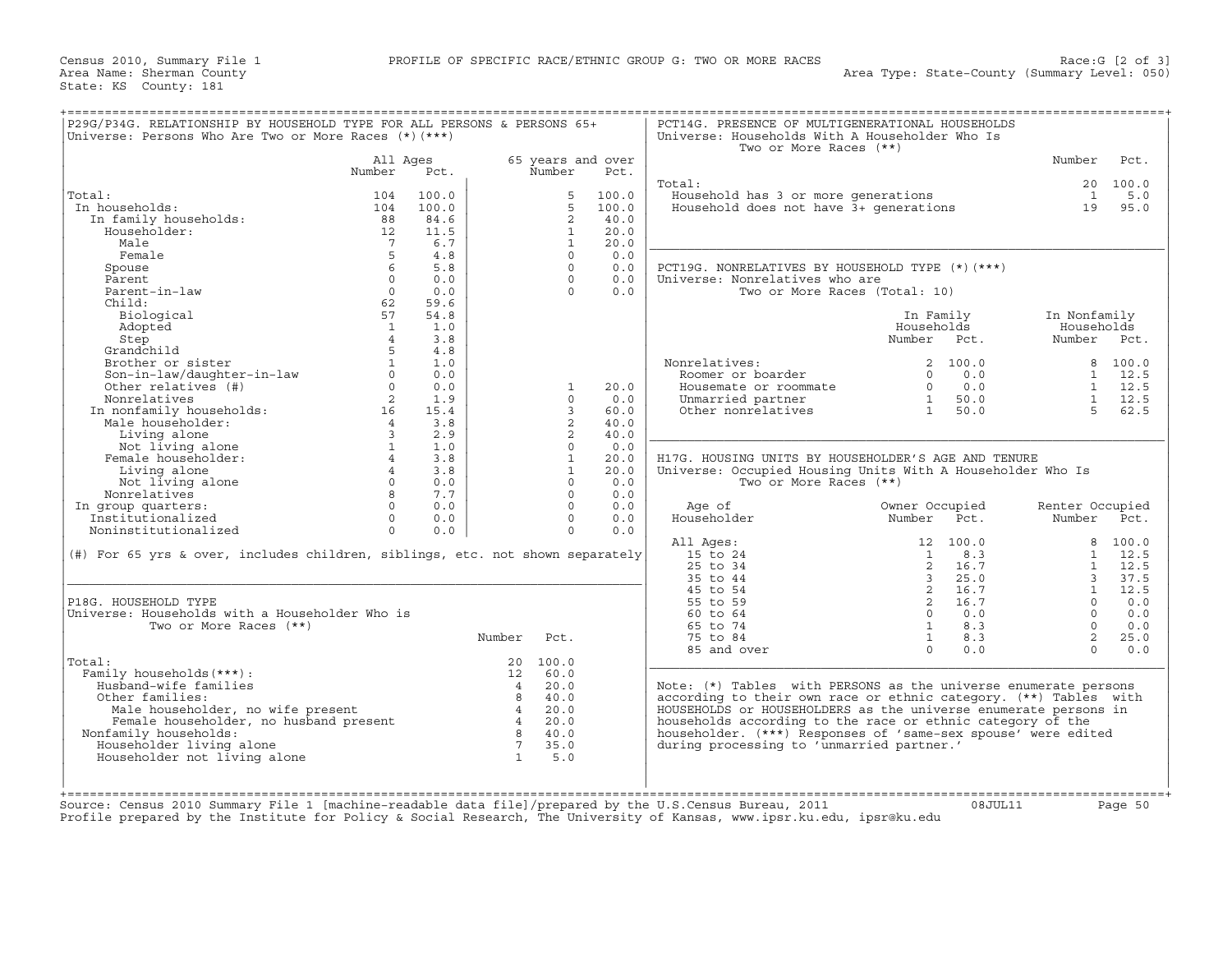| P28G/H16G. HOUSEHOLDS (OCCUPIED HOUSING UNITS) BY HOUSEHOLD SIZE BY TYPE AND BY TENURE<br>Universe: Households (Occupied Housing Units) With A Householder Who Is Two or More Races (**)(***) |                   |                                                            |                                            |                                                    |                         |                                                            |                   |                                                           |                    |                                                            |
|-----------------------------------------------------------------------------------------------------------------------------------------------------------------------------------------------|-------------------|------------------------------------------------------------|--------------------------------------------|----------------------------------------------------|-------------------------|------------------------------------------------------------|-------------------|-----------------------------------------------------------|--------------------|------------------------------------------------------------|
|                                                                                                                                                                                               | All<br>Households | Pct.                                                       | Family<br>Households                       | Pct.                                               | Nonfamily<br>Households | Pct.                                                       | Owner<br>Occupied | Pct.                                                      | Renter<br>Occupied | Pct.                                                       |
| All household sizes:<br>1-person households<br>2-person households<br>3-person households<br>4-person households<br>5-person households<br>6-person households<br>7-or-more person households |                   | 100.0<br>35.0<br>20.0<br>15.0<br>20.0<br>5.0<br>5.0<br>0.0 | 12 <sup>°</sup><br>(Family always >1 pers) | 100.0<br>25.0<br>25.0<br>33.3<br>8.3<br>8.3<br>0.0 |                         | 8 100.0<br>87.5<br>12.5<br>0.0<br>0.0<br>0.0<br>0.0<br>0.0 | 12 <sup>°</sup>   | 100.0<br>33.3<br>25.0<br>8.3<br>16.7<br>8.3<br>8.3<br>0.0 | $\mathsf{R}$       | 100.0<br>37.5<br>12.5<br>25.0<br>25.0<br>0.0<br>0.0<br>0.0 |

|                                | Total<br>Population | Pct.          | Families | Pct.                      | Nonfamilies | Pct.          | In Owner<br>Occupied | Pct.          | In Renter<br>Occupied | Pct.                      |
|--------------------------------|---------------------|---------------|----------|---------------------------|-------------|---------------|----------------------|---------------|-----------------------|---------------------------|
| Total population in households |                     | 51 100.0      | 39       | 76.5                      |             | 9 17.6        | 32                   | 62.7          | 19                    | 37.3                      |
| Under 18 years                 |                     | 100.0         | 17       | 100.0                     |             |               |                      |               |                       |                           |
| 18 years and over              | 34                  | 100.0         | 22       | 64.7                      |             |               |                      |               |                       |                           |
| Average Household Size         | 2.55                | $------$      | 3.25     | $\qquad \qquad - - - - -$ |             | $- - - - - -$ | 2.67                 | $\frac{1}{2}$ | 2.38                  | $\qquad \qquad - - - - -$ |
| Under 18 years                 | 0.85                | $- - - - - -$ |          | $1.42$ -----              |             |               |                      |               |                       |                           |
| 18 years and over              | 1.70                | $\frac{1}{2}$ | 1.83     | $- - - - - -$             |             |               |                      |               |                       |                           |

| P28G/H16G. HOUSEHOLDS (OCCUPIED HOUSING UNITS) BY HOUSEHOLD SIZE BY TYPE AND BY TENURE<br>Universe: Households (Occupied Housing Units) With A Householder Who Is Two or More Races (**) (***)                                                                                                                                                                                                                                                                                                                                                                                                                                                                   |                                                                                                                            |                                                                                                                                           |                                                          |                                           |                                                                                                           |                   |                |                                                                                                                                                                                                                                                                                                                         |                |
|------------------------------------------------------------------------------------------------------------------------------------------------------------------------------------------------------------------------------------------------------------------------------------------------------------------------------------------------------------------------------------------------------------------------------------------------------------------------------------------------------------------------------------------------------------------------------------------------------------------------------------------------------------------|----------------------------------------------------------------------------------------------------------------------------|-------------------------------------------------------------------------------------------------------------------------------------------|----------------------------------------------------------|-------------------------------------------|-----------------------------------------------------------------------------------------------------------|-------------------|----------------|-------------------------------------------------------------------------------------------------------------------------------------------------------------------------------------------------------------------------------------------------------------------------------------------------------------------------|----------------|
|                                                                                                                                                                                                                                                                                                                                                                                                                                                                                                                                                                                                                                                                  | All<br>Uds Pct<br>1ds 20 100.0<br>3 3 5.0<br>8 4 20.0<br>8 4 20.0<br>8 4 20.0<br>9 16.1<br>8 6 17<br>8 15.0<br>8 16.0<br>1 | Family<br>Households                                                                                                                      | Pct.                                                     | Nonfamily<br>Households                   | Pct.                                                                                                      | Owner<br>Occupied | Pct.           | Renter<br>Occupied                                                                                                                                                                                                                                                                                                      | Pct.           |
| All household sizes:                                                                                                                                                                                                                                                                                                                                                                                                                                                                                                                                                                                                                                             |                                                                                                                            |                                                                                                                                           | 12 100.0                                                 |                                           | 8 100.0                                                                                                   |                   |                | $\begin{array}{cccccc} & 100\, . \, \upsilon & & & & & \\ 4 & 33\, . \, 3 & & & & & \\ 3 & 25\, . \, 0 & & & & & \\ 1 & 8\, . \, 3 & & & & 2 & 25\, . \, 0 \\ 2 & 16\, . \, 7 & & & 2 & 25\, . \, 0 \\ 1 & 8\, . \, 3 & & & 0 & 0\, . \, 0 \\ 1 & 8\, . \, 3 & & & 0 & 0\, . \, 0 \\ 0 & 0 & & & 0 & 0\, . \end{array}$ |                |
| 1-person households                                                                                                                                                                                                                                                                                                                                                                                                                                                                                                                                                                                                                                              |                                                                                                                            |                                                                                                                                           |                                                          |                                           |                                                                                                           |                   |                |                                                                                                                                                                                                                                                                                                                         |                |
| 2-person households                                                                                                                                                                                                                                                                                                                                                                                                                                                                                                                                                                                                                                              |                                                                                                                            |                                                                                                                                           |                                                          |                                           |                                                                                                           |                   |                |                                                                                                                                                                                                                                                                                                                         |                |
| 3-person households<br>4-person households                                                                                                                                                                                                                                                                                                                                                                                                                                                                                                                                                                                                                       |                                                                                                                            |                                                                                                                                           |                                                          |                                           |                                                                                                           |                   |                |                                                                                                                                                                                                                                                                                                                         |                |
| 5-person households                                                                                                                                                                                                                                                                                                                                                                                                                                                                                                                                                                                                                                              |                                                                                                                            |                                                                                                                                           |                                                          |                                           |                                                                                                           |                   |                |                                                                                                                                                                                                                                                                                                                         |                |
| 6-person households                                                                                                                                                                                                                                                                                                                                                                                                                                                                                                                                                                                                                                              |                                                                                                                            |                                                                                                                                           |                                                          |                                           |                                                                                                           |                   |                |                                                                                                                                                                                                                                                                                                                         |                |
| 7-or-more person households                                                                                                                                                                                                                                                                                                                                                                                                                                                                                                                                                                                                                                      | $\begin{bmatrix} 4 & 20.0 \\ 1 & 5.0 \\ 1 & 5.0 \\ 0 & 0.0 \end{bmatrix}$                                                  | (Family always >1 pers)<br>3 25.0<br>3 25.0<br>4 33.3<br>0 0.0<br>1 8.3<br>0 0.0<br>1 8.3<br>0 0.0<br>0 0.0<br>1 8.3<br>0 0.0<br>$\Omega$ | 0.0                                                      | $\Omega$                                  | 0.0                                                                                                       |                   |                |                                                                                                                                                                                                                                                                                                                         |                |
|                                                                                                                                                                                                                                                                                                                                                                                                                                                                                                                                                                                                                                                                  |                                                                                                                            |                                                                                                                                           |                                                          |                                           |                                                                                                           |                   |                |                                                                                                                                                                                                                                                                                                                         |                |
| P16G/P17G/P36G/P37G/H11G/H12G. POPULATION IN HOUSEHOLDS AND AVERAGE HOUSEHOLD SIZE BY TYPE AND BY TENURE<br>Universe: Population in Households (Occupied Housing Units) With A Householder Who Is Two or More Races (**)                                                                                                                                                                                                                                                                                                                                                                                                                                         |                                                                                                                            |                                                                                                                                           |                                                          |                                           |                                                                                                           |                   |                |                                                                                                                                                                                                                                                                                                                         |                |
|                                                                                                                                                                                                                                                                                                                                                                                                                                                                                                                                                                                                                                                                  | Total                                                                                                                      | In                                                                                                                                        |                                                          | In                                        |                                                                                                           | In Owner          |                | In Renter                                                                                                                                                                                                                                                                                                               |                |
|                                                                                                                                                                                                                                                                                                                                                                                                                                                                                                                                                                                                                                                                  | Population Pct.                                                                                                            | Families Pct.                                                                                                                             |                                                          | Nonfamilies                               | Pct.                                                                                                      | Occupied          | Pct.           | Occupied                                                                                                                                                                                                                                                                                                                | Pct.           |
| $\begin{tabular}{ l l } \hline \texttt{Total population in households} & \texttt{51} & \texttt{100.0} \\ \hline \texttt{Under 18 years} & \texttt{31} & \texttt{100.0} \\ \hline \texttt{18 years and over} & \texttt{34} & \texttt{100.0} \\ \texttt{Average House} & \texttt{35} & \texttt{----} \\ \texttt{Under 18 years and over} & \texttt{1.70} & \texttt{-----} \\ \hline \end{tabular}$                                                                                                                                                                                                                                                                 |                                                                                                                            |                                                                                                                                           | 39 76.5                                                  | 9                                         | 17.6                                                                                                      | 32                | 62.7           | 19                                                                                                                                                                                                                                                                                                                      | 37.3           |
|                                                                                                                                                                                                                                                                                                                                                                                                                                                                                                                                                                                                                                                                  |                                                                                                                            |                                                                                                                                           | 17 100.0                                                 |                                           | ----- -----                                                                                               |                   | $\frac{1}{2}$  |                                                                                                                                                                                                                                                                                                                         |                |
|                                                                                                                                                                                                                                                                                                                                                                                                                                                                                                                                                                                                                                                                  |                                                                                                                            |                                                                                                                                           | 22 64.7                                                  |                                           |                                                                                                           |                   | ------ ------  |                                                                                                                                                                                                                                                                                                                         |                |
|                                                                                                                                                                                                                                                                                                                                                                                                                                                                                                                                                                                                                                                                  |                                                                                                                            |                                                                                                                                           | $3.25$ $---$                                             | $1.13$ -----                              |                                                                                                           |                   | $2.67$ -----   | $2.38$ -----                                                                                                                                                                                                                                                                                                            |                |
|                                                                                                                                                                                                                                                                                                                                                                                                                                                                                                                                                                                                                                                                  |                                                                                                                            |                                                                                                                                           | $1.42$ -----                                             |                                           | $\begin{array}{cccccc} - & - & - & - & - & - & - \\ & - & - & - & - & - \\ & & - & - & - & - \end{array}$ |                   |                |                                                                                                                                                                                                                                                                                                                         |                |
|                                                                                                                                                                                                                                                                                                                                                                                                                                                                                                                                                                                                                                                                  |                                                                                                                            |                                                                                                                                           | $1.83$ -----                                             | $------$                                  |                                                                                                           |                   |                |                                                                                                                                                                                                                                                                                                                         |                |
| PCT20/PCT22G. GROUP QUARTERS POPULATION BY SEX BY AGE BY GROUP QUARTERS TYPE<br>Universe: Population in group quarters for persons who are Two or More Races $(*)$                                                                                                                                                                                                                                                                                                                                                                                                                                                                                               |                                                                                                                            |                                                                                                                                           |                                                          |                                           |                                                                                                           |                   |                |                                                                                                                                                                                                                                                                                                                         |                |
|                                                                                                                                                                                                                                                                                                                                                                                                                                                                                                                                                                                                                                                                  |                                                                                                                            | $---$ All Ages $---$                                                                                                                      |                                                          |                                           |                                                                                                           |                   |                | --------------------    18 Years and Over ----------------------                                                                                                                                                                                                                                                        |                |
|                                                                                                                                                                                                                                                                                                                                                                                                                                                                                                                                                                                                                                                                  |                                                                                                                            |                                                                                                                                           |                                                          |                                           | Pct. of                                                                                                   |                   | Pct. of        |                                                                                                                                                                                                                                                                                                                         | Pct. of        |
|                                                                                                                                                                                                                                                                                                                                                                                                                                                                                                                                                                                                                                                                  |                                                                                                                            | Number                                                                                                                                    | Pct.                                                     | Total                                     | All                                                                                                       | Ages<br>Male      | Total<br>$18+$ | Female                                                                                                                                                                                                                                                                                                                  | Total<br>$18+$ |
| All types of group quarters:                                                                                                                                                                                                                                                                                                                                                                                                                                                                                                                                                                                                                                     |                                                                                                                            | $\circ$                                                                                                                                   | 100.0                                                    | $\Omega$                                  |                                                                                                           |                   |                | $\circ$                                                                                                                                                                                                                                                                                                                 |                |
| Institutionalized population:                                                                                                                                                                                                                                                                                                                                                                                                                                                                                                                                                                                                                                    |                                                                                                                            | $\Omega$                                                                                                                                  |                                                          | $\Omega$                                  |                                                                                                           | $\Omega$          |                | $\Omega$                                                                                                                                                                                                                                                                                                                |                |
| Correctional facilities for adults                                                                                                                                                                                                                                                                                                                                                                                                                                                                                                                                                                                                                               |                                                                                                                            | $\circ$                                                                                                                                   |                                                          | $\overline{0}$                            |                                                                                                           | $\mathbf{0}$      |                | $\circ$                                                                                                                                                                                                                                                                                                                 |                |
| Juvenile facilities                                                                                                                                                                                                                                                                                                                                                                                                                                                                                                                                                                                                                                              |                                                                                                                            | $\Omega$                                                                                                                                  |                                                          | $\begin{matrix} 0 \\ 0 \\ 0 \end{matrix}$ |                                                                                                           | $\Omega$          |                | $\circ$                                                                                                                                                                                                                                                                                                                 |                |
| Nursing facilities/skilled-nursing facilities                                                                                                                                                                                                                                                                                                                                                                                                                                                                                                                                                                                                                    |                                                                                                                            | $\circ$                                                                                                                                   |                                                          |                                           |                                                                                                           | $\Omega$          |                | $\circ$                                                                                                                                                                                                                                                                                                                 |                |
| Other institutional facilities                                                                                                                                                                                                                                                                                                                                                                                                                                                                                                                                                                                                                                   |                                                                                                                            |                                                                                                                                           |                                                          | $\circ$                                   |                                                                                                           | $\Omega$          |                | $\circ$                                                                                                                                                                                                                                                                                                                 |                |
| Noninstitutionalized population:                                                                                                                                                                                                                                                                                                                                                                                                                                                                                                                                                                                                                                 |                                                                                                                            |                                                                                                                                           | $\begin{matrix} 0 & & \cdot \\ 0 & & \cdot \end{matrix}$ | $\circ$                                   |                                                                                                           | $\Omega$          |                | $\circ$                                                                                                                                                                                                                                                                                                                 |                |
| College/university student housing                                                                                                                                                                                                                                                                                                                                                                                                                                                                                                                                                                                                                               |                                                                                                                            | $\Omega$                                                                                                                                  |                                                          | $\Omega$                                  |                                                                                                           | $\Omega$          |                | $\Omega$                                                                                                                                                                                                                                                                                                                |                |
| Military quarters                                                                                                                                                                                                                                                                                                                                                                                                                                                                                                                                                                                                                                                |                                                                                                                            | $\Omega$                                                                                                                                  |                                                          | $\Omega$                                  |                                                                                                           | $\Omega$          |                | $\circ$                                                                                                                                                                                                                                                                                                                 |                |
| Other noninstitutional facilities                                                                                                                                                                                                                                                                                                                                                                                                                                                                                                                                                                                                                                |                                                                                                                            | $\cap$                                                                                                                                    |                                                          | $\cap$                                    |                                                                                                           | $\cap$            |                | $\Omega$                                                                                                                                                                                                                                                                                                                |                |
| Note: (*) Tables with PERSONS as the universe enumerate persons according to their own race or ethnic category. (**) Tables with HOUSEHOLDS<br>or HOUSEHOLDERS as the universe enumerate persons in households according to the race or ethnic category of the householder.<br>(***) Same-sex couple households are included in the family households category if there is at least one additional person<br>related to householder by birth or adoption. Same-sex couple households with no relatives of the householder present are tabulated<br>in nonfamily households. Responses of 'same-sex spouse' were edited during processing to 'unmarried partner.' |                                                                                                                            |                                                                                                                                           |                                                          |                                           |                                                                                                           |                   |                |                                                                                                                                                                                                                                                                                                                         |                |

+===================================================================================================================================================+ Source: Census 2010 Summary File 1 [machine−readable data file]/prepared by the U.S.Census Bureau, 2011 08JUL11 Page 51

Profile prepared by the Institute for Policy & Social Research, The University of Kansas, www.ipsr.ku.edu, ipsr@ku.edu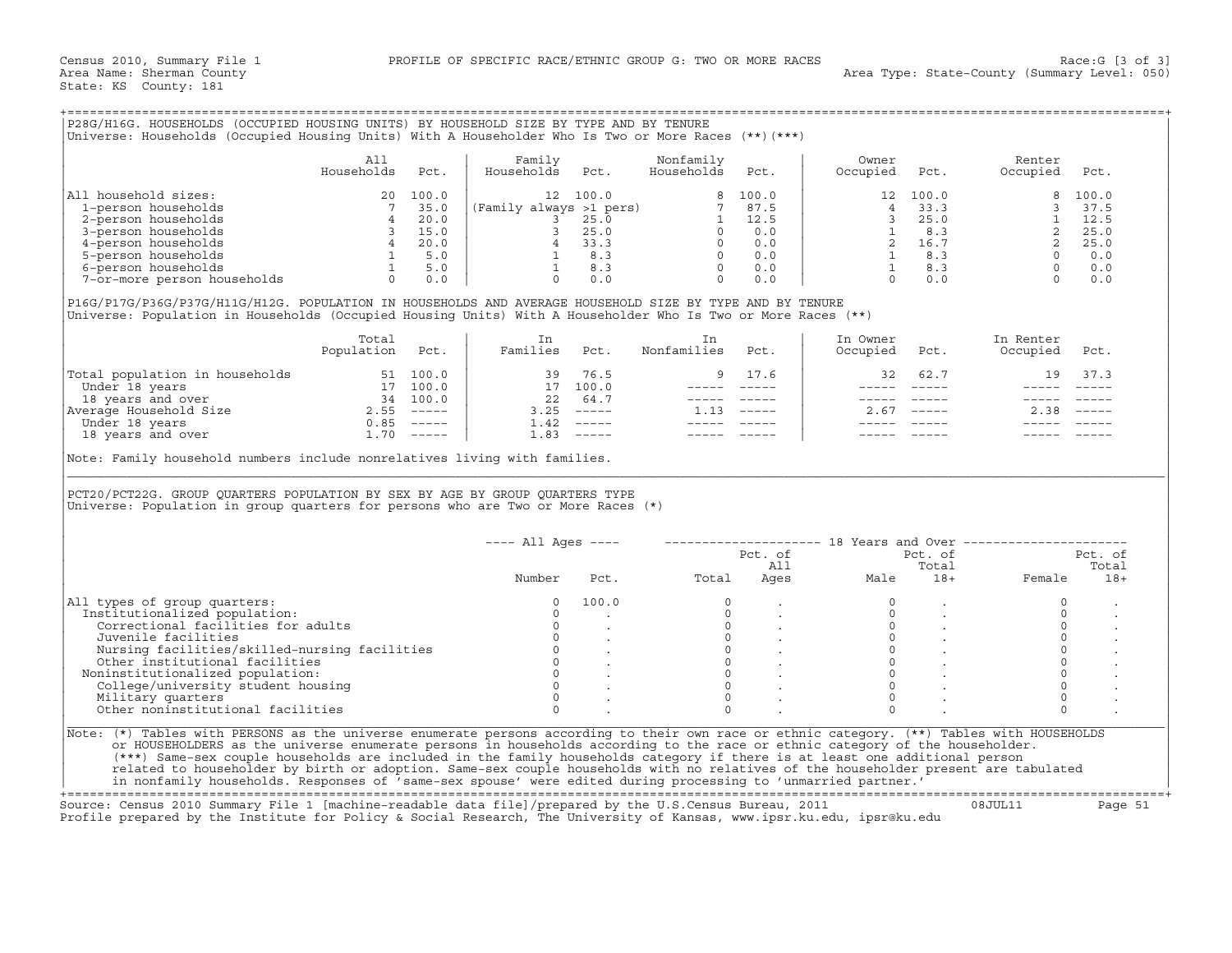| P29/P29H. POPULATION SUMMARY BY RESIDENCE TYPE FOR DESIGNATED UNIVERSE |                                                                                                                                                                          |            |                                                                                                                                                                                                                                                                                                                                                                                   |                 |                                                  |            | P38H/39H. FAMILY TYPE BY PRESENCE AND AGE OF OWN OR RELATED CHILDREN                                                                                                                                                                     |                                                                                              |                |                  |                       |
|------------------------------------------------------------------------|--------------------------------------------------------------------------------------------------------------------------------------------------------------------------|------------|-----------------------------------------------------------------------------------------------------------------------------------------------------------------------------------------------------------------------------------------------------------------------------------------------------------------------------------------------------------------------------------|-----------------|--------------------------------------------------|------------|------------------------------------------------------------------------------------------------------------------------------------------------------------------------------------------------------------------------------------------|----------------------------------------------------------------------------------------------|----------------|------------------|-----------------------|
| Universe: PERSONS Who Are Hispanic or Latino of Any Race               |                                                                                                                                                                          |            |                                                                                                                                                                                                                                                                                                                                                                                   |                 |                                                  |            | Universe: Families With A Householder Who Is<br>Hispanic or Latino of Any Race (**) (***)                                                                                                                                                |                                                                                              |                |                  |                       |
|                                                                        |                                                                                                                                                                          | Population | As % of Population of all Races                                                                                                                                                                                                                                                                                                                                                   |                 |                                                  |            |                                                                                                                                                                                                                                          |                                                                                              |                |                  |                       |
| Total Persons:                                                         | otal Persons:<br>In Households(*)                                                                                                                                        | 647        | 10.8% of                                                                                                                                                                                                                                                                                                                                                                          |                 | 6,010                                            |            | By Presence of:                                                                                                                                                                                                                          | Own Children                                                                                 |                | Related Children |                       |
|                                                                        |                                                                                                                                                                          | 645        | 10.9% of<br>$2.0%$ of                                                                                                                                                                                                                                                                                                                                                             |                 | 5,908<br>102                                     |            |                                                                                                                                                                                                                                          | Families Pct.                                                                                |                | Families Pct.    |                       |
|                                                                        | In Group Quarters 2                                                                                                                                                      |            |                                                                                                                                                                                                                                                                                                                                                                                   |                 |                                                  |            | All families:                                                                                                                                                                                                                            |                                                                                              |                |                  | 139 100.0             |
| P16-18H/P36-37H. HOUSEHOLDS/POPULATION IN HOUSEHOLDS BY HOUSEHOLD TYPE |                                                                                                                                                                          |            |                                                                                                                                                                                                                                                                                                                                                                                   |                 |                                                  |            | 1 families:<br>Husband-wife families:<br>With children under 18:<br>Under 6 yrs only<br>Under 6 and 6 to 17 yrs<br>6 to 17 yrs and the compact of the compact of the compact of the compact of the compact of the compact of the compact |                                                                                              |                | 91               | 65.5                  |
| Universe: HOUSEHOLDERS Who Are Hispanic or Latino of Any Race          |                                                                                                                                                                          |            |                                                                                                                                                                                                                                                                                                                                                                                   |                 |                                                  |            |                                                                                                                                                                                                                                          |                                                                                              |                |                  | 64 46.0               |
|                                                                        |                                                                                                                                                                          |            |                                                                                                                                                                                                                                                                                                                                                                                   |                 |                                                  | Average    |                                                                                                                                                                                                                                          |                                                                                              |                | 8                | 5.8                   |
|                                                                        |                                                                                                                                                                          |            | Households                                                                                                                                                                                                                                                                                                                                                                        | Population (**) | Size                                             |            |                                                                                                                                                                                                                                          |                                                                                              |                |                  | 24 17.3               |
| Total Households(**)                                                   |                                                                                                                                                                          |            |                                                                                                                                                                                                                                                                                                                                                                                   |                 | 3.17                                             |            |                                                                                                                                                                                                                                          |                                                                                              |                |                  | 32 23.0               |
|                                                                        |                                                                                                                                                                          |            |                                                                                                                                                                                                                                                                                                                                                                                   |                 | 1.17                                             |            |                                                                                                                                                                                                                                          |                                                                                              |                |                  | 27 19.4               |
|                                                                        |                                                                                                                                                                          |            |                                                                                                                                                                                                                                                                                                                                                                                   |                 | 2.00                                             |            |                                                                                                                                                                                                                                          |                                                                                              |                |                  | 48 34.5               |
|                                                                        |                                                                                                                                                                          |            |                                                                                                                                                                                                                                                                                                                                                                                   |                 | 3.58                                             |            | increased and the business of the space of the space of the space of the space of the space of the space of the space of the space of the space of the space of the space of the space of the space of the space of the space            |                                                                                              |                |                  | 19 13.7               |
|                                                                        |                                                                                                                                                                          |            |                                                                                                                                                                                                                                                                                                                                                                                   |                 | 1.53                                             |            |                                                                                                                                                                                                                                          |                                                                                              |                |                  | 14 10.1               |
|                                                                        |                                                                                                                                                                          |            |                                                                                                                                                                                                                                                                                                                                                                                   |                 | 2.05                                             |            |                                                                                                                                                                                                                                          |                                                                                              |                | 6                | 4.3                   |
|                                                                        |                                                                                                                                                                          |            |                                                                                                                                                                                                                                                                                                                                                                                   |                 | 1.36                                             |            |                                                                                                                                                                                                                                          |                                                                                              |                | $\overline{2}$   | 1.4                   |
|                                                                        |                                                                                                                                                                          |            |                                                                                                                                                                                                                                                                                                                                                                                   |                 |                                                  |            |                                                                                                                                                                                                                                          |                                                                                              |                | 6 <sup>6</sup>   | 4.3                   |
| P12H/P13H. POPULATION BY AGE AND SEX                                   |                                                                                                                                                                          |            |                                                                                                                                                                                                                                                                                                                                                                                   |                 |                                                  |            |                                                                                                                                                                                                                                          |                                                                                              |                | $5^{\circ}$      | 3.6                   |
| Universe: Persons Who Are Hispanic or Latino of Any Race (*)           |                                                                                                                                                                          |            |                                                                                                                                                                                                                                                                                                                                                                                   |                 |                                                  |            | Female householder:                                                                                                                                                                                                                      |                                                                                              |                | 29               | 20.9                  |
|                                                                        |                                                                                                                                                                          |            |                                                                                                                                                                                                                                                                                                                                                                                   |                 |                                                  |            |                                                                                                                                                                                                                                          |                                                                                              |                |                  | 20 14.4<br>$4 \t 2.9$ |
|                                                                        | ---Both Sexes---<br>Number Pct.                                                                                                                                          |            | ------Male------<br>Number Pct.                                                                                                                                                                                                                                                                                                                                                   |                 | $---$ Female-----<br>Number                      | Pct.       |                                                                                                                                                                                                                                          |                                                                                              |                | 6                | 4.3                   |
|                                                                        |                                                                                                                                                                          |            |                                                                                                                                                                                                                                                                                                                                                                                   |                 |                                                  |            |                                                                                                                                                                                                                                          |                                                                                              |                | 10               | 7.2                   |
| All Ages:                                                              |                                                                                                                                                                          |            |                                                                                                                                                                                                                                                                                                                                                                                   | 332 100.0       |                                                  | 315 100.0  |                                                                                                                                                                                                                                          |                                                                                              |                | 9                | 6.5                   |
| Under 5                                                                |                                                                                                                                                                          |            | 40                                                                                                                                                                                                                                                                                                                                                                                | 12.0            | 42                                               | 13.3       |                                                                                                                                                                                                                                          |                                                                                              |                |                  |                       |
| $5$ to $9$                                                             | $(47 \quad 100.0$ $82 \quad 12.7$ $74 \quad 11.4$ $74 \quad 11.4$ $37 \quad 5.7$ $28 \quad 4.3$ $7 \quad 1.1$ $7 \quad 1.1$ $26 \quad 4.0$ $58 \quad 9.0$ $44 \quad 6.8$ |            | $\frac{35}{42}$<br>$\frac{42}{16}$<br>$\frac{5}{3}$                                                                                                                                                                                                                                                                                                                               | 10.5            | $42$<br>39<br>32<br>17<br>12<br>12               | 12.4       |                                                                                                                                                                                                                                          |                                                                                              |                |                  |                       |
| 10 to 14                                                               |                                                                                                                                                                          |            |                                                                                                                                                                                                                                                                                                                                                                                   | 12.7            |                                                  | 10.2       | P31H. RELATIONSHIP BY HOUSEHOLD TYPE FOR THE POPULATION UNDER 18 YEARS                                                                                                                                                                   |                                                                                              |                |                  |                       |
| 15 to 17                                                               |                                                                                                                                                                          |            |                                                                                                                                                                                                                                                                                                                                                                                   | 6.0             |                                                  | 5.4        | Universe: Persons under 18 who are                                                                                                                                                                                                       |                                                                                              |                |                  |                       |
| 18 and 19                                                              |                                                                                                                                                                          |            |                                                                                                                                                                                                                                                                                                                                                                                   | 4.8             |                                                  | 3.8        | Hispanic or Latino of Any Race $(*)$ $(***)$                                                                                                                                                                                             |                                                                                              |                |                  |                       |
| $20^{\circ}$                                                           |                                                                                                                                                                          |            |                                                                                                                                                                                                                                                                                                                                                                                   | 1.5             | $\overline{\phantom{a}}$                         | 0.6        |                                                                                                                                                                                                                                          |                                                                                              | Number         | Pct.             |                       |
| 21                                                                     |                                                                                                                                                                          |            |                                                                                                                                                                                                                                                                                                                                                                                   | 0.9             | $\overline{4}$                                   | 1.3        |                                                                                                                                                                                                                                          |                                                                                              |                |                  |                       |
| 22 to 24                                                               |                                                                                                                                                                          |            |                                                                                                                                                                                                                                                                                                                                                                                   | 4.5             | 11                                               | 3.5        | al under 18:<br>n households:<br>Householder or spouse<br>Related child:<br>Own child:<br>In husband-wife families<br>Total under 18:                                                                                                    |                                                                                              | 267            | 100.0            |                       |
| 25 to 29                                                               |                                                                                                                                                                          |            |                                                                                                                                                                                                                                                                                                                                                                                   | 9.0             | 28                                               | 8.9        | In households:                                                                                                                                                                                                                           |                                                                                              | 267            | 100.0            |                       |
| 30 to 34                                                               |                                                                                                                                                                          |            |                                                                                                                                                                                                                                                                                                                                                                                   | 8.1             | 17                                               | 5.4        |                                                                                                                                                                                                                                          |                                                                                              | $\overline{0}$ | 0.0              |                       |
| 35 to 39                                                               |                                                                                                                                                                          |            |                                                                                                                                                                                                                                                                                                                                                                                   | 5.1             | 27                                               | 8.6        |                                                                                                                                                                                                                                          |                                                                                              | 260            | 97.4             |                       |
| 40 to 44                                                               | $44$ 6.8<br>35 5.4<br>37 5.7                                                                                                                                             |            |                                                                                                                                                                                                                                                                                                                                                                                   | 7.5             | 10                                               | 3.2        |                                                                                                                                                                                                                                          |                                                                                              | 232            | 86.9             |                       |
| 45 to 49                                                               |                                                                                                                                                                          |            |                                                                                                                                                                                                                                                                                                                                                                                   | 4.5             | 22                                               | 7.0        |                                                                                                                                                                                                                                          |                                                                                              | 152            | 56.9             |                       |
| 50 to 54                                                               |                                                                                                                                                                          |            |                                                                                                                                                                                                                                                                                                                                                                                   | 5.1             | 15                                               | 4.8        |                                                                                                                                                                                                                                          |                                                                                              |                | 30.0             |                       |
| 55 to 59<br>60 and 61                                                  | $\begin{array}{rrrr} & 32 & 4.9 \\ 20 & 3.1 \\ 5 & 0.8 \\ 4 & 0.6 \\ 3 & 0.5 \\ 5 & 5 & 0.8 \\ 15 & 2.3 \\ 4 & 0.6 \\ \end{array}$                                       |            | $\begin{array}{r} 3 \\ 30 \\ 27 \\ 15 \\ 30 \\ 21 \\ 17 \\ 8 \\ 2 \\ 1 \\ 3 \\ 2 \\ 7 \\ 1 \\ 1 \\ 3 \\ 2 \\ 7 \\ 1 \\ 1 \\ 2 \\ 3 \\ 2 \\ 7 \\ 1 \\ 1 \\ 2 \\ 3 \\ 2 \\ 7 \\ 1 \\ 1 \\ 2 \\ 3 \\ 3 \\ 4 \\ 5 \\ 6 \\ 7 \\ 1 \\ 3 \\ 4 \\ 5 \\ 2 \\ 4 \\ 5 \\ 2 \\ 4 \\ 5 \\ 4 \\ 5 \\ 5 \\ 6 \\ 6 \\ 7 \\ 7 \\ 8 \\ 9 \\ 1 \\ 1 \\ 1 \\ 1 \\ 2 \\ 3 \\ 4 \\ 4 \\ 5 \\ 4 \\ 5 \\$ | 2.4<br>0.6      | 12                                               | 3.8<br>1.0 | Male householder<br>Female householder                                                                                                                                                                                                   |                                                                                              | 25<br>55       | 9.4<br>20.6      |                       |
| 62 to 64                                                               |                                                                                                                                                                          |            |                                                                                                                                                                                                                                                                                                                                                                                   | 0.3             | $\frac{1}{3}$<br>3<br>3<br>3<br>8<br>3<br>8<br>3 | 1.0        | Other relatives:                                                                                                                                                                                                                         |                                                                                              | 28             | 10.5             |                       |
| 65 and 66                                                              |                                                                                                                                                                          |            |                                                                                                                                                                                                                                                                                                                                                                                   | 0.9             |                                                  | 0.0        | Grandchild                                                                                                                                                                                                                               |                                                                                              | 10             | 3.7              |                       |
| 67 to 69                                                               |                                                                                                                                                                          |            |                                                                                                                                                                                                                                                                                                                                                                                   | 0.6             |                                                  | 1.0        | Other relatives                                                                                                                                                                                                                          |                                                                                              | 18             | 6.7              |                       |
| 70 to 74                                                               |                                                                                                                                                                          |            |                                                                                                                                                                                                                                                                                                                                                                                   | 2.1             |                                                  | 2.5        | Nonrelatives                                                                                                                                                                                                                             |                                                                                              | $7\phantom{0}$ | 2.6              |                       |
| 75 to 79                                                               |                                                                                                                                                                          |            |                                                                                                                                                                                                                                                                                                                                                                                   | 0.3             | $\overline{\mathbf{3}}$                          | 1.0        | In group quarters:                                                                                                                                                                                                                       |                                                                                              | $\overline{0}$ | 0.0              |                       |
| 80 to 84                                                               | $5^{\circ}$                                                                                                                                                              | 0.8        | $\mathbf{1}$                                                                                                                                                                                                                                                                                                                                                                      | 0.3             | $\overline{4}$                                   | 1.3        | Institutionalized population                                                                                                                                                                                                             |                                                                                              | $\overline{0}$ | 0.0              |                       |
| 85 plus                                                                | $\overline{\phantom{a}}$                                                                                                                                                 | 0.2        | $\Omega$                                                                                                                                                                                                                                                                                                                                                                          | 0.0             | $\overline{1}$                                   | 0.3        | Noninstitutionalized population                                                                                                                                                                                                          | $\begin{tabular}{cc} 2 & 2 \\ 5 & 5 \\ 2 & 1 \\ 1 & 1 \\ \end{tabular}$<br><br>: ion llation | $\Omega$       | 0.0              |                       |
| 0 to 17                                                                | 267                                                                                                                                                                      | 41.3       | 137                                                                                                                                                                                                                                                                                                                                                                               | 41.3            | 130                                              | 41.3       | Note: (*) Tables with PERSONS as the universe enumerate persons according                                                                                                                                                                |                                                                                              |                |                  |                       |
| 18 to 64                                                               | 347                                                                                                                                                                      | 53.6       | 181                                                                                                                                                                                                                                                                                                                                                                               | 54.5            | 166                                              | 52.7       | to their own race or ethnic category. (**) Tables with HOUSEHOLDS or                                                                                                                                                                     |                                                                                              |                |                  |                       |
| 65 plus                                                                | 33                                                                                                                                                                       | 5.1        | 14                                                                                                                                                                                                                                                                                                                                                                                | 4.2             | 19                                               | 6.0        | HOUSEHOLDERS as the universe enumerate persons in households according                                                                                                                                                                   |                                                                                              |                |                  |                       |
|                                                                        |                                                                                                                                                                          |            |                                                                                                                                                                                                                                                                                                                                                                                   |                 |                                                  |            | to the race or ethnic category of the householder. (***) Responses of                                                                                                                                                                    |                                                                                              |                |                  |                       |
| Median Aqe                                                             | 23.5                                                                                                                                                                     |            | 22.8                                                                                                                                                                                                                                                                                                                                                                              |                 | 23.9                                             |            | 'same-sex spouse' were edited during processing to 'unmarried partner.'                                                                                                                                                                  |                                                                                              |                |                  |                       |

+===================================================================================================================================================+Source: Census 2010 Summary File 1 [machine−readable data file]/prepared by the U.S.Census Bureau, 2011 08JUL11 Page 52 Profile prepared by the Institute for Policy & Social Research, The University of Kansas, www.ipsr.ku.edu, ipsr@ku.edu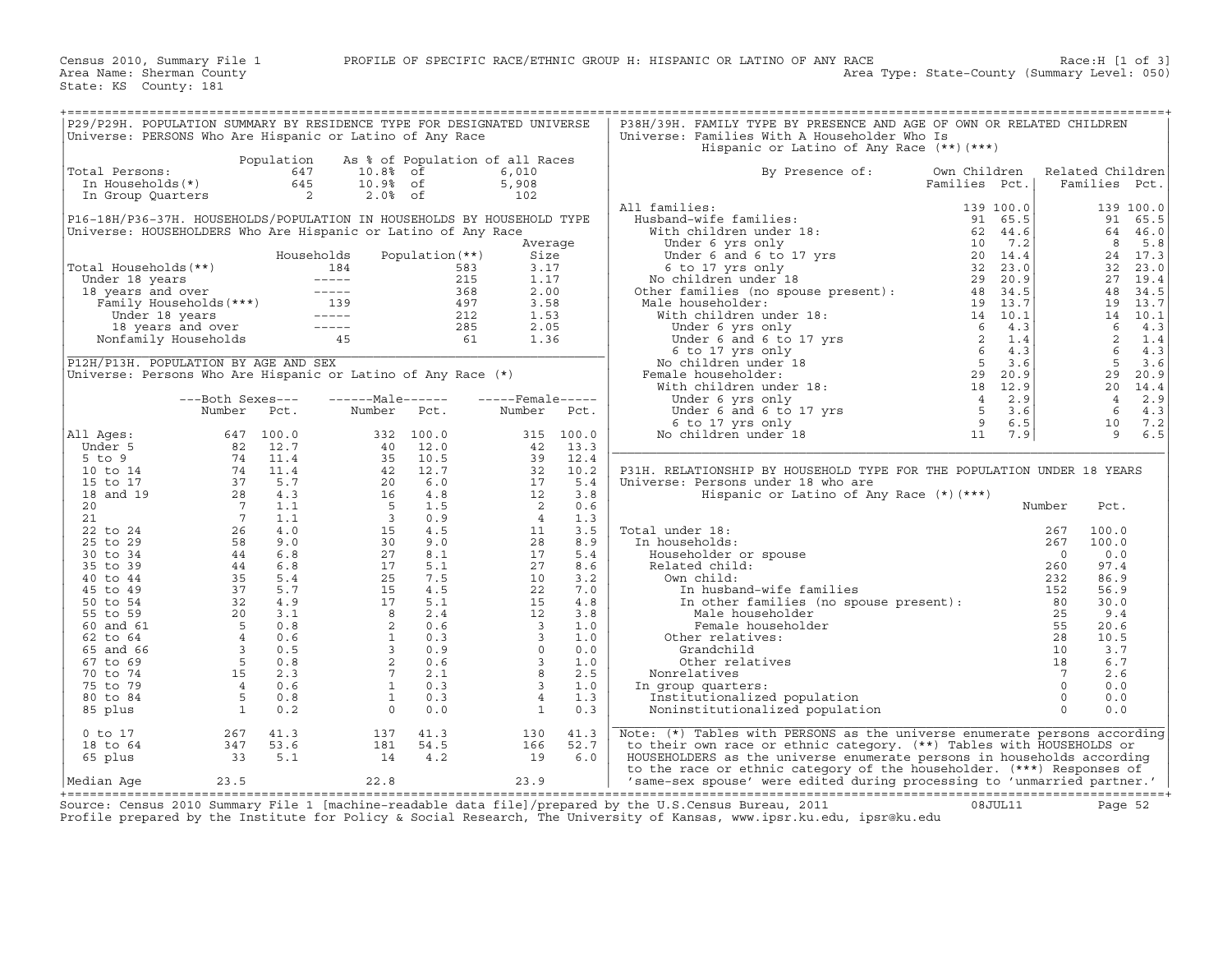| Universe: Persons Who Are Hispanic or Latino of Any Race $(*)$ (***)             |                          |       |         |                   |       | Universe: Households With A Householder Who Is                   | Hispanic or Latino of Any Race (**)        |                 |                  |
|----------------------------------------------------------------------------------|--------------------------|-------|---------|-------------------|-------|------------------------------------------------------------------|--------------------------------------------|-----------------|------------------|
|                                                                                  | All Ages                 |       |         | 65 years and over |       |                                                                  |                                            | Number          | Pct.             |
|                                                                                  | Number                   | Pct.  |         | Number            | Pct.  |                                                                  |                                            |                 |                  |
| Total:                                                                           | 647                      | 100.0 |         | 33                | 100.0 | Total:<br>Household has 3 or more generations                    |                                            | 5               | 184 100.0<br>2.7 |
| In households:                                                                   | 645                      | 99.7  |         | 33                | 100.0 |                                                                  |                                            | 179             |                  |
|                                                                                  |                          |       |         |                   |       | Household does not have 3+ generations                           |                                            |                 | 97.3             |
| In family households:                                                            | 584                      | 90.3  |         | 25                | 75.8  |                                                                  |                                            |                 |                  |
| Householder:                                                                     | 139                      | 21.5  |         | 16                | 48.5  |                                                                  |                                            |                 |                  |
| Male                                                                             | 93                       | 14.4  |         | 10                | 30.3  |                                                                  |                                            |                 |                  |
| Female                                                                           | 46                       | 7.1   |         | -6                | 18.2  |                                                                  |                                            |                 |                  |
| Spouse                                                                           | 95                       | 14.7  |         | 8                 | 24.2  | PCT19H. NONRELATIVES BY HOUSEHOLD TYPE (*) (***)                 |                                            |                 |                  |
| Parent                                                                           | $\overline{\mathbf{3}}$  | 0.5   |         | $\mathbf{1}$      | 3.0   | Universe: Nonrelatives who are                                   |                                            |                 |                  |
| Parent-in-law                                                                    | $\bigcirc$               | 0.0   |         | $\Omega$          | 0.0   |                                                                  | Hispanic or Latino of Any Race (Total: 43) |                 |                  |
| Child:                                                                           | 264                      | 40.8  |         |                   |       |                                                                  |                                            |                 |                  |
| Biological                                                                       | 242                      | 37.4  |         |                   |       |                                                                  | In Family                                  | In Nonfamily    |                  |
| Adopted                                                                          | $\overline{7}$           | 1.1   |         |                   |       |                                                                  | Households                                 | Households      |                  |
| Step                                                                             | 15                       | 2.3   |         |                   |       |                                                                  | Number Pct.                                | Number Pct.     |                  |
| Grandchild                                                                       | 15                       | 2.3   |         |                   |       |                                                                  |                                            |                 |                  |
| Brother or sister                                                                | 13                       | 2.0   |         |                   |       | Nonrelatives:                                                    | 27 100.0                                   |                 | 16 100.0         |
| Son-in-law/daughter-in-law                                                       | 5                        | 0.8   |         |                   |       | Roomer or boarder                                                | $\Omega$<br>0.0                            | $\Omega$        | 0.0              |
| Other relatives (#)                                                              | 23                       | 3.6   |         | $\Omega$          | 0.0   | Housemate or roommate                                            | $\overline{\mathbf{3}}$<br>11.1            | $5^{\circ}$     | 31.3             |
| Nonrelatives                                                                     | 27                       | 4.2   |         | $\Omega$          | 0.0   | Unmarried partner                                                | 18<br>66.7                                 | 6               | 37.5             |
| In nonfamily households:<br>Male householder:                                    | 61                       | 9.4   |         | 8                 | 24.2  | Other nonrelatives                                               | 22.2<br>6                                  | 5               | 31.3             |
|                                                                                  | 27                       | 4.2   |         | 2                 | 6.1   |                                                                  |                                            |                 |                  |
| Living alone                                                                     | 24                       | 3.7   |         | 2                 | 6.1   |                                                                  |                                            |                 |                  |
| Not living alone                                                                 | $\overline{\phantom{a}}$ | 0.5   |         | $\Omega$          | 0.0   |                                                                  |                                            |                 |                  |
| Female householder:                                                              | 18                       | 2.8   |         | 6                 | 18.2  | H17H. HOUSING UNITS BY HOUSEHOLDER'S AGE AND TENURE              |                                            |                 |                  |
| Living alone                                                                     | 13                       | 2.0   |         | 6                 | 18.2  | Universe: Occupied Housing Units With A Householder Who Is       |                                            |                 |                  |
| Not living alone                                                                 | $5^{\circ}$              | 0.8   |         | $\Omega$          | 0.0   |                                                                  | Hispanic or Latino of Any Race (**)        |                 |                  |
| Nonrelatives                                                                     | 16                       | 2.5   |         | $\Omega$          | 0.0   |                                                                  |                                            |                 |                  |
|                                                                                  | 2                        | 0.3   |         | $\Omega$          | 0.0   |                                                                  |                                            |                 |                  |
| In group quarters:                                                               |                          |       |         |                   |       | Age of                                                           | Owner Occupied                             | Renter Occupied |                  |
| Institutionalized                                                                | $\Omega$                 | 0.0   |         | $\Omega$          | 0.0   | Householder                                                      | Number<br>Pct.                             | Number          | Pct.             |
| Noninstitutionalized                                                             | 2                        | 0.3   |         | $\Omega$          | 0.0   |                                                                  |                                            |                 |                  |
|                                                                                  |                          |       |         |                   |       | All Ages:                                                        | 99<br>100.0                                |                 | 85 100.0         |
| $(\#)$ For 65 yrs & over, includes children, siblings, etc. not shown separately |                          |       |         |                   |       | 15 to 24                                                         | 4.0<br>$\overline{4}$                      | 17              | 20.0             |
|                                                                                  |                          |       |         |                   |       | 25 to 34                                                         | 17<br>17.2                                 | 30              | 35.3             |
|                                                                                  |                          |       |         |                   |       | 35 to 44                                                         | 27<br>27.3                                 | 16              | 18.8             |
|                                                                                  |                          |       |         |                   |       | 45 to 54                                                         | 24.2<br>24                                 | 8               | 9.4              |
| P18H. HOUSEHOLD TYPE                                                             |                          |       |         |                   |       | 55 to 59                                                         | 7.1<br>$\overline{7}$                      | $\overline{4}$  | 4.7              |
| Universe: Households with a Householder Who is                                   |                          |       |         |                   |       | 60 to 64                                                         | $\overline{4}$<br>4.0                      | 2               | 2.4              |
| Hispanic or Latino of Any Race (**)                                              |                          |       |         |                   |       | 65 to 74                                                         | 10<br>10.1                                 | 6               | 7.1              |
|                                                                                  |                          |       | Number  | Pct.              |       | 75 to 84                                                         | 6.1<br>6                                   | $\mathbf{1}$    | 1.2              |
|                                                                                  |                          |       |         |                   |       | 85 and over                                                      | $\Omega$<br>0.0                            | $\overline{1}$  | 1.2              |
| Total:                                                                           |                          |       |         | 184 100.0         |       |                                                                  |                                            |                 |                  |
| Family households (***) :                                                        |                          |       | 139     | 75.5              |       |                                                                  |                                            |                 |                  |
| Husband-wife families                                                            |                          |       | 91      | 49.5              |       | Note: (*) Tables with PERSONS as the universe enumerate persons  |                                            |                 |                  |
| Other families:                                                                  |                          |       |         | 48 26.1           |       | according to their own race or ethnic category. (**) Tables with |                                            |                 |                  |
| Male householder, no wife present                                                |                          |       | 19      | 10.3              |       | HOUSEHOLDS or HOUSEHOLDERS as the universe enumerate persons in  |                                            |                 |                  |
| Female householder, no husband present                                           |                          |       | 29 15.8 |                   |       | households according to the race or ethnic category of the       |                                            |                 |                  |
| Nonfamily households:                                                            |                          |       |         | 45 24.5           |       | householder. (***) Responses of 'same-sex spouse' were edited    |                                            |                 |                  |
|                                                                                  |                          |       | 37      | 20.1              |       | during processing to 'unmarried partner.'                        |                                            |                 |                  |
|                                                                                  |                          |       | 8       | 4.3               |       |                                                                  |                                            |                 |                  |
| Householder living alone                                                         |                          |       |         |                   |       |                                                                  |                                            |                 |                  |
| Householder not living alone                                                     |                          |       |         |                   |       |                                                                  |                                            |                 |                  |
|                                                                                  |                          |       |         |                   |       |                                                                  |                                            |                 |                  |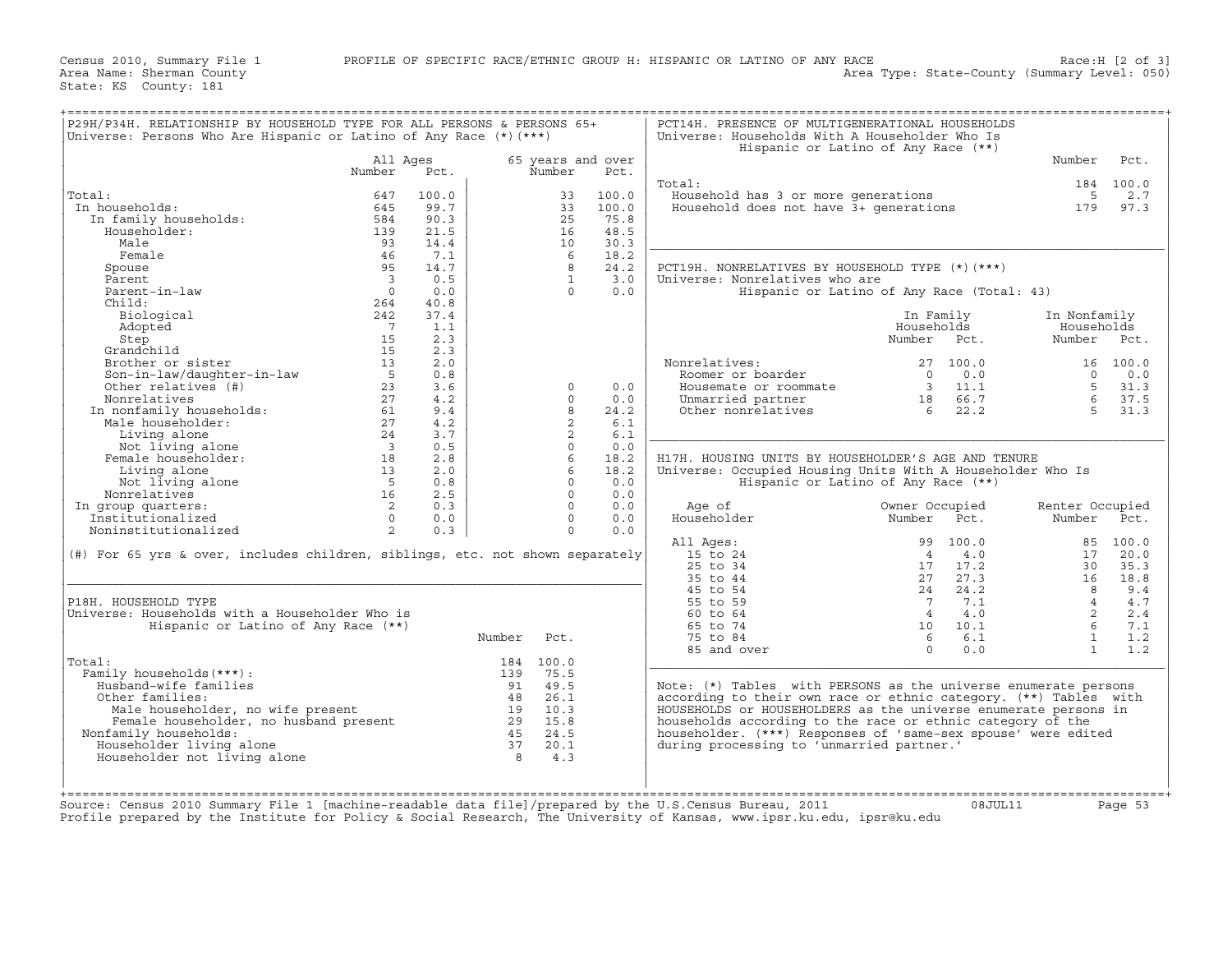| P28H/H16H. HOUSEHOLDS (OCCUPIED HOUSING UNITS) BY HOUSEHOLD SIZE BY TYPE AND BY TENURE<br>Universe: Households (Occupied Housing Units) With A Householder Who Is Hispanic or Latino of Any Race (**)(***) |                   |       |                         |       |                         |       |                   |       |                    |       |
|------------------------------------------------------------------------------------------------------------------------------------------------------------------------------------------------------------|-------------------|-------|-------------------------|-------|-------------------------|-------|-------------------|-------|--------------------|-------|
|                                                                                                                                                                                                            |                   |       |                         |       |                         |       |                   |       |                    |       |
|                                                                                                                                                                                                            | All<br>Households | Pct.  | Family<br>Households    | Pct.  | Nonfamily<br>Households | Pct.  | Owner<br>Occupied | Pct.  | Renter<br>Occupied | Pct.  |
| All household sizes:                                                                                                                                                                                       | 184               | 100.0 | 139                     | 100.0 | 45                      | 100.0 | 99                | 100.0 | 85                 | 100.0 |
| 1-person households                                                                                                                                                                                        | 37                | 20.1  | (Family always >1 pers) |       | 37                      | 82.2  |                   | 12.1  | 25                 | 29.4  |
| 2-person households                                                                                                                                                                                        | 41                | 22.3  | 37                      | 26.6  |                         | 8.9   | 27                | 27.3  | 14                 | 16.5  |
| 3-person households                                                                                                                                                                                        | 35                | 19.0  | 34                      | 24.5  |                         | 2.2   | 20                | 20.2  | 15                 | 17.6  |
| 4-person households                                                                                                                                                                                        | 31                | 16.8  | 29                      | 20.9  |                         | 4.4   | 15                | 15.2  | 16                 | 18.8  |
| 5-person households                                                                                                                                                                                        | 19                | 10.3  | 18                      | 12.9  |                         | 2.2   | 12 <sup>°</sup>   | 12.1  |                    | 8.2   |
| 6-person households                                                                                                                                                                                        |                   | 7.1   |                         | 9.4   |                         | 0.0   |                   | 9.1   |                    | 4.7   |
| 7-or-more person households                                                                                                                                                                                | 8                 | 4.3   | 8                       | 5.8   |                         | 0.0   |                   | 4.0   |                    | 4.7   |

|                                | Total<br>Population | Pct.          | Families | Pct.                      | Nonfamilies | Pct.     | In Owner<br>Occupied | Pct.                      | In Renter<br>Occupied | Pct.     |
|--------------------------------|---------------------|---------------|----------|---------------------------|-------------|----------|----------------------|---------------------------|-----------------------|----------|
| Total population in households | 583                 | 100.0         | 497      | 85.2                      | 61          | 10.5     | 331                  | 56.8                      |                       | 252 43.2 |
| Under 18 years                 | 215                 | 100.0         | 212      | 98.6                      |             |          |                      |                           |                       |          |
| 18 years and over              | 368                 | 100.0         | 285      | 77.4                      |             |          |                      |                           |                       |          |
| Average Household Size         | 3.17                | $------$      | 3.58     | $\qquad \qquad - - - - -$ | 136         | $------$ | 3.34                 | $\qquad \qquad - - - - -$ | 2.96                  | $------$ |
| Under 18 years                 |                     | $- - - - - -$ | 1.53     | $\frac{1}{2}$             |             |          |                      |                           |                       |          |
| 18 years and over              | 2.00                | $- - - - - -$ |          | $2.05$ -----              |             |          |                      |                           |                       |          |

|                                                                                                                                                                                                                                                                             |                   |      |                      |       |                                                                                                                                                                                                                                                                                                                                                                                                                                                                                 |                 | Universe: Households (Occupied Housing Units) With A Householder Who Is Hispanic or Latino of Any Race (**) (***)                                                                                                                                                                                            |                                                     |                                                          |         |
|-----------------------------------------------------------------------------------------------------------------------------------------------------------------------------------------------------------------------------------------------------------------------------|-------------------|------|----------------------|-------|---------------------------------------------------------------------------------------------------------------------------------------------------------------------------------------------------------------------------------------------------------------------------------------------------------------------------------------------------------------------------------------------------------------------------------------------------------------------------------|-----------------|--------------------------------------------------------------------------------------------------------------------------------------------------------------------------------------------------------------------------------------------------------------------------------------------------------------|-----------------------------------------------------|----------------------------------------------------------|---------|
|                                                                                                                                                                                                                                                                             | All<br>Households | Pct. | Family<br>Households | Pct.  | Nonfamily<br>Households                                                                                                                                                                                                                                                                                                                                                                                                                                                         | Pct.            | Owner<br>Occupied                                                                                                                                                                                                                                                                                            | Pct.                                                | Renter<br>Occupied                                       | Pct.    |
| All household sizes:                                                                                                                                                                                                                                                        |                   |      |                      |       |                                                                                                                                                                                                                                                                                                                                                                                                                                                                                 |                 |                                                                                                                                                                                                                                                                                                              |                                                     |                                                          |         |
|                                                                                                                                                                                                                                                                             |                   |      |                      |       |                                                                                                                                                                                                                                                                                                                                                                                                                                                                                 |                 |                                                                                                                                                                                                                                                                                                              |                                                     |                                                          |         |
|                                                                                                                                                                                                                                                                             |                   |      |                      |       |                                                                                                                                                                                                                                                                                                                                                                                                                                                                                 |                 |                                                                                                                                                                                                                                                                                                              |                                                     |                                                          |         |
|                                                                                                                                                                                                                                                                             |                   |      |                      |       |                                                                                                                                                                                                                                                                                                                                                                                                                                                                                 |                 |                                                                                                                                                                                                                                                                                                              |                                                     |                                                          |         |
|                                                                                                                                                                                                                                                                             |                   |      |                      |       |                                                                                                                                                                                                                                                                                                                                                                                                                                                                                 |                 |                                                                                                                                                                                                                                                                                                              |                                                     |                                                          |         |
|                                                                                                                                                                                                                                                                             |                   |      |                      |       |                                                                                                                                                                                                                                                                                                                                                                                                                                                                                 |                 |                                                                                                                                                                                                                                                                                                              |                                                     |                                                          |         |
|                                                                                                                                                                                                                                                                             |                   |      |                      |       |                                                                                                                                                                                                                                                                                                                                                                                                                                                                                 |                 |                                                                                                                                                                                                                                                                                                              |                                                     |                                                          |         |
|                                                                                                                                                                                                                                                                             |                   |      |                      |       |                                                                                                                                                                                                                                                                                                                                                                                                                                                                                 |                 |                                                                                                                                                                                                                                                                                                              |                                                     |                                                          |         |
| P16H/P17H/P36H/P37H/H11H/H12H. POPULATION IN HOUSEHOLDS AND AVERAGE HOUSEHOLD SIZE BY TYPE AND BY TENURE<br>Universe: Population in Households (Occupied Housing Units) With A Householder Who Is Hispanic or Latino of Any Race (**)                                       |                   |      |                      |       |                                                                                                                                                                                                                                                                                                                                                                                                                                                                                 |                 |                                                                                                                                                                                                                                                                                                              |                                                     |                                                          |         |
|                                                                                                                                                                                                                                                                             | Total             |      | In                   |       | In                                                                                                                                                                                                                                                                                                                                                                                                                                                                              |                 | In Owner                                                                                                                                                                                                                                                                                                     |                                                     | In Renter                                                |         |
|                                                                                                                                                                                                                                                                             | Population Pct.   |      | Families Pct.        |       | Nonfamilies Pct.                                                                                                                                                                                                                                                                                                                                                                                                                                                                |                 | Occupied Pct.                                                                                                                                                                                                                                                                                                |                                                     | Occupied Pct.                                            |         |
|                                                                                                                                                                                                                                                                             |                   |      |                      |       |                                                                                                                                                                                                                                                                                                                                                                                                                                                                                 | 61 10.5         | 331                                                                                                                                                                                                                                                                                                          | 56.8                                                | 252                                                      | 43.2    |
|                                                                                                                                                                                                                                                                             |                   |      |                      |       |                                                                                                                                                                                                                                                                                                                                                                                                                                                                                 | _______________ |                                                                                                                                                                                                                                                                                                              |                                                     | $\frac{1}{2}$                                            |         |
|                                                                                                                                                                                                                                                                             |                   |      |                      |       | ----- -----                                                                                                                                                                                                                                                                                                                                                                                                                                                                     |                 | $------$                                                                                                                                                                                                                                                                                                     | $\qquad \qquad - - - - -$                           |                                                          |         |
|                                                                                                                                                                                                                                                                             |                   |      |                      |       | $1.36$ -----                                                                                                                                                                                                                                                                                                                                                                                                                                                                    |                 |                                                                                                                                                                                                                                                                                                              | $3.34$ -----                                        | $2.96$ -----                                             |         |
|                                                                                                                                                                                                                                                                             |                   |      |                      |       | ______________                                                                                                                                                                                                                                                                                                                                                                                                                                                                  |                 |                                                                                                                                                                                                                                                                                                              |                                                     |                                                          |         |
|                                                                                                                                                                                                                                                                             |                   |      |                      |       | $\begin{tabular}{lllllllllll} \multicolumn{2}{l}{} & \multicolumn{2}{l}{} & \multicolumn{2}{l}{} & \multicolumn{2}{l}{} & \multicolumn{2}{l}{} & \multicolumn{2}{l}{} & \multicolumn{2}{l}{} & \multicolumn{2}{l}{} & \multicolumn{2}{l}{} & \multicolumn{2}{l}{} & \multicolumn{2}{l}{} & \multicolumn{2}{l}{} & \multicolumn{2}{l}{} & \multicolumn{2}{l}{} & \multicolumn{2}{l}{} & \multicolumn{2}{l}{} & \multicolumn{2}{l}{} & \multicolumn{2}{l}{} & \multicolumn{2}{l}$ |                 |                                                                                                                                                                                                                                                                                                              |                                                     |                                                          |         |
| Note: Family household numbers include nonrelatives living with families.                                                                                                                                                                                                   |                   |      |                      |       |                                                                                                                                                                                                                                                                                                                                                                                                                                                                                 |                 |                                                                                                                                                                                                                                                                                                              |                                                     |                                                          |         |
| PCT20/PCT22H. GROUP QUARTERS POPULATION BY SEX BY AGE BY GROUP QUARTERS TYPE<br>Universe: Population in group quarters for persons who are Hispanic or Latino of Any Race (*)                                                                                               |                   |      |                      |       |                                                                                                                                                                                                                                                                                                                                                                                                                                                                                 |                 |                                                                                                                                                                                                                                                                                                              |                                                     |                                                          |         |
|                                                                                                                                                                                                                                                                             |                   |      | $---$ All Ages $---$ |       |                                                                                                                                                                                                                                                                                                                                                                                                                                                                                 |                 |                                                                                                                                                                                                                                                                                                              |                                                     | -------------------- 18 Years and Over ----------------- |         |
|                                                                                                                                                                                                                                                                             |                   |      |                      |       |                                                                                                                                                                                                                                                                                                                                                                                                                                                                                 |                 |                                                                                                                                                                                                                                                                                                              |                                                     |                                                          | Pct. of |
|                                                                                                                                                                                                                                                                             |                   |      |                      |       |                                                                                                                                                                                                                                                                                                                                                                                                                                                                                 |                 |                                                                                                                                                                                                                                                                                                              |                                                     |                                                          | Total   |
|                                                                                                                                                                                                                                                                             |                   |      | Number               |       |                                                                                                                                                                                                                                                                                                                                                                                                                                                                                 |                 | Pct. of Pct. of Pct. of Pct. of All Pct. of All Pct. Total Ages Male 18+                                                                                                                                                                                                                                     |                                                     | Female                                                   | $18+$   |
|                                                                                                                                                                                                                                                                             |                   |      | 2                    | 100.0 |                                                                                                                                                                                                                                                                                                                                                                                                                                                                                 |                 |                                                                                                                                                                                                                                                                                                              |                                                     | $\Omega$                                                 | 0.0     |
|                                                                                                                                                                                                                                                                             |                   |      |                      |       |                                                                                                                                                                                                                                                                                                                                                                                                                                                                                 |                 |                                                                                                                                                                                                                                                                                                              |                                                     | $\Omega$                                                 | 0.0     |
|                                                                                                                                                                                                                                                                             |                   |      |                      |       |                                                                                                                                                                                                                                                                                                                                                                                                                                                                                 |                 |                                                                                                                                                                                                                                                                                                              | $\begin{smallmatrix}100.0\\ 0\\ 0\end{smallmatrix}$ | $\Omega$                                                 | 0.0     |
|                                                                                                                                                                                                                                                                             |                   |      |                      |       |                                                                                                                                                                                                                                                                                                                                                                                                                                                                                 |                 |                                                                                                                                                                                                                                                                                                              |                                                     | $\Omega$                                                 | 0.0     |
|                                                                                                                                                                                                                                                                             |                   |      |                      |       |                                                                                                                                                                                                                                                                                                                                                                                                                                                                                 |                 |                                                                                                                                                                                                                                                                                                              |                                                     | $\Omega$                                                 | 0.0     |
|                                                                                                                                                                                                                                                                             |                   |      |                      |       |                                                                                                                                                                                                                                                                                                                                                                                                                                                                                 |                 |                                                                                                                                                                                                                                                                                                              |                                                     | $\Omega$                                                 | 0.0     |
|                                                                                                                                                                                                                                                                             |                   |      |                      |       |                                                                                                                                                                                                                                                                                                                                                                                                                                                                                 |                 |                                                                                                                                                                                                                                                                                                              |                                                     | $\Omega$                                                 | 0.0     |
| Institutionalized population:<br>Noninstitutionalized population:                                                                                                                                                                                                           |                   |      |                      |       |                                                                                                                                                                                                                                                                                                                                                                                                                                                                                 |                 |                                                                                                                                                                                                                                                                                                              |                                                     | $\Omega$                                                 | 0.0     |
|                                                                                                                                                                                                                                                                             |                   |      |                      |       |                                                                                                                                                                                                                                                                                                                                                                                                                                                                                 |                 |                                                                                                                                                                                                                                                                                                              |                                                     | $\Omega$                                                 | 0.0     |
| All types of group quarters:                                                                                                                                                                                                                                                |                   |      |                      |       |                                                                                                                                                                                                                                                                                                                                                                                                                                                                                 |                 |                                                                                                                                                                                                                                                                                                              |                                                     | $\Omega$                                                 | 0.0     |
|                                                                                                                                                                                                                                                                             |                   |      |                      |       |                                                                                                                                                                                                                                                                                                                                                                                                                                                                                 |                 | $\begin{array}{cccccc} 2 & 100.0 & & 2 & 100.0 \\ 0 & 0.0 & & 0 & 0.0 \\ 0 & 0.0 & & 0 & 0.0 \\ 0 & 0.0 & & 0 & 0.0 \\ 0 & 0.0 & & 0 & 0.0 \\ 0 & 0.0 & & 0 & 0.0 \\ 2 & 100.0 & & 2 & 100.0 \\ 2 & 100.0 & & 2 & 100.0 \\ 0 & 0.0 & & 0 & 0.0 \\ 0 & 0.0 & & 0 & 0.0 \\ 0 & 0.0 & & 0 & 0.0 \\ \end{array}$ |                                                     |                                                          |         |
| University of the matrices of the matrices of the Mursing facilities of the institutional facilities of the matrix of the minimized population:<br>Other institutional facilities of the minimized population:<br>College/universi                                          |                   |      |                      |       |                                                                                                                                                                                                                                                                                                                                                                                                                                                                                 |                 |                                                                                                                                                                                                                                                                                                              |                                                     |                                                          |         |
| Note: (*) Tables with PERSONS as the universe enumerate persons according to their own race or ethnic category. (**) Tables with HOUSEHOLDS<br>or HOUSEHOLDERS as the universe enumerate persons in households according to the race or ethnic category of the householder. |                   |      |                      |       |                                                                                                                                                                                                                                                                                                                                                                                                                                                                                 |                 |                                                                                                                                                                                                                                                                                                              |                                                     |                                                          |         |
| (***) Same-sex couple households are included in the family households category if there is at least one additional person<br>related to householder by birth or adoption. Same-sex couple households with no relatives of the householder present are tabulated            |                   |      |                      |       |                                                                                                                                                                                                                                                                                                                                                                                                                                                                                 |                 |                                                                                                                                                                                                                                                                                                              |                                                     |                                                          |         |

+===================================================================================================================================================+

Source: Census 2010 Summary File 1 [machine−readable data file]/prepared by the U.S.Census Bureau, 2011 08JUL11 Page 54 Profile prepared by the Institute for Policy & Social Research, The University of Kansas, www.ipsr.ku.edu, ipsr@ku.edu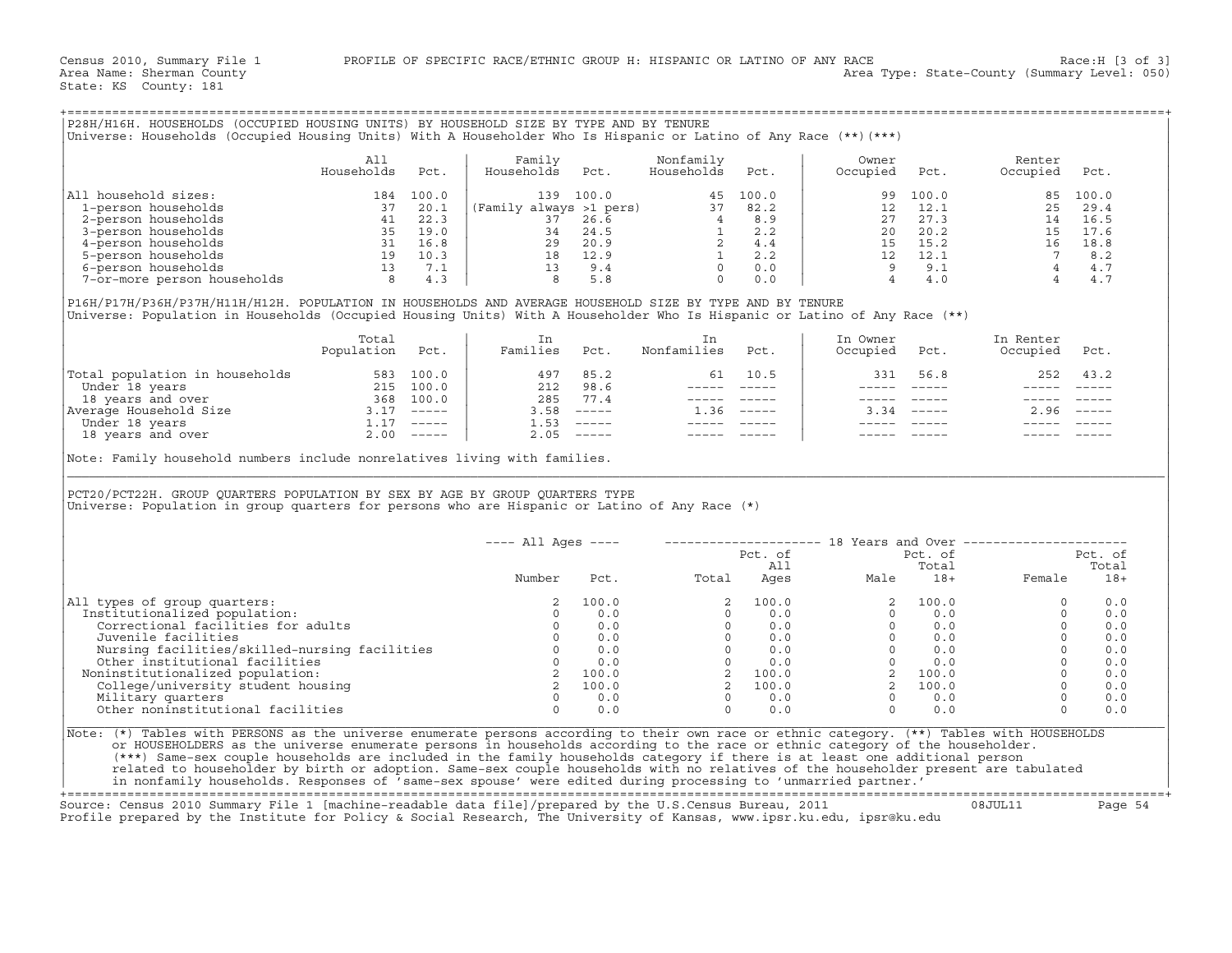| P29/P291. POPULATION SUMMARY BY RESIDENCE TYPE FOR DESIGNATED UNIVERSE<br>Universe: PERSONS Who Are White Alone, Not Hispanic or Latino                                                                                                                  |                                                                                                                                                                                                                                                                               |      |                                                                                                                                                                                                                                                                                    |                       |             | P38I/39I. FAMILY TYPE BY PRESENCE AND AGE OF OWN OR RELATED CHILDREN<br>Universe: Families With A Householder Who Is<br>White Alone, Not Hispanic or Latino (**)(***) |               |                  |  |
|----------------------------------------------------------------------------------------------------------------------------------------------------------------------------------------------------------------------------------------------------------|-------------------------------------------------------------------------------------------------------------------------------------------------------------------------------------------------------------------------------------------------------------------------------|------|------------------------------------------------------------------------------------------------------------------------------------------------------------------------------------------------------------------------------------------------------------------------------------|-----------------------|-------------|-----------------------------------------------------------------------------------------------------------------------------------------------------------------------|---------------|------------------|--|
|                                                                                                                                                                                                                                                          |                                                                                                                                                                                                                                                                               |      | Population As % of Population of all Races                                                                                                                                                                                                                                         |                       |             |                                                                                                                                                                       |               |                  |  |
| Total Persons:                                                                                                                                                                                                                                           |                                                                                                                                                                                                                                                                               |      |                                                                                                                                                                                                                                                                                    | 6,010                 |             | By Presence of:                                                                                                                                                       | Own Children  | Related Children |  |
|                                                                                                                                                                                                                                                          |                                                                                                                                                                                                                                                                               |      |                                                                                                                                                                                                                                                                                    | 5,908                 |             |                                                                                                                                                                       | Families Pct. | Families Pct.    |  |
|                                                                                                                                                                                                                                                          |                                                                                                                                                                                                                                                                               |      |                                                                                                                                                                                                                                                                                    | 102                   |             |                                                                                                                                                                       |               |                  |  |
|                                                                                                                                                                                                                                                          |                                                                                                                                                                                                                                                                               |      |                                                                                                                                                                                                                                                                                    |                       |             | All families:                                                                                                                                                         |               |                  |  |
| P16-18I/P36-37I. HOUSEHOLDS/POPULATION IN HOUSEHOLDS BY HOUSEHOLD TYPE                                                                                                                                                                                   |                                                                                                                                                                                                                                                                               |      |                                                                                                                                                                                                                                                                                    |                       |             |                                                                                                                                                                       |               |                  |  |
| Universe: HOUSEHOLDERS Who Are White Alone, Not Hispanic or Latino                                                                                                                                                                                       |                                                                                                                                                                                                                                                                               |      |                                                                                                                                                                                                                                                                                    |                       |             |                                                                                                                                                                       |               |                  |  |
|                                                                                                                                                                                                                                                          |                                                                                                                                                                                                                                                                               |      |                                                                                                                                                                                                                                                                                    | Average               |             |                                                                                                                                                                       |               |                  |  |
|                                                                                                                                                                                                                                                          |                                                                                                                                                                                                                                                                               |      |                                                                                                                                                                                                                                                                                    | Size                  |             |                                                                                                                                                                       |               |                  |  |
| Total Households (**)<br>Total Households (**)<br>Under 18 years<br>18 years<br>18 years<br>19 years<br>Total System over<br>Family Households (***)<br>The Taylor over<br>The Taylor of the Captain (**)<br>2,957<br>Nonfamily Households<br>2,957<br>N |                                                                                                                                                                                                                                                                               |      |                                                                                                                                                                                                                                                                                    | 2.19                  |             |                                                                                                                                                                       |               |                  |  |
|                                                                                                                                                                                                                                                          |                                                                                                                                                                                                                                                                               |      |                                                                                                                                                                                                                                                                                    | 0.46                  |             |                                                                                                                                                                       |               |                  |  |
|                                                                                                                                                                                                                                                          |                                                                                                                                                                                                                                                                               |      |                                                                                                                                                                                                                                                                                    |                       |             |                                                                                                                                                                       |               |                  |  |
|                                                                                                                                                                                                                                                          |                                                                                                                                                                                                                                                                               |      |                                                                                                                                                                                                                                                                                    |                       |             | Other families (no<br>Male householder:                                                                                                                               |               |                  |  |
|                                                                                                                                                                                                                                                          |                                                                                                                                                                                                                                                                               |      |                                                                                                                                                                                                                                                                                    |                       |             |                                                                                                                                                                       |               |                  |  |
|                                                                                                                                                                                                                                                          |                                                                                                                                                                                                                                                                               |      |                                                                                                                                                                                                                                                                                    |                       |             |                                                                                                                                                                       |               |                  |  |
|                                                                                                                                                                                                                                                          |                                                                                                                                                                                                                                                                               |      |                                                                                                                                                                                                                                                                                    |                       |             |                                                                                                                                                                       |               |                  |  |
|                                                                                                                                                                                                                                                          |                                                                                                                                                                                                                                                                               |      |                                                                                                                                                                                                                                                                                    |                       |             |                                                                                                                                                                       |               |                  |  |
| P12I/P13I. POPULATION BY AGE AND SEX                                                                                                                                                                                                                     |                                                                                                                                                                                                                                                                               |      |                                                                                                                                                                                                                                                                                    |                       |             |                                                                                                                                                                       |               |                  |  |
| Universe: Persons Who Are White Alone, Not Hispanic or Latino (*)                                                                                                                                                                                        |                                                                                                                                                                                                                                                                               |      |                                                                                                                                                                                                                                                                                    |                       |             |                                                                                                                                                                       |               |                  |  |
|                                                                                                                                                                                                                                                          |                                                                                                                                                                                                                                                                               |      |                                                                                                                                                                                                                                                                                    |                       |             |                                                                                                                                                                       |               |                  |  |
|                                                                                                                                                                                                                                                          | ---Both Sexes---                                                                                                                                                                                                                                                              |      | ------Male------                                                                                                                                                                                                                                                                   | -----Female-----      |             |                                                                                                                                                                       |               |                  |  |
|                                                                                                                                                                                                                                                          | Number                                                                                                                                                                                                                                                                        | Pct. | Number Pct.                                                                                                                                                                                                                                                                        | Number Pct.           |             |                                                                                                                                                                       |               |                  |  |
|                                                                                                                                                                                                                                                          |                                                                                                                                                                                                                                                                               |      |                                                                                                                                                                                                                                                                                    |                       |             |                                                                                                                                                                       |               |                  |  |
|                                                                                                                                                                                                                                                          |                                                                                                                                                                                                                                                                               |      |                                                                                                                                                                                                                                                                                    |                       | 2,615 100.0 |                                                                                                                                                                       |               |                  |  |
| All Ages:                                                                                                                                                                                                                                                |                                                                                                                                                                                                                                                                               |      |                                                                                                                                                                                                                                                                                    |                       | 6.0         |                                                                                                                                                                       |               |                  |  |
|                                                                                                                                                                                                                                                          |                                                                                                                                                                                                                                                                               |      |                                                                                                                                                                                                                                                                                    |                       | 4.7         |                                                                                                                                                                       |               |                  |  |
|                                                                                                                                                                                                                                                          |                                                                                                                                                                                                                                                                               |      |                                                                                                                                                                                                                                                                                    |                       | 5.5         | P31I. RELATIONSHIP BY HOUSEHOLD TYPE FOR THE POPULATION UNDER 18 YEARS                                                                                                |               |                  |  |
|                                                                                                                                                                                                                                                          |                                                                                                                                                                                                                                                                               |      |                                                                                                                                                                                                                                                                                    |                       | 2.9         |                                                                                                                                                                       |               |                  |  |
|                                                                                                                                                                                                                                                          |                                                                                                                                                                                                                                                                               |      |                                                                                                                                                                                                                                                                                    |                       | 1.9         | Universe: Persons under 18 who are                                                                                                                                    |               |                  |  |
|                                                                                                                                                                                                                                                          |                                                                                                                                                                                                                                                                               |      |                                                                                                                                                                                                                                                                                    |                       | 1.0         | White Alone, Not Hispanic or Latino (*) (***)                                                                                                                         |               | Number<br>Pct.   |  |
|                                                                                                                                                                                                                                                          |                                                                                                                                                                                                                                                                               |      |                                                                                                                                                                                                                                                                                    |                       | 0.8         |                                                                                                                                                                       |               |                  |  |
|                                                                                                                                                                                                                                                          |                                                                                                                                                                                                                                                                               |      |                                                                                                                                                                                                                                                                                    |                       | 3.1         | Total under 18:                                                                                                                                                       |               | 100.0            |  |
|                                                                                                                                                                                                                                                          |                                                                                                                                                                                                                                                                               |      |                                                                                                                                                                                                                                                                                    |                       | 5.1         | In households:                                                                                                                                                        |               | 100.0            |  |
|                                                                                                                                                                                                                                                          |                                                                                                                                                                                                                                                                               |      |                                                                                                                                                                                                                                                                                    |                       | 5.5         |                                                                                                                                                                       |               | 0.0              |  |
|                                                                                                                                                                                                                                                          |                                                                                                                                                                                                                                                                               |      |                                                                                                                                                                                                                                                                                    |                       | 5.0         |                                                                                                                                                                       |               | 98.2             |  |
|                                                                                                                                                                                                                                                          |                                                                                                                                                                                                                                                                               |      |                                                                                                                                                                                                                                                                                    |                       | 5.1         |                                                                                                                                                                       |               | 94.0             |  |
|                                                                                                                                                                                                                                                          |                                                                                                                                                                                                                                                                               |      |                                                                                                                                                                                                                                                                                    |                       | 7.3         |                                                                                                                                                                       |               | 72.3             |  |
|                                                                                                                                                                                                                                                          |                                                                                                                                                                                                                                                                               |      |                                                                                                                                                                                                                                                                                    |                       | 8.0         |                                                                                                                                                                       |               | 21.7             |  |
|                                                                                                                                                                                                                                                          |                                                                                                                                                                                                                                                                               |      |                                                                                                                                                                                                                                                                                    |                       | 7.5         | The Male Role<br>Male Role<br>Permale house<br>The relatives:<br>Other relatives:<br>Grandchild<br>Tives                                                              |               | 5.0              |  |
|                                                                                                                                                                                                                                                          |                                                                                                                                                                                                                                                                               |      |                                                                                                                                                                                                                                                                                    |                       | 2.9         |                                                                                                                                                                       |               | 16.7             |  |
|                                                                                                                                                                                                                                                          |                                                                                                                                                                                                                                                                               |      |                                                                                                                                                                                                                                                                                    |                       | 3.7         |                                                                                                                                                                       |               | 4.3              |  |
|                                                                                                                                                                                                                                                          |                                                                                                                                                                                                                                                                               |      |                                                                                                                                                                                                                                                                                    |                       | 2.0         |                                                                                                                                                                       |               | 3.7              |  |
|                                                                                                                                                                                                                                                          |                                                                                                                                                                                                                                                                               |      |                                                                                                                                                                                                                                                                                    |                       | 4.3         |                                                                                                                                                                       |               | 0.6              |  |
|                                                                                                                                                                                                                                                          |                                                                                                                                                                                                                                                                               |      |                                                                                                                                                                                                                                                                                    |                       | 5.0         |                                                                                                                                                                       |               | 1.8              |  |
|                                                                                                                                                                                                                                                          |                                                                                                                                                                                                                                                                               |      |                                                                                                                                                                                                                                                                                    |                       | 3.9         | In group quarters:                                                                                                                                                    |               | 0.0              |  |
|                                                                                                                                                                                                                                                          |                                                                                                                                                                                                                                                                               |      |                                                                                                                                                                                                                                                                                    |                       | 4.9         |                                                                                                                                                                       |               | 0.0              |  |
|                                                                                                                                                                                                                                                          |                                                                                                                                                                                                                                                                               |      |                                                                                                                                                                                                                                                                                    |                       | 4.1         |                                                                                                                                                                       |               | 0.0              |  |
|                                                                                                                                                                                                                                                          | Number Pcc.<br>11 Ages: 5, 214 100.0<br>5 to 9<br>10 to 14<br>286 5.5<br>15 to 17<br>286 5.5<br>18 and 19<br>149 2.9<br>20<br>7 1.5<br>21 52 1.0<br>22 to 24<br>52 1.0<br>22 to 24<br>52 1.0<br>22 52 1.0<br>22 1.0<br>22 1.0<br>22 1.0<br>22 1.0<br>22 1.0<br>23 275 5.3<br> |      | 2, 599 100.0<br>139 5.3<br>157 6.0<br>142 5.5<br>88 3.4<br>99 3.8<br>99 3.2<br>2.0<br>31 1.2<br>105 4.0<br>156 6.0<br>132 5.1<br>134 5.2<br>134 5.2<br>134 5.2<br>209 8.0<br>72 2.8<br>72 2.8<br>56 2.2<br>103 4.0<br>72 2.8<br>8.0<br>72 2.8<br>56 2.2<br>103 4.0<br>72 2.8<br>92 |                       |             |                                                                                                                                                                       |               |                  |  |
| 0 to 17                                                                                                                                                                                                                                                  |                                                                                                                                                                                                                                                                               |      |                                                                                                                                                                                                                                                                                    |                       | 19.1        | Note: (*) Tables with PERSONS as the universe enumerate persons according                                                                                             |               |                  |  |
| 18 to 64                                                                                                                                                                                                                                                 |                                                                                                                                                                                                                                                                               |      |                                                                                                                                                                                                                                                                                    |                       | 56.8        | to their own race or ethnic category. (**) Tables with HOUSEHOLDS or                                                                                                  |               |                  |  |
| 65 plus                                                                                                                                                                                                                                                  |                                                                                                                                                                                                                                                                               |      | $\begin{array}{cccc} 1,025 & 19.7 & 526 & 20.2 \\ 3,089 & 59.2 & 1,604 & 61.7 \\ 1,100 & 21.1 & 469 & 18.0 \end{array}$                                                                                                                                                            | $499$<br>1,485<br>631 | 24.1        | HOUSEHOLDERS as the universe enumerate persons in households according                                                                                                |               |                  |  |
|                                                                                                                                                                                                                                                          |                                                                                                                                                                                                                                                                               |      |                                                                                                                                                                                                                                                                                    |                       |             | to the race or ethnic category of the householder. (***) Responses of                                                                                                 |               |                  |  |
|                                                                                                                                                                                                                                                          |                                                                                                                                                                                                                                                                               |      |                                                                                                                                                                                                                                                                                    |                       |             |                                                                                                                                                                       |               |                  |  |
|                                                                                                                                                                                                                                                          |                                                                                                                                                                                                                                                                               |      |                                                                                                                                                                                                                                                                                    |                       |             |                                                                                                                                                                       |               |                  |  |

+===================================================================================================================================================+Source: Census 2010 Summary File 1 [machine−readable data file]/prepared by the U.S.Census Bureau, 2011 08JUL11 Page 55 Profile prepared by the Institute for Policy & Social Research, The University of Kansas, www.ipsr.ku.edu, ipsr@ku.edu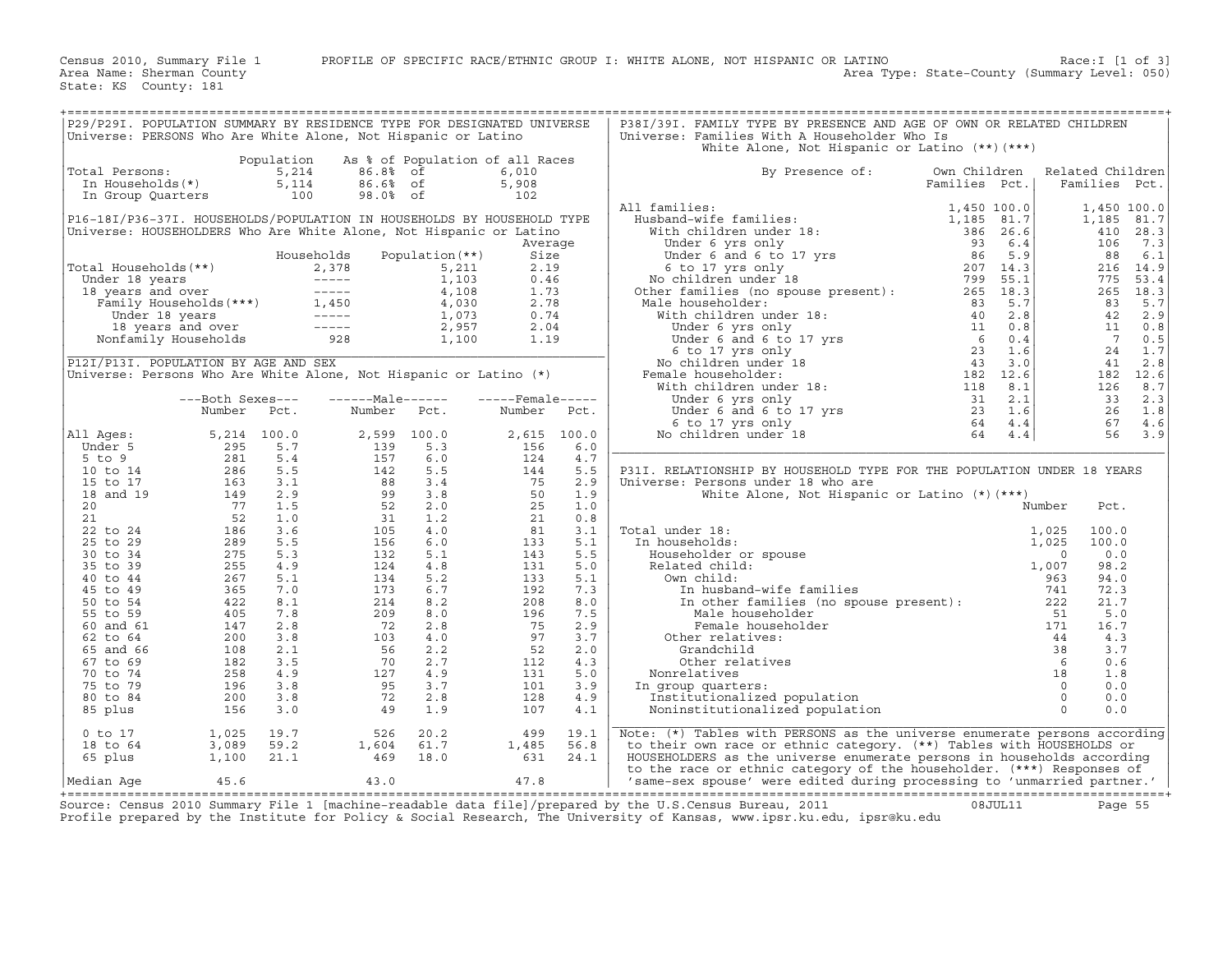Census 2010, Summary File 1 PROFILE OF SPECIFIC RACE/ETHNIC GROUP I: WHITE ALONE, NOT HISPANIC OR LATINO Race:I [2 of 3]<br>Area Name: Sherman County Level: 050) Area Type: State-County (Summary Level: 050) Area Type: State-County (Summary Level: 050)

| P29I/P34I. RELATIONSHIP BY HOUSEHOLD TYPE FOR ALL PERSONS & PERSONS 65+<br>Universe: Persons Who Are White Alone, Not Hispanic or Latino (*) (***)                                         |                                         |       |             |                   |       | PCT14I. PRESENCE OF MULTIGENERATIONAL HOUSEHOLDS<br>Universe: Households With A Householder Who Is<br>White Alone, Not Hispanic or Latino (**)                                                                                                                                                       |                |         |                 |           |
|--------------------------------------------------------------------------------------------------------------------------------------------------------------------------------------------|-----------------------------------------|-------|-------------|-------------------|-------|------------------------------------------------------------------------------------------------------------------------------------------------------------------------------------------------------------------------------------------------------------------------------------------------------|----------------|---------|-----------------|-----------|
|                                                                                                                                                                                            | All Ages                                |       |             | 65 years and over |       |                                                                                                                                                                                                                                                                                                      |                |         | Number          | Pct.      |
|                                                                                                                                                                                            | Number                                  | Pct.  |             | Number            | Pct.  |                                                                                                                                                                                                                                                                                                      |                |         |                 |           |
|                                                                                                                                                                                            |                                         |       |             |                   |       | Total:                                                                                                                                                                                                                                                                                               |                |         | 2,378 100.0     |           |
| Total:                                                                                                                                                                                     | 5,214                                   | 100.0 |             | 1,100             | 100.0 | Nousehold has 3 or more generations<br>Household does not have 3+ generations 27 1.1<br>2,351 98.9                                                                                                                                                                                                   |                |         |                 |           |
| In households:                                                                                                                                                                             | 5,114                                   | 98.1  |             | 1,052             | 95.6  |                                                                                                                                                                                                                                                                                                      |                |         |                 |           |
|                                                                                                                                                                                            | 4,024                                   | 77.2  |             | 652               | 59.3  |                                                                                                                                                                                                                                                                                                      |                |         |                 |           |
|                                                                                                                                                                                            | 1,450                                   | 27.8  |             | 362               | 32.9  |                                                                                                                                                                                                                                                                                                      |                |         |                 |           |
| Male                                                                                                                                                                                       | 1,174                                   | 22.5  |             | 319               | 29.0  |                                                                                                                                                                                                                                                                                                      |                |         |                 |           |
| Female                                                                                                                                                                                     | 276                                     | 5.3   |             | 43                | 3.9   |                                                                                                                                                                                                                                                                                                      |                |         |                 |           |
| Spouse                                                                                                                                                                                     | 1,182                                   | 22.7  |             | 264               | 24.0  | PCT19I. NONRELATIVES BY HOUSEHOLD TYPE (*) (***)                                                                                                                                                                                                                                                     |                |         |                 |           |
|                                                                                                                                                                                            | 23                                      | 0.4   |             | 17                | 1.5   | Universe: Nonrelatives who are                                                                                                                                                                                                                                                                       |                |         |                 |           |
|                                                                                                                                                                                            | $\overline{1}$                          | 0.0   |             | $\overline{1}$    | 0.1   | White Alone, Not Hispanic or Latino (Total: 239)                                                                                                                                                                                                                                                     |                |         |                 |           |
|                                                                                                                                                                                            | 1,192                                   | 22.9  |             |                   |       |                                                                                                                                                                                                                                                                                                      |                |         |                 |           |
|                                                                                                                                                                                            | 1,099                                   | 21.1  |             |                   |       |                                                                                                                                                                                                                                                                                                      |                |         | In Nonfamily    |           |
|                                                                                                                                                                                            |                                         |       |             |                   |       |                                                                                                                                                                                                                                                                                                      | In Family      |         |                 |           |
|                                                                                                                                                                                            | $\begin{array}{r} 24 \\ 69 \end{array}$ | 0.5   |             |                   |       |                                                                                                                                                                                                                                                                                                      | Households     |         | Households      |           |
|                                                                                                                                                                                            | 47                                      | 1.3   |             |                   |       |                                                                                                                                                                                                                                                                                                      | Number Pct.    |         | Number Pct.     |           |
| spouse<br>Parent<br>Parent-in-law<br>Child:<br>Biological<br>Adopted<br>Step<br>Grandchild<br>Brother or sister<br>Son-in-law/daughter-in-law<br>Other relatives (#)<br>Oner relatives (#) |                                         | 0.9   |             |                   |       |                                                                                                                                                                                                                                                                                                      |                |         |                 |           |
|                                                                                                                                                                                            | 19                                      | 0.4   |             |                   |       | Nonrelatives:<br>Roomer or boarder<br>onrelatives: 77 100.0<br>Roomer or boarder 5 6.5<br>Housemate or roommate 10 13.0<br>Unmarried partner 37 48.1<br>Other nonrelatives 25 32.5                                                                                                                   |                |         | 162 100.0       |           |
|                                                                                                                                                                                            | $\begin{array}{c} 2 \\ 31 \end{array}$  | 0.0   |             |                   |       |                                                                                                                                                                                                                                                                                                      |                |         |                 | 7 4.3     |
|                                                                                                                                                                                            |                                         | 0.6   |             | 6                 | 0.5   |                                                                                                                                                                                                                                                                                                      |                |         |                 | 48 29.6   |
|                                                                                                                                                                                            |                                         | 1.5   |             | $\overline{2}$    | 0.2   |                                                                                                                                                                                                                                                                                                      |                |         | 61 37.7         |           |
|                                                                                                                                                                                            |                                         | 20.9  |             | 400               | 36.4  |                                                                                                                                                                                                                                                                                                      |                |         |                 | 46 28.4   |
|                                                                                                                                                                                            |                                         | 8.9   |             | 112               | 10.2  |                                                                                                                                                                                                                                                                                                      |                |         |                 |           |
|                                                                                                                                                                                            |                                         | 7.2   |             | 104               | 9.5   |                                                                                                                                                                                                                                                                                                      |                |         |                 |           |
|                                                                                                                                                                                            |                                         | 1.6   |             | $_{\rm 8}$        | 0.7   |                                                                                                                                                                                                                                                                                                      |                |         |                 |           |
|                                                                                                                                                                                            |                                         | 8.9   |             | 276               | 25.1  | H17I. HOUSING UNITS BY HOUSEHOLDER'S AGE AND TENURE                                                                                                                                                                                                                                                  |                |         |                 |           |
|                                                                                                                                                                                            |                                         | 8.4   |             | 270               | 24.5  | Universe: Occupied Housing Units With A Householder Who Is                                                                                                                                                                                                                                           |                |         |                 |           |
|                                                                                                                                                                                            |                                         | 0.6   |             | 6                 | 0.5   | White Alone, Not Hispanic or Latino (**)                                                                                                                                                                                                                                                             |                |         |                 |           |
|                                                                                                                                                                                            |                                         | 3.1   |             | 12                | 1.1   |                                                                                                                                                                                                                                                                                                      |                |         |                 |           |
| In group quarters:                                                                                                                                                                         |                                         | 1.9   |             | 48                | 4.4   | Age of                                                                                                                                                                                                                                                                                               | Owner Occupied |         | Renter Occupied |           |
|                                                                                                                                                                                            |                                         | 0.9   |             | 48                | 4.4   | Householder                                                                                                                                                                                                                                                                                          | Number Pct.    |         | Number Pct.     |           |
|                                                                                                                                                                                            |                                         | 1.0   |             | $\overline{0}$    | 0.0   |                                                                                                                                                                                                                                                                                                      |                |         |                 |           |
|                                                                                                                                                                                            |                                         |       |             |                   |       | All Ages:                                                                                                                                                                                                                                                                                            | 1,645 100.0    |         |                 | 733 100.0 |
| (#) For 65 yrs & over, includes children, siblings, etc. not shown separately                                                                                                              |                                         |       |             |                   |       | 15 to 24                                                                                                                                                                                                                                                                                             | 27             | 1.6     |                 | 121 16.5  |
|                                                                                                                                                                                            |                                         |       |             |                   |       |                                                                                                                                                                                                                                                                                                      |                |         | 152             | 20.7      |
|                                                                                                                                                                                            |                                         |       |             |                   |       |                                                                                                                                                                                                                                                                                                      |                |         |                 | 92 12.6   |
|                                                                                                                                                                                            |                                         |       |             |                   |       |                                                                                                                                                                                                                                                                                                      |                |         | 104             | 14.2      |
| P18I. HOUSEHOLD TYPE                                                                                                                                                                       |                                         |       |             |                   |       | 15 to 24<br>25 to 34<br>35 to 44<br>35 to 54<br>45 to 54<br>55 to 59<br>194<br>11.8<br>60 to 64<br>194<br>11.8<br>65 to 74<br>282<br>17.1<br>75 to 84<br>282<br>17.1<br>75 to 84<br>282<br>17.1<br>281<br>281<br>281<br>28<br>17.1<br>28<br>17.1<br>28<br>28<br>28<br>28<br>28<br>28<br>28<br>28<br> |                |         | 40              | 5.5       |
| Universe: Households with a Householder Who is                                                                                                                                             |                                         |       |             |                   |       |                                                                                                                                                                                                                                                                                                      |                |         | 38              | 5.2       |
| White Alone, Not Hispanic or Latino (**)                                                                                                                                                   |                                         |       |             |                   |       |                                                                                                                                                                                                                                                                                                      |                |         |                 | 74 10.1   |
|                                                                                                                                                                                            |                                         |       | Number Pct. |                   |       |                                                                                                                                                                                                                                                                                                      |                |         | 62              | 8.5       |
|                                                                                                                                                                                            |                                         |       |             |                   |       | 85 and over                                                                                                                                                                                                                                                                                          | $216$ $13.1$   | 66 4.0  | 50              | 6.8       |
| Total:                                                                                                                                                                                     |                                         |       | 2,378 100.0 |                   |       |                                                                                                                                                                                                                                                                                                      |                |         |                 |           |
| Family households (***) :                                                                                                                                                                  |                                         |       | 1,450       | 61.0              |       |                                                                                                                                                                                                                                                                                                      |                |         |                 |           |
| Husband-wife families                                                                                                                                                                      |                                         |       | 1,185       | 49.8              |       | Note: $(*)$ Tables with PERSONS as the universe enumerate persons                                                                                                                                                                                                                                    |                |         |                 |           |
| Other families:                                                                                                                                                                            |                                         |       |             |                   |       | according to their own race or ethnic category. (**) Tables with                                                                                                                                                                                                                                     |                |         |                 |           |
|                                                                                                                                                                                            |                                         |       |             |                   |       | HOUSEHOLDS or HOUSEHOLDERS as the universe enumerate persons in                                                                                                                                                                                                                                      |                |         |                 |           |
|                                                                                                                                                                                            |                                         |       |             |                   |       | households according to the race or ethnic category of the                                                                                                                                                                                                                                           |                |         |                 |           |
| Nonfamily households:                                                                                                                                                                      |                                         |       |             |                   |       | householder. (***) Responses of 'same-sex spouse' were edited                                                                                                                                                                                                                                        |                |         |                 |           |
| Householder living alone                                                                                                                                                                   |                                         |       |             |                   |       | during processing to 'unmarried partner.'                                                                                                                                                                                                                                                            |                |         |                 |           |
| Householder not living alone                                                                                                                                                               |                                         |       |             |                   |       |                                                                                                                                                                                                                                                                                                      |                |         |                 |           |
|                                                                                                                                                                                            |                                         |       |             |                   |       |                                                                                                                                                                                                                                                                                                      |                |         |                 |           |
|                                                                                                                                                                                            |                                         |       |             |                   |       |                                                                                                                                                                                                                                                                                                      |                |         |                 |           |
|                                                                                                                                                                                            |                                         |       |             |                   |       |                                                                                                                                                                                                                                                                                                      |                |         |                 |           |
| Source: Census 2010 Summary File 1 [machine-readable data file]/prepared by the U.S.Census Bureau, 2011                                                                                    |                                         |       |             |                   |       |                                                                                                                                                                                                                                                                                                      |                | 08JUL11 |                 | Page 56   |
|                                                                                                                                                                                            |                                         |       |             |                   |       | Profile prepared by the Institute for Policy & Social Research, The University of Kansas, www.ipsr.ku.edu, ipsr@ku.edu                                                                                                                                                                               |                |         |                 |           |